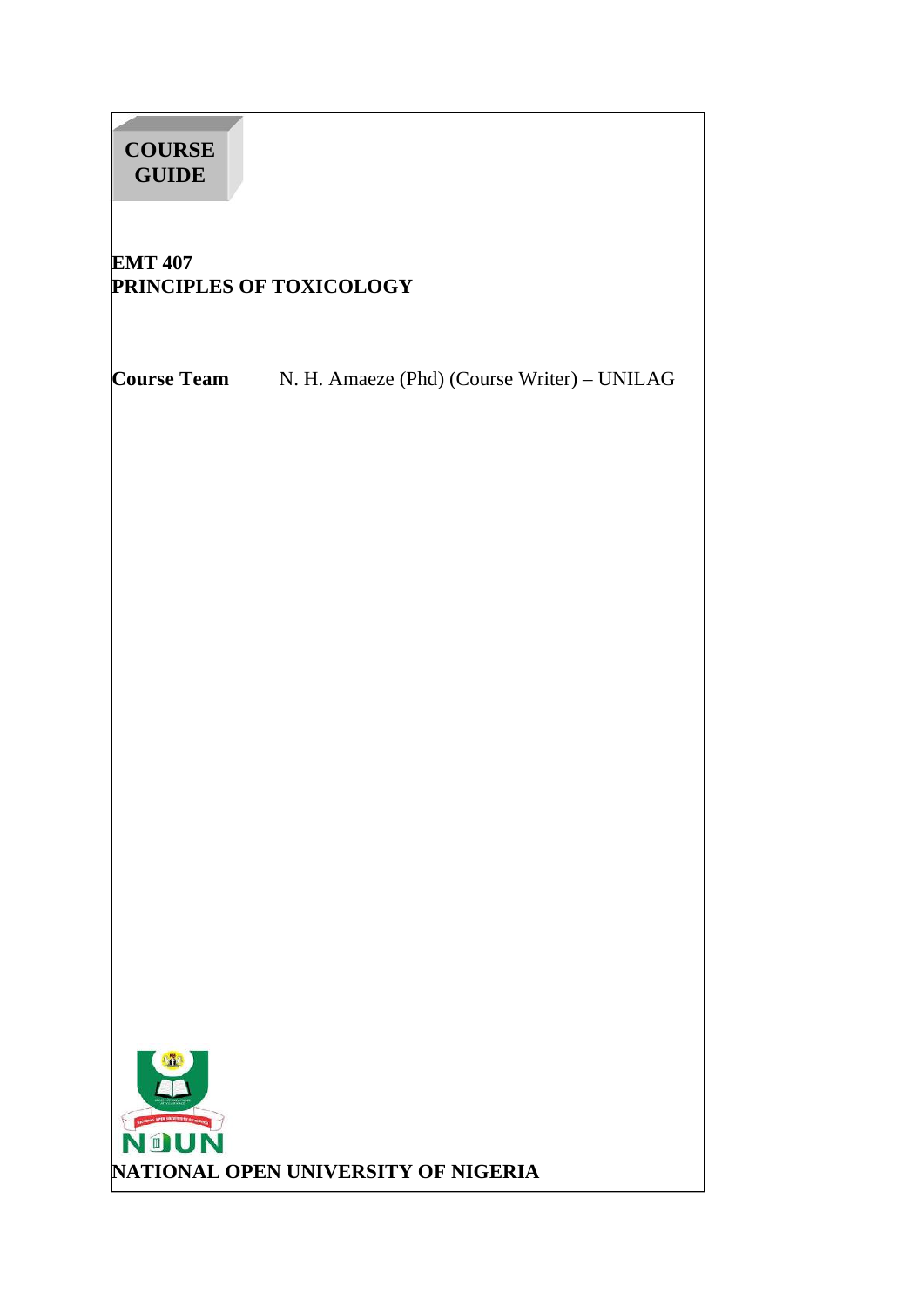© 2021 by NOUN Press National Open University of Nigeria Headquarters University Village Plot 91, Cadastral Zone Nnamdi Azikiwe Expressway Jabi, Abuja

Lagos Office 14/16 Ahmadu Bello Way Victoria Island, Lagos

e-mail: centralinfo@nou.edu.ng URL: www.nou.edu.ng

All rights reserved. No part of this book may be reproduced, in any form or by any means, without permission in writing from the publisher.

Published by: National Open University of Nigeria

Printed 2021

ISBN: 978-978-058-086-5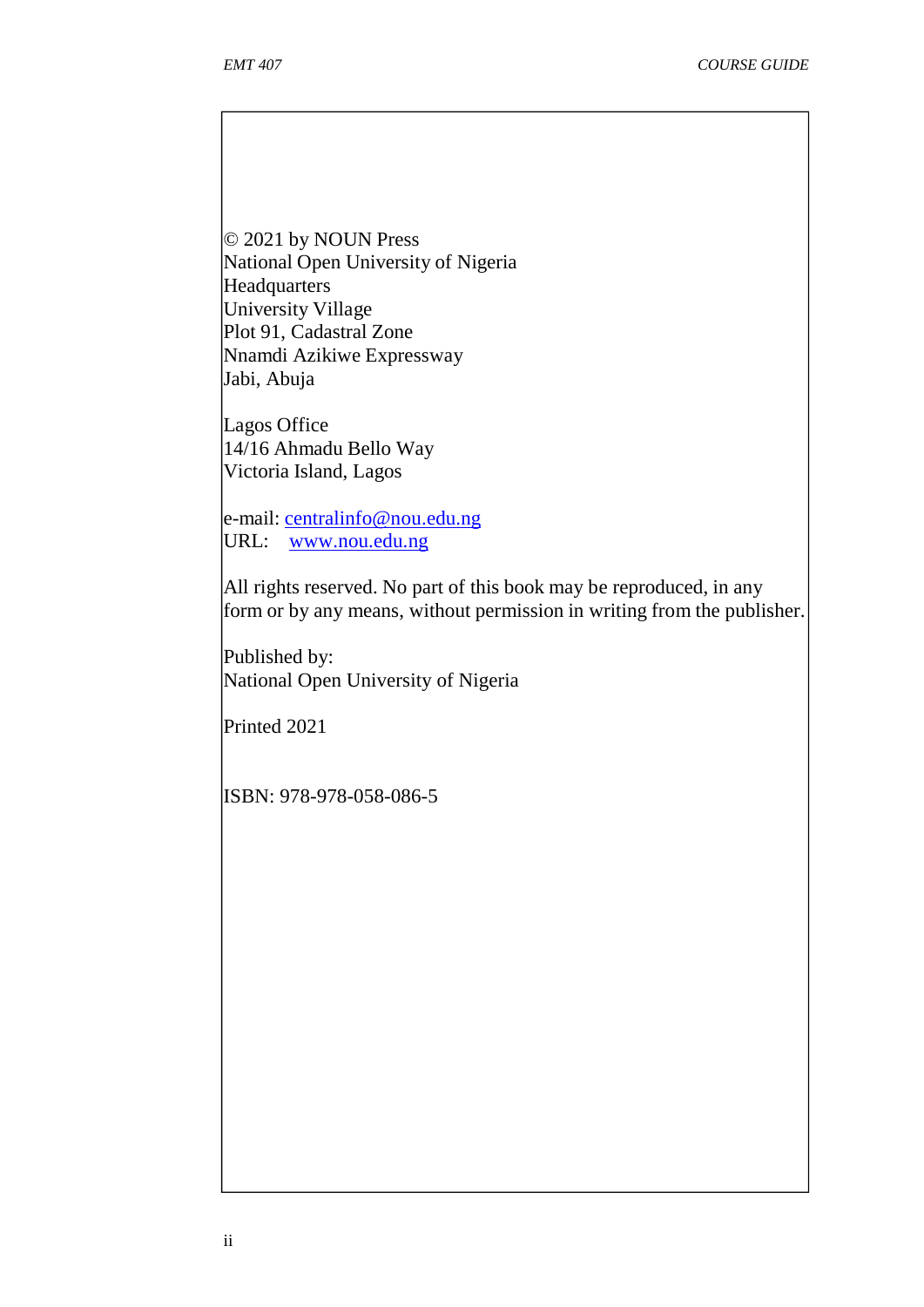# **MAIN COURSE**

| <b>CONTENTS</b> |                                  | <b>PAGE</b> |
|-----------------|----------------------------------|-------------|
| <b>Module 1</b> |                                  | 1           |
| Unit 1          |                                  | 1           |
| Unit 2          | <b>Biochemistry Cellular and</b> |             |
|                 |                                  | $\tau$      |
| Unit 3          |                                  | 16          |
| Unit 4          |                                  | 20          |
| Unit 5          |                                  | 28          |
| <b>Module 2</b> |                                  | 38          |
| Unit 1          |                                  | 38          |
| Unit 2          | Biotransformation of Toxicants   | 42          |
| Unit 3          | Toxic Responses of the Blood     | 62          |
| Unit 4          | Toxic Responses of the Liver     | 74          |
| Unit 5          | Toxic Responses of Kidney        | 81          |
| <b>Module 3</b> |                                  | 92          |
| Unit 1          |                                  | 92          |
| Unit 2          |                                  | 104         |
| Unit 3          |                                  | 122         |
|                 |                                  | 143         |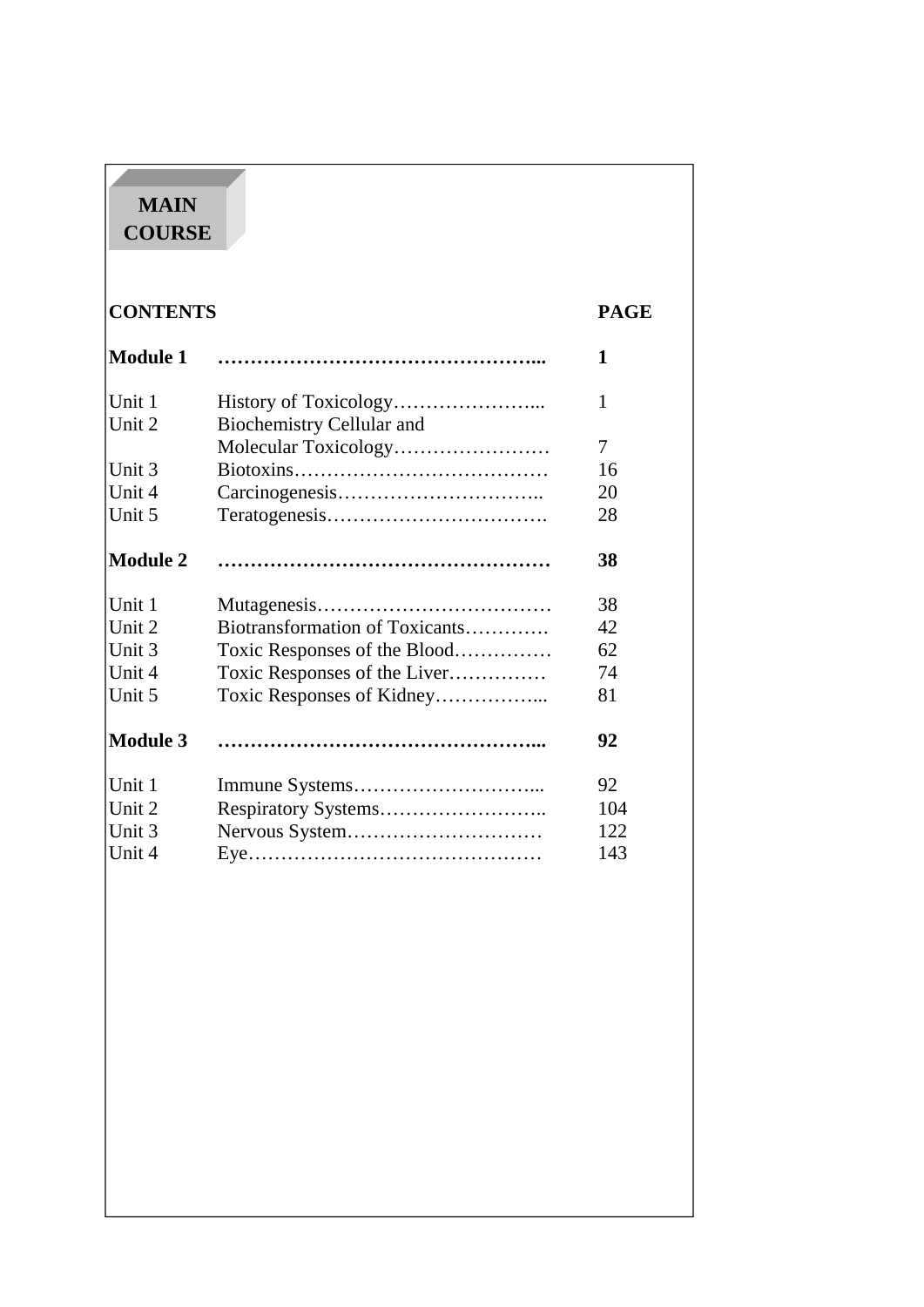# **MODULE 1**

- Unit 1 History of Toxicology
- Unit 2 Biochemistry Cellular and Molecular Toxicology
- Unit 3 Biotoxins
- Unit 4 Carcinogenesis
- Unit 5 Teratogenesis

# **UNIT 1 HISTORY OF TOXICOLOGY**

# **CONTENTS**

- 1.0 Introduction
- 2.0 Objectives
- 3.0 Main Content
	- 3.1 Antiquity
	- 3.2 Middle Ages
	- 3.3 Age of Enlightenment
	- 3.4 Modern Toxicology
- 4.0 Summary
- 5.0 Conclusion
- 6.0 Tutor-Marked Assignment
- 7.0 References/Further Reading

# **1.0 INTRODUCTION**

Toxicology has been defined as the study of the adverse effects of xenobiotics and thus is a borrowing science that has evolved from ancient poisoners. Modern toxicology goes beyond the study of the adverse effects of exogenous agents to the study of molecular biology, using toxicants as tools. Currently, many toxicologists are studying the mechanisms of endogenous compounds such as oxygen radicals and other reactive intermediates generated from xenobiotics and endobiotics. Historically, toxicology formed the basis of therapeutics and experimental medicine. Toxicology in this and last century (1900 to the present) continues to develop and expand by assimilating knowledge and techniques from most branches of biology, chemistry, mathematics, and physics. A recent addition to the field of toxicology (1975 to the present) is the application of this discipline to safety evaluation and risk assessment.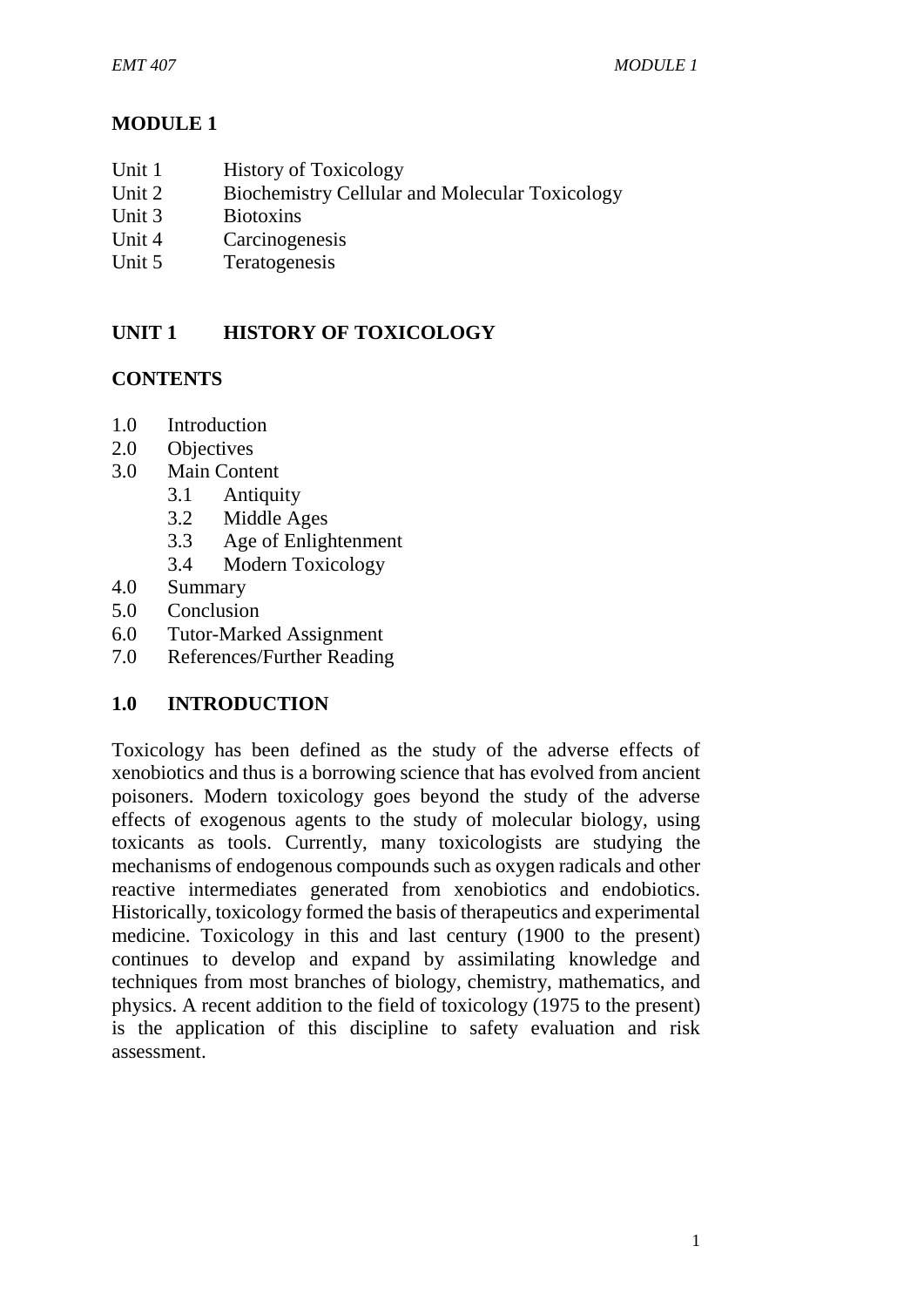### **2.0 OBJECTIVES**

By the end of this unit, you should be able to:

- define toxicology
- mention the major historical landmarks of toxicology
- understand the evolution of toxicology.

### **3.0 MAIN CONTENT**

### **3.1 Antiquity**

Toxicology dates back to the earliest humans, who used animal venom and plant extracts for hunting, warfare, and assassination. The knowledge of these poisons must have predated recorded history. It is safe to assume that prehistoric humans categorized some plants as harmful and others as safe. The same is probably true for the classification of snakes and other animals. The Ebers papyrus (circa 1500 BC) contains information pertaining to many recognized poisons, including hemlock (the state poison of the Greeks), aconite (a Chinese arrow poison), opium (used as both a poison and an antidote), andmetals such as lead, copper, and antimony. There is also an indication that plants containing substances similar to digitalis and belladonna alkaloids were known. Hippocrates (circa 400 BC) added a number of poisons and clinical toxicology principles pertaining to bioavailability in therapy and overdosage. In the literature of ancient Greece, there are several references to poisons and their use. Some interpretations of Homer have Odysseus obtaining poisons for his arrows (Homer, circa 600 BC). Theophrastus (370–286 BC), a student of Aristotle, included numerous references to poisonous plants in *De Historia Plantarum*. Dioscorides, a Greek physician in the court of the Roman emperor Nero, made the first attempt to classify poisons, which was accompanied by descriptions and drawings. His classification into plant, animal, and mineral poisons not only remained a standard for 16 centuries but is still a convenient classification (Gunther, 1934).

Dioscorides also dabbled in therapy, recognizing the use of emetics in poisoning and the use of caustic agents and cupping glasses in snakebite. Poisoning with plant and animal toxins was quite common. Perhaps the best-known recipient of poison used as a state method of execution was Socrates (470– 399 BC), whose cup of hemlock extract was apparently estimated to be the proper dose. Expeditious suicide on a voluntary basis also made use of toxicologic knowledge. Demosthenes (385–322 BC), who took poison hidden in his pen, was one of many examples. The mode of suicide calling for one to fall on his sword, although manly and noble, carried little appeal and less significance for the women of the day.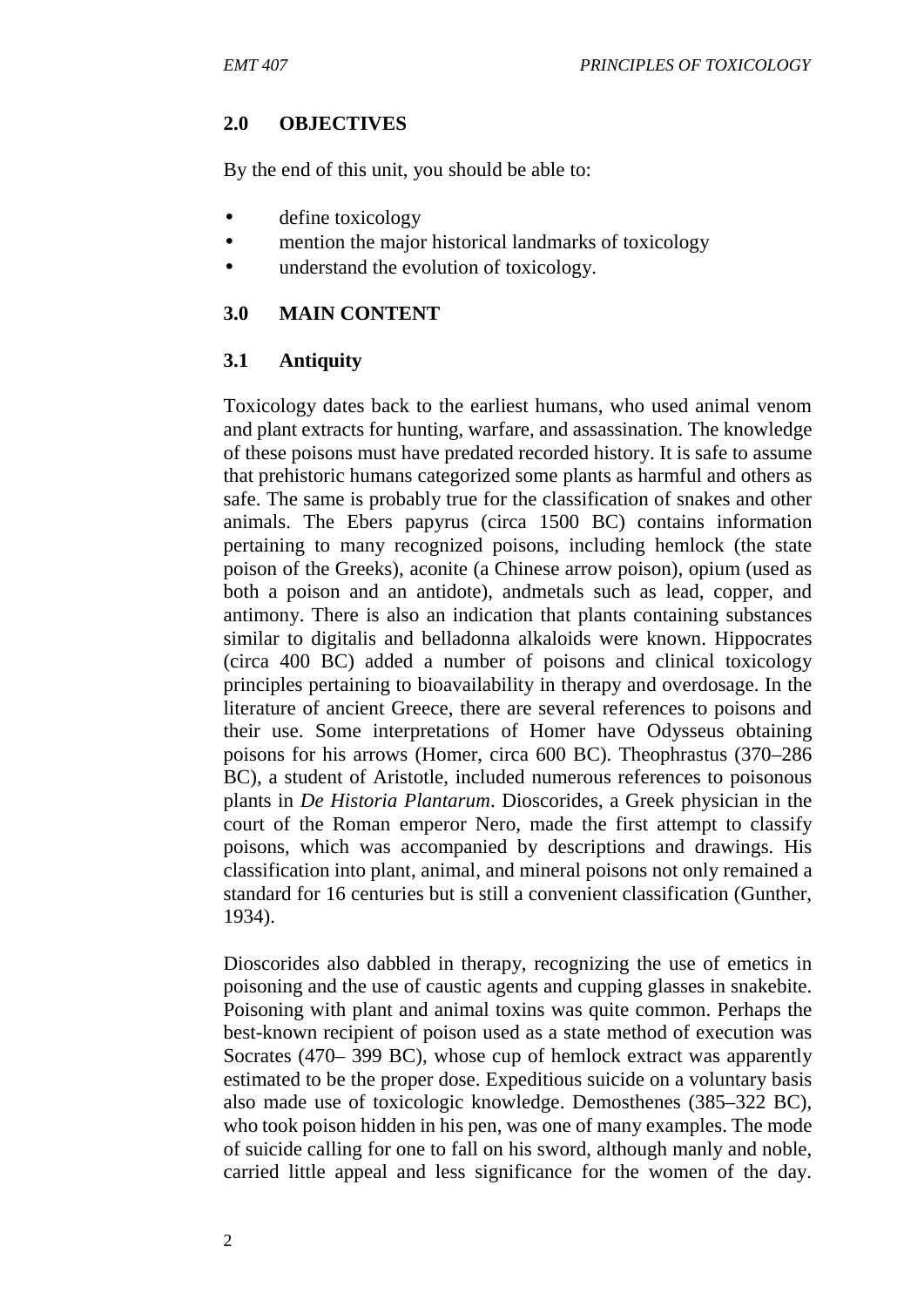Cleopatra's (69–30 BC) knowledge of natural primitive toxicology permitted her to use the more genteel method of falling on her asp. The Romans too made considerable use of poisons in politics.

### **3.2 Middle Ages**

Before the Renaissance, the writings of Maimonides (Moses ben Maimon, AD 1135–1204) included a treatise on the treatment of poisonings from insects, snakes, and mad dogs (Poisons and Their Antidotes, 1198). Maimonides, like Hippocrates before him, wrote on the subject of bioavailability, noting that milk, butter, and cream could delay intestinal absorption. Malmonides also refuted many of the popular remedies of the day and stated his doubts about others. It is rumored that alchemists of this period (circa AD 1200), in search of the universal antidote, learned to distill fermented products and made a 60% ethanol beverage that had many interesting powers. In the early Renaissance, the Italians, with characteristic pragmatism, brought the art of poisoning to its zenith. The poisoner became an integral part of the political scene. The records of the city councils of Florence, particularly those of the infamous Council of Ten of Venice, contain ample testimony about the political use of poisons. Victims were named, prices set, and contracts recorded; when the deed was accomplished, payment was made. An infamous figure of the time was a lady named Toffana who peddled specially prepared arsenic-containing cosmetics (*Agua Toffana*). Accompanying the product were appropriate instructions for its use. Toffana was succeeded by an imitator with organizational genius, Hieronyma Spara, who provided a new fillip by directing her activities toward specific marital and monetary objectives. A local club was formed of young, wealthy, married women, which soon became a club of eligible young wealthy widows, reminiscent of the matronly conspiracy of Rome centuries earlier. Incidentally, arseniccontaining cosmetics were reported to be responsible for deaths well into the twentieth century (Kallett and Schlink, 1933). Among the prominent families engaged in poisoning, the Borgias were the most notorious.

However, many deaths that were attributed to poisoning are now recognized as having resulted from infectious diseases such as malaria. It appears true, however, that Alexander VI, his son Cesare, and Lucrezia Borgia were quite active. The deft application of poisons to men of stature in the Catholic Church swelled the holdings of the papacy, which was their prime heir. In this period Catherine de Medici exported her skills from Italy to France, where the prime targets of women were their husbands. However, unlike poisoners of an earlier period, the circle represented by Catherine and epitomized by the notorious Marchioness de Brinvillers depended on developing direct evidence to arrive at the most effective compounds for their purposes. Under the guise of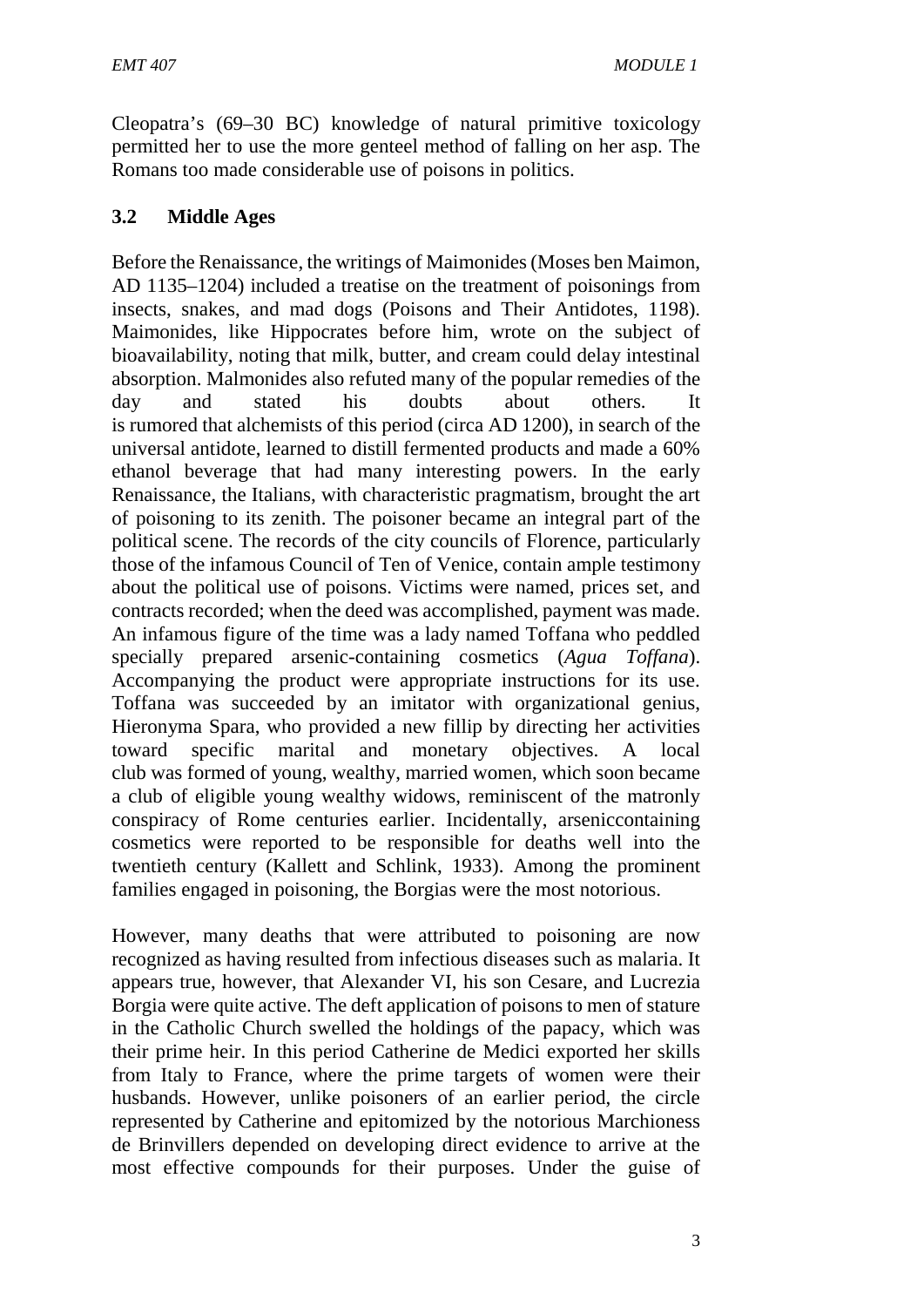delivering provender to the sick and the poor, Catherine tested toxic concoctions, carefully noting the rapidity of the toxic response (onset of action), the effectiveness of the compound (potency), the degree ofresponse of the parts of the body (specificity, site of action), and the complaints of the victim (clinical signs and symptoms). The culmination of the practice in France is represented by the commercialization of the service by Catherine Deshayes, who earned the title "La Voisine." Her business was dissolved by her execution. Her trial was one of the most famous of those held by the Chambre Ardente, a special judicial commission established by Louis XIV to try such cases without regard to age, sex, or national origin. La Voisine was convicted of many poisonings, with over 2000 infants among her victims.

#### **3.3 Age of Enlightenment**

A significant figure in the history of science and medicine in the late Middle Ages was the renaissance man Philippus Aureolus Theophrastus Bombastus von Hohenheim-Paracelsus (1493–1541). Between the time of Aristotle and the age of Paracelsus, there was little substantial change in the biomedical sciences. In the sixteenth century, the revolt against the authority of the Catholic Church was accompanied by a parallel attack on the godlike authority exercised by the followers of Hippocrates and Galen. Paracelsus personally and professionally embodied the qualities that forced numerous changes in this period. He and his age were pivotal, standing between the philosophy and magic of classical antiquity and the philosophy and science willed to us by figures of the seventeenth and eighteenth centuries. Clearly, one can identify in Paracelsus's approach, point of view, and breadth of interest numerous similarities to the discipline that is now called toxicology. Paracelsus, a physician-alchemist and the son of a physician, formulated many revolutionary views that remain an integral part of the structure of toxicology, pharmacology, and therapeutics today (Pagel, 1958). He promoted a focus on the "toxicon," the primary toxic agent, as a chemical entity, as opposed to the Grecian concept of the mixture or blend. A view initiated by Paracelsus that became a lasting contribution held as corollaries that (1) experimentation is essential in the examination of responses to chemicals, (2) one should make a distinction between the therapeutic and toxic properties of chemicals, (3) these properties are sometimes but not always indistinguishable except by dose, and (4) one can ascertain a degree of specificity of chemicals and their therapeutic or toxic effects. These principles led Paracelsus to introduce mercury as the drug of choice for the treatment of syphilis, a practice that survived 300 years but led to his famous trial. This viewpoint presaged the "magic bullet" (arsphenamine) of Paul Ehrlich and the introduction of the therapeutic index. Further, in a very real sense, this was the first sound articulation of the dose–response relation, a bulwark of toxicology (Pachter, 1961). The tradition of the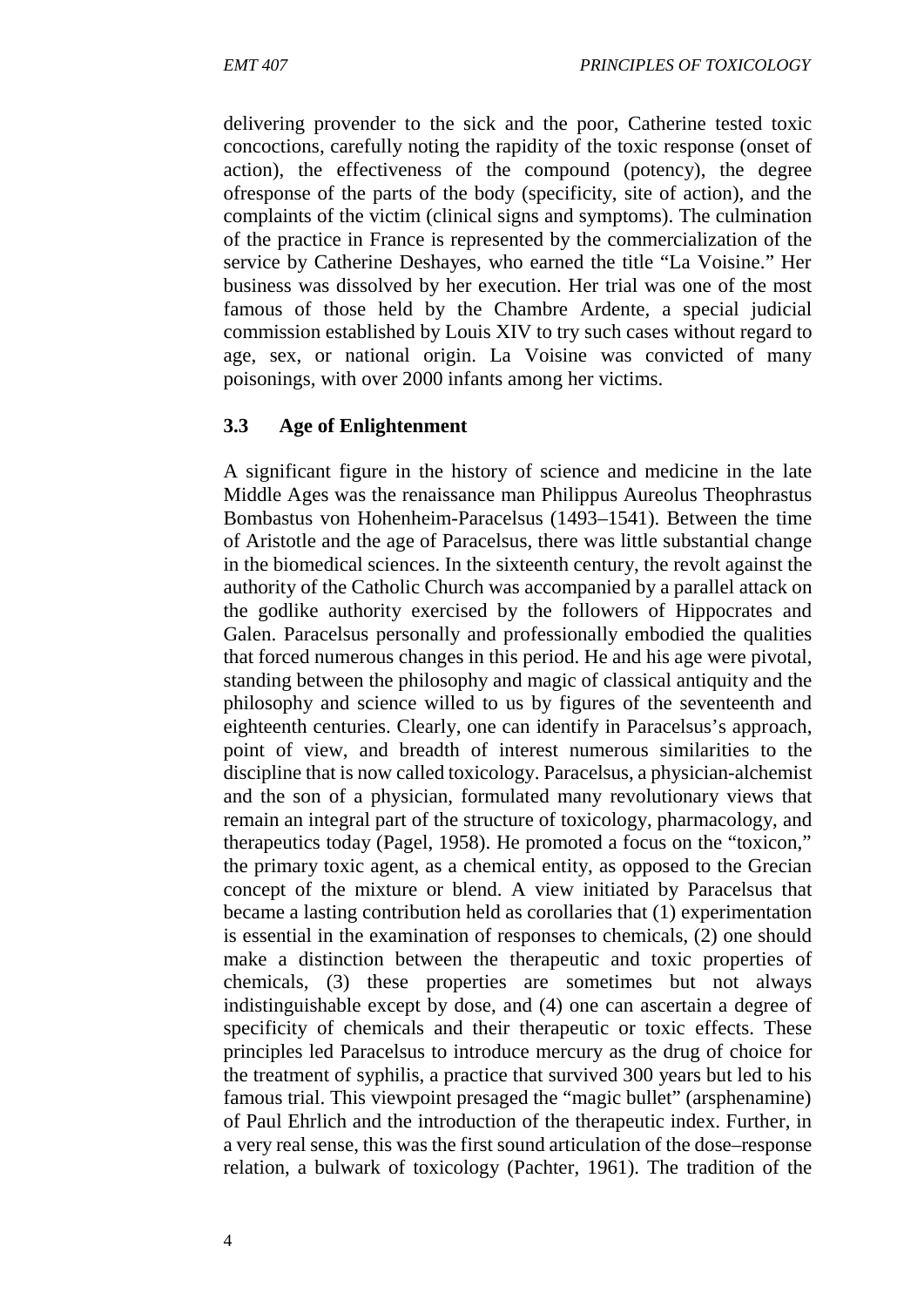poisoners spread throughout Europe, and their deeds played a major role in the distribution of political power throughout the Middle Ages. Pharmacology as it is known today had its beginnings during the Middle Ages and early Renaissance. Concurrently, the study of the toxicity and the dose–response relationship of therapeutic agents was commencing. The occupational hazards associated with metalworking were recognized during the fifteenth century. Early publications by Ellenbog (circa 1480) warned of the toxicity of the mercury and lead exposures involved in goldsmithing. Agricola published a short treatise on mining diseases in 1556. However, the major work on the subject, *On the Miners' Sickness and Other Diseases of Miners* (1567), was published by Paracelsus. This treatise addressed the etiology of miners' disease, along with treatment and prevention strategies.

The 1800s witnessed the development of forensic toxicology as a scientific discipline. In 1814, Mathieiv J. B. Orfila (1787–1853), the "father of toxicology," published Traite des Poisons, ´ the first systematic approach to the study of the chemical and physiological nature of poisons (Gettler, 1977). Orfila's role as an expert witness in many famous murder trails, particularly his application of the Marsh test for arsenic in the trial of the poisoner Marie Lafarge, aroused both popular and scholarly interest in the new science. As dean of the medical faculty at the University of Paris, Orfila trained numerous students in forensic toxicology.

### **3.4 Modern Toxicology**

Toxicology has evolved rapidly during the 1900s. The exponential growth of the discipline can be traced to the World War II era with its marked increase in the production of drugs, pesticides, munitions, synthetic fibers, and industrial chemicals. The history of many sciences represents an orderly transition based on theory, hypothesis testing, and synthesis of new ideas. Toxicology, as a gathering and an applied science, has, by contrast, developed in fits and starts. Toxicology calls on almost all the basic sciences to test its hypotheses. This fact, coupled with the health and occupational regulations that have driven toxicology research since 1900, has made this discipline exceptional in the history of science. The differentiation of toxicology as an art and a science, though arbitrary, permits the presentation of historical highlights along two major lines.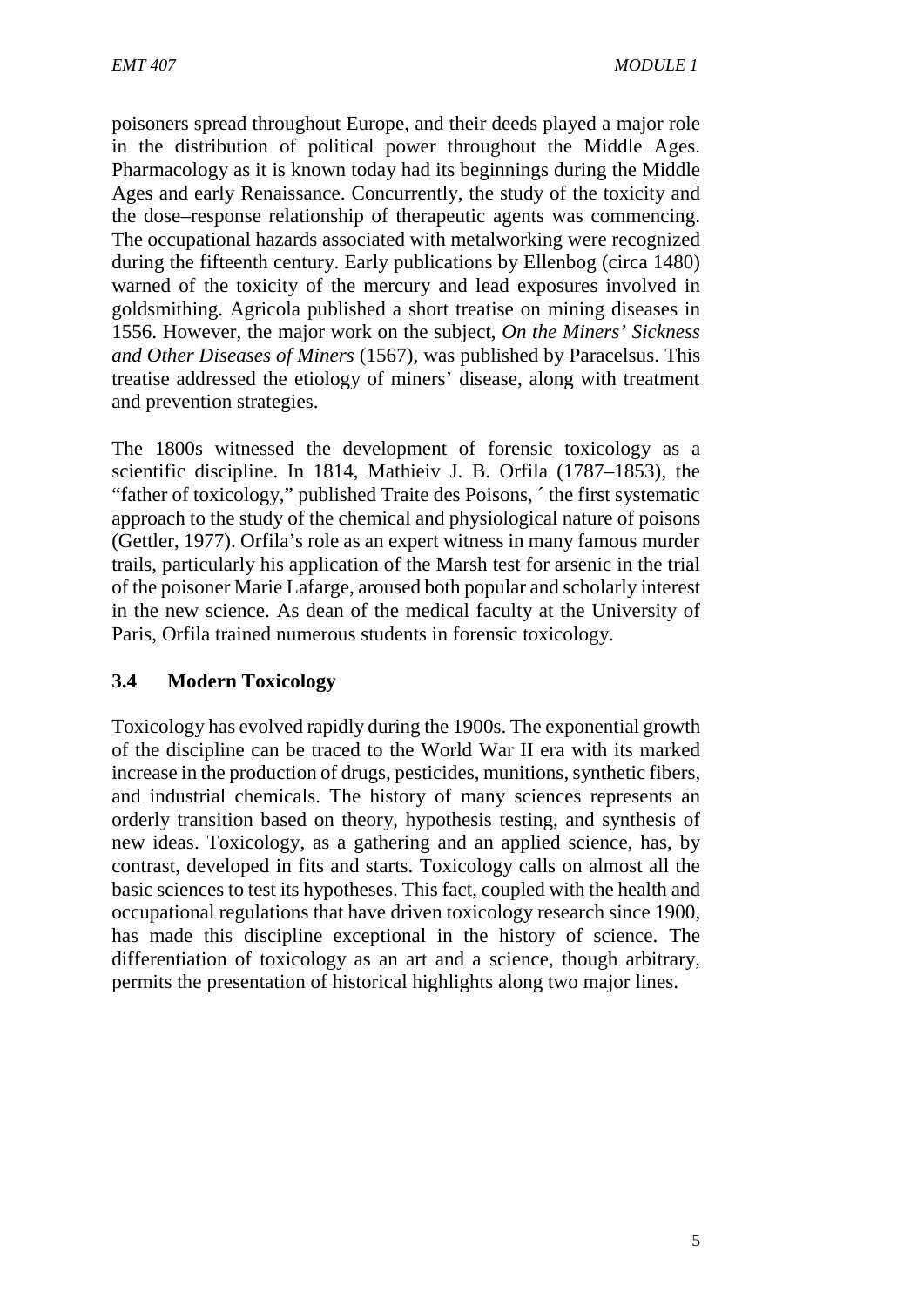### **4.0 CONCLUSION**

The major historical landmarks of toxicology have been rxamined in the unit. Further, the prominent scientists or toxicologists that contributed to the eolution of toxicology were discussed.

### **5.0 SUMMARY**

In this unit, we have learnt the basic definition, historical landamrks and evolution of toxicology.

### **6.0 TUTOR-MARKED ASSIGNMENT**

- 1. What is Toxicology?
- 2. Evaluate the contributions of prominent scientists to the evolution of toxicology.

#### **7.0 REFERENCES/FURTHER READING**

- Gettler, A.D. (1977). Poisoning and toxicology, forensic aspects: Part 1: Historical aspects. Inform 9:3–7.
- Gunther, R.T. (1934). The Greek Herbal of Dioscorides. New York: Oxford University Press.
- Kallet, A. and Schlink, F.J. (1933). 100,000,000 Guinea Pigs: Dangers in Everyday Foods, Drugs and Cosmetics. Vanguard, New York.
- Pagel, W. (1958). Paracelsus: An Introduction to Philosophical Medicine in the Era of the Renaissance. Karger, New York.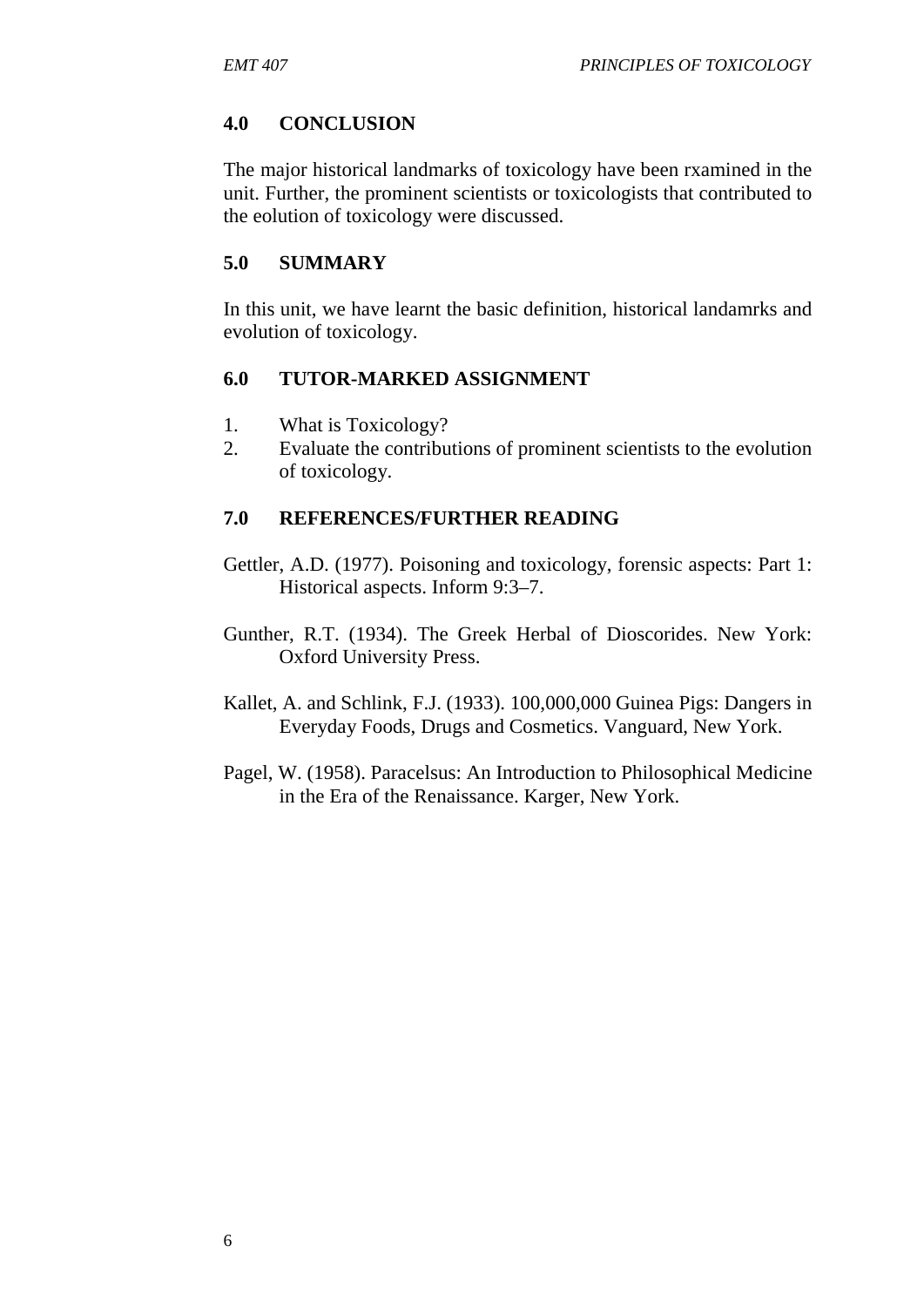### **UNIT 2 BIOCHEMISTRY CELLULAR AND MOLECULAR TOXICOLOGY**

### **CONTENTS**

- 1.0 Introduction
- 2.0 Objectives
- 3.0 Main Content
	- 3.1 Cell Culture Techniques
		- 3.1.1 Suspension Cell Culture
		- 3.1.2 Monolayer Cell Culture
		- 3.1.3 Indicators of Toxicity in Cultured Cells
	- 3.2 Molecular Techniques
		- 3.2.1 Molecular Cloning
		- 3.2.2 cDNA and Genomic Libraries
		- 3.2.3 Northern and Southern Blot Analyses
		- 3.2.4 Polymerase Chain Reaction (PCR)
		- 3.2.5 Evaluation of Gene Expression, Regulation, and Function
	- 3.3 Immunochemical Techniques
- 4.0 Conclusion
- 5.0 Summary
- 6.0 Tutor-Marked Assignment
- 7.0 Reference/Further Reading

### **1.0 INTRODUCTION**

Most people have had the experience of looking through a microscope at a single cell. It may have been an amoeba, alive and oozing about like a blob of jelly on the microscope slide, or a cell of bacteria, stained with a dye to make it show up more plainly. Or it may have been a beautiful cell of algae with its bright green chlorophyll. Even the simplest of these cells is capable of carrying out a thousand or more chemical reactions. These life processes fall under the heading of biochemistry, the branch of chemistry that deals with the chemical properties, composition, and biologically mediated processes of complex substances in living systems. Biochemical phenomena that occur in living organisms are extremely sophisticated. In the human body, complex metabolic processes break down a variety of food materials to simpler chemicals, yielding energy and the raw materials to build body constituents, such as muscle, blood, and brain tissue. Impressive as this may be, consider a humble microscopic cell of photosynthetic cyanobacteria only about a micrometer in size, which requires only a few simple inorganic chemicals and sunlight for its existence. This cell uses sunlight energy to convert carbon from  $CO<sub>2</sub>$ , hydrogen and oxygen from H<sub>2</sub>O, nitrogen from NO<sup>3–</sup>, sulfur from  $SO<sub>4</sub><sup>2</sup>$ , and phosphorus from inorganic phosphate into all the proteins,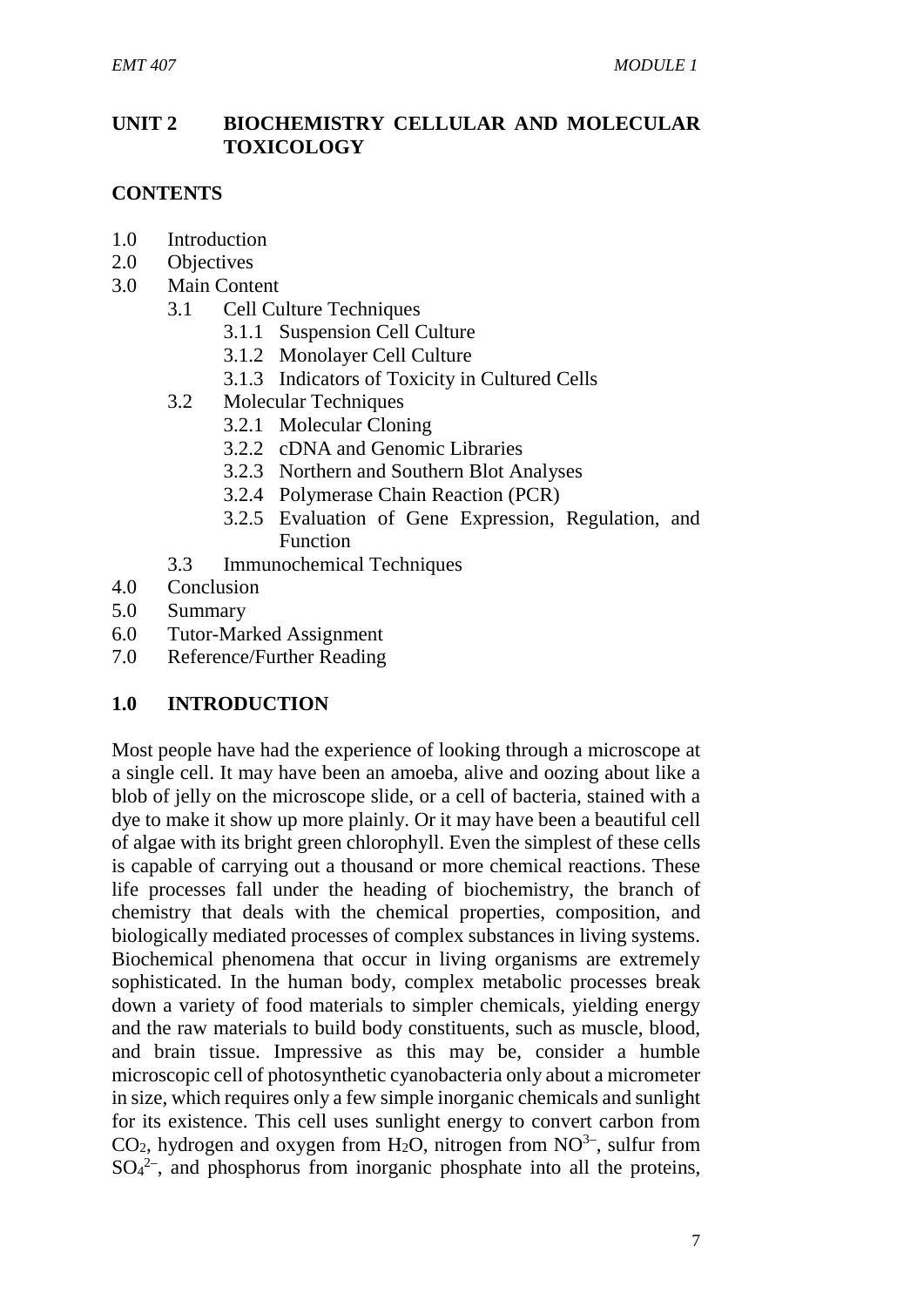nucleic acids, carbohydrates, and other materials that it requires to exist and reproduce. Such a simple cell accomplishes what could not be done by human endeavors even in a vast chemical factory costing billions of dollars. Ultimately, most environmental pollutants and hazardous substances are of concern because of their effects on living organisms. The study of the adverse effects of substances on life processes requires some basic knowledge of biochemistry. Biochemical processes not only are profoundly influenced by chemical species in the environment, but they largely determine the nature of these species, their degradation, and even their syntheses, particularly in the aquatic and soil environments. The study of such phenomena forms the basis of environmental biochemistry.

### **2.0 OBJECTIVES**

By the end of this unit, you should be able to:

- understand the phenomena of biochemical, molecular and cellular toxicology
- understand the use of cell culture techniques in toxicology
- understand the use of molecular technniques in toxicology
- understand the use of immunochemical techniques in toxicology.

### **3.0 MAIN CONTENT**

### **3.1 Cell Culture Techniques**

While scientists have had the ability to culture many unicellular organisms for some time, recent advances in the culture of cells from multicellular organisms have played a pivotal role in recent advances in toxicology. Cells can be isolated and either maintained in a viable state for enough time to conduct informative experiments or, in some cases, propagated in culture. The advantages of cultured cells are that they can provide living systems for the investigation of toxicity that are simplified relative to the intact organism and they can be used as replacements for whole animal toxicity testing if the toxic end point can be validated. Human cells play an important role in the extrapolation of toxic effects, discovered in experimental animals, to humans. Cultured cells, from humans or other mammals, are utilized in many of the molecular methods. There are, however, limitations in the use of cellular methods. It has not been possible to culture many cell types, and of those that have been cultured, the loss of differentiated cell function is a common problem. Extrapolation of findings to the intact animal is often problematical and the use of undefined media constituents such as serum, often essential for cell viability, may have unwanted or undefined effects on cell function and toxicant bioavailability. Studies have been carried out on cells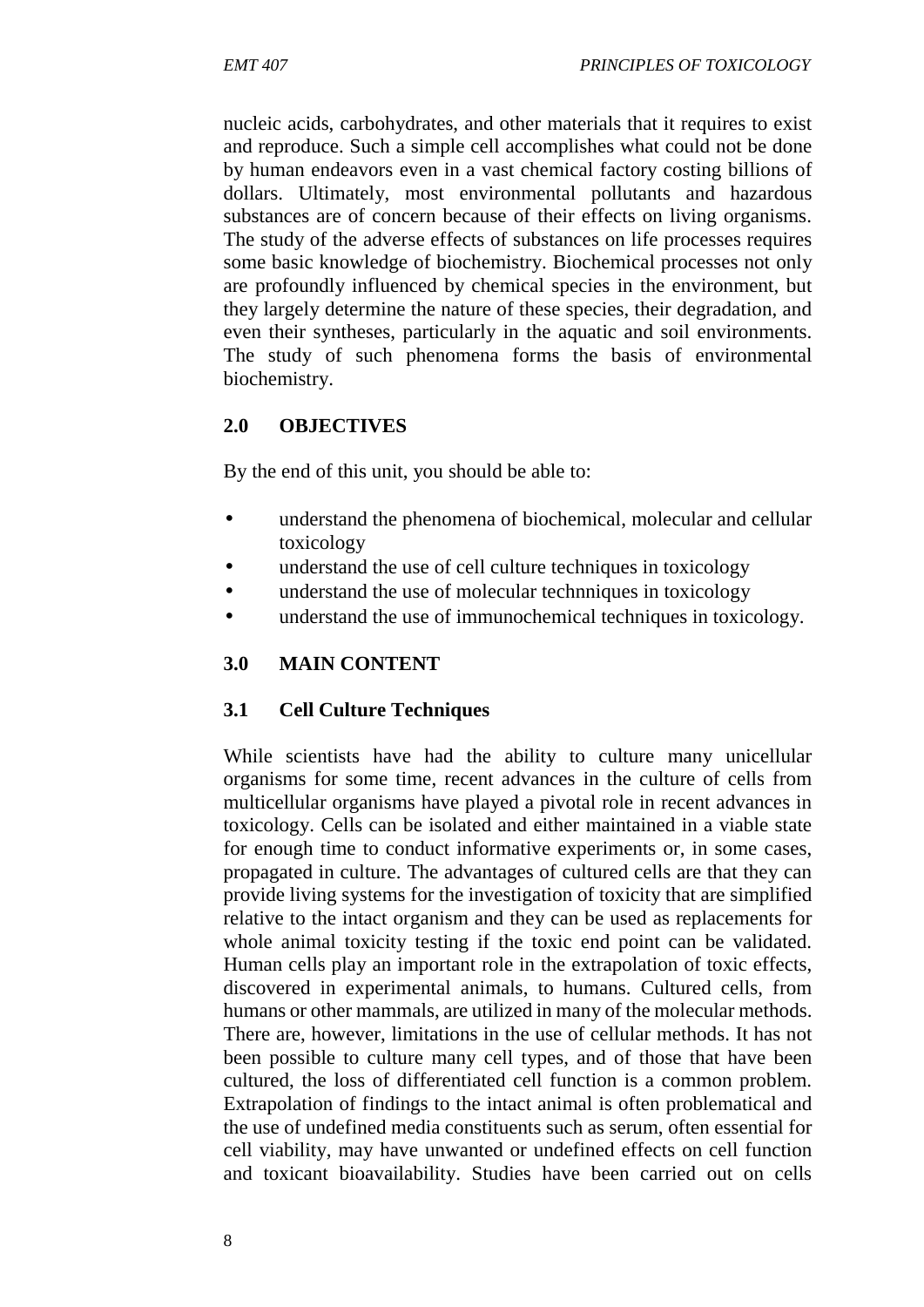isolated from tissues and maintained in suspension culture or on cells that have formed monolayers.

## **3.1.1 Suspension Cell Culture**

Circulating blood cells or cells easily obtained by lavage such as peritoneal and alveolar macrophages can normally survive in suspension culture when provided with a suitable nutrient medium. Cells from organized solid organs or tissues must be separated from the tissue and, if possible, separated into cell types, before being suspended in such a medium. Cell association within organs depends on protein complex formation, which in turn is  $Ca^{2+}$  dependent. Consequently, dissociation media generally contain a proteolytic enzyme and the  $Ca^{2+}$  chelator EDTA. There are a number of methods available to separate cell types from the mixture of dispersed cells, the commonest being centrifugation without a density gradient, wherein cells are separated by size, or centrifugation through a density gradient wherein cells are separated on the basis of their buoyant density. Cells in suspension may be maintained for a limited period of time in defined media or for longer periods in nutrient, but less well-defined, media. In either case these cultures are often used for studies of xenobiotic metabolism.

### **3.1.2 Monolayer Cell Culture**

Proliferation of most cells in culture requires attachment to a substrate and occurs until limited by cell-to-cell contact, resulting in the formation of a cellular monolayer. The substrate provided for attachment is usually polystyrene modified to carry a charge. The medium for continued maintenance and growth contains salts and glucose, usually with a bicarbonate buffer. Because of the bicarbonate buffering system these cultures are maintained in a  $5-10\%$  CO<sub>2</sub> atmosphere in a temperature and humidity controlled incubator. Many cells require serum for optimal growth, inducing considerable variability into the experimental system. Since the factors provided by serum are numerous and complex, defined serum substitutes are not always successful. The factors provided by serum include proteins such as growth factors, insulin and transferrin (to provide available iron), small organic molecules such as ethanolamine, and pyruvate and inorganic ions, such as selenium.

# **3.1.3 Indicators of Toxicity in Cultured Cells**

Routine observation of cultured cells is usually carried out by phase contrast microscopy, utilizing the inverted phase contrast microscope. More recently, more detailed observations have become possible utilizing fluorescent tags and inverted fluorescent microscopes. Fluorescent tags currently in use permit the assessment of oxidant status and mitochondrial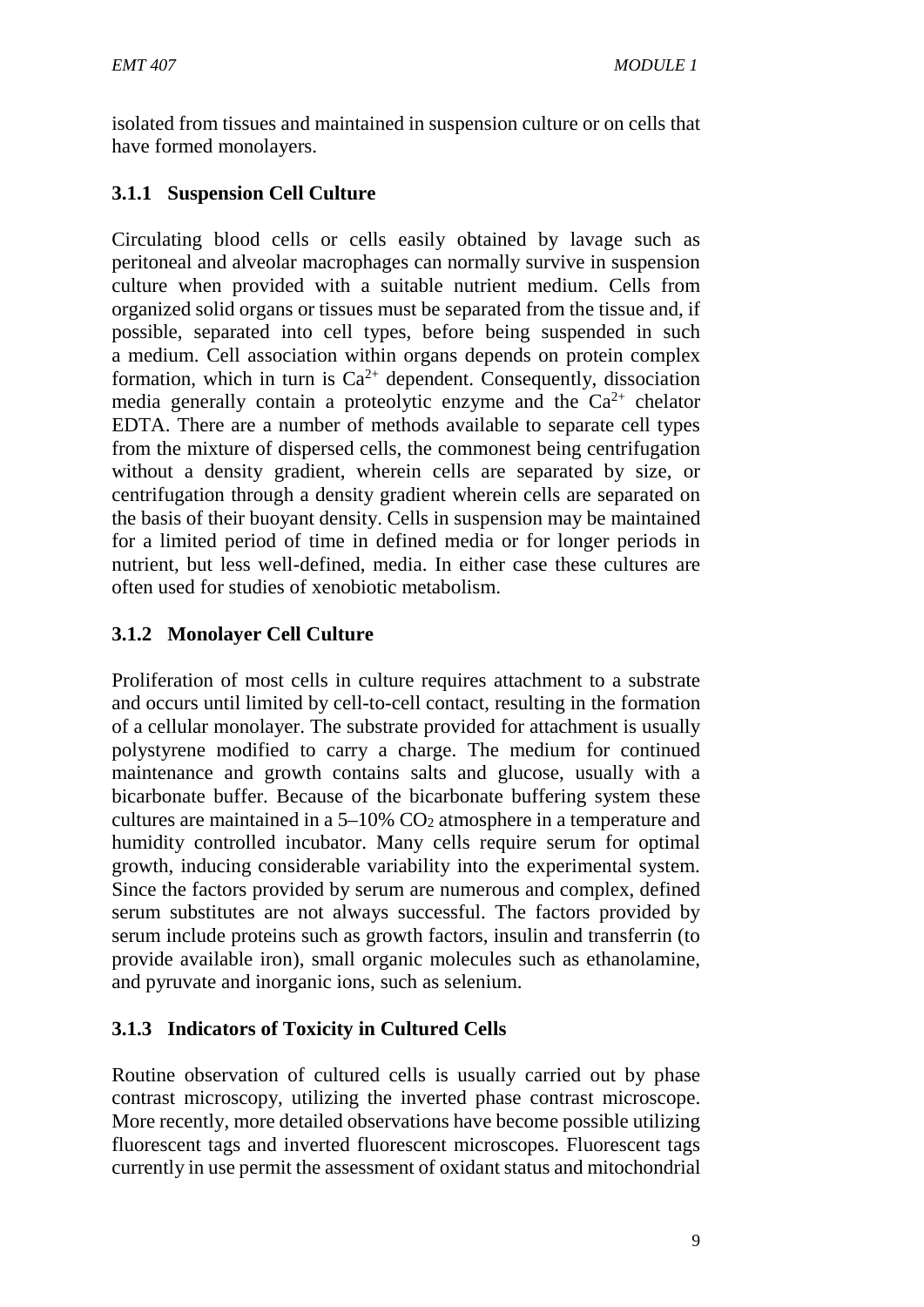function as well as the intracellular concentration of sulfhydryl groups,  $Ca^{2+}$ , H<sup>+</sup>, Na<sup>+</sup>, and K<sup>+</sup>. Toxicity to cultured cells may be the result either of inadequacies in the culture or the toxicity effects of the chemical being investigated. Short-term toxicity is usually evaluated by examination of end points that indicate effects on cellular organelles such as leakage of cell constituents into the medium, uptake of dyes into the cell and the formation of surface "blebs."

Longer term assessments of cell toxicity are highly dependent on the relevant toxic end point. They may include measurement of growth competence, apoptosis, and/or necrosis, incorporation of radioactive precursors into essential cellular constituents such as RNA, DNA, and protein and specialized cellular functions.

### **3.2 Molecular Techniques**

Recombinant DNA techniques, including molecular cloning, have provided recent dramatic advances in many areas of both fundamental and applied biology, toxicology not excepted. Responses to toxicants may involve changes in gene expression and the new microarray techniques enable the simultaneous examination of the level of expression of many genes. The completion of the Human Genome Project will permit toxic effects in humans to be investigated and will facilitate extrapolation from experimental animals. The human genome will also provide the essential genetic background information for studies of polymorphisms in xenobiotic-metabolizing and other enzymes. Such polymorphisms have already been shown to be very important in individual sensitivity to clinical drugs and in the definition of populations and/or individuals at increased risk from particular toxicants. Chemically induced mutations, particularly in oncogenes and tumor-suppressor genes are important in chemical carcinogenesis. The ability to develop "knockout" animals lacking a particular gene and transgenic animals with an additional transgene is also proving important in toxicological studies.

#### **3.2.1 Molecular Cloning**

The basic principle of molecular cloning is the insertion of a DNA segment into a suitable vector. The vector is an autonomously replicating DNA molecule and the inserted DNA segment may be as large as a gene or a small as a few nucleotides. The vector containing the DNA is inserted into a cell such as yeast, where it can be replicated many times, and either the DNA or the expressed protein subsequently isolated (Fig. 1).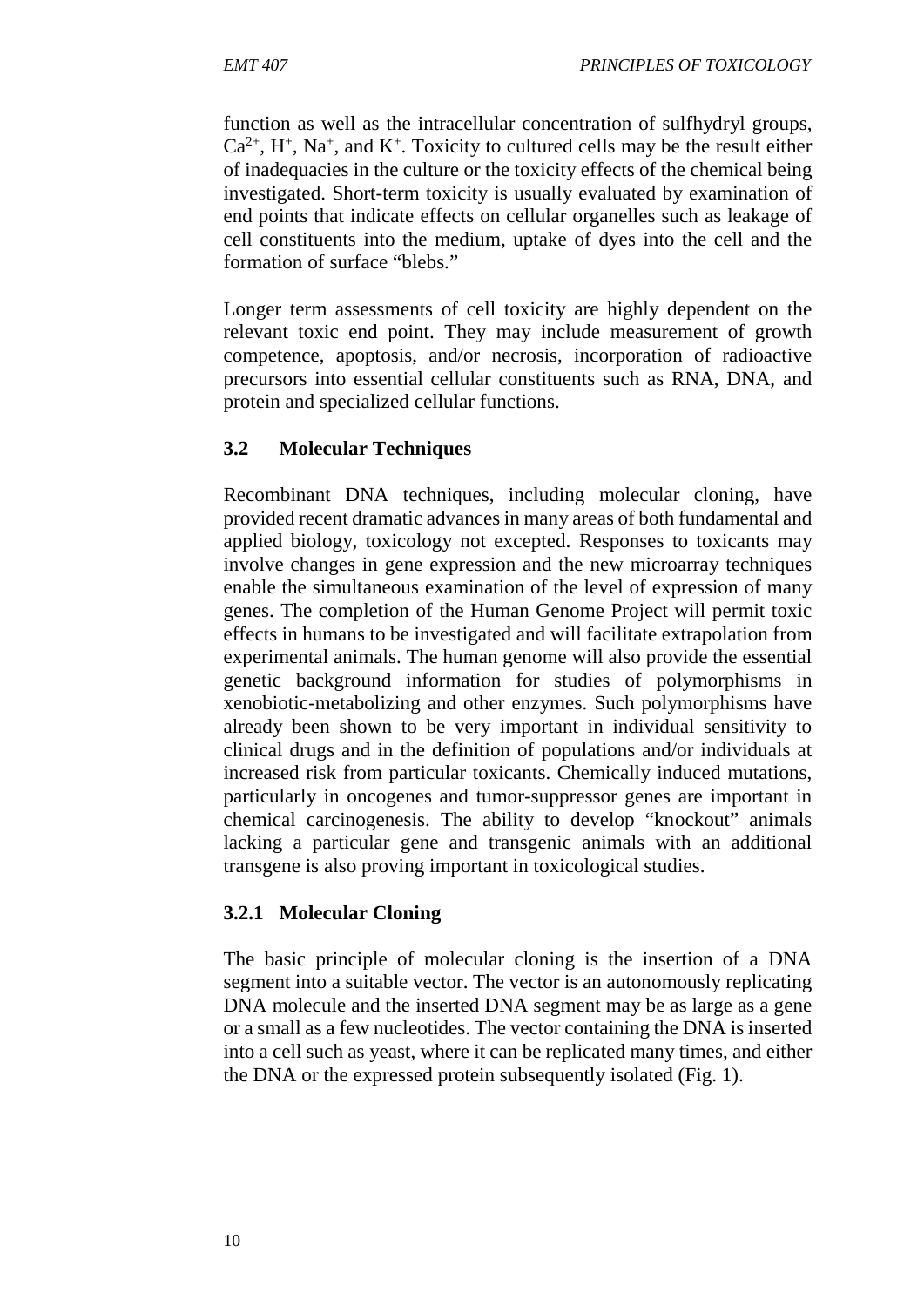

**Fig. 1:** Molecular cloning using a plasmid vector.

#### **3.2.2 cDNA and Genomic Libraries**

cDNA or genomic libraries are collections of DNA fragments incorporated into a recombinant vector and transformed into an appropriate host cell. In the case of cDNA libraries, the cDNAs complementary to all of the mRNAs in the tissue or cell sample are synthesized in a procedure using reverse transcriptase, before incorporation into the vector. With genomic DNA libraries the genomic DNA is digested, before cloning into the vector, with a restriction enzyme to produce an overlapping set of DNA fragments of some 12 to 20 kb.

#### **3.2.3 Northern and Southern Blot Analyses**

Northern analysis is usually used to identify and quantitate specific mRNAs in a sample. Southern analysis is used to determine whether or not a gene of interest is present as well as its copy number. Other uses for Southern analysis include identifying restriction fragment length polymorphisms and changes in heterozygosity. In both Southern and Northern analyses restriction-digested DNA fragments, mRNA, and polyA mRNA are separated by size when electrophoresed on agarose gel. The separated molecules are transferred, by electroblotting or capillary blotting, on to a nylon or nitrocellulose membrane. The immobilized RNA or DNA is reacted with a radiolabeled, chemiluminescent, or fluorescent probe that is complementary to the DNA/RNA of interest, unbound probe is washed off, and the membrane exposed, in the case of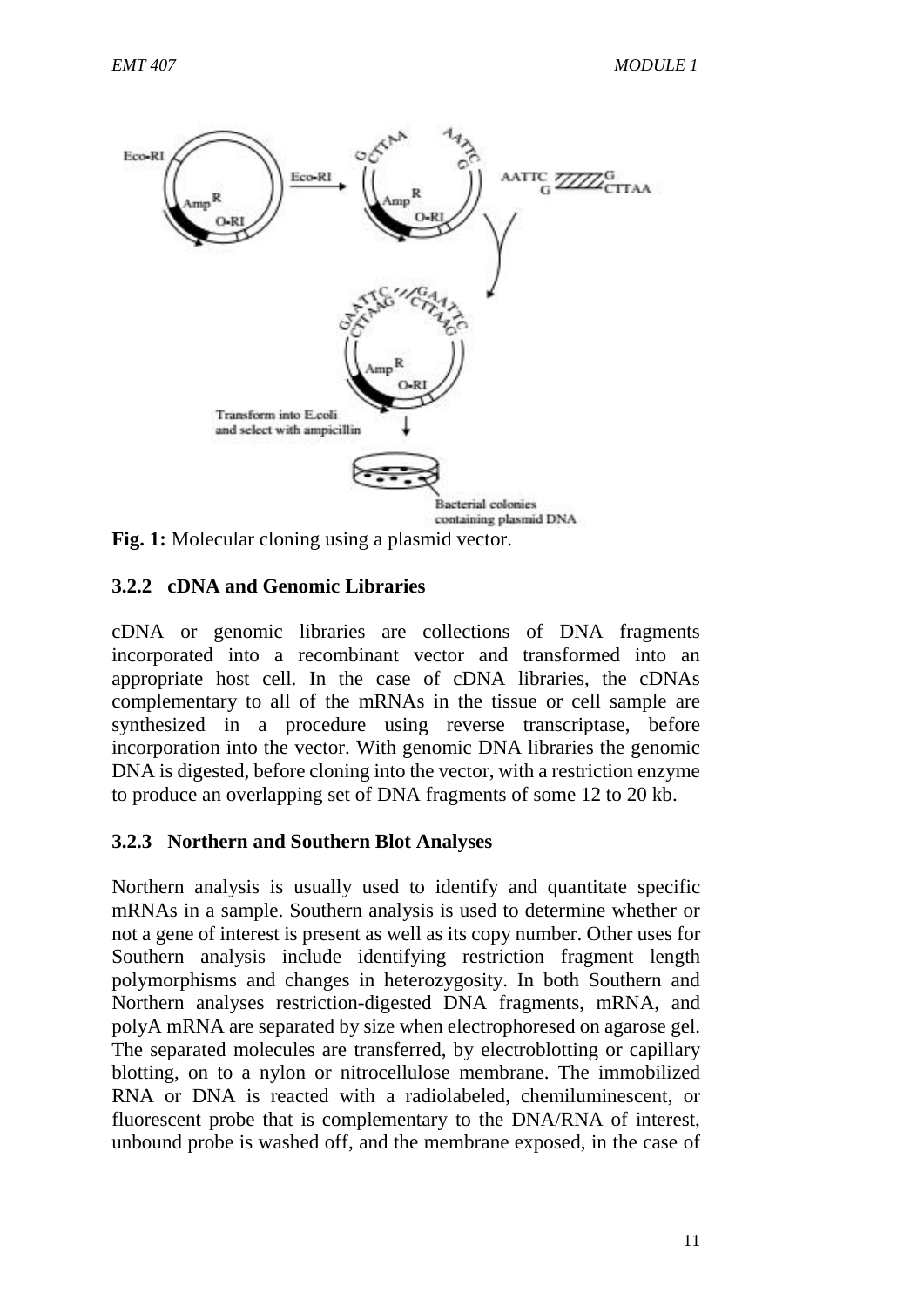radioactive probes, to radioautographic film to visualize the sample of interest.

## **3.2.4 Polymerase Chain Reaction (PCR)**

PCR is a powerful technique that can, starting with amounts of DNA as small as those found in single cells, amplify the DNA until large amounts are available for many different kinds of research. Twenty to 40 cycles of can provide up to 105 times the original DNA sample. It is necessary to know as much of the sequence of the DNA of interest as possible in order to construct appropriate primers. These primers are complementary to the sequence at each end of the DNA sequence to be amplified. The DNA is incubated in a thermal cycler with thermostable DNA polymerase, all four dNTP, and the primers. The incubation temperature is raised to separate the DNA strands, lowered to permit annealing of the primers to the complementary regions of the DNA and then raised to permit the polymerase to synthesize DNA. This cycle is then repeated up to 40 times. The PCR technique has been used for many types of toxicological investigation including; uncovering polymorphisms in xenobiotic metabolizing enzymes, isolating genes from cDNA and genomic libraries and for mutational analysis, to name only a few.

### **3.2.5 Evaluation of Gene Expression, Regulation, and Function**

They include Northern analysis to determine levels of a particular mRNA, nuclear run on to determine whether an increase in mRNA is due to an increase in the rate of transcription, and promoter deletion analysis to identify specific elements in the promoter region responsible for the control of expression. Of much current interest is the use of microarrays that permit the study of the expression of hundreds to thousands of genes at the same time. Reverse transcriptase–polymerase chain reaction and RNase protection assay techniques are used to amplify and quantitate mRNAs, while the electrophoretic mobility shift assay is used to measure binding of a transcription factor to its specific DNA consensus sequence. Gene function in cultured cells can be investigated by expression of the gene product in a suitable expression system or, in vivo, by the creation of transgenic mice, either knockout mice in which the gene in question has been functionally deleted or mice into which a transgene has been introduced.

### **3.3 Immunochemical Techniques**

Most of the recently developed methods for the detection, characterization, and quantitation of proteins are immunoassays based on the fact that proteins are antigens, compounds that can be recognized by an antibody. It is also true that by combining small molecules (haptens)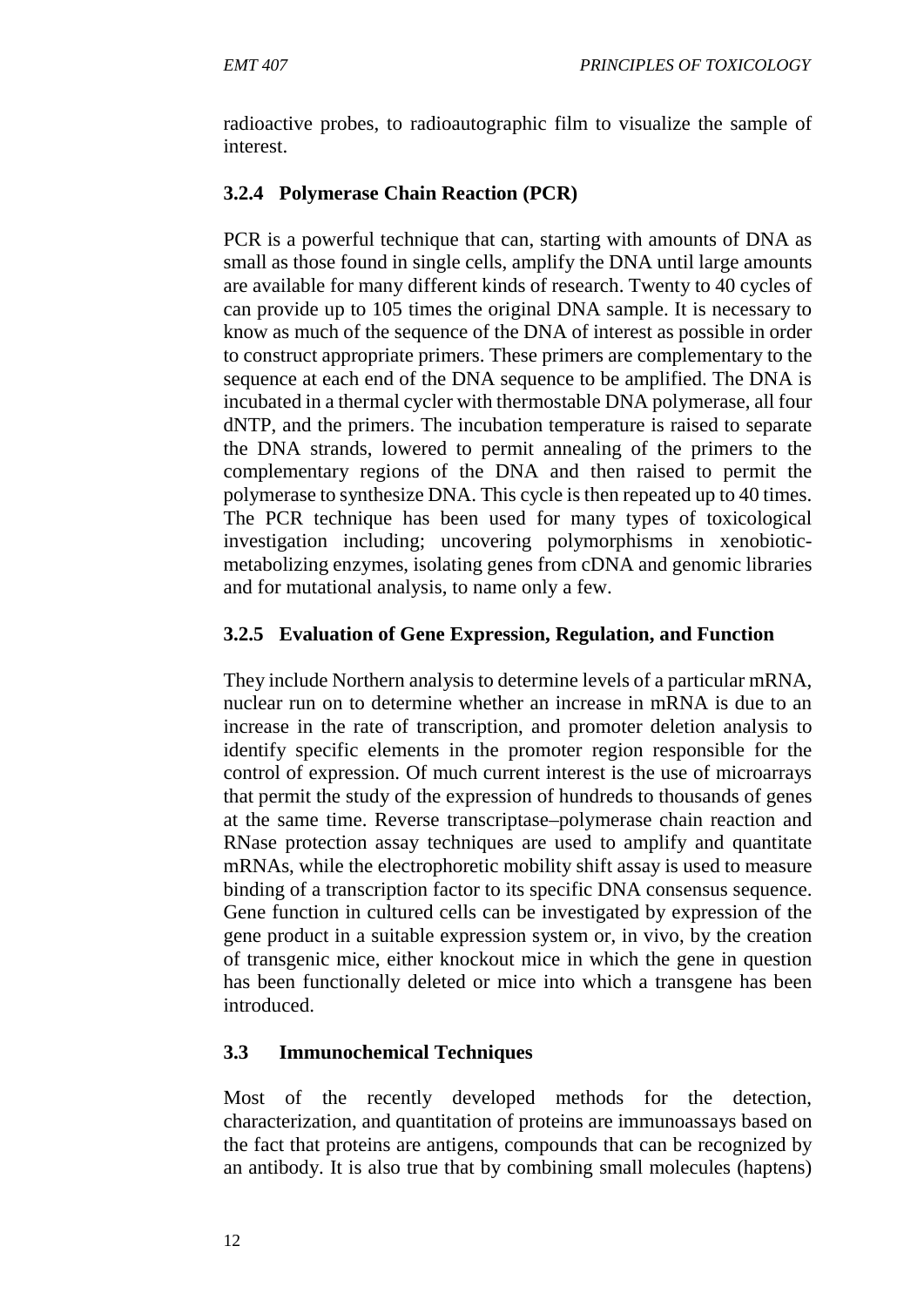with a larger carrier molecule such as a protein, these methods can be extended to small molecules of interest since antibodies can be produced that recognize epitopes (specific sites on the antigen recognized by the antibody) that include the hapten. The antibodies used may be polyclonal or monoclonal, each with characteristics fitting them for use in particular immunochemical methods. Injection of a mammal with a foreign protein (immunogen) gives rise to an immune reaction that includes the generation of antibodies from B lymphocytes. Each B lymphocyte gives rise to only a single antibody type that recognizes a single epitope on the antigen. However, since these antibodies are derived from many different B lymphocytes the mixture of antibodies can recognize and bind to many different epitopes on the antigen. This mixture of antibodies can be isolated from the serum of the treated animal and is known, collectively, as polyclonal antibodies. However, if individual B lymphocytes from a treated animal can be isolated and cultured, because they are of a single clonal origin, they will produce a specific monoclonal antibody that recognizes only a single epitope on the antigen (Fig. 2). Because of the multiple sites for binding polyclonal antibodies are highly reactive. They are also relatively easy to produce. Monoclonal antibodies, although more difficult to produce, are, on the other hand, more specific. The advantages and disadvantages of each must be considered to determine which is the antibody of choice for a particular application. The most important immunochemical methods include the following:

Immunolocalization is a technique for identifying the presence of a protein within the cell, its relative abundance and its subcellular localization. After suitable preparation of the cells, they are treated with an antibody (the primary antibody) that binds to the protein of interest. An antibody that binds to the primary antibody (the secondary antibody) is then allowed to bind and form an antigen—primary antibody secondary antibody complex. The detection system generally consists of the formation of a colored insoluble product of an enzymatic reaction, the enzyme, such as alkaline phosphatase or horseradish peroxidase, being covalently linked to the secondary antibody.

Immunoaffinity purification involves the use of antibodies, bound to an insoluble matrix, for chromatography. The advantage of this method is that it is highly specific, often permitting purification in a single step. Immunoprecipitation is a variant of immunoaffinity purification and is a means to remove a protein from a complex mixture in a highly specific manner.

Western blotting is a widely used technique in which antibodies are used to detect proteins following electrophoresis, generally SDS polyacrylamide gel electrophoresis that permits the separation of proteins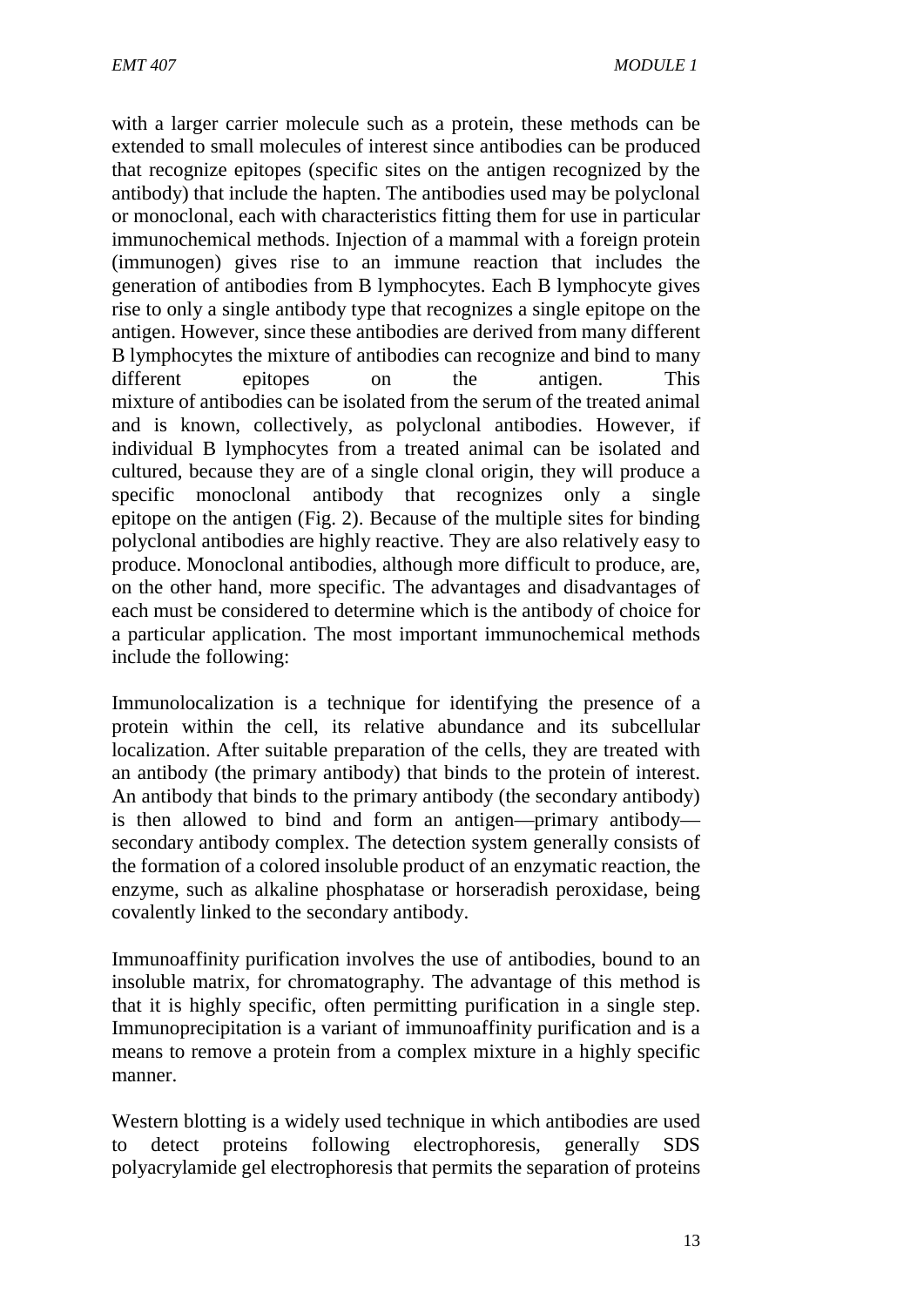on the basis of their molecular weights (Fig. 3). Western blotting can be used to determine the presence and relative amount of a particular protein in a biological sample as well as its molecular weight.

Radioimmunoassay (RIA) is a very sensitive method used to measure minute quantities of an antigen. Since this method is most often used to measure drugs, toxicants, and other xenobiotics, the antigen used to produce the antibody is the small molecule (hapten) linked covalently to a protein. Among the techniques used in the actual measurement, the antigen capture method, in which the competition between radiolabeled antigen and the unlabeled antigen in the sample, is the most common. Depending on the design of the method *enzyme-linked immunoabsorbant assays* (ELISA) can be used to measure either antigens or antibodies in mixtures by using enzymatic-mediated detection of the corresponding immobilized immune complex. Even though this method has proved to be most useful for the rapid estimation of antibodies or antigens in complex biological mixtures, it has also been used for the quantitation of small molecules in a manner analogous to radioimmunoassays.

Inhibitory antibodies are frequently used in studies of xenobiotic metabolism, usually to estimate the contribution of particular enzymes in multienzyme mixtures. An important example is the use of antibodies to estimate the contribution of individual cytochrome P450 isoforms to the overall metabolism of a xenobiotic in microsomal preparations.



**Fig. 2:** The generation of antibodies of several clonal origins (polyclonal antibodies) with antibodies from each clonal origin (monoclonal antibodies A, B and C) recognizing a distinct epitope on the antigen.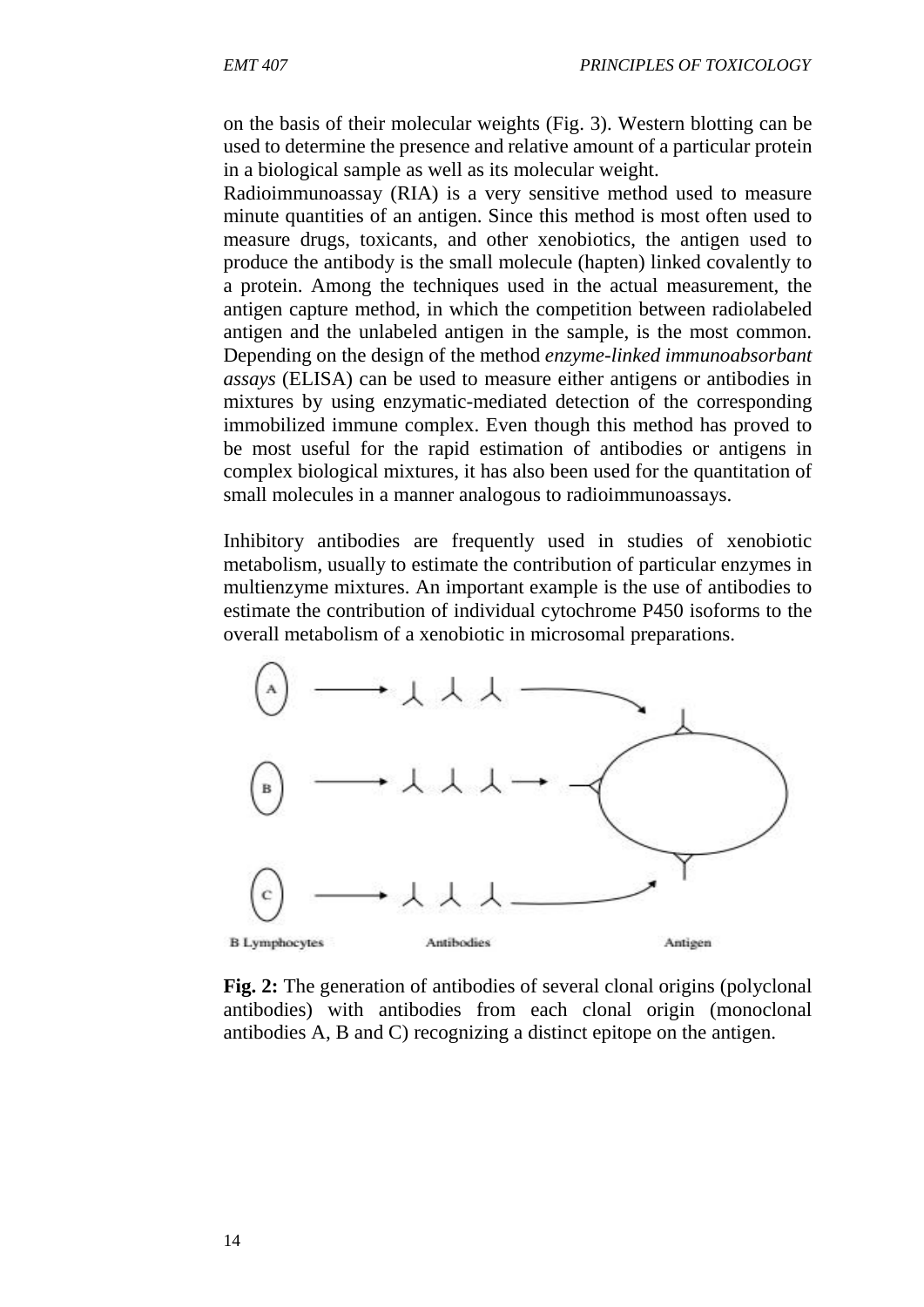

**Fig. 3:** Diagrammatic representation of the use of immunoblotting to assess relative levels of a P450 protein following treatment of rats with a PCB. C = hepatic microsomal proteins from a control, untreated rat;  $T =$ hepatic microsomal proteins from a rat treated with PCBs.

#### **4.0 CONCLUSION**

The various techiques involved in biochemical, cellular and molecular toxicology have been discussed in this unit. They are cell culture, molecular and immunochemical techiques.

#### **5.0 SUMMARY**

Ths unit has introduced the relevance of biochemistry in toxicology. In this unit, we have learnt the techniques used to assess the effects of toxicants at the biochemical, cellular and molecular levels.

#### **6.0 TUTOR-MARKED ASSIGNMENT**

- 1. Briefly describe the importance of biochemistry to toxicology
- 2. Discuss succinctly the major techniques involved in biochemical, molecular and cellular toxicology.

#### **7.0 REFERENCE/FURTHER READING**

Hodgson, E., and R. C. Smart, eds. Introduction to Biochemical Toxicology, 3rd ed. New York: Wiley, 2001.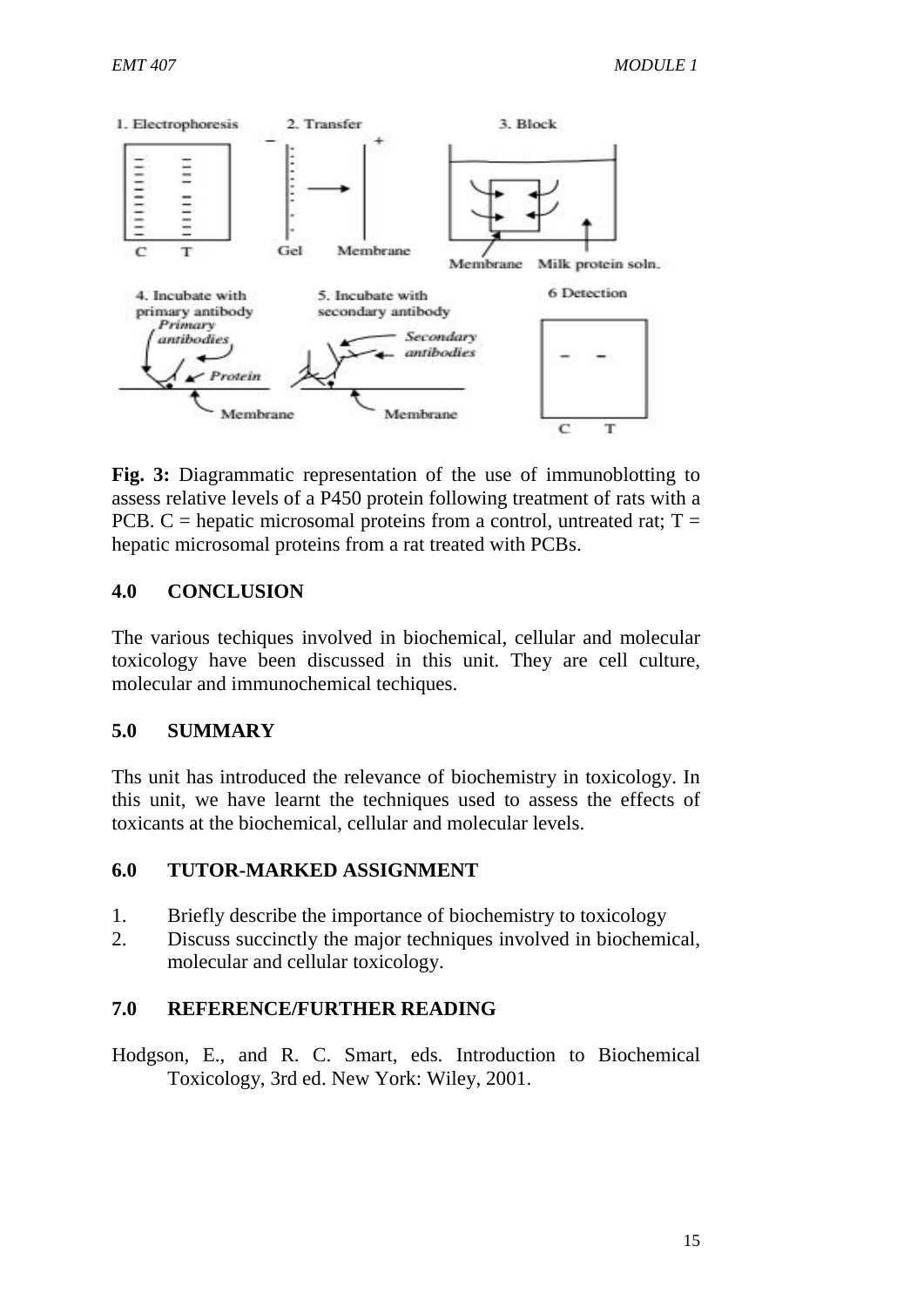### **UNIT 3 BIOTOXINS**

#### **CONTENTS**

- 1.0 Introduction
- 2.0 Objectives
- 3.0 Main Content
	- 3.1 Biotoxins
	- 3.2 Environmental Toxins
- 4.0 Conclusion
- 5.0 Summary
- 6.0 Tutor-Marked Assignment
- 7.0 References/Further Reading

#### **1.0 INTRODUCTION**

A toxin is a poisonous substance produced within living cells or organisms; synthetic toxicants created by artificial processes are thus excluded. The term was first used by organic chemist Ludwig Brieger (1849–1919), derived from the word toxic. Toxins can be small molecules, peptides, or proteins that are capable of causing disease on contact with or absorption by body tissues interacting with biological macromolecules such as enzymes or cellular receptors. Toxins vary greatly in their toxicity, ranging from usually minor (such as a bee sting) to almost immediately deadly (such as botulinum toxin). Toxins are often distinguished from other chemical agents by their method of production. The word toxin does not specify method of delivery. It simply means it is a biologically produced poison. Toxins are poisonous products of organisms; unlike biological agents, they are inanimate and not capable of reproducing themselves. A rather informal terminology of individual toxins relates them to the anatomical location where their effects are most notable: hemotoxin, causes destruction of red blood cells (hemolysis); phototoxin, causes dangerous photosensitivity. On a broader scale, toxins may be classified as either exotoxins, being excreted by an organism, or endotoxins, that are released mainly when bacteria are lysed.

#### **2.0 OBJECTIVES**

By the end of this unit, you should be able to:

- define biotoxin
- mention the categories of biotoxin
- describe the functions of biotoxins in animals.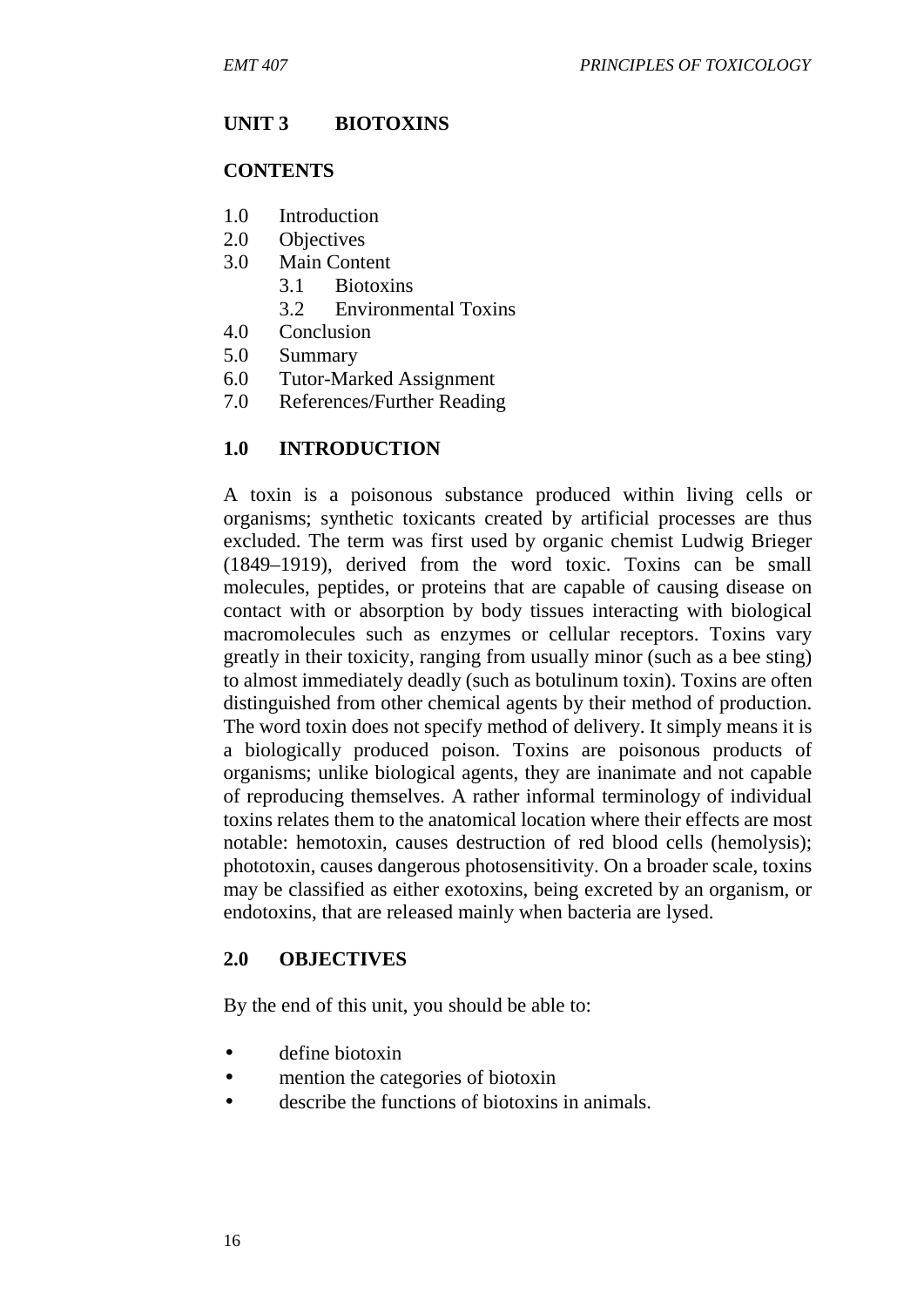## **3.0 MAIN CONTENT**

#### **3.1 Biotoxins**

The term "biotoxin" is sometimes used to explicitly confirm the biological origin. Biotoxins can be further classified, for example, as fungal biotoxins, microbial toxins, plant biotoxins, or animal biotoxins. Toxins produced by microorganisms are important virulence determinants responsible for microbial pathogenicity and or evasion of the host immune response.

Biotoxins vary greatly in purpose and mechanism, and can be highly complex (the venom of the cone snail contains dozens of small proteins, each targeting a specific nerve channel or receptor), or relatively small protein.

Biotoxins in nature have two primary functions: (1). Predation, such as in the spider, snake, scorpion, jellyfish, and wasp. (2). Defense as in the bee, ant, termite, honey bee, wasp, and poison dart frog.

Some of the more well known types of biotoxins include cyanotoxins, produced by cyanobacteria; dinotoxins, produced by dinoflagellates; necrotoxins (they cause necrosis in the cells they encounter and destroy all types of tissue).

Necrotoxins spread through the bloodstream. In humans, skin and muscle tissues are most sensitive to necrotoxins. Organisms that possess necrotoxins include the brown recluse or "fiddle back" spider, rattlesnakes, and vipers.

Neurotoxins primarily affect the nervous systems of animals. The group neurotoxins generally consist of ion channel toxins that disrupt ion channel conductance. Organisms that possess neurotoxins include the black widow spider, most scorpions, the box jellyfish, elapid snakes, the cone snail, the blue-ringed octopus, frogs, and various different types of algae, cyanobacteria and dinoflagellates

Myotoxins are small, basic peptides found in snake and lizard venoms. They cause muscle tissue damage by a non enzymatic receptor based mechanism. Organisms that possess myotoxins include rattlesnakes and eastern bearded dragon.

Cytotoxins are toxic at the level of individual cells, either in a non-specific fashion or only in certain types of living cells: Ricin, from castor beans; Apitoxin, from honey bees; T-2 mycotoxin, from certain toxic mushrooms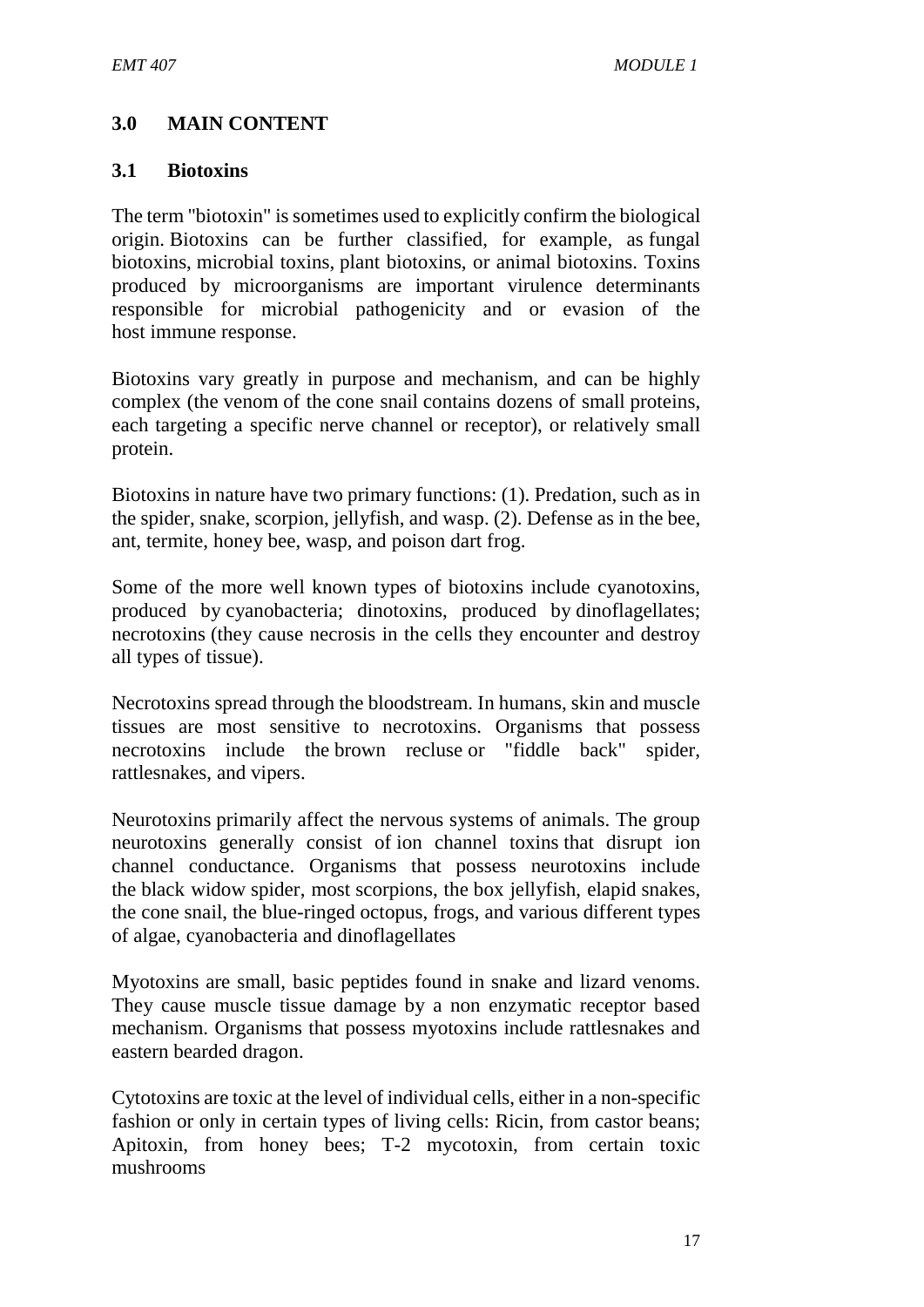### **3.2 Environmental Toxins**

The term "environmental toxin" can sometimes explicitly include synthetic contaminants such as industrial pollutants and other artificially made toxic substances. As this contradicts most formal definitions of the term "toxin", it is important to confirm what the researcher means when encountering the term outside of microbiological contexts. Environmental toxins from food chains that may be dangerous to human health include Paralytic shellfish poisoning (PSP), Amnesic shellfish poisoning (ASP), Diarrheal shellfish poisoning (DSP), and Neurotoxic shellfish poisoning (NSP).

#### **4.0 CONCLUSION**

The categories and functions of biotoxins in living organisms have been decribed in this unit.

### **5.0 SUMMARY**

In this unit, we have learnt the categories and functions of biotoxins in animals.

### **6.0 TUTOR-MARKED ASSIGNMENT**

- 1. What are biotoxins?
- 2. Mention five categories of biotoxins.
- 3. Describe the functions of biotoxins in two named animals.
- 4. Technically, toxins may not be the same as toxicants. Discuss.
- 5. All venoms are toxins but not all toxins are venoms. Discuss.

#### **7.0 REFERENCES/FURTHER READING**

- Abouabdellah, R., Taleb, H., Bennouna, A., Erler, K., Chafik, A. and Moukrim, A. (2008). Paralytic shellfish poisoning toxin profile of mussels Perna perna from southern Atlantic coasts of Morocco. *Toxicon*, 51(5): 780-786.
- Grigg, J. (2004). Environmental toxins; their impact on children's health. *Archives of Disease in Childhood*, 89(3): 244-250.
- Gupta, S., Kapoor, P., Chaudhary, K., Gautam, A., Kumar, R., Raghava, G. P. and Open Source Drug Discovery Consortium. (2013). In silico approach for predicting toxicity of peptides and proteins. *PloS one*, 8(9): e73957.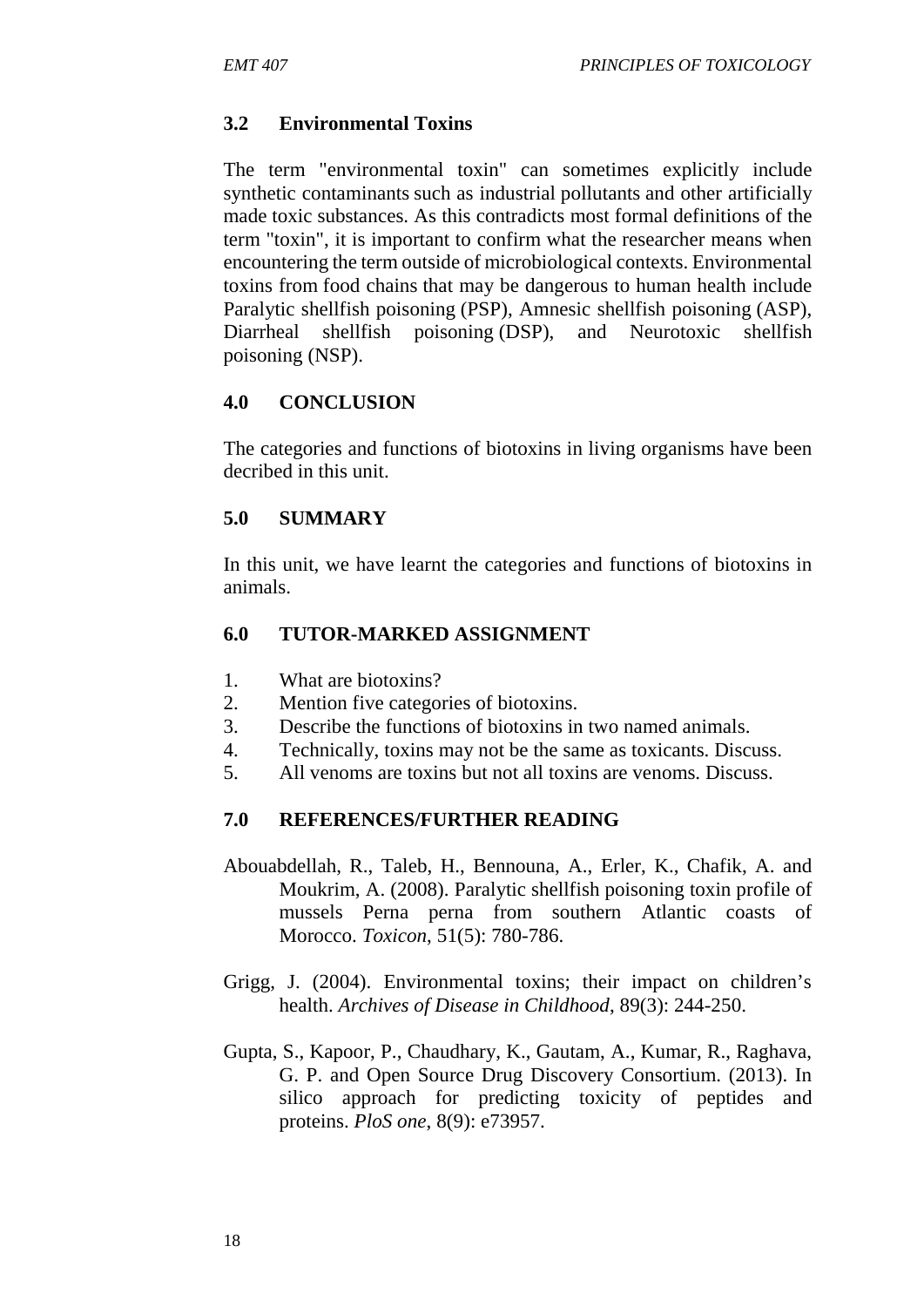- Poli, M. A., Musser, S. M., Dickey, R. W., Eilers, P. P. and Hall, S. (2000). Neurotoxic shellfish poisoning and brevetoxin (2000). Neurotoxic shellfish poisoning and brevetoxin metabolites: a case study from Florida. *Toxicon*, *38*(7), 981-993.
- Proft, T. (2009). Microbial toxins: current research and future trends. Horizon Scientific Press, Poole.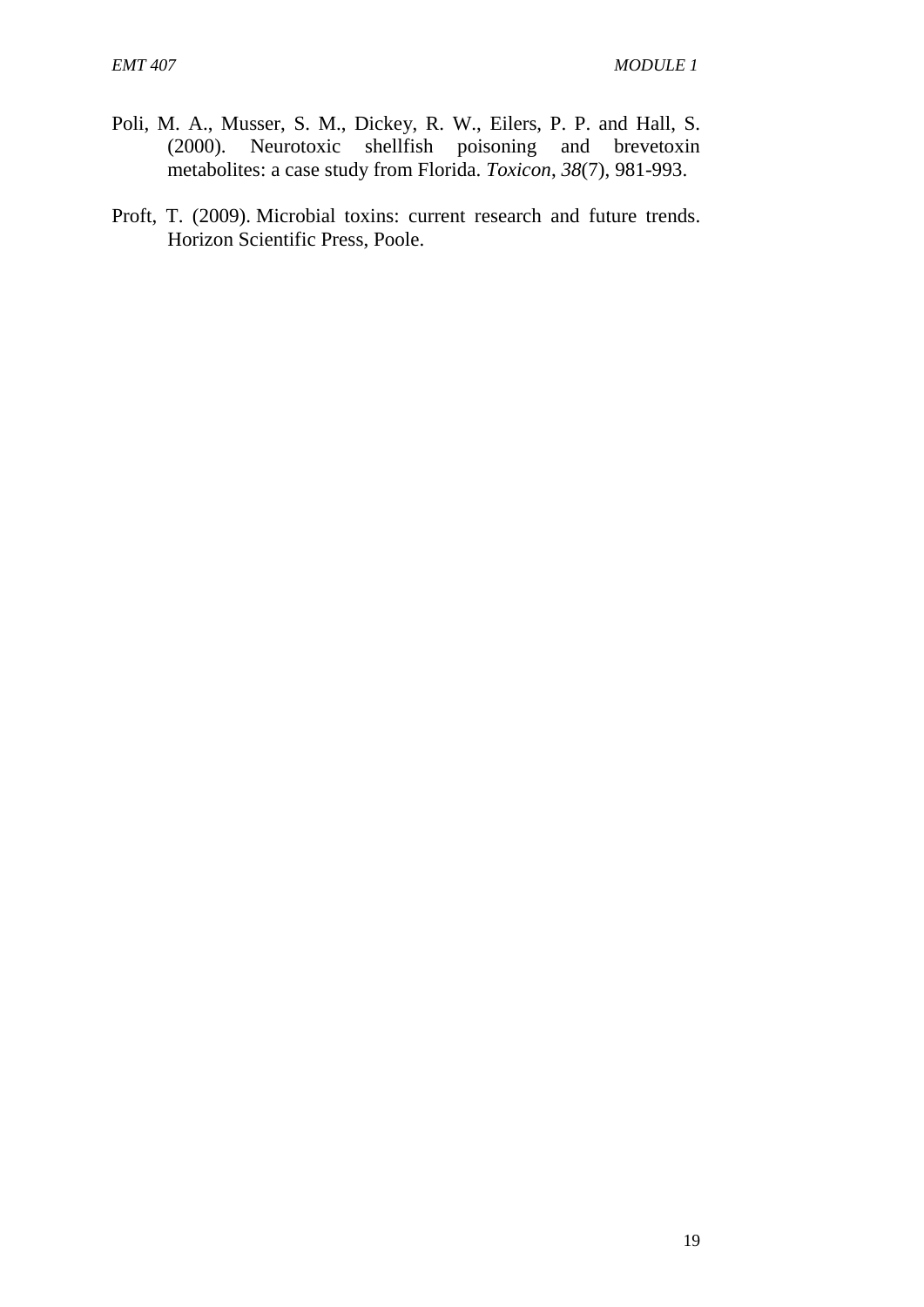#### **UNIT 4 CARCINOGENESIS**

#### **CONTENTS**

- 1.0 Introduction
- 2.0 Objectives
- 3.0 Main Content
	- 3.1 Human Cancer
		- 3.1.1 Causes, Incidence, and Mortality Rates of Human Cancer
		- 3.1.2 Known Human Carcinogens
		- 3.2 Classes of Agents Associated with Carcinogenesis
		- 3.3 DNA-Damaging Agents
	- 3.4 Epigenetic Agents
	- 3.5 General Aspects of Chemical Carcinogenesis
- 4.0 Conclusion
- 5.0 Summary
- 6.0 Tutor-Marked Assignment
- 7.0 References/Further Reading

#### **1.0 INTRODUCTION**

Carcinogenesis is the process through which cancer develops. Chemical carcinogenesis is the study of the mechanisms through which chemical carcinogens induce cancer and also involves the development and utilization of experimental systems aimed at determining whether a substance is a potential human carcinogen. An important aspect of toxicology is the identification of potential human carcinogens. To begin to appreciate the complexity of this subject, it is important to first have some understanding of cancer and its etiologies.

Cancer is not a single disease but a large group of diseases, all of which can be characterized by the uncontrolled growth of an abnormal cell to produce a population of cells that have acquired the ability to multiply and invade surrounding and distant tissues. It is this invasive characteristic that imparts its lethality on the host. Epidemiology studies have revealed that the incidence of most cancers increase exponentially with age. Epidemiologists have interpreted this exponential increase in cancer incidence to denote that three to seven critical mutations or "hits" within a single cell are required for cancer development. Molecular analyses of human tumors have confirmed the accumulation of mutations in critical genes in the development of cancer. These mutations can be the result of imperfect DNA replication/repair, oxidative DNA damage, and DNA damage caused by environmental carcinogens. Most cancers are monoclonal in origin (derived from a single cell) and do not arise from a single critical mutation but from the accumulation of sequential critical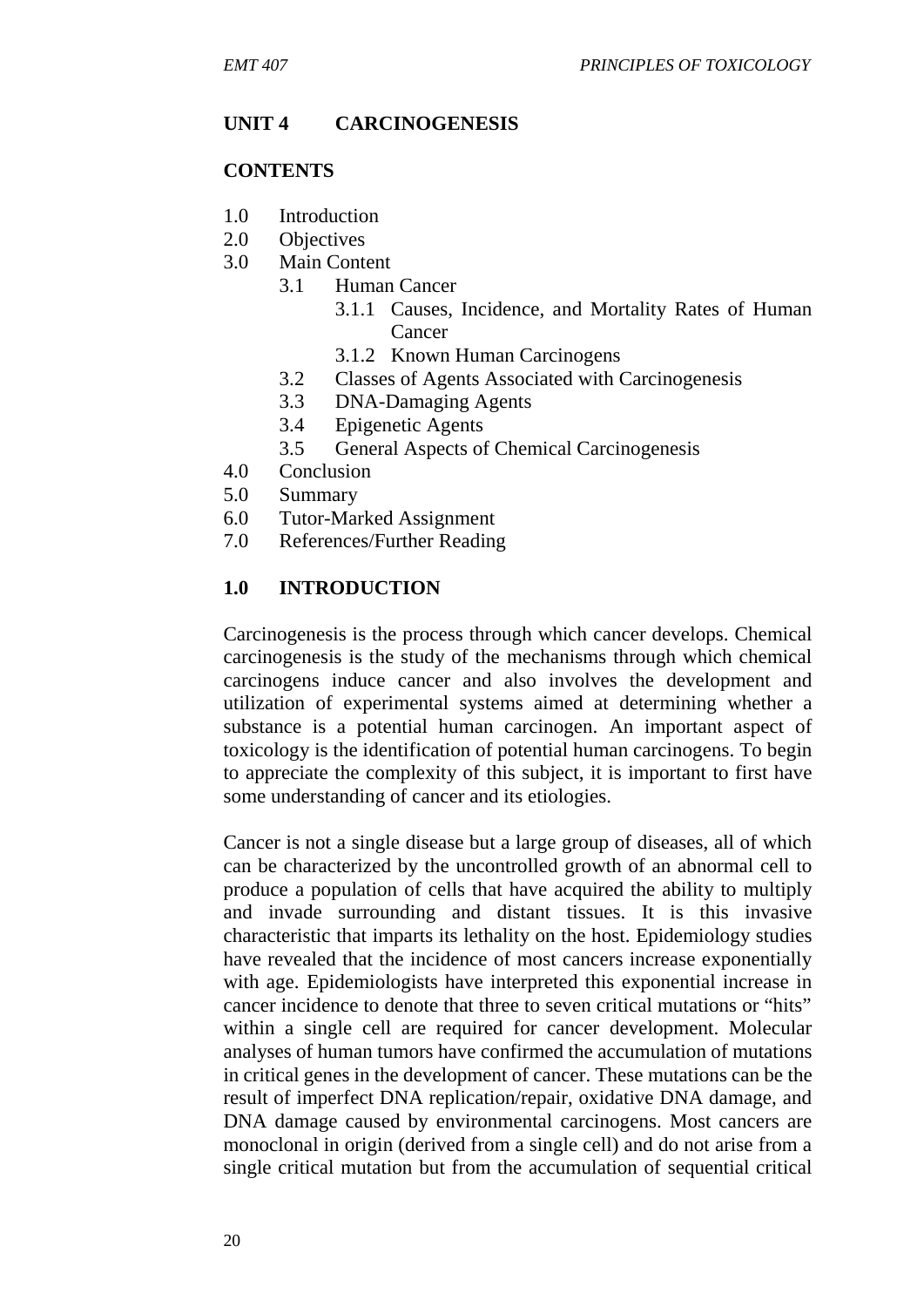mutations in relevant target genes within a single cell. Initially a somatic mutation occurs in a critical gene, and this provides a growth advantage to the cell and results in the expansion of the mutant clone. Each additional critical mutation provides a further selective growth advantage resulting in clonal expansion of cells with mutations in multiple critical genes. It often requires decades for a cell clone to accumulate multiple critical mutations and for the progeny of this cell to clonally expand to produce a clinically detectable cancer. Thus the time required for accumulation of mutations in critical genes within a cell is likely related to the observation that cancer incidence increases exponentially with age.

### **2.0 OBJECTIVES**

By the end of this unit, you should be able to:

- understand the concept of carcinogenesis
- mention the major causes of human cancer
- mention established human carcinogens.

### **3.0 MAIN CONTENT**

#### **3.1 Human Cancer**

Although cancer is known to occur in many groups of animals, the primary interest and the focus of most research is in human cancer. Nevertheless, much of the mechanistic research and the hazard assessment is carried out in experimental animals. A consideration of the general aspects of human carcinogenesis follows.

### **3.1.1 Causes, Incidence, and Mortality Rates of Human Cancer**

Breast, lung, and colon and rectum cancers are the major cancers in females while prostate, lung, and colon and rectum are the major cancer sites in males. A comparison of cancer deaths versus incidence for a given site reveals that prognosis for lung cancer cases is poor while that for breast or prostate cancer cases is much better. The increase in the mortality rate associated with lung cancer in both females and males is striking and is due to cigarette smoking. It is estimated that 87% of lung cancers are due to smoking.

Lung cancer death rates in males and females began to increase in the mid-1930s and mid-1960s, respectively. These time differences are due to the fact that cigarette smoking among females did not become popular until the 1940s while smoking among males was popular in the early 1900s. Taking into account these differences along with a 20 to 25-year lag period for the cancer to develop explains the differences in the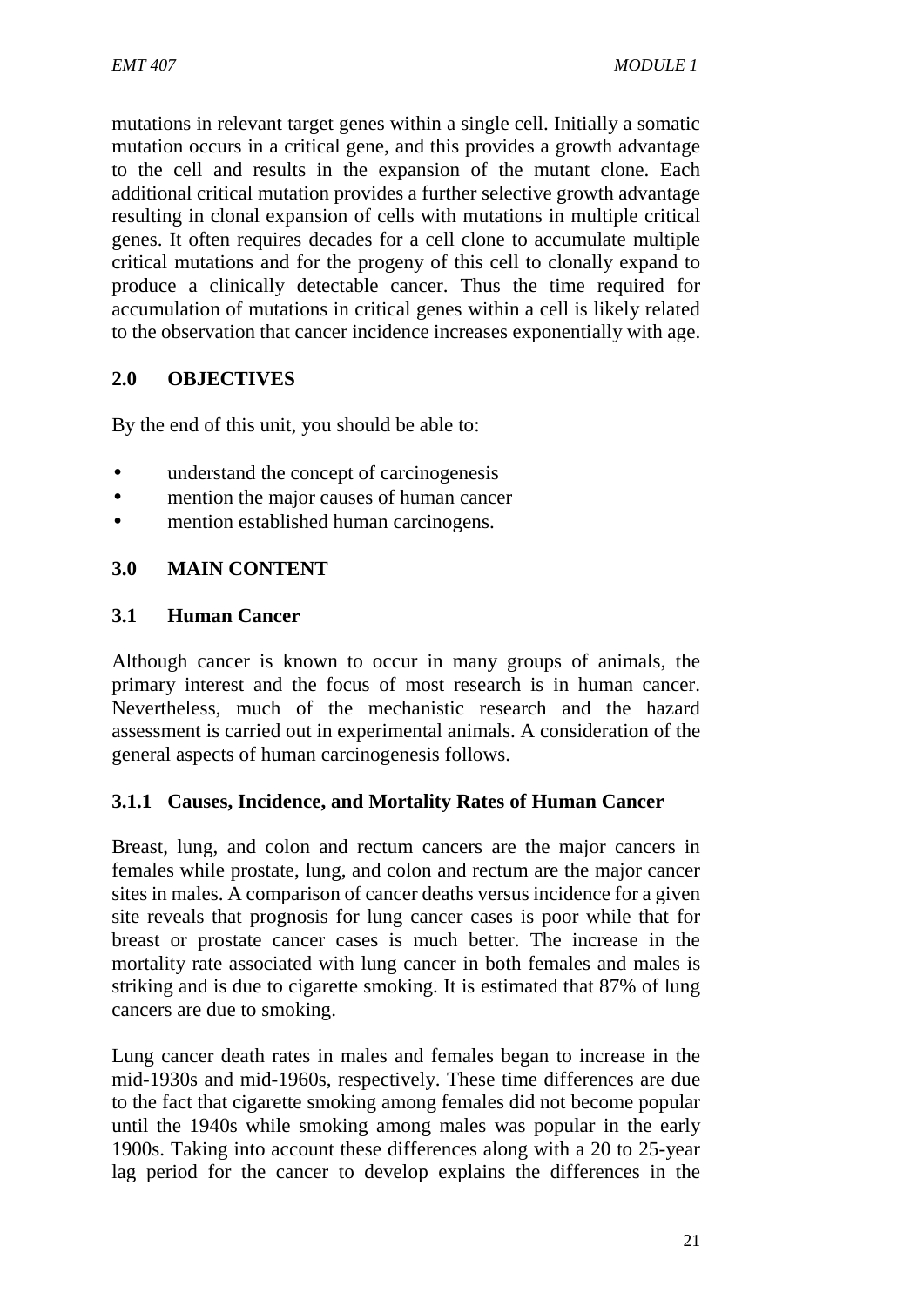temporal increase in lung cancer death rates in males and female. Another disturbing statistic is that lung cancer, a theoretically preventable cancer, has recently surpassed breast cancer as the cancer responsible for the greatest number of cancer deaths in women. In addition to lung cancer, smoking also plays a significant role in cancer of the mouth, esophagus, pancreas, pharynx, larynx, bladder, kidney, and uterine cervix. Overall, the age-adjusted national total cancer death rate is increasing. In 1930 the number of cancer deaths per 100,000 people was 143. In 1940, 1950, 1970, 1984, and 1992 the rate had increased to 152, 158, 163, 170, and 172, respectively. According to the American Cancer Society, when lung cancer deaths due to smoking are excluded, the total age-adjusted cancer mortality rate had actually decreased by 16% between 1950 and 1993. However, it is important to realize that death and incidence rates for some types of cancers are increasing while the rates for others are decreasing or remaining constant.

Major insights into the etiologies of cancer have been attained through epidemiological studies that relate the roles of hereditary, environmental, and cultural influences on cancer incidence as well as through laboratory studies using rodent/cellular systems. Cancer susceptibility is determined by complex interactions between age, environment, and an individual's genetic makeup. It is estimated from epidemiological studies that 35–80% of all cancers are associated with the environment in which we live and work. The geographic migration of immigrant populations and differences in cancer incidence among communities has provided a great deal of information regarding the role of the environment and specific cancer incidences. For example, Japanese immigrants and the sons of Japanese immigrants living in California begin to assume a cancer death rate similar to the California white population. These results implicate a role of the environment in the etiology of cancer. It should be noted that the term environment is not restricted to exposure to human-made chemicals in the environment but applies to all aspects of our lifestyle including smoking, diet, cultural and sexual behavior, occupation, natural and medical radiation, and exposure to substances in air, water, and soil. Only a small percentage of total cancer occurs in individuals with a hereditary mutation/hereditary cancer syndrome. However, an individual's genetic background is the "stage" in which the cancer develops and susceptibility genes have been identified in humans. For example, genetic polymorphisms in enzymes responsible for the activation of chemical carcinogens may represent a risk factor as is the case for polymorphisms in the *N*-acetyl-transferase gene and the risk of bladder cancer. These types of genetic risk factors are of low penetrance (low to moderate increased risk); however, increased risk is usually associated with environmental exposure If one considers all of the categories that pertain to human-made chemicals, it is estimated that their contribution to human cancer incidence is approximately 10%.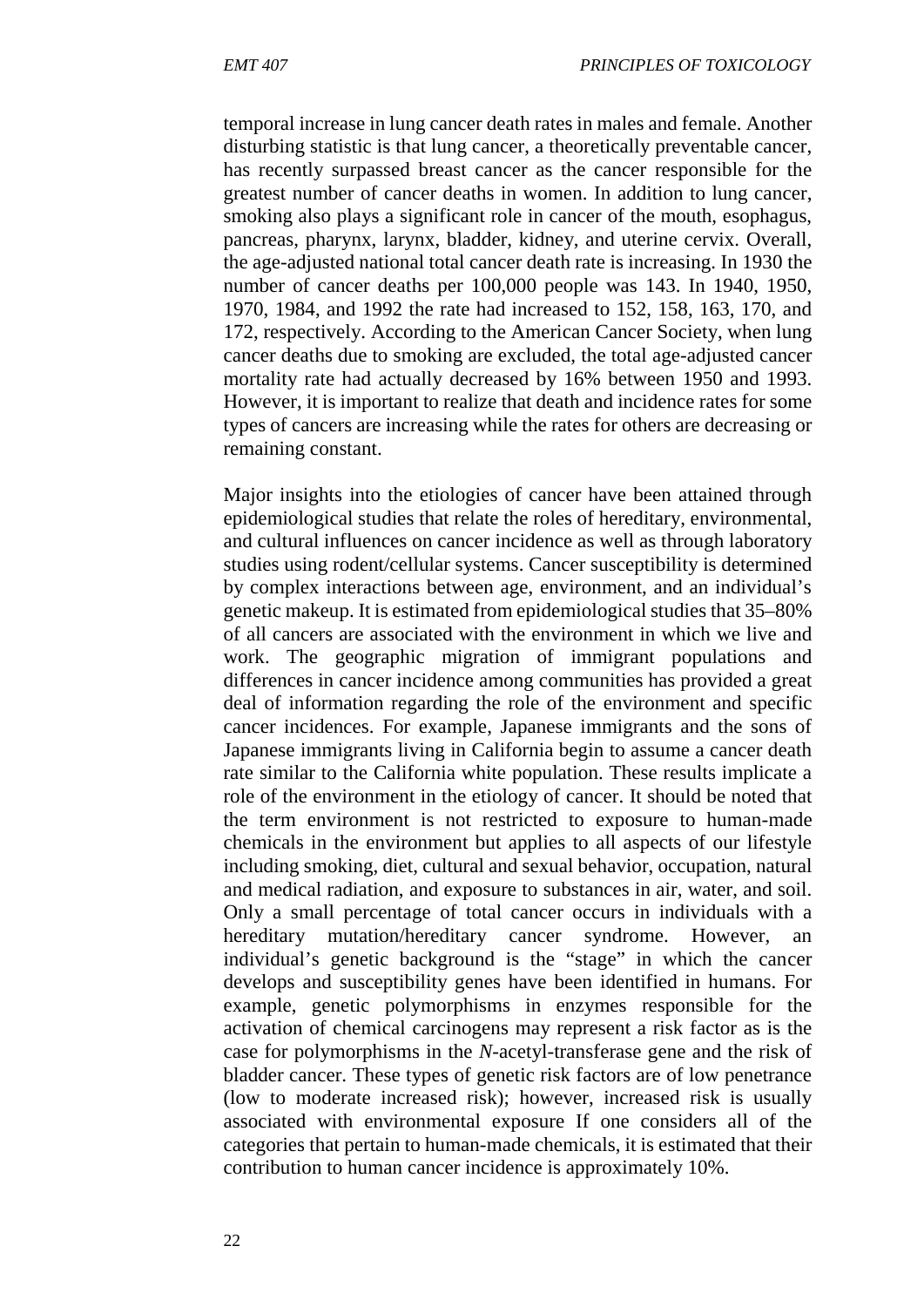#### **3.1.2 Known Human Carcinogens**

Two of the earliest observations that exposure of humans to certain chemicals or substances is related to an increased incidence of cancer were made independently by two English physicians, John Hill in 1771 and Sir Percival Pott in 1776. Hill observed an increased incidence of nasal cancer among snuff users, while Pott observed that chimney sweeps had an increased incidence of scrotal cancer. Pott attributed this to topical exposure to soot and coal tar. It was not until nearly a century and a half later in 1915 when two Japanese scientists, K. Yamagiwa and K. J. Itchikawa, substantiated Pott's observation by demonstrating that multiple topical applications of coal tar to rabbit skin produced skin carcinomas. This experiment is important for two major reasons: (1) it was the first demonstration that a chemical or substance could produce cancer in animals, and (2) it confirmed Pott's initial observation and established a relationship between human epidemiology studies and animal carcinogenicity. Because of these important findings, Yamagiwa and Itchikawa are considered the fathers of experimental chemical carcinogenesis. In the 1930s Kennaway and coworkers isolated a single active carcinogenic chemical from coal tar and identified it as benzo[a]pyrene, a polycyclic aromatic hydrocarbon that results from the incomplete combustion of organic molecules. Benzo[a]pyrene has also been identified as one of the carcinogens in cigarette smoke. The p53 tumor suppressor gene can be mutationally inactivated by numerous carcinogens, including the carcinogenic metabolite of benzo[a]pyrene. Epidemiological studies have provided sufficient evidence that exposure to a variety of chemicals, agents, or processes are associated with human cancer. For example, the following causal associations have emerged between exposure and the development of specific cancers: vinyl chloride and hepatic cancer, amine dyes and bladder cancer, benzene and leukemia, diethylstilbestrol and clear cell carcinoma of the vagina, and cigarette smoking and lung cancer. Naturally occurring chemicals or agents such as asbestos, aflatoxin B1, betel nut, nickel, and certain arsenic compounds are also associated with an increased incidence of certain human cancers. Both epidemiological studies and rodent carcinogenicity studies are important in the identification and classification of potential human carcinogens. The strongest evidence for establishing whether exposure to a given chemical is carcinogenic in humans comes from epidemiological studies. However, these studies are complicated by the fact that it often takes 20 to 30 years after carcinogen exposure for a clinically detectable cancer to develop. This delay is problematic and can result in inaccurate historical exposure information and additional complexity due to the interference of a large number of confounding variables. This lag period can also prevent the timely identification of a putative carcinogen and result in unnecessary exposure. Therefore, methods to identify potential human carcinogens have been developed.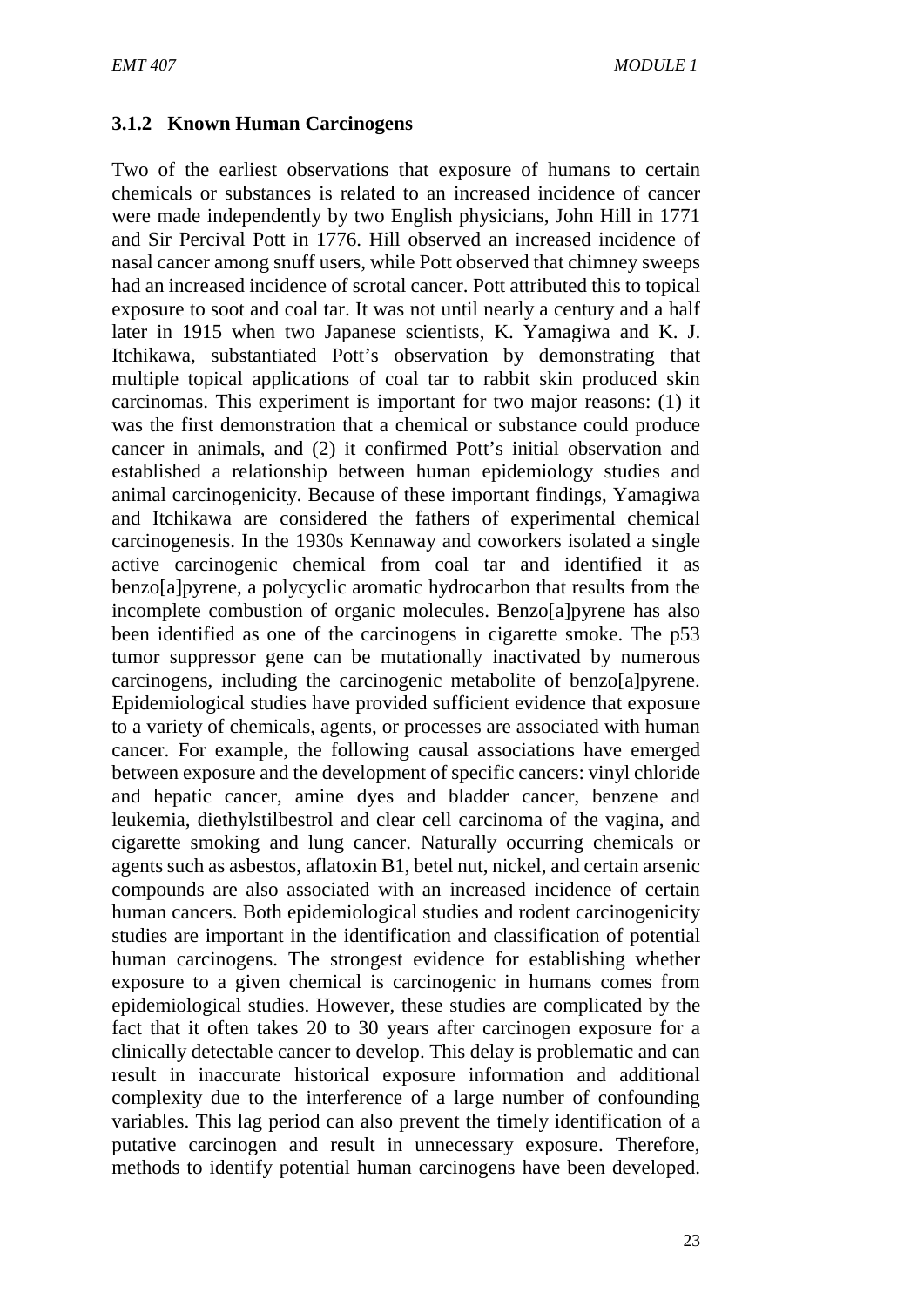The long-term rodent bioassay also known as the two-year rodent carcinogenesis bioassay is currently used in an attempt to identify potential human carcinogens. It is clear that almost all human carcinogens identified to date are rodent carcinogens; however, it is not known if all rodent carcinogens are human carcinogens. Indeed, identification of possible human carcinogens based on rodent carcinogenicity can be extremely complicated.

#### **3.2 Classes of Agents Associated with Carcinogenesis**

Chemical agents that influence cancer development can be divided into two major categories based on whether or not they are mutagenic in in vitro mutagenicity assay. DNA-damaging agents (genotoxic) are mutagenic in in vitro mutagenicity assays and are considered to produce permanent alterations in the genetic material of the host in vivo, and epigenetic agents (nongenotoxic) are not mutagenic in in vitro assays. These agents are not believed to alter the primary sequence of DNA but are considered to alter the expression or repression of certain genes and/or to produce perturbations in signal transduction pathways that influence cellular events related to proliferation, differentiation, or apoptosis. Many epigenetic/nongenotoxic agents contribute to the clonal expansion of cells containing an altered genotype (DNA alterations) to form tumors, however in the absence of such DNA alterations these epigenetic agents have no effect on tumor formation.

### **3.3 DNA-Damaging Agents**

DNA-damaging agents can be divided into four major categories. (1) Directacting carcinogens are intrinsically reactive compounds that do not require metabolic activation by cellular enzymes to covalently interact with DNA. Examples include *N*-methyl-*N*-nitrosourea and *N*-methyl-*N* nitro-*N*-nitrosoguanidine; the alkyl alkanesulfonates such as methyl methanesulfonate; the lactones such as beta propiolactone and the nitrogen and sulfur mustards. (2) Indirect-acting carcinogens require metabolic activation by cellular enzymes to form the ultimate carcinogenic species that covalently binds to DNA. Examples include dimethylnitrosamine, benzo[a]pyrene, 7,12-dimethylbenz[a]anthracene, aflatoxin B1 and 2-acetylaminofluorene. (3) Radiation and oxidative DNA damage can occur directly or indirectly. Ionizing radiation produces DNA damage through direct ionization of DNA to produce DNA strand breaks or indirectly via the ionization of water to reactive oxygen species that damage DNA bases. Ultraviolet radiation (UVR) from the sun is responsible for approximately 1 million new cases of human basal and squamous cell skin cancer each year. Reactive oxygen species can also be produced by various chemicals and cellular process including respiration and lipid peroxidation. (4) Inorganic agents such as arsenic, chromium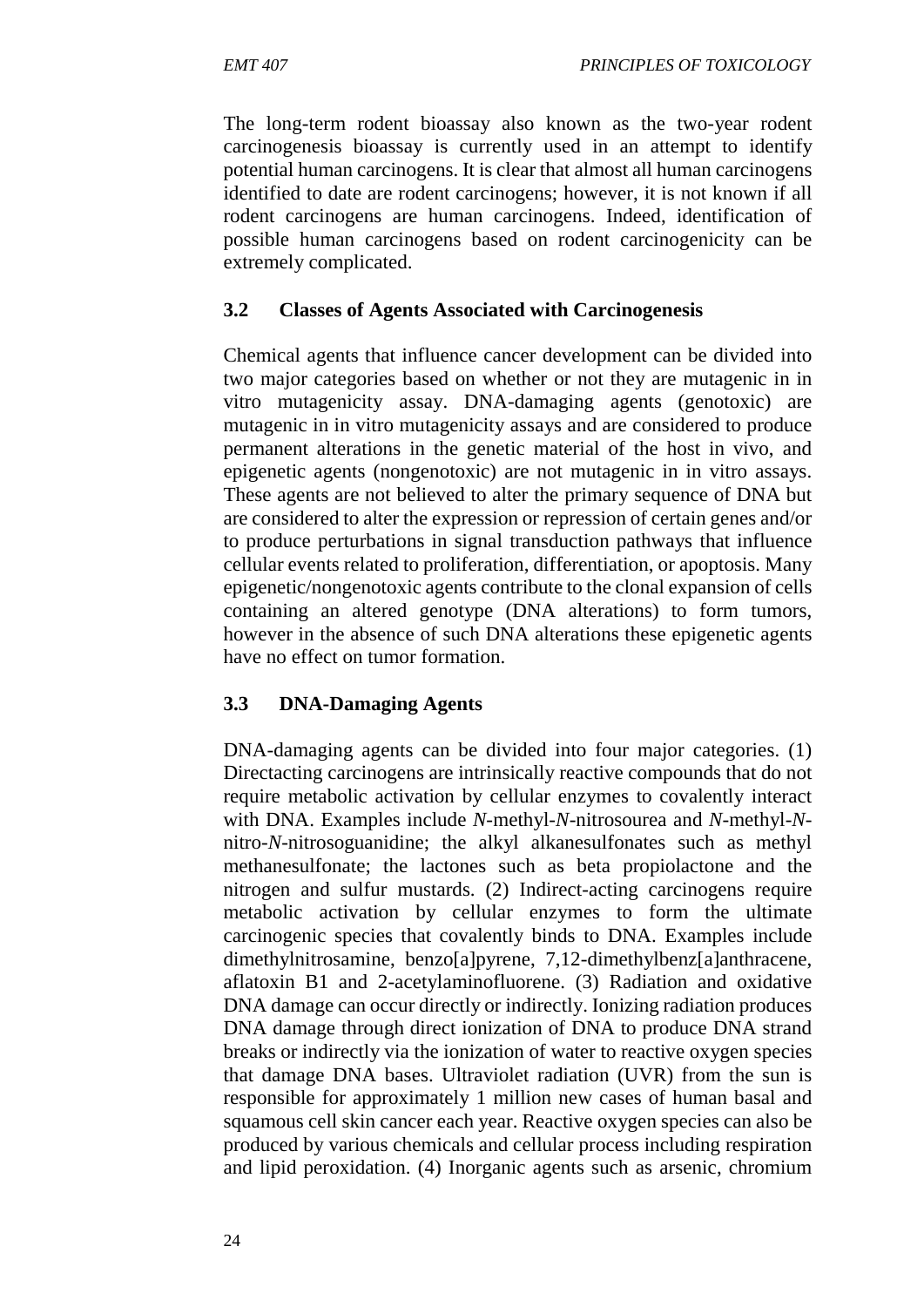and nickel are considered DNA-damaging agents although in many cases the definitive mechanism is unknown. DNA-damaging agents can produce three general types of genetic alterations: (1) gene mutations, which include point mutations involving single base pair substitutions that can result in amino acid substitutions in the encoded protein, and frame shift mutations involving the loss or gain of one or two base pairs, resulting in an altered reading frame and gross alterations in the encoded protein; (2) chromosome aberrations, including gross chromosomal rearrangement such as deletions, duplications, inversions, and translocations; and (3) aneuploidy and polyploidy, which involve the gain or loss of one or more chromosomes.

### **3.4 Epigenetic Agents**

Epigenetic agents that influence carcinogenesis are not thought to alter the primary sequence of DNA, but rather they are considered to alter the expression or repression of certain genes and/or produce perturbations in signal transduction pathways that influence cellular events related to proliferation, differentiation, or apoptosis. Many epigenetic agents favor the proliferation of cells with an altered genotype (cells containing a mutated oncogene(s) and/or tumor suppressor gene(s)) and allow the clonal expansion of these altered or "initiated" cells. Epigenetic agents can be divided into four major categories: (1) hormones such as conjugated estrogens and diethylstilbestrol; (2) immunosuppressive xenobiotics such as azathioprine and cyclosporin A; (3) solidstate agents, which include plastic implants and asbestos; and (4) tumor promoters in rodent models, which include 12-*O*-tetradecanoylphorbol-13-acetate, peroxisome proliferators, TCDD and phenobarbital. In humans, diet (including caloric, fat, and protein intake), excess alcohol, and late age of pregnancy are considered to function through a promotion mechanism. While smoking and UVR have initiating activity, both are also considered to have tumor-promoting activity. By definition, tumor promoters are not classified as carcinogens since they are considered inactive in the absence of initiated cells. However, an altered genotype or an initiated cell can arise from spontaneous mutations resulting from imperfect DNA replication/repair oxidative DNA damage, or can result from environmental carcinogens. Theoretically, in the presence of a tumor promoter these mutant cells would clonally expand to form a tumor. Therefore, the nomenclature becomes somewhat a matter of semantics as to whether the tumor promoter should or should not be classified as a carcinogen. Certain hormones and immunosuppressive agents are classified as human carcinogens, although it is generally considered that these agents are not carcinogenic in the absence of initiated cells. Rather, like tumor promoters, they may only allow for the clonal expansion of cells with an altered genotype. Some nongenotoxic/epigenetic agents have been shown to induce DNA damage in vivo, for example, some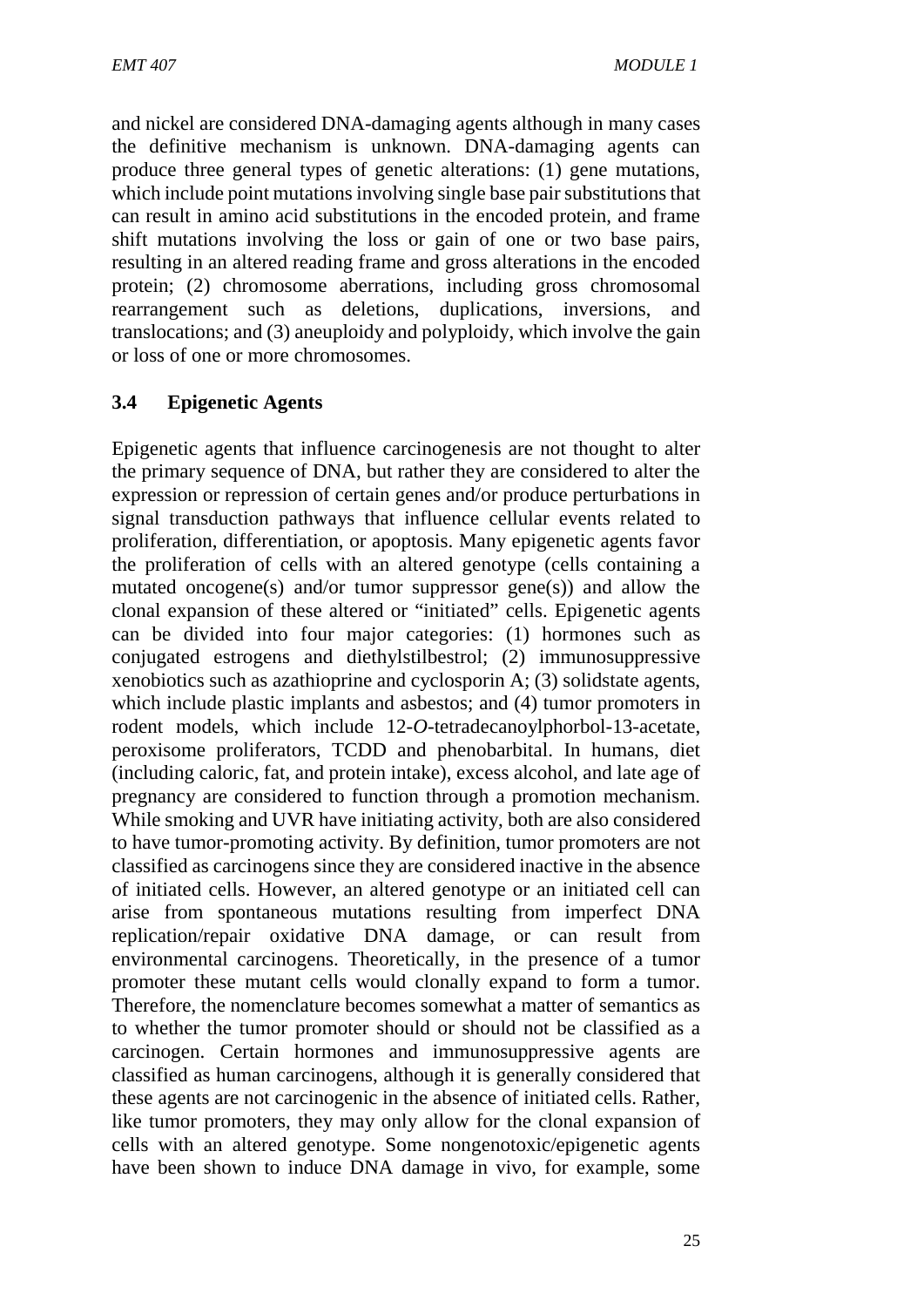"nongenotoxic/epigenetic agents" can induce oxidative DNA damage in vivo through the direct or indirect production of reactive oxygen species. For example, certain estrogens may possess this ability and such a characteristic may contribute to their carcinogenicity. Thus, as we gain a better understanding of chemical carcinogenesis, we find that there is functional and mechanistic overlap and interaction between these two major categories of chemical carcinogens.

### **3.5 General Aspects of Chemical Carcinogenesis**

A great deal of evidence has accumulated in support of the somatic mutation theory of carcinogenesis, which simply states that mutations within somatic cells are necessary for neoplasia. As stated earlier, cancer development (carcinogenesis) involves the accumulation of mutations in multiple critical genes. These mutations can be the result of imperfect DNA replication/repair, oxidative DNA damage, and/or DNA damage caused by environmental carcinogens. Many chemical carcinogens can alter DNA through covalent interaction (DNA adducts) or direct and/or indirect oxidative DNA damage. Some chemical carcinogens are intrinsically reactive and can directly covalently bind to DNA, while others require metabolic via cytochromes P450 to produce reactive electrophilic intermediates capable of covalently binding to DNA. In the 1950s Elizabeth and James Miller observed that a diverse array of chemicals could produce cancer in rodents. In an attempt to explain this, they hypothesized that many carcinogens are metabolically activated to electrophilic metabolites that are capable of interacting with nucleophilic sites in DNA. The Millers termed this the electrophilic theory of chemical carcinogenesis. From this concept of metabolic activation, the important terms parent, proximate, and ultimate carcinogen were developed. A parent carcinogen is a compound that must be metabolized in order to have carcinogenic activity; a proximate carcinogen is an intermediate metabolite requiring further metabolism and resulting in the ultimate carcinogen, which is the actual metabolite that covalently binds to the DNA. The cell has many defense systems to detoxify the carcinogenic species, including cellular antioxidants and nucleophiles as well as a whole host of phase I and phase II enzymes. In addition, reactive carcinogenic species may bind to noncritical sites in the cell, resulting in detoxification, or they can undergo spontaneous decomposition. If the carcinogenic species binds to DNA, the adducted DNA can be repaired and produce a normal cell. If there is error in the repair of the DNA or the DNA adduct is not repaired before the cell replicates, an error in the newly synthesized DNA could occur, and if so, a mutation would occur in the DNA of the daughter cell. If this change has occurred in a critical gene, for example, in a protooncogene or tumor suppressor gene, it would represent an important mutagenic event(s) in carcinogenesis. The mutationally altered cell or "initiated cell" has an altered genotype and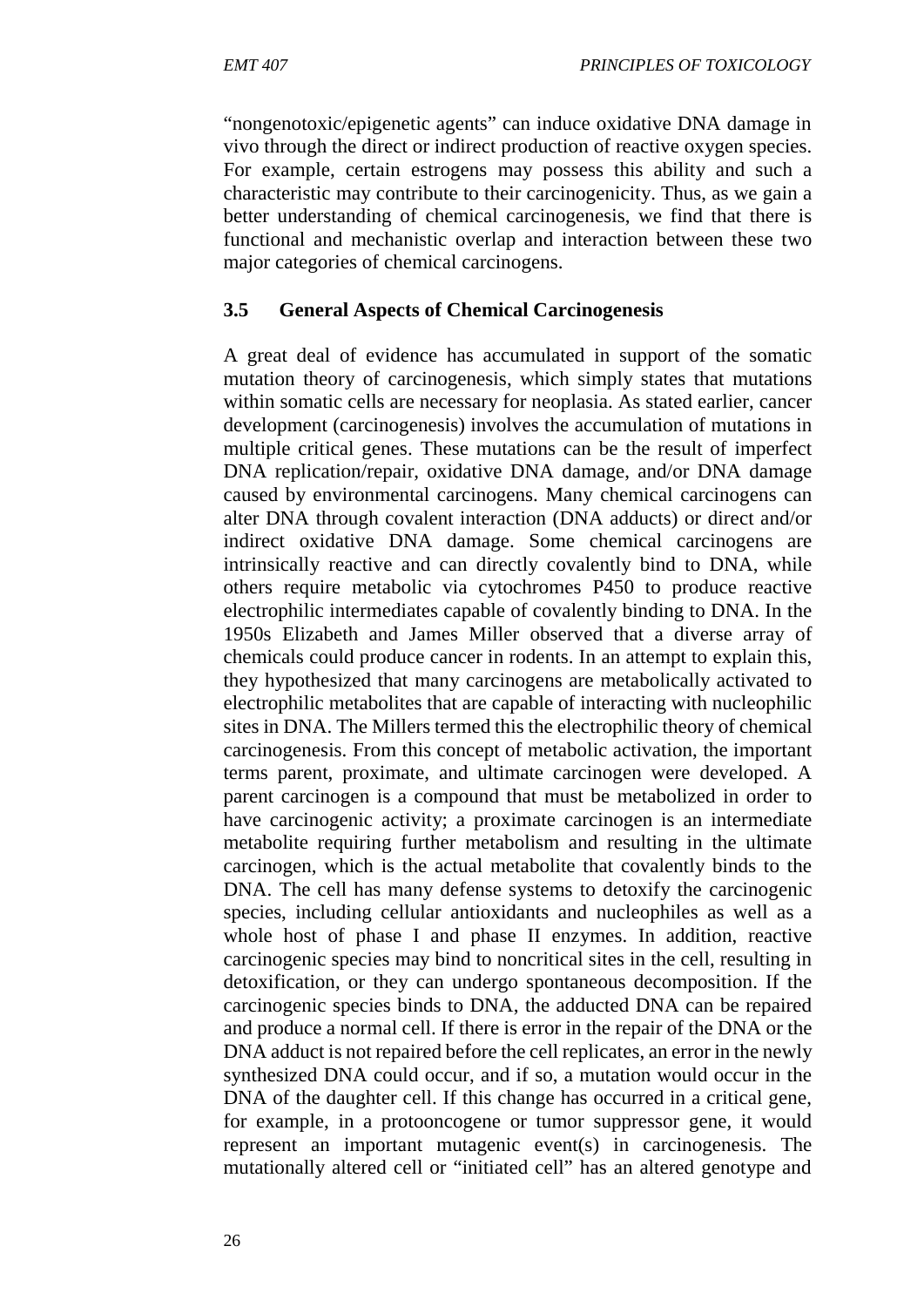may remain dormant (not undergo clonal expansion) for the lifetime of the animal. However, additional mutations or "hits" in critical genes followed by clonal expansion could lead to tumor development. In addition to this mechanism, chemical carcinogenesis in experimental models can be divided into at least three stages: termed initiation, promotion, and progression; this model is thus often referred to as the initiation/promotion model of chemical carcinogenesis. The "initiated cell" may remain dormant (not undergo clonal expansion) for the lifetime of the animal. However, if the animal is repeatedly exposed to a tumor promoter, it will provide a selective growth advantage to the "initiated cell," which will clonally expand and eventually produce a benign tumor. This process is termed tumor promotion and is an epigenetic process favoring the growth of cells with an altered genotype. The development of a malignant tumor from a benign tumor encompasses a third step, termed progression and involves additional genetic changes.

### **4.0 CONCLUSION**

The concept of carcinogenesis has been outlined in this unit. This unit has also shown the major causes of human cancer and known human carcinogens.

### **5.0 SUMMARY**

In this unit, we have learnt the concept of carcinogenesis, the major causes of human cancer and established human carcinogens.

#### **6.0 TUTOR-MARKED ASSIGNMENT**

- 1. Define Carcinogenesis
- 2. List two major causes of human cancer and justify why you you chose them.
- 3. State three human carcinogens.

### **7.0 REFERENCES/FURTHER READING**

- Smart, R. C. and Akunda, J. K. (2001). Carcinogenesis. In An Introduction to Biochemical Toxicology, E. Hodgson and R. C. Smart, eds. Wiley, New York.pp 343–396.
- Tennant, R. W., Margolin, B. H., Shelby, M. D., Zeiger, E., Haseman, J. K., Spalding, J. and Anderson, B. (1987). Prediction of chemical carcinogenicity in rodents from in vitro genetic toxicity assays. *Science*, 236(4804): 933-941.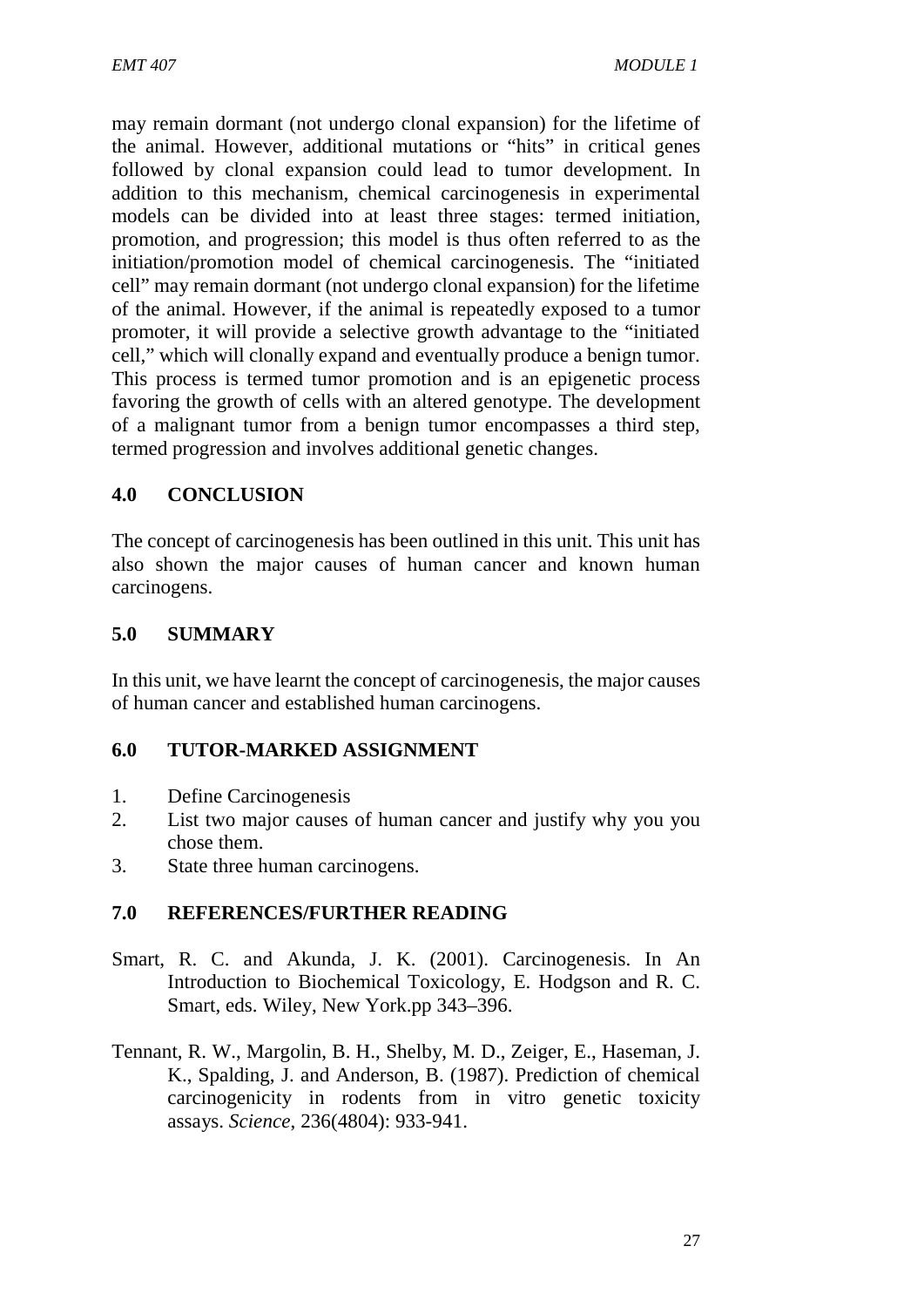### **UNIT 5 TERATOGENESIS**

#### **CONTENTS**

- 1.0 Introduction
- 2.0 Objectives
- 3.0 Main Content
	- 3.1 Principles of Teratology
	- 3.2 Mammalian Embryology Overview
	- 3.3 Historical Teratogens
		- 3.3.1 Thalidomide
		- 3.3.2 Accutane (Isotetrinoin)
		- 3.3.3 Diethylstilbestrol (DES)
		- 3.3.4 Alcohol
			- 3.3.4.1 Fetal Alcohol Syndrome
		- 3.3.5 ''Non Chemical'' Teratogens
	- 3.4 Application of Teratology in Toxicology
		- 3.4.1 Guidelines for Reproduction Studies for Safety
			- Evaluation of Drugs for Human Use
			- 3.4.1.1 Multigenerational Study
			- 3.4.1.2 Single-Generation Studies
				- 3.4.1.2.1 Segment I: Evaluation of Fertility and Reproductive Performance
				- 3.4.1.2.2 Segment II: Assessment of Developmental Toxicity
				- 3.4.1.2.3 Segment II: Postnatal Evaluation
		- 3.4.2 Technical Requirements for Registration of Pharmaceuticals for Human Use
			- 3.4.2.1 Fertility Assessment
			- 3.4.2.2 Postnatal Evaluation and Pregnancy State Susceptibility
			- 3.4.2.3 Assessment of Developmental Toxicity
	- 3.5 Alternative Test Methods
- 4.0 Conclusion
- 5.0 Summary
- 6.0 Tutor-Marked Assignment
- 7.0 References/Further Reading

#### **1.0 INTRODUCTION**

Developmental toxicity is any morphological or functional alteration caused by chemical or physical insult that interferes with normal growth, homeostasis, development, differentiation, and/or behavior. Teratology is a specialized area of embryology. It is the study of the etiology of abnormal development (the study of birth defects). Teratogens therefore are xenobiotics and other factors that cause malformations in the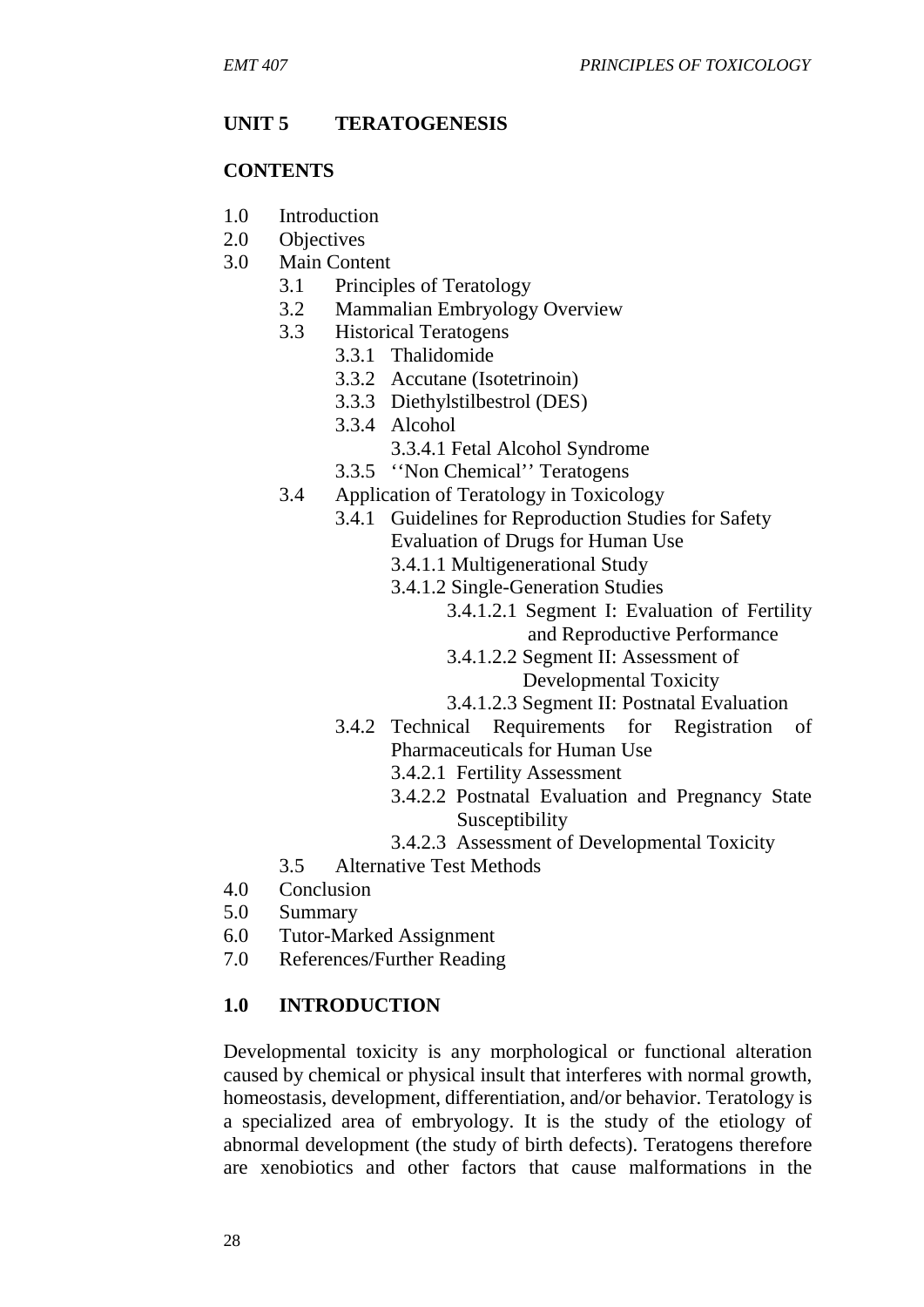developing conceptus. Examples of teratogens may include: pharmaceutical compounds, substances of abuse, hormones found in contraceptive agents, cigarette components, and heavy metals. Also included in this category are viral agents, altered metabolic states induced by stress, and nutrient deficiencies (e.g., folic acid deficiency).

### **2.0 OBJECTIVES**

By the end of this unit, you should be able to:

- mention the principles of teratology
- describe the embryology of mammals
- mention historical teratogens
- describe the application of teratology in Toxicology.

### **3.0 Main Content**

### **3.1 Principles of Teratology**

The six principles of teratology are as follows:

- 1. Susceptibility to teratogenesis depends on the embryo's genotype that interacts with adverse environmental factors  $(G \times E)$ interaction).
- 2. The developmental stage of exposure to the conceptus determines the outcome.
- 3. Teratogenic agents have specific mechanisms through which they exert their pathogenic effects.
- 4. The nature of the teratogenic compound or factor determines its access to the developing conceptus/tissue.
- 5. The four major categories of manifestations of altered development are death, malformation, growth retardation, and functional deficits.
- 6. The manifestations of the altered development increase with increasing dose (i.e., no effect to lethality).

When describing teratogens, one may think of three basic characteristics of teratogens:

- 1. A given teratogen may be organ specific.
- 2. It may be species specific.
- 3. It can be dose specific.

### **3.2 Mammalian Embryology Overview**

Fig. 1 diagrams the events leading to the development of the three-layered embryo, the gastrula. The formation of the zygote marks the beginning of early embryonic development. The embryo proceeds from morula to the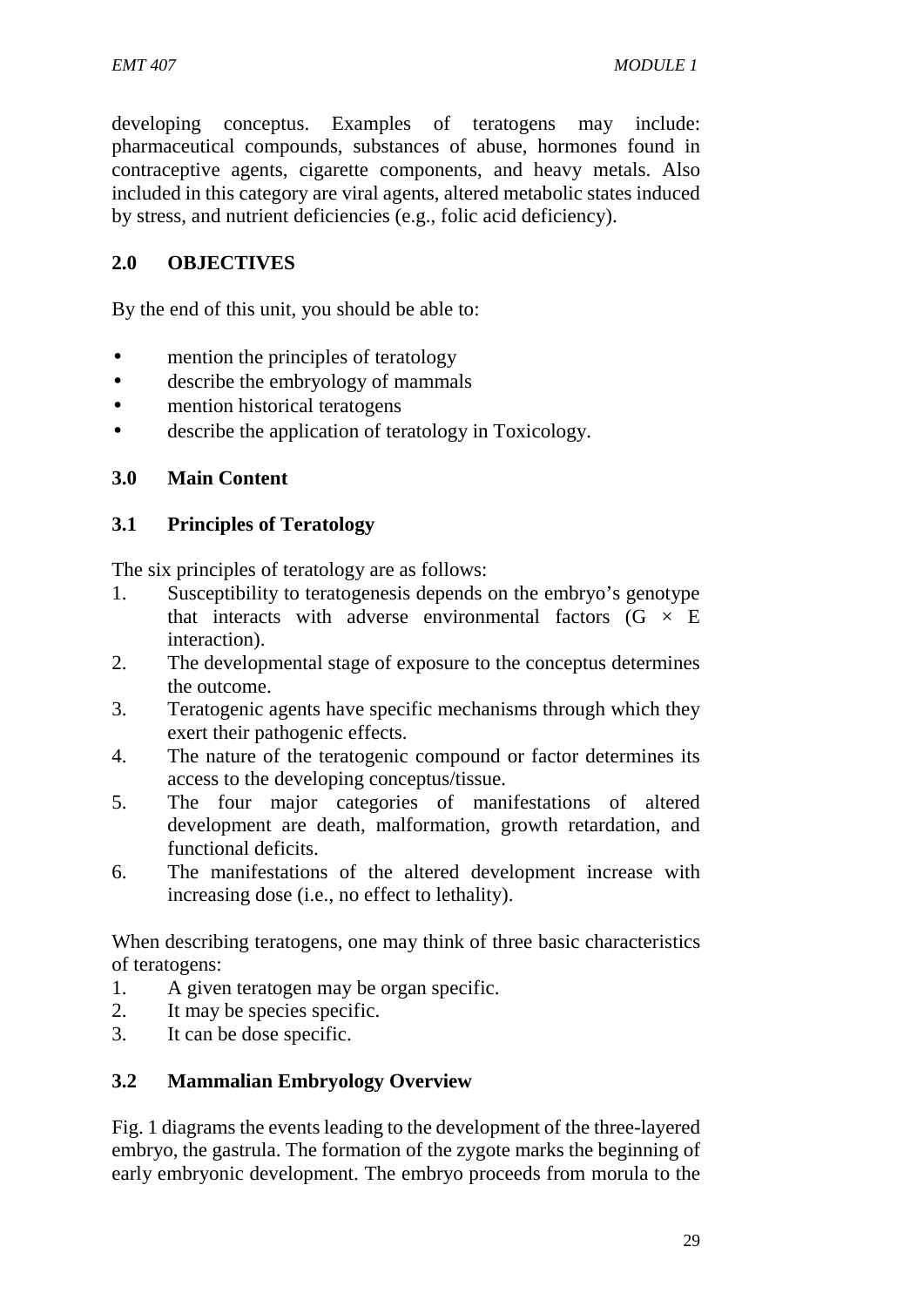blastocyst while still within the zona pellucida. The aforementioned morula will give rise to the structure that attaches the early embryo to the uterus and feeds the embryo (trophoblast). Mammalian development is characterized by the formation of the blastocele-bearing embryo, the blastula (Fig. 2). The blastula contains the mass of cells that will give rise to the actual embryo (conceptus). These cells, termed the inner cell mass (ICM), differentiate into ectoderm and endoderm prior to implantation. The ectoderm will eventually give rise to the epidermis and associated structures, the brain, and nervous system. The endoderm will give rise to glandular tissue such as the liver and pancreas and the linings of the gastrointestinal and respiratory tracts. The inner cell mass gives rise to the epiblast (develops into ectoderm) and the hypoblast (develops into endoderm). Cells of the epiblast migrate toward the midline of the early embryo. The primitive streak is active proliferation of the cells with a loss of the basement membrane separating the epiblast and endoderm. The epiblast cells migrate and intermingle with the endoderm cells. The anterior end of the streak is defined by the Hensen's node. This node (also termed the primitive node) is associated with the organization of the developing embryo. The cellular migration (involution) leads to the creation of the third germ layer (the mesoderm). Somites are derived from the mesoderm. Fig. 3 demonstrates the early stage embryo with visible somites and the succeeding embryonic to fetal stages. Somites are blocklike masses of mesoderm alongside the neural tube. They will form the vertebral column and segmental musculature. They will also develop into the excretory system, gonads, and the outer covering of internal organs. Also formed from mesoderm are mesenchymal cells. These are loose migratory cells forming the dermis (inner skin layer), bones and cartilage, and circulatory system.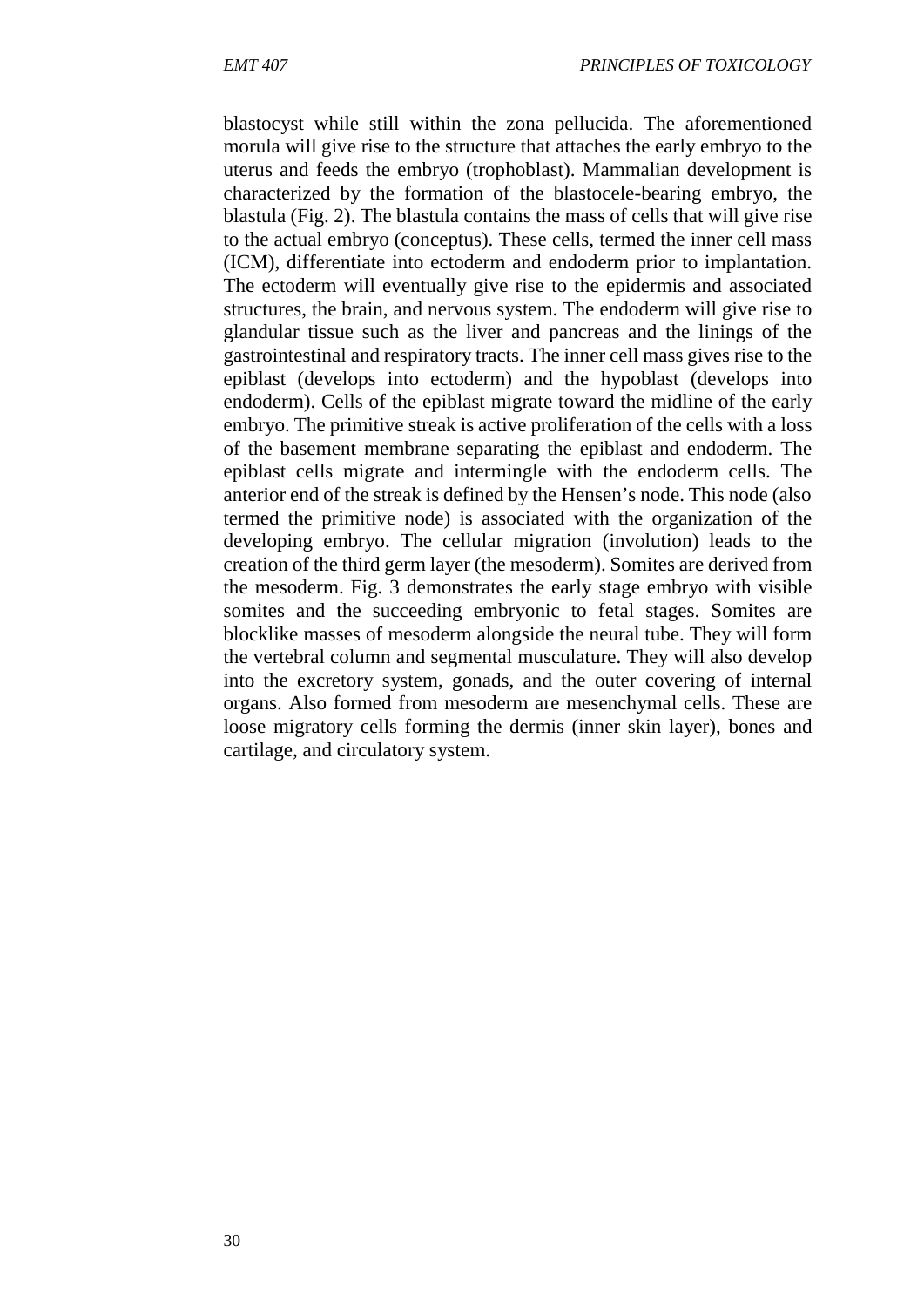

Fig. 1: Development of the zygote to a three germ cell layered embryo



Fig. 2: Blastula containing the inner cell mass that gives rise to the embryo proper.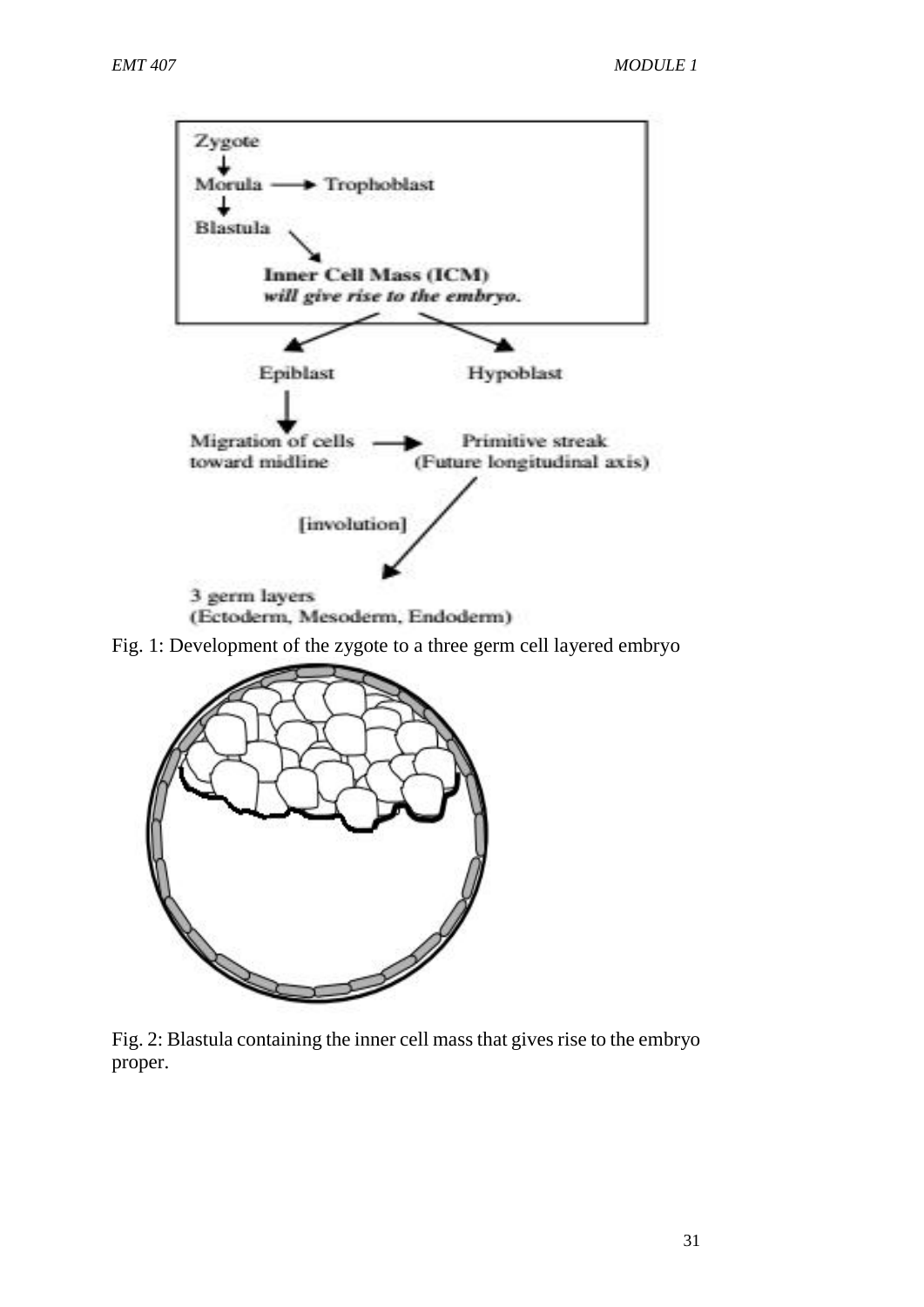

Somite: block-like mass of mesoderm alongside neural tube: forms vertebral column and segmental musculature

**Fig. 3:** Early stage human embryo with visible somites (represents a 22 day-old human embryo or an 8-day-old mouse embryo).

#### **3.3 Historical Teratogens**

#### **3.3.1 Thalidomide**

Thalidomide is a sedative-hypnotic drug used in Europe from 1957 to 1961. It was marketed for morning sickness, nausea, and insomnia. It went into general use and was widely prescribed in Europe, Australia, Asia, Africa, and the Americas. Women who had taken the drug from gestation days (GD) 35 to 50 gave birth to offspring suffering from a spectrum of different malformations, mainly amelia (absence of limbs) or phocomelia (severe shortening of limbs). Other malformations included: absence of the auricles with deafness, defects of the muscles of the eye and face, and malformations of the heart, bowel, uterus, and the gallbladder. The compound was withdrawn from the market in 1961 after about 10,000 cases had occurred.

#### **3.3.2 Accutane (Isotetrinoin)**

Accutane is a member of a family of drugs called retinoids, which are related to vitamin A. It is approved to treat serious forms of acne. These painful and disfiguring forms of acne do not respond to other acne treatments. Accutane is very effective, but its use is associated with a number of risks including birth defects. Exposure of pregnant women can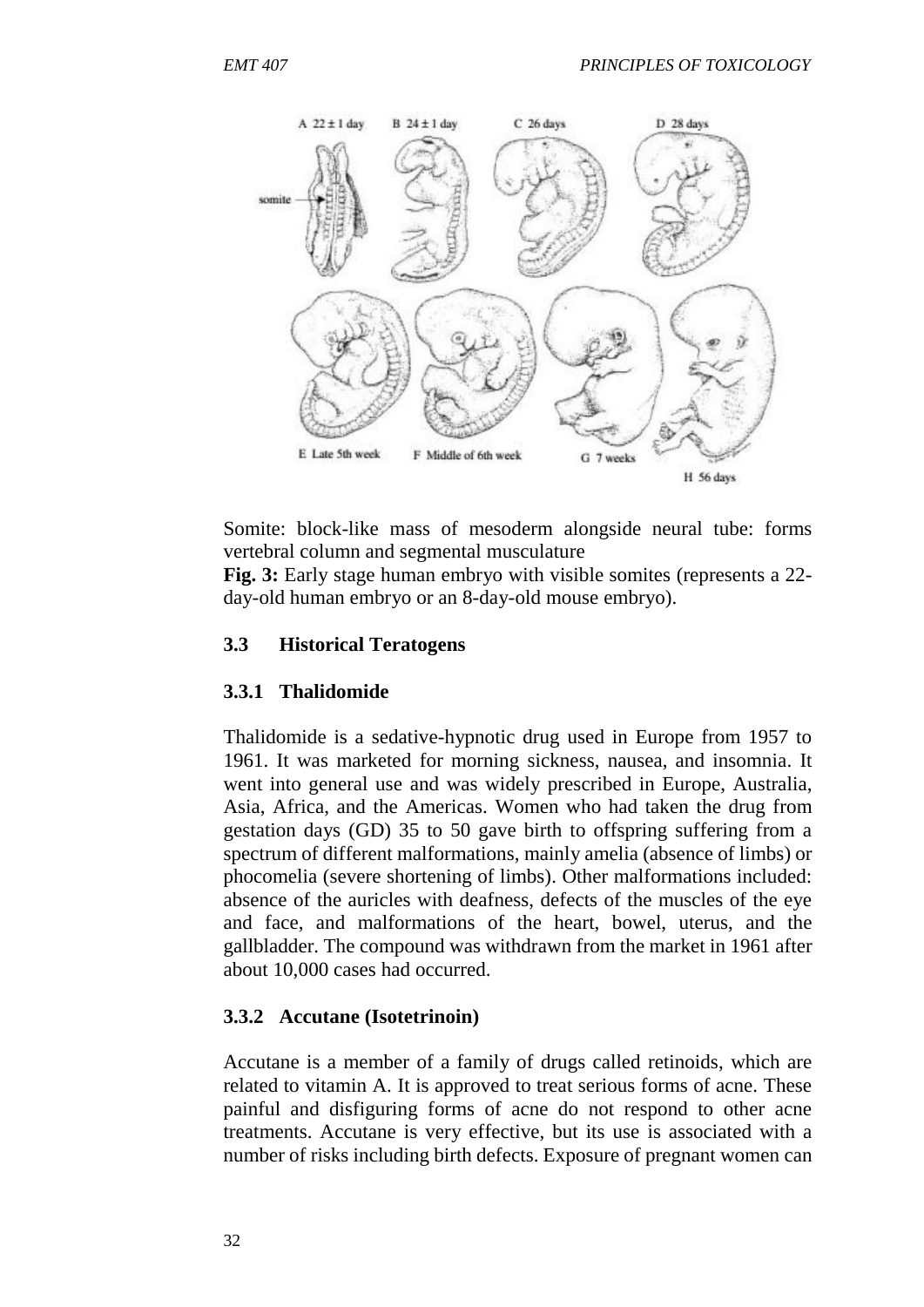lead to birth defects such as facial malformations, heart defects, and mental retardation.

# **3.3.3 Diethylstilbestrol (DES)**

DES is a synthetic estrogen that inhibits ovulation by affecting release of pituitary gonadotropins. Some of its uses include treatment for hypogonadism, primary ovarian failure, and in some cases of prostate cancer. From 1940 to 1970, DES was used to help maintain pregnancy. In utero exposure to DES has been associated with abnormal development of the uterus. It has also been associated with certain types of tumors. Women who were exposed in utero often developed vaginal neoplasia, vaginal adenosis, and cervical erosion. Effects were not seen in offspring until they reached puberty. Clear cell carcinoma of the vagina is a type of adenocarcinoma found in young women who are exposed to diethylstilbestrol in utero. The reproductive organ of males can alsobe affected subsequent to in utero exposure. The outcomes include hypotrophic testes, poor semen volume and quality.

### **3.3.4 Alcohol**

### **3.3.4.1 Fetal Alcohol Syndrome**

Fetal alcohol syndrome (FAS) is a pattern of mental and physical defects that develops in some offspring when exposed to alcohol in utero. The first trimester is the most susceptible period. Some babies with alcoholrelated birth defects, such as lower birth weight and body size and neurological impairments, do not have all of the classic FAS symptoms. These outcomes are often referred to as fetal alcohol effects (FAE). Currently there is not total agreement among medical scientists concerning the precise differences between FAE and FAS. In addition to growth retardation, the most common outcomes of fetal alcohol syndrome include psychomotor dysfunction and craniofacial anomalies. The observed growth deficiencies are associated with an inability of the baby to catch up due to a slower than normal rate of development. Other infrequent outcomes include skeletal malformations such as deformed ribs and sternum, scoliosis, malformed digits, and microcephaly. Distinctive facial anomalies have been associated with a diagnosis of fetal alcohol syndrome: small eye openings, epicanthal folds, failure of eyes to move in the same direction, short upturned nose, flat or absent groove between nose and upper lip, and thin upper lip. Visceral deformities may also be present: heart defects, genital malformations, kidney, and urinary defects. A common concurrent manifestation of FAS include central nervous system defects. These include irregular arrangement of neurons and connective tissue. Mental retardation may also be present and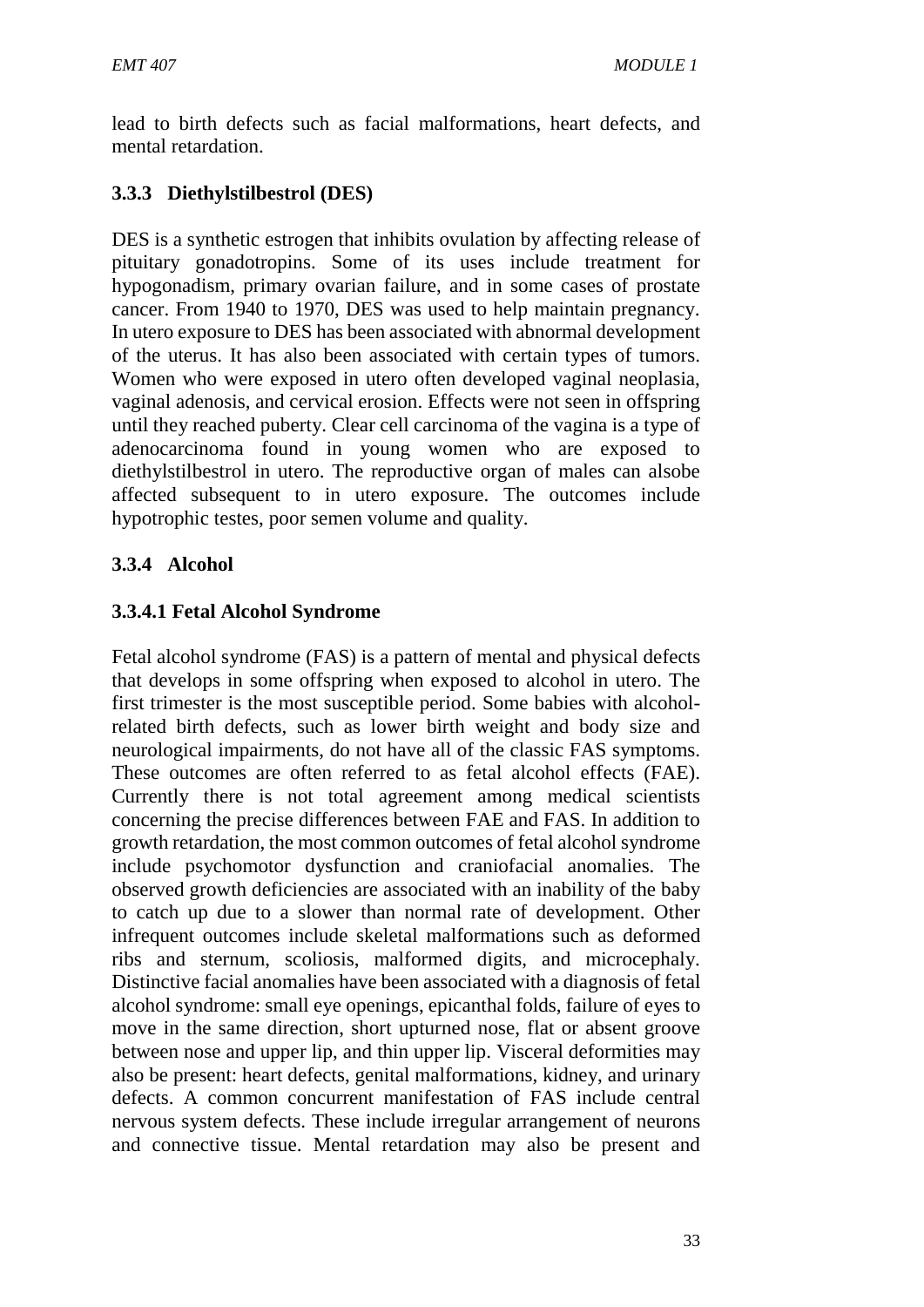associated with learning disabilities as well as difficulties in controlling body coordination.

# **3.3.5 ''Non Chemical'' Teratogens**

Teratogens are not only xenobiotics. There may be other factors having the ability to cause malformations in the developing conceptus. Restraint stress in mice (12-hour restraint during early period of organogenesis) elicits axial skeletal defects (primarily supernumerary ribs). The Rubella virus (first reported in 1941, Austria) is associated with a number of fetal outcomes depending on the stage of development that the exposure occurs. Exposure during the first and second month of pregnancy was associated with heart and eye defects. Exposure during the third month was associated with hearing defects (and mental retardation in some cases).

# **3.4 Application of Teratology in Toxicology**

## **3.4.1 Guidelines for Reproduction Studies for Safety Evaluation of Drugs for Human Use**

# **3.4.1.1 Multigenerational Study**

This approach involves the continuous exposure of a rodent species (usually mice). The parental animals are exposed shortly after weaning (30–40 days of age). At reproductive maturity, the animals are mated. The first generation is produced (F1). From these an F2 is produced and then subsequently an F3 generation. The effects of the test is monitored through each generation. The measured parameters include fertility, litter size, and neonatal viability. This is a time-consuming effort that usually takes about two years to complete.

# **3.4.1.2 Single-Generation Studies**

Single-generation studies are short-term studies conducted in three segments:

# **3.4.1.2.1 Segment I: Evaluation of Fertility and Reproductive Performance**

Male rodents are treated for 70 days (to expose for one spermatogenic cycle), and nonpregnant females for 14 days (to exposure for several estrous cycles). Treatment is continued in the females during mating, pregnancy, and lactation. Fifty percent of the females are killed and the fetuses are examined for presence of malformations. The other 50% are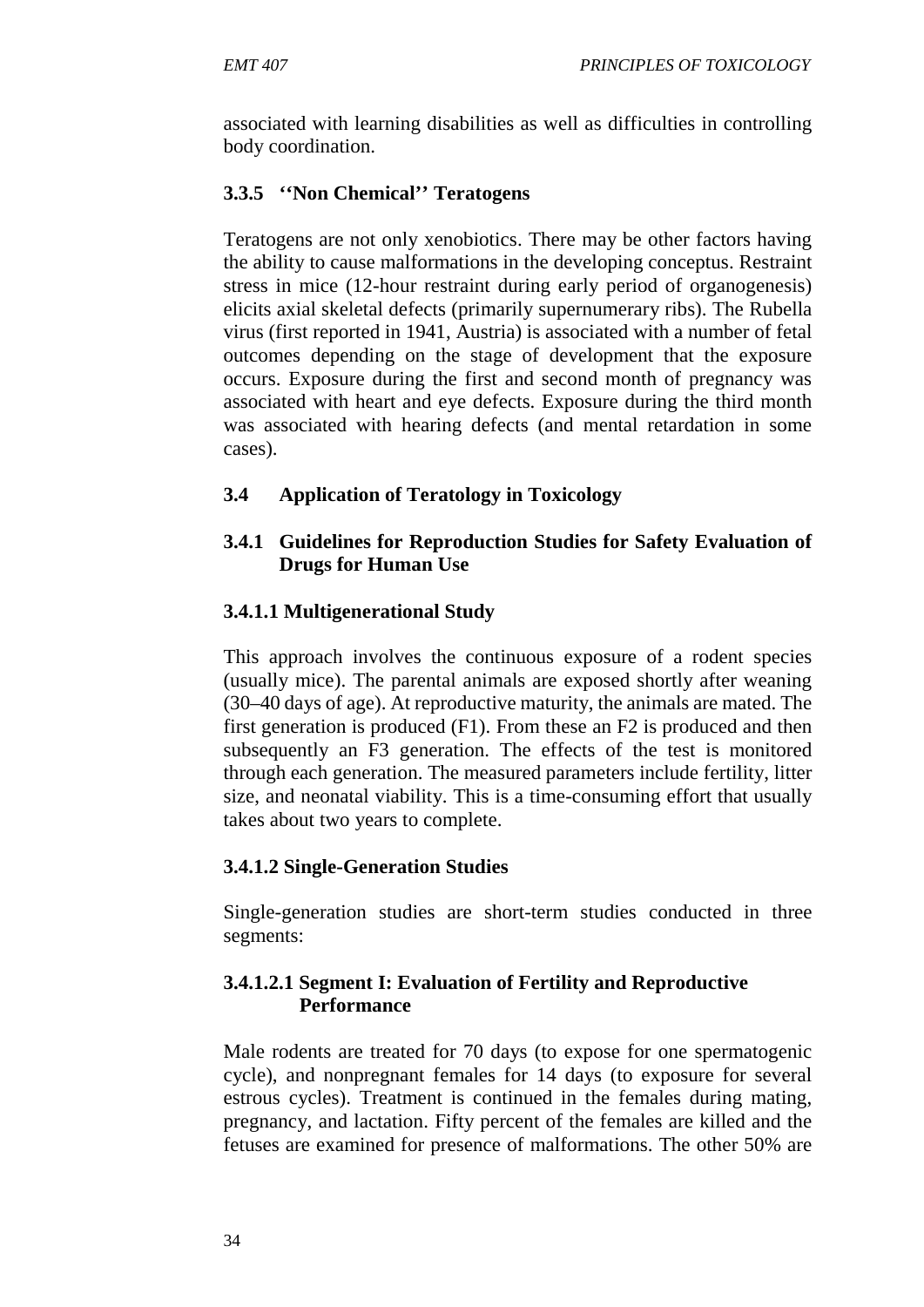allowed to give birth. After weaning, these offspring are killed and necropsied.

# **3.4.1.2.2 Segment II: Assessment of Developmental Toxicity**

This involves the treatment of pregnant females only during the period covering implantation through organogenesis (typically from gestational days 6 to 15 in mice with 18-day gestational periods). One day prior to birth, the animals are killed and fetuses examined for viability, body weight, and presence of malformation.

# **3.4.1.2.3 Segment II: Postnatal Evaluation**

Pregnant animals are treated from the last trimester of pregnancy until weaning. Evaluated are parturition process, late fetal development, neonatal survival, and growth as well as presence of any malformations.

## **3.4.2 Technical Requirements for Registration of Pharmaceuticals for Human Use**

As previously mentioned, new streamlined testing protocols with international acceptance have been developed. Below is a description of these guidelines as it relates to similarity to a particular segment-type study**.**

# **3.4.2.1 Fertility Assessment**

This study duration is typically shorter than segment I studies. Males are exposed for four weeks before mating and females two weeks before mating. Male reproductive organs are carefully evaluated: organ weights, histological analysis and sperm count, and mobility evaluation. For the females, fertility, litter size, and viability of conceptus are evaluated.

# **3.4.2.2 Postnatal Evaluation and Pregnancy State Susceptibility**

This study protocol is similar to the segment III study. Maternal toxicity is evaluated by comparing the degree of toxicity of the nonpregnant female to that of the pregnant female. Postnatal viability and growth are also evaluated. Offspring are also evaluated to assess functional development (i.e., presence of behavioral and reproductive deficits).

# **3.4.2.3 Assessment of Developmental Toxicity**

This is almost identical to the segment II study protocol. Pregnant animals are exposed from implantation through organogenesis. The parameters measured in the segment II study are similar. However, the study is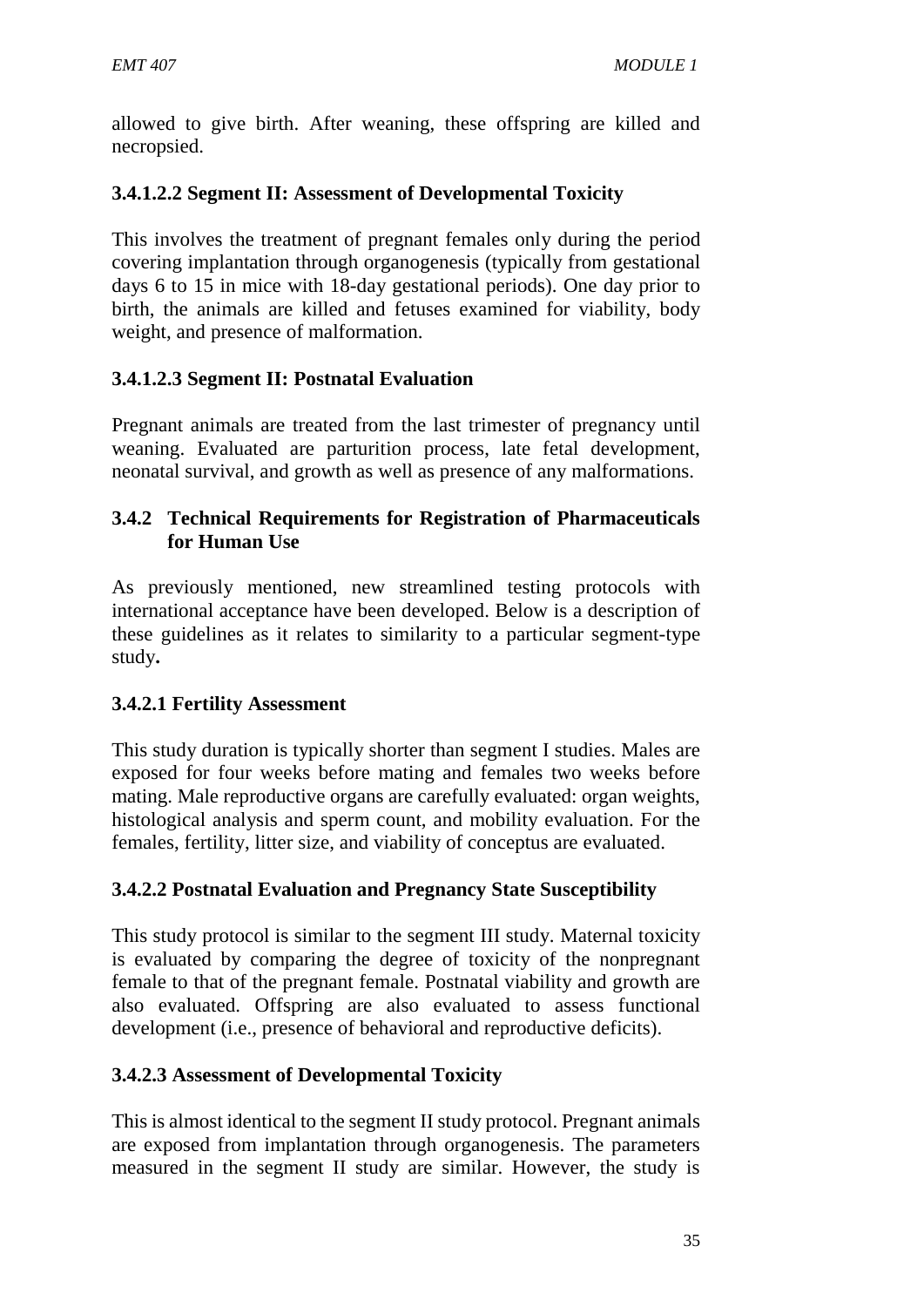usually conducted using at least two species. More specifically, at least one rodent and one nonrodent species.

# **3.5 Alternative Test Methods**

A number of alternative test methods have been developed to reduce the number of whole animals used in studies and/or to obtain more rapid information concerning the potential of a compound to be a reproductive/developmental toxicant. Validation of many of the methods has been problematic, since they do not address the contribution of maternal factors or multiorgan contributions to outcomes. Some of these alternative methods include the use of cell or embryo culture. For example, the micromass culture involves the use of limb bud cells from rat embryos grown in micromass culture for five days. The processes of differentiation and cell proliferation are assessed. In the Chernoff/Kavlock Assay, pregnant rodents are exposed during organogenesis and allowed to deliver. Postnatal growth, viability, and gross morphology of litters are recorded (detailed skeletal evaluations are not performed). Other alternative tests involve the use of nontraditional test species such as Xenopus embryos and Hydra. Xenopus embryos are exposed for 96 hours and then evaluated for morphological defects, viability, and growth. The cells of Hydra aggregate to form artificial embryos. The dose response in these "embryos" is compared to that of the adult Hydra.

# **4.0 CONCLUSION**

Understanding the mechanisms of the induction of birth defects is pertinent to determine how to prevent these effects. Further, increasing the accuracy of experimental animal extrapolation will aid in the interpretation of experimental data in order to more accurately determine the risk of a given compound to elicit birth defects in humans.

# **5.0 SUMMARY**

In this unit we have learnt the six principles of teratology. This unit has shown that historical teratogens include thalidomide, accutane, diethylstilbestrol and alcohol. We have also learnt the application of teratology in toxicology.

# **6.0 TUTOR-MARKED ASSIGNMENT**

- 1. State the principles of teratology.
- 2. Alcohol is a historical teratogen. Discuss.
- 3. Describe the application of teratology in toxicology.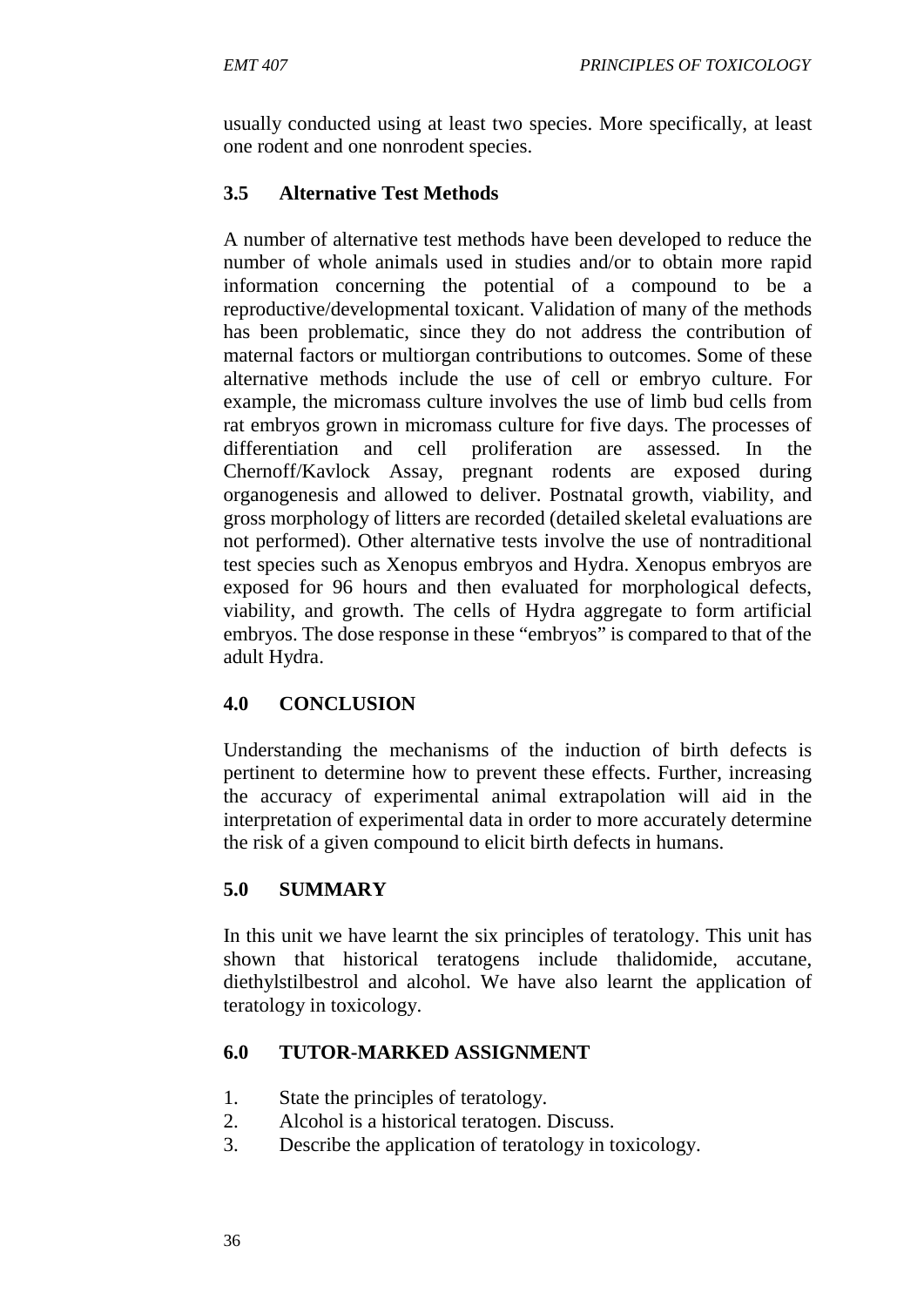## **7.0 REFERENCES/FURTHER READING**

- Ballantyne, B., Marrs, T. and Turner, P. (1995). General and Applied Toxicology, Macmillan, New York.
- Hood, R. D. (1997). Handbook of Developmental Toxicology. CRC Press, Boca Raton.
- Klaassen, C. D. (2001). The Basic Science of Poisons, 6th ed., McGraw- Hill, New York.
- Korach, K. S. (1998). Reproductive and Developmental Toxicology. Dekker, New York. 1998.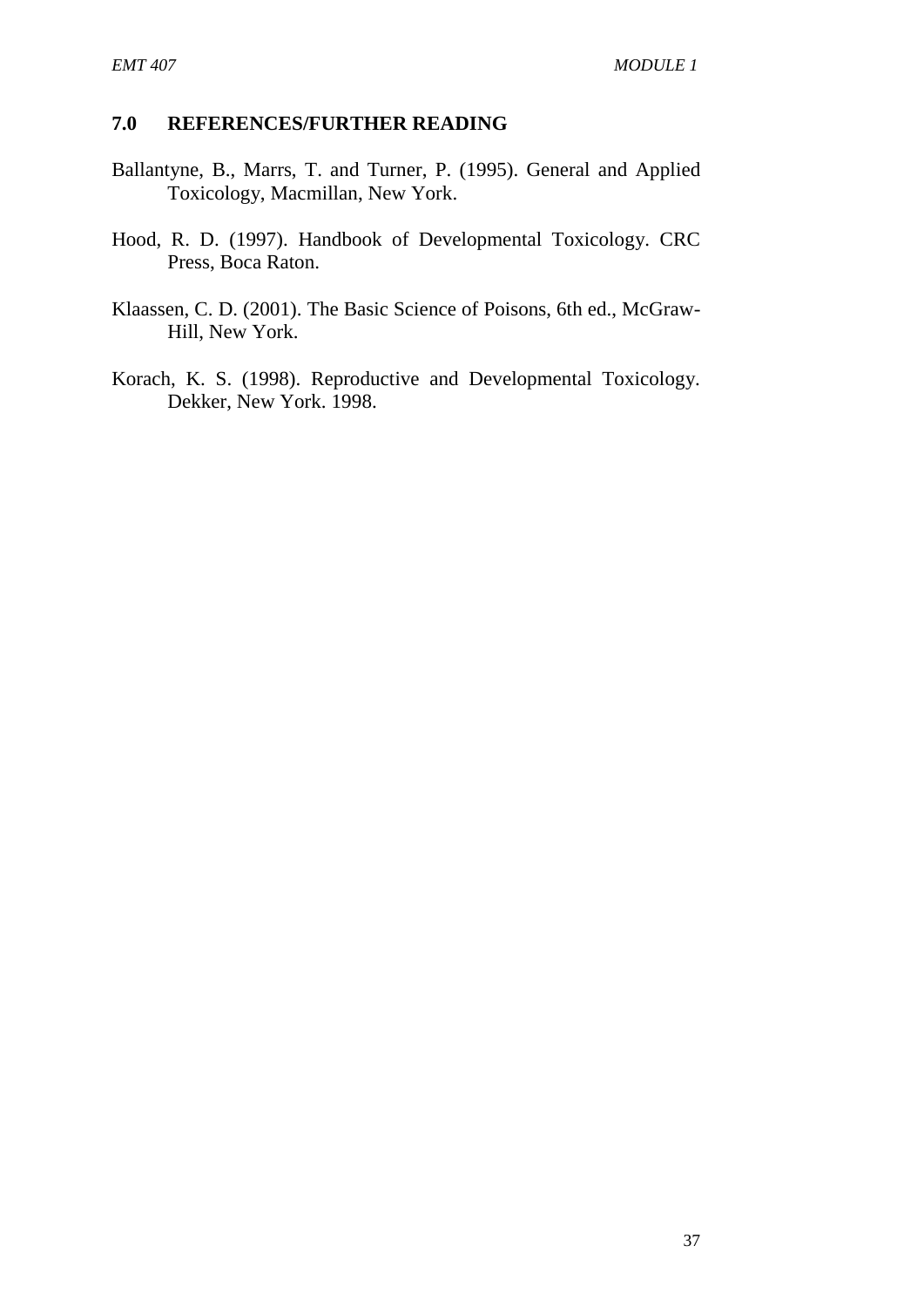## **MODULE 2**

| Unit 1<br>Mutagenesis |  |
|-----------------------|--|
|-----------------------|--|

- Unit 2 Biotransformation of Toxicants
- Unit 3 Toxic Responses of the Blood
- Unit 4 Toxic Responses of the Liver
- Unit 5 Toxic Responses of Kidney

# **UNIT 1 MUTAGENESIS**

## **CONTENTS**

- 1.0 Introduction
- 2.0 Objectives
- 3.0 Main Content
	- 3.1 Usefulness and Limitations of Mutagenicity Assays for the Identification of Carcinogens
- 4.0 Conclusion
- 5.0 Summary
- 6.0 Tutor-Marked Assignment
- 7.0 Reference/Further Reading

# **1.0 INTRODUCTION**

Mutagens are chemical and physical agents that are capable of producing a mutation. Mutagens include agents such as radiation, chemotherapeutic agents, and many carcinogens. A mutation is a permanent alteration in the genetic information (DNA) of the cell. DNA-damaging agents/mutagens can produce (1) point mutations involving single base pair substitutions that can result in amino acid substitutions in the encoded protein and frame-shift mutations involving the loss or gain of one or two base pairs, resulting in an altered reading frame and gross alterations in the encoded protein, (2) chromosome aberrations including gross chromosomal rearrangement such as deletions, duplications, inversions, and translocations, and (3) aneuploidy and polyploidy, which involve the gain or loss of one or more chromosomes. Point mutations are classified as missense or nonsense mutations.

A missense mutation produces an altered protein in which an incorrect amino acid has been substituted for the correct amino acid. A nonsense mutation is an alteration that produces a stop codon and results in a truncated protein. A point mutation can also be characterized based on the mutageninduced substitution of one base for another within the DNA. When a point mutation produces a substitution of a purine for another purine (i.e., guanine for adenine) or a pyrimidine for another pyrimidine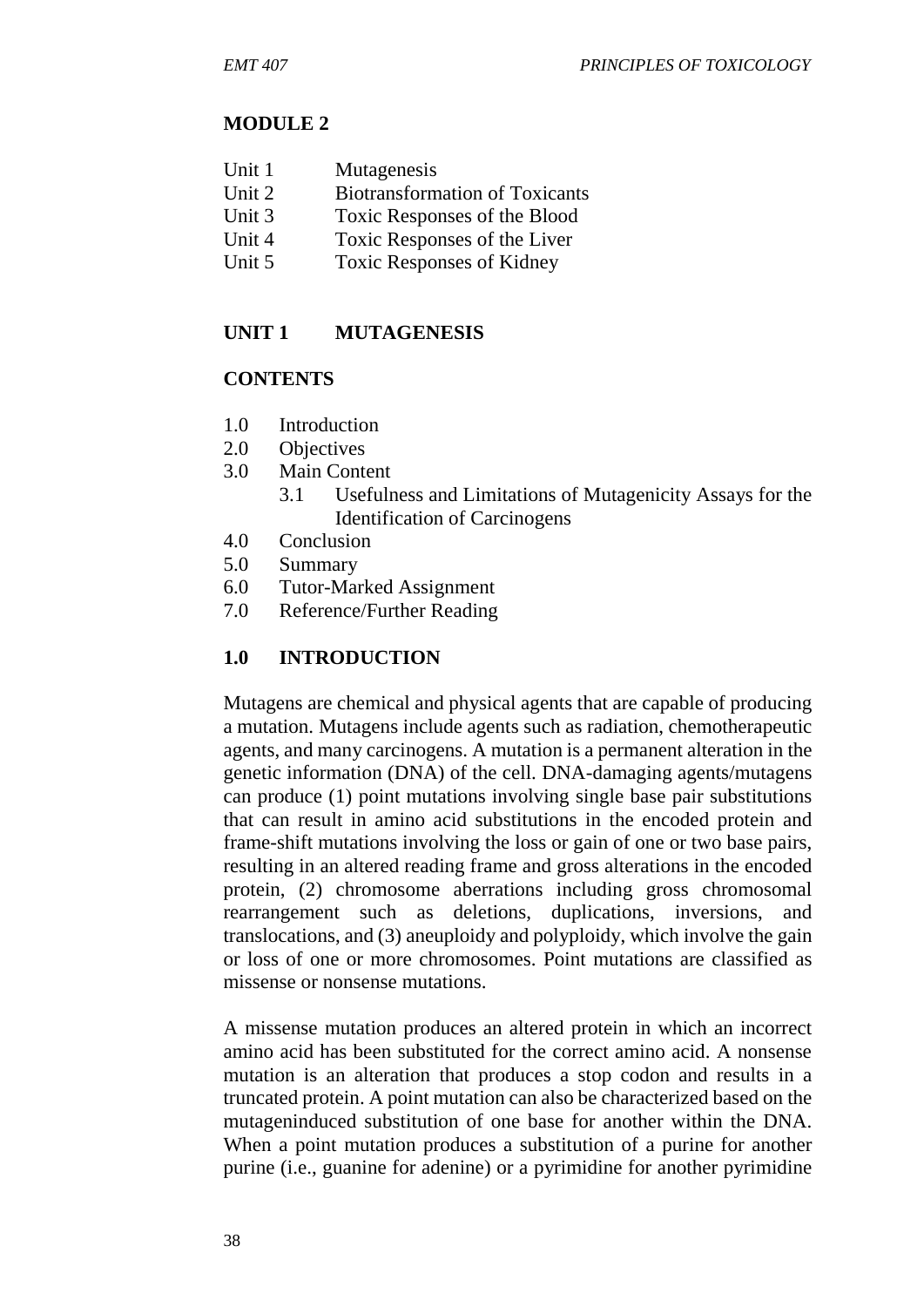(i.e., thymine for cytosine), the mutation is referred as a transition. If a purine is substituted for a pyrimidine, and vice versa (i.e., thymine for adenine or guanine for cytosine), the mutation is referred to as a transversion.

### **2.0 OBJECTIVES**

By the end of this unit, you should be able to:

- understand the usefulness of mutagenicity assays in identification of carcinogens
- understand the limitations of mutagenicity assays in identification of carcinogens.

## **3.0 MAIN CONTENT**

## **3.1 Usefulness and Limitations of Mutagenicity Assays for the Identification of Carcinogens**

The two-year rodent carcinogenesis bioassay is considered the "gold standard" and is utilized to determine whether a test compound has carcinogenic potential. Identification and classification of potential human carcinogens through the two-year rodent carcinogenesis bioassay is complicated by species differences, use of high doses (MTD, maximum tolerated dose), the short life span of the rodents, sample size, and the need to extrapolate from high to low doses for human risk assessment. In addition, the two-year rodent bioassay to is costly to conduct  $(>= 2$  million dollars) and takes two to four years before complete results can be obtained. Since many carcinogens are mutagens, short-term test systems to evaluate the mutagenicity or genetic toxicity of compounds were developed with the idea that these tests could be used to quickly and inexpensively detect/identify chemical carcinogens. Short-term genotoxicity/mutagenicity assays were developed in a variety of organisms including bacteria, yeast, Drosophila, and human and rodent cells. These mutagenic assays or short-term genotoxicity tests directly or indirectly measure point mutations, frame-shift mutations, chromosomal damage, DNA damage and repair, and cell transformation. In the 1970s it was reported that mutagenicity could predict rodent carcinogenicity 90% of the time. However, after extensive evaluation, it is now considered that mutagenicity can predict rodent carcinogenicity approximately 60% of the time.

For certain classes of carcinogens such as the polycyclic aromatic hydrocarbons, short-term mutagenicity tests are generally highly accurate at predicting rodent carcinogenicity. For other classes of carcinogens such as the halogenated hydrocarbons, short-term genotoxicity tests often fail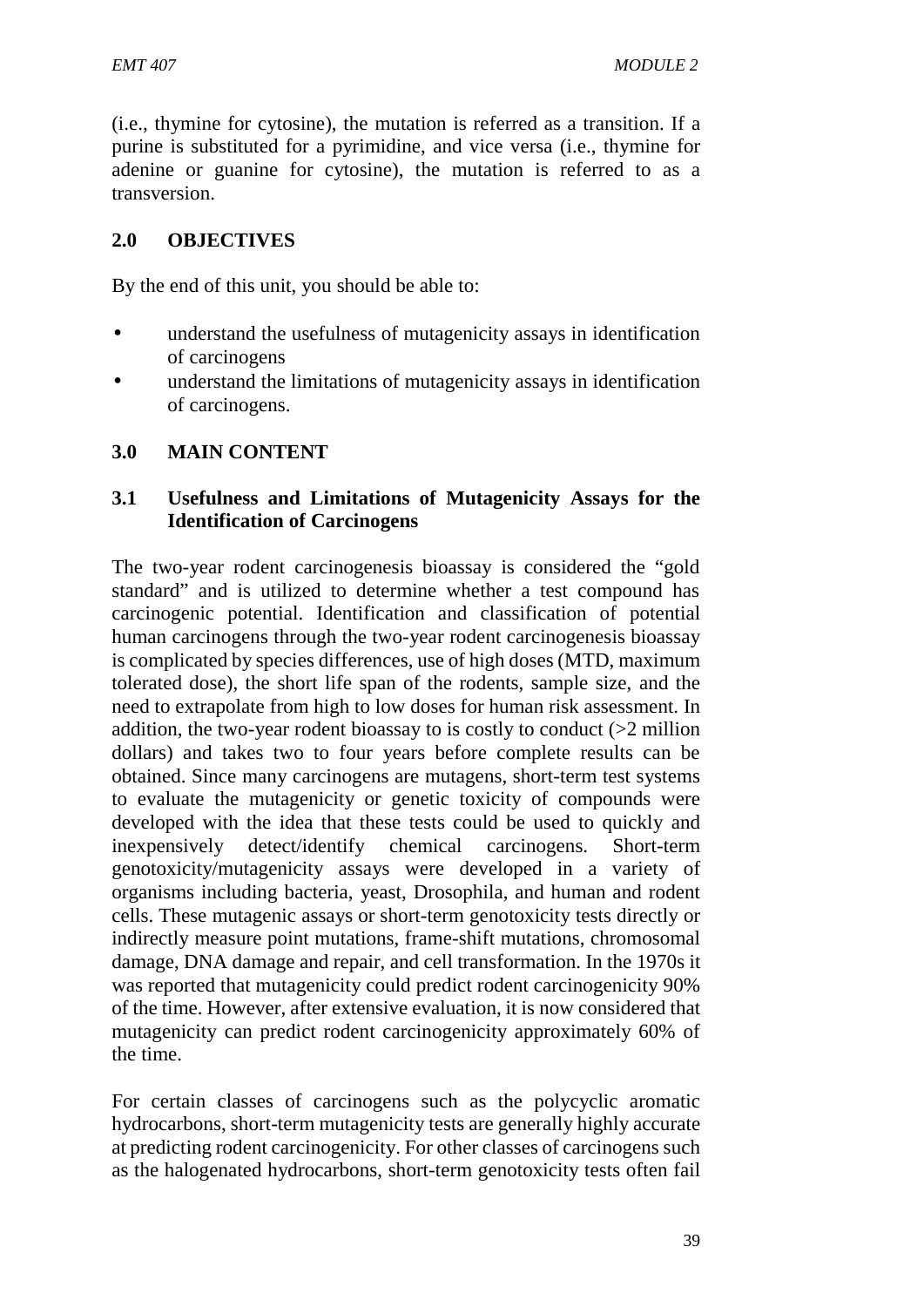to detect these rodent carcinogens. Many of these halogenated hydrocarbons probably function through an epigenetic mechanism/tumor promoting mechanism. In an important study published in 1987 by Tennant et al. (Science 236, pp. 933–941) 73 chemicals previously tested in the rodent two-year carcinogenesis bioassay were examined in four widely used short-term tests for genetic toxicity. The short-term assays measured mutagenesis in the Salmonella assay (Ames Assay) and mouse lymphoma assay, and chromosome aberrations and sister chromatid exchanges in Chinese hamster ovary cells. The concordance (% agreement between short-term genotoxicity test and rodent bioassay results) of each assay with the rodent bioassay data was approximately 60%. Within the limits of the study there was no evidence of complementarity among the four tests, and no battery of tests constructed from these assays improved substantially on the overall performance of the Salmonella assay.

When interpreting the results of short-term test for genetic toxicity assays, it is important to consider (1) the structure and physical properties of the test compound, (2) the 60% concordance between the short-term test for genetic toxicity and rodent carcinogenicity, (3) epigenetic versus genetic mechanisms of carcinogenesis, and (4) the existence noncarcinogenic mutagens. It is also important to keep in mind that there is accumulating evidence that some compounds that are negative in short-term tests for mutagenicity can induce oxidative DNA damage in vivo through the direct or indirect production of reactive oxygen species. These compounds are in vivo mutagens but are negative in the short-term test of genetic toxicity.

## **4.0 CONCLUSION**

The importance of mutagenicity assays in identifying carcinogenic compounds and their limitations have been discussed in this unit.

## **5.0 SUMMARY**

This unit has shown that the two-year rodent carcinogenesis bioassay has been established as the standard for determining the carcinogenic poetential of a compound. However, there are limitations to the use mutagenic assays in the identification of carcinogenic compounds as discussed in this unit.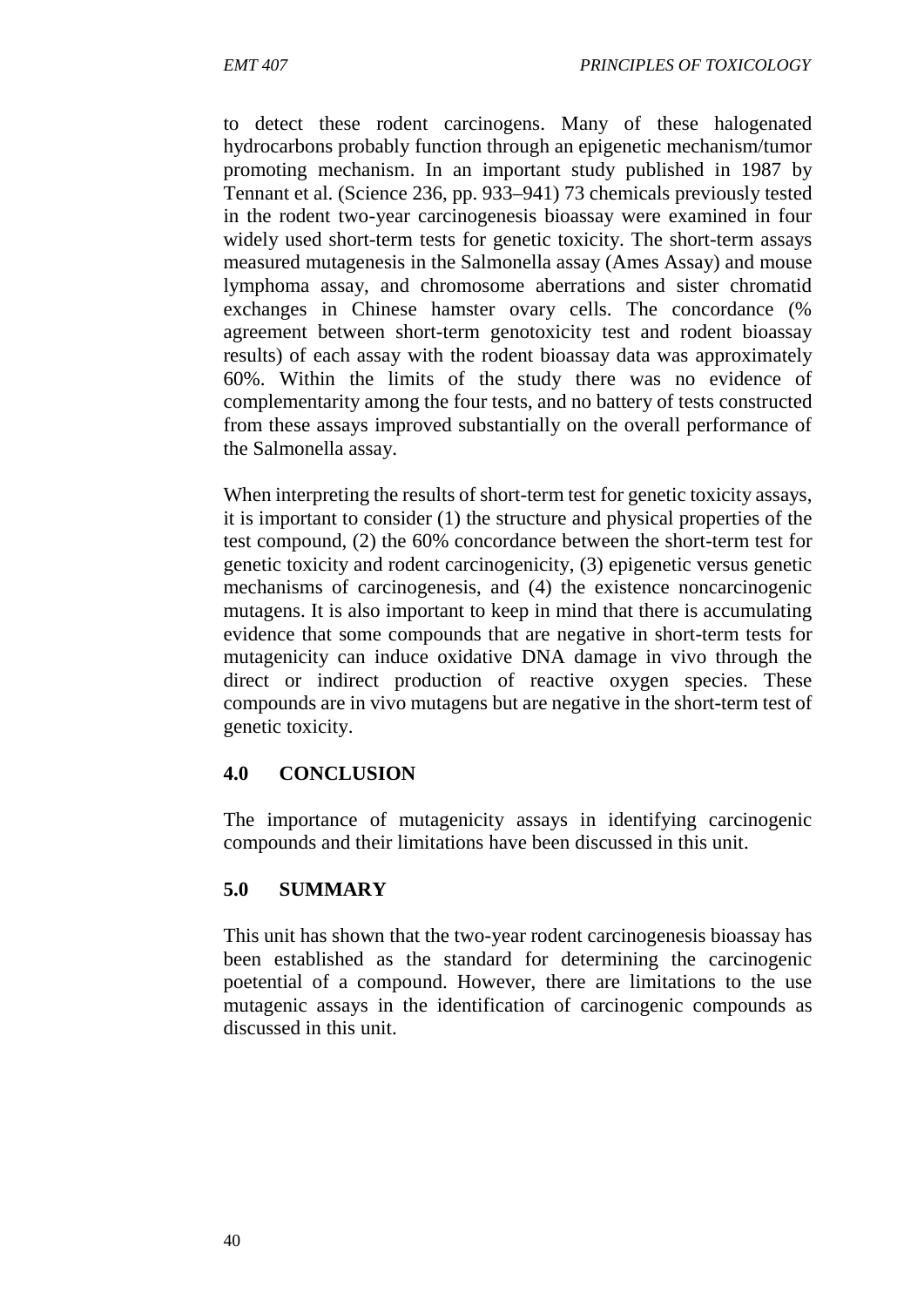## **6.0 TUTOR-MARKED ASSIGNMENT**

- 1. Define Mutagenesis
- 2. Mutagenicity assays can be used to determine the carcinogenicity of a compound. Discuss the statement by highlighting the limitations to the use of assays.

## **7.0 REFERENCE/FURTHER READING**

Smart, R. C. and Akunda, J. K. (2001). Carcinogenesis. *An Introduction to Biochemical Toxicology*, Wiley, New York.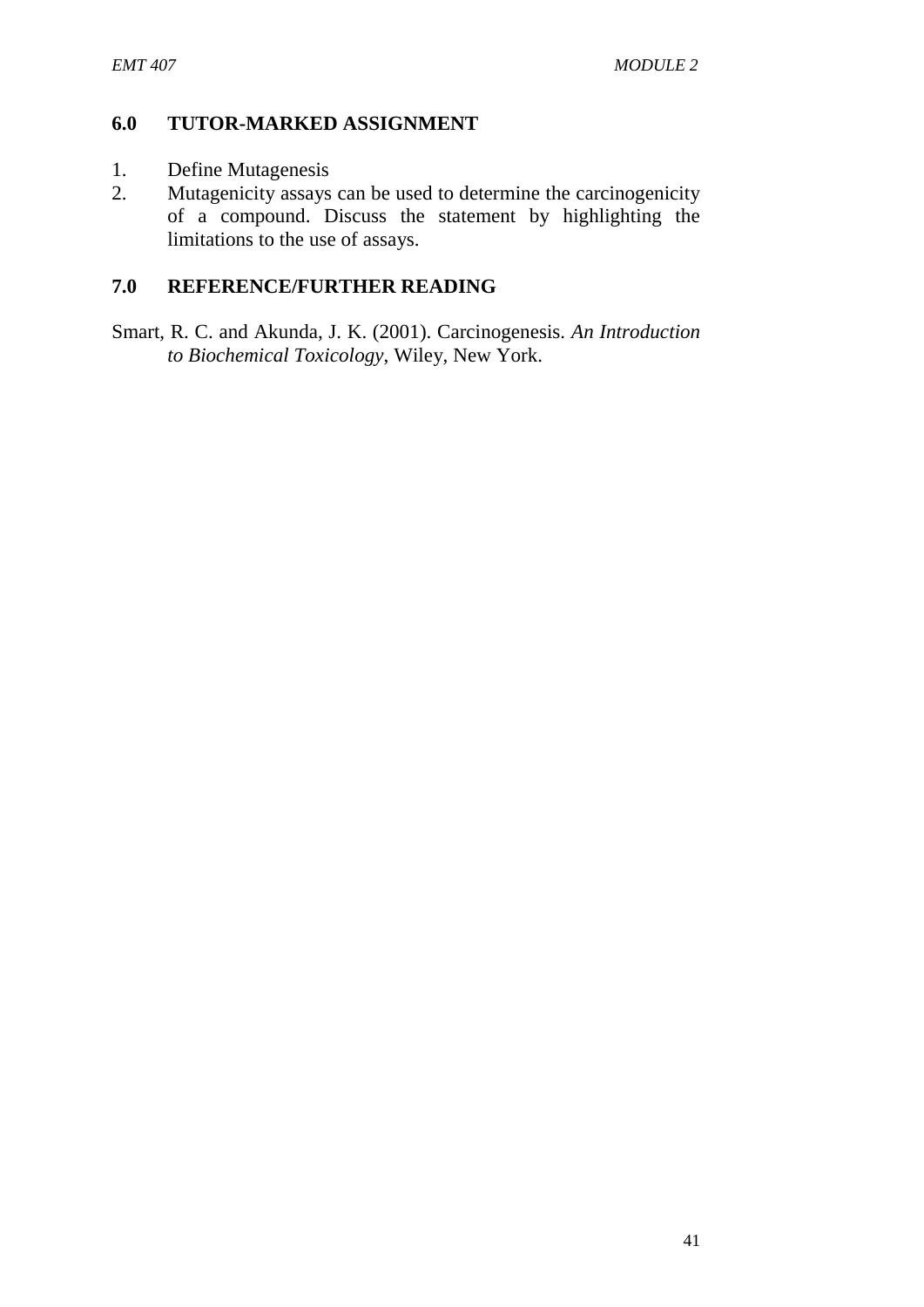# **UNIT 2 BIOTRANSFORMATION OF TOXICANTS**

#### **CONTENTS**

- 1.0 Introduction
- 2.0 Objective
- 3.0 Main Content
	- 3.1 Reductive Metabolism
	- 3.2 Oxidative Metabolism
	- 3.3 Conjugative Metabolism
		- 3.3.1 Glucuronidation
		- 3.3.2 Sulfonation
		- 3.3.3 Other Conjugative Pathways
		- 3.3.4 Nucleophilic-Trapping Reactions
		- 3.3.5 Glutathione-S-Transferase
	- 3.4 The Cytochrome P450 Superfamily
		- 3.4.1 Molecular Aspects of CYP450 Action
		- 3.4.2 Inhibition of CYP Pathways
		- 3.4.3 Induction of CYP Pathways
	- 3.5 Excretion
		- 3.5.1 Bile or Urine
		- 3.5.2 Renal Excretion
- 4.0 Conclusion
- 5.0 Summary
- 6.0 Tutor Marked Assignment
- 7.0 References/Further Reading

# **1.0 INTRODUCTION**

The enzymes that catalyze xenobiotic biotransformation are often called drug metabolizing enzymes. The acronym ADME stands for absorption, distribution, metabolism, and elimination. This acronym is used widely in the pharmaceutical industry to describe the four main processes governing drug disposition. One of the most important determinants of xenobiotic persistence in the body and subsequent toxicity to the organism is the extent to which they can be metabolized and excreted. Several families of metabolic enzymes, often with wide arrays of substrate specificity, are involved in xenobiotic metabolism. Some of the more important families of enzymes involved in xenobiotic metabolism include the cytochrome P450 monooxygenases (CYPs), flavincontaining monooxygenases (FMOs), alcohol and aldehyde dehydrogenases, amine oxidases, cyclooxygenases, reductases, hydrolases, and a variety of conjugating enzymes such as glucuronidases, sulfotransferases, methyltransferases, glutathione transferases, and acetyl transferases. Most xenobiotic metabolism occurs in the liver, an organ devoted to the synthesis of many important biologically functional proteins and thus with the capacity to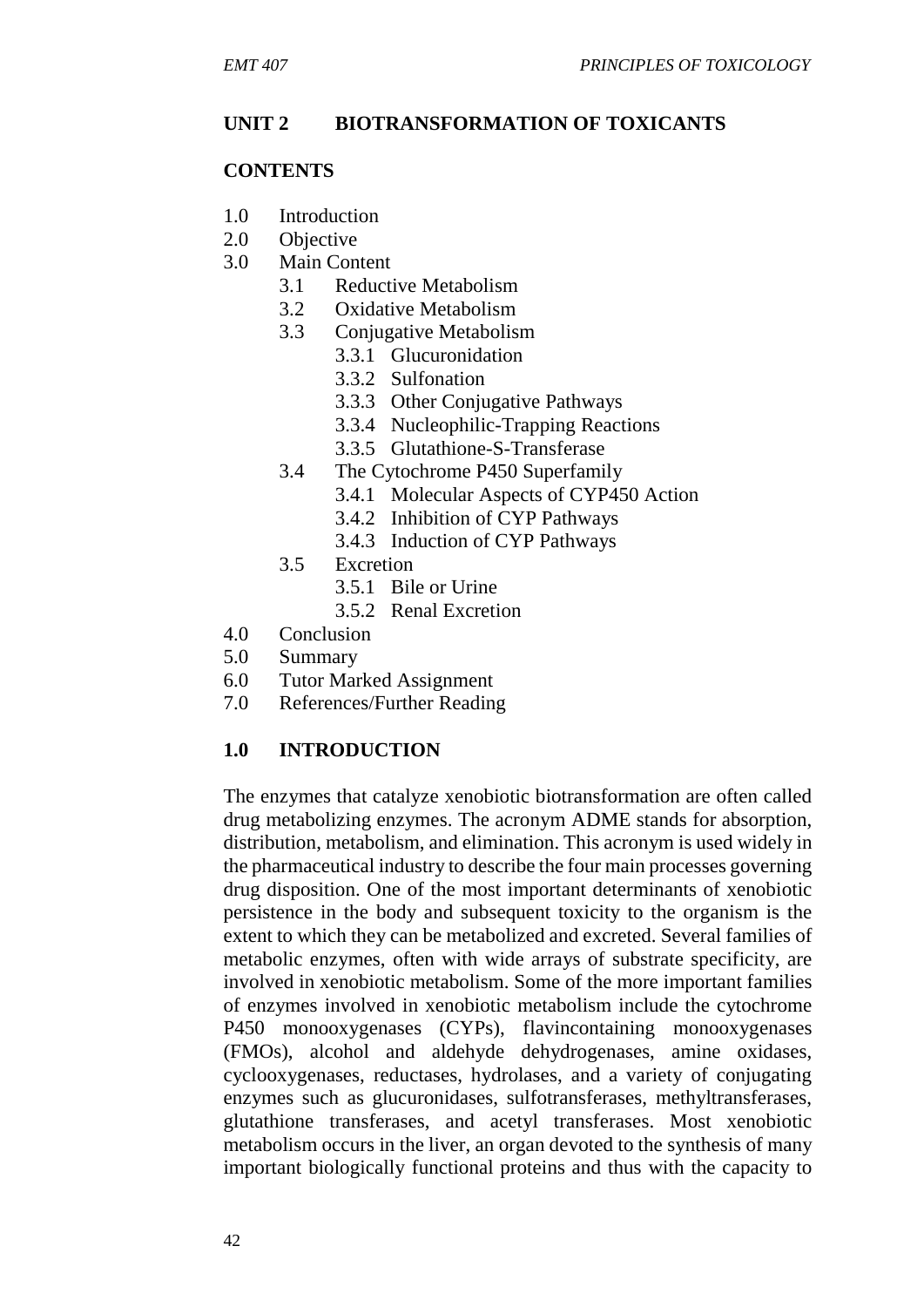mediate chemical transformations of xenobiotics. Most xenobiotics that enter the body are lipophilic, a property that enables them to bind to lipid membranes and be transported by lipoproteins in the blood. After entrance into the liver, as well as in other organs, xenobiotics may undergo one or two phases of metabolism. In phase I a polar reactive group is introduced into the molecule rendering it a suitable substrate for phase II enzymes. Enzymes typically involved in phase I metabolism include the CYPs, FMOs, and hydrolases. Following the addition of a polar group, conjugating enzymes typically add much bulkier substituents, such as sugars, sulfates, or amino acids that result in a substantially increased water solubility of the xenobiotic, making it easily excreted. Although this process is generally a detoxication sequence, reactive intermediates may be formed that are much more toxic than the parent compound. It is, however, usually a sequence that increases water solubility and hence decreases the biological half-life (t0.5) of the xenobiotic in vivo. Phase I monooxygenations are more likely to form reactive intermediates than phase II metabolism because the products are usually potent electrophiles capable of reacting with nucleophilic substituents on macromolecules, unless detoxified by some subsequent reaction.

# **2.0 OBJECTIVE**

By the end of this unit, you should be able to:

 describe the reactions involved in the biotransformation of toxicants.

# **3.0 MAIN CONTENT**

# **3.1 Reductive Metabolism**

A more satisfying classification system proposed by David Josephy, Fred Guengerich and John Miners sorts the chemical alterations sustained by foreign substances within the body into four groups instead of two as per the Williams model (Fig. 1). Fidelity to the actual chemical modification occurring during the enzymatic transformation is the primary concern in the Josephy system. The first class involves reductive metabolism, a type of transformation that involves the addition of extra hydrogen atoms to a molecule (or the removal of oxygen atoms) (Fig. 1a). A famous example is Prontosil which undergoes reductive metabolism to form sulfanilamide (Fig. 1a), the drug that when mixed with diethylene glycol triggered the 1930s nephrotoxicity epidemic in the USA. Reductive metabolism is not especially common in the big scheme of things, but it can inadvertently convert some important chemicals into toxic, DNA-damaging species. One class of suspected cancer causing chemicals, the nitrotoluenes,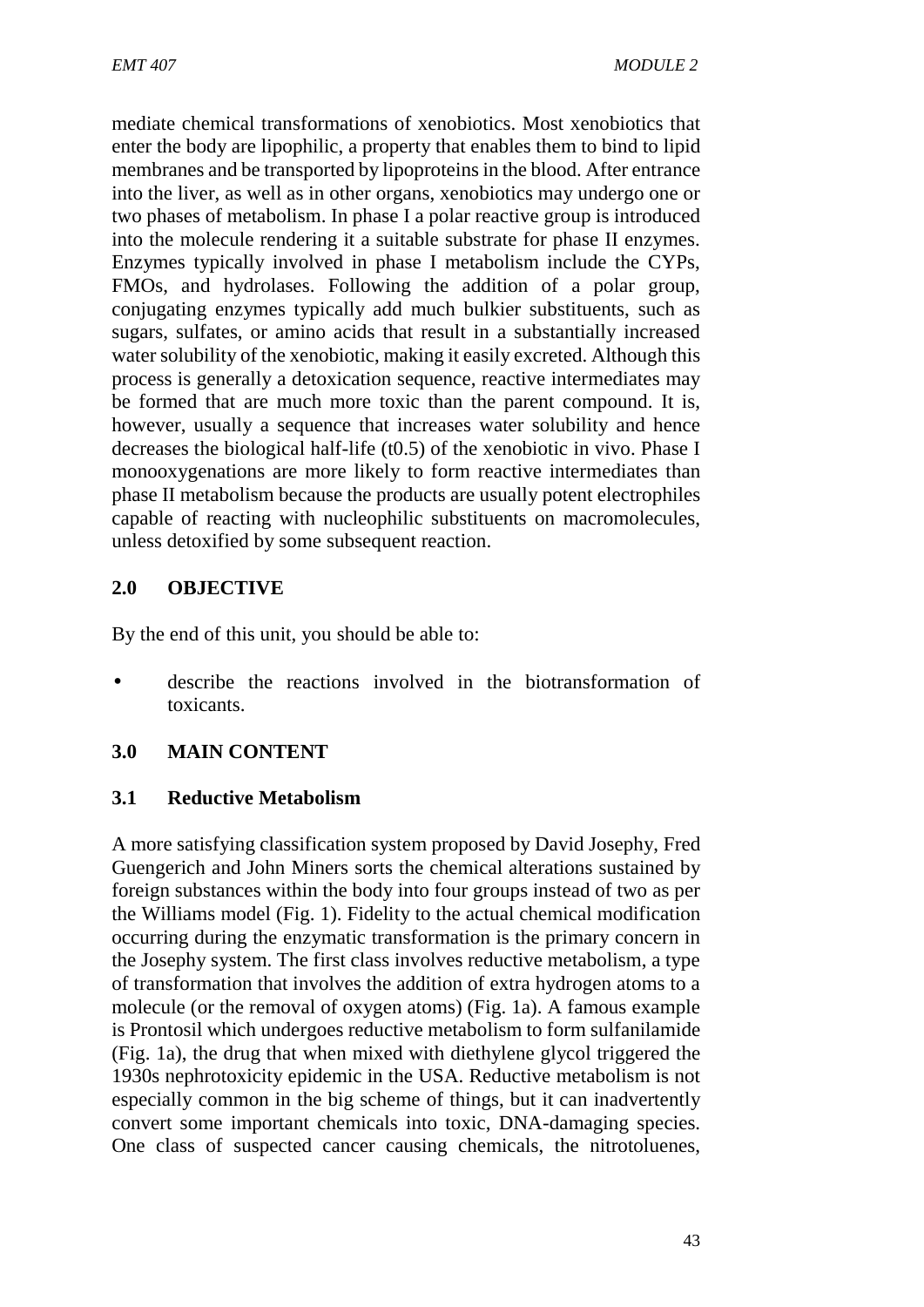undergo just this type of reductive metabolism during their conversion to harmful metabolites.

# **3.2 Oxidative Metabolism**

A second and critically important – class of metabolic transformations are the oxidative reactions. These molecular transformations are familiar to organic chemists and are analogous to the alterations one produces in a test tube by treating organic compounds with an oxidising agent such as potassium permanganate or osmium tetroxide. In the body, such oxidative reactions are enzyme catalysed and typically proceed by adding oxygen to a foreign compound, as when a hydroxyl group is inserted in benzene to form phenol (Fig. 1b). Alternatively, oxidation can proceed by removing hydrogen atoms from a molecule, such as when ethanol from alcoholic beverages is converted to acetaldehyde by alcohol dehydrogenase (Fig. 1b). The most important catalysts of xenobiotic oxidations in the body are the cytochrome P450 (commonly abbreviated CYP or simply P450) enzymes, arguably the most highly researched family of proteins known to biology.

# **3.3 Conjugative Metabolism**

Next to oxidative reactions, in terms of the sheer numbers of xenobiotics that undergo these reactions, the conjugative reactions are of high importance to toxicology (Fig. 1c). A defining characteristic is the formation of chemical bonds between foreign chemicals and hydrophilic substances already present in the liver, thereby forming a diverse class of metabolites known as conjugates. The first reaction of this kind was discovered in 1824 by the German researcher Friedrich Wohler, who administered benzoic acid to dogs and recovered hippuric acid from their urine (conjugate with glycine). Many foreign chemicals are directly metabolised by conjugative pathways, while others require oxidative metabolism before entering these pathways. Note that most of the conjugative pathways are not exclusively involved in the metabolism of foreign substances, since they also metabolise many endobiotics. In many cases, inherited genetic defects in these genes have been associated with clinical syndromes of varying degrees of severity, most of which manifest as alterations in the metabolism of key endogenous substrates.

# **3.3.1 Glucuronidation**

The most commonly utilised pathway of conjugative transformation in humans involves glucuronidation reactions, facilitated by a family of enzymes known as glucuronosyltransferases. As is normally the case in biochemistry, their name reveals their primary function – glucuronosyltransferases transfer a glucuronic acid group from a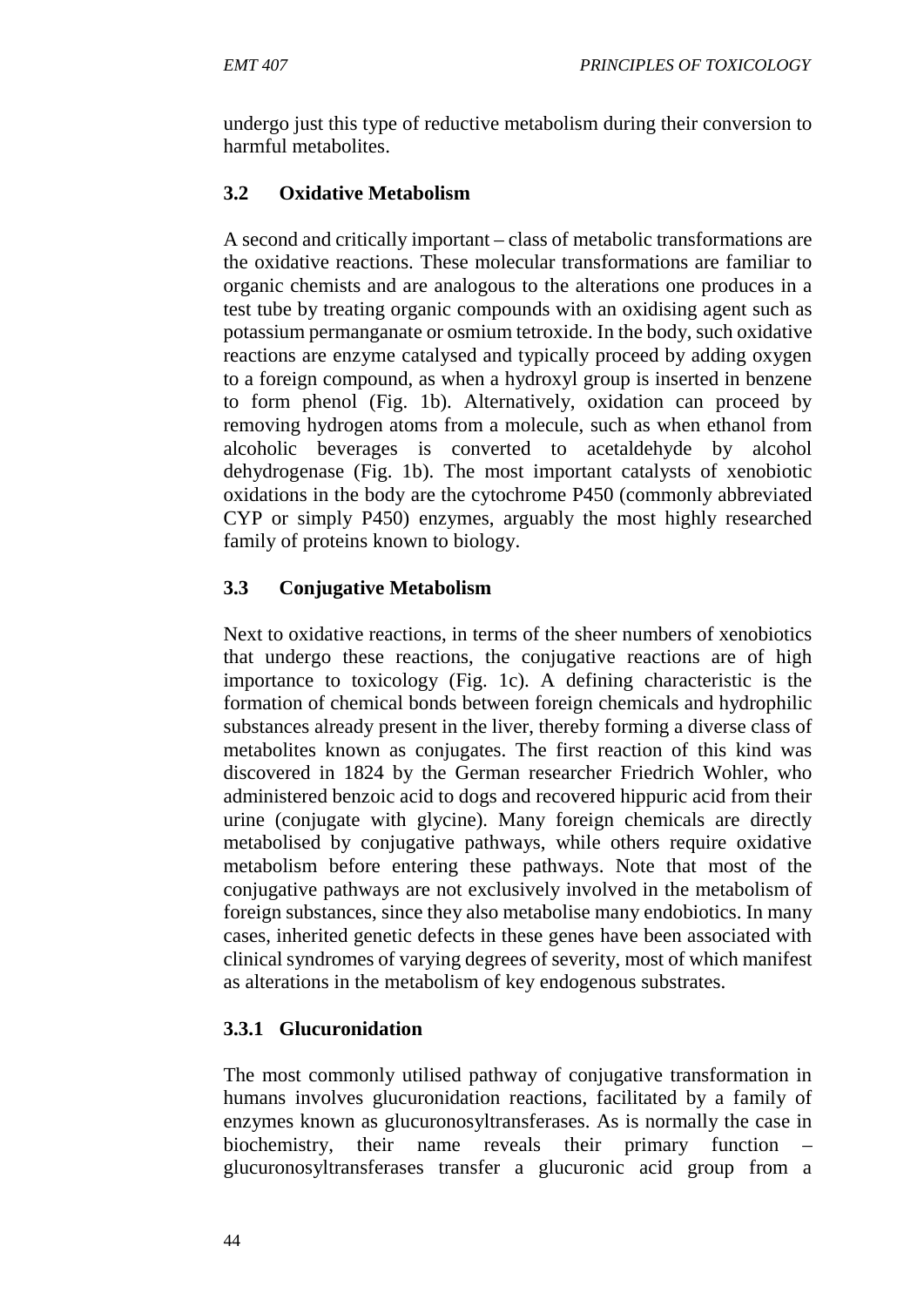'cofactor' in the liver (UDPglucuronic acid, where UDP = uridine diphosphate) onto a nucleophilic foreign chemical, forming a glucuronide conjugate. These reactions are analogous to the nucleophilic substitution reactions known to chemists. These enzyme catalysts are commonly abbreviated as UGTs, or UDPglucuronosyltransferases. Within liver cells, UGT proteins are commonly – but not exclusively – located within the endoplasmic reticulum, a lipidrich subcellular compartment which is also home to the CYP enzymes. Since the endoplasmic reticulum acts as a miniature conveyer belt to deliver lipophilic xenobiotics to the catalytic chamber of CYP proteins, this location ensures UGT enzymes are well supplied with substrates. In addition to competing with CYP for the 'first bite' at some xenobiotics, UGT proteins metabolise many products of CYPcatalysed reactions. A substrate for glucuronidation is usually lipophilic while possessing a nucleophilic oxygen, sulfur or nitrogen atom(s). Such substrates are termed aglycones. Since glucuronic acid is highly polar, tacking this sugar onto a lipophilic xenobiotic ensures the resulting conjugate is more water soluble than the parent molecule. Normally, such conjugates lack significant biological activity, thus glucuronidation usually results in pharmacological or toxicological deactivation of the parent molecule. An example of such an outcome is paracetamol (acetaminophen), since approximately 50 % of a normal adult dose (1 g) is converted to an inactive glucuronic acid conjugate (Fig. 1c). In addition to their high levels in liver, UGP proteins are highly expressed in nasal tissue where they help deactivate inhaled airborne odorant molecules. UGT proteins are also expressed in the lungs and kidneys and other tissues. The human genome encodes multiple UGT isoforms which differ in terms of their sequence, substrate specificity, tissue distribution and expression patterns throughout the human lifespan. The term isoform rather than isoenzyme is used to denote individual members of most biotransformation enzyme families: while isoenzyme denotes multiple variants of an enzyme that carries out the same basic chemical transformation (e.g. lactate dehydrogenase isoenzymes all convert lactate to pyruvate, although they differ in their kinetic properties, tissue expression, etc.). By contrast, isoforms are related enzymes which carry out broadly similar chemical transformations yet differ significantly in their amino acid sequences and specific substrate preferences. Some 20 human UGT isoforms have been cloned and expressed in model systems, allowing study of their substrate preferences and enzymological properties. Some of these are expressed exclusively within liver – the hepatic UGTs – while others exhibit broader 'extrahepatic' expression patterns (Table 1). The highly conserved genetic locus of UGT1A family members is unusual compared to other xenobiotic metabolism genes since multiple family members are spliced from a common precursor mRNA transcript. mRNA editing of this long transcript yields mRNA species for each UGT1A isoform which contain four common exons from the constant region as well as a unique exon 5 from the variable region which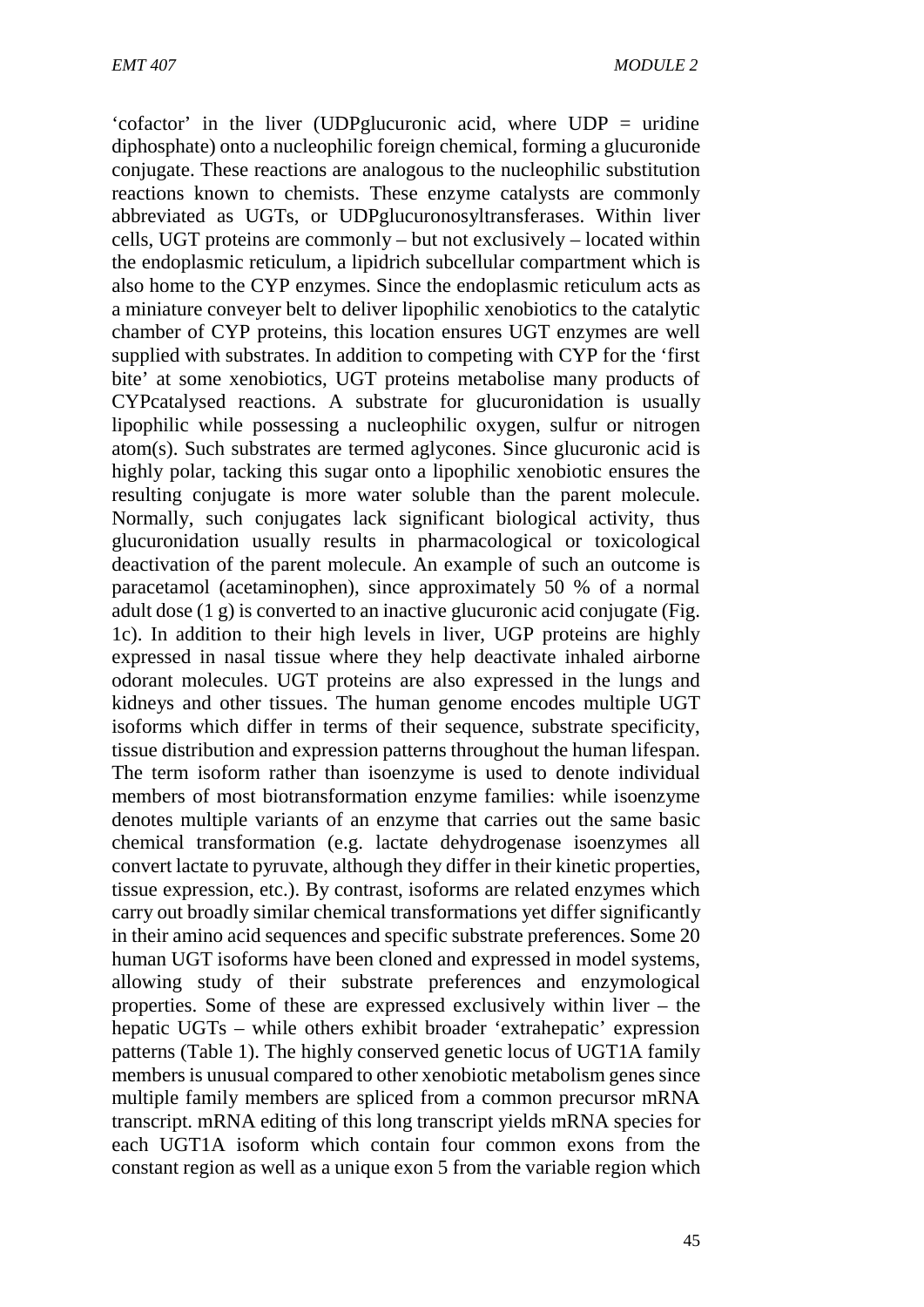confers the distinctive substrate preferences on each isoform. This efficient method of storing genetic information is unfortunately prone to inactivation by frameshift mutations that cause deleterious changes to the reading frame of multiple isoforms. UGT1A promoter mutations of this kind accompany Crigler–Najjar syndrome, a fatal congenital condition which results in severely impaired clearance of the neurotoxic endobiotic bilirubin. While glucuronide conjugates normally lack biological activity, some important exceptions exist, most famous of which is morphine, the powerful painkiller extracted from the opium poppy. Much of the analgesic effectiveness of morphine is actually due to its metabolite morphine6glucuronide. Yet another conjugated metabolite, morphine glucuronide, probably produces such unwanted effects in morphine recipients as CNS excitation and mental confusion.



**Fig. 1:** A modern classification system developed by Josephy and colleagues recognises four broad types of metabolic fates for foreign chemicals. For the examples shown (e.g. paracetamol, benzene, safrole), the reactions depicted are only a subset of the total number of metabolites formed from the respective compounds in the body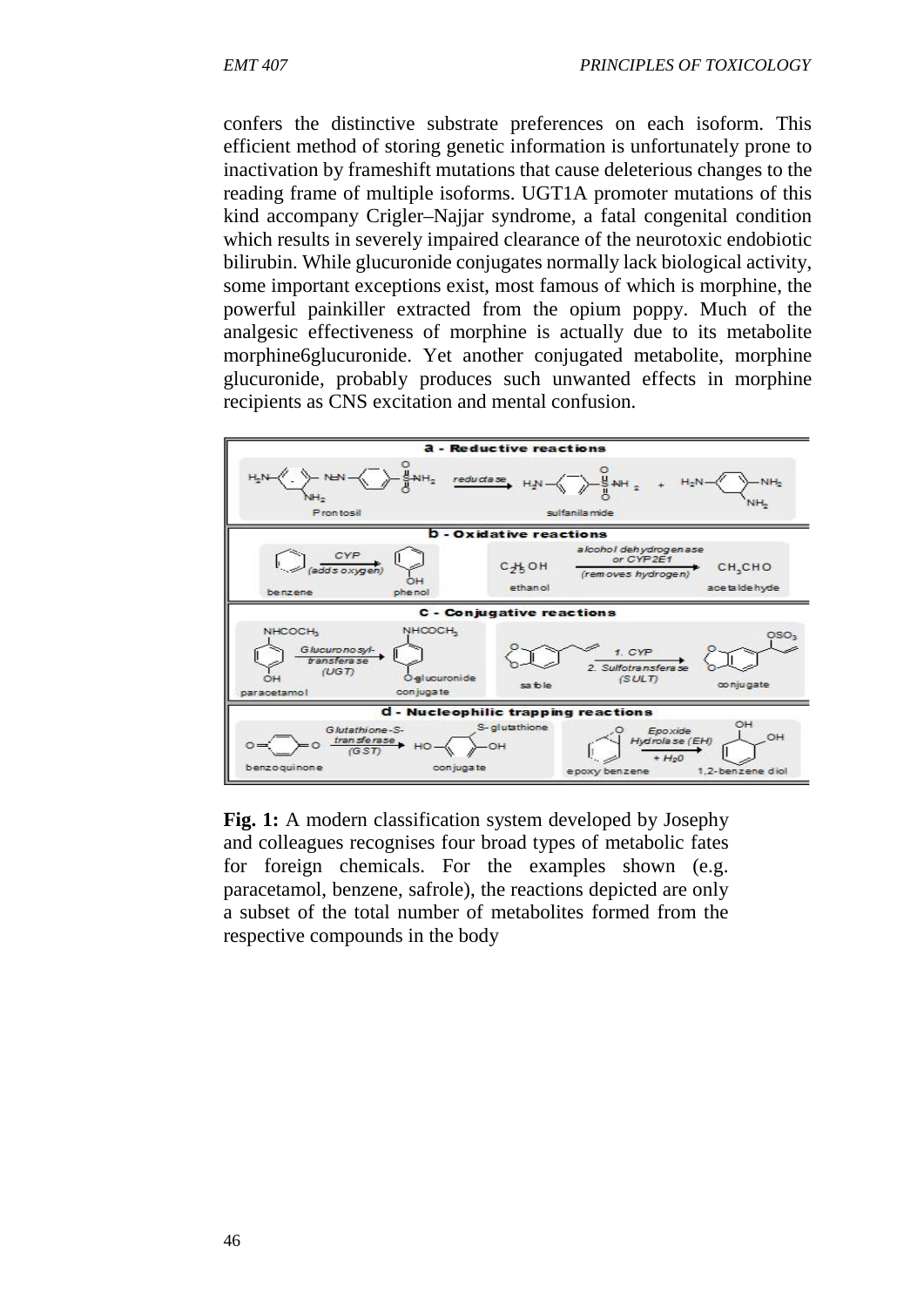| <b>Isoform</b>                   | <b>Tissue</b>  | Substrates (examples)                            |
|----------------------------------|----------------|--------------------------------------------------|
| UGT1A1                           | Liver          | Xenobiotics $+$ endobiotics (e.g.                |
|                                  |                | bilirubin, oestrogens)                           |
| UGT1A4                           | Liver          | Mainly xenobiotics (e.g. aromatic<br>amines)     |
| UGT1A6                           | Liver          | Mainly xenobiotics (e.g. small<br>phenolics)     |
| UGT1A7                           | <b>GItract</b> | Mostly endobiotics (e.g. steroids,<br>bilirubin) |
| UGT <sub>2</sub> B <sub>4</sub>  | tract          | Liver + GI- Xenobiotics + endobiotics            |
| UGT <sub>2</sub> B <sub>17</sub> | tract          | Liver + $GI-$ Xenobiotics + endobiotics          |

**Table 1:** Some representative UGT enzymes within the human genome and their preferred substrates

#### **3.3.2 Sulfonation**

Sulfonation is an important class of conjugative reactions (Fig. 1c) which involve the transfer of a sulfonategroup  $(-SO_3)$  from a cofactor (PAPS– 3′phosphoadenosine5′phosphosulfate) onto a nucleophilic xenobiotic. These reactions are often called sulfation pathways, due to the formation of a sulfate group during sulfonation of Ocontaining substrates (e.g. phenols). Yet since sulfonation also occurs on many nitrogen-containing substrates to form N-sulfonates, sulfation is an inadequate name for these reactions. These reactions are catalysed by the sulfotransferases (SULT), a diverse family of enzymes which are expressed strongly in the GI-tract, liver, kidneys, platelets and brain. Unlike many other biotransformation genes, SULT genes are strongly expressed in foetal tissues. Over 50 SULT genes are present within the human genome, which are further classified into 10 main families. SULT enzymes reside almost exclusively within the cytosolic fraction of cells, and the products of these reactions are generally very water soluble. In addition to metabolising thousands of xenobiotics, SULTs also convert important endobiotics such as dopamine and bile acids into water-soluble species. Compared to glucuronidation pathways which possess an insatiable appetite and can metabolise repeated doses of xenobiotics without experiencing saturation, sulfonation pathways have a low capacity due to limited reserves of PAPS (hepatic levels of UDP-glucuronic acid are typically much higher). Since their substrate preferences frequently overlap, UGT and SULT proteins often compete for the same xenobiotic substrate, with SULT-derived metabolites usually predominating at low xenobiotic concentrations. Sulfonation of a xenobiotic usually abolishes its biological activity, but some noteworthy exceptions exist. Safrole, a naturally occurring flavouring in nutmeg and cinnamon, causes cancer in laboratory animals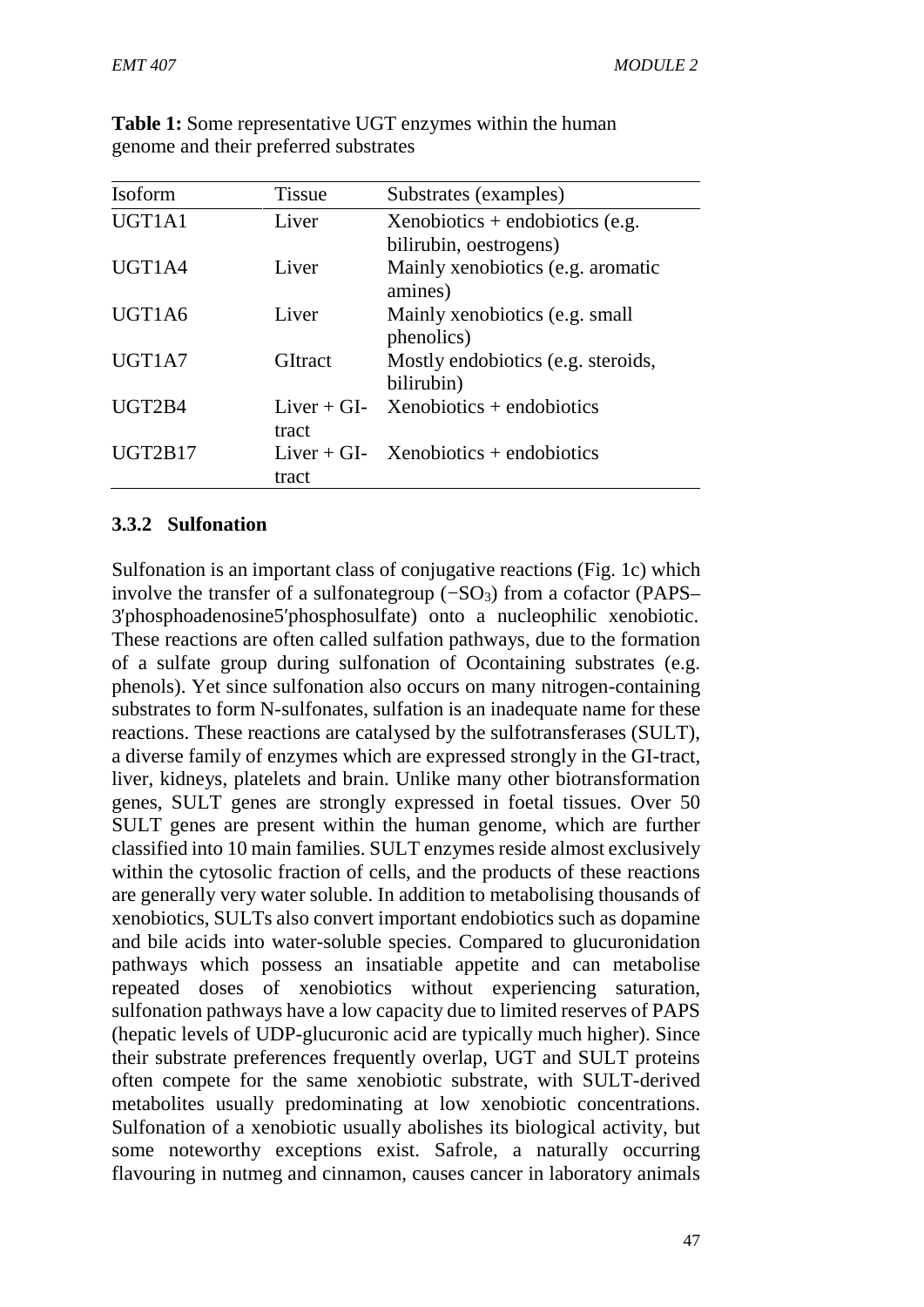via a mechanism that involves oxidative metabolism followed by sulfonation to anoxious, DNA-damaging metabolite (Fig. 1c). Whether such reactions are relevant to human cancer is unclear. A more benign example of sulfonation generating a biologically active metabolite involves minoxidil, a heart drug which was introduced in the 1970s as a remedy for high blood pressure. Surprisingly, minoxidil caused unexpected hair growth in some patients, an effect that was due to a sulfonated metabolite.

# **3.3.3 Other Conjugative Pathways**

Although glucuronidation and sulfonation are the most common routes of conjugative xenobiotic metabolism, other important pathways exist, including acetylation, methylation and conjugation with amino acids such as glycine or glutamine. While they are important to the toxicity of some select chemicals, these reactions lack the universal importance to xenobiotic metabolism as glucuronidation and sulfonation pathways.

## **3.3.4 Nucleophilic-Trapping Reactions**

The final class of biotransformations under Josephy's naming system is the nucleophilic-trapping reactions (Fig. 1d). These are of great importance in toxicology since they protect the liver against chemically reactive, toxic metabolites that inadvertently form during the oxidative metabolism of some chemicals. Damaging metabolites of this kind are often unstable, electron-deficient species which attain chemical equilibrium by reacting with electron-dense centres in other molecules. Unfortunately for cells, certain amino acids in proteins, together with the nitrogen bases in DNA, contain electron-rich sites that are reactive with electrophiles. Interactions of this kind generate new covalent bonds between the metabolite and the macromolecule and the formation of a protein or DNA adduct.

## **3.3.5 Glutathione-S-Transferase**

Tissues are not entirely at the mercy of electrophilic metabolites since the presence of small, electrondense scavenger molecules within cells can intercept these species before they damage proteins or DNA. The most important nucleophilic-trapping reactions involve glutathione, a small peptide comprising just three amino acids (glutamate, cysteine and glycine). Although small peptides are quickly degraded by peptidases within most cells, glutathione resists this fate since glutamate is attached to cysteine through an unusual carboxyl linkage (c.f. the linkage in conventional peptide bonds) ensuring glutathione resists proteolysis. As a result the intracellular concentrations of glutathione are high in many tissues, in the range of 5–10 mM. By contrast, glutathione levels within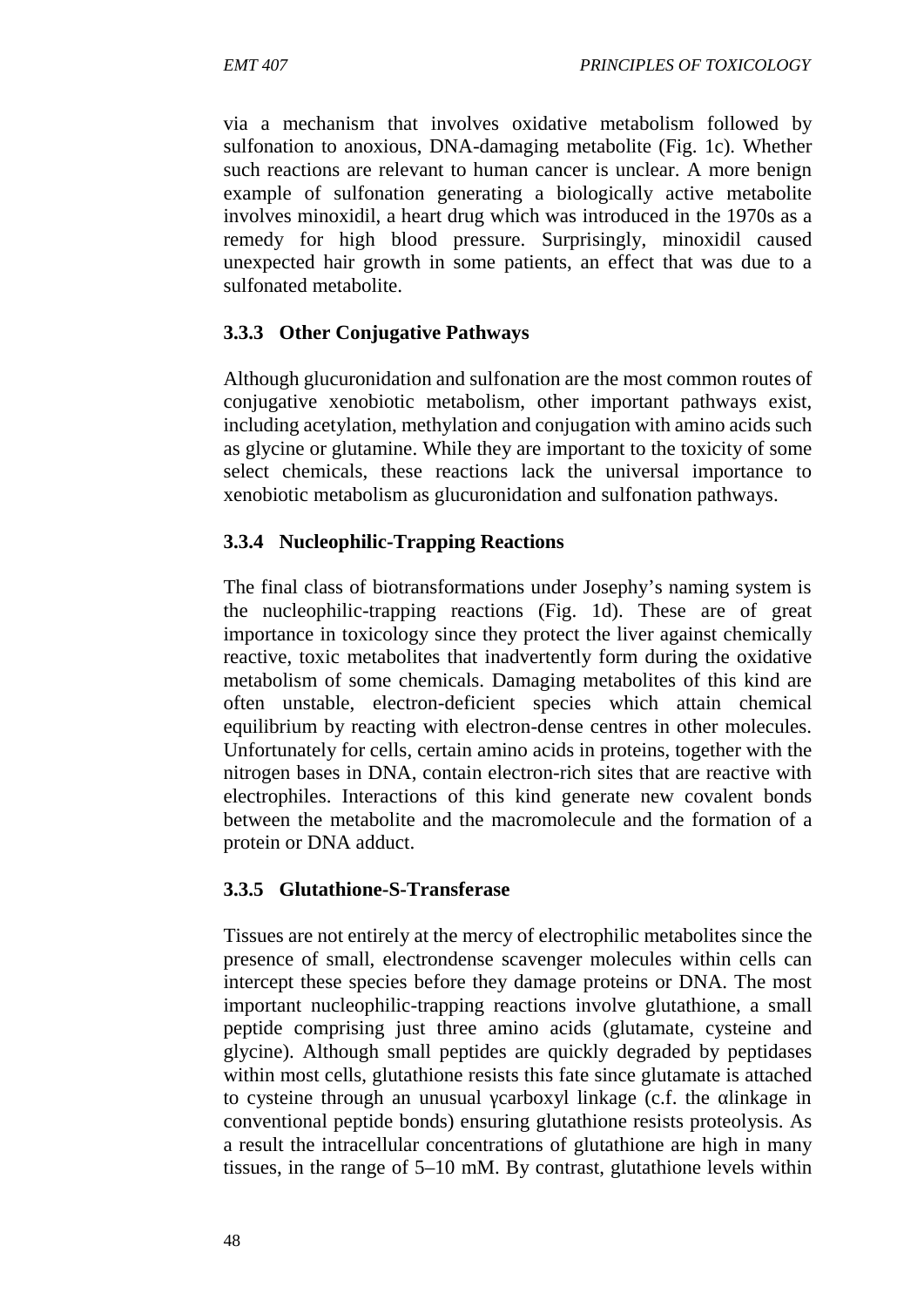extracellular fluids are typically within the low micromolar range or below (i.e. 1/1,000th or less). The possession of a strongly nucleophilic thiol group ensures glutathione reacts rapidly with many electrophiles as well as free radicals (Fig. 1d). As the thiol group readily forms disulfide bonds (–S–S–), the formation of glutathione disulfide (GSSG) accompanies cellular exposure to many prooxidants, electrophiles and reactive oxygen species. Under normal physiological conditions, glutathione reductase (GR) maintains glutathione predominantly within the reduced form (i.e. GSH, ~98 % of total cellular glutathione). The remaining  $\sim$  2 % is present as mixed protein disulfides due to reactions with cysteine thiol groups in proteins (i.e.to form GSS-protein) as well as the disulfide form of glutathione (GSSG). In addition to direct oxidation of GSH, GSSG also forms during the enzymatic detoxication of inorganic and organic peroxides by glutathione peroxidise. During oxidative stress conditions in which GSSG formation is increased, GR helps restore the cellular thiol redox balance (i.e. GSH:GSSG) to normal values. The nucleophilic properties of the thiol group are most relevant to the cytoprotection GSH provides against electrophiles during xenobiotic biotransformation. While they usually proceed at a measurable rate in the absence of enzyme, electrophile trapping by GSH is accelerated by glutathione-S-transferases (GST), a ubiquitous enzyme family which protects cells against endogenous electrophiles and reactive intermediates formed during xenobiotic metabolism. GSTs are smaller than most xenobiotic-metabolising enzymes, exhibiting a typical monomeric mass of  $\sim$  25 kDa, although they usually exist as cytosolic homodimers. These highly expressed proteins can comprise over 5 % of total protein in some cells, including the liver. The human genome contains at least 17 genes for cytosolic GSTs which are assigned to eight major classes, namely, A, K, M, P, S, T, Z and O. Each GST class typically contains multiple isoforms. In addition to their roles in xenobiotic detoxication, GST proteins play broad roles in the regulation of apoptosis, oxidative stress, cell proliferation, inflammatory responses, metabolic processes and the fine-tuning of many cell signalling pathways. Although most GSTs are mainly present in cytosol, some isoforms sustain posttranslational modifications that alter their subcellular distribution, as in the case of GSTA44 which undergoes phosphorylation followed by redistribution to mitochondria. Cytosolic GST isoforms that are also found in the nucleus, ER or plasma membrane are termed 'echoproteins'. Some isoforms such as GSTA11 and GSTM11 are widely expressed in liver, lung, kidney, GItract and testis where they provide broad protection against electrophilic xenobiotics and reactive metabolites. Other isoforms such as GSTA44 mainly trap endogenous electrophiles and play key roles in diabetes, cardiovascular disease and neurological disorders such as Alzheimer's and Parkinson's neurodegeneration. Other isoforms such as GST P11 and T11 are upregulated in tumour cells and mediate multidrug resistance by accelerating the detoxication of cytotoxic chemotherapy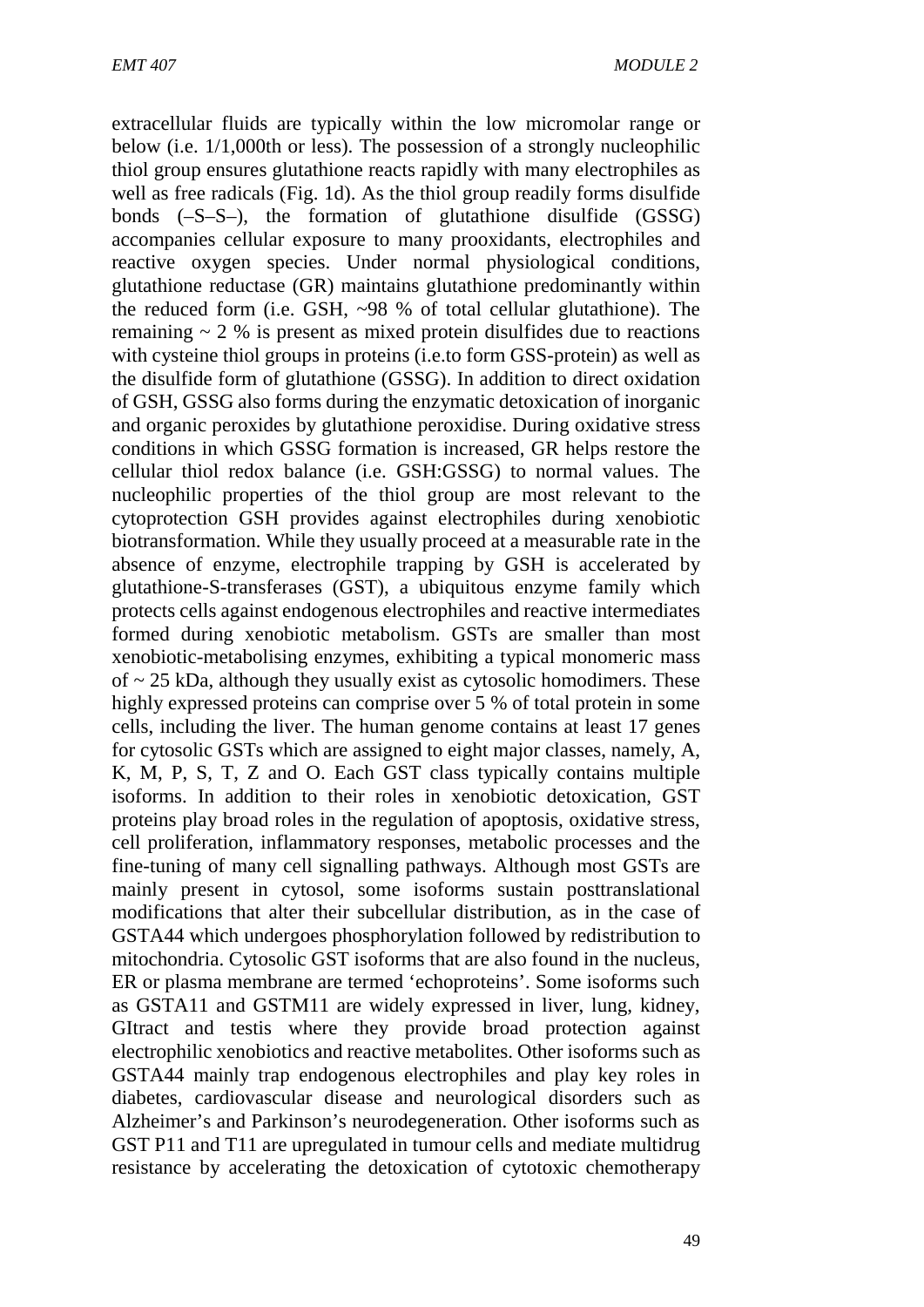drugs. A range of polymorphisms have been identified for some GST isoforms including GST T1 and GST M1, ensuring considerable attention has been devoted to determining whether individuals with deficient GST activities are vulnerable to chemical toxicities or tumour responses. In the example of a glutathione-dependent reaction shown in Fig. 1d, the chem ically reactive benzene metabolite benzoquinone is trapped by glutathione to form a conjugate that is exported from the liver. Benzoquinone is just one of several toxic metabolites formed following the initial CYPcatalysed oxygenation of benzene to form phenol: it likely forms via subsequent oxidation of phenol by peroxidases within bone marrow. Although readily detoxicated by GSTs, glutathione-dependent protective pathways can be overwhelmed during chronic benzene exposure such as occurred among gas station attendants who manually 'pumped' gasoline in a bygone era. Benzene is added to automobile fuel to promote efficient combustion due to its 'antiknock' properties, yet workers who inhaled benzene fumes over an extended timeframe were sadly vulnerable to leukaemia, a serious form of haematopoietic cancer caused by DNA damaging benzene metabolites. Although electrophile-trapping reactions initially generate glutathioneSconjugates, due to further metabolic processing, these species are often undetectable within the urine of animals following exposure to bioactivationprone xenobiotics. Subsequent to GST-catalysed trapping reactions, membrane transporters typically export glutathioneSconjugates out of hepatocytes into extracellular fluids (Fig. 2). The plasma membrane of many epithelial cells and especially those within renal tissues express various enzymes that further process glutathione conjugates in an effort to recycle amino acid components of the tripeptide (Fig. 2). In the first step, membrane associated glutamyltranspeptidase cleaves the glutamate residue to form a cysteinylglycine conjugate. The resulting product is then processed by dipeptidases such as aminopeptidaseM to release glycine, forming an Scysteine conjugate. Within kidney tissues, Sconjugates are converted to NacetylcysteineSconjugates by Nacetyl transferases (NAT). These metabolites are otherwise known as mercapturates. These metabolites are telltale signs of the formation of noxious electrophilic metabolites within the liver and can be detected in urine collected from animals and humans following exposure to many environmental pollutants, industrial chemicals and dietary constituents. Mercapturate detection during studies of the in vivo metabolism of candidate drugs during the drug discovery process is often a red flag precluding further preclinical development of the molecule(s).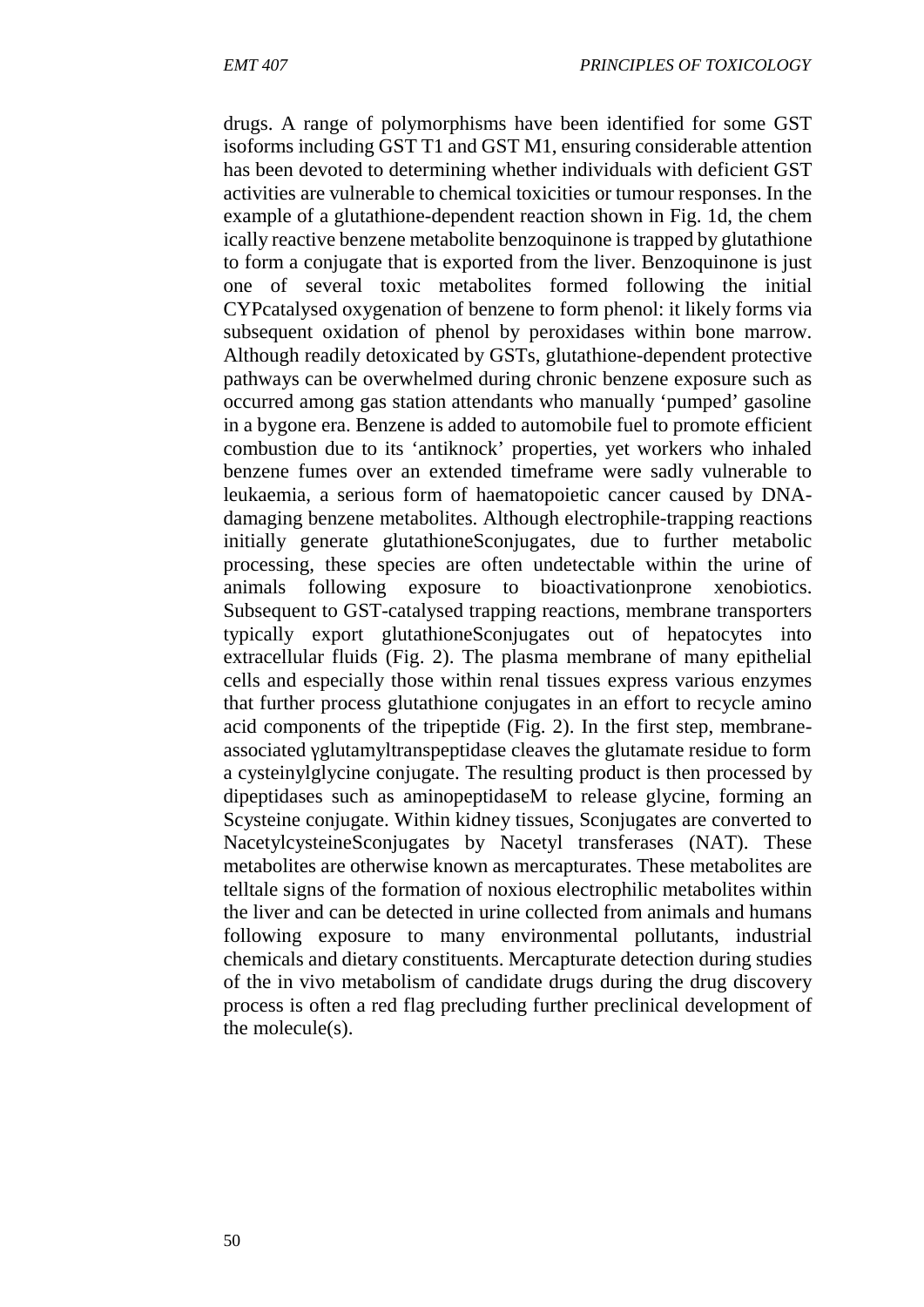

Fig. 2: Detoxication by glutathioneStransferases is a common fate for electrophilic metabolites (e.g. epoxides) which form during CYPmediated metabolism. Following export by membrane transporters, glutathioneSconjugates undergo proteolytic processing and *N*acetylation to form mercapturic acid metabolites that appear in urine (*N*acetylcysteine conjugates)

## **3.4 The Cytochrome P450 Superfamily**

Most oxidative xenobiotic metabolism within the liver is catalysed by cytochrome P450 (CYP). Nicknamed 'nature's blowtorch', this remarkable enzyme family converts a huge range of organic molecules into oxidised metabolites. The P450 system is very important to pharmacology since it catalyses some threequarters of all human drug biotransformations. The human genome contains 57 CYP genes, although this includes several inactive pseudogenes, species which are exclusively involved in endobiotic metabolism, and 'orphans' with as yet undiscovered substrates. The human liver makes a dozen or so CYP isoforms which accomplish xenobiotic metabolism, yet the workload is not shared equally among members of this subgroup since just five CYP isoforms likely account for 90 % of human drug metabolism – CYP1A2, 2C9, 2C19, 2D6 and 3A4. Yet even within this select group, the workload is unevenly distributed: CYP3A4 likely metabolises around one-half of medicinal agents in current use (Fig. 3). Yet toxicologists would insist on adding another elite CYP family member to form a Gang of Six: CYP2E1. While 2E1 plays a minor role in human drug metabolism, its contribution to the biotransformation of nontherapeutic xenobiotics is substantial.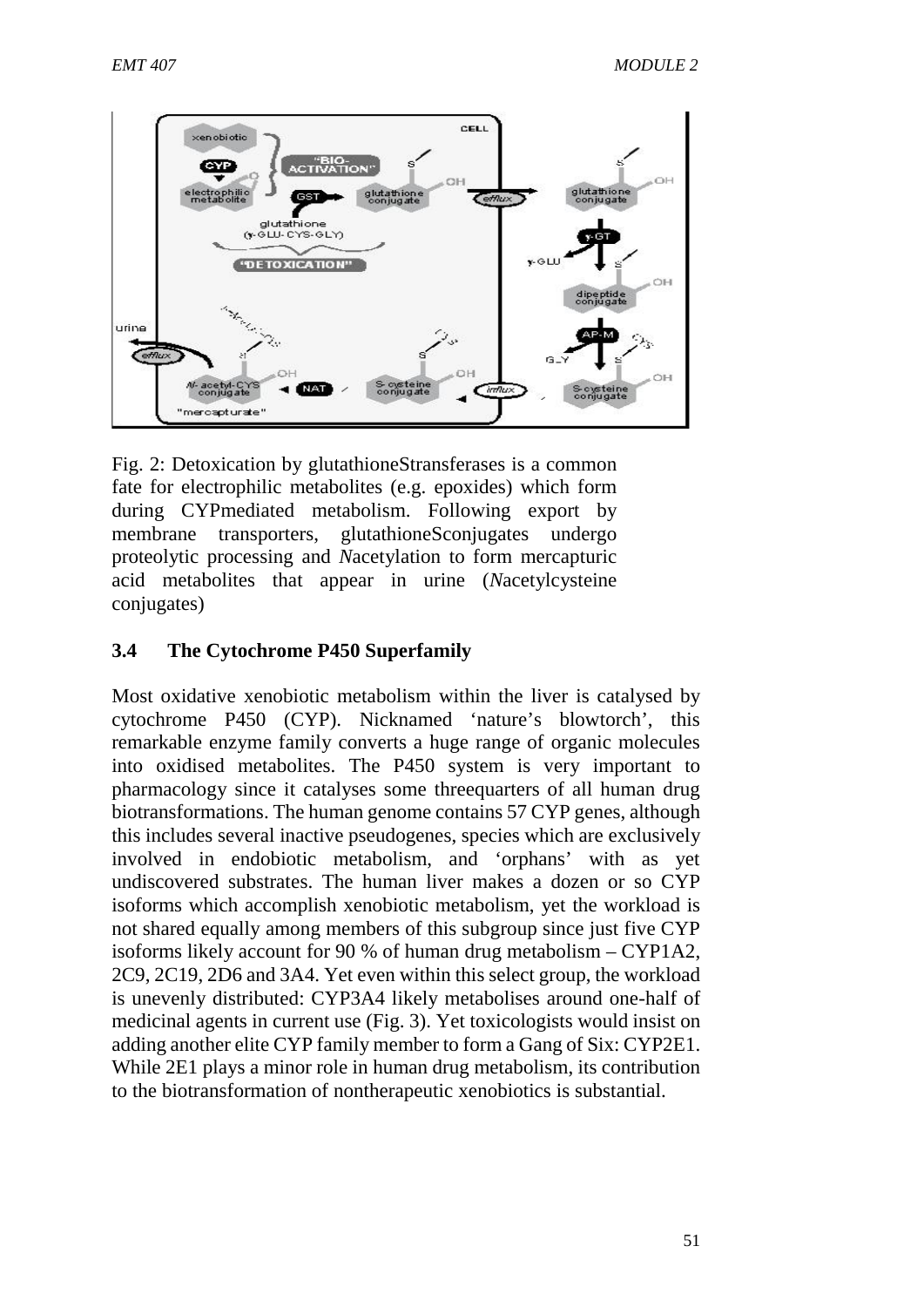

**Fig. 3:** Half a dozen CYP450 isoforms do most of the 'heavy lifting' during oxidative xenobiotic metabolism in humans, although the workload is shared unequally. CYP3A4/5 is most important during the metabolism of pharmaceuticals, while 2E1 metabolises many synthetic chemicals of relevance to toxicology.

## **3.4.1 Molecular Aspects of CYP450 Action**

CYP isoforms are midsized proteins comprising approximately 500 amino acids and with a typical mass of 48–56 kDa. Members of this family are most strongly expressed in liver, but strong expression of CYP3A proteins also occurs in the gut wall. Other CYP-expressing tissues include the kidneys, lung, skin, testes and brain. The catalytic chamber represents the heart of the CYP structure since it contains the crucial heme group which is anchored to the protein near its carboxyterminus. The hydrophobic amino terminus tethers the structure within the lipid membranes of the endoplasmic reticulum. The iron atom within the heme is where the crucial redox chemistry occurs during the oxygenation of substrate molecules – after binding the substrate and molecular oxygen, the heme undergoes a rapid series of sequential redox reactions which are driven by the supply of reducing equivalents obtained from the cofactor NADPH by NADPH/cytochrome P450 reductase. Like a power plant providing electricity to an adjacent town, the reductase is an essential ancillary protein that is located in close proximity to the CYP complex, with each reductase likely supplying 'reducing equivalents' to up to 30 individual CYP proteins. The growing availability of crystal structures of CYP isoforms has provided valuable insights into the mechanistic basis for the oxidation of xenobiotics (Fig. 4). For a given xenobiotic to undergo oxidation by a CYP, it needs to be accommodated within the hydrophobic catalytic chamber, which it accesses via an access channel. The substrate must fit into the chamber in a manner allowing interactions between the molecule and critical amino acid residues which surround the active site. Several chemical forces contribute to these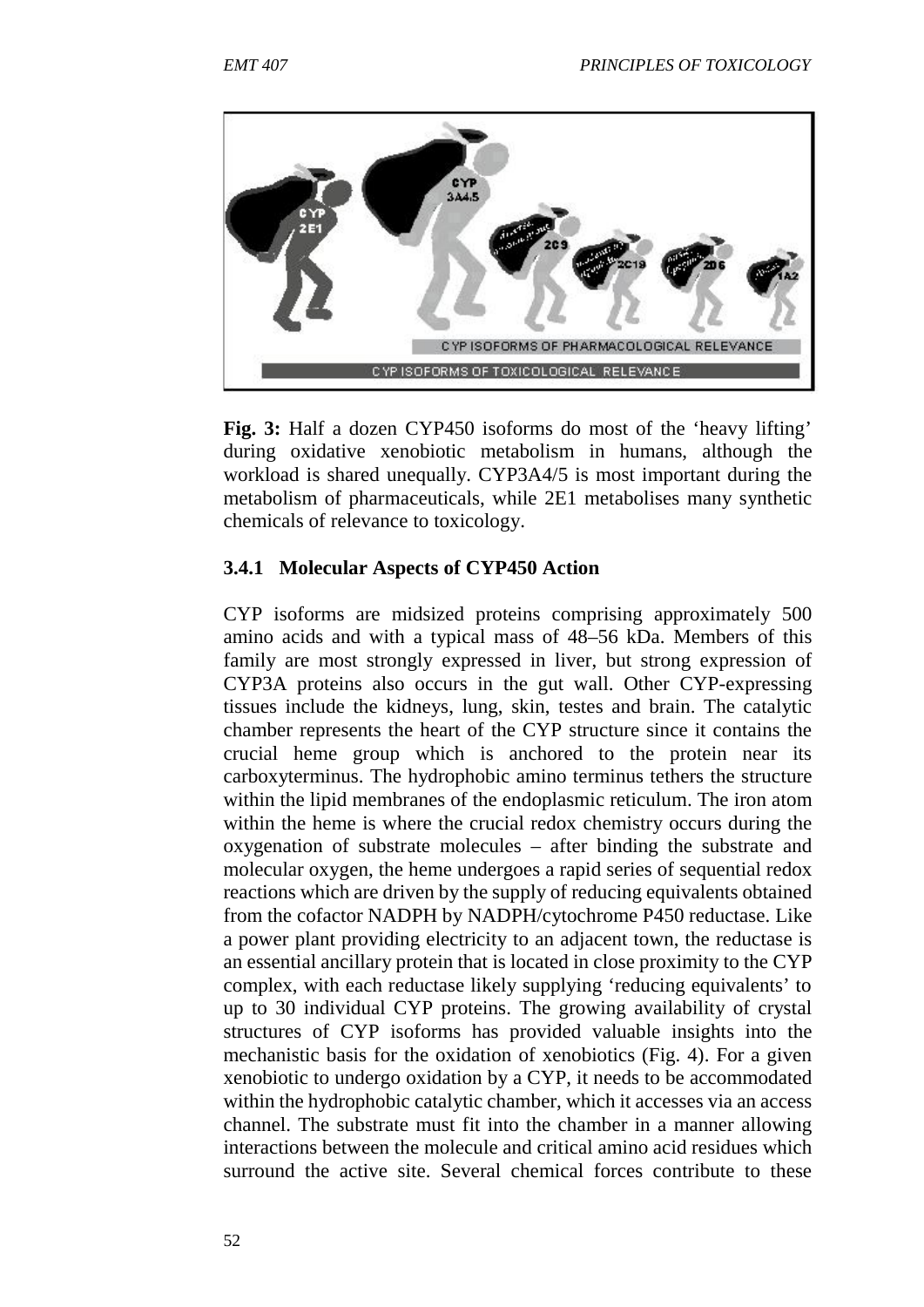interactions, including hydrogen-bonding interactions with key amino acid residues and Van der Waals interactions which are highly significant for xenobiotics containing aromatic rings. Ideally, the molecule must bind such that its most oxidation prone site is oriented towards the heme group, thereby allowing the high-valence iron complex that forms transiently during the CYP catalytic cycle – the perferryl complex (FeV =  $O$ ) – to rapidly insert an oxygen atom, forming a metabolite which then diffuses out of the CYP complex. While our knowledge of 3dimensional CYP crystal structures has improved substantially, forecasting the types of oxidations sustained by substrates using docking software – techniques that have worked well in studies of more conventional enzymes has proved difficult. This is partly because the active sites of CYPs are surprisingly malleable, able to stretch and bloat to accommodate diverse molecules. Despite these ongoing challenges, structural biology has clarified the importance of the size of the active site in dictating the oxidative capabilities of individual CYP isoforms: as a rule, the larger the catalytic chamber, the greater the number of xenobiotics an individual CYP can metabolise. CYP3A4 – the isoform with the most voracious appetite for xenobiotics – has the largest active site of 1,440 cubic angstroms, compared to just 585 cubic angstroms in the fussier CYP2E1. These differ ences help explain why 2E1 prefers to metabolise small organic substrates. Most of the remaining CYPs occupy the middle ground between these extremes. The huge active site of 3A4 has further consequences for xenobiotic biotransformation – not only can it contain more than one substrate molecule simultaneously, it can also accommodate many substrates in different orientations, presenting different parts of the molecules to the all-important heme group. This capability explains why multiple oxidised metabolites can form from the same xenobiotic (e.g. oxygen atoms are inserted at multiple positions in an aromatic ring). The five CYP isoforms which metabolise human drugs are very important to the pharmaceutical industry which spends large sums each year investigating these pathways. Long before a new drug candidate is administered to humans, it will be screened for its susceptibility to oxidation by the major human CYPs. Many promising drug candidates are discarded because they are too quickly metabolised by CYPs: if hepatic metabolism is too extensive, a drug's effectiveness is diminished since a high proportion of an orally administered dose is destroyed in the liver before it accesses a remote tissue to elicit its therapeutic effect. Second, a rapidly metabo lised drug might need to be taken 3 or 4 times a day to ensure a consistent therapeutic response. The need for frequent dosing could lead to patient noncompliance but also might cause the drug to fail in the marketplace where it competes against rival drugs which are metabolised more slowly and need be taken just once or twice a day. While CYP3A enzymes can effectively metabolise many pharmaceuticals, CYP2E1 seems oddly intended to metabolise the sort of industrial substances that interest modern toxicologists, such as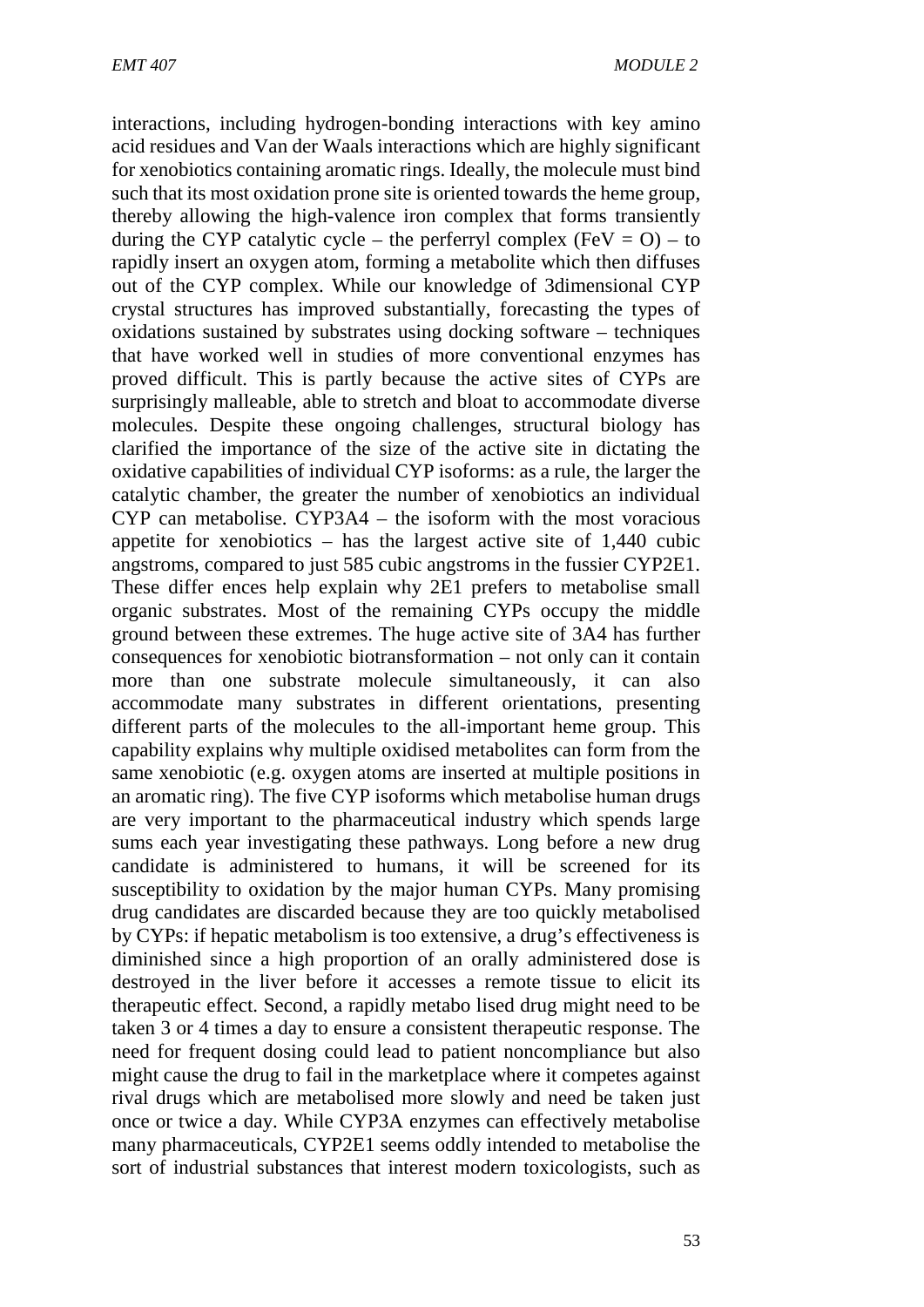benzene, acetone, styrene or vinyl chloride. Given the prevalence of alcohol consumption across human cultures, the most important CYP2E1 substrate is ethanol, which CYP2E1 readily converts to acetaldehyde (Fig. 1b).

## **3.4.2 Inhibition of CYP Pathways**

Knowing which individual CYP isoform metabolises a drug of interest can help predict drug interactions within the body: if two co-administered drugs compete for the same hepatic CYP isoform, they may disrupt each other's removal from the body, leading to life-threatening outcomes. Many clinically significant 'DDIs' (drug–drug interactions) are directly attributable to interactions at the level of hepatic CYP isoforms. In the normal situation in which individuals are exposed to a single CYP substrate, molecules have unhindered access to the active site of a CYP (Fig. 5a). CYP inhibitory scenarios typically involve two main mecha nisms, the most common of which involves two xenobiotics competing for the same active site of a CYP isoform (Fig. 5). The molecule with the strongest affinity acts as a competitive inhibitor, blocking access by the other molecule (substrate) and preventing the oxidation chemistry from occurring (Fig. 5b). Competitive inhibitors and substrates often share structural similarities that facilitate competi tion for the same CYP isoform. Noncompetitive inhibitors, by contrast, are less likely to possess structural similarities and involve the inhibitor binding to an allo steric or modulatory site on the CYP molecule that is structurally and spatially dis tinct from the active site accessed by the substrate (Fig. 5c). While physical competition does not occur, these binding events change the structure of the CYP and disrupt the geometry of the active site, thereby diminishing its affinity for sub strates (Fig. 5c). The catalytic efficiency with respect to product formation is thereby decreased.

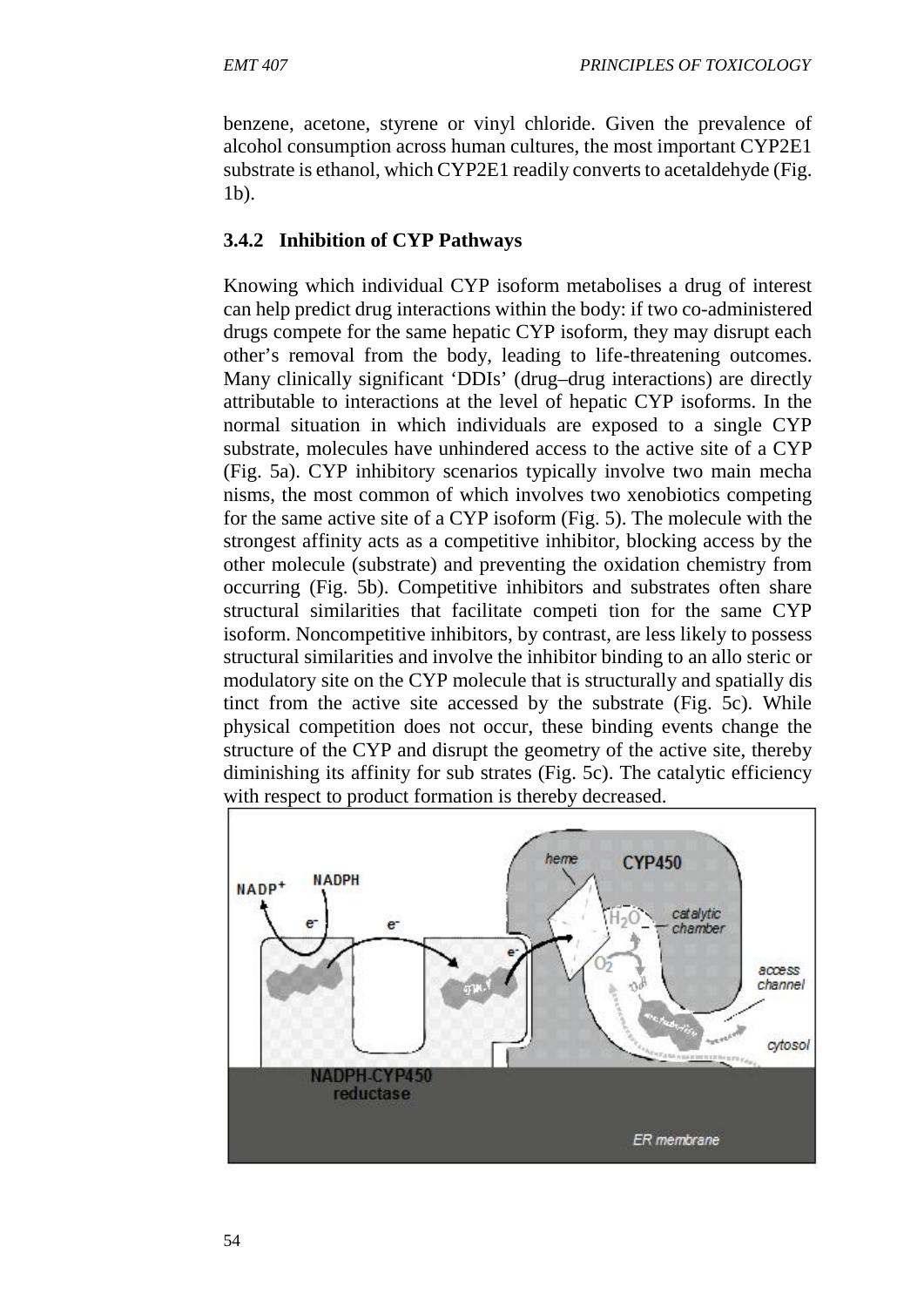**Fig 4:** Cooperation by CYP450 and NADPH/CYP450 reductase during xenobiotic oxidation. As a monooxygenase, CYP typically incorporates one oxygen atom  $(O)$  from  $O_2$  into the substrate to form a hydroxylated metabolite. The other O atom is converted to  $H_2O$  using reducing equivalents donated by the flavoprotein NADH/CYP oxidoreductase. Substrate oxidation is enabled via redox changes in the central iron (Fe) atom in the heme group



**Fig. 5:** In the normal situation, exposure to a single substrate allows unhindered access to the CYP catalyst (a). Toxicological interactions between foreign substances often involve competition between structurally related molecules for the same CYP isoform, with one toxicant acting as a competitive inhibitor which blocks access by a competing substrate (b). Less commonly, a toxicant may bind to a spatially distinct allosteric site, producing a change in the geometry of the active site that diminishes substrate affinity (c)

# **3.4.3 Induction of CYP Pathways**

The capacity of the liver and other tissues to metabolise xenobiotics varies under the influence of diet, age, smoking and drug exposure. At the molecular level, pro longed xenobiotic exposure can boost levels of hepatic CYP enzymes due to a phenomenon termed induction. Polymorphisms in CYP Pathways Genetic diversity in xenobiotic biotransformation pathways is a major cause of inter-individual differences in the toxicokinetic properties of drugs and other xenobiotics. Genotypic variants within genes for xenobiotic metabolising enzymes that differ in a particular amino acid or possess other sequence differences can potentially alter an individual's susceptibility to toxic agents. The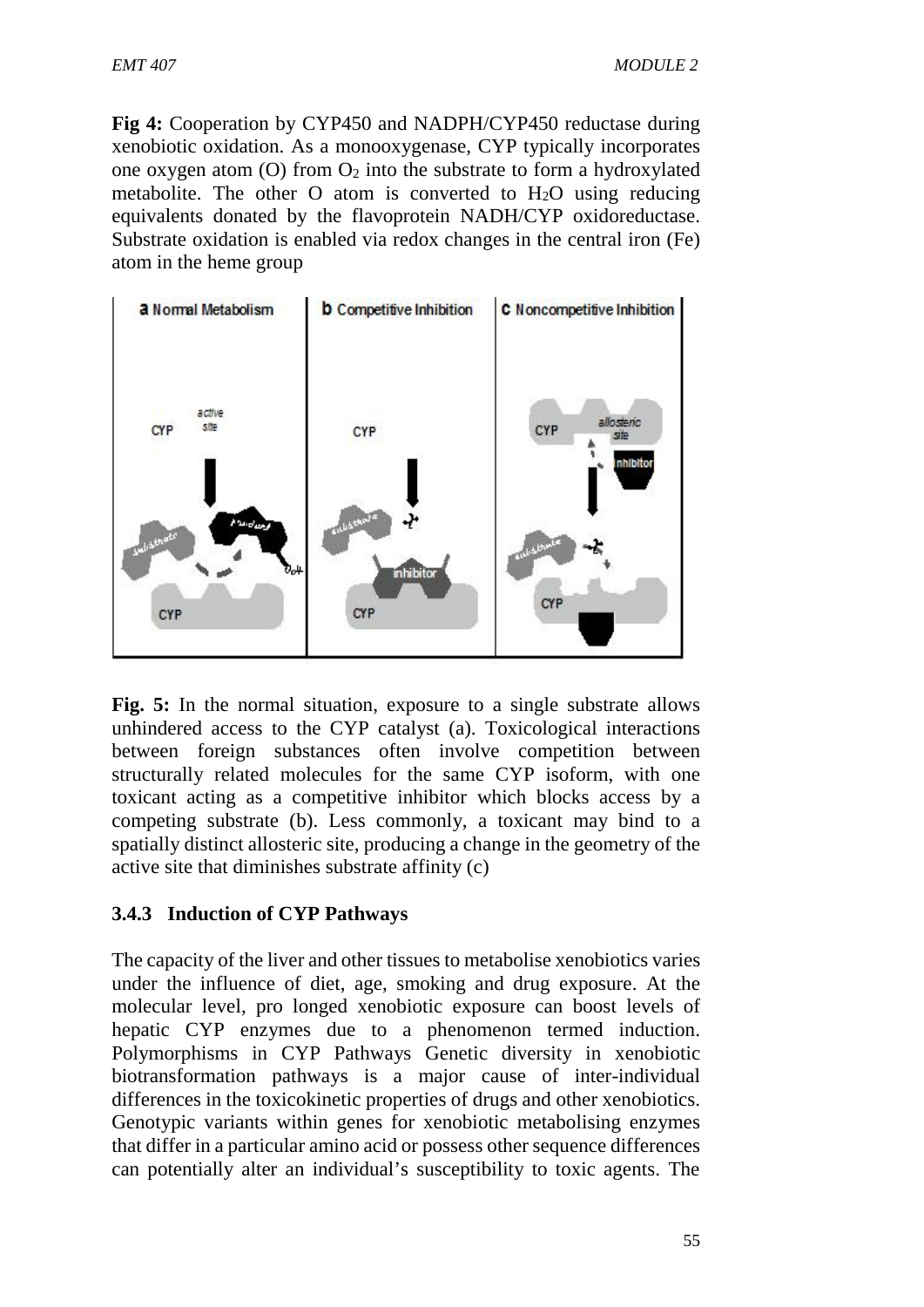branch of toxicology that investigates these phenomena is toxicogenetics or toxicogenomics. These sub disciplines devote considerable effort to clarifying the toxicological significance of gene polymorphisms, those genetic variants within xenobiotic biotransformation genes that are present within more than 1 % of the population. Single-nucleotide substitutions in the genomic DNA sequence (also known as SNPs) are the most common form of polymorphisms. Other sequence variations include insertion of deletion of runs of deoxynucleotides, gene copy variations (e.g. duplications) and gene conversions (e.g. via chromosomal recombination). The phenotypic impact of polymorphisms varies according to the gene and position of the mutated residue within the gene product: some polymorphisms exert minimal effects upon enzyme function, while others lead to completely nonfunctional protein products. In between these two poles are many polymorphic variants that can alter the metabolic fate of specific xenobiotics, sometimes in a highly significant manner. Polymorphisms have been identified for genes involved in virtually all aspects of toxicokinetics, ranging from xenobiotic transporters to enzyme catalysts involved in oxidative metabolism, glucuronidation, sulfonation, acetylation or glutathione conjugation pathways. Polymorphisms have also been reported for xenosensor pro teins that regulate the transcription of various biotransformation gene products. Polymorphisms within key conjugative pathways such as Nacetylation and glutathione conjugation have been investigated in hundreds of studies in efforts to associate particular alleles with particular cancer outcomes or other toxic responses to xenobiotics. In the case of CYP, documented polymorphisms reported in the literature are categorised by the Human Cytochrome P450 Allele Nomenclature Committee. The nomenclature followed when naming CYP polymorphisms usually indicates a polymorphic variant with an asterisk followed by a number and perhaps a letter (e.g. CYP2C19∗3A). By definition, the normal wildtype allele is designated with a '1'. Historically, much attention has been directed to CYP2D6 polymorphisms, due to the early discovery of patient subgroups that display exaggerated responses to the cardiovascular drugs debrisoquine and sparteine. The inability to metabolise debrisoquine was linked to a 2D6 polymorphism that was found to vary in its prevalence in different ethnic groups (e.g. 5–10 % of Caucasians are 'poor metabolisers (PM)', while the incidence in Asian populations is  $\sim 1$  %). Using such techniques as restriction fragment length polymorphism, PCR and gene sequencing, over 110 polymorphisms were subsequently identified in the CYP2D6 gene. Genetic variants that exist at the same chromosomal locus are termed alleles. Although the number of 2D6 alleles is unusually large, allele numbers are typically high for most xenobiotic biotransformation genes compared to other genetic loci. Discovery of the wide range of CYP2D6 alleles allowed segregation of humans into distinct phenotypic groups, with at least four groups currently recognised, including poor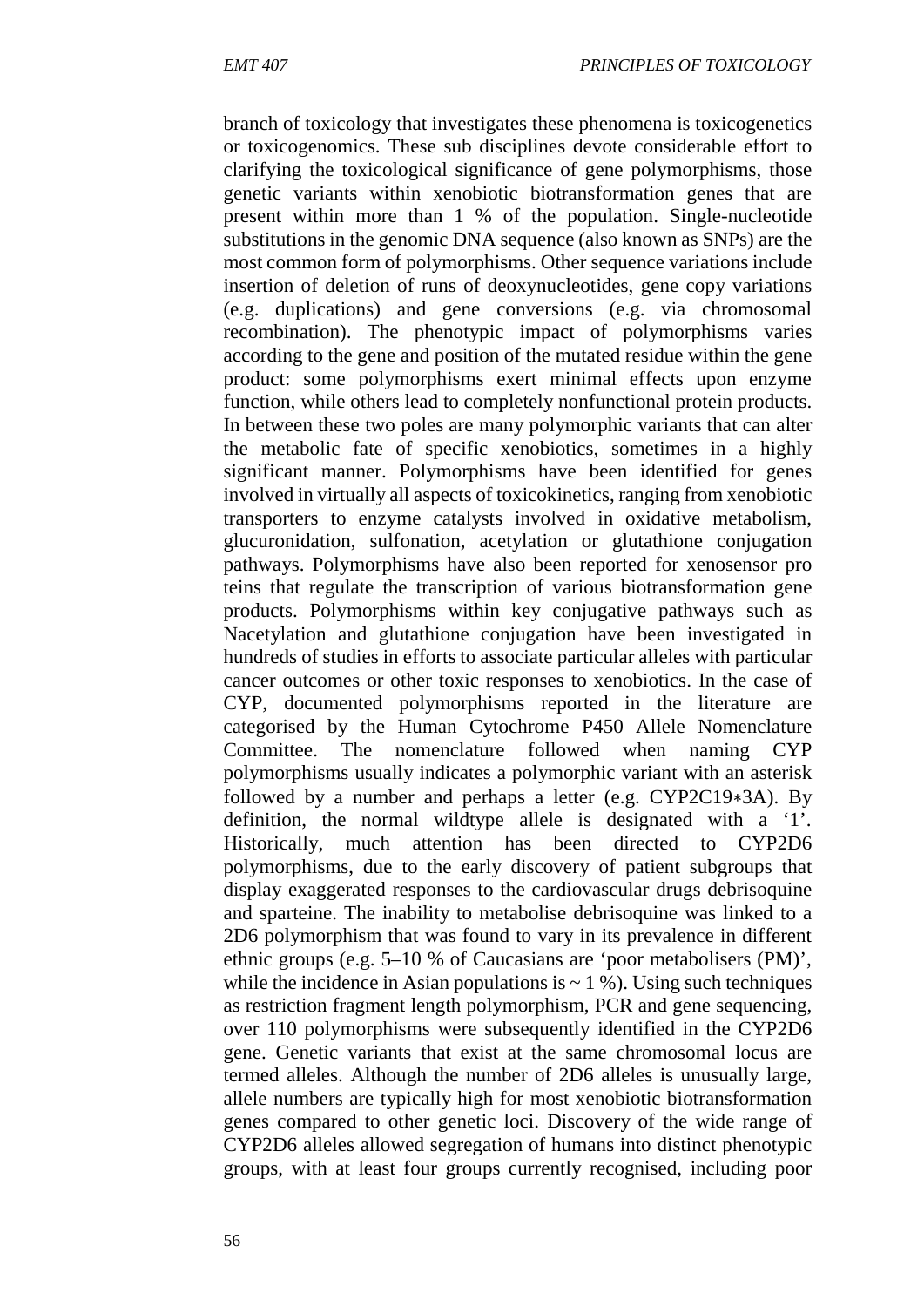(PM), intermediate (IM), normal (NM) and ultrametabolisers (UM). Individuals within the 'PM' phenotype often possess a G A transition mutation at an intron/exon boundary that disrupts splicing of RNA transcripts, impairing the production of functional CYP2D6 mRNA. These individuals usually fail to produce any 2D6 protein. CYP2D6 polymorphisms within the IM group can involve mutations within the protein coding sequence, leading to enzymes with altered activity towards xenobiotic substrates. The UM phenotype is often due to gene duplication, with 13 copies of the CYP2D6 gene observed in some members of a Swedish family caused by a base change that promotes gene duplication. A recent large study in the USA identified the UM genotype in around 1.5 % of the study population. Among the  $>110$  known allelic CYP2D6 variants however, only a subset are prevalent or have major phenotypic consequences during pharmacological and toxicological phenomena. Promising to help clinicians during the selection of drugs for individual patients, the era of 'personalised medicine' began in 2004 when the US Food and Drug Administration approved the Roche AmpliChip CYP450 Test, the first microarray based diagnostic test for the detection of CYP mutations in human subjects. The test is able to detect 29 CYP2D6 polymorphisms and two CYP2C19 gene polymorphisms. Knowledge of 2D6 status may improve patient responses to anticancer drugs such as tamoxifen, while knowing a patient's 2C19 genotype can help minimise toxic responses to the blood thinner warfarin. While the promise of personalised medicine seemed high initially, clinical opinion is currently divided concerning the actual ben efits such diagnostic approaches bring to patient care. Such pharmacogenomic tools also hold promise during investigations of the factors that predispose individuals to toxicity caused by specific xenobiotics that are cleared by specific CYP pathways. However, the fact that CYP2D6 and 2C19 play relatively minor roles in toxicant detox ication or bioactivation may require the development of new arrays that assess poly morphisms in a wider range of CYP isoforms than the AmpliChip CYP450 Test allows.

# **3.5 Excretion**

Altering the structure of lipophilic xenobiotics represents a shortterm solution to their tendency to accumulate in the body: eventually, both the metabolites and any remaining unmetabolised compound require permanent removal from the body. This process – the 'E' for excretion in ADME – is the critical final stage in the toxicokinetic fate of all chemical substances. Typically, most foreign compounds and their metabolites are removed via the kidney and/or the liver. However, for some chemicals, other minor routes including the lungs (for volatile substances such as alcohol), breast milk (important for basic drugs such as some antidepressants) or even sweat (relevant to some metallic substances such as nickel) can participate in toxicant elimination. In the main however,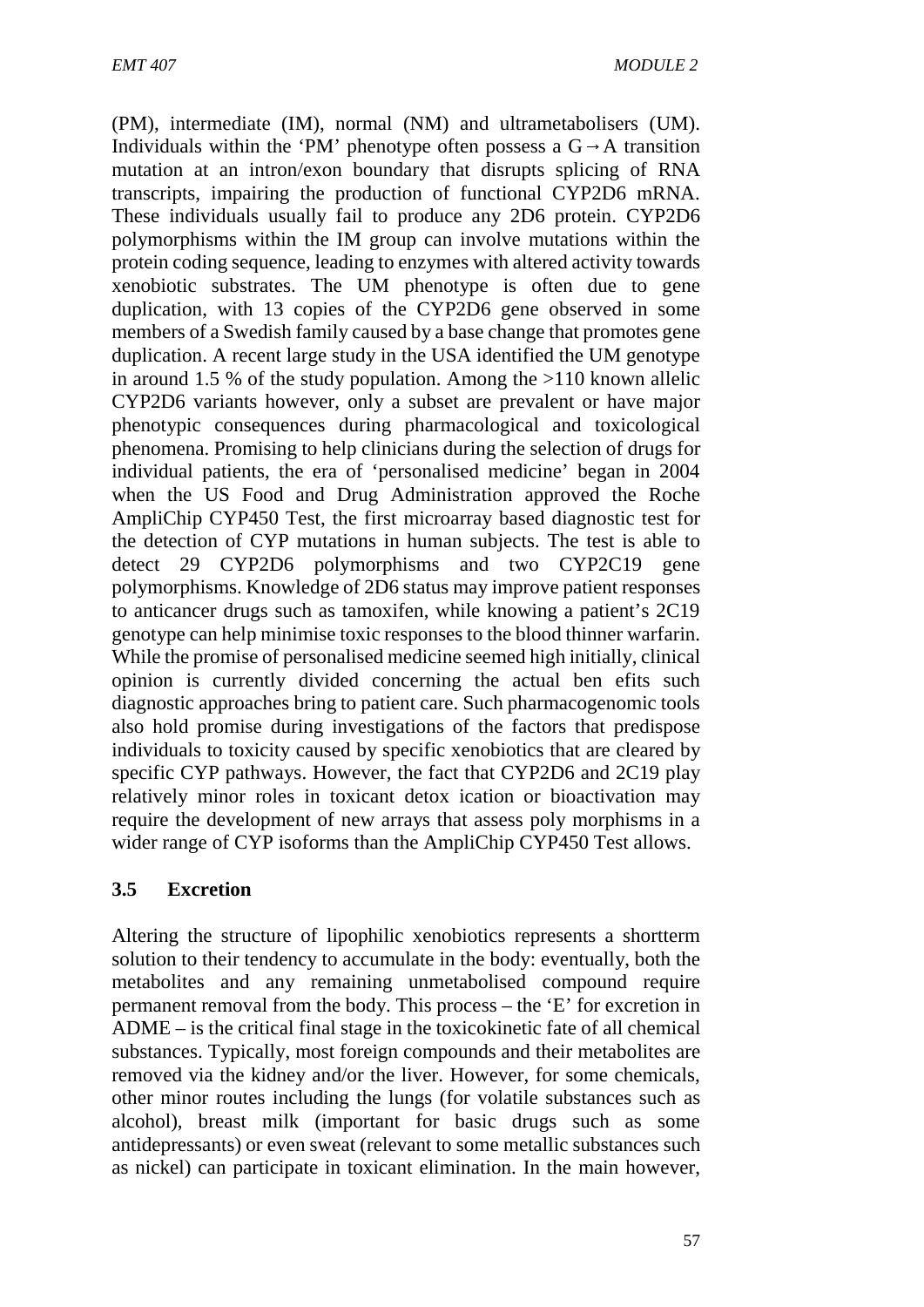excretion via urine and/or faeces represents the ultimate destination for most foreign chemicals that transit the human body.

#### **3.5.1 Bile or Urine**

The factors that determine whether a given xenobiotic is excreted via urine or bile have long fascinated researchers. In a classic 1975 study conducted by researchers at St Mary's Hospital in London, comparison of the excretory fates of 30 xenobiotics in rats revealed that the molecular weight of a compound determined whether it is excreted in urine or bile. The compounds essentially fell into three groups depending upon their molecular mass: the first group comprised molecules with a mass of 350 g/mol or less which were predominantly eliminated via the urine. A second set of molecules exhibited a mass of between 450 and 850 g/mol and were excreted predominantly in bile. When the bile duct was ligated via surgical intervention, alternative routes could not compensate for the loss of this pathway; hence these compounds accumulated to toxic levels in blood and tissues. A third group of xenobiotics comprised mid-sized molecules possessing a mass range of between 350 and 450 g/mol that were eliminated extensively in both urine and bile. Later work revealed that whether a xenobiotic is an organic acid or base also influences its excretory fate. In general, small, hydrophilic molecules are primarily excreted by the kidneys, whereas large, amphipathic organic compounds are mainly excreted by the bile.

#### **3.5.2 Renal Excretion**

The elimination of small, water-soluble substances including conjugates formed during xenobiotic biotransformation is performed by the one million or so nephrons in each adult kidney. Nephrons are highly vulnerable to chemical toxicity since these crucial structures only form during the foetal period of prenatal development, ensuring there is little capacity for the replacement of injured nephrons during the later stages of life. These crucial structures are constantly at work, with the entire blood volume passing through the kidneys once every 4 or 5 min. The basic functional unit of the kidney, a nephron comprises a glomerulus that acts as a filter to retain cells and large proteins within circulating blood. The resulting glomerular filtrate then drains into the long tubular structure in which the complex process of urine formation occurs. Anatomically and functionally distinct regions of the tubule are discernible and include the loop of Henle and distal tubule. After completing their migration through the nephron, the concentrated body wastes are delivered to the collecting duct from where they ultimately flow to the bladder (Fig. 6). Three main processes control the efficiency with which foreign chemicals are excreted via the kidneys (Fig. 6). First, most xenobiotics, with the exception of very large protein toxins, undergo filtration at the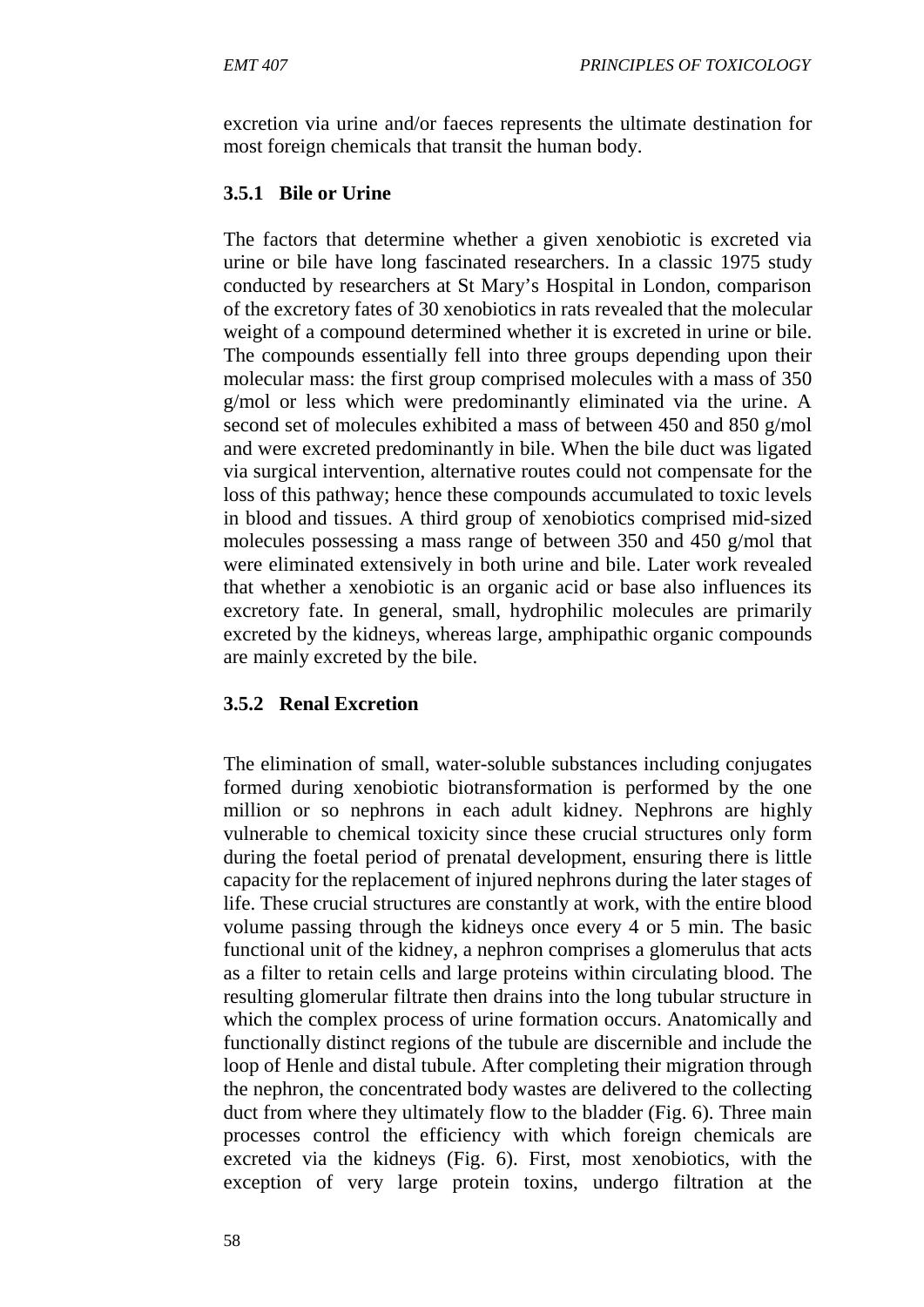glomerulus, the part of the nephron that interfaces directly with substances as they enter the kidney from the circulation. Since only unbound molecules are filtered in this manner, the extent of glomerular filtration is limited by any binding to plasma proteins such as albumin. A second contributing mechanism to renal excretion occurs in the proximal tubules – the end of the tubule directly adjacent to the glomerulus and involves the energy-dependent transport of chemicals from blood directly into the renal filtrate. This process varies greatly from one chemical to another due to the complex expression of xenobiotic transporters within the proximal tubules. Some transporters are especially good at 'pumping' positively charged molecules out of the blood (i.e. organic cation transporters), while others only transport negatively charged molecules (i.e. organic anion transporters). Finally, lipophilic non-ionised chemicals that undergo filtration at the glomerulus may return to the bloodstream via the passive reabsorption that occurs throughout the kidney nephron but is especially obvious in distal tubules (Fig. 6). Passive reabsorption is due to the dramatic reduction in fluid volume that occurs as renal filtrate proceeds through the nephron: in a healthy kidney, just a few ml of urine results from every 100 ml of blood that is filtered at the glomerulus, reflecting the effectiveness with which the kidneys salvage  $H_2O$  and precious blood constituents. During this process, the progressive reduction in filtrate volume ensures that tubular concentrations of many toxicants increase to higher levels than those in circulating blood. If the chemical is sufficiently lipophilic and carries no ionic charge, it will likely diffuse down its concentration gradient back into the general circulation. For such chemicals, conversion to hydrophilic metabolites during a subsequent pass through the liver likely facilitates their eventual elimination.



**Fig. 6:** Three processes occurring at kidney nephrons control the efficiency with which foreign chemicals and their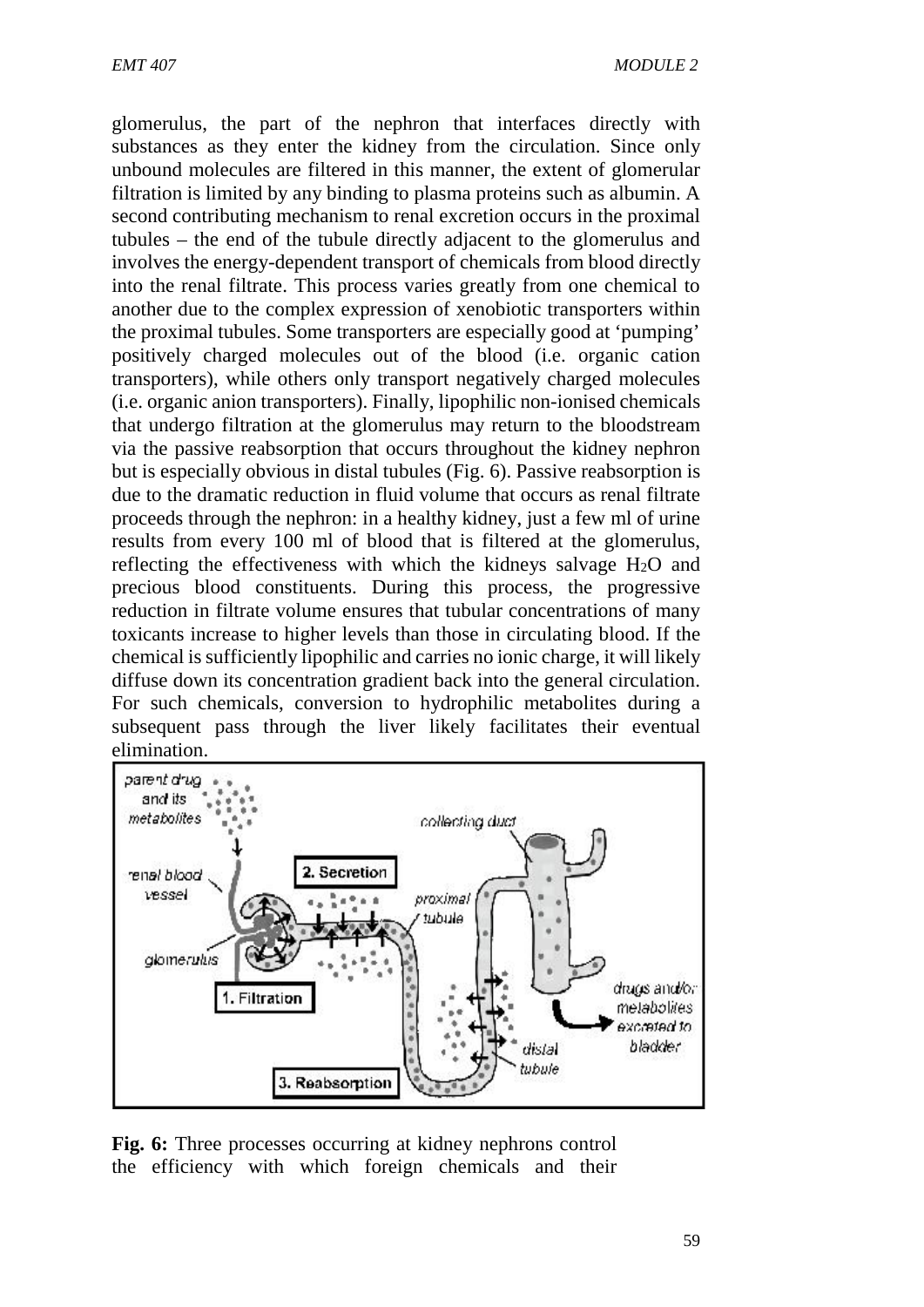metabolites are excreted into urine: *glomerular filtration*, *active secretion* and *passive reabsorption*. The diagram is simplified and does not show the blood vessels that supply the proximal and distal tubules

## **4.0 CONCLUSION**

The enzyme systems involved in the biotransformation of toxicants have been explained in this unit.

#### **5.0 SUMMARY**

This has shown the various enzymes involved in the biotransformation processes of toxicants.

#### **6.0 TUTOR-MARKED ASSIGNMENT**

Categorize the enzyme reactions involved in the biotransformation of toxicants into phase I and II reactions.

#### **7.0 REFERENCES/FURTHER READING**

- Birkett, D.J. (2009). Pharmacokinetics made easy. Australian Prescriber, Deakin.
- David Josephy, P., Peter Guengerich, F., and Miners, J. O. (2005). "Phase I and Phase II" drug metabolism: terminology that we should phase out?. *Drug Metabolism Reviews*, *37*(4), 575-580.
- Ekroos, M., and Sjögren, T. (2006). Structural basis for ligand promiscuity in cytochrome P450 3A4. *Proceedings of the National Academy of Sciences*, *103*(37): 13682-13687.
- Guengerich, F. P. (2007). Cytochrome p450 and chemical toxicology. *Chemical research in toxicology*, *21*(1), 70-83.
- Hukkanen, J. (2012). Induction of cytochrome P450 enzymes: a view on human in vivo findings. *Expert review of clinical pharmacology*, *5*(5), 569-585.
- Kaushansky, K. (2006). Lineage-specific hematopoietic growth factors. *New England Journal of Medicine*, *354*(19), 2034-2045.
- Khojasteh, S. C., Wong, H., and Hop, C. E. (2011). *Drug Metabolism and Pharmacokinetics Quick Guide*. Springer Science and Business Media., New York.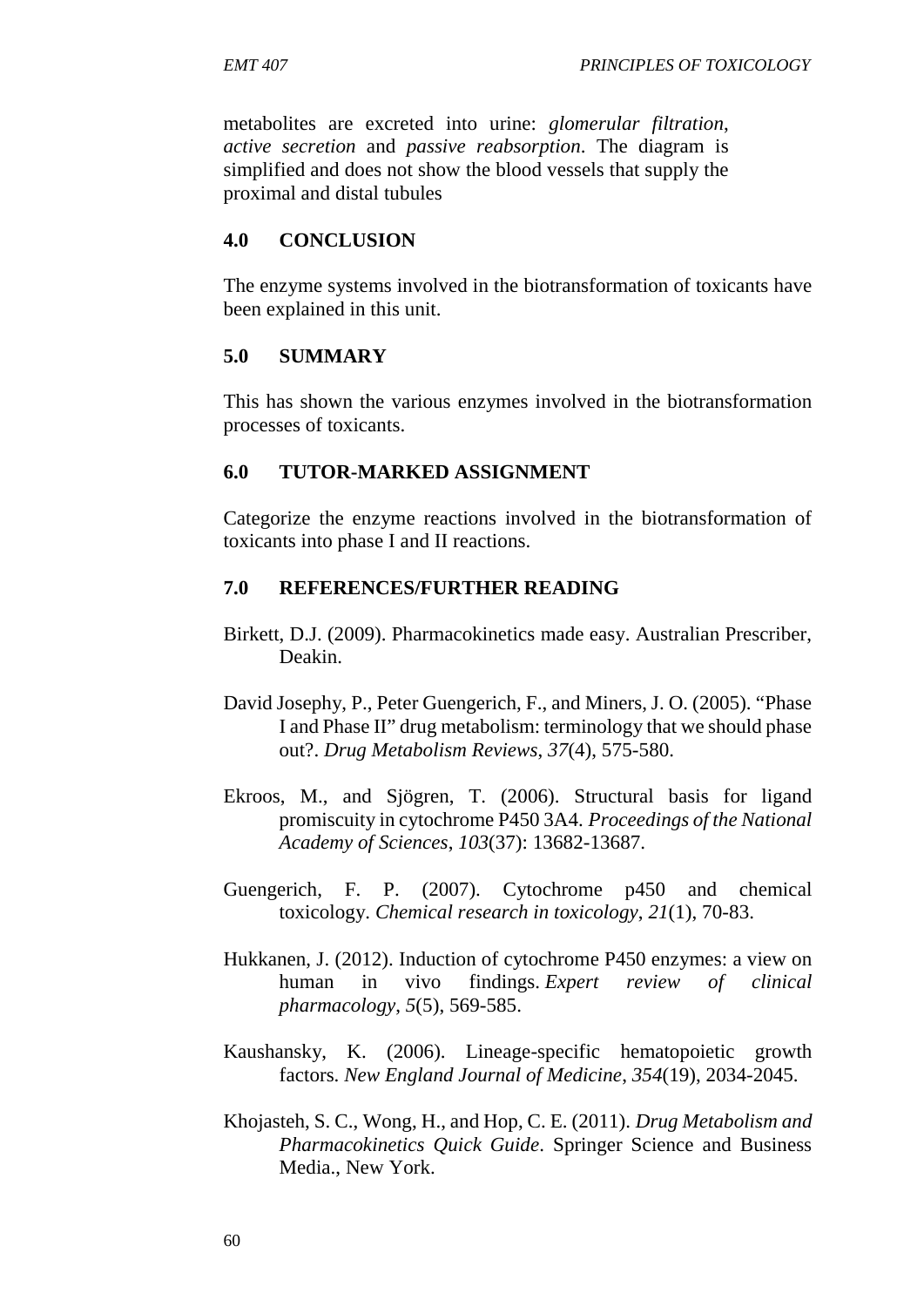- Lewis, D. F., and Ito, Y. (2010). Human CYPs involved in drug metabolism: structures, substrates and binding affinities. *Expert Opinion on Drug Metabolism and Toxicology*, *6*(6), 661-674.
- Riddick, D. S., Ding, X., Wolf, C. R., Porter, T. D., Pandey, A. V., Zhang, Q. Y. and Henderson, C. J. (2013). NADPH–cytochrome P450 oxidoreductase: roles in physiology, pharmacology, and toxicology. *Drug Metabolism and Disposition*, *41*(1), 12-23.
- Smith, D. A., and Van de Waterbeemd, H. (2012). *Pharmacokinetics and metabolism in drug design*. John Wiley and Sons, Weinheim.
- Staud, F., Ceckova, M., Micuda, S. and Pavek, P. (2010). Expression and function of p-glycoprotein in normal tissues: effect on pharmacokinetics. *Multi-Drug Resistance in Cancer.* Humana Press, New York. pp. 199-222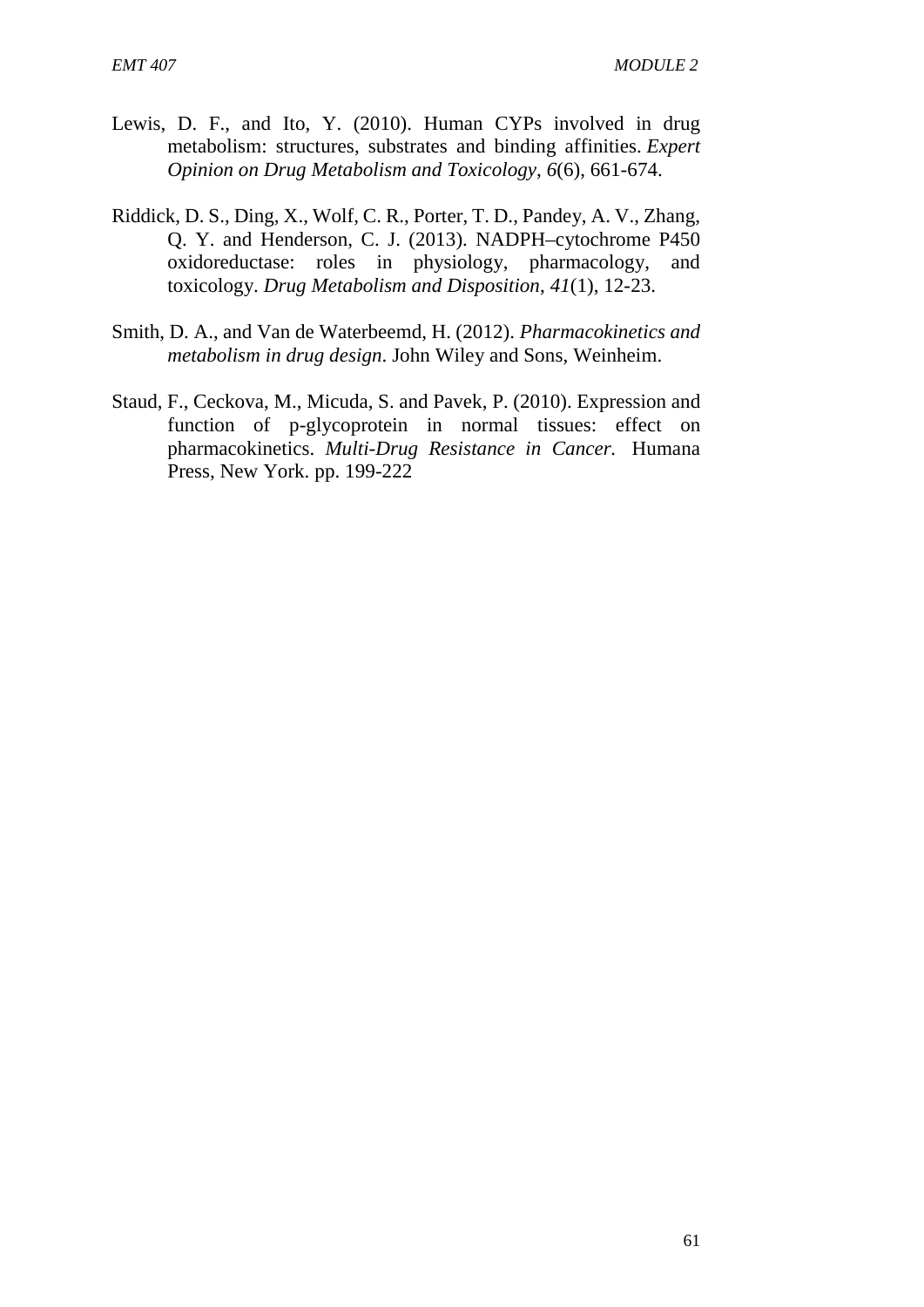### **UNIT 3 TOXIC RESPONSES OF THE BLOOD**

#### **CONTENTS**

- 1.0 Introduction
- 2.0 Objectives
- 3.0 Main Content
	- 3.1 Toxicology of the Erythron
		- 3.1.1 The Erythrocyte
		- 3.1.2 Alterations in Red Cell Production
	- 3.2 Toxicology of the Leukon
		- 3.2.1 Components of Blood Leukocytes
		- 3.2.2 Evaluation of Granulocytes
		- 3.2.3 Toxic Effects on Granulocytes
	- 3.3 Leukemogenesis as a Toxic Response
		- 3.3.1 Human Leukemias
	- 3.4 Toxicology of Platelets and Hemostasis 3.4.1 Toxic Effects on Platelets
- 4.0 Conclusion
- 5.0 Summary
- 6.0 Tutor-Marked Assignment
- 7.0 References/Further Reading

## **1.0 INTRODUCTION**

Hematotoxicology is the study of adverse effects of drugs, nontherapeutic chemicals and other agents in our environment on blood and bloodforming tissues (Bloom, 1997). This subspecialty draws on the discipline of hematology and the principles of toxicology. Scientific understanding of the former began with the contributions of Leeuwenhoek and others in the seventeenth century with the Vmicroscopic examination of blood (Wintrobe, 1985). Hematology was later recognized as an applied laboratory science but limited to quantification of formed elements of the blood and the study of their morphology, along with that of bone marrow, spleen, and lymphoid tissues. It is now a diverse medical specialty, which, perhaps more than any other discipline, has made tremendous contributions to molecular medicine (Kaushansky, 2000). The vital functions that blood cells perform, together with the susceptibility of this highly proliferative tissue to intoxication, makes the hematopoietic system unique as a target organ. Accordingly, it ranks with liver and kidney as one of the most important considerations in the risk assessment of individual patient populations exposed to potential toxicants in the environment, workplace, and medicine cabinet. The delivery of oxygen to tissues throughout the body, maintenance of vascular integrity, and provision of the many affector and effector immune functions necessary for host defense, requires a prodigious proliferative and regenerative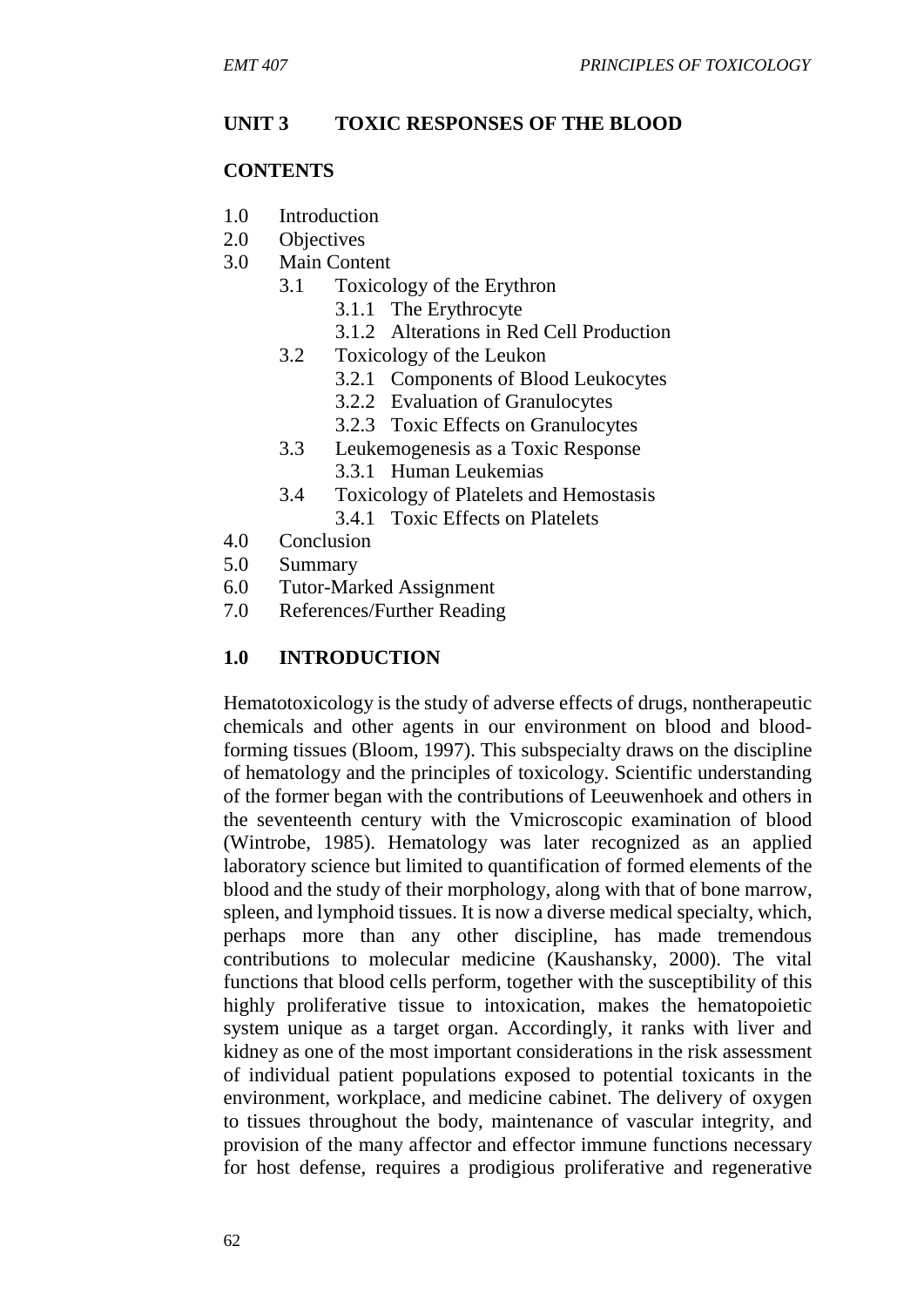capacity. The various blood cells (erythrocytes, granulocytes, and platelets) are each produced at a rate of approximately 1–3 million per second in a healthy adult and up to several times that rate in conditions where demand for these cells is high, as in hemolytic anemia or suppurative inflammation (Kaushansky, 2006). As with intestinal mucosa and gonads, this characteristic makes hematopoietic tissue a particularly sensitive target for cytoreductive or antimitotic agents, such as those used to treat cancer, infection, and immune-mediated disorders. This tissue is also susceptible to secondary effects of toxic agents that affect the supply of nutrients, such as iron; the clearance of toxins and metabolites, such as urea; or the production of vital growth factors, such as erythropoietin and granulocyte colony stimulating factor (G-CSF). The consequences of direct or indirect damage to blood cells and their precursors are predictable and potentially life-threatening. They include hypoxia, hemorrhage, and infection. These effectsmay be subclinical and slowly progressive or acute and fulminant, with dramatic clinical presentations. Hematotoxicity is usually assessed in the context of risk versus benefit. It may be used to define dosage in treatment modalities in which these effects are limiting, such as those employing certain anticancer, antiviral, and antithrombotic agents. Hematotoxicity is generally regarded as unacceptable, however, in treatments for less serious illnesses, such as mild hypertension or arthritis or following exposure to contaminated foods or environmental contaminants. Risk-versus-benefit decisions involving hematotoxicity may be controversial, especially when the incidence of these effects is very low. Whether the effect is linked to the pharmacologic action of the agent, as with cytoreductive or thrombolytic chemicals, or unrelated to its intended action, the right balance between risk and benefit is not always clear. Hematotoxicity may be regarded as primary, where one or more blood components are directly affected, or secondary, where the toxic effect is a consequence of other tissue injury or systemic disturbances. Primary toxicity is regarded as among the more common serious effects of xenobiotics, particularly drugs (Vandendries and Drews, 2006). Secondary toxicity is exceedingly common, due to the propensity of blood cells to reflect a wide range of local and systemic effects of toxicants on other tissues. These secondary effects on hematopoietic tissue are often more reactive or compensatory than toxic, and provide the toxicologist with an important and accessible tool for monitoring and characterizing toxic responses.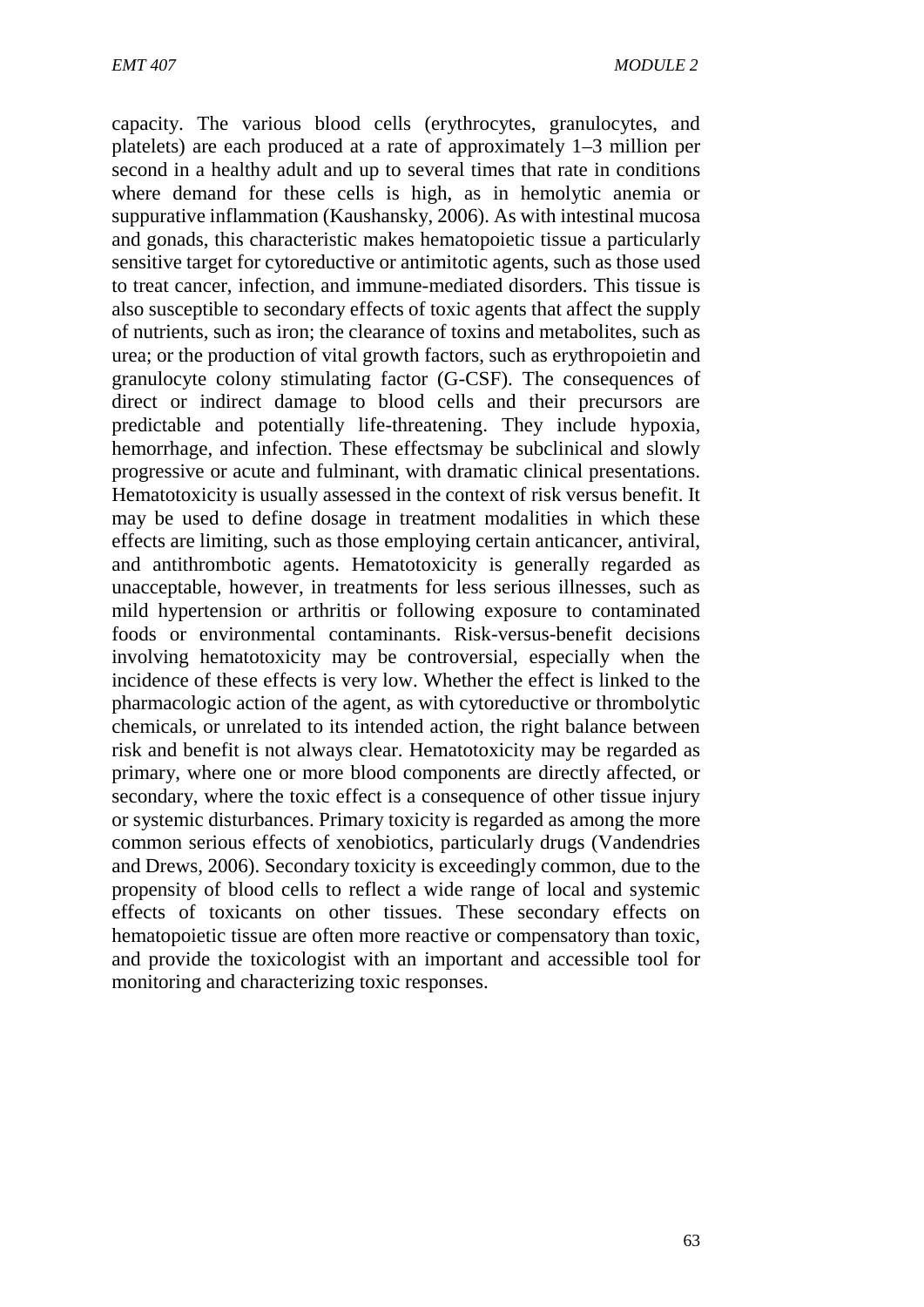## **2.0 OBJECTIVES**

By the end of this unit, you should be able to:

- understand the toxicology of red blood cells
- understand the toxicology of white blood cells
- understand the toxicology of platelets.

### **3.0 MAIN CONTENT**

## **3.1 Toxicology of the Erythron**

## **3.1.1 The Erythrocyte**

Erythrocytes (red blood cells or RBCs) make up 40–45% of the circulating blood volume and serve as the principal vehicle of transportation of oxygen from the lungs to the peripheral tissues. In addition, erythrocytes are involved in the transport of carbon dioxide from tissues to the lung, maintenance of a constant pH in blood and regulation of blood flow to tissues (Kim-Shapiro *et al.*, 2005). Erythrocytes help modulate the inflammatory response through clearance of immune complexes containing complement components and through interaction with nitric oxide, a potent vasodilator (Kim-Shapiro *et al.*, 2005). An area of developing interest is the role of erythrocytes as a carrier and/or reservoir for drugs and toxins (Schrijvers *et al.*, 1999). The effect of xenobiotics on erythrocytes has been extensively evaluated, both because of the ready access to the tissue and the frequency with which xenobiotics cause changes in this critical tissue. Xenobiotics may affect the production, function and/or survival of erythrocytes. These effects are most frequently manifest as a change in the circulating red cell mass, usually resulting in a decrease (anemia). Occasionally, agents that increase oxygen affinity lead to an increase in red cell mass (erythrocytosis), but this is distinctly less common. Shifts in plasma volume can alter the relative concentration of erythrocytes/hemoglobin and can be easily confused with true anemia or erythrocytosis.

There are two general mechanisms that lead to true anemia— either decreased production or increased erythrocyte destruction.

Both mechanisms may be operative in some disorders, or a combination may arise due to the imposition of a second disorder on a compensated underlying problem. For example, patients with compensated congenital hemolytic anemias are very susceptible to additional insults thatmay precipitate an acute drop in a previously stable red cell mass, such as parvovirus-infection-associated suppression of erythropoiesis.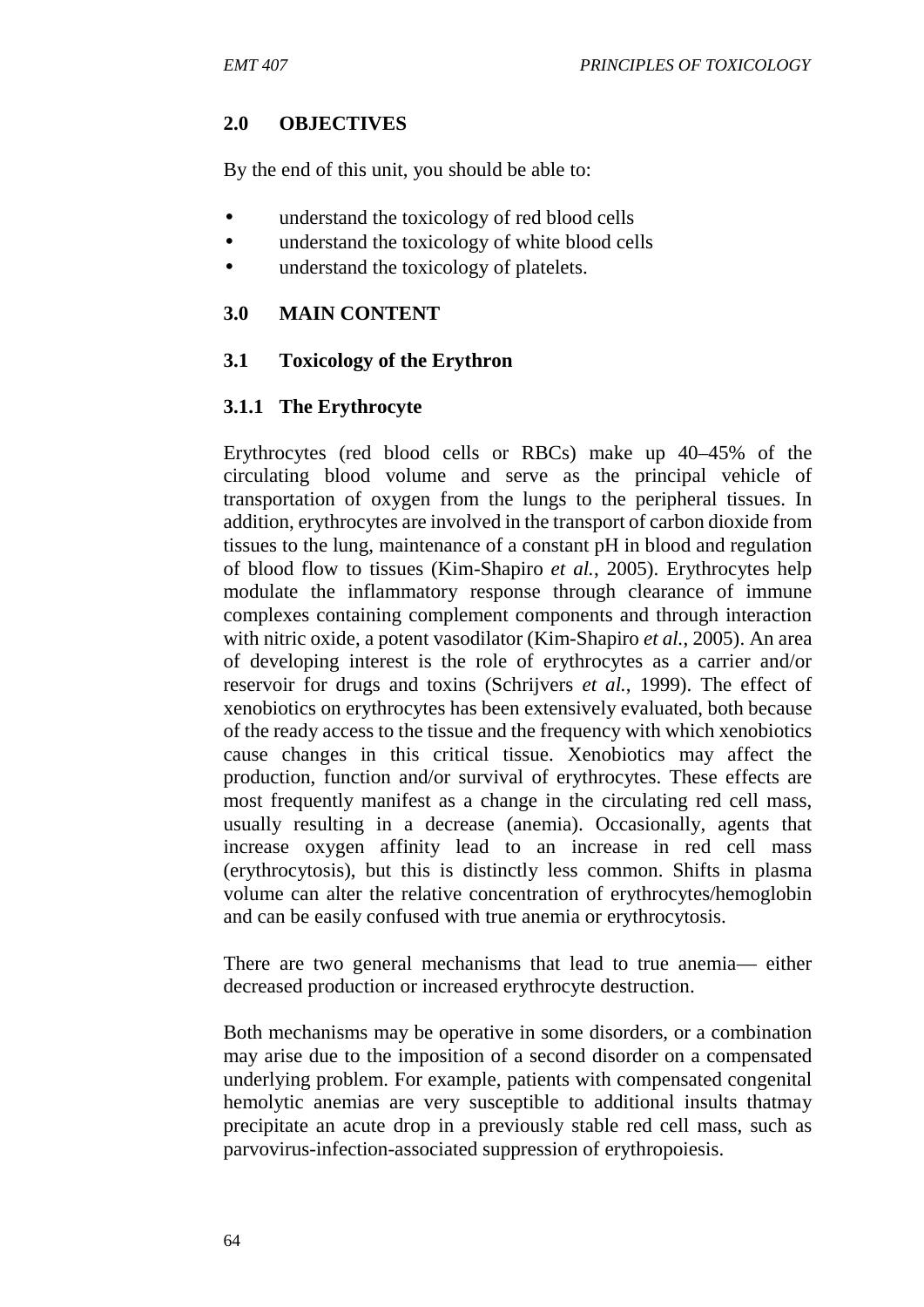Evaluation of a peripheral blood sample can provide evidence for the underlying mechanism of anemia (Prchal, 2006). The usual parameters of a complete blood count (CBC)—including the red blood cell (RBC) count, hemoglobin concentration (Hbg) and hematocrit (also referred to as packed cell volume, or PCV)—can establish the presence of anemia. Two additional parameters helpful in classifying an anemia are the mean corpuscular volume (MCV) and the reticulocyte count. Increased destruction is usually accompanied by an increase in reticulocytes (young erythrocytes containing residual RNA), which are easily enumerated using appropriate stains. The introduction of automated methods has improved the precision of reticulocyte counting and introduced new parameters which aid in characterization of red cell production (Brugnara, 2000). With these new methods, reticulocyte counting may also be useful in conditions associated with decreased production, particularly when assessing response to therapy. Other readily performed parameters helpful in the evaluation of the human erythron include: erythrocyte morphology (e.g., megaloblastic changes, erythrocyte fragmentation, sickled RBCs); serum concentration of haptoglobin, lactic dehydrogenase (LD), free hemoglobin, vitamin B12, folate, iron, and ferritin; direct and indirect red cell antiglobulin tests; and bone marrow morphology (Prchal, 2006).

# **3.1.2 Alterations in Red Cell Production**

Erythrocyte production is a continuous process that is dependent on frequent cell division and a high rate of hemoglobin synthesis. Adult hemoglobin (hemoglobin A), the major constituent of the erythrocyte cytoplasm, is a tetramer composed of two - and two - globin chains, each with a heme residue located in a stereospecific pocket of the globin chain. Synthesis of hemoglobin is dependent on coordinated production of globin chains and heme moieties. Abnormalities that lead to decreased hemoglobin synthesis are relatively common (e.g., iron deficiency) and are often associated with a decrease in the MCV and hypochromasia (increased central pallor of RBCs on stained blood films due to the low hemoglobin concentration).

An imbalance between - and -chain production is the basis of congenital thalassemia syndromes and results in decreased hemoglobin production and microcytosis (Weatherall, 2006). Xenobiotics can affect globin-chain synthesis and alter the composition of hemoglobin within erythrocytes. This is perhaps best demonstrated by hydroxyurea, which has been found to increase the synthesis of -globin chains. The -globin chains are a normal constituent of hemoglobin during fetal development, replacing the chains in the hemoglobin tetramer (hemoglobin F, 2 2). Hemoglobin F has a higher affinity for oxygen than hemoglobin A and can protect against crystallization (sickling) of deoxyhemoglobin S in sickle cell disease (Steinberg, 2006).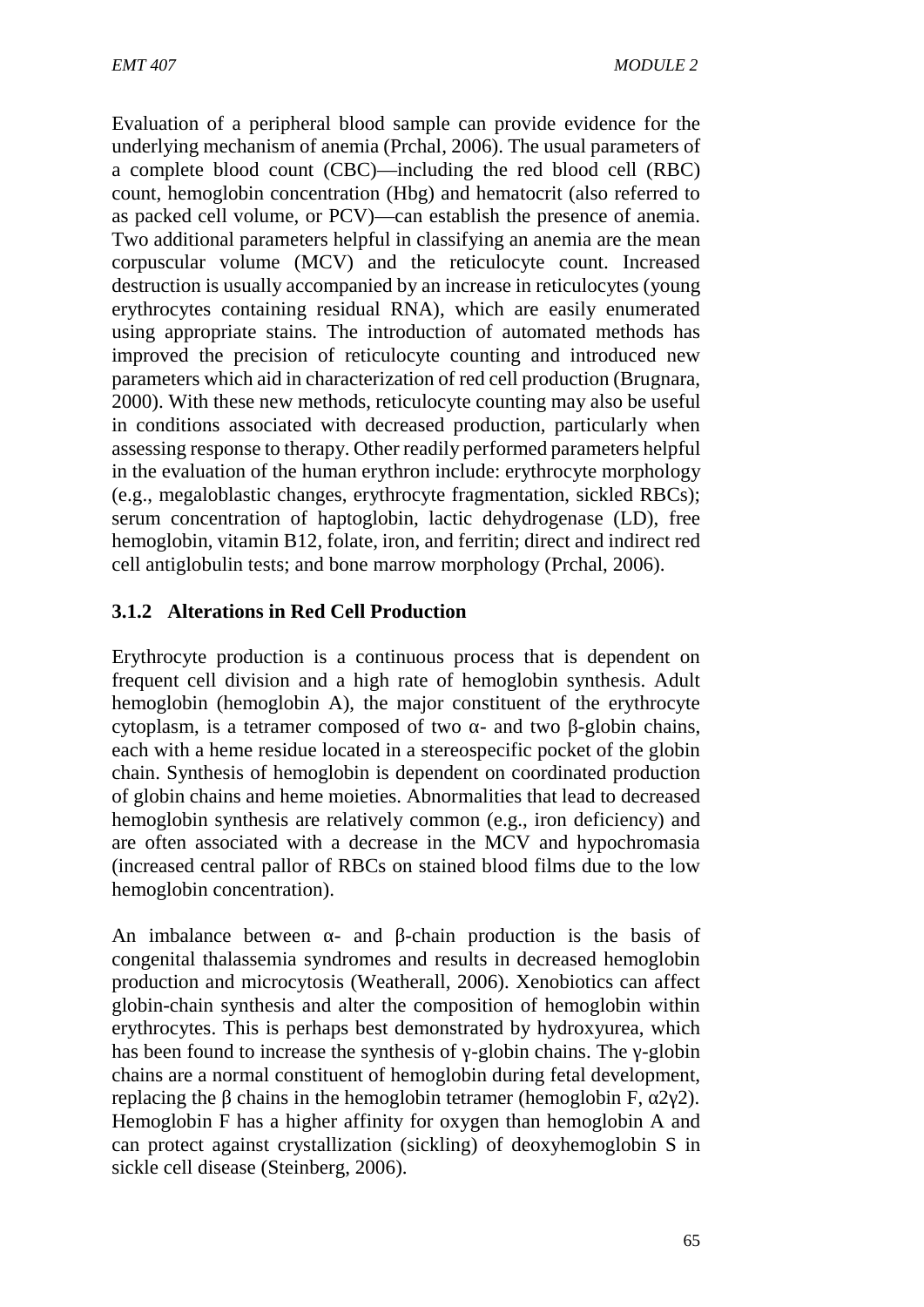Synthesis of heme requires incorporation of iron into a porphyrin ring. Iron deficiency is usually the result of dietary deficiency or increased blood loss. Any drug that contributes to blood loss, such as nonsteroidal anti-inflammatory drugs, with their increased risk of gastrointestinal ulceration and bleeding, may potentiate the risk of developing iron deficiency anemia. Defects in the synthesis of the porphyrin ring of heme can lead to sideroblastic anemia, with its characteristic accumulation of iron in bone marrow erythroblasts. The accumulated iron precipitates within mitochondria in a complex with mitochondria ferritin, causing the characteristic staining pattern of ringed sideroblasts evident on iron stains such as Prussian blue. A number of xenobiotics can interfere with one or more of the steps in erythroblast heme synthesis and result in sideroblastic anemia.

Hematopoiesis requires active DNA synthesis and frequent mitoses. Folate and vitamin B12 are necessary to maintain synthesis of thymidine for incorporation into DNA. Deficiency of folate and/or vitamin B12 results in megaloblastic anemia, with its characteristic morphologic and biochemical changes, which commonly affect erythroid, myeloid, and megakaryocytic lineages. A number of xenobiotics may contribute to a deficiency of vitamin B12 and/or folate, leading to megaloblastic anemia. Many of the antiproliferative drugs used in the treatment of malignancy predictably inhibit hematopoiesis, including erythropoiesis. New chemicals, such as amifostine, are being developed that may help protect against the marrow toxicity of these agents. The development of recombinant forms of some of the growth factors that regulate hematopoiesis has helped shorten the duration of bone marrow suppression. As with other therapeutic proteins, there is a risk of antibody formation in response to administration of these proteins; if the antibody reacts with the endogenous growth factor it may cause profound cytopenia. Erythropoietin is commonly used to support red cell production in patients undergoing chemotherapy and with renal failure. Following a change in formulation, a series of cases of red cell aplasia associated with erythropoietin use was reported. The etiology was antibodies to the synthetic protein that cross-reacted with endogenous erythropoietin. A change in formulation in combination with the nature of the storage container and route of administration is thought to have promoted the formation of protein aggregates, a phenomenon known to be associated with an increased risk of antibody formation.

The incidence of red cell aplasia appears to have diminished following a change in packaging and administration of erythropoietin by intravenous injection. Drug-induced *aplastic anemia* may represent either a predictable or idiosyncratic reaction to a xenobiotic. This lifethreatening disorder is characterized by peripheral blood pancytopenia, reticulocytopenia, and bone marrow hypoplasia. Chemicals such as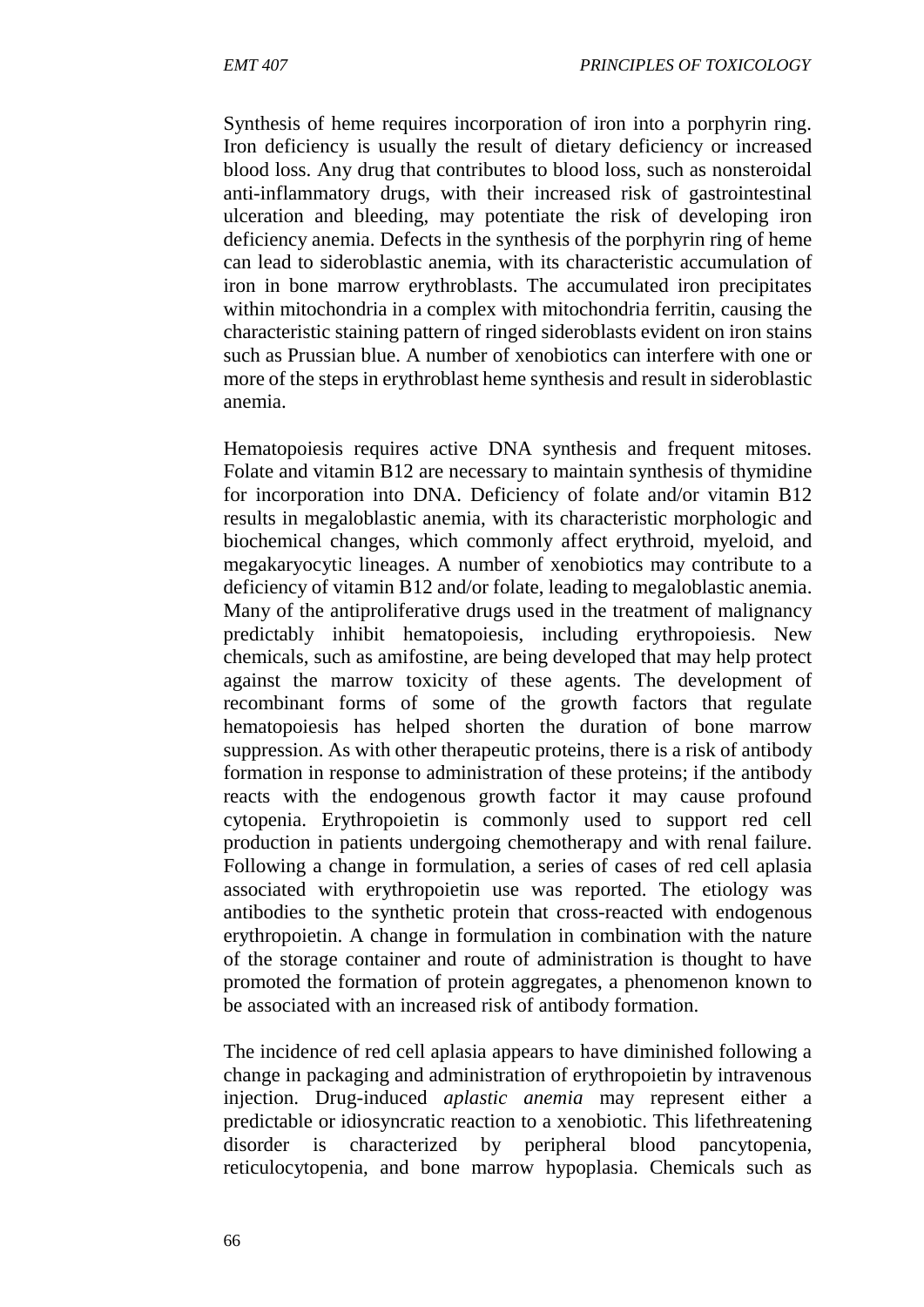benzene and radiation have a predictable effect on hematopoietic progenitors, and the resulting aplastic anemia corresponds to the magnitude of the exposure to these chemicals. In contrast, idiosyncratic aplastic anemia does not appear to be related to the dose of the chemical initiating the process. A long list of chemicals has been associated with the development of aplastic anemia, many of which have been reported in only a few patients. The mechanisms of aplasia in affected patients are still unknown. Immune mechanisms have long been thought to contribute to the development of the idiosyncratic form of drug-induced aplastic anemia. However, it has been difficult to obtain definitive evidence for humoral and cellular mechanisms of marrow suppression.

Pure red cell aplasia is a syndrome in which the decrease in marrow production is limited to the erythroid lineage. Pure red cell aplasia is an uncommon disorder that may be due to genetic defects, infection (parvovirus B19), immune-mediated injury, myelodysplasia, drugs or other toxicants. As pure red cell aplasia occurs sporadically and infrequently, the linkage between drug exposure and pathogenesis of the aplasia remains speculative for some chemicals. The drugs most clearly implicated and for which there are multiple case reports, include isoniazid, phenytoin, and azathioprine. The mechanism of drug-induced pure red cell aplasia is unknown, but some evidence suggests that it may be immune-mediated. Patients with drug-induced red cell aplasia should not be re-exposed to the purported offending chemical. Pure red aplasia may also occur as a consequence of an immune response to therapeutic erythropoietin.

# **3.2 Toxicology of the Leukon**

# **3.2.1 Components of Blood Leukocytes**

The leukon consists of leukocytes, or white blood cells. They include granulocytes (which may be subdivided into neutrophils, eosinophils, and basophils), monocytes, and lymphocytes. Granulocytes and monocytes are nucleated ameboid cells that are phagocytic. They play a central role in the inflammatory response and host defense. Unlike the RBC, which resides exclusively within blood, granulocytes and monocytes generally pass through the blood on their way to the extravascular tissues, where they reside in large numbers; although it is now understood that senescent neutrophils that remain in the circulation return to the bone marrow through the SDF-1 /CXCR4 chemokine axis. Granulocytes are defined by the characteristics of their cytoplasmic granules as they appear on a blood smear stained with a polychromatic (Romanovsky) stain. Neutrophils, the largest component of blood leukocytes, are highly specialized in the mediation of inflammation and the ingestion and destruction of pathogenic microorganisms. The turnover of the neutrophil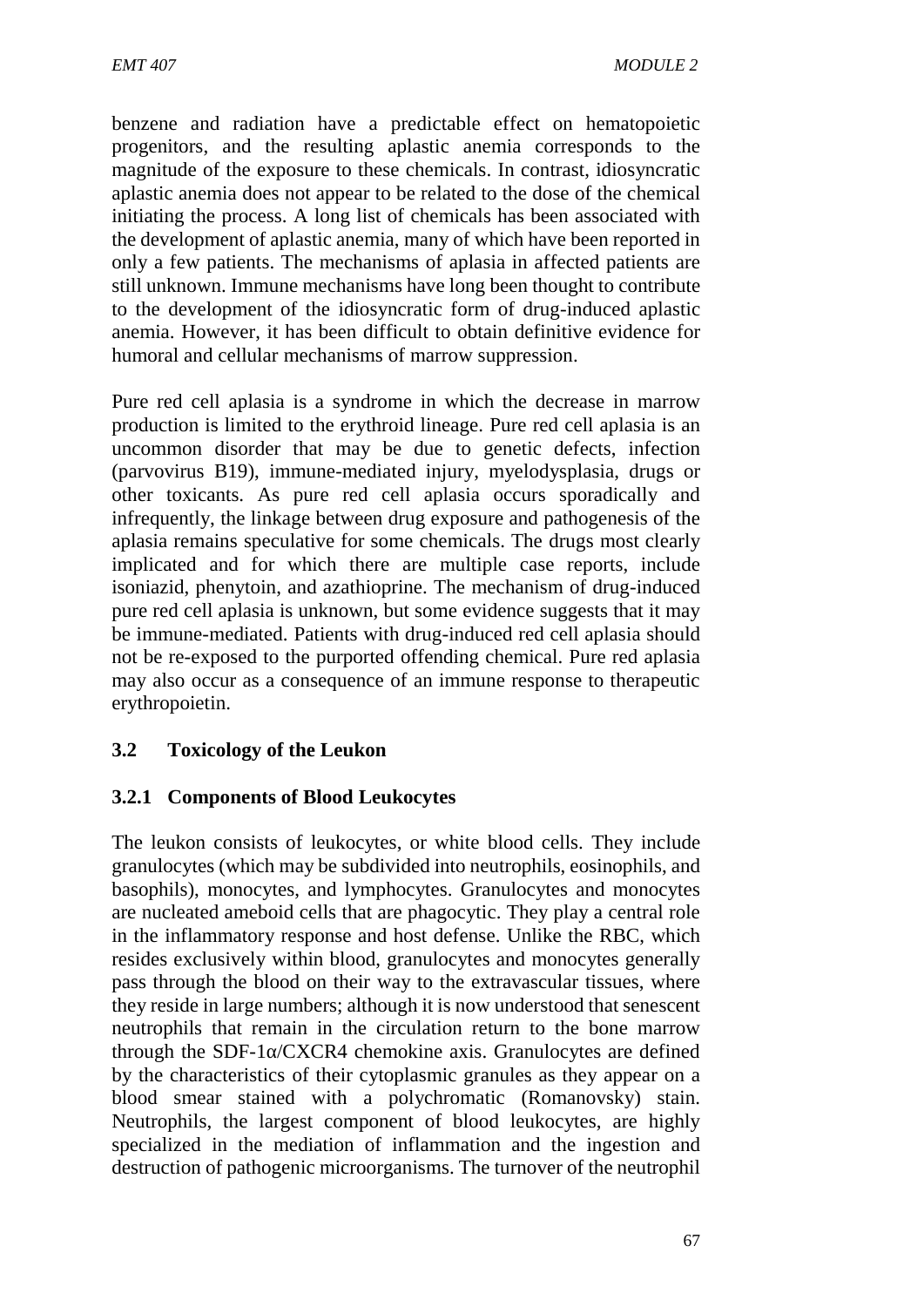is enormous and increases dramatically in times of inflammation and infection, elevating the number of these cells released from the bone marrow. Eosinophils and basophils modulate inflammation through the release of various mediators and play an important role in other homeostatic functions. Eosinophils and basophils are far more difficult to study, with changes in these populations most frequently associated with reactions to other target organ or systemic toxicity. Examples include the eosinophilia observed with the toxic oil syndrome in northwestern Spain that resulted from exposure to rapeseed oil denaturedwith aniline; and the eosinophilia-myalgia syndrome associated with -tryptophan preparations contaminated with 1, 1-ethylidene-bis [tryptophan]. Peripheral eosinophilia is often but not reliably observed with hypersensitivity reactions to drugs, while tissue eosinophilia can be diagnostic, in the context of a suggestive clinical course, in conditions such as drug-induced cutaneous vasculitis and eosinophilic pneumonia. Thisvariability in systemic response can be genetically predisposed, as demonstrated in studies using transgenic mice on genetic restrictions in people afflicted by the aforementioned toxic oil syndrome. The time course of the reaction can also influence whether eosinophilia can be demonstrated in hypersensitivity disease.

#### **3.2.2 Evaluation of Granulocytes**

The most informative test to assess the neutrophil compartment is the blood neutrophil count. Accurate interpretation requires an understanding of neutrophil kinetics and the response of this tissue to physiologic and pathologic changes. In the blood, neutrophils are distributed between *circulating* and *marginated* pools, which are of equal size in humans and in constant equilibrium. A blood neutrophil count assesses only the circulating pool, which remains between 1800 and 7500 μL-1 in a healthy adult human. This constancy is remarkable, considering that as many as 1011 neutrophils are released from the marrow daily, and this circulating pool represents only 1% of the total body neutrophils, and that the circulating half life of these cells is only approximately 6 hours. How this extraordinary regulation is achieved is only partially understood. Recent studies using knock-out mice suggest that G-CSF is an essential regulator of both granulopoiesis and neutrophil release from the bone marrow (Semerad *et al.*, 2002). It is induced by the T-cell derived cytokine IL-17 which, in turn, is controlled by IL-23 that is provided by dendritic cells and macrophages. The latter is down regulated by the phagocytosis of apoptotic neutrophils in the tissues, which provides an important negative feedback loop. Pharmaceutical companies are currently developing recombinant proteins that function as agonists and inhibitors of these mediators, which have great potential as exciting new therapies. Many will also be shown to cause unacceptable immunotoxicity and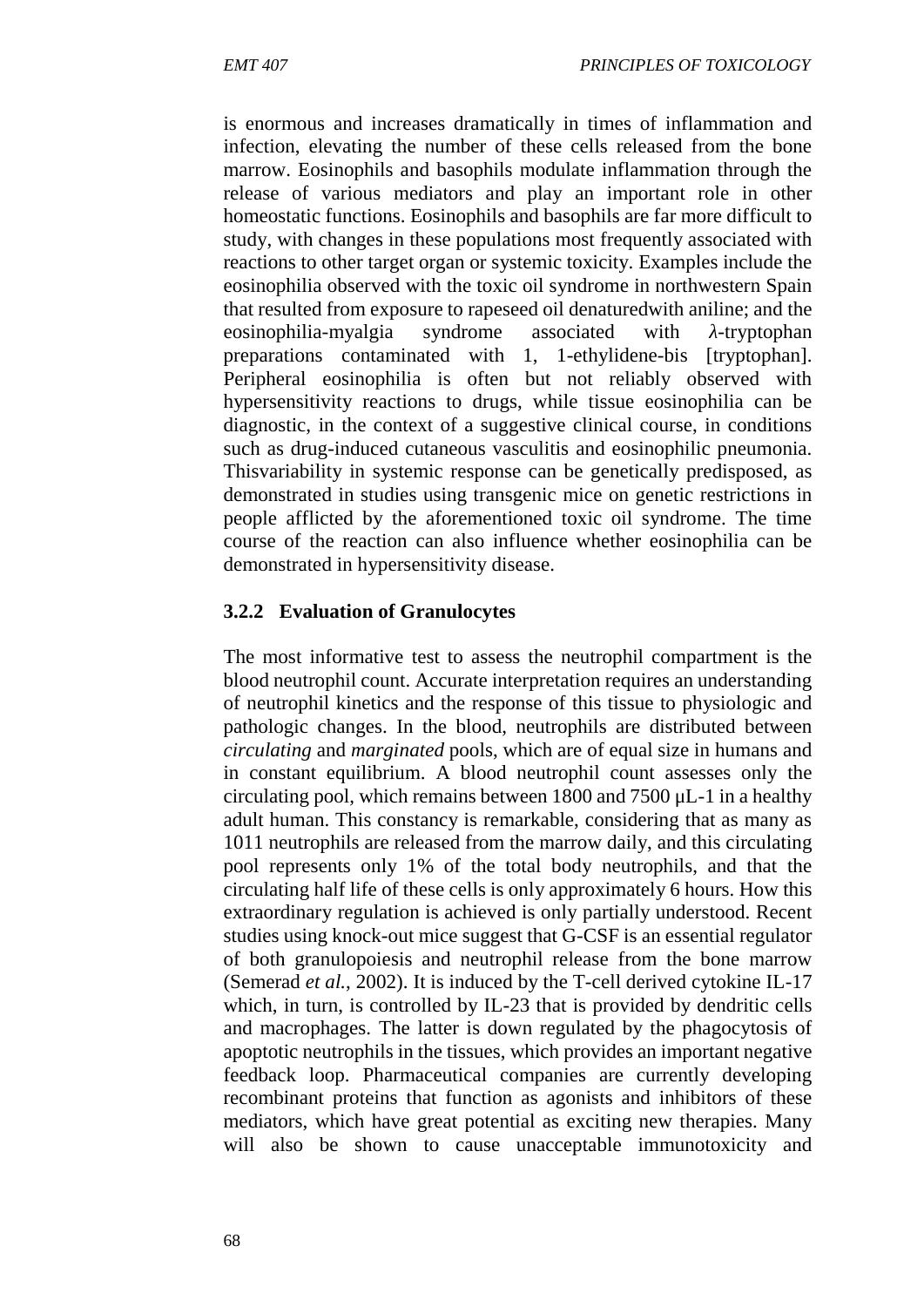hematotoxicity, which portends exciting times for the academic and industrial hematopathologist and toxicologist.

Neutrophil kinetics and response to disease will vary substantially among animal species (Feldman, 2000). Thus, a thorough understanding of these features in any animal model used in investigative toxicology is required before informed interpretations can be made. In humans, clinically significant neutropenia occurs when the blood neutrophil count is less than  $1000 \mu L^{-1}$ , but serious recurrent infections do not usually occur until counts fall below  $500 \mu L^{-1}$ . Morphologic assessment of peripheral blood granulocytes can be helpful in characterizing neutropenia. In humans and most healthy animal species, mature (segmented) and a few immature (band) neutrophils can be identified on blood films stained with Wright or Giemsa stain. During inflammation, a "shift to the left" may occur, which refers to an increased number of immature (nonsegmented) granulocytes in the peripheral blood, which may include bands, metamyelocytes, and occasionally myelocytes. During such times, neutrophils may also show "toxic" granulation, D¨ ohle bodies, and cytoplasmic vacuoles. These morphologic changes may be prominent in sepsis or as a result of drug or chemical intoxication. In order to fully characterize such changes or understand the pathogenesis of the abnormality, bone marrow must be examined using marrow aspirates and biopsies. These provide information on rates of production, bone marrow reserves, abnormalities in cell distribution and occasionally specific clues as to etiology. Normal human marrow specimens contain approximately 50–1000 CFU-GM per 106 nucleated cells cultured. Marrow stem cell reserves can be assessed in vitro after administration of G-CSF, which stimulates increased production and release of neutrophil precursors. Glucocorticoids and epinephrine (Babior and Golde, 1995) may also be used for this purpose but are rarely used in a clinical setting. The recent understanding that the CXC-chemokine ligand CXCL12/CXCL4 mediates the retention of granulopoietic stem cells within their bone marrow niche, as well as mature neutrophils within the bone marrow pool, has led to the development of an inhibitor of this ligand which, when administered with G-CSF, can cause a transient release of neutrophils and CD34+ (stem) cells into the circulation. The latter can be collected and re-engrafted to form new functioning bone marrow. The ability to manipulate this system in this way will likely provide important research, diagnostic and therapeutic tools for the hematologist, oncologist, and toxicologist. The degree of proliferation in the granulocyte-monocyte compartment can also be assessed using older techniques that employ 3Hthymidine suicide assays or DNA binding dyes with fluorescence activated cell sorting analyses.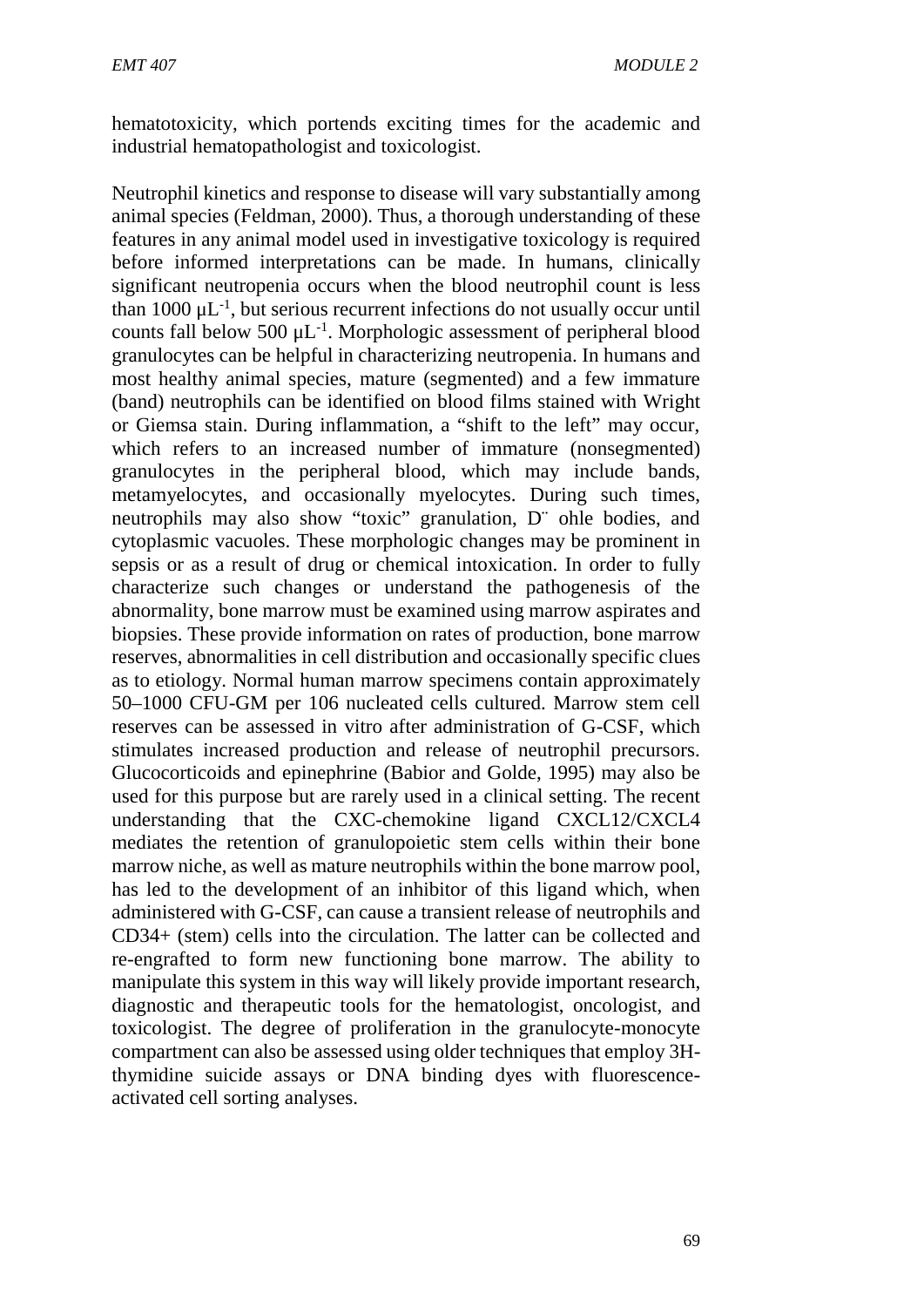### **3.2.3 Toxic Effects on Granulocytes**

The toxicologist is concerned with the effect of xenobiotics on granulocytes as relates to proliferation (granulopoiesis) and kinetics, the extent to which a drug or chemical contaminant can impair the vital functions these cells perform, and how neutrophils mediate or exacerbate inflammatory disease or other target organ toxicity. However, it is difficult to separate effects on granulopoiesis and neutrophil kinetics from that of function. Both are complex and highly regulated through an array of growth factors, chemokines, cytokines and interactions with monocytes, dendritic cells and lymphocytes in a bidirectional, multicompartmental manner.

Many of the mediators and interactions that enable this feat have now become targets for the therapeutic dysregulation of these processes, which has led to the development of candidate drugs that may prove to be uniquely efficacious and/or toxic.

### **3.3 Leukemogenesis as a Toxic Response**

### **3.3.1 Human Leukemias**

Leukemias are proliferative disorders of hematopoietic tissue that are monoclonal in origin and thus originate from individual bone marrow cells. Historically they have been classified as myeloid or lymphoid, referring to the major lineages for erythrocytes, granulocytes, thrombocytes or lymphocytes, respectively. Because the degree of leukemic cell differentiation has also loosely correlated with the rate of disease progression, poorly differentiated phenotypes have been designated as "acute," whereas welldifferentiated ones are referred to as "chronic" leukemias. The classification of human leukemias proposed by the French-AmericanBritish (FAB) Cooperative Group has become convention. It provides the diagnostic framework for classifying chronic lymphocytic leukemia (CLL), chronic myelogenous leukemia (CML), acute lymphoblastic leukemia (ALL), acute myelogenous leukemia (AML), and the myelodysplastic syndromes (MDS), along with various subtypes of these disorders. The WHO has incorporated into these parameters more recent discoveries regarding the genetics and phenotypic features of disorders like AML in order to define subtypes that are biologically homogenous and that have prognostic and therapeutic relevance. These early correlations imply that the biology and clinical features of these proliferative disorders relate to the stage of differentiation of the target cell, which is now being linked to individual gene alterations, as well as epigenetic factors such as cytokine stimulation.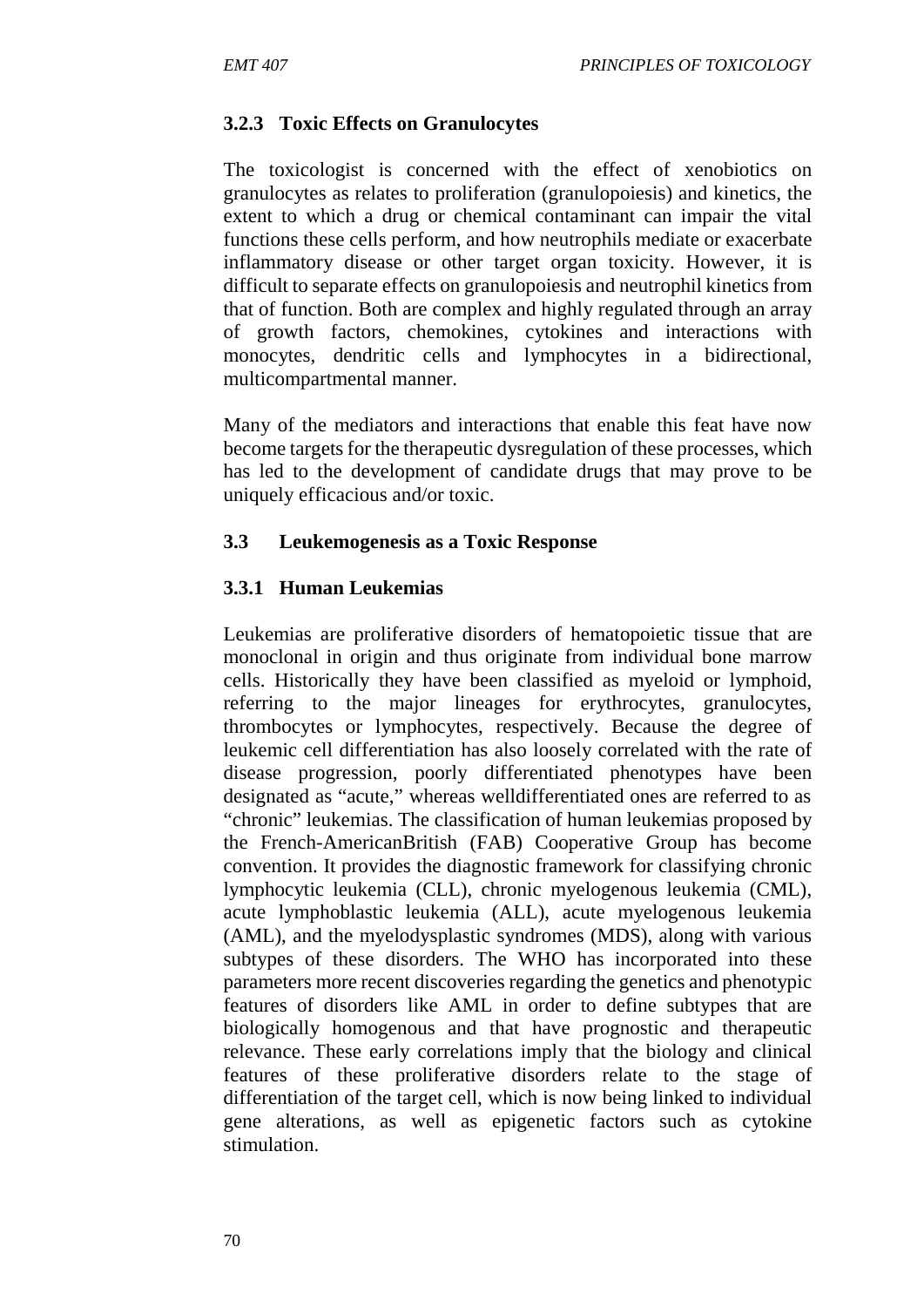There is considerable evidence supporting the notion that leukemogenesis is a multievent progression. These studies suggest that factors involved in the regulation of hematopoiesis also influence neoplastic transformation. Such factors include cellular growth factors (cytokines), protooncogenes and other growth-promoting genes, as well as additional genetic and epigenetic factors that govern survival, proliferation, and differentiation.

### **3.4 Toxicology of Platelets and Hemostasis**

Hemostasis is a multicomponent system responsible for preventing the loss of blood from sites of vascular injury and maintaining circulating blood in a fluid state. Loss of blood is prevented by formation of stable hemostatic plugs mediated by the procoagulant arm of hemostasis. This procoagulant response is normally limited to sites of vascular injury by the multicomponent regulatory arm of hemostasis. The dynamically modulated balance between procoagulant and regulatory pathways permits a rapid, localized response to injury. The major constituents of the hemostatic system include circulating platelets, a variety of plasma proteins, and vascular endothelial cells. More recently the role of other cells in hemostasis, especially leukocytes, has become apparent. Alterations in these components or systemic activation of this system can lead to the clinical manifestations of deranged hemostasis, including excessive bleeding and thrombosis. The hemostatic system is a frequent target of therapeutic intervention as well as inadvertent expression of the toxic effect of a variety of xenobiotics.

### **3.4.1 Toxic Effects on Platelets**

Platelets are essential for formation of a stable hemostatic plug in response to vascular injury. Platelets initially adhere to the damaged wall through binding of von Willebrand factor (vWF) with the platelet glycoprotein Ib/IX/V (GP Ib/IX/V) receptor complex. Ligand binding to GP Ib/IX/V or interaction of other platelet agonists (e.g., thrombin, collagen, ADP, thromboxane A2) with their specific receptors initiates biochemical response pathways that lead to shape change, platelet contraction, platelet secretion of granule contents, activation of the GPIIb/IIIareceptor, and externalization of phosphatidylserine. Activation of the GP IIb/IIIa receptor permits fibrinogen and other multivalent adhesive molecules to form cross-links between nearby platelets, resulting in platelet aggregation. Xenobiotics may interfere with the platelet response by causing thrombocytopenia or interfering with platelet function; some chemicals are capable of affecting both platelet number and function.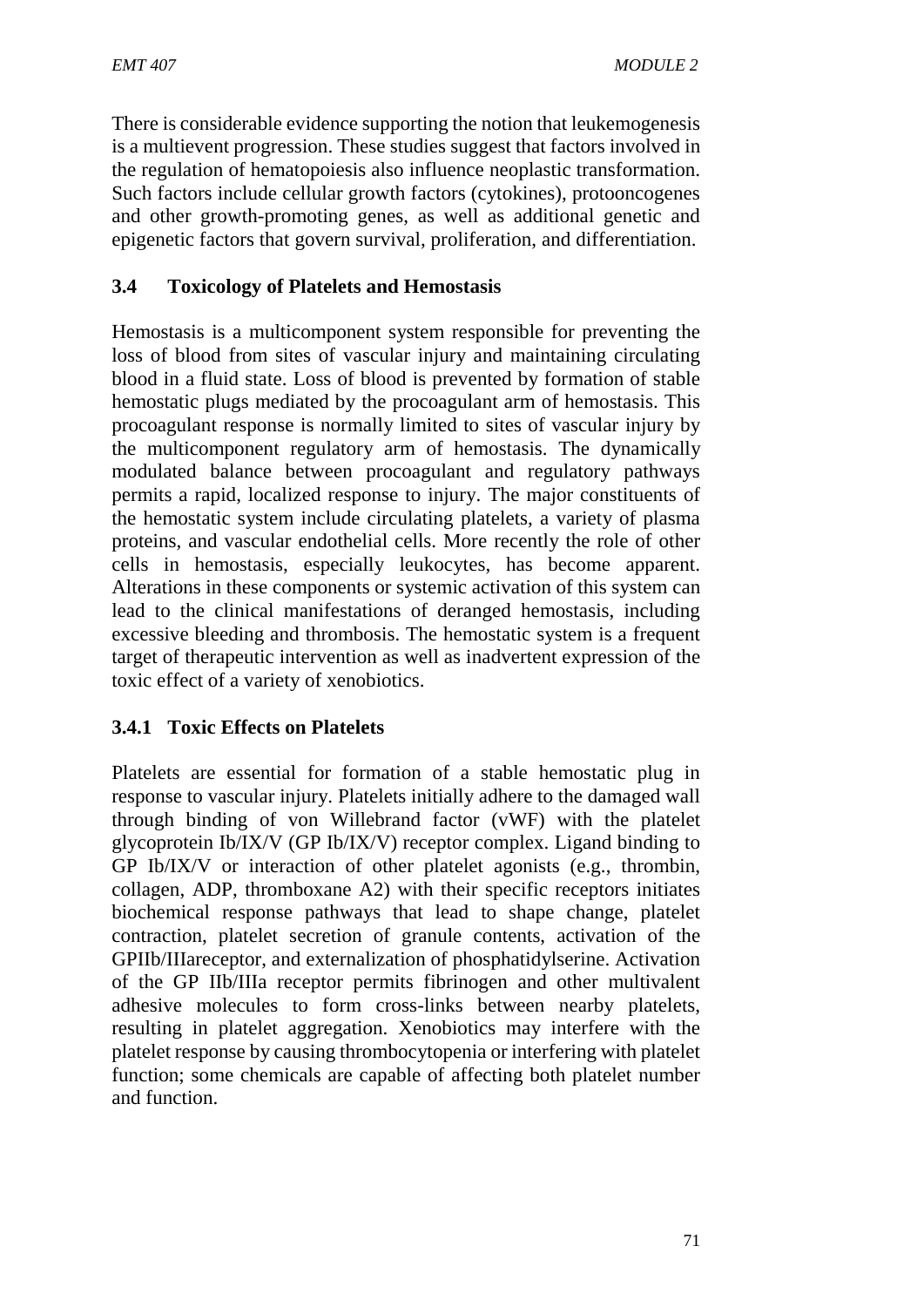### **4.0 CONCLUSION**

The understanding of the toxic responses of the blood enables toxicologists to use haematological parameters to assess the toxicities of substances

### **5.0 SUMMARY**

In this unit we have learnt that haematological parameters can be to evaluate the toxicity of a susbstance.

### **6.0 TUTOR-MARKED ASSIGNMENT**

Briefly explain how the haematologcal parameters of a named animal can be used to assess the toxicity of named chemical.

#### **7.0 REFERENCES/FURTHER READING**

- Bloom, J.C. (1997). Introduction to hematoxicology, Comprehensive Toxicology. Pergamon Press, Oxford., pp. 1–10.
- Kaushansky, K. (2000). New designs for a new millennium. *Blood,* 95:1– 6.
- Kaushansky, K. (2006) Lineage-specific hematopoietic growth factors. *N Engl J Med* 354:2034–2045.
- Kim-Shapiro, D. B., Gladwin, M. T., Patel, R. P. and Hogg, N. (2005). The reaction between nitrite and hemoglobin: the role of nitrite in hemoglobin-mediated hypoxic vasodilation. *Journal of Inorganic Biochemistry*, *99*(1): 237-246.
- Prchal, J.T. (2006). Clinical manifestations and classification of erythrocyte disorders. Williams Hematology, 7th ed. McGraw Hill, New York. pp. 411–418
- Schrijvers, D., Highley, M., De, E. B., Van, A. O. and Vermorken, J. B. (1999). Role of red blood cells in pharmacokinetics of chemotherapeutic agents. *Anti-cancer drugs*, 10(2): 147-153.
- Steinberg, M.H. (2006). Pathophysiologically based drug treatment of sickle cell disease. *Trends Pharmacol Sci,* 27:204–210.
- Vandendries, E.R.. and Drews, R.E. (2006). Drug-associated disease: hematologic dysfunction. *Critical care clinics*, *22*(2), 347-355.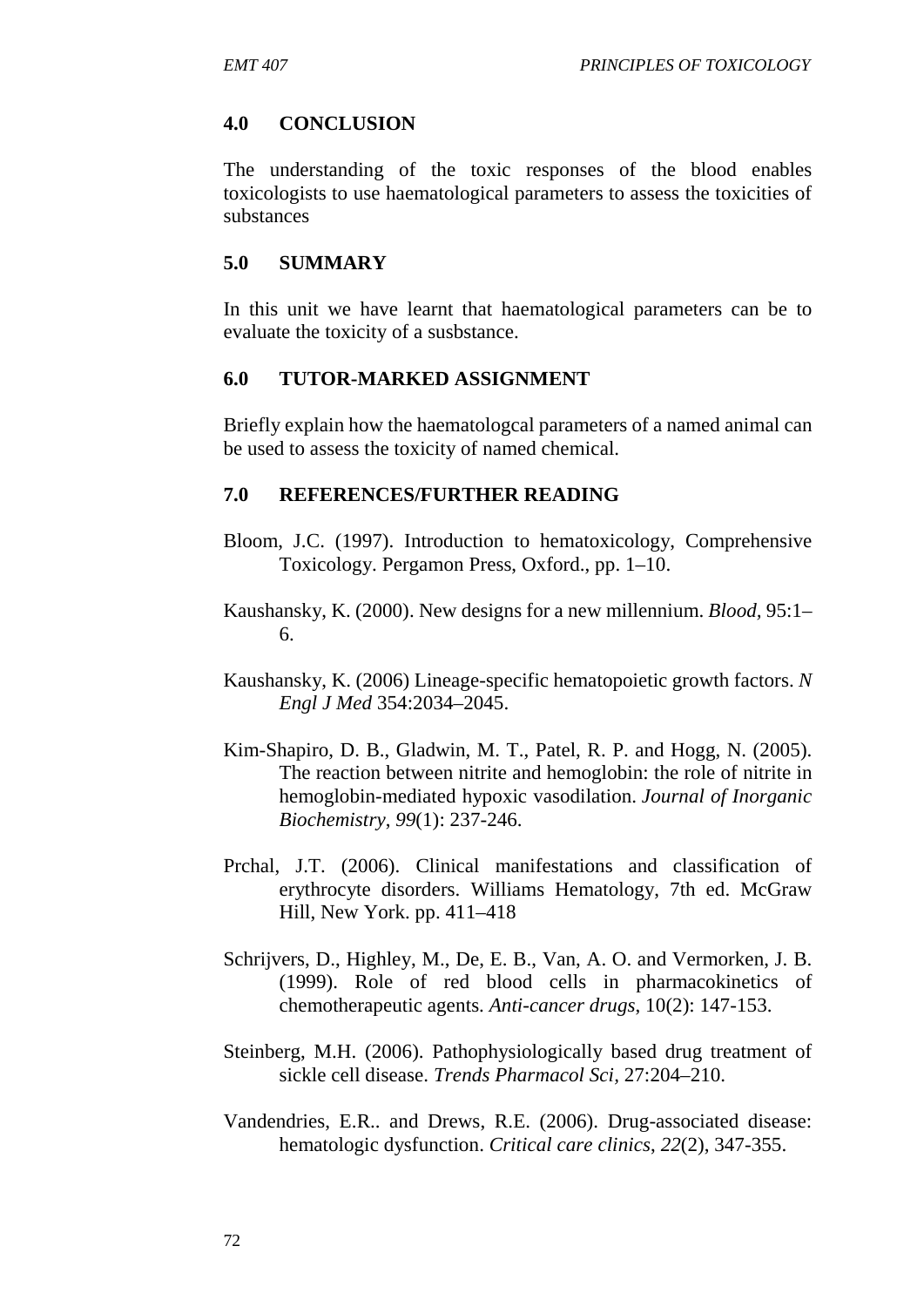- Weatherall, D. (2006). Disorders of globin synthesis in the thalassemias, Williams Hematology, 7th ed. McGraw-Hill, New York. pp. 663– 666.
- Wintrobe, M.M. (1985). Hematology, The Blossoming of Science: A Story of Inspiration and Effort. Lea and Febiger, New York.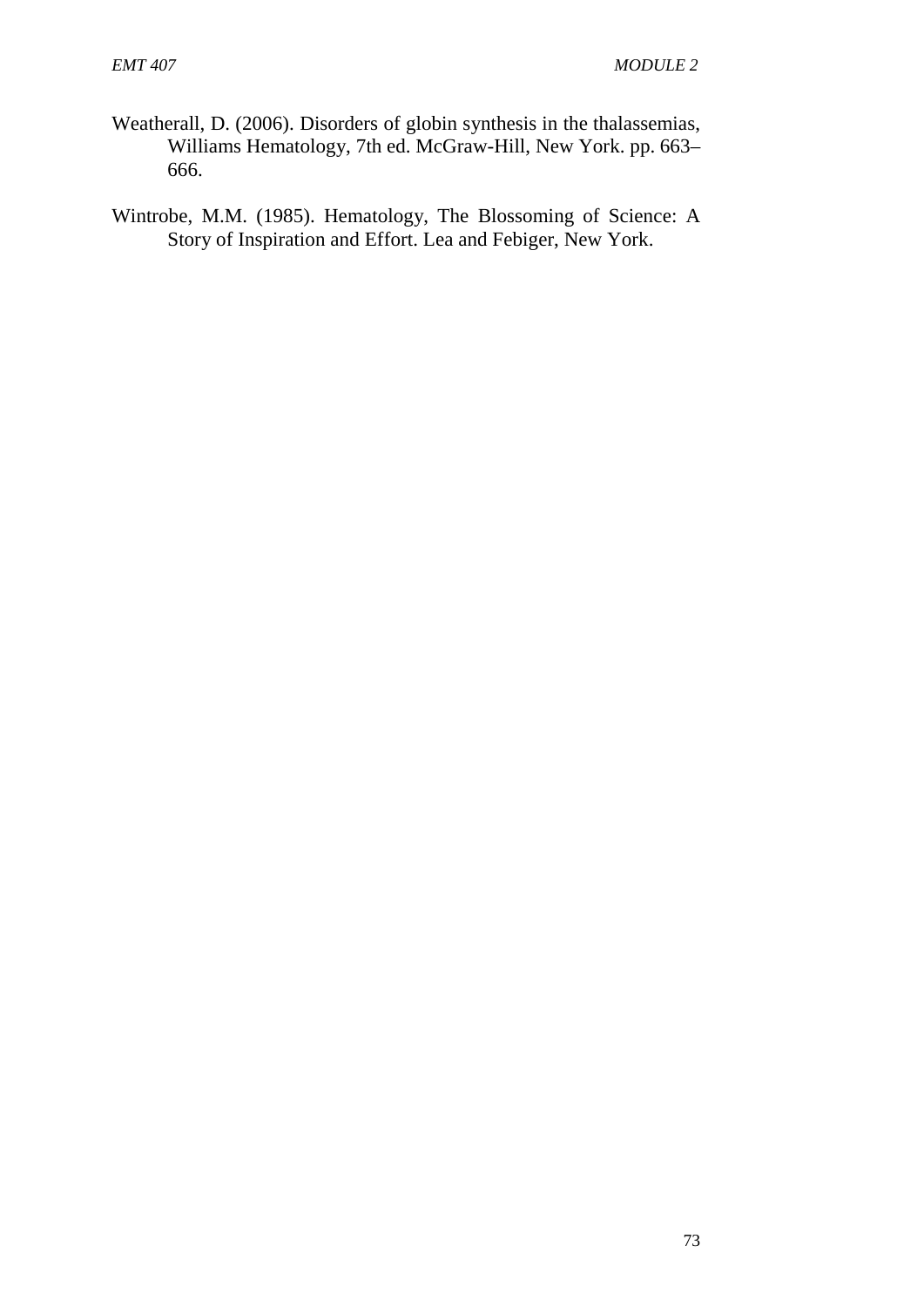#### **UNIT 4 TOXIC RESPONSES OF THE LIVER**

#### **CONTENTS**

- 1.0 Introduction
- 2.0 Objectives
- 3.0 Main Content
	- 3.1 Major Toxic Responses of the Liver
		- 3.1.1 Fatty Liver
		- 3.1.2 Cell Death
		- 3.1.3 Impaired Bile Flow
		- 3.1.4 Liver Fibrosis
		- 3.1.5 Liver Cancer
	- 3.2 Major Hepatotoxicant Classes
- 4.0 Conclusion
- 5.0 Summary
- 6.0 Tutor-Marked Assignment
- 7.0 References/Further Reading

#### **1.0 INTRODUCTION**

After absorption into the systemic circulation and distribution throughout the body, few toxicants equally damage each of the 60 trillion or so cells possessed by a grown human: instead, their noxious effects are usually manifest within select target organs. These organs are chosen for attention as they are more commonly involved in overt organ toxicity than most other tissues. While some toxicity is manifest in excretory organs because it disrupts a distinctive capability of the target tissue (e.g. cessation of bile flow in the liver, impairment of proximal tubular function in the kidney), other pathologies resemble toxicant-induced responses that can occur in any tissue (e.g. cancer, inflammation, fibrosis). If space permitted, a broader range of tissues (e.g. brain, lungs, heart) could be considered since many important toxic syndromes also involve these organs.

The liver's status as the largest organ in the body reflects its key roles in many physiological processes, ensuring its undisputed position as 'metabolic coordinator' of the entire body. Due to the organ's importance to many body functions, any tendency for a chemical to damage the liver is taken very seriously in modern toxicology and risk assessment.

Several factors predispose the liver to xenobiotic toxicity. Firstly, for chemicals entering the body via the oral route, anatomical proximity to the GI-tract ensures the liver is the 'first port of call' for ingested xenobiotics. Secondly, chemicals and nutrients are not the only substances that enter portal blood as it perfuses the intestines: it also accumulates products of the degradation of intestinal microorganisms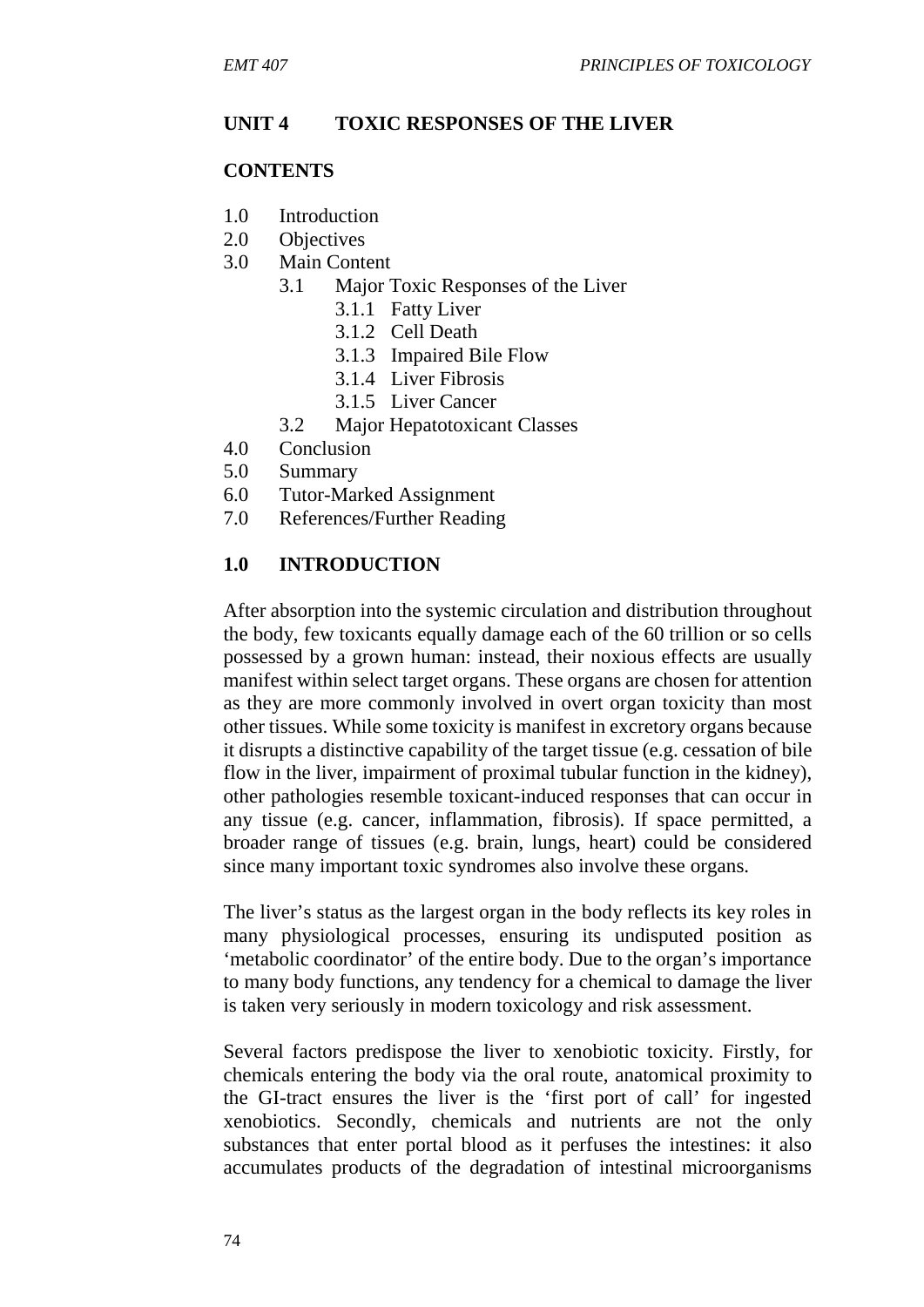such as inflammogenic lipopolysaccharide components of the bacterial cell wall (i.e. endotoxin). Since endotoxin delivery may increase during xenobiotic intoxication, immunological responses to co-absorbed endotoxin can exacerbate the hepatotoxicity of ingested chemicals. Thirdly, in addition to entry via the portal circulation, chemicals can access the liver via arterial blood that mixes with venous blood in the hepatic sinusoids. For example, inhaled tobacco constituents that enter via the lungs are efficiently delivered to the liver via the arterial route. Fourthly, the vast metabolic capacities of the liver also paradoxically heighten its vulnerability to chemical toxicity: by functioning as a miniaturised chemical factory that performs many diverse chemical modifications on foreign molecules, CYPs and other hepatic enzymes can inadvertently generate noxious metabolites that induce 'bioactivation dependent' hepatotoxicity.

### **2.0 OBJECTIVES**

By the end of this unit, you should be able to:

- understand the toxic responses of the liver
- mention examples of hepatoxicants.

### **3.0 MAIN CONTENT**

### **3.1 Major Toxic Responses of the Liver**

Traditionally, chemicals that cause liver injury were labelled intrinsic hepatotoxicants if they induced predictable, dose-related liver injury in a majority of exposed individuals. Idiosyncratic hepatotoxicants on the other hand typically elicit hepatotoxicity in a small minority (approximately <1 in 100,000) of exposed individuals. The severity of the hepatic response to an idiosyncratic hepatotoxicant is often assumed to bear little relation to the administered dose, although recent studies suggest this is not necessarily always the case for drug-induced allergic hepatotoxicity. Hepatotoxic responses can often be distinguished on the grounds of whether they can be reproduced in rodent species: as a rule, intrinsic hepatotoxicants usually induce a comparable hepatotoxicity in lab animals, whereas idiosyncratic toxicity is often hard to reproduce in rodents. Historically, chemicals inducing intrinsic hepatotoxicity were often assumed to inflict hepatotoxicity via non-immunologic mechanisms, while idiosyncratic toxicity was typically attributed to immune-mediated responses such as antibody production and T-cell activation. While these broad categorisations retain some use during the classification of hepatotoxic chemicals, the assumption that the presence or absence of immune mechanisms is of defining importance is no longer valid. Immunologic mechanisms are now thought to contribute to the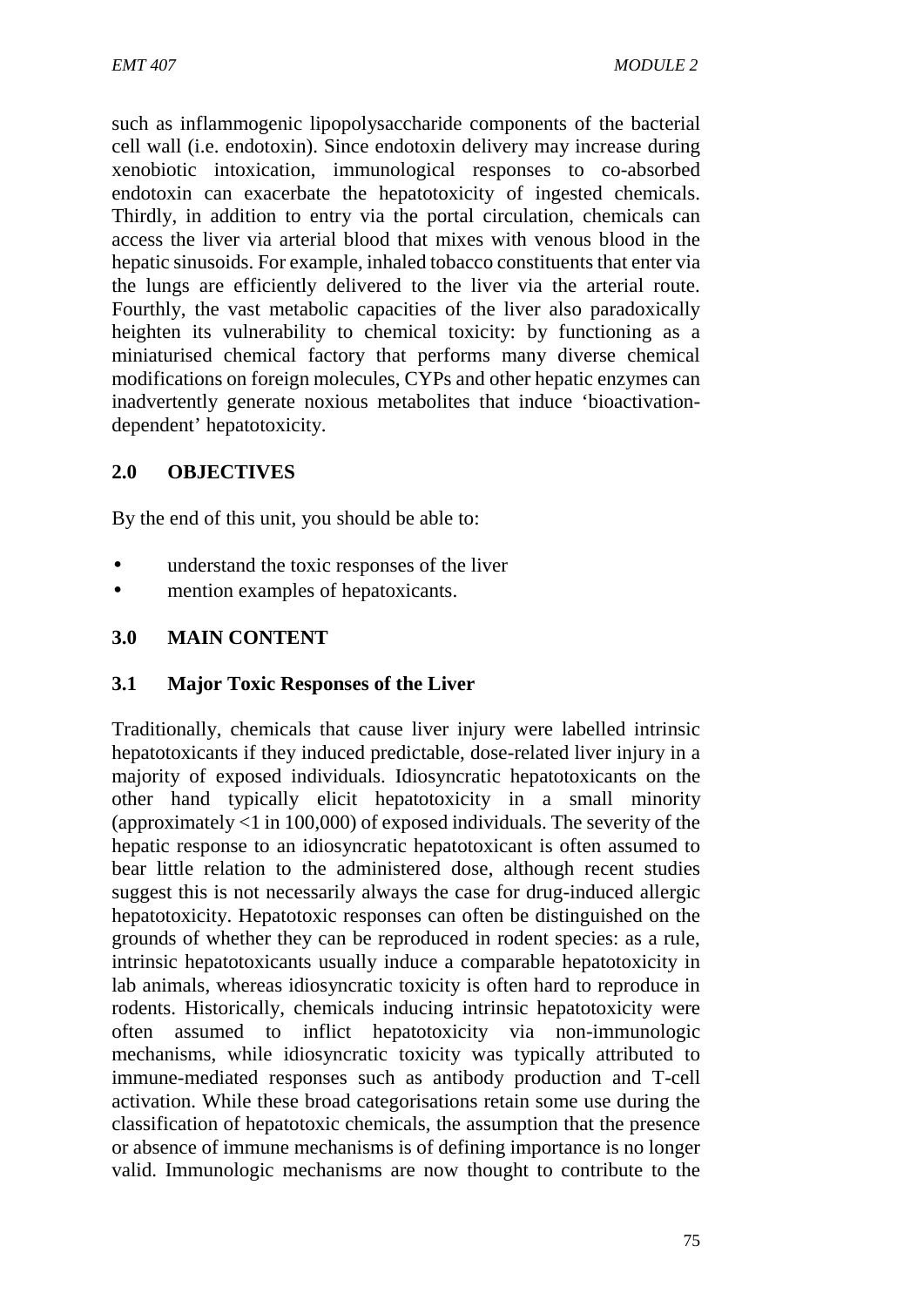pathogenesis of many hepatotoxic syndromes, including acute intrinsic hepatotoxic syndromes that were once thought to exclude immunological pathways. Studies of the effects of hepatotoxicants upon liver histology have revealed a surprisingly constrained cluster of toxic responses. Thus, toxic responses to hundreds of chemically diverse hepatotoxicants typically feature a handful of welldefined pathological responses.

# **3.1.1 Fatty Liver**

An early sign of liver injury upon exposure to diverse hepatotoxicants is steatosis, a reversible condition in which small or large fatty vesicles (i.e. micro- or macrovesicular droplets) emerge within the cytoplasm of parenchymal cells throughout the liver lobule. These typically comprise triglyceride-filled droplets that are coated with phospholipids and specific lipid droplet-associated proteins, most notably members of the PAT protein family that assist triglyceride storage in adipocytes. Ongoing exposure to hepatotoxicants that induce droplet formation often triggers the emergence of more overt liver pathology. Diagnosing xenobiotic associated steatosis is challenging for clinicians since fatty liver occurs in a wide range of common health disorders, including nonalcoholic fatty liver disease (NAFLD) which afflicts patients suffering from obesity and metabolic syndrome, as well as diverse steatotic conditions that occur in patients with micronutrient deficiencies or chronic viral infections. The mechanisms underlying fatty droplet accumulation in intoxicated liver are complex. Long-standing biochemical explanations attributed fat deposition to toxicant- induced shifts in the hepatocellular redox state that favour the accumulation of fatty acids rather than their oxidation, but this mechanism is hard to prove for all steatogenic compounds. Newer insights gained from microarray studies of steatotic livers have identified changes in the expression of numerous proteins involved in hepatic lipid metabolism, including dysregulation of transcription factors that control fatty acid synthesis (e.g. SREBP, sterol regulatory element binding protein) as well as fatty acid oxidation (e.g. PPAR, peroxisome proliferatoractivated receptor). Such microarray studies of steatogenesis suggest a transcriptional shift towards an 'adipogenic' state in which the liver boosts its capacity for fatty acid synthesis and simultaneously downregulates fatty acid oxidation and secretion of very-low-density lipoproteins (VLDLs).

# **3.1.2 Cell Death**

Cell death within the liver typically proceeds via either necrosis or apoptosis. Apoptotic cell death involves small clusters of hepatocytes and proceeds via a tightly orchestrated sequence of molecular events that involve the controlled digestion of cellular components by cell death enzymes such as caspases. Alternatively, heavier intoxication with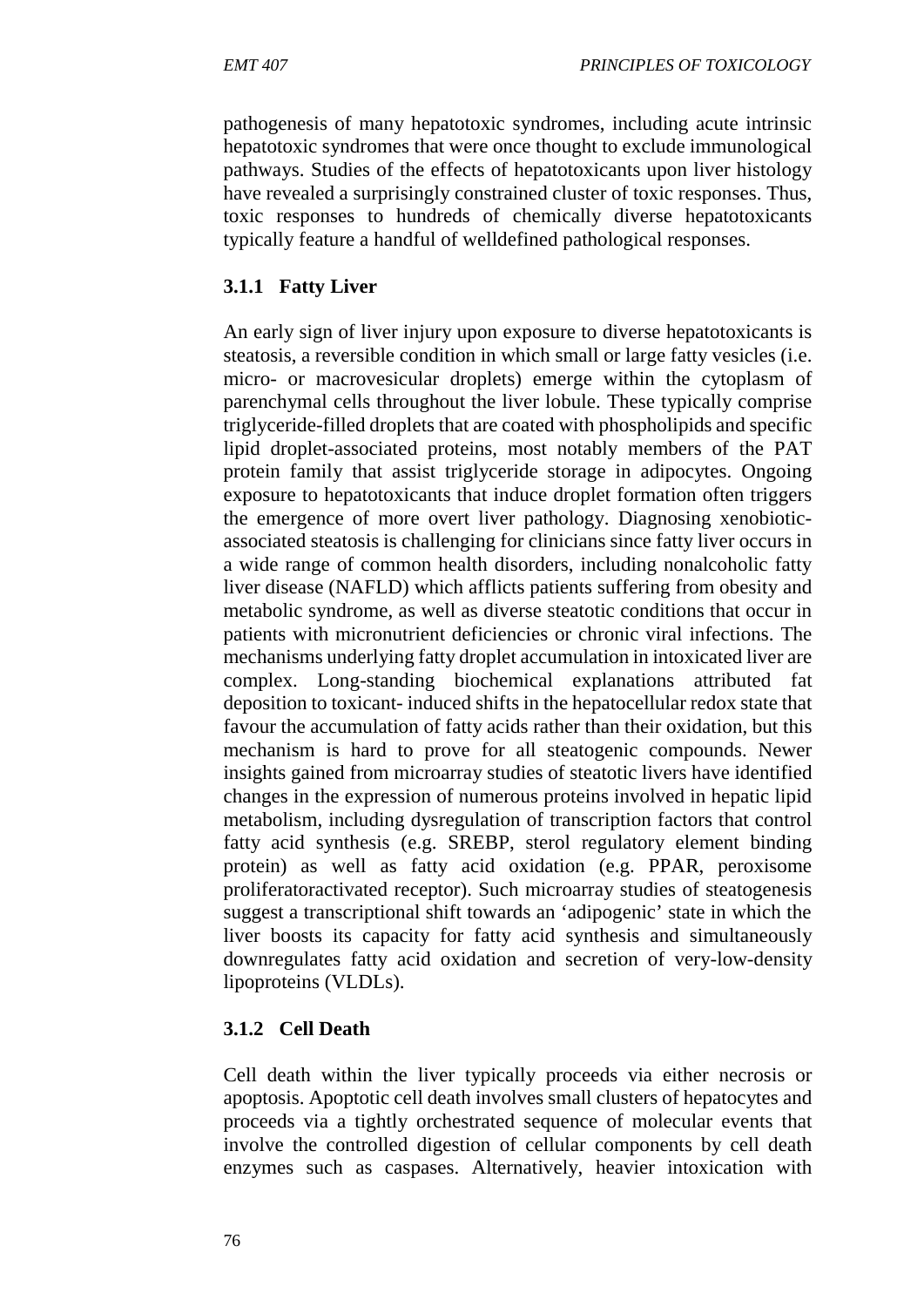hepatotoxicants can induce a more overt, uncontrolled form of cell death known as *hepatic necrosis*. An irreversible process involving the death of many hepatocytes, necrotic liver injury may be 'focal' (i.e. localised to specific zones as in the case of centrilobular or periportal necrosis) or 'fulminant' (rapid in onset and affecting a majority of liver cells). Although its early stages involve reversible cell swelling, events quickly progress to irreversible necrotic tissue destruction. Typical signs of cell death by necrosis include loss of membrane integrity, swelling of mitochondria and other intracellular organelles, ATP depletion and loss of calcium homeostasis secondary to calcium influx. The latter change activates calcium- dependent endonucleases, proteases and phospholipases that begin digesting key cell components, leading to cytoskeletal derangement and cell blebbing.

Cell lysis and striking changes in the organisation of nuclear DNA (e.g. pyknosis, karyorrhexis and karyolysis) are also conspicuous in necrotic liver. Hepatic necrosis occurs upon intoxication with many noxious substances including medicinal agents, natural substances and synthetic chemicals. In industrialised nations, the leading cause of hepatic necrosis in emergency department patients is often paracetamol intoxication. Although the liver has a remarkable regenerative capacity that ensures rapid regrowth after acute intoxication with paracetamol and other hepatotoxicants, some types of hepatic necrosis trigger the formation of persistent scar tissue. Since liver necrosis releases hepatocellular constituents into the bloodstream, measuring the levels of common liver enzymes such as alanine transaminase (ALT) or aspartate transaminase (AST) within blood samples is commonly used during the evaluation of xenobiotic-exposed patients. The greater the liver injury sustained by a patient, the higher the ALT and AST levels in their blood, with up to 1,000-fold elevations seen in serious cases of hepatic injury. Some caution is needed when interpreting clinical 'liver transaminase' data since these enzyme markers are not entirely liver specific; their expression in skeletal and cardiac muscle ensures damage to these tissues can also elevate blood transaminase levels. Moreover, modest elevations in plasma transaminases are not necessarily predictive of a progressive hepatotoxic response: for patients receiving some drugs such as the Alzheimer's medication tacrine, doctors may tolerate a modest 'asymptomatic' elevation in ALT levels. Plasma markers can sometimes provide subtle insights into the nature of the hepatic insult: elevations in alkaline phosphatase and -glutamyltranspeptidase (GGT), for example, can indicate impaired biliary excretion rather than hepatocellular necrosis. Measuring an array of enzyme markers can thus clarify the nature of the hepatic damage occurring in poisoned patients. Recent years have witnessed testing of new diagnostic approaches to detect chemically induced liver toxicity. Changes in the abundance of circulating microRNAs – short pieces of RNA that help regulate the expression of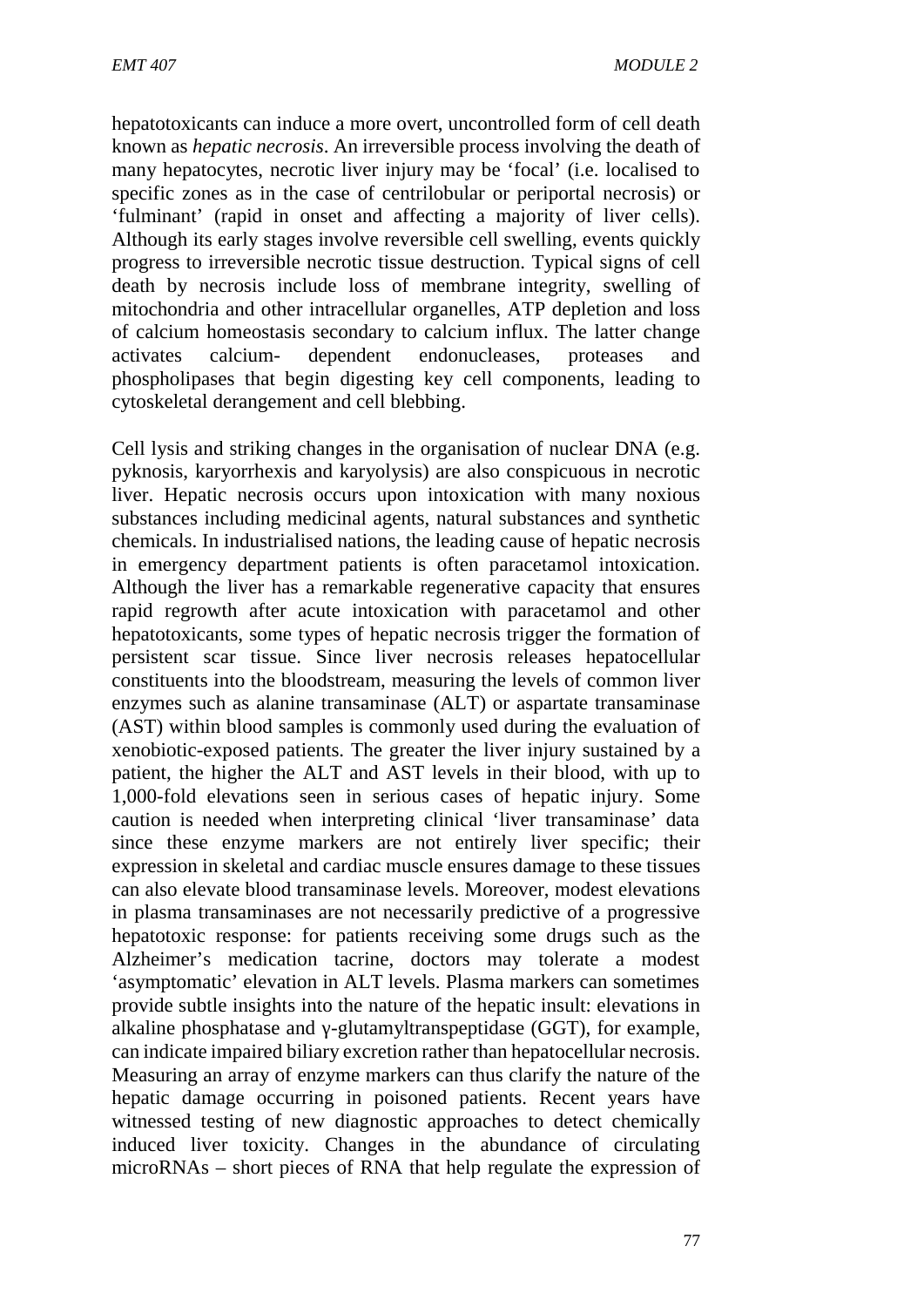gene networks – represent one attractive possibility. Animal experiments suggest that hepatotoxic doses of model toxicants such as acetaminophen or carbon tetrachloride up- or downregulate particular clusters of microRNA molecules in both blood and urine samples. While these approaches seem promising, whether their sensitivity or specificity in intoxicated human subjects is better than traditional enzymological approaches largely awaits future clarification.

### **3.1.3 Impaired Bile Flow**

As the largest gland in the body, the bile-secreting capacity of the liver rids the circulation of diverse endogenous waste products as well as foreign xenobiotics and their metabolites. Bile also contains cholesterol derived detergent-like substances that help emulsify ingested fats. Some hepatotoxic chemicals disrupt these core hepatic functions by eliciting cholestasis*,* namely, a partial or complete arrest of bile flow. This has immediate physiological consequences since the bile is a major elimination route for bilirubin and biliverdin, toxic chromogenic pigments which form during the degradation of heme-rich red blood cells. During normal liver function, bilirubin and biliverdin are actively exported into the tubular canalicular network that eventually drains into the bile duct. Since some hepatotoxic chemicals inhibit the membrane transporters that export these pigments across canalicular membranes, the impaired hepatic clearance of biliverdin and bilirubin causes their deposition in blood and body tissues, with their accumulation in dermal layers conferring a yellow tinge to the patient's skin. Jaundice – a hyperbilirubinaemic state – is also common in newborn babies due to poor conjugative metabolism within neonatal liver. Jaundice also accompanies some drug-related hepatotoxicity syndromes (e.g. it is particularly common among heavy users of anabolic steroids). Unresolved jaundice can precipitate a medical emergency since the accumulation of unconjugated bilirubin in body tissues and particularly the brain can elicit cellular injury.

### **3.1.4 Liver Fibrosis**

Continuing exposure to hepatotoxicants frequently promotes excessive deposition of extracellular matrix proteins such as collagen, leading to the serious condition known as liver fibrosis. Although the histology accompanying fibrotic responses to structurally diverse hepatotoxicants is often similar, the mechanisms involved are frequently dissimilar and complex. Activated hepatic stellate cells (HSCs) are the main effectors of fibrosis, although myofibroblasts play a substantial supporting role, especially in the deposition of collagen fibres throughout the canalicular tracts of the liver lobule. Fibroblasts originating in extrahepatic tissues including bone marrow may also assist fibrogenesis.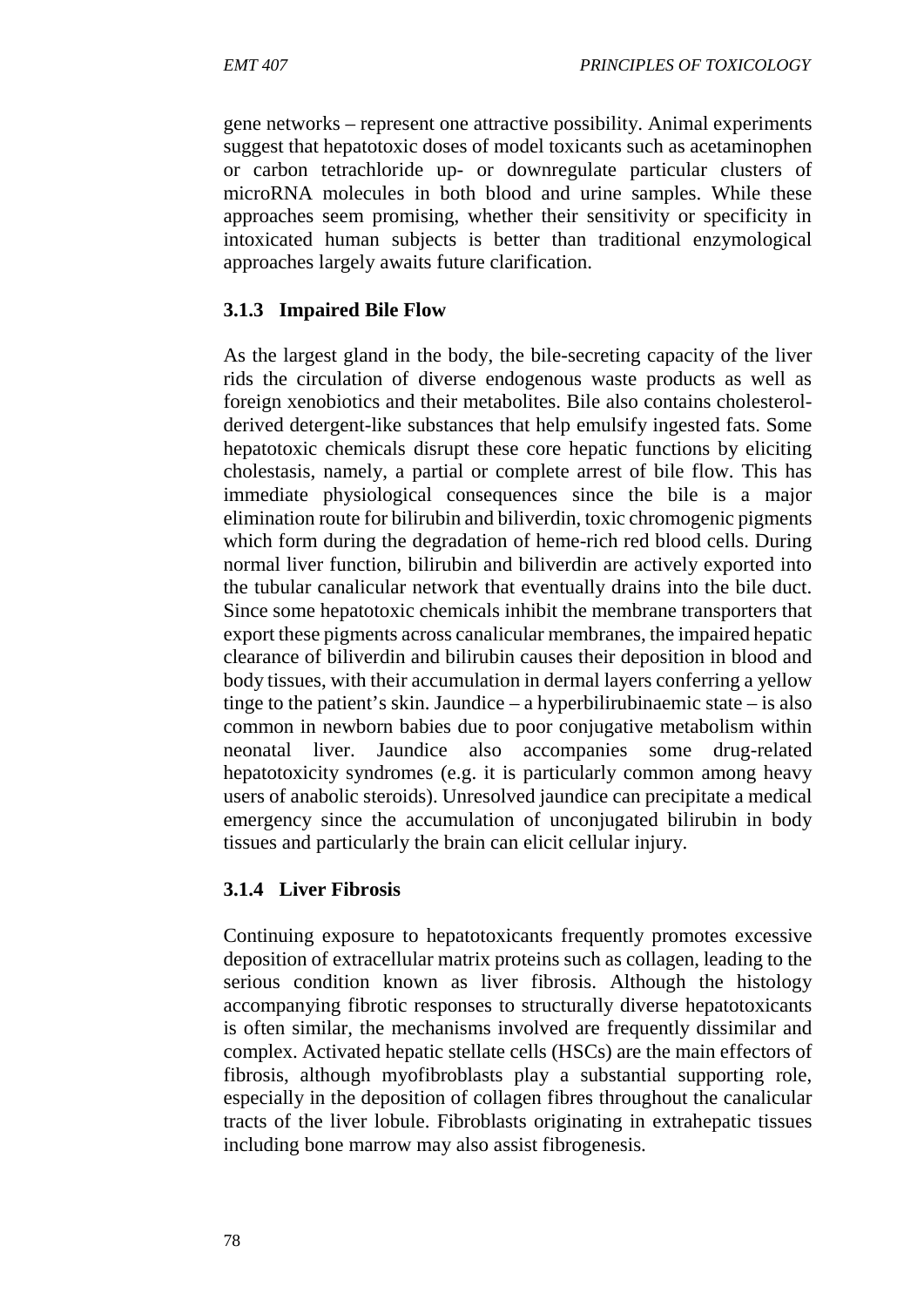The molecular factors that trigger fibrosis have received much attention. Although a complex cocktail of cytokines and other mediators can arouse HSCs from their normal quiescent state to become profibrogenic factories, platelet-derived growth factor (PGDF) released from activated Kupffer cells is likely most important. Other mediators assist by suppressing the normal apoptotic death of HSCs, thereby prolonging their duration of fibrogenic activity. The complexity of the biology underlying fibrosis unfortunately means few effective therapies are available for this condition, beyond cessation of xenobiotic exposure. In the case of alcoholic fibrosis, continued drinking achieves transition to the cirrhotic phase of alcoholic liver disease, a terminal condition in which uncontrolled fibre deposition and widespread hepatocellular death leaves the liver a shrunken mass of dysfunctional tissue.

# **3.1.5 Liver Cancer**

Primary liver cancer is relatively uncommon in Western nations but more prevalent in African and eastern Asian populations. Variations in contamination of the food supply with fungal carcinogens likely contribute to these geographical differences. Liver cancer arises from tumour cell clusters that are typically *monoclonal* in origin, meaning they originate when cells acquire genetic changes that confer growth advantages upon their descendants. Within the liver, tumours can arise in cells of the bile duct or hepatic blood vessels, although they most commonly originate in hepatocytes. The prognosis following the detection of liver cancer is usually dire since it is typically a highly metastatic, aggressive form of cancer. The disease is often highly advanced by the time of diagnosis. Liver tumours can accompany chronic exposure to alcohol and a wide range of occupational hazards including the toxic metal arsenic and the industrial reagent vinyl chloride.

# **3.2 Major Hepatotoxicant Classes**

Many structurally diverse chemicals have been associated with hepatotoxicity in humans. These include chemicals that are used as medicinal agents, reagents that are employed during particular occupational practices in the workplace and hepatotoxicants that arise from natural sources such as plants and fungi. A growing contribution to the global burden of human liver injury reflects the rising popularity of herbal remedies and dietary supplements. Due to the diversity of substances that induce liver injury, geographical differences are seen in the relative importance of different causative agents: antibiotics, anticonvulsants and psychotropic drugs are leading causes of hepatotoxicity in Western societies, whereas in Asia, 'herbs' and 'health foods or dietary supplements' represent a leading cause.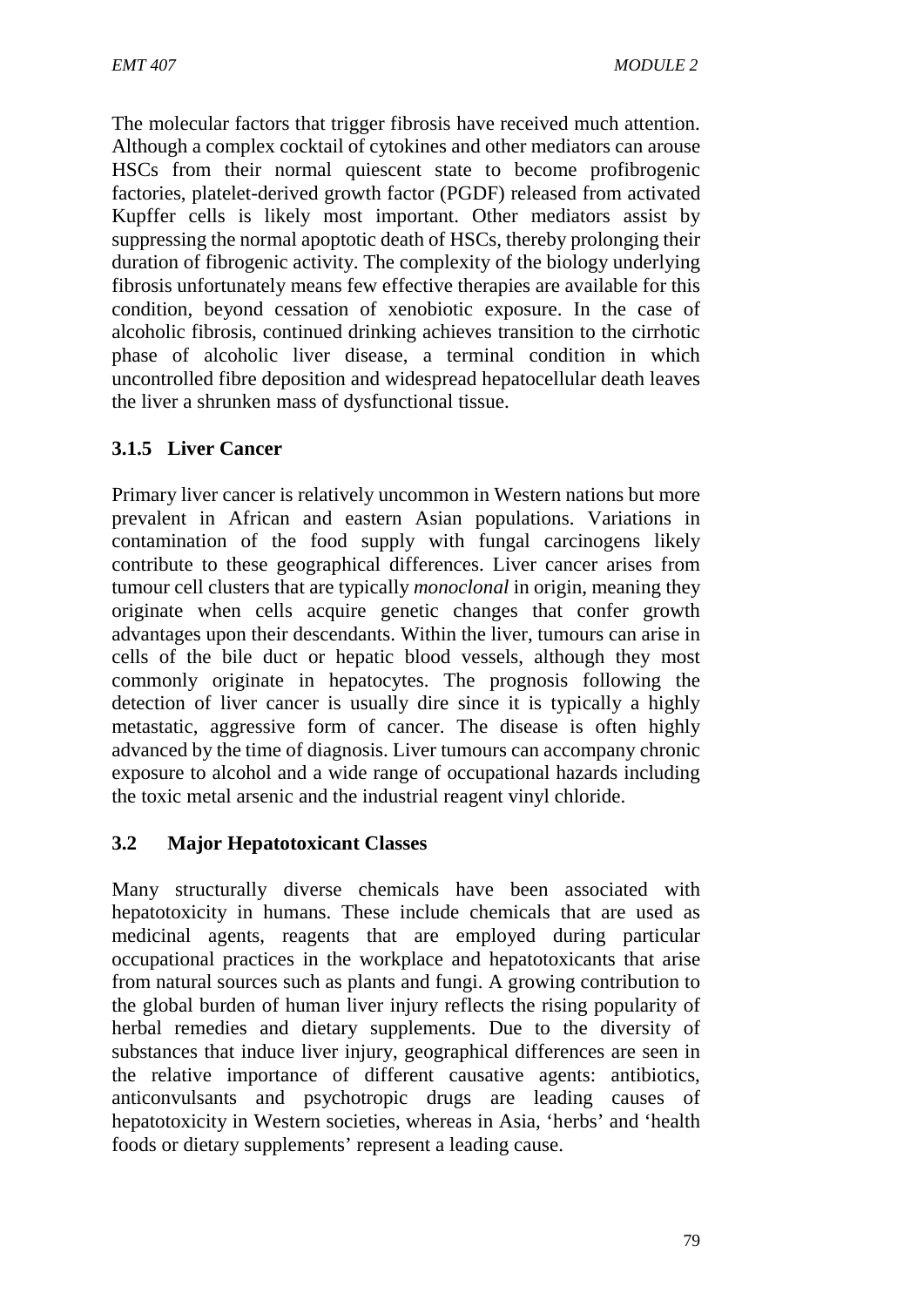### **4.0 CONCLUSION**

In this unit, the toxicological responses of the liver have been examined. The liver is an important organt for toxicological assessment.

### **5.0 SUMMARY**

In this unit, we have learnt the parameters that are used to assess hepatotoxic damages caused by toxicants.

### **6.0 TUTOR-MARKED ASSIGNMENT**

- 1. Describe the parameters that can be used to assess hepatotoxic damage induced by a named chemical
- 2. Any tendency for a chemical to damage the liver is taken seriously in toxicology. Discuss.

### **7.0 REFERENCES/FURTHER READING**

- Bjornsson, E.S. and Jonasson, J.G. (2013). Drug-induced cholestasis. *Clin Liver Dis*. 17:191–209. Corsini, A., and Bortolini, M. (2013). Drug induced liver injury: The role of drug metabolism and transport. *The Journal of Clinical Pharmacology*, *53*(5), 463-474.
- Flajs, D., and Peraica, M. (2009). Toxicological properties of citrinin. *Archives of Industrial Hygiene and Toxicology*, *60*(4), 457-464.
- Fromenty, B. (2013). Bridging the gap between old and new concepts in drug-induced liver injury. *Clinics and research in hepatology and gastroenterology*, *37*(1), 6-9.
- Griffiths, D. J., and Saker, M. L. (2003). The Palm Island mystery disease 20 years on: a review of research on the cyanotoxin cylindrospermopsin. *Environmental Toxicology: An International Journal*, *18*(2), 78-93.
- Guengerich, F. P. (2005). Principles of covalent binding of reactive metabolites and examples of activation of bis-electrophiles by conjugation. *Archives of biochemistry and biophysics*, *433*(2), 369-378.
- Hosohata, K., Ando, H., and Fujimura, A. (2012). Urinary vanin-1 as a novel biomarker for early detection of drug-induced acute kidney injury. *Journal of Pharmacology and Experimental Therapeutics*, *341*(3), 656-662.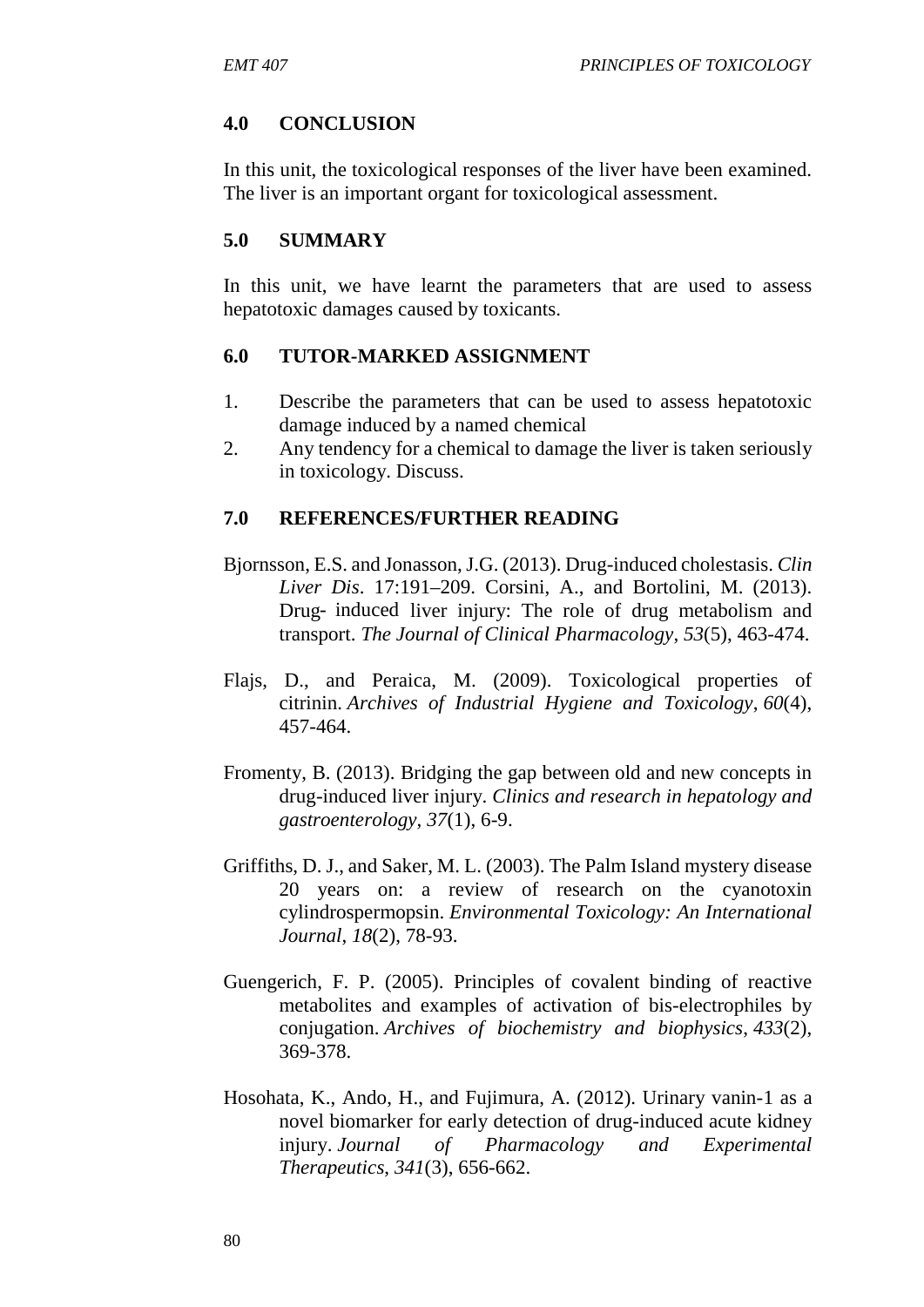# **UNIT 5 TOXIC RESPONSES OF KIDNEY**

### **CONTENTS**

- 1.0 Introduction
- 2.0 Objectives
- 3.0 Main Content
	- 3.1 Functional Consequences of Nephrotoxicity
	- 3.2 Major Human Nephrotoxicants
	- 3.3 Susceptibility of the Kidney to Toxic Injury
		- 3.3.1 Incidence and Severity of Toxic Nephropathy
		- 3.3.2 Reasons for the Susceptibility of the Kidney to Toxicity
	- 3.4 Assessment of Renal Function
	- 3.5 Biochemical Mechanisms/Mediators of Renal Cell Injury
		- 3.5.1 Cell Death
		- 3.5.2 Mediators of Toxicity
		- 3.5.3 Cellular/Subcellular and Molecular Targets
		- 3.5.4 Cell Volume and Ion Homeostasis
		- 3.5.5 Cytoskeleton and Cell Polarity
		- 3.5.6 Mitochondria
		- $3.5.7$  Ca<sup>2+</sup> Homeostasis
- 4.0 Conclusion
- 5.0 Summary
- 6.0 Tutor-Marked Assignment
- 7.0 References/Further Reading

# **1.0 INTRODUCTION**

Chemically induced nephrotoxicity is closely related to hepatotoxicity in that these two excretory organs often incur simultaneous damage by the same toxicant. For example, upon human exposure to cadmium – a heavy metal constituent of batteries, paints and plastics – the balance between nephrotoxicity and hepatotoxicity varies according to the magnitude and duration of exposure: the liver typically sustains damage by large, acute doses of cadmium, while the kidneys are vulnerable during extended exposure to low doses. Since the kidney lacks the regenerative capacity of liver, nephrotoxic episodes that diminish the number of functional nephrons often condemn victims to either long-term renal dialysis or renal transplants. Several physiological considerations predispose the kidneys to chemical toxicity. The strong expression of xenobiotic transporters within the luminal membranes of the renal nephron renders the kidneys highly vulnerable to nephrotoxicants since it means local toxicant concentrations can significantly exceed their levels in circulating blood. The large surface area of the luminal membranes and strong expression of xenobiotic metabolising enzymes in proximal tubules is a further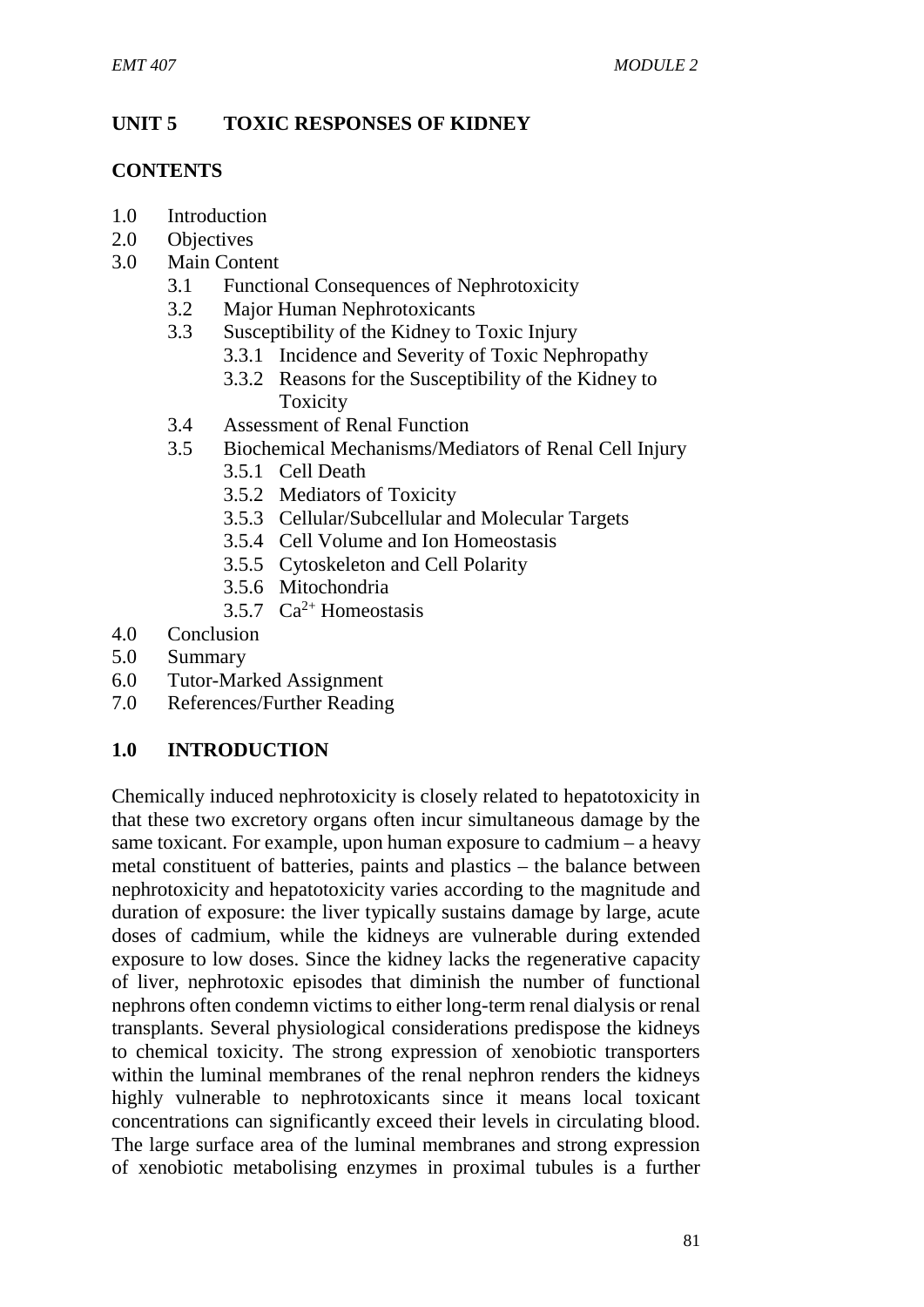exacerbating factor. The vulnerability of the renal vasculature to vasoactive compounds also predisposes the kidneys to injury, since blood flow changes can further maximise local xenobiotic concentrations within renal tissue. These collective factors ensure human exposure to nephrotoxic substances is of high clinical relevance. Indeed, xenobiotic intoxications contribute to around one-half of acute and chronic renal failures, while between 10 % and 15 % of intensive care unit admissions involve acute renal failure. Since mortality rates for acute renal failure have barely budged in the past 50 years, the need for basic and clinical research in this area remains high. As with the liver, normal kidney function underpins the wellbeing of many physiological systems, with important roles in the maintenance of electrolyte homeostasis via regulation of the volume and ionic composition of total body fluid (e.g. levels of water, sodium, potassium or hydrogen ions). The kidneys also produce crucial hormones that regulate blood pressure (e.g. rennin), red blood cell production (erythropoietin) and blood calcium levels (calcitrol). The renal capacity to excrete foreign chemicals as well as metabolic waste products (e.g. urea, ammonia and uric acid) is also crucial to bodily health.

### **2.0 OBJECTIVES**

By the end of this unit, you should be able to:

- describe the consequences of toxicity to the kidney
- mention substances that induce toxicity to the kidney
- explain the parameters used to assess toxicity to the kidney.

### **3.0 MAIN CONTENT**

### **3.1 Functional Consequences of Nephrotoxicity**

As a rule, functional changes accompanying toxicant-induced nephrotoxicity is acute in nature, developing rapidly following initial exposure to a noxious drug or chemical, or progressive, developing slowly and insidiously during chronic exposure to nephrotoxicants. For still other toxic substances, renal cancer is a major long-term toxic outcome. Xenobiotic-induced renal injury often makes its presence known via changes in the quantity or quality of urine: symptoms can involve overproduction of dilute urine (polyuria), excretion of low quantities of urine (anuria) or the passage of bloodstained urine (haematuria). Alterations in the composition of urine that are indicative of renal damage include the appearance of glucose (glucosuria) or blood proteins in urine (proteinuria). Levels of specific proteins such as albumin (albuminuria) are useful indicators of nephrotoxicity in the clinical setting. Unfortunately, renal injury is often far advanced before such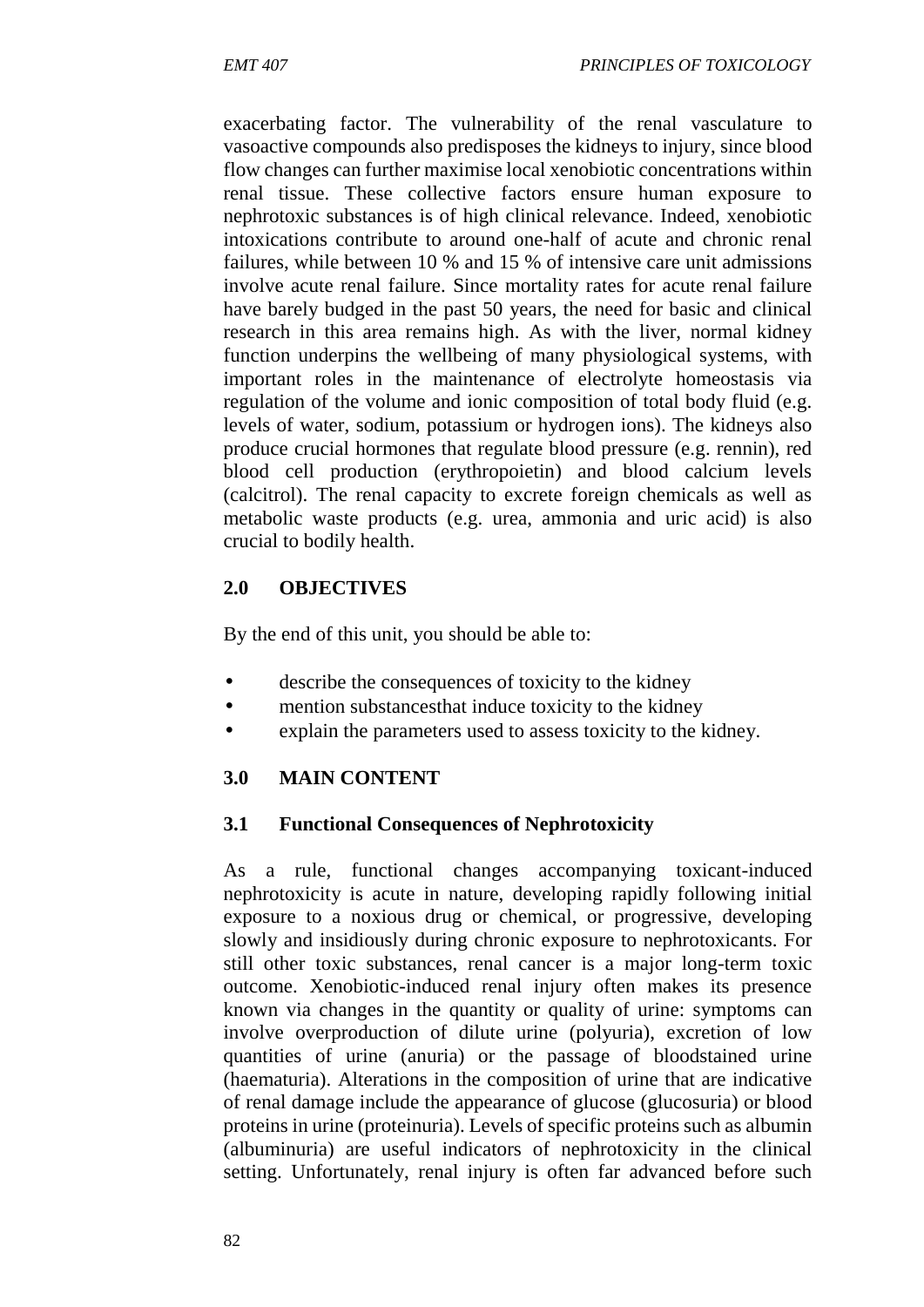changes become obvious to patients, a situation that drives a search for early markers of drug- or toxicant- induced nephrotoxicity. Specific urinary markers that pinpoint kidney damage to particular renal zones are of particular interest since relying upon gross urinary changes to detect nephrotoxicity is often unreliable (e.g. both glomerular and tubular toxicity can alter urine volumes).

In recent decades, researchers within the pharmaceutical industry and academic laboratories have studied specific proteins within urine as markers of injury to specific renal structures. Since these approaches initially used traditional biochemicalmapproaches with limited scope, their clinical uptake in diagnostic settings was typically low. More recently, the use of broad-based metabolomic and proteomic methods for monitoring large numbers of molecules in urine has identified many promising nephrotoxicity biomarkers. While most of these markers are still undergoing validation in animal-based studies and human trials, they may have a significant clinical impact in coming years.

### **3.2 Major Human Nephrotoxicants**

Development of a unified mechanistic understanding of chemically induced nephrotoxicity has been hampered by the dissimilarities between nephrotoxicants in terms of their chemical structures and physicochemical properties. Thus, while the clinical signs accompanying kidney damage are often similar, few chemical or structural similarities exist between toxicants as diverse as the heavy metal mercury, the mycotoxin fumonisin B1, the immunosuppressant cyclosporine A or the aminoglycoside gentamicin.

# **3.3 Susceptibility of the Kidney to Toxic Injury**

# **3.3.1 Incidence and Severity of Toxic Nephropathy**

A wide variety of drugs, environmental chemicals, and metals can cause nephrotoxicity. It has been estimated that ischemia/reperfusion and nephrotoxicants are responsible for 35% of AKI. Nephrotoxicity is a recognized clinical liability of certain classes of drugs; in particular, antibiotics, angiotensinconverting enzyme (ACE) inhibitors and angiotensinreceptor blockers, analgesics and nonsteroidal antiinflammatory drugs (NSAIDs), radiocontrast media, and anti-cancer agents. Approximately 70% of the patients presenting with drug-induced ARF were nonoliguric; the pathologic findings revealed acute tubular necrosis in 60%. Approximately 50% recovered completely. A myriad of risk factors appear to contribute to the incidence/severity of ARF, including genetic/hereditary factors, volume depletion, septic shock, hypotension, multiple chemical insults, age, diabetes, and preexisting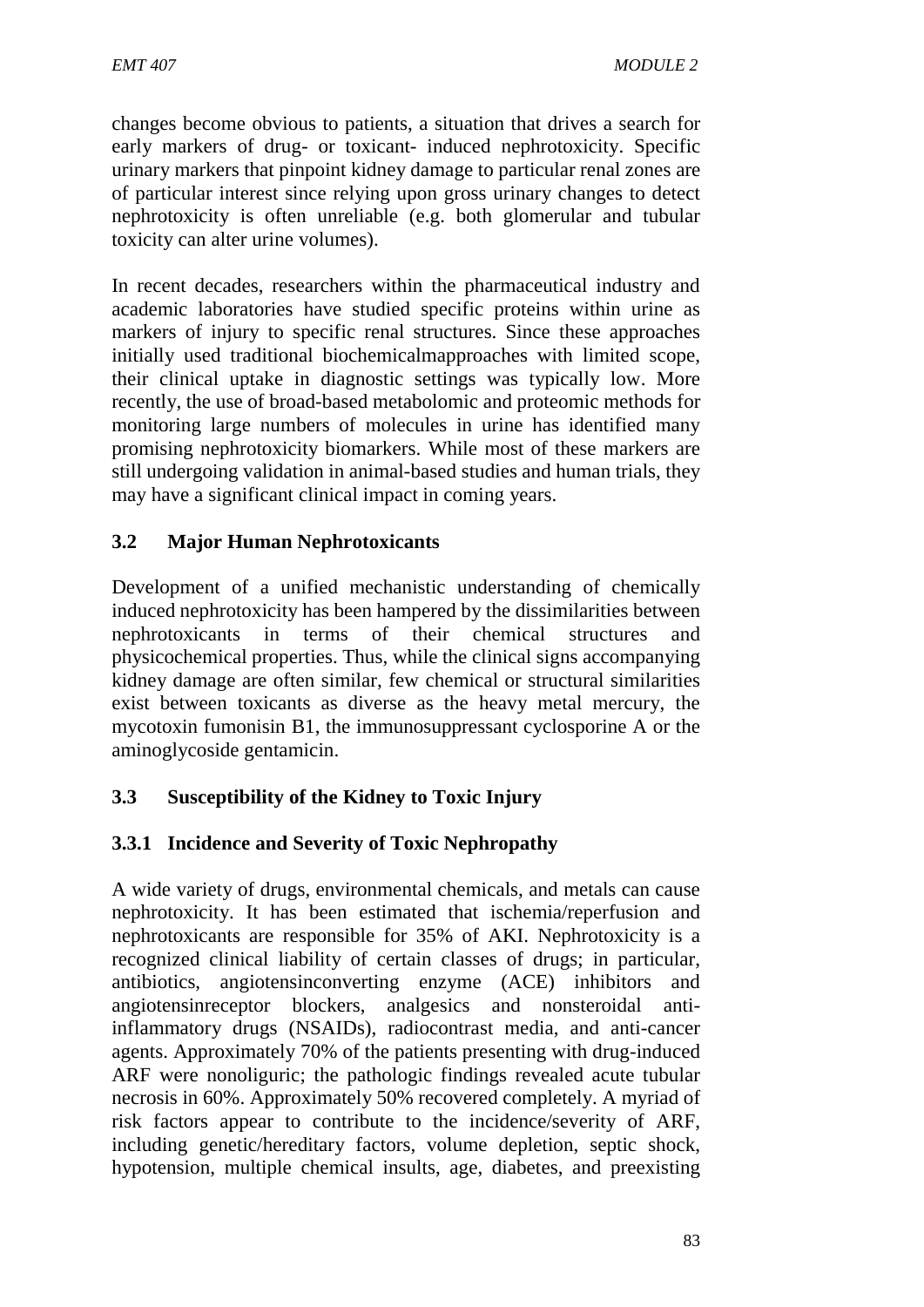renal disease. The consequences of ARF can be profound, as permanentrenal damage may result and dialysis or renal transplantation may be required. Chronic renal failure leading to end-stage renal failure has been associated with long-term abuse of analgesics. The incidence of analgesic nephropathy has been reported to be as high as 20–25% in certain countries (e.g., Switzerland). Other agents, such as lithium, cyclosporine, NSAIDs, lead, and cadmium, may produce chronic tubulointerstitial nephropathy with progressive loss of renal function.

### **3.3.2 Reasons for the Susceptibility of the Kidney to Toxicity**

The unusual susceptibility of the mammalian kidney to the toxic effects of noxious chemicals can be attributed in part to the unique physiologic and anatomic features of this organ. Although the kidneys constitute only 0.5% of total body mass, they receive about 20–25% of the resting cardiac output. Consequently, any drug or chemical in the systemic circulation will be delivered to these organs in relatively high amounts. The processes involved in forming concentrated urine also serve to concentrate potential toxicants in the tubular fluid. As water and electrolytes are reabsorbed from the glomerular filtrate, chemicals in the tubular fluid may be concentrated, thereby driving passive diffusion of toxicants into tubular cells. Therefore, a nontoxic concentration of a chemical in the plasma may reach toxic concentrations in the kidney. Progressive concentration of toxicants along the nephron may result in intraluminal precipitation of relatively insoluble compounds, causing ARF secondary to tubular obstruction. Finally, renal transport, accumulation, and metabolism of xenobiotics contribute significantly to the susceptibility of the kidney (and specific nephron segments) to toxic injury. In addition to intrarenal factors, the incidence and/or severity of chemically induced nephrotoxicity may be related to the sensitivity of the kidney to circulating vasoactive substances. Under these conditions, vasoconstrictors such as angiotensin II or vasopressin are increased. Normally, the actions of high circulating levels of vasoconstrictor hormones are counterbalanced by the actions of increased vasodilatory prostaglandins; thus, RBF and GFR are maintained. However, when prostaglandin synthesis is suppressed by NSAIDs, RBF declines markedly and ARF ensues, due to the unopposed actions of vasoconstrictors. Another example of predisposing risk factors relates to the clinical use of ACE inhibitors. ACE inhibitors have been reported to produce ARF in patients with severe hypertension, due either to bilateral renal artery stenosis or to renal artery stenosis in a solitary kidney. Under these conditions, glomerular filtration pressure is dependent on angiotensin II-induced efferent arteriolar constriction. ACE inhibitors will block this vasoconstriction, resulting in a precipitous decline in filtration pressure and ARF.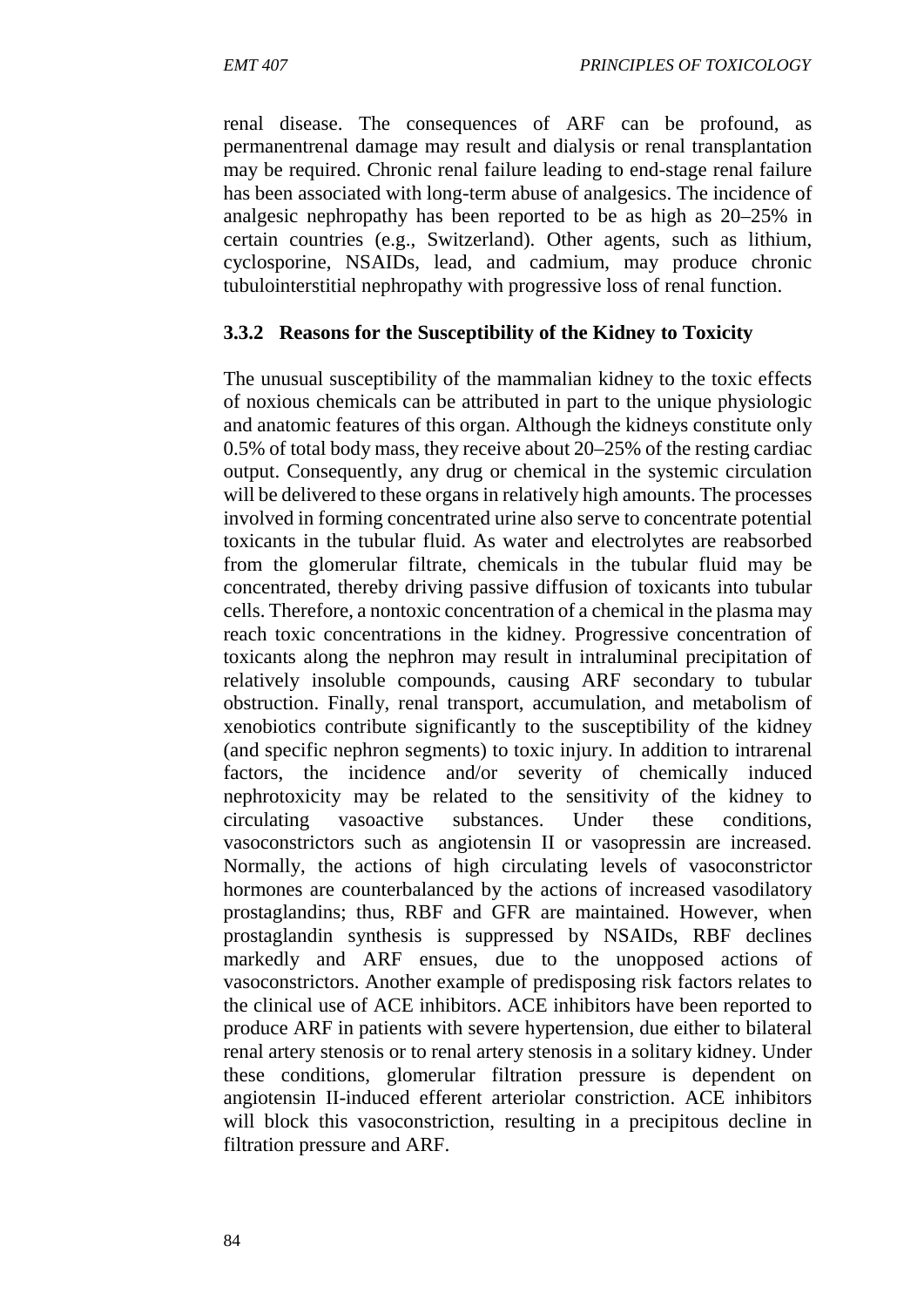#### **3.4 Assessment of Renal Function**

Evaluation of the effects of a chemical on the kidney can be accomplished using a variety of both in vivo and in vitro methods. Initially, nephrotoxicity can be assessed by evaluating serum and urine chemistries following treatment with the chemical in question. The standard battery of noninvasive tests includes measurement of urine volume and osmolality, pH, and urinary composition (e.g., electrolytes, glucose, and protein). Although specificity is often lacking in such an assessment, urinalysis provides a relatively easy and noninvasive assessment of overall renal functional integrity and can provide some insight into the nature of the nephrotoxic insult. For example, chemically induced increases in urine volume accompanied by decreases in osmolality may suggest an impaired concentrating ability, possibly via a defect in ADH synthesis, release, and/or action. To determine whether the impaired concentrating ability is due to an altered tubular response to ADH, concentrating ability can be determined before and after an exogenous ADH challenge. Glucosuria may reflect chemically induced defects in proximal tubular reabsorption of sugars; however, because glucosuria also may be secondary to hyperglycemia, measurement of serum glucose concentrations also must be evaluated. Urinary excretion of high molecular-weight proteins, such as albumin, is suggestive of glomerular damage, whereas excretion of low-molecular-weight proteins, such as 2microglobulin, suggests proximal tubular injury. Urinary excretion of enzymes localized in the brush border (e.g., alkaline phosphatase, -glutamyl transpeptidase) may reflect brush-border damage, whereas urinary excretion of other enzymes (e.g., lactate dehydrogenase) may reflect more generalized cell damage. Enzymuria is often a transient phenomenon, as chemically induced damage may result in an early loss of most of the enzyme available. Thus, the absence of enzymuria does not necessarily reflect an absence of damage. The simultaneous analysis of cellular metabolites in sera and urine using nuclear magnetic analysis (metabonomics) has matured over the past few years and may provide an additional technology to identify and monitor nephrotoxicity (Lindon et al., 2006). For example, rats treated with the nephrotoxicant HgCl2 exhibited increased levels of threonine, isobutyric acid, glutamate, and lysine in renal cortical tissue (Wang et al., 2006) and increased levels of isoleucine and lysine and decreased levels of fumarate in the urine, and that these changes are associated with renal dysfunction (Holmes et al., 2006). However, this technology will require further development and validation using different species and renal insults in the presence and absence of underlying diseases prior to greater use. GFR can be measured directly by determining creatinine or inulin clearance. Creatinine is an endogenous compound released from skeletal muscle at a constant rate under most circumstances. Further, it is completely filtered with limited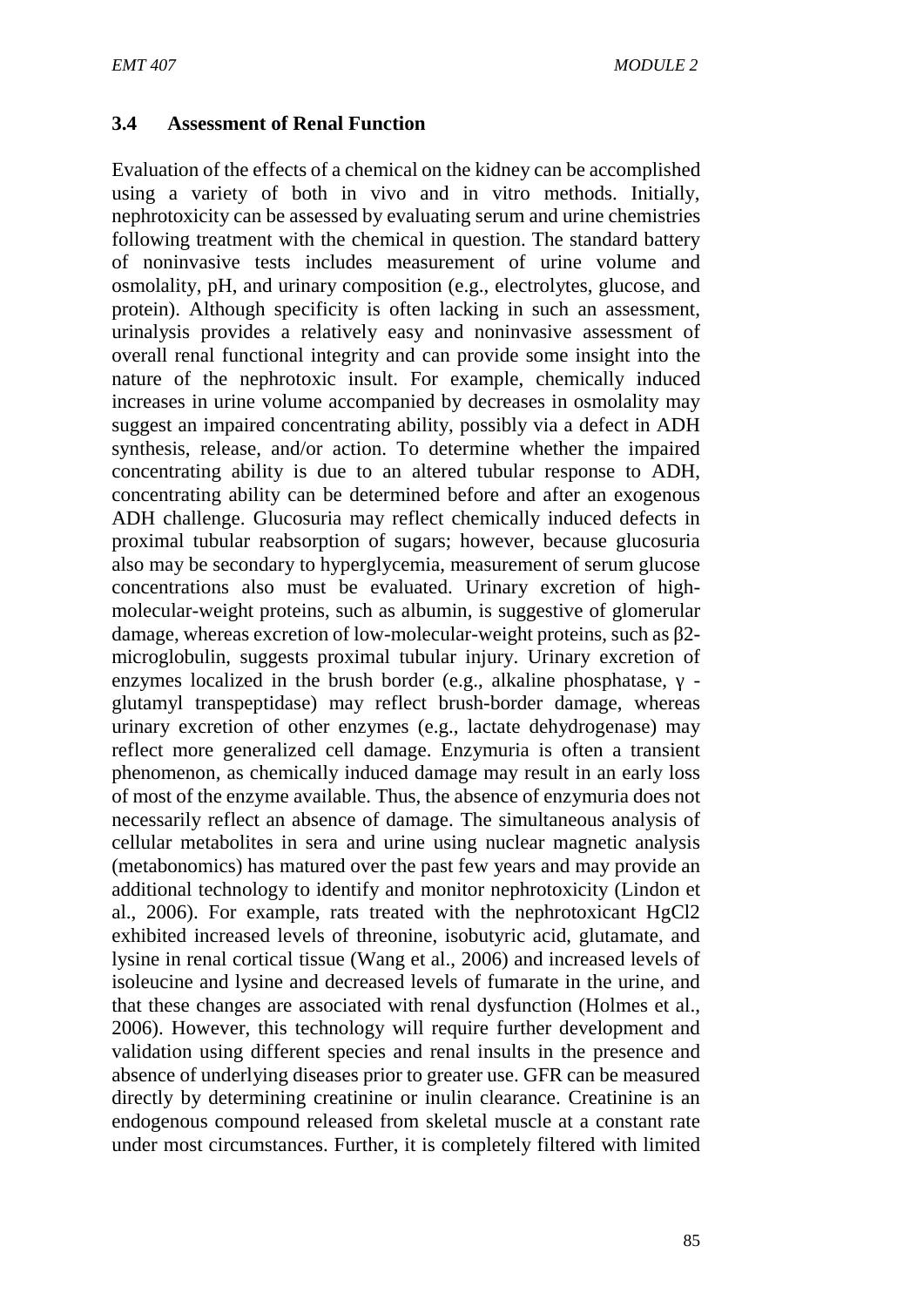secretion. Inulin is an exogenous compound that is completely filtered with no reabsorption or secretion.

# **3.5 Biochemical Mechanisms/Mediators of Renal Cell Injury**

# **3.5.1 Cell Death**

In many cases, renal cell injury may culminate in cell death. In general, cell death is thought to occur through either oncosis or apoptosis. The morphologic and biochemical characteristics of oncosis ("necrotic cell death") and apoptosis arevery different. For example, apoptosis is a tightly controlled, organized process that usually affects scattered individual cells. The organelles retain integrity while cell volume decreases. Ultimately, the cell breaks into small fragments that are phagocytosed by adjacent cells or macrophages without producing an inflammatory response. In contrast, oncosis often affects many contiguous cells; the organelles swell, cell volume increases, and the cell ruptures with the release of cellular contents, followed by inflammation. With many toxicants, lower but injurious concentrations produce cell death through apoptosis. As the concentration of the toxicant increases, oncosis plays a predominant role. However, because apoptosis is an ATP dependent process, for those toxicants that target the mitochondrion, oncosis may be the predominant pathway with only limited apoptosis occurring. In general, nephrotoxicants produce cell death through apoptosis and oncosis, and it is likely that both forms of cell death contribute to AKI.

# **3.5.2 Mediators of Toxicity**

A chemical can initiate cell injury by a variety of mechanisms. In some cases the chemical may initiate toxicity due to its intrinsic reactivity with cellular macromolecules. For example, amphotericin B reacts with plasma membrane sterols, increasing membrane permeability; fumonisin B1 inhibits sphinganine (sphingosine) *N*-acyltransferase; and  $Hg^{2+}$  binds to sulfhydryl groups on cellular proteins. In contrast, some chemicals are not toxic until they are biotransformed to a reactive intermediate. Biologically reactive intermediates, also known as alkylating agents, are electron-deficient compounds (electrophiles) that bind to cellular nucleophiles (electron-rich compounds) such as proteins and lipids. For example, acetaminophen and chloroform are metabolized in the mouse kidney by cytochrome P450 to the reactive intermediates, *N*-acetyl-*p* benzoquinoneimine and phosgene, respectively. The covalent binding of the reactive intermediate to critical cellular macromolecules is thought to interfere with the normal biological activity of the macromolecule and thereby initiate cellular injury. In other instances, extrarenal biotransformation may be required prior to the delivery of the penultimate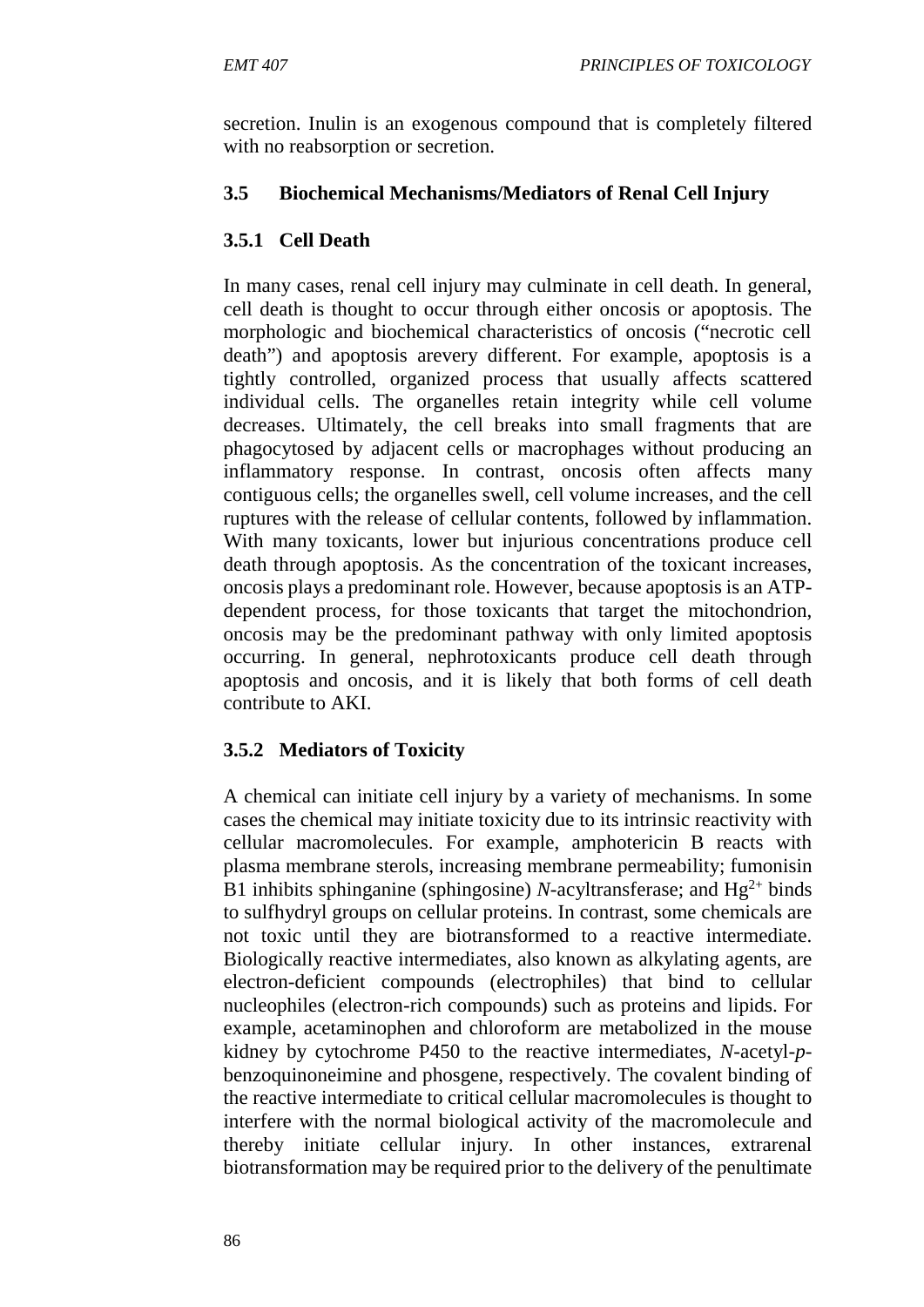nephrotoxic species to the proximal tubule, where it is metabolized further to a reactive intermediate. Finally, chemicals may initiate injury indirectly by inducing oxidative stress via increased production of ROS, such as superoxide anion, hydrogen peroxide, and hydroxyl radicals. ROS can react with a variety of cellular constituents to induce toxicity. For example, ROS are capable of inducing lipid peroxidation, which may result in altered membrane fluidity, enzyme activity, and membrane permeability and transport characteristics; inactivating cellular enzymes by directly oxidizing critical protein sulfhydryl or amino groups; depolymerizing polysaccharides; and inducing DNA strand breaks and chromosome breakage. Each of these events could lead to cell injury and/or death. Oxidative stress has been proposed to contribute, at least in part, to the nephrotoxicity associated with ischemia/reperfusion injury, gentamicin, cyclosporine, cisplatin, and haloalkene cysteine conjugates (Ueda *et al.*, 2001). While nitric oxide is an important second messenger in a number of physiologic pathways, recent studies suggest that in the presence of oxidative stress, nitric oxide can be converted into reactive nitrogen species that contribute to cellular injury and death. For example, in the presence of superoxide anion, nitric oxide can be transformed into peroxynitrite (ONOO–), a strong oxidant and nitrating species. Proteins, lipids, and DNA are all targets of peroxynitrite. The primary evidence for a role of peroxynitrite in renal ischemia/reperfusion injury is the formation of nitrotyrosine-protein adducts and the attenuation of renal dysfunction through the inhibition of the inducible form of nitric oxide synthase (Ueda *et al.*, 2001).

# **3.5.3 Cellular/Subcellular and Molecular Targets**

A number of cellular targets have been identified to play a role in cell death. It is generally thought that an intracellular interaction (e.g., an alkylating agent or ROS with a macromolecule) initiates a sequence of events that leads to cell death. In the case of oncosis, a "point of no return" is reached in which the cell will die regardless of any intervention. The idea of a single sequence of events is probably simplistic for most toxicants, given the extensive number of targets available for alkylating species and ROS. Rather multiple pathways, with both distinct and common sequences of events, may lead to cell death.

# **3.5.4 Cell Volume and Ion Homeostasis**

Cell volume and ion homeostasis are tightly regulated and are critical for the reabsorptive properties of the tubular epithelial cells. Toxicants generally disrupt cell volume and ion homeostasis by interacting with the plasmamembrane and increasing ion permeability or by inhibiting energy production. The loss of ATP, for example, results in the inhibition of membrane transporters that maintain the internal ion balance and drive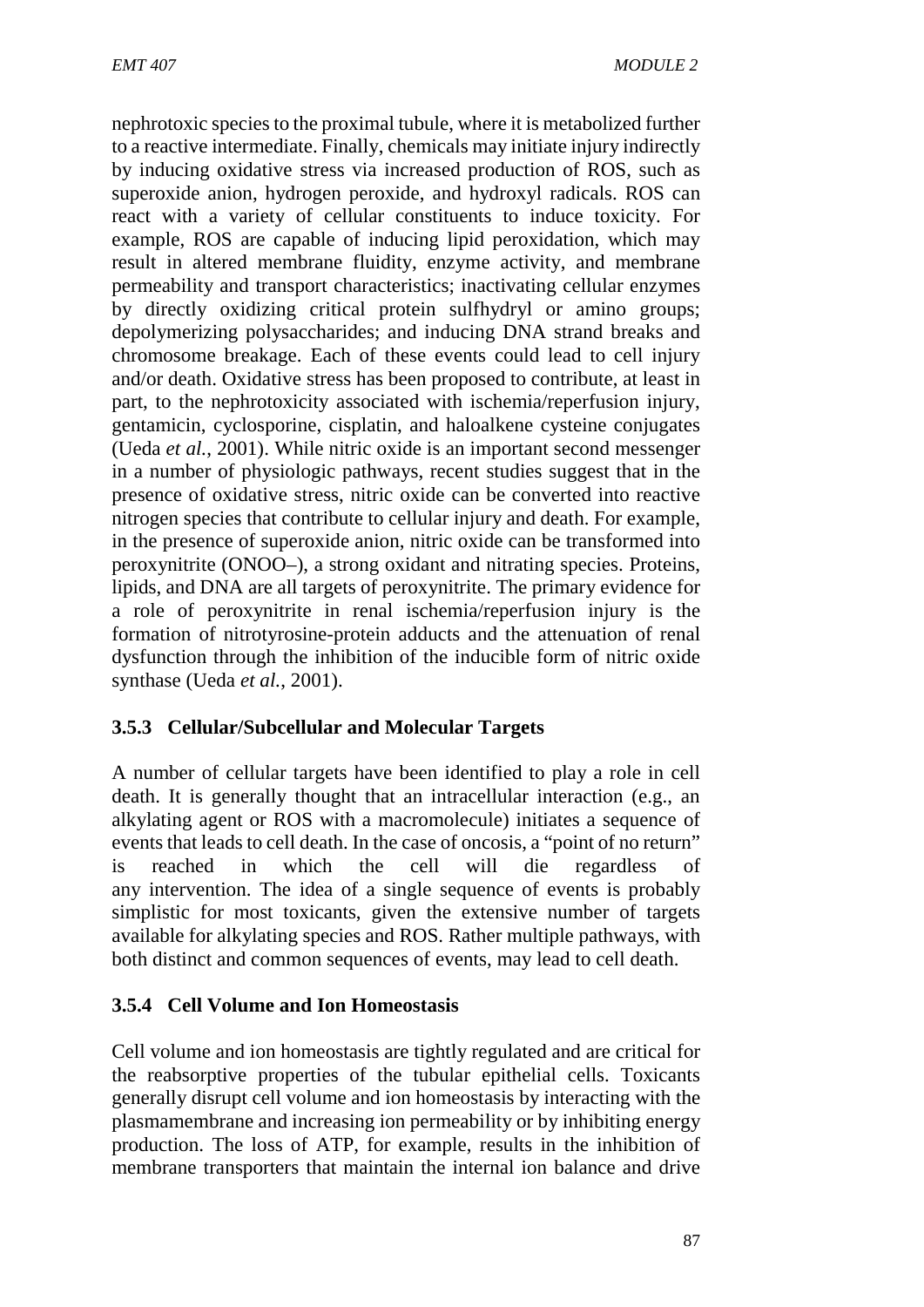transmembrane ion movement. Following ATP depletion, Na+, K+- ATPase activity decreases, resulting in K+ efflux, Na+ and Cl– influx, cell swelling, and ultimately cell membrane rupture. Miller and Schnellmann (1995) have proposed that ATP depletion in rabbit renal proximal tubule segments initially results in K+ efflux and Na+ influx followed by a lag period before Cl– influx occurs. Cl– influx occurs during the late stages of cell injury produced by a diverse group of toxicants and appears to be due to the volume-sensitive, outwardly rectifying (VSOR) Cl– channel (Okada *et al.*, 2004). Cl– influx may be a trigger for cell swelling, because decreasing Cl– influx decreased cell swelling and cell death, and inhibition of cell swelling decreased cell lysis but not Cl– influx. Meng and Reeves (2000) have reported similar findings using hydrogen peroxide as the toxicant and LLCPK1 cells. In contrast, the cell shrinkage that occurs during apoptosis is mediated by K+ and Cl- efflux through respective channels and inhibition of these channels is cytoprotective (Okada *et al.*, 2004).

### **3.5.5 Cytoskeleton and Cell Polarity**

Toxicants may cause early changes in membrane integrity such as loss of the brush border, blebbing of the plasma membrane, or alterations inmembrane polarity. These changes canresultfrom toxicantinduced alterations in cytoskeleton components and cytoskeletalmembrane interactions, or theymay be associated with perturbations in energy metabolism or calcium and phospholipid homeostasis. Marked changes in the polarity of tubular epithelium occur following an ischemic insult. Under controlled conditions, the tubular epithelial cell is polarized with respect to certain transporters and enzymes. During in vivo ischemia and in vitro ATP depletion there is a dissociation of Na+, K+-ATPase from the actin cytoskeleton and redistribution from the basolateral membrane to the apical domain in renal proximal tubule cells. The redistribution of this enzyme has been postulated to explain decreased  $Na<sup>+</sup>$  and water reabsorption during ischemic injury.

### **3.5.6 Mitochondria**

Many cellular processes depend on mitochondrial ATP and thus become compromised simultaneously with inhibition of respiration. Conversely, mitochondrial dysfunction may be a consequence of some other cellular process altered by the toxicant. Numerous nephrotoxicants causemitochondrial dysfunction. For example, following an in vivo exposure, HgCl<sub>2</sub> altered isolated renal cortical mitochondrial function and mitochondrial morphology prior to the appearance of tubular necrosis. Furthermore,  $HgCl<sub>2</sub>$  produced similar changes in various respiratory parameters when added to isolated rat renal cortical mitochondria. Different toxicants also produce different types of mitochondrial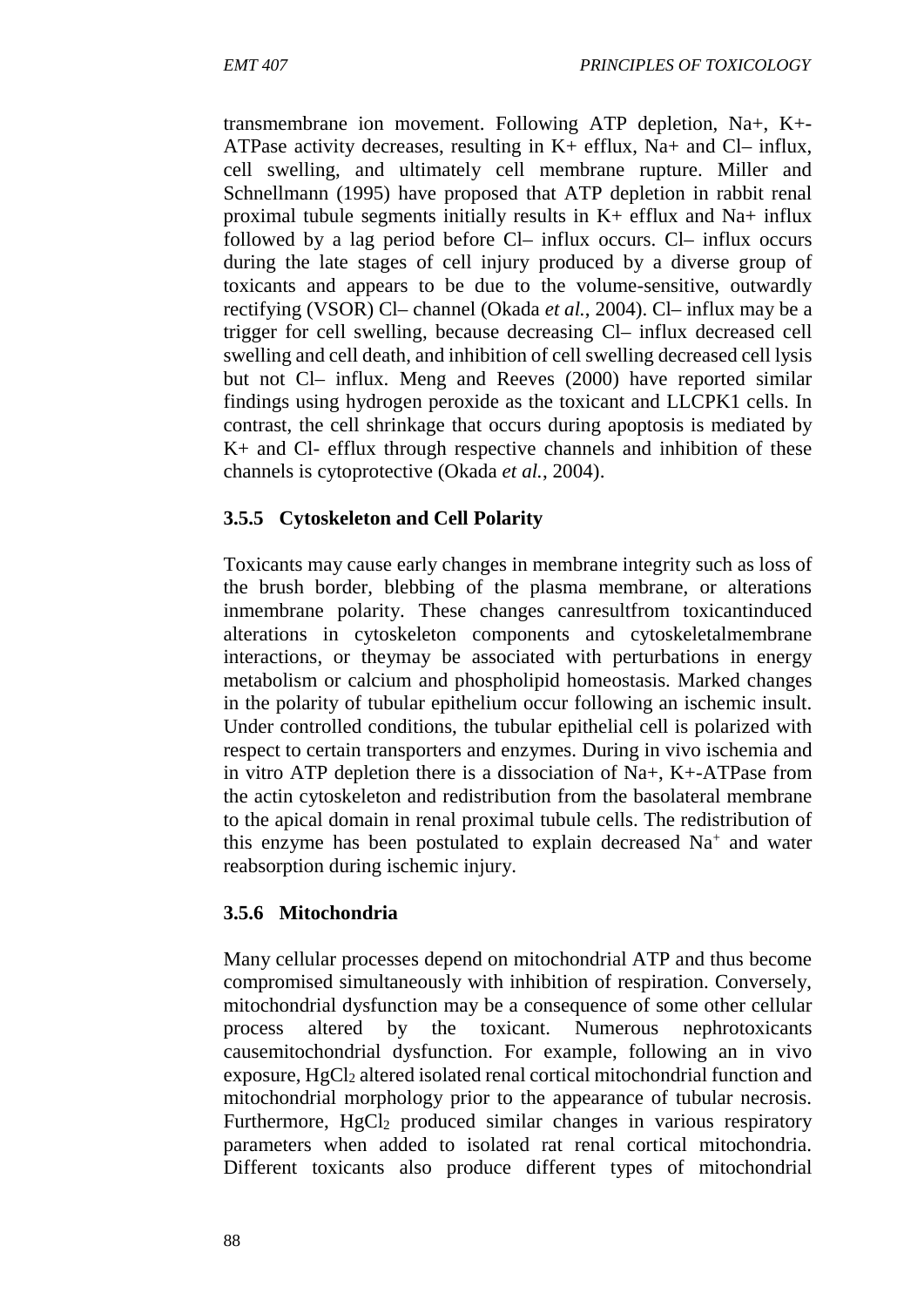dysfunction. For example, pentachlorobutadienyl-l-cysteine initially uncouples oxidative phosphorylation in renal proximal tubular cells by dissipating the proton gradient, whereas TFEC does not uncouple oxidative phosphorylation but rather inhibits state 3 respiration by inhibiting sites I and II of the electron transport chain. Whether toxicants target mitochondria directly or indirectly, it is clear that mitochondria play a critical role in determining whether cells die by apoptosis or oncosis. The mitochondrial permeability transition (MPT) is characterized by the opening of a highconductance pore that allows solutes of *<*1500 molecular weight to pass. It is thought that the MPT occurs during cell injury and ultimately progresses to apoptosis if sufficient ATP is available or oncosis if ATP is depleted. Further, the release of apoptotic proteins such as apoptosis inducing factor (AIF), cytochrome c, Smac/Diablo, Omi and Endonuclease G following MPT play a key role in activating downstream caspases and executing apoptosis.

# **3.5.7 Ca2+ Homeostasis**

 $Ca<sup>2+</sup>$  is a second messenger and plays a critical role in a variety of cellular functions. The distribution of  $Ca^{2+}$  within renal cells is complex and involves binding to anionic sites on macromolecules and compartmentation within subcellular organelles. The cytosolic free  $Ca^{2+}$ concentration of this pool is approximately 100 nM and is maintained at this level against a large extracellular/intracellular gradient (10,000:1) by a series of pumps and channels located on the plasma membrane and endoplasmic reticulum (ER). Because the proximal tubular cells reabsorb approximately 50–60% of the filtered load of  $Ca^{2+}$ , they must maintain low cytosolic  $Ca^{2+}$  concentrations during a large  $Ca^{2+}$  flux. Sustained elevations or abnormally large increases in cytosolic free  $Ca^{2+}$  can exert a number of detrimental effects on the cell. For example, an increase in cytosolic free  $Ca^{2+}$  can activate a number of degradative  $Ca^{2+}$ -dependent enzymes, such as phospholipases and proteinases (e.g., calpains), and can produce aberrations in the structure and function of cytoskeletal elements. While the precise role of  $Ca^{2+}$  in toxicant-induced injury remains unclear, release of ER  $Ca^{2+}$  stores may be a key step in initiating the injury process and increasing cytosolic free  $Ca^{2+}$  concentrations (Harriman *et al.*, 2002). For example, prior depletion of ER  $Ca^{2+}$  stores protects renal proximal tubules from extracellular  $Ca^{2+}$  influx and cell death produced by mitochondrial inhibition and hypoxia). Further, the release of ER  $Ca^{2+}$ activates calpains which leads to further disruption of ion homeostasis, cleavage of cytoskeleton proteins, cell swelling, and, ultimately oncosis. Mitochondria are known to accumulate  $Ca^{2+}$  in lethally injured cells through a low-affinity, high-capacity  $Ca^{2+}$  transport system. While this system plays a minor role in normal cellular  $Ca^{2+}$  regulation, under injurious conditions the uptake of  $Ca^{2+}$  may facilitate ROS formation and damage.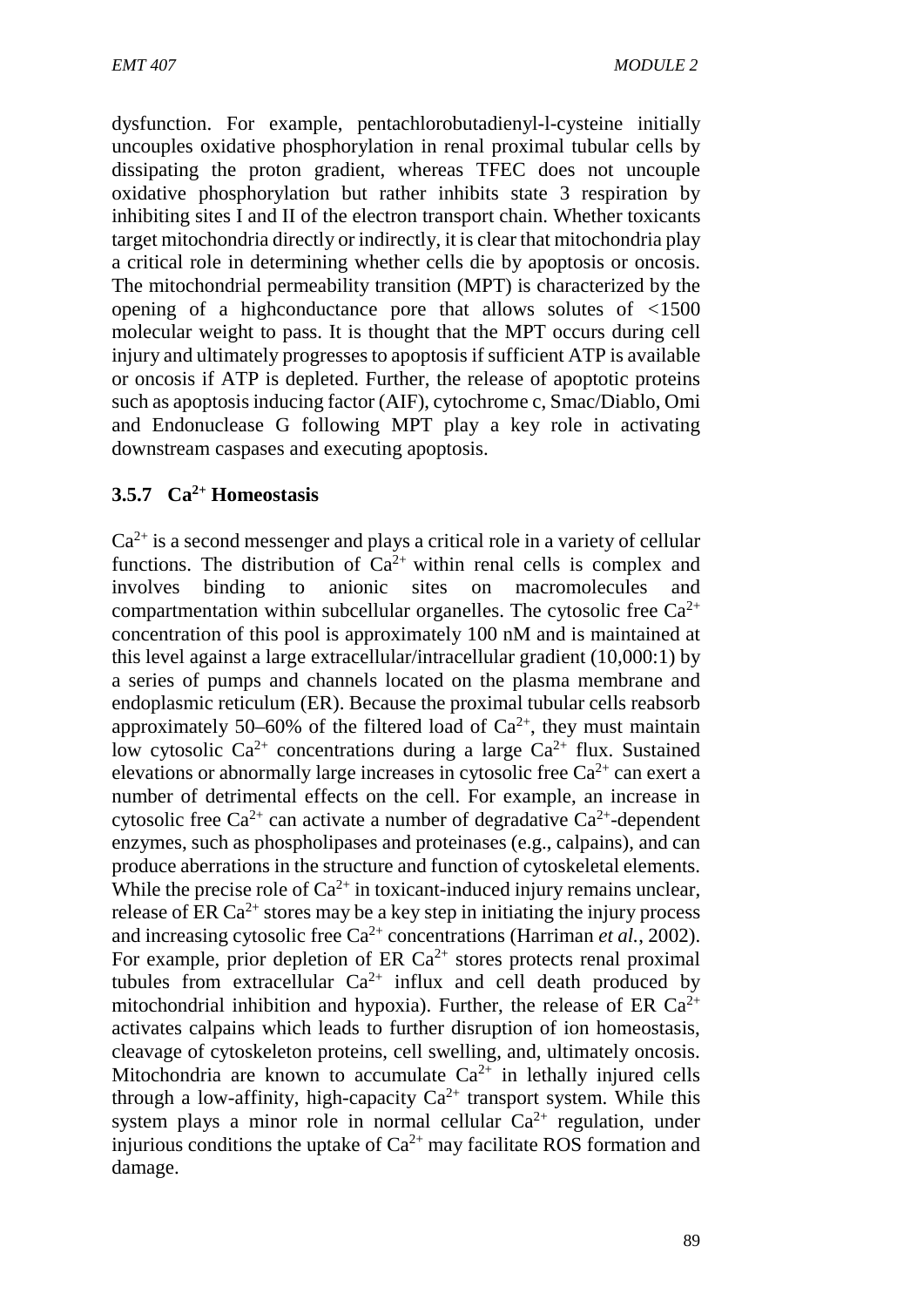### **4.0 CONCLUSION**

In this unit, the toxic responses of the kidney have been examined. The kidney is vulnerable vulnerable to chronic toxicity.

### **5.0 SUMMARY**

In this unit, we have learnt some of the substances that are toxic to the kidney and the paraemeters that can be used to examine nephrotoxicity.

### **6.0 TUTOR-MARKED ASSIGNMENT**

- 1. Mention 10 substances that can be toxic to the human kidney with refence to scientific articles.
- 2. Evaluation of the effects of a chemical on the kidney can be accomplished using a variety of both in vivo and in vitro methods. Discuss.

### **7.0 REFERENCES/FURTHER READING**

- Holmes, E., Cloarec, O., and Nicholson, J. K. (2006). Probing latent biomarker signatures and in vivo pathway activity in experimental disease states via statistical total correlation spectroscopy (STOCSY) of biofluids: application to HgCl2 toxicity. *Journal of proteome research*, *5*(6), 1313-1320.
- Lindon, J. C., Holmes, E., and Nicholson, J. K. (2006). Metabonomics techniques and applications to pharmaceutical research and development. *Pharmaceutical research*, *23*(6), 1075-1088.
- Meng, X., and Reeves, W. B. (2000). Effects of chloride channel inhibitors on H2O2-induced renal epithelial cell injury. *American Journal of Physiology-Renal Physiology*, *278*(1), F83-F90.
- Miller, G. W., and Schnellmann, R. G. (1995). Inhibitors of renal chloride transport do not block toxicant-induced chloride influx in the proximal tubule. *Toxicology letters*, *76*(2), 179-184.
- Okada, Y., Maeno, E., Shimizu, T., Manabe, K., Mori, S. I., and Nabekura, T. (2004). Dual roles of plasmalemmal chloride channels in induction of cell death. *Pflügers Archiv*, *448*(3), 287- 295.
- Ueda, N., Mayeux, P.R., Baglia, R., Shah, S.V. (2001). Oxidant mechanisms in acute renal failure, *Acute Renal Failure: A*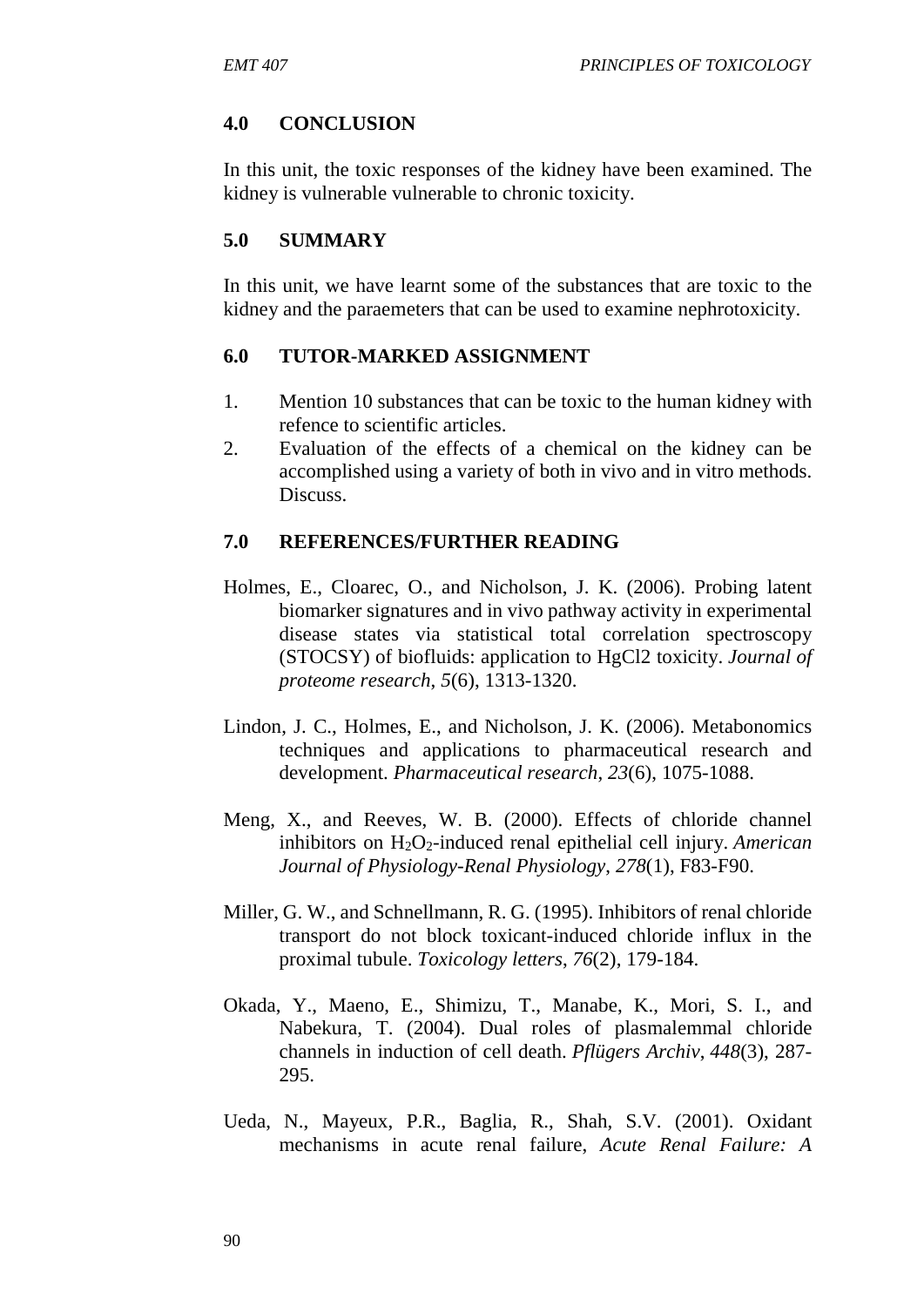*Companion to Brenner's and Rector's The Kidney.* WB Saunders, St. Louis. pp. F853–F860.

Wang, Y., Bollard, M. E., Nicholson, J. K., and Holmes, E. (2006). Exploration of the direct metabolic effects of mercury II chloride on the kidney of Sprague–Dawley rats using high-resolution magic angle spinning 1H NMR spectroscopy of intact tissue and pattern recognition. *Journal of pharmaceutical and biomedical analysis*, *40*(2), 375-381.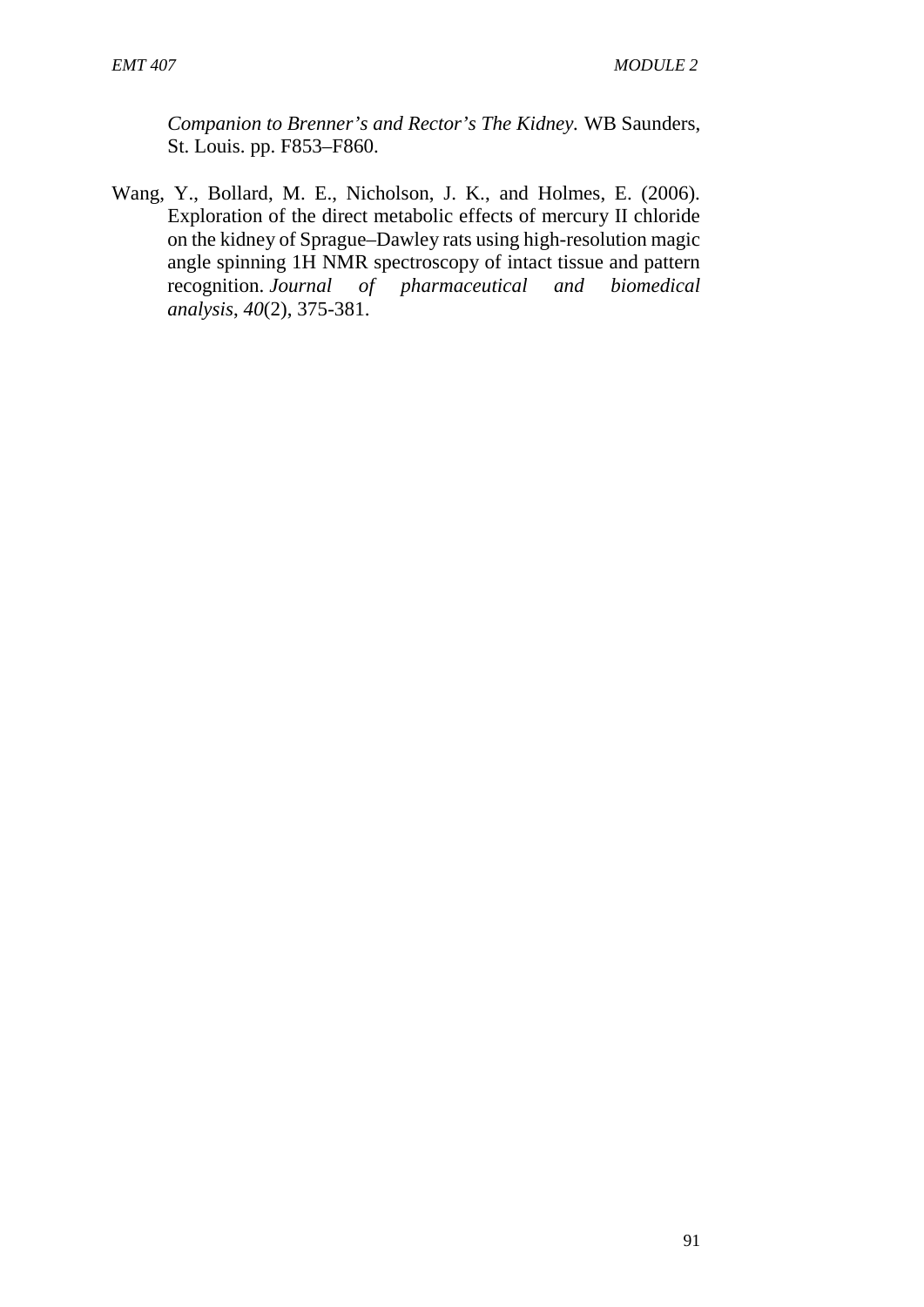### **MODULE 3**

| Unit 1<br>Immune Systems |  |
|--------------------------|--|
|--------------------------|--|

- Unit 2 Respiratory Systems
- Unit 3 Nervous System
- Unit 4 Eye

### **UNIT 1 IMMUNE SYSTEMS**

### **CONTENTS**

- 1.0 Introduction
- 2.0 Objectives
- 3.0 Main Content
	- 3.1 Methods to Assess Immunocompetence
		- 3.1.1 General Assessment
		- 3.1.2 Functional Assessment
			- 3.1.2.1 Innate Immunity
			- 3.1.2.2 Acquired Immunity—Cell Mediated
			- 3.1.2.3 Flow Cytometric Analysis
			- 3.1.2.4 Measurements of Cytokines and Cytokine Profiling
			- 3.1.2.5 Host Resistance Assays
- 4.0 Conclusion
- 5.0 Summary
- 6.0 Tutor-Marked Assignment
- 7.0 References/Further Reading

# **1.0 INTRODUCTION**

For many years, it has been widely established that xenobiotics can have significant effects on the immune system. More recently, and during the establishment of the subdiscipline of immunotoxicology, a significant emphasis was placed on the development of a standardized battery of tests to evaluate immune competence. Among the unique features of the immune system is the ability of immune cells to be removed from the body and to function in vitro. This unique quality makes it possible to comprehensively evaluate the actions of xenobiotics on the immune system employing in vivo, ex vivo, and in vitro approaches to dissect the cellular, biochemical, and molecular mechanisms of action of xenobiotics. While standard toxicological end points such as organ weights, cellularity, and enumeration of cell subpopulations are important components in assessing when an agent is capable of altering the immune system, by far the most sensitive indicators of immunotoxicity are the tests that challenge the various immune cells to respond functionally to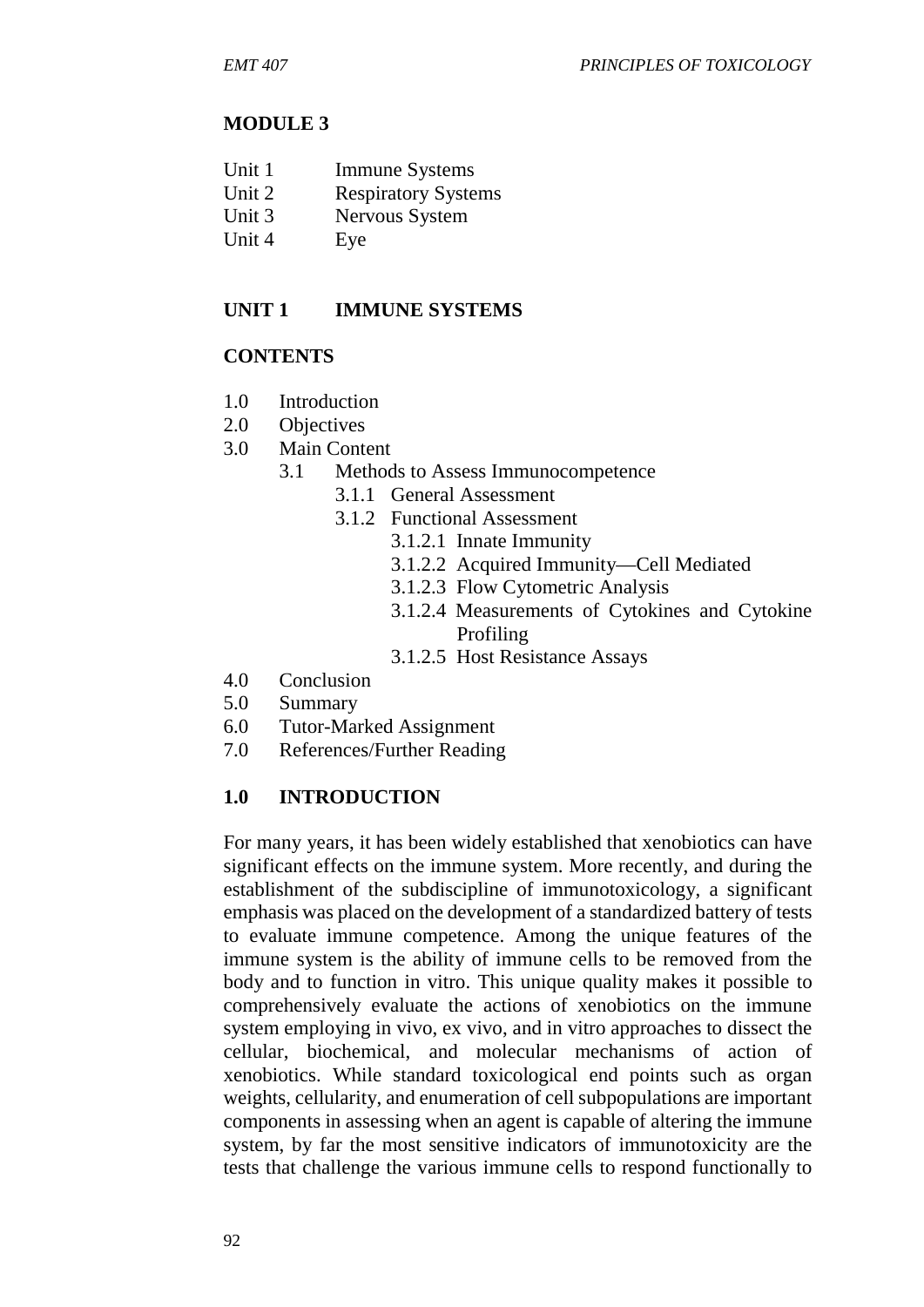exogenous stimuli. Employing such a battery of functional assays whereby different cell types can be evaluated not only for their effector functions, but also in certain cases for their ability to participate as accessory cells in an immune response, can provide important mechanistic information concerningwhich cell type(s) within the immune system are, in fact, targeted by a xenobiotic.

### **2.0 OBJECTIVES**

By the end of this unit, you should be able to:

- understand the methods of using immunocompetence in toxicological studies
- understand the modulation of the immune system by xenobiotics.

### **3.0 MAIN CONTENT**

#### **3.1 Methods to Assess Immunocompetence**

#### **3.1.1 General Assessment**

Central to any series of studies evaluating immunocompetence is the inclusion of standard toxicological studies, because any immunologic finding should be interpreted in conjunction with effects observed on other target organs. Standard toxicological studies that are usually evaluated include body and selected organ weights, general observations of overall animal health, selected serum chemistries, hematologic parameters, and status of the bone marrow (ability to generate specific colony-forming units). In addition, histopathology of lymphoid organs, such as the spleen, thymus, and lymph nodes, may provide insight into potential immunotoxicants. Because of the unique nature of the immune system, there are several experimental approaches that may be taken to assess immunotoxicity and to evaluate the mechanisms of action of xenobiotics.

### **3.1.2 Functional Assessment**

### **3.1.2.1 Innate Immunity**

Innate immunity encompasses all those immunologic responses that do not require prior exposure to an antigen and that are nonspecific in nature. These responses include recognition of tumor cells by NK cells, phagocytosis of pathogens by macrophages, and the lytic activity of the components of the complement cascade. To evaluate phagocytic activity, macrophages are harvested from the peritoneal cavity (peritoneal exudate cells) and are allowed to adhere in tissue culture plates. The cells are then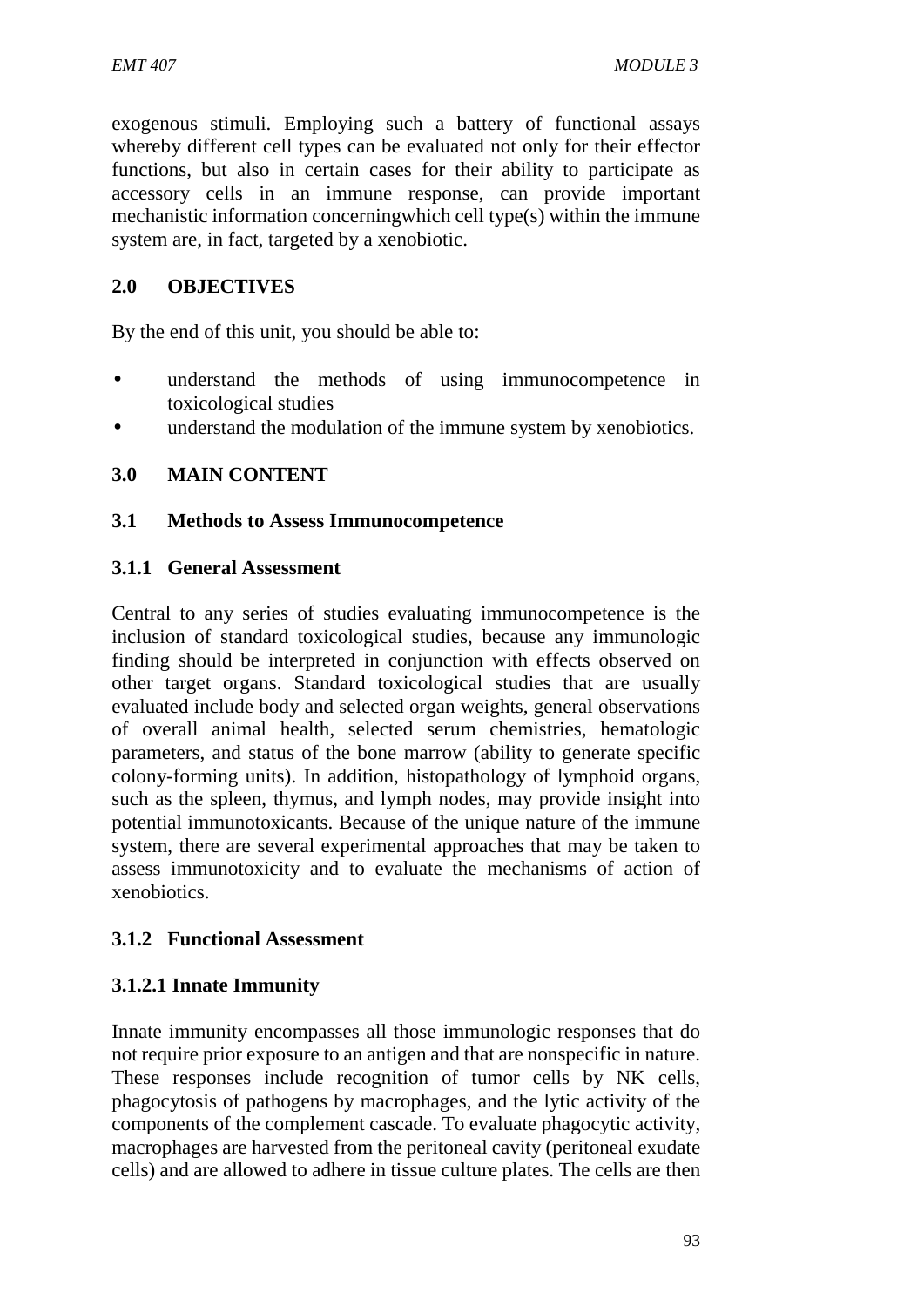incubated with chromated chicken red blood cells (51Cr-cRBCs). Following incubation, the supernatant, containing 51Cr-cRBCs that have not been bound by macrophages, is removed. The cRBCs which are bound to the macrophages, but which have not been phagocytized, are removed by a brief incubation with ammonium chloride. Finally, macrophages are lysed with NaOH and radioactivity in the lysate iscounted to determine the amount of phagocytosis that occurred. A set of control wells is needed to determine DNA content for each set of wells. Data are presented as a specific activity for adherence and phagocytosis (adhered or phagocytized counts per minute (cpm)/DNA content) because xenobiotics altering adherence will have a significant effect on the results. Another method to evaluate phagocytosis, but which does not require radioactivity, begins similarly to the 51Cr-cRBC assay. Peritoneal macrophages are allowed to adhere to each chamber of a tissue culture slide. After adherence, macrophages are washed and incubated with latex covaspheres. At the end of incubation, cells are fixed in methanol and stained in methylene chloride. Macrophages containing five covaspheres or more are counted as positive and data are expressed as a percentage of phagocytosis (the ratio of macrophages with 5 covaspheres to total macrophages counted).

The previous macrophage assays are conducted in vitro after chemical exposure either in vivo or in vitro. If an in vivo assay to assess the ability of tissue macrophages to phagocytose a foreign antigen is required, the functional activity of the reticuloendothelial system can be evaluated. Intravenously injected radiolabeled sRBCs (51Cr-sRBCs) are removed by the tissue macrophage from the circulation and sequestered for degradation in organs such as the liver, spleen, lymph nodes, lung, and thymus. Clearance of the 51CrsRBCs is monitored by sampling of the peripheral blood. When steady state has been attained, animals are killed and organs are removed and counted in a gamma counter to assess uptake of the 51Cr-sRBCs.

### **3.1.2.2 Acquired Immunity—Cell Mediated**

While there are numerous assays used to assess CMI, three primary tests are used routinely in the National Toxicology Program (NTP) test battery. The test battery includes the CTL assay, DTH response, and the T-cell proliferative responses to antigens (anti-CD3 + IL-2), mitogens (phytohemagluttinin and concanavalin A), and allogeneic cell antigens [mixed lymphocyte responses (MLRs)]. The CTL assay measures the in vitro ability of splenic T cells to recognize allogeneic target cells by evaluating the ability of the CTLs to proliferate and then lyse the target cells. Splenocytes are incubated with P815 mastocytoma cells, which serve as target cells. These target cells are pretreated with mitomycin C so that they cannot proliferate themselves. During this sensitization phase,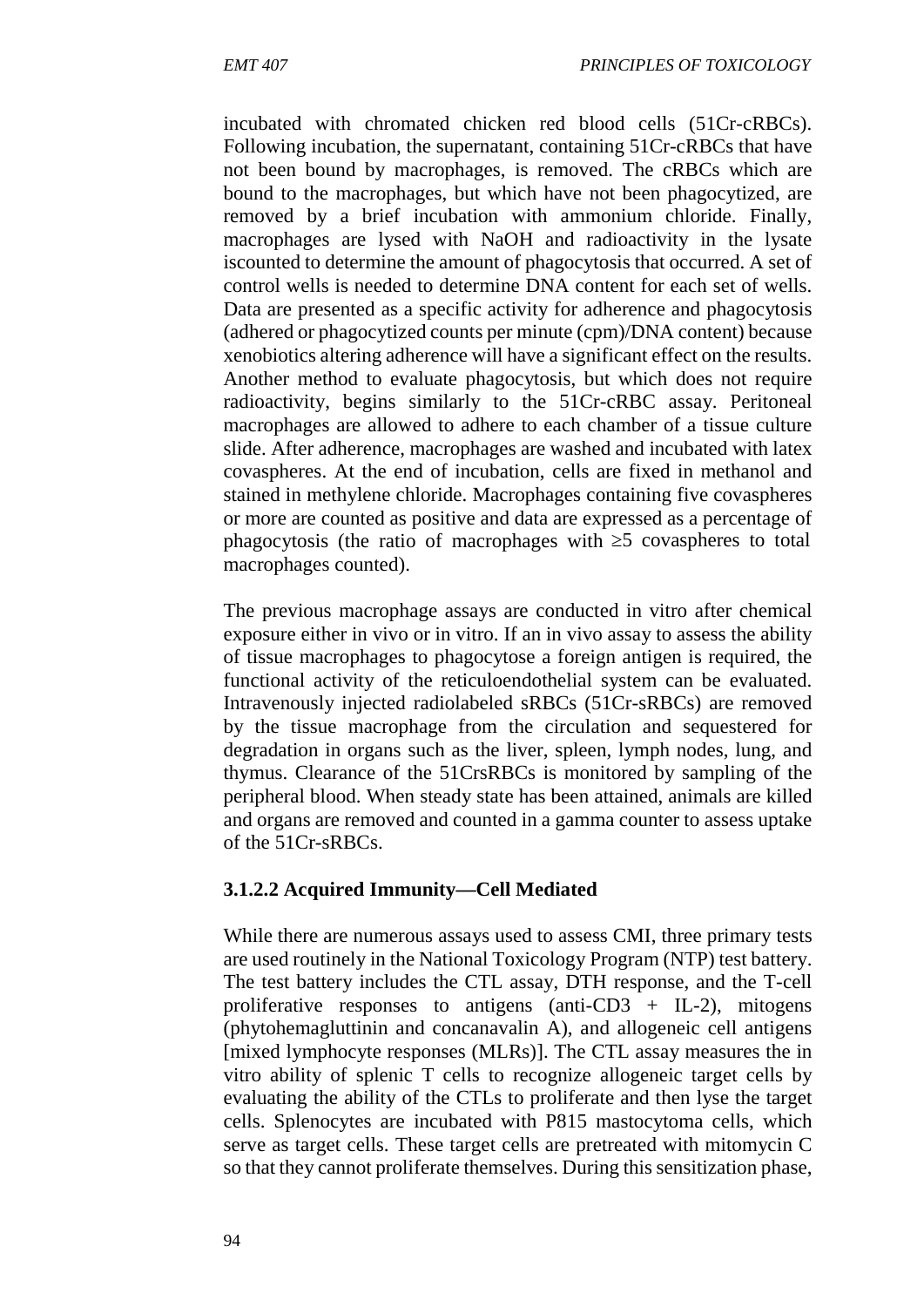the CTLs recognize the targets and undergo proliferation. At 5 days after sensitization, the CTLs are harvested and incubated in microtiter plates with radiolabeled (51Cr) P815 mastocytoma cells. During this elicitation phase, the CTLs that have acquired memory recognize the foreign MHC class I on the P815 cells and lyse the targets. At the end of the incubation, plates are centrifuged, the supernatant is removed, and radioactivity released into the supernatant is counted on a gamma counter. After correcting for spontaneous release, the percent cytotoxicity is calculated for each effector-to-target ratio and compared to that from control animals. The DTH response evaluates the ability of memory T cells to recognize foreign antigen, proliferate and migrate to the site of the antigen, and secrete cytokines and chemokines, which result in the influx of other inflammatory cells. The assay itself quantifies the influx of radiolabeled monocytes into the sensitization site. During xenobiotic exposure, mice are sensitized twice with keyhole limpet hemocyanin subcutaneously between the shoulders. On the last day of exposure, mononuclear cells are labeled in vivowith anIV injection of 125I-5 iododeoxyuridine. One day later, mice are challenged intradermally in one ear with keyhole limpet hemocyanin. Twenty-four hours after challenge, animals are killed, the ears are biopsied, and radiolabeled cells are counted in a gamma counter. Data are expressed as a stimulation index, which represents the cpm of 125I activity in the challenged ear divided by the cpm in the unchallenged ear.

T cells play a central role in CMI and the ability of T cells to undergo blastogenesis and proliferation is critical to this role. Several mechanisms exist to evaluate proliferative capacity. The MLR measures the ability of T cells to recognize foreign MHC class I on splenocytes from an MHCincompatible mouse (allogeneic cells) and undergo proliferation. For example, splenocytes from B6C3F1 mice (responders) are incubated with splenocytes from mitomycin C-treated DBA/2 mice (stimulators). Proliferation is evaluated 4–5 days after stimulation by measuring uptake of 3H-thymidine into the DNA of the cultured responder cells. Cells are collected from each well using a cell harvester and counted in a scintillation counter. Data may be expressed as either the mean cpm for each treatment group or as a stimulation index where the index is calculated by dividing the cpm of wells containing responders and stimulators by the cpm of wells containing responders alone. Splenocytes are stimulated in microtiter plates with a monoclonal antibody to the CD3 complex of the TCR (anti-CD3) in the presence of IL-2, or with the T-cell mitogens concanavalin A or phytohemagluttinin. Proliferation is evaluated 2–3 days after stimulation by measuring uptake of 3Hthymidine into the DNA of the cultured T cells. Data are usually expressed as mean cpm for each treatment group. These studies are usually done in conjunction with B-cell proliferative responses.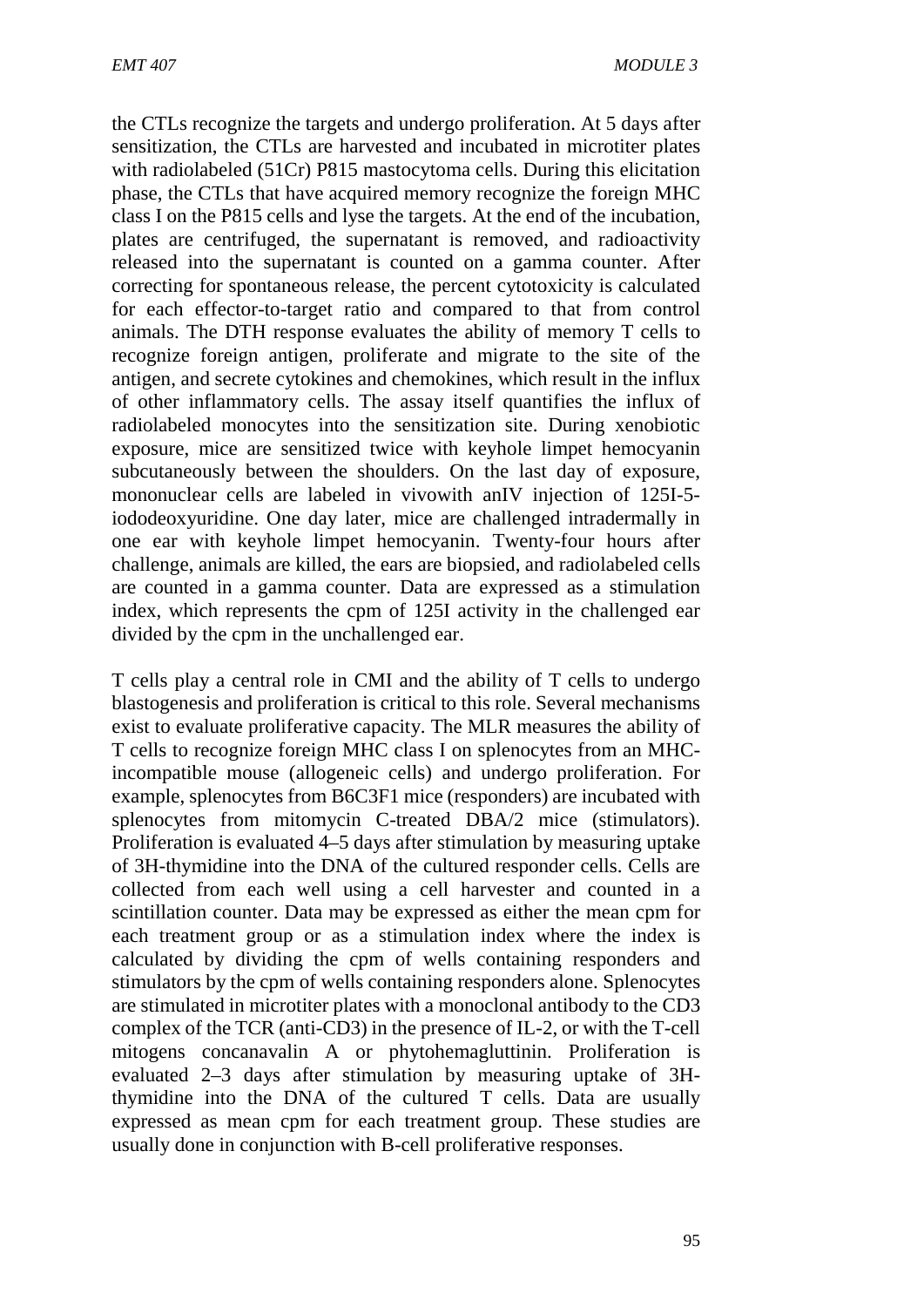#### **3.1.2.3 Flow Cytometric Analysis**

One of the most rapidly advancing areas and powerful tools in immunotoxicology has been the application of fluorescence-activated cell sorting, or more commonly referred to as flow cytometry. In the most general sense, flow cytometry is a method that employs light scatter, fluorescence, and absorbance measurements to analyze large numbers of cells (typically 5000–20,000/sample) on an individual basis. Most commonly, fluorochrome-conjugated monoclonal antibodies raised against a specific protein of interest are employed for detection. The strength of the approach is that a wide variety of measurements can be made on large numbers of cells, rapidly, and with a high level of precision. In addition, methods are now available that allow for the analysis of specific proteins in cell-free preparations such as cell lysates and culture supernatants. A broad selection of monoclonal antibodies is now available to cell surface markers, intracellular proteins, and secreted proteins. The most common application of flow cytometry in immunotoxicology is to enumerate specific leukocyte populations and subpopulations. For example, antibodies are available to the T-cell surface markers CD4, CD8, and CD3 (among others). Because flow cytometers can detect light emission of multiple wavelengths simultaneously, multiple-colored fluorochromes can be used concurrently facilitating an analysis of more than one protein simultaneously This approach can be used to provide insight into which specific T-cell subsets are targeted after exposure to a xenobiotic, and to identify putative effects on T-cell maturation. Similarly, antibodies are readily available to identify other leukocyte subpopulations including to surface immunoglobulin and to B220 (the CD45 phosphatase on B cells) for enumerating B cells, Mac1, and F4/80 for macrophages, CD16/CD56 for NK cells in humans and CD161 (NK- 1.1) in mice. Surface marker analysis of heterogenous cell preparations can reveal significant alterations in lymphoid subpopulations, and in many instances this is indicative of alterations in immunologic integrity. Indeed, an indicator of AIDS is the changes observed in CD4+ T-cell numbers. Luster *et al*., (1992) reported that, in conjunction with two or three functional tests, the enumeration of lymphocyte subsets can greatly enhance the detection of immunotoxic chemicals. However, it is important to emphasize that although surface marker analysis can identify changes in leukocyte populations, functional analysis of the immune system is more definitive for the detection of immunotoxicity because the ability of immunocompetent cells to mount an effector response is assessed directly. With technical advancements of flow cytometers (i.e., an increased number of wavelengths that can be simultaneously detected, enhanced sensitivity of detection and more rapid analysis) coupled with a steady growth of applications, reagents, and methods, flow cytometry has become an integral tool in elucidating the cellular and molecular mechanisms of action produced by immunotoxicants. Current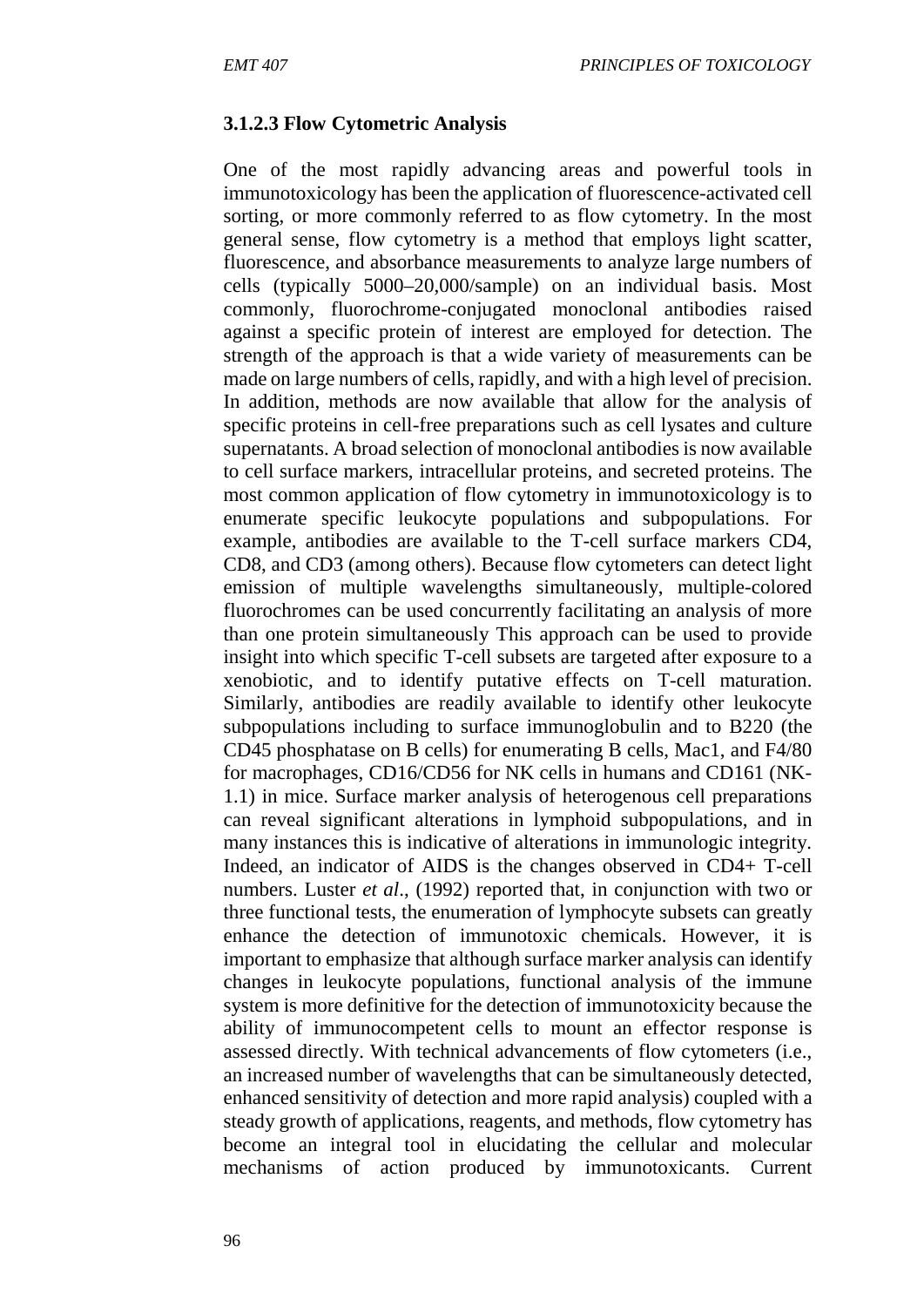applications go well beyond strictly evaluating cell surface markers and include measurements of cell cycle, intracellular free calcium, cellular viability, induction of apoptosis, DNA strand breaks (TUNEL assay), intracellular proteins, membrane potential, intracellular pH, oxidative stress, and membrane lipophilicity. A major recent advancement in flow cytometry-based analyses has been the development of fluorescent microspheres that are individually identified by the instrument. By coating the surface of microspheres with various concentrations of two fluorescent dyes, sets of microspheres can be generated with each set possessing a unique spectral signature. Subsequently, various materials (i.e., proteins, antibodies, or nucleic acids) can be covalently conjugated to the surface of these microspheres in order to create unique detection systems. This technology is being widely applied for analyzing a broad variety of soluble cellular components including proteins in cell-free preparations by flow cytometry. For example, up to 15 different cytokines can be measured simultaneously in cell supernatants or biological fluids (e.g., bronchoalveolar lavage). A major advantage of this method over more traditional approaches, such as ELISA-based assays, is that only small amounts of biological samples and reagents are required as multiple proteins are assayed simultaneously. The same technology is also being applied for analyzing cell lysates for changes in protein phosphorylation in investigations of cell signaling. In addition, flow cytometry is routinely used to purify and isolate leukocyte subpopulation from heterogeneous cellular preparations. Thus, flow cytometry has become a powerful tool for characterizing the cellular and molecular mechanisms associated with immunotoxicants.

# **3.1.2.4 Measurements of Cytokines and Cytokine Profiling**

Development, maturation, differentiation, and effector responses of the immune system are highly dependent on a multitude of small secreted proteins termed cytokines. In most cases, these immunologic processes are controlled by the production of multiple cytokines, some of which are released simultaneously, whereas others are released in a very defined temporal sequence. Many of these cytokines are produced by T cells and are the mechanism by which a wide variety of functions by T cells are mediated. Due to the importance of cytokines in regulating the immune system, xenobiotics that alter the production and release of these mediators can significantly affect immune competence. Therefore, measurement of multiple cytokines, often referred to as cytokine profiling, has become routine in immunotoxicology and can provide significant insights into the mechanisms by which a xenobiotic produces its immunotoxicity. For example, cytokine profiling has been explored more recently as an approach for identifying chemical allergens, either contact sensitizers, which typically induce a Th1 profile of cytokines (IL- 2, IFN-, and TNF-), or respiratory sensitizers, which typically produce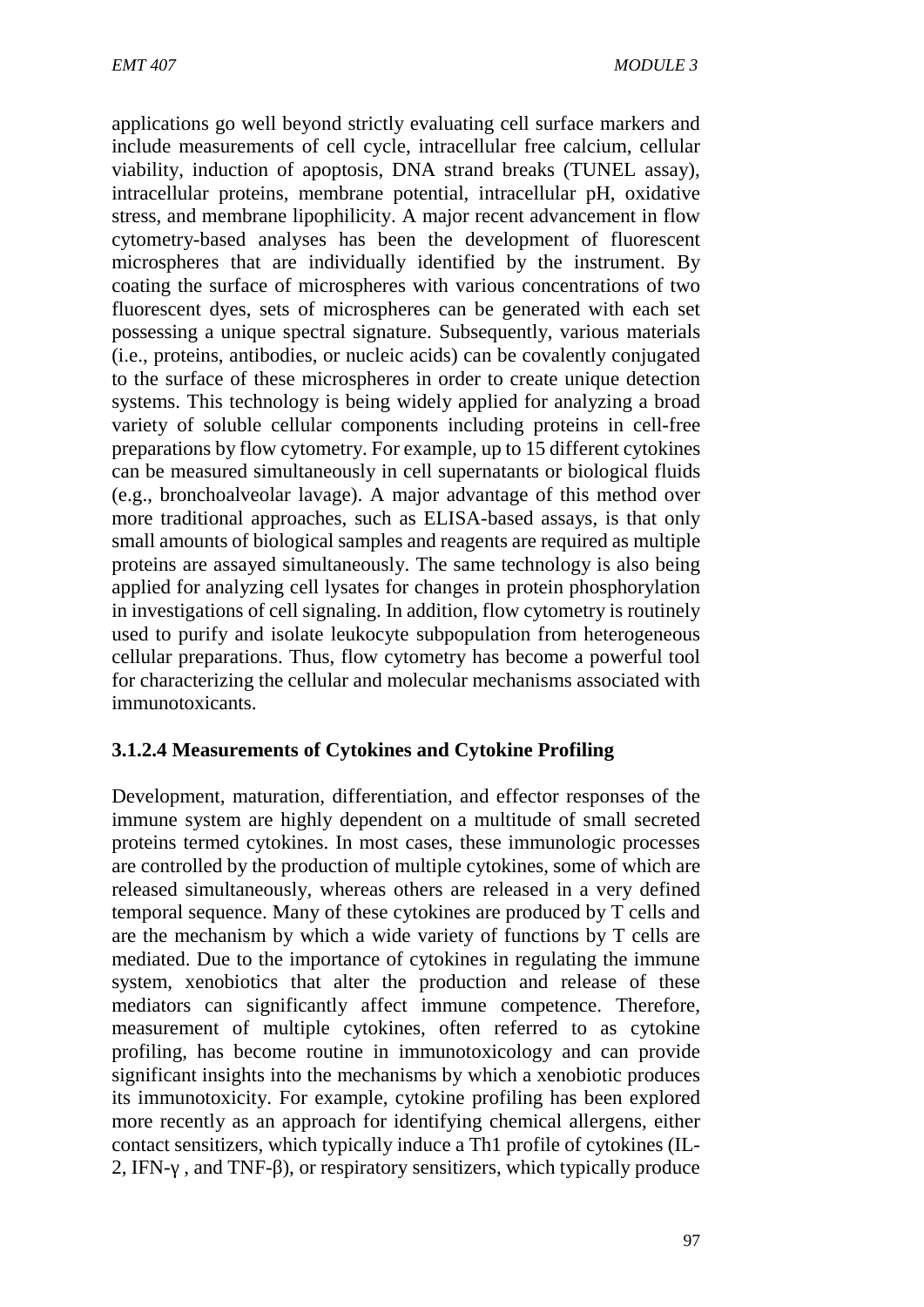a strong Th2 cytokine profile (IL-4, IL-5, IL-6, and IL-10). Cytokines are most commonly measured in cell culture supernatants or biological fluids (i.e., serum or bronchoalveolar lavage) by ELISA. Quantification of test samples is accomplished by comparison to a standard curve employing recombinant cytokine standards. There is also a relatively new ELISAtype assay, the ELISPOT, which measures the number of cells producing the cytokine of interest. Cytokines in media or biological fluids can also be accurately assayed and quantified by flow cytometery with the main advantage being that many cytokines can be assayed simultaneously from one sample. Because cytokines are regulated transcriptionally and then actively synthesized by cells at the time they are secreted, rather than existing as stored proteins, measurements of cytokine mRNA levels has become another common approach of assessing which cytokines are being expressed at a given time and the putative effects xenobiotics exert on their regulation and expression. Real-time polymerase chain reaction is most commonly used for quantifying mRNA levels of specific cytokines, as well as for other genes of interest in cells or tissues but other approaches including RNase protection and microarrays are also being more widely employed. Major advantages to quantifying cytokine expression at the mRNA rather than protein level include significantly greater sensitivity, the ability to quantify expression in solid tissues, and the capability to rapidly design appropriate reagents (PCR primers) specific for any cytokine. The major disadvantage is that changes at the mRNA level for a given cytokine may not necessarily correlate with changes in protein. One additional limitation to cytokine measurements by ELISA or via quantification of cytokine mRNA levels is that neither of these approaches provide information concerning the biological activity of the proteins being measured.

### **3.1.2.5 Host Resistance Assays**

Host resistance assays represent a way of assessing how xenobiotic exposure affects the ability of the host to combat infection by a variety of pathogens. Although host resistance studies provide significant insight into the mechanisms by which an immunotoxicant is acting, these assays are not used as a first or only choice for evaluating immunocompetence. The results from host resistance assays are typically more variable than other immune function assays already discussed, and therefore require markedly greater numbers of animals in order to obtain statistical power. The increased number of animals required also raises ethical considerations as well as cost. In addition, as with other immune function tests, no single host resistance model can predict overall immunocompetence of the host, primarily because each model uses different mechanisms for elimination of various pathogens. Typically, three challenge levels of pathogen (approximating the LD20, LD50, and LD80) for each concentration of xenobiotic are used in order to be able to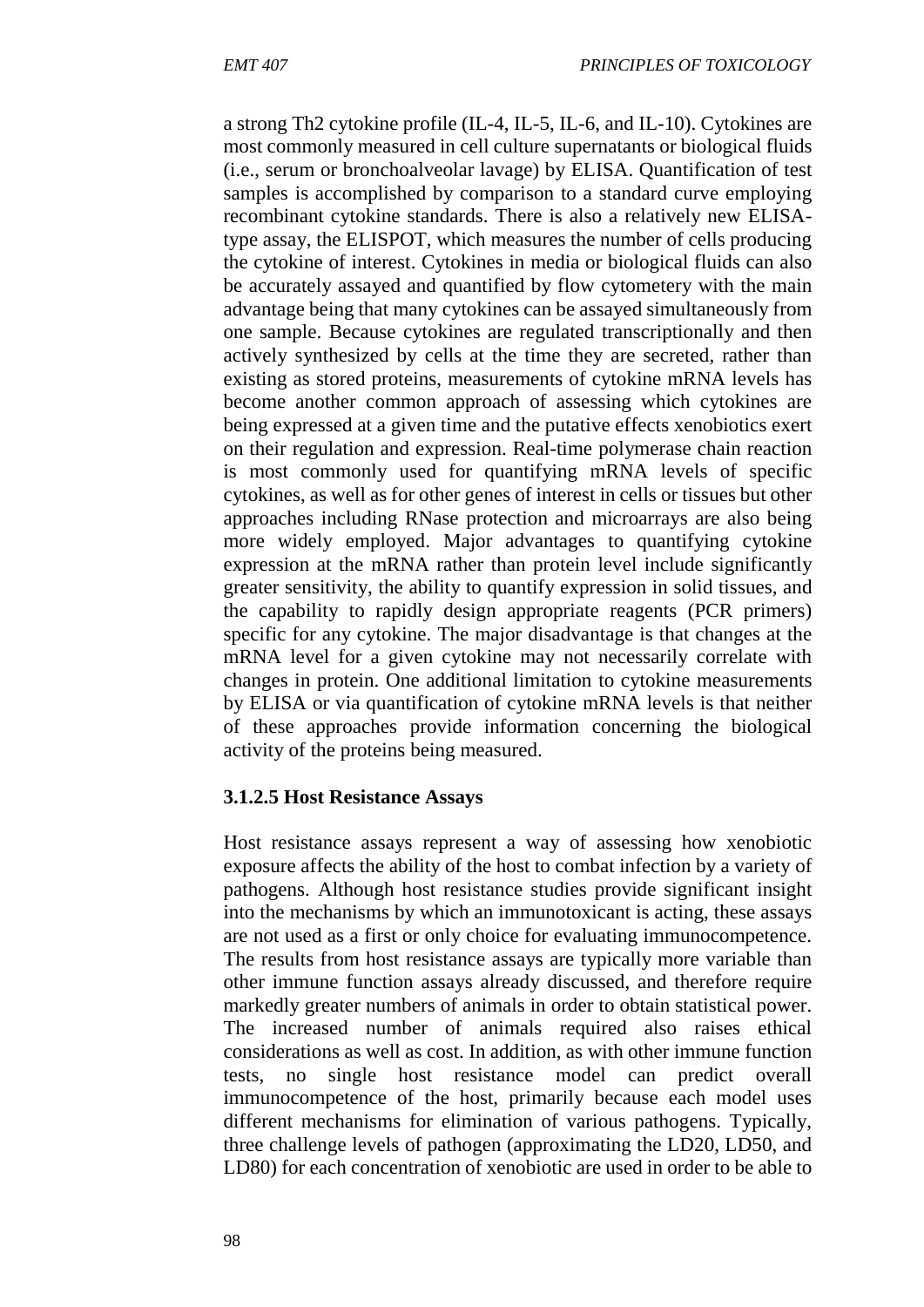detect both increases and decreases in resistance. End point analyses are lethality (for bacterial and viral pathogens), changes in tumor burden, and increased or decreased parasitemia. In host resistance studies, it is also important to consider the following: (1) strain, route of administration, and challenge size of the pathogen; (2) strain, age, and sex of the host; (3) physiological state of the host and the pathogen; and (4) time of challenge with the pathogen (prior to, during, or after xenobiotic exposure). All of these can have significant effects on the results from any individual study.

Assessment of Developmental Immunotoxicology Interest in developmental immunotoxicology is predicated on the recognition that the developing immune system represents a novel target for xenobioticinduced toxicity that presents some special considerations when it comes to assessment. This unique susceptibility may be manifested as a qualitative difference, in the sense that a chemical could affect the developing immune system without affecting the adult immune system, or as a quantitative difference, in the sense that a chemical could affect the developing immune system at lower doses than the adult immune system, or as a temporal difference, in the sense that a chemical could produce either a more persistent effect in younger animals than adults, or trigger a delayed effect (i.e., the consequences of early exposure are not manifested until early adulthood). As a result, while effective assessment of developmental immunotoxicology should certainly draw upon the prior experience with adult-exposure immunotoxicity assessment, it is important to examine the database of known immune changes that reflect the potential for unique susceptibility, and are specific for the developing immune. One of the most comprehensive reports to date attempted to compare the immunotoxicity following developmental or adult exposure to the following compounds: diethylstilbestrol, diazepam, lead, 2,3,7,8 tetrachlorodibenzo-p-dioxin (TCDD) and tributyltin oxide (Luebke et al., 2006).

The selection of these five compounds was reported to be based on the availability of some human data. The authors concluded that for all five chemicals, the developing immune system was found to be at greater risk than the adult, either because lower doses produced immunotoxicity, adverse effects were persistent, or both. A better understanding of the developing immune system, and in particular, an understanding of critical developmental landmarks has prompted some to speculate about the existence of five critical "windows" of vulnerability (Dietert et al., 2000). The first window encompasses a period of hematopoietic stem cell formation from undifferentiated mesenchymal cells. Exposure of the embryo to toxic chemicals during this period could result in failures of stem cell formation, abnormalities in production of all hematopoietic lineages, and immune failure. The second window is characterized by migration of hematopoietic cells to the fetal liver and thymus,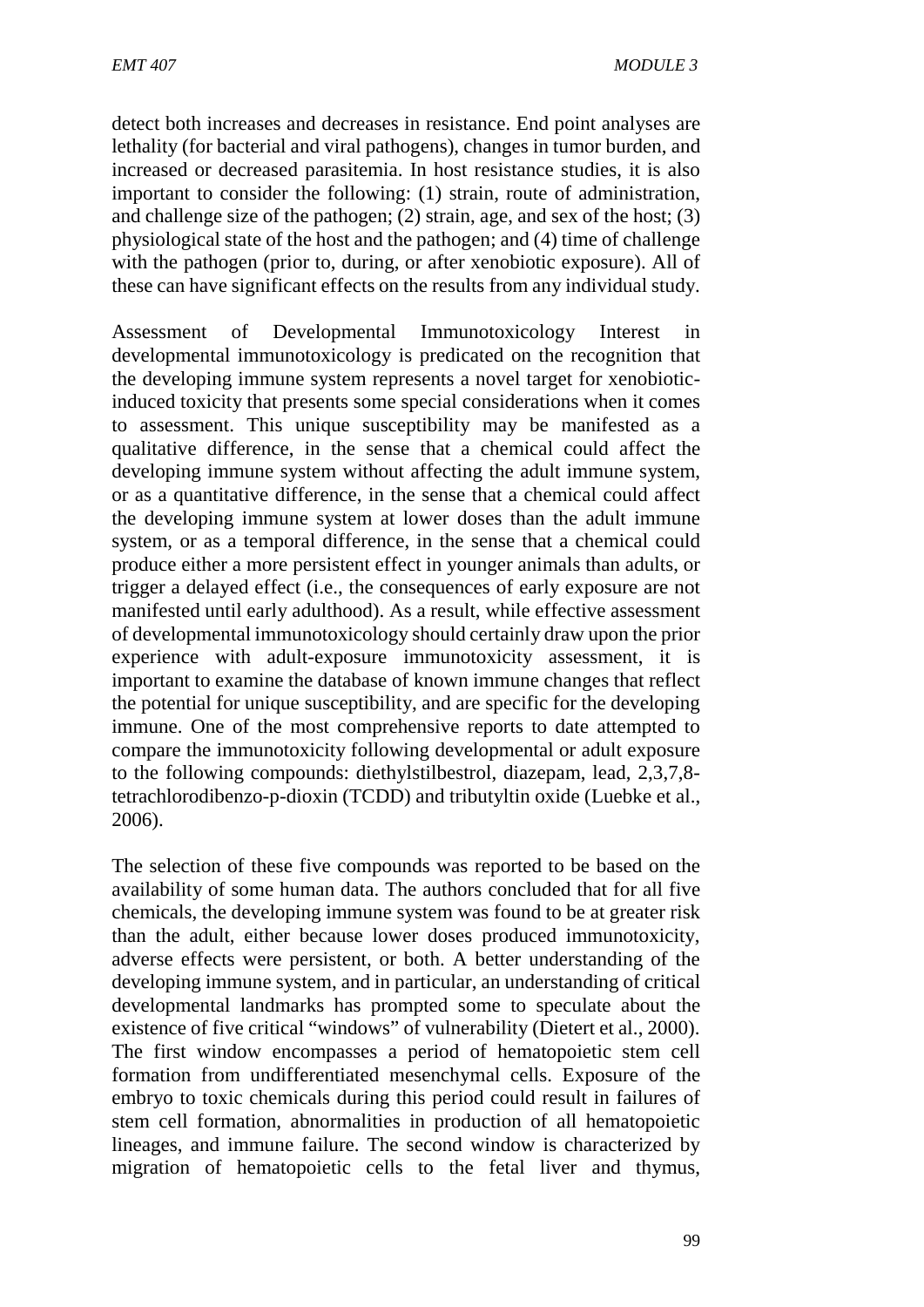differentiation of lineage-restricted stem cells, and expansion of progenitor cells for each leukocyte lineage. This developmental window is likely to be particularly sensitive to agents that interrupt cell migration, adhesion, and proliferation. The critical developmental events during the third window are the establishment of bone marrow as the primary hematopoietic site and the establishment of the bone marrow and the thymus as the primary lymphopoietic sites for Band T cells, respectively. The fourth window addresses the critical periods of immune system functional development, including the initial period of perinatal immunodeficiency, and the maturation of the immune system to adult levels of competence. The final window, addresses the subsequent period during which mature immune responses are manifest, and functional pools of protective memory cells are established. Most recently, considerable attention has been focused on the perinatal period (i.e., prior to and just after birth) because this window of development is known to be replete with dynamic immune changes, many of which do not occur in adults. Indeed, one reality associated with developmental immunotoxicology windows is that the developing immune system exists in an unbalanced state through the latter portion of gestation with certain functional CMI capacities deliberately impaired. In fact, Taylor et al. (2006) demonstrated that placentally induced immune skewing via the release of Fas-ligand-containing exosomes is one hallmark of a successful pregnancy brought to full term. Upon birth, restoring effective immune balance through the enhancement of Th1 capacity in the newborn is critical for protecting childhood health.

Prenatal maturation and functional skewing of the fetal immune system followed by the rapid reversal of the imbalance at birth has features that are not effectively modeled using adult exposure–assessment, and developmental immunotoxicity is best viewed as a continuum of alterations. Suppression of the developing immune system, manifested as increased susceptibility to infections and cancer, is not the only concern, and immunotoxic changes that increase the risk for allergic or autoimmune responses in later life should also be considered. Adding to the complexity is the demonstration that some developmental immunotoxicants seem capable of inducing targeted immune suppression while at the same time elevating the risk of allergy and/or autoimmunity. Because either significant immune suppression or disrupted immune regulation is a concern and needs to be detected, the most effective methodology for assessing developmental immunotoxicity must also be capable of assessing significant changes in immune balance. In spite of the increased interest in assessing the potential for developmental immunotoxicity, it must be emphasized that neither validated nor widely accepted methods currently exist for evaluating the effects of a chemical on the developing immune system. In constructing a developmental immunotoxicity testingframework, one of the first points to consider is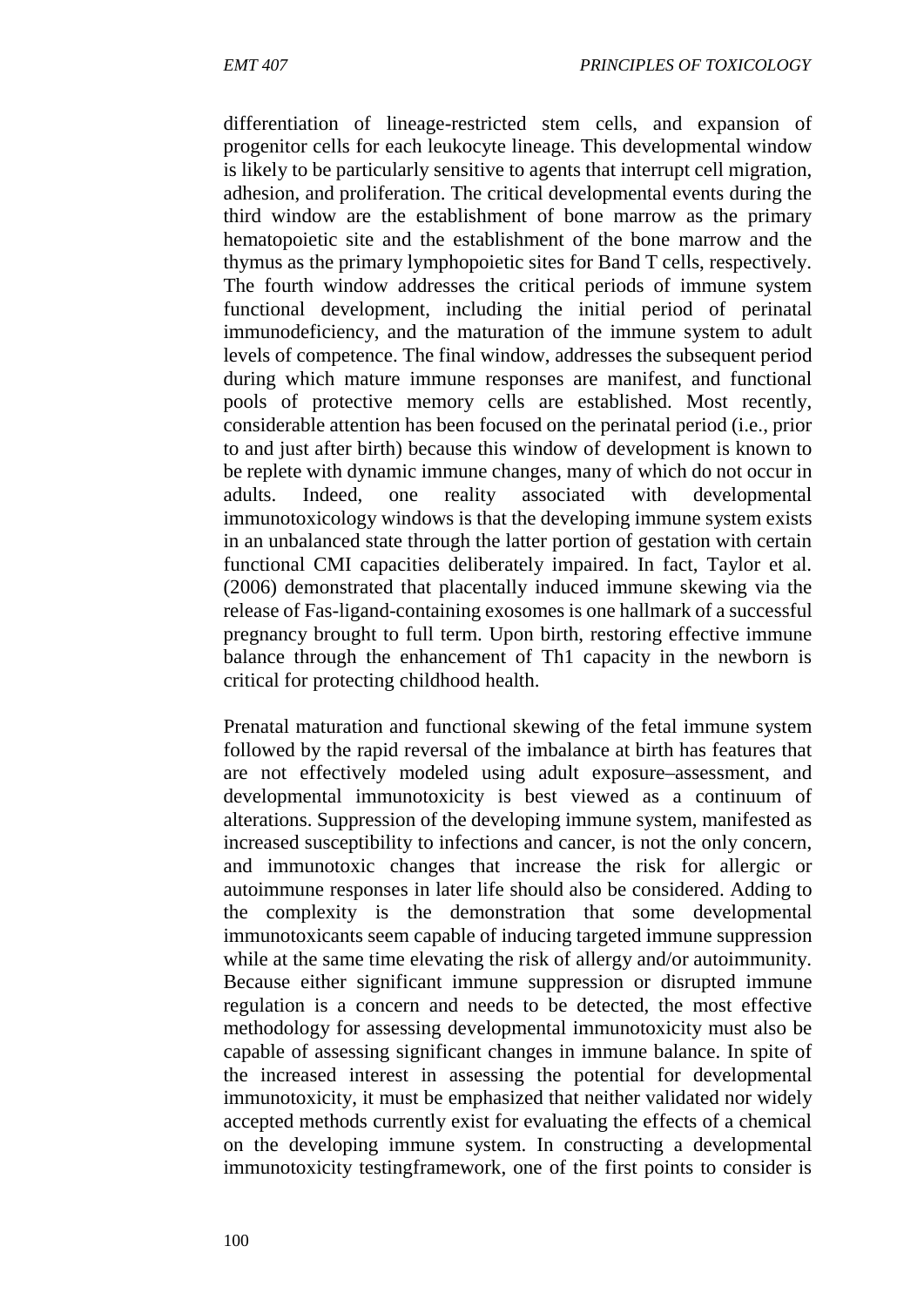the selection of an animal model. Consistently, the rat has been identified as the preferred species for evaluations of developmental immunotoxicity, largely due to the fact that the rat has been utilized extensively in guideline developmental and reproductive toxicology testing.

A review compared the anatomical and functional differences in the immune systems of the mouse, rat, dog, primate, and human, and their use as models for developmental immunotoxicity testing (Holsapple et al., 2003). The review concluded that the developing immune systems of mice and humans have been best characterized to date. In addition, the review also concluded that immune ontogeny in the mouse and rat is likely similar. Another important consideration when selecting a species is that the development of the immune system in the rodent is delayed relative to the human, and how this differential maturation will impact data extrapolation for predicting human risk. For example, some developmental landmarks observed in utero in humans, occur after parturition in the rat. A second consideration when constructing a framework for assessing developmental immunotoxicity concerns gender-specific effects. Results from perinatal exposure to xenobiotics suggest that significant sex-based differences in immunotoxic sensitivity are common and are at least as prevalent, if not more frequent, compared with the incidence observed following adult exposure–assessment (Luebke et al., 2006). As such, for the evaluation of developmental immunotoxicity, testing of both sexes is critical.

A third major consideration in developmental immunotoxicology testing framework is a consideration of exposure. The best exposure protocol is one where exposure occurs across all non-adult developmental windows followed either by immediate assessment or assessment after a few weeks. Exposure to pregnant dams has been a hallmark feature of most developmental immunotoxicology protocols, and the maternal influences on exposure to the fetus/newborn pups would be dependent on transfer of the xenobiotic either across the placenta or via lactation. The gestational (e.g., transplacental) and lactational periods in the rat would result in exposure from conception to early postweaning in the pup, approximately 3 weeks of age. Direct exposure of pups via the diet would generally commence at about 3 weeks after birth. An unresolved issue is whether direct exposure of the pups, which is generally accepted as a routine procedure at around postnatal Day 7, should occur during the lactational period as well (Ladics et al., 2005); however, any decisions concerning this issue will require consideration of how humans would be exposed and the specific properties of the chemical being studied. For example, if exposure is only oral and there is no reason to believe that the lactational transfer differs significantly for a class of compounds between rat and human, then direct dosing of pups could be initiated postweaning. In addition, information on pharmacokinetic and dosimetry could be useful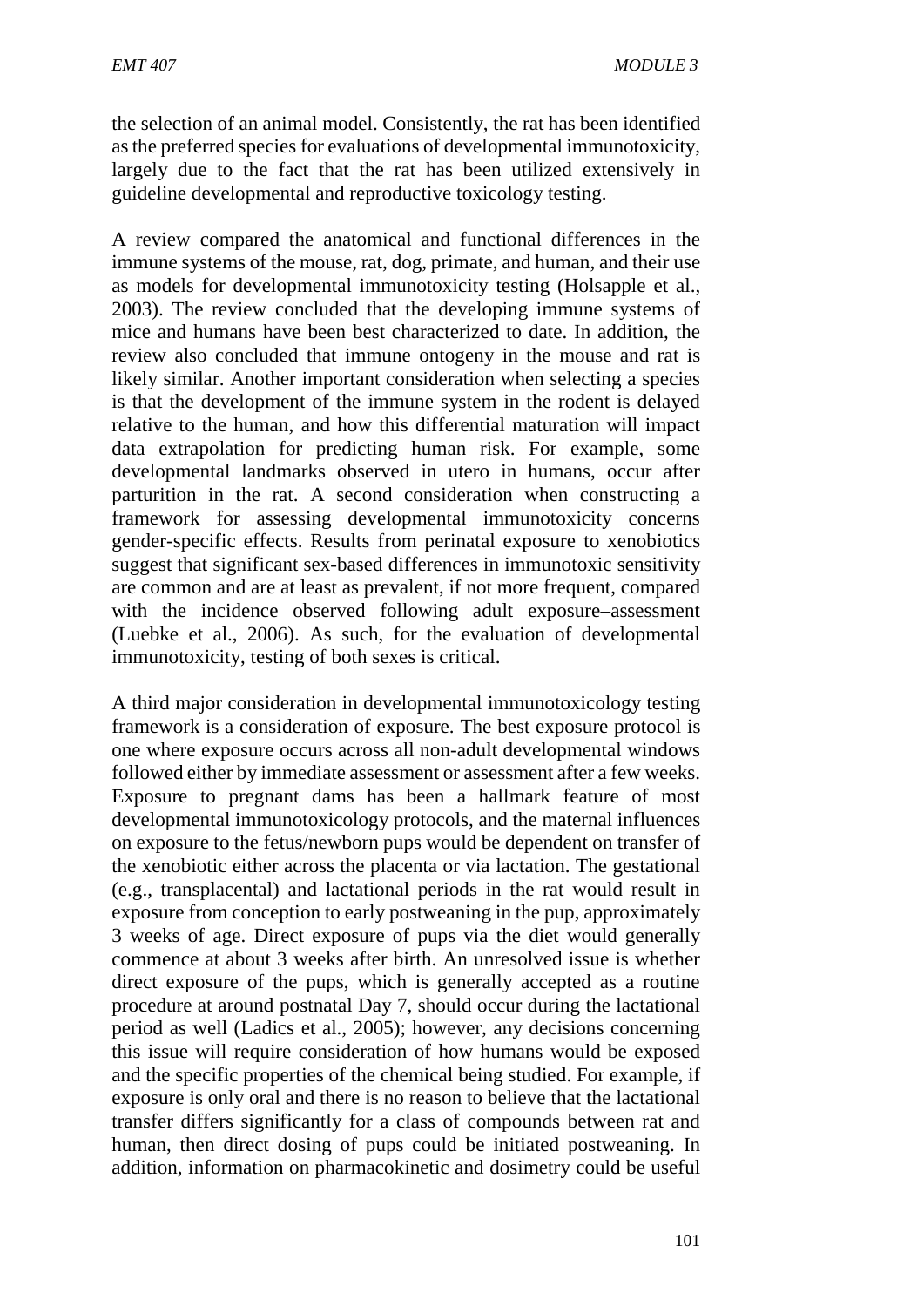in determining whether any direct dosing of pups during lactation is necessary. However, it is important to emphasize that this type of information is not routinely available for most xenobiotics. A fourth consideration in creating a developmental immunotoxicology testing framework concerns which specific end points to measure. Immune organs, like the thymus, spleen, and bone marrow, are not typically assessed in routine developmental and reproductive toxicology studies, and it has been the consensus of recent workshops that histopathological evaluation of these immune organs could be easily integrated into these protocols (Luster et al., 2003; Holsapple et al., 2005).

However, presently, there is uncertainty whether routine histopathology is sufficiently sensitive to detect all potential immunotoxic effects, especially when the unique characteristics of the developing immune system are considered. Indeed, there are examples where morphometric histopathologic findings do not predict functional impairments due to toxicity produced on the developing immune system. Ultimately, while the use of specific rather than general histopathology has been recommended, it has been also suggested that functional tests be employed in the assessment of developmental immunotoxicity. Unfortunately, few if any functional assays have been validated for detection of developmental immunotoxicity, even for routine assays like the Tcell-dependent antibody response, which has largely been confined to adult exposure protocols. Results published on several chemicals and drugs in recent years suggest that functional tests are a front-line priority for perinatal immunotoxicity detection and that a combination of at least two functional tests, such as a multi-isotype T-cell-dependent antibody response, and a cell-mediated immune response assay, such as the DTH assay and/or CTL or NK cytotoxicity assays, should be paired with histopathological analysis and phenotypic analysis of lymphocyte subsets using flow cytometry. One final point regarding the evaluation of developmental immunotoxicity needs to be considered. As developmental immunotoxicity protocols are inserted into exising toxicology testing regimes, such as developmental and reproductive toxicology protocols, it is likely to be necessary to incorporate immunization protocols. This approach has raised concerns among those evaluating other physiological systems (e.g., reproductive and neurological) in terms of potential immunization-induced changes. However, investigations addressing this potential by determining the impact of the incorporation of immunotoxicological functional assays on standard toxicological studies in rats have been largely negative.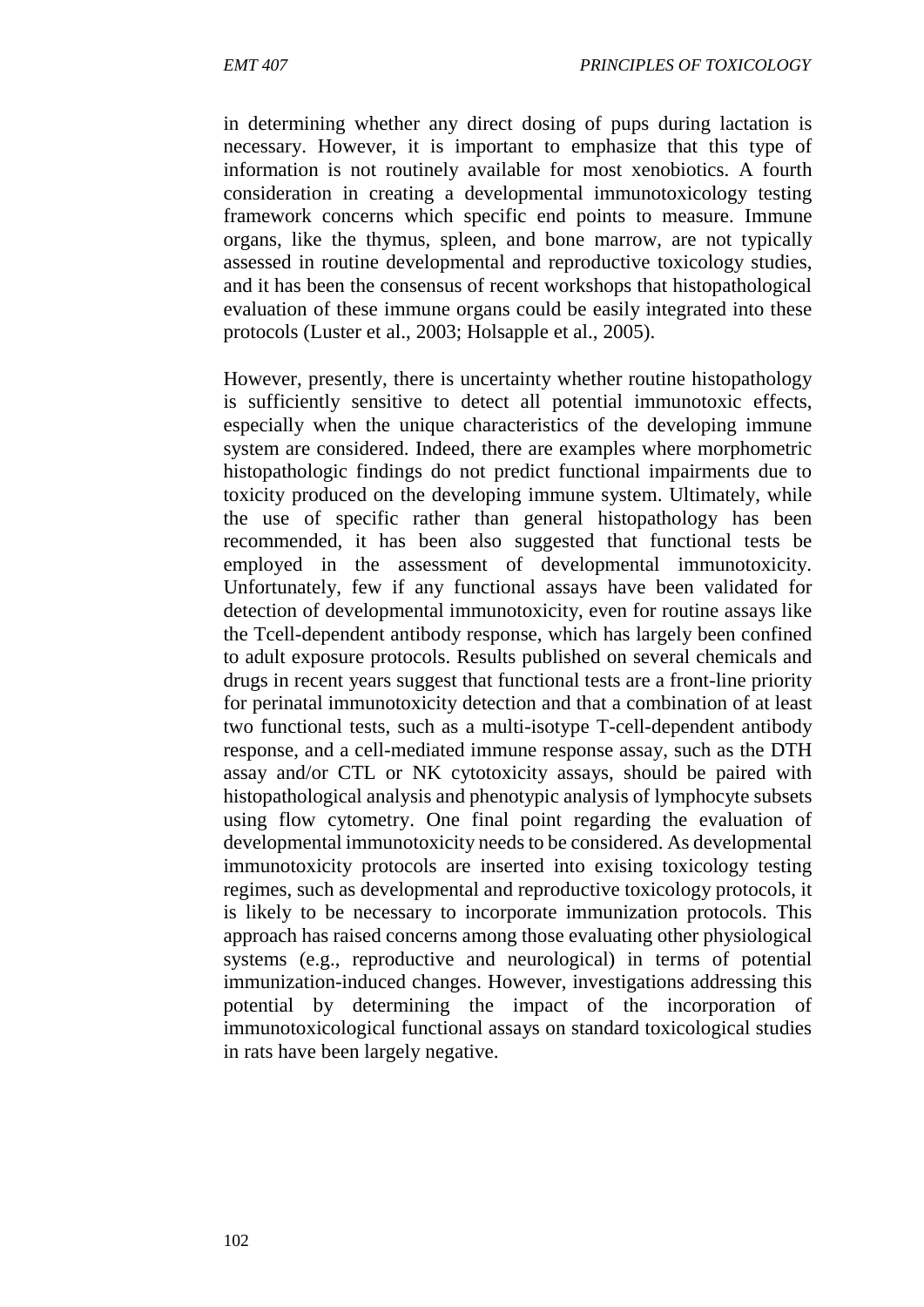### **4.0 CONCLUSION**

The approaches to assess immuntoxicity have been examined in this unit.

#### **5.0 SUMMARY**

In the unit we have learnt processes involved in evaluating immunotoxicity.

#### **6.0 TUTOR-MARKED ASSIGNMENT**

- 1. What is immunocompetence?
- 2. Describe the approaches that are taken to examine immunotoxicity.

#### **7.0 REFERENCES/FURTHER READING**

- Dietert, R. R., Etzel, R. A., Chen, D., Halonen, M., Holladay, S. D., Jarabek, A. M., ... and Zoetis, T. (2000). Workshop to identify critical windows of exposure for children's health: immune and respiratory systems work group summary. *Environmental Health Perspectives*, *108*(suppl 3), 483-490.
- Holsapple, M. P. (2002). Autoimmunity by pesticides: a critical review of the state of the science. *Toxicology Letters*, 127(1-3): 101-109.
- Ladics, G. S., Chapin, R. E., Hastings, K. L., Holsapple, M. P., Makris, S. L., Sheets, L. P. and Burns-Naas, L. A. (2005). Developmental toxicology evaluations—issues with including neurotoxicology and immunotoxicology assessments in reproductive toxicology studies. *Toxicological Sciences*, 88(1): 24-29.
- Luebke, R. W., Chen, D. H., Dietert, R., Yang, Y., King, M., and Luster, M. I. (2006). The comparative immunotoxicity of five selected compounds following developmental or adult exposure. *Journal of Toxicology and Environmental Health, Part B*, 9(1): 1-26.
- Luster, M. I., Portier, C., Paît, D. G., White Jr, K. L., Gennings, C., Munson, A. E., and Rosenthal, G. J. (1992). Risk assessment in immunotoxicology: I. Sensitivity and predictability of immune tests. *Toxicological Sciences*, 18(2): 200-210.
- Taylor, D. D., Akyol, S., and Gercel-Taylor, C. (2006). Pregnancy associated exosomes and their modulation of T cell signaling. *The Journal of Immunology*, 176(3), 1534-1542.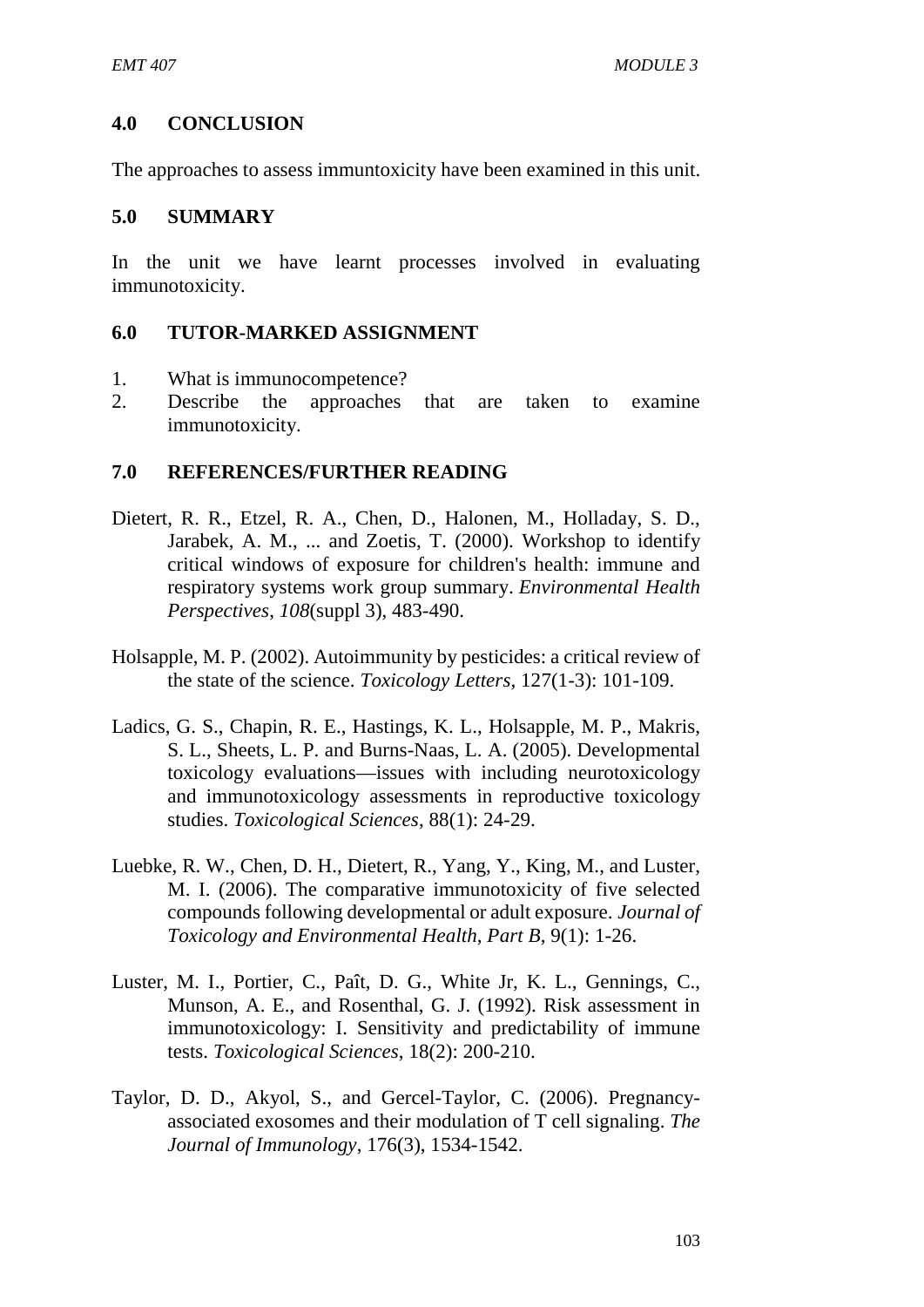### **UNIT 2 RESPIRATORY SYSTEMS**

#### **CONTENTS**

- 1.0 Introduction
- 2.0 Objectives
- 3.0 Main Content
	- 3.1 General Principles in the Pathogenesis of Lung Damage Caused by Chemicals
		- 3.1.1 Toxic Inhalants, Gases, and Dosimetry
		- 3.1.2 Particle Deposition
		- 3.1.3 Particle Size
		- 3.1.4 Nanotoxicology
		- 3.1.5 Deposition Mechanisms
		- 3.1.6 Particle Clearance
		- 3.1.7 Nasal Clearance
		- 3.1.8 Tracheobronchial Clearance
		- 3.1.9 Pulmonary Clearance
	- 3.2 Acute Responses of the Lung to Injury
		- 3.2.1 Mechanisms of Respiratory Tract Injury
		- 3.2.2 Oxidative Burden
		- 3.2.3 Mediators of Lung Toxicity
		- 3.2.4 Airway Reactivity
		- 3.2.5 Pulmonary Edema
	- 3.3 Chronic Responses of the Lung to Injury
		- 3.3.1 Emphysema
		- 3.3.2 Fibrosis
		- 3.3.3 Asthma
		- 3.3.4 Lung Cancer
	- 3.4 Evaluation of Toxic Lung Damage
		- 3.4.1 Studies Being Done in Humans
		- 3.4.2 Studies Being Done in Animals 3.4.2.1 In Vitro Approaches
		- 3.4.3 Isolated Perfused Lung
		- 3.4.4 Microdissection
		- 3.4.5 Organotypic Cell Culture Systems
		- 3.4.6 Isolated Lung Cell Populations
- 4.0 Conlusion
- 5.0 Summary
- 6.0 Tutor-Marked Assignment
- 7.0 References/Further Reading

# **1.0 INTRODUCTION**

Lung injury caused by chemicals was first recognized as an occupational disease. In 1713, the Italian physician Bernardino Ramazzini provided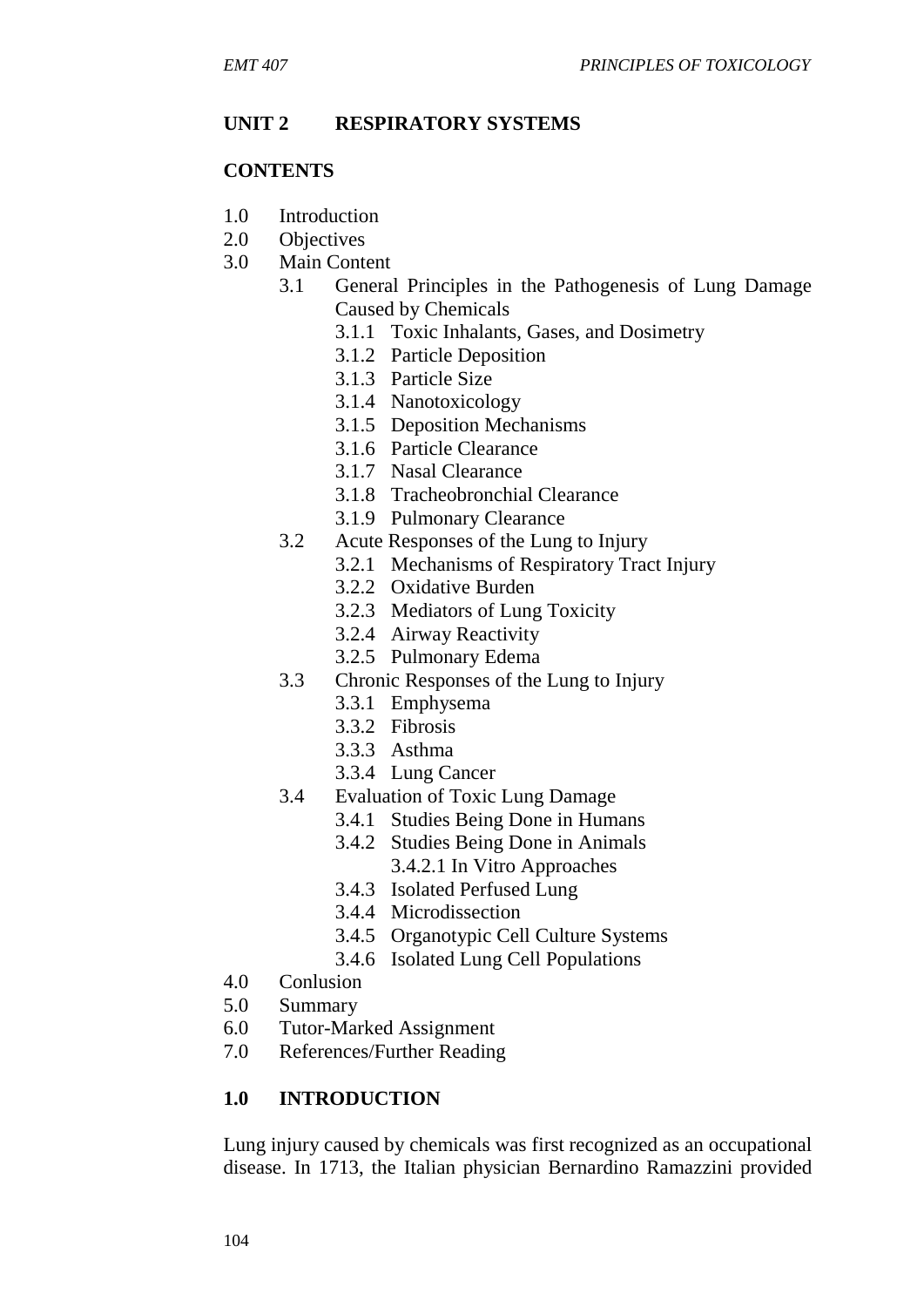detailed and harrowing accounts of the sufferings of miners. Two of his quotations remain noteworthy. With regard to miners of metals, he stated, "the lungs and brains of that class of workers are badly affected, the lungs especially, since they take in with the air mineral spirits and are the first to be keenly aware of injury." Ramazzini was also aware of the important concept of exposure: "They (workers who shovel, melt, cast and refine mined material) are liable of the same diseases, though in less acute form, because they perform their tasks in open air (Ramazzini, 1964)." Thus, exposure to chemicals by inhalation can have two effects: on the lung tissues and on distant organs that are reached after chemicals enter the body by means of inhalation. Indeed, "inhalation toxicology" refers to the route of exposure, whereas "respiratory tract toxicology" refers to target organ toxicity, in this case abnormal changes in the respiratory tract produced by airborne (and occasionally blood-borne) agents. Examples of lung diseases prompted by occupational exposures include black lung in coal miners, silicosis and silicotuberculosis in sandblasters and tunnel miners, and asbestosis in shipyard workers and asbestos miners. Occupational exposures to asbestos or metals such as nickel, beryllium, and cadmium can also cause lung cancer. In the twentieth century, it has become obvious that disease caused by airborne agents may not be limited to certain trades. The ubiquitous presence of airborne chemicals is a matter of concern, since "air pollution" adversely affects human health and may be an important contributor to morbidity and mortality.

### **2.0 OBJECTIVES**

By the end of this unit, you should be able to:

- describe the pathogenesis of lung damage induced by toxicants
- describe the methods of assessing the toxicity of chemical to the respiratory system.

### **3.0 MAIN CONTENT**

### **3.1 General Principles in the Pathogenesis of Lung Damage Caused by Chemicals**

### **3.1.1 Toxic Inhalants, Gases, and Dosimetry**

The sites of deposition of gases in the respiratory tract define the pattern of toxicity of those gases. Water solubility is the critical factor in determining how deeply a given gas penetrates into the lung. Highly soluble gases such as  $SO<sub>2</sub>$  do not penetrate farther than the nose unless doses are very high, and are therefore relatively nontoxic to animals, especially obligatory nose breathers, such as the rat. Relatively insoluble gases such as ozone and NO<sup>2</sup> penetrate deeply into the lung and reach the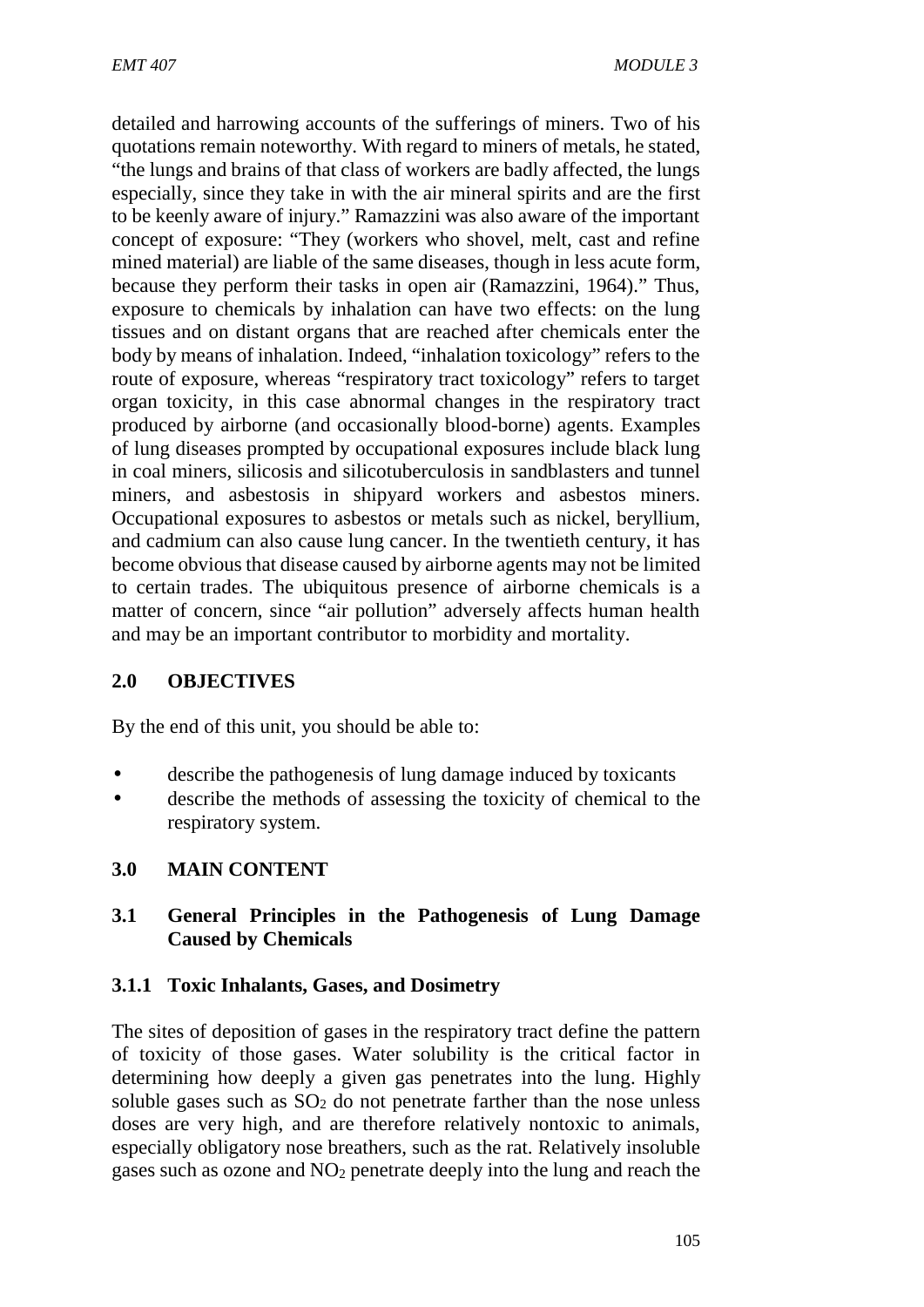smallest airways and the alveoli (centriacinar region), where they can elicit toxic responses. Mathematical models of gas entry and deposition in the lung that are based solely on the aqueous solubility of a gas predict sites of lung lesions fairly accurately. These models may be useful for extrapolating findings made in laboratory animals to humans. Very insoluble gases such as CO and H2S efficiently pass through the respiratory tract and are taken up by the pulmonary blood supply to be distributed throughout the body.

### **3.1.2 Particle Deposition**

Particle size is usually the critical factor that determines the region of the respiratory tract in which a particle or an aerosol will be deposited. Deposition of particles on the surface of the lung and airways is brought about by a combination of lung anatomy and the patterns of airflow in the respiratory system.

### **3.1.3 Particle Size**

The median diameter that is determined may reflect the number of particles, as in the count median diameter (CMD), or reflect mass, as in the mass median aerodynamic diameter (MMAD). If more particles actually reach the deep lung, the higher is the probability of a toxic effect. Particle surface area is of special importance when toxic materials are adsorbed on particles and thus are carried into the lung. Large particles (larger than 5 μm MMAD) are usually trapped in the upper respiratory tract (nasopharyngeal region and large conducting airways), whereas smaller particles  $(0.2-5 \mu m \text{ MMAD})$  can be transported to the smaller airways and the alveoli. Patterns of breathing can change the site of deposition of a particle of a given size. Inhaled ambient particles and aerosols are most frequently polydisperse in size. The size distribution of many aerosols approximates a log-normal distribution that may be described by the median or geometric mean and the geometric standard deviation. A plot of the frequency of occurrence of a given size against the log of the size produces a bell-shaped probability curve. Particle data frequently are analyzed by plotting the cumulative percentage of particles smaller than a stated size on log-probability paper. This results in a straight line that may be fitted by eye or mathematically. In actual practice, it is not unusual to have some deviation from a straight line at the largest or smallest particle sizes measured. The geometric mean is the 50% size as the mean bisects the curve. The geometric standard deviation (g) is calculated as  $g = 84.1\%$  size/50% size The g of the particle size distribution is a measure of the polydispersity of the aerosol. In the laboratory, values for g of  $1.8-3.0$  are encountered frequently. In the field, value for g may range up to 4.5. An aerosol with a g below 1.2 may be considered monodispersed. Particles that are nonspherical in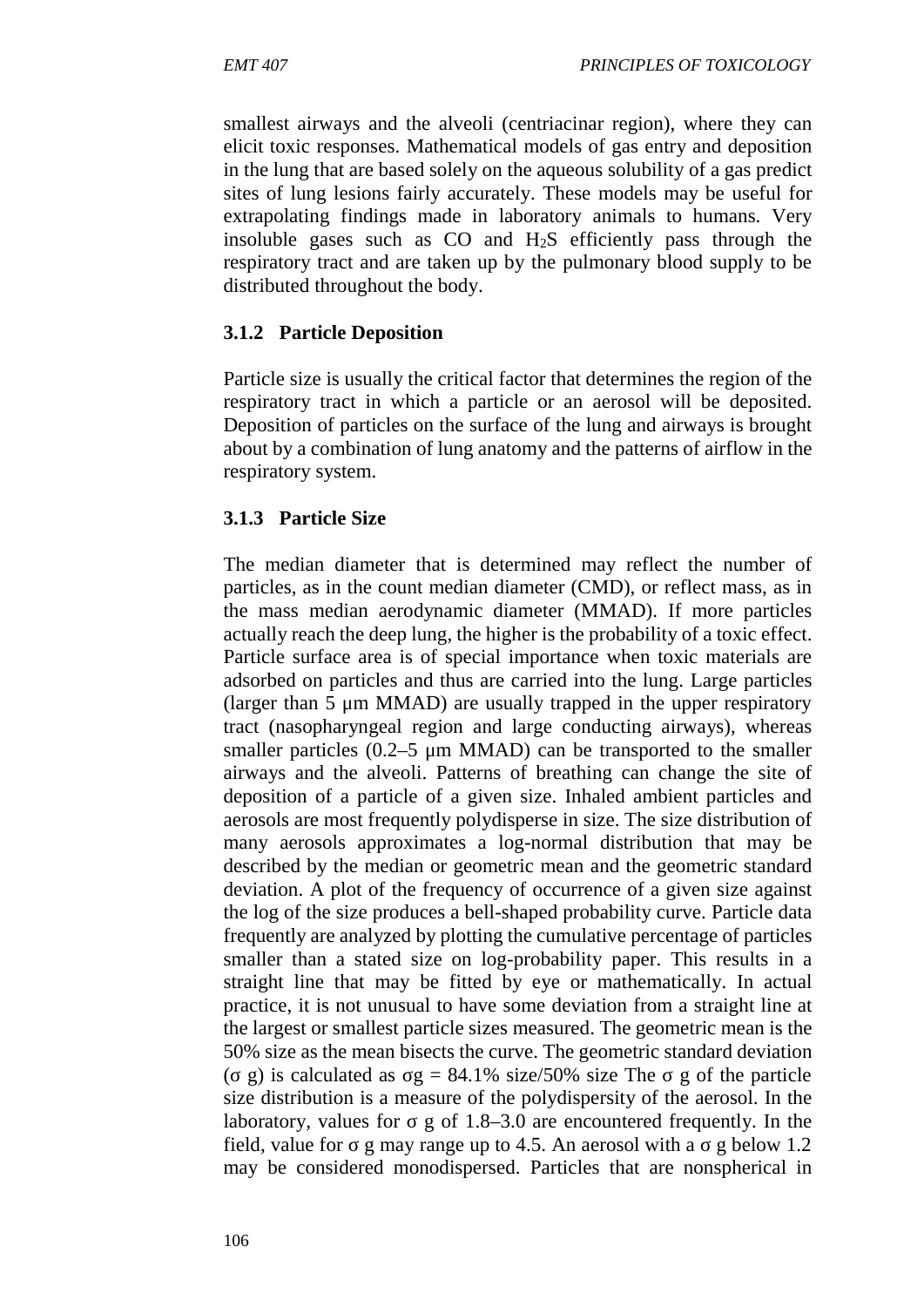shape are frequently characterized in terms of equivalent spheres on the basis of equal mass, volume, or aerodynamic drag. The MMAD takes into account both the density of the particle and aerodynamic drag. It represents the diameter of a unit density sphere with the same terminal settling velocity as the particle, regardless of its size, shape, and density. Aerodynamic diameter is the proper measurement for particles that are deposited by impaction and sedimentation. For very small particles, which are deposited primarily by diffusion, the critical factor is particle size, not density. It must be kept in mind that the size of a particle may change before its deposition in the respiratory tract. Materials that are hygroscopic, such as sodium chloride, sulfuric acid, and glycerol, take on water and grow in size in the warm, saturated atmosphere of the upper and lower respiratory tract.

# **3.1.4 Nanotoxicology**

There is intense current interest in the lung toxicity of nanoparticles, particles with diameters of <100 nm. Ultrafine particles of this size range are increasingly being used in manufactured products, and synthesis and release of particles of this size to the environment, and exposure of individuals in the workplace, is increasing exponentially. In addition, emissions control devices on internal combustion engines, diesel engines, and industrial furnaces and burners can efficiently trap larger particles; however, technology that decreases emissions of larger particles (which contain most of the mass of the particulate fraction) generally produces greater amounts of ultrafine particles (on a particle number basis). The toxicological concerns reflect threemajor issues: (1) the enormous surface area of these nanoparticles relative to their mass, especially with regard to the adsorption of co-pollutants and the presence of reactive metals on their surfaces, (2) commercially important forms of nanoparticles include nanotubes, which are high axial ratio rods that provoke concerns that they might be far more toxic than spheres of the same MMAD, and (3) the question of whether normal host defenses are effective against particles this small, which can be readily transported through and out of the lung to other tissues via pathways that are not normally accessible to larger particles. A major technical issue in interpretation of the emerging literature that tries to address this topic is whether intratracheally (IT) administered nanoparticles behave similarly to inhaled nanoparticles, as most of the studies thus far of "nanotoxicology" have used IT instillation as the mode of delivery.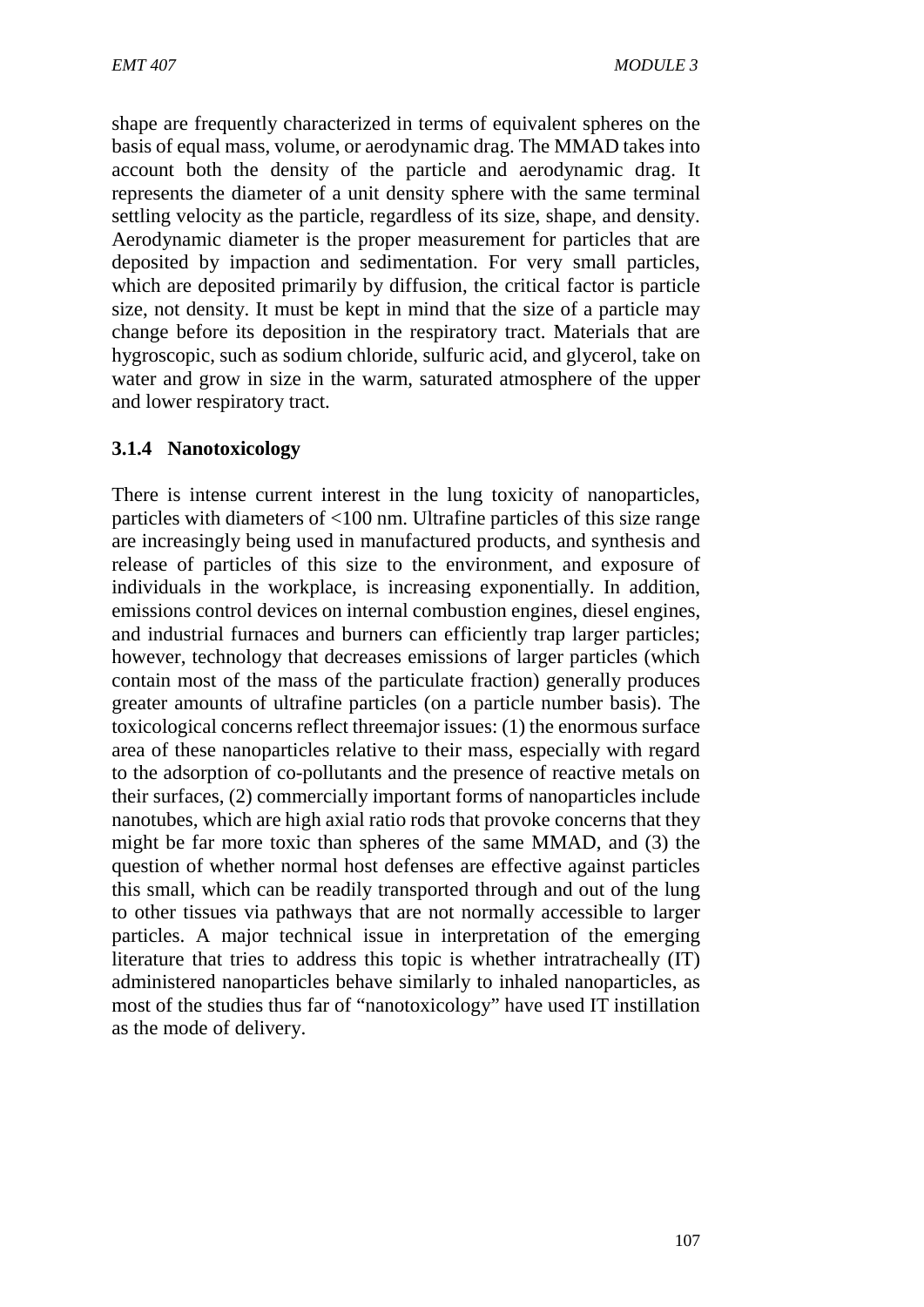### **3.1.5 Deposition Mechanisms**

Deposition of particles occurs primarily by interception, impaction, sedimentation, and diffusion (Brownian movement). Interception occurs when the trajectory of a particle brings it near enough to a surface so that an edge of the particle contacts the airway surface. Interception is important for the deposition of fibers. Whereas fiber diameter determines the probability of deposition by impaction and sedimentation, interception is dependent on fiber length. Thus, a fiber with a diameter of 1 μm and a length of 200 μm will be deposited in the bronchial tree primarily by interception rather than impaction. As a result of inertia, particles suspended in air tend to continue to travel along their original path. In an airstream that is not straight, such as at an airway bifurcation, a particle may be impacted on the surface. At relatively symmetrical bifurcations, which typically occur in the human lung, the deposition rate is likely to be high for particles that move in the center of the airway. In the average adult, most particles larger than 10 μm in aerodynamic diameter are deposited in the nose or oral pharynx and cannot penetrate to tissues distal to the larynx. Very fine particles (0.01 μm and smaller) are also trapped relatively efficiently in the upper airways by diffusion. Particles that penetrate beyond the upper airways are available to be deposited in the bronchial region and the deep-lying airways. Therefore, the alveolar region has significant deposition efficiencies for particles smaller than 5 μm and larger than 0.01 μm. Sedimentation brings about deposition in the smaller bronchi, the bronchioles, and the alveolar spaces, where the airways are small and the velocity of airflow is low. As a particle moves through air, buoyancy and the resistance of air act on the particle in an upward direction while gravitational force acts on the particle in a downward direction. Eventually, the gravitational force equilibrates with the sum of the buoyancy and the air resistance, and the particle continues to settle with a constant velocity known as the terminal settling velocity. Sedimentation is not a significant route of particle deposition when the aerodynamic diameter is below 0.5 μm. Diffusion is an important factor in the deposition of submicrometer particles. A random motion is imparted to these particles by the impact of gas molecules. This Brownian motion increases with decreasing particle size, so diffusion is an important deposition mechanism in the nose and in other airways and alveoli for particles smaller than about 0.5 μm. An important factor in particle deposition is the pattern of breathing. During quiet breathing, in which the TV is only two to three times the volume of the anatomic dead space (i.e, the volume of the conducting airways where gas exchange does not occur), a large proportion of the inhaled particles may be exhaled. During exercise, when larger volumes are inhaled at higher velocities, impaction in the large airways and sedimentation and diffusion in the smaller airways and alveoli increase. Breath holding also increases deposition from sedimentation and diffusion. Factors that modify the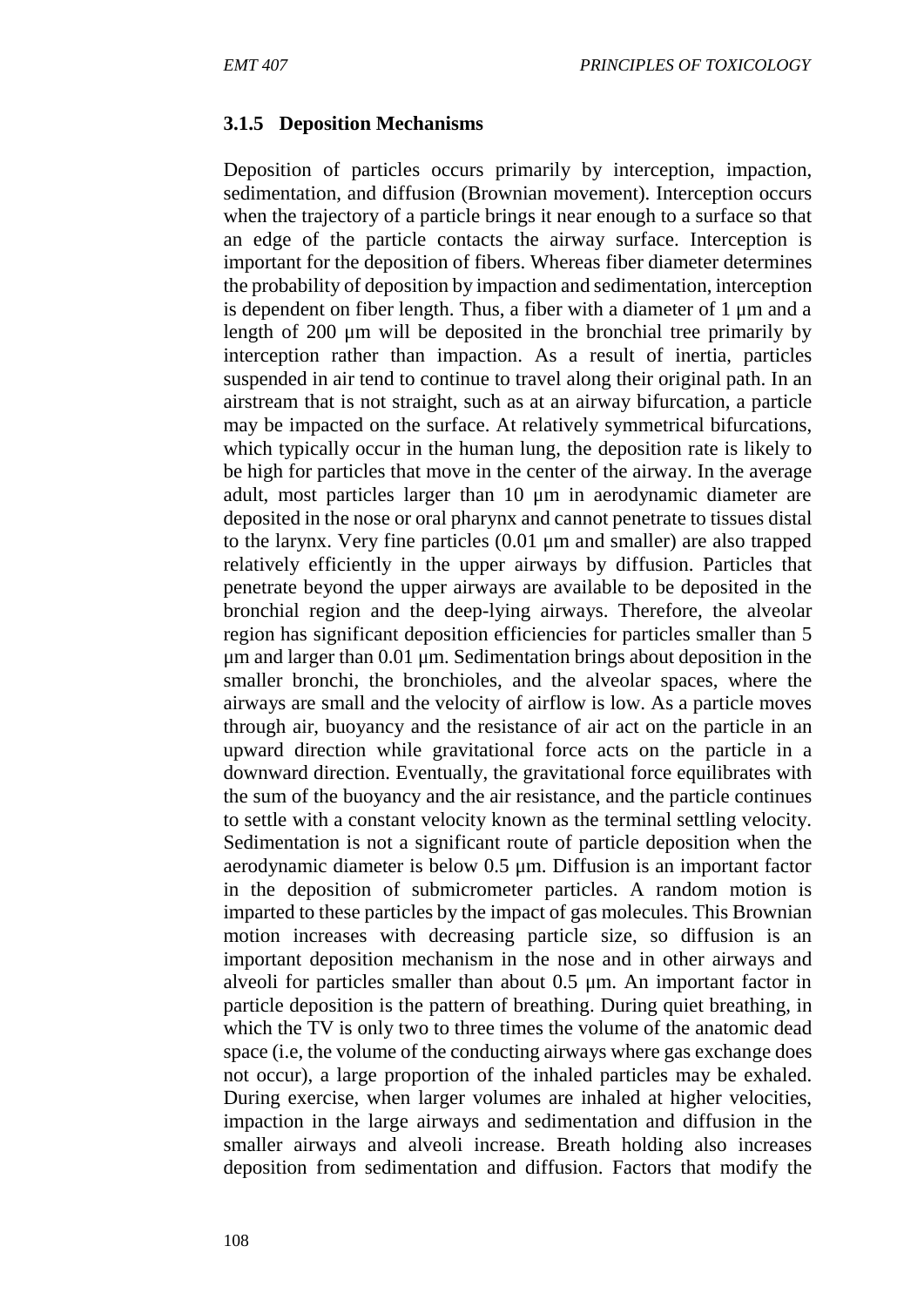diameter of the conducting airways can alter particle deposition. In patients with chronic bronchitis, the mucous layer is greatly thickened and extended peripherally and may partially block the airways in some areas. Jets formed by air flowing through such partially occluded airways have the potential to increase the deposition of particles by impaction and diffusion in the small airways. Irritant materials that produce bronchoconstriction tend to increase the tracheobronchial deposition of particles. Cigarette smoking has been shown experimentally to produce such an effect.

## **3.1.6 Particle Clearance**

The clearance of deposited particles is an important aspect of lung defense; Rapid removal lessens the time available to cause damage to the pulmonary tissues or permit local absorption. It is important to emphasize that clearance of particles from the respiratory tract is not synonymous with clearance from the body. The only mechanisms by which deposited particles can truly be removed from the respiratory system are coughing and blowing of the nose.

## **3.1.7 Nasal Clearance**

Particles deposited in the nose are cleared depending on their site of deposition and solubility in mucus. Particles deposited in the anterior portion of the nose are removed by extrinsic actions such as wiping and blowing. The other regions of the nose are largely covered by a mucociliary epithelium that propels mucus toward the glottis, where it is swallowed. Insoluble particles generally are cleared from this region in healthy adults and swallowed within an hour of deposition. Particles that are soluble in mucus may dissolve and enter the epithelium and/or blood before they can be mechanically removed.

### **3.1.8 Tracheobronchial Clearance**

The mucus layer covering the tracheobronchial tree is moved upward by the beating of the underlying cilia. This mucociliary escalator transports deposited particles and particle-laden macrophages upward to the oropharynx, where they are swallowed and pass through the GI tract. Mucociliary clearance is relatively rapid in healthy individuals and is completed within 24–48 hours for particles deposited in the lower airways. Infection and other injuries can greatly impair clearance.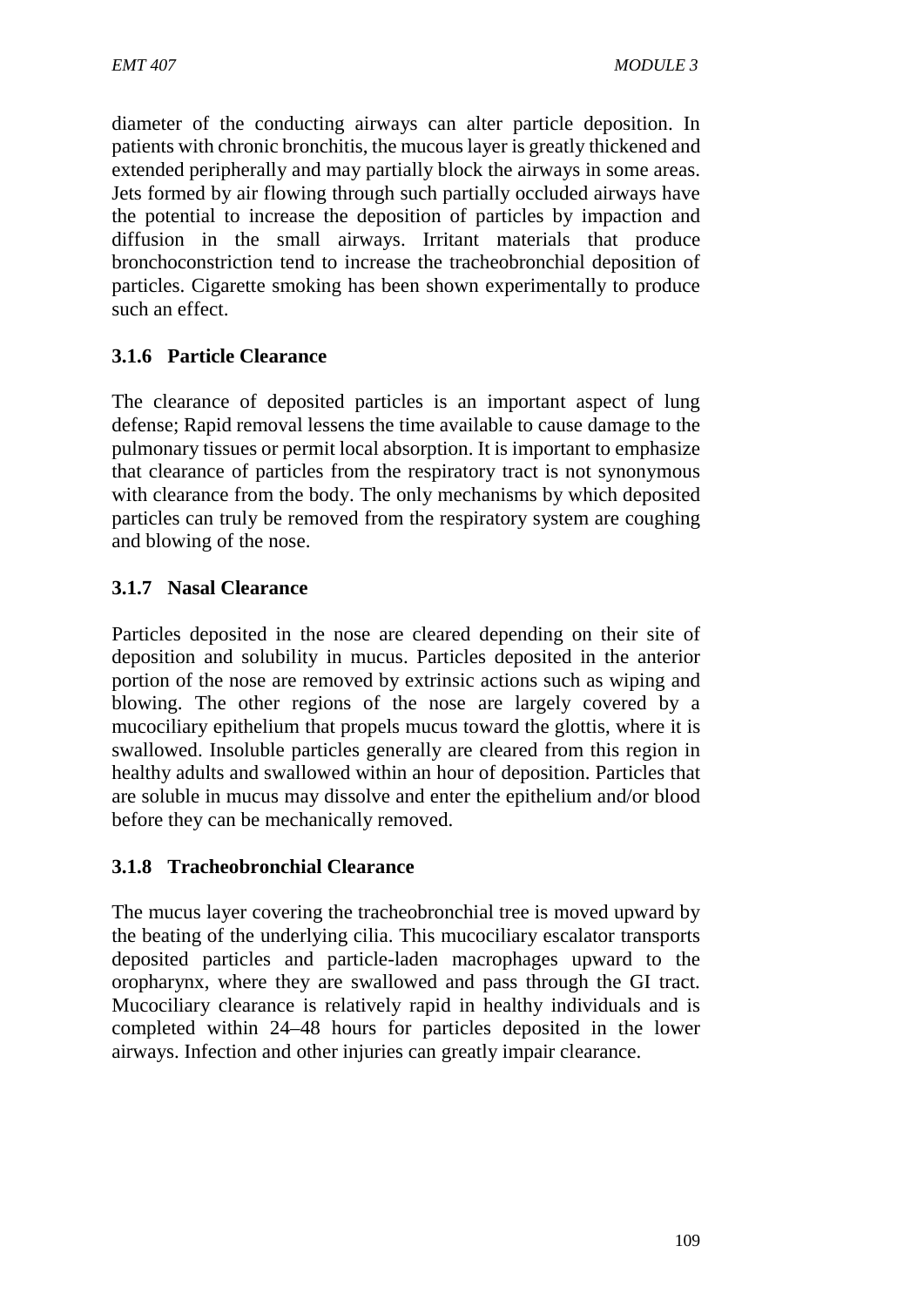## **3.1.9 Pulmonary Clearance**

There are several ways by which particulate material is removed from the lower respiratory tract once it has been deposited: 1. Particles may be directly trapped on the lining layer of the conducting airways by impaction and cleared upward in the tracheobronchial tree via the mucociliary escalator. 2. Particles may be phagocytized by macrophages and cleared via the mucociliary escalator. 3. Particles may be phagocytized by alveolar macrophages and removed via the lymphatic drainage. 4. Materials may dissolve from the surfaces of particles and be removed via the bloodstream or lymphatics. 5. Small particles may directly penetrate epithelial membranes. 6. Minutes after particles are inhaled, they may be found in alveolar macrophages. Insoluble particles, especially long narrow fibers, may be sequestered in the lung for very long periods, often in macrophages located in the interstitium.

### **3.2 Acute Responses of the Lung to Injury**

### **3.2.1 Mechanisms of Respiratory Tract Injury**

Airborne agents can come in contact with cells lining the respiratory tract from the nostrils to the gas-exchanging region. The sites of interaction of toxicants in the respiratory tract have important implications for evaluation of the risk to humans posed by inhalants. For example, rats have much more nasal surface on a per body weight basis than do humans. Measurement of DNA-protein cross-links formed in nasal tissue by the highly reactive gas formaldehyde has demonstrated that rats, which readily develop nasal tumors, have many more DNA cross-links per unit of exposure (concentration of formaldehyde  $\times$  duration of exposure) than do monkeys. Because the breathing pattern of humans resembles that of monkeys more than that of rats, it was concluded that extrapolation of tumor data from rats to humans on the basis of formaldehyde concentration may overestimate doses of formaldehyde to humans. Patterns of animal activity can affect dose to the lung; nocturnally active animals such as rats receive a greater dose per unit of exposure at night than during the day, whereas humans show the opposite diurnal relationships of exposure concentration to dose. Certain gases and vapors stimulate nerve endings in the nose, particularly those of the trigeminal nerve (Alarie et al., 1998). The result is holding of the breath or changes in breathing patterns, to avoid or reduce further exposure. If continued exposure cannot be avoided, many acidic or alkaline irritants produce cell necrosis and increased permeability of the alveolar walls. Other inhaled chemicals can be more insidious; inhalation of high concentrations of  $HC1$ ,  $NO<sub>2</sub>$ ,  $NH<sub>3</sub>$ , or phosgene may at first produce very little apparent damage in the respiratory tract. The epithelial barrier in the alveolar zone, after a latency period of several hours, begins to leak, flooding the alveoli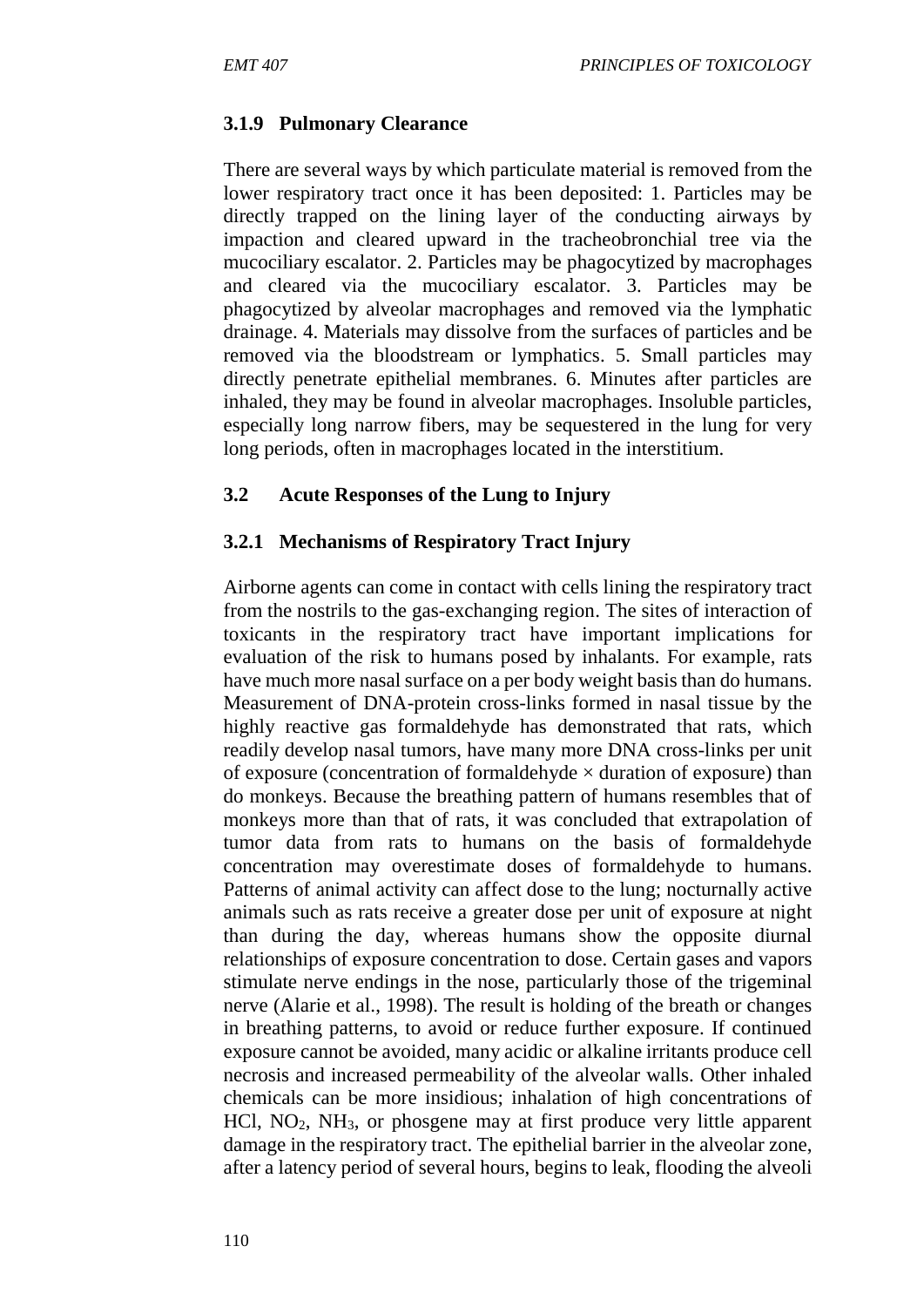and producing a delayed pulmonary edema that is often fatal. A different pathogenetic mechanism is typical of highly reactive molecules such as ozone. It is unlikely that ozone as such can penetrate beyond the layer of fluid covering the cells of the lung. Instead, ozone lesions are propagated by a cascade of secondary reaction products, such as aldehydes and hydroxyperoxides produced by ozonolysis of fatty acids and other substrates in the lung lining fluid, and by reactive oxygen species arising from free radical reactions. Metabolism of foreign compounds can be involved in the pathogenesis of lung injury. The balance of activation and detoxification plays a key role in determining whether a given chemical ultimately will cause damage. The lung contains most of the enzymes involved in xenobiotic metabolism that have been identified in other tissues, such as the liver (Cascorbi, 2006). These enzymes are highly concentrated in specific cell populations of the respiratory tract and the content of particular cytochrome P-450 isozymes may be much higher in lung. Thus, the turnover of a particular substrate by a lung P-450 may be far more rapid than occurs in liver. Many isozymes of the cytochrome P- 450 complex have been identified in and isolated from the lungs of rabbits, rats, hamsters, and humans. Cytochrome P-450 1A1 is present in low amounts in normal rat and rabbit lungs but is highly inducible by polycyclic aromatic hydrocarbons, flavones, and mixtures of polyhalogenated biphenyls. By inference, this P-450 isozyme may play a role in the pathogenesis of lung cancer. Cytochrome P-450 2B1, which is readily inducible in rat liver by phenobarbital, is not inducible in lung tissue. Other isozymes identified in human lung are cytochrome P-450 2F1, 4B1, and 3A4, as well as NADPH cytochrome P-450 reductase, epoxide hydrolase, and flavin-containing monoxygenases. Two important cytosolic enzymes involved in lung xenobiotic metabolism are glutathione-S-transferases and glutathione peroxidase.

# **3.2.2 Oxidative Burden**

An undue oxidative burden that often is mediated by free radicals, such as those generated by ozone, NO2, tobacco smoke, and lung defense cells (Rahman, 2003), can directly and indirectly cause lung damage. Numerous studies have reported increases in the activity of free radical scavenging enzymes in the lungs of animals exposed to  $O_3$ ,  $NO_2$ , and other toxicants, indirectly supporting this hypothesis. Theories of lung oxidant toxicity suggest the formation of reactive and unstablefreeradicals and active oxygen species. Subsequent chain reactions can lead to uncontrolled destructive oxidation. Recent work has emphasized the pivotal roles of superoxide, nitric oxide, peroxynitrate, hydroxyl radicals, hydrogen peroxide, and even possibly singlet oxygen in mediating tissue damage. Reduction of O2 to active O2metabolites normally occurs as a by-product of cellular metabolism during both microsomal and mitochondrial electron transfer reactions; considerable amounts of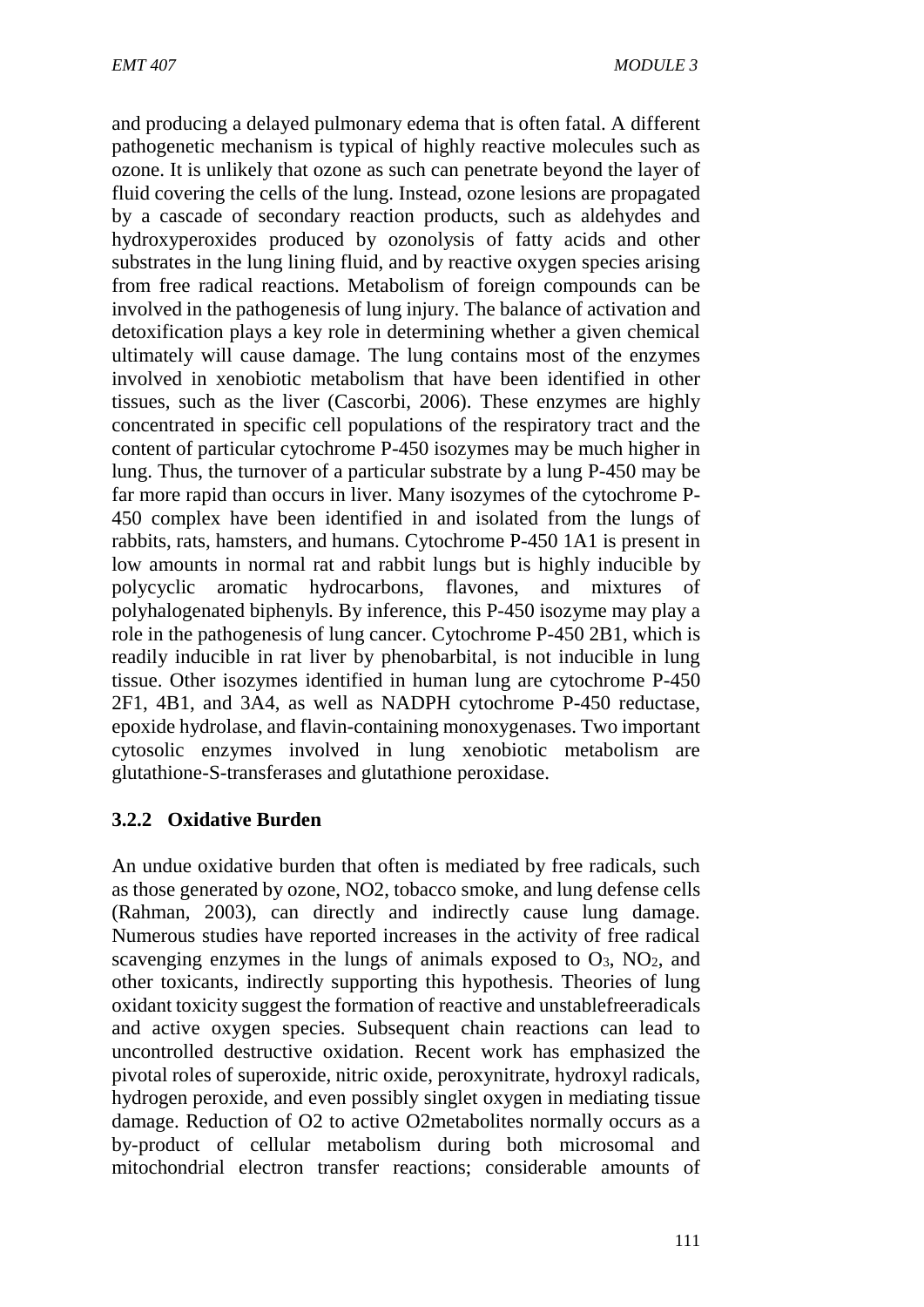superoxide anion are generated by NADPH cytochrome P-450 reductase reactions. Because these oxidant species are potentially cytotoxic, they may mediate or promote the actions of various pneumotoxicants. Such mechanisms have been proposed for paraquat- and nitrofurantoininduced lung injury. Among mammalian cells, neutrophils, monocytes, and macrophages are particularly adept at converting molecular O2to reactive O<sup>2</sup> metabolites; this is likely related to their phagocytotic and antimicrobial activities. As a by-product of this capability, toxic  $O_2$ species are released into surrounding tissues. As most forms of toxic pulmonary edema are accompanied by phagocyte accumulation in the lung microcirculation (pulmonary leukostasis) and parenchyma, oxidative damage may represent a significant component of pneumotoxic lung injury. Chemotactic and phagocytic activation processes result in a substantial increase in the release of potent oxidants by stimulated phagocytes; these radicals cause oxidative damage to the surrounding tissues. A key role of hydrogen peroxide as the mediator of the extracellular cytotoxic mechanism of activated phagocytes has been well documented. In addition, hydrogen peroxide is a potent intracellular signaling molecule that readily crosses cell membranes, and can thereby amplify cell damage. Phagocytic production of active oxygen species causes inactivation of proteinase inhibitors and degranulation of mast cells. Platelets (and platelet microthrombi) also have the ability to generate activated  $O_2$  species. The lung can respond with specific defense mechanisms that may be stimulated by constant exposure to airborne microorganisms, as well as by a variety of low- and high-molecular weight antigenic materials. The immune system can mount either cellular or humorally mediated responses to these inhaled antigens. Direct immunologic effects occur when inhaled foreign material sensitizes the respiratory system to further exposure to the samematerial. Lymphocytes reside in the hilar or mediastinal lymph nodes, lymphoid aggregates, and lymphoepithelial nodules, as well as in aggregates or as single cells throughout the airways. Bronchoconstriction and chronic pulmonary disease can result from the inhalation of materials that appear to act wholly or partly through an allergic response. Frequently, chemical components of the sensitizing dusts or gases are responsible for the allergic response. Low-molecular-weight compounds can act as haptens that combine with native proteins to form a complex that is recognized as an antigen by the immune system. Further exposure to the sensitizing compound can result in an allergic reaction that is characterized by the release of various inflammatory mediators that produce an early and/or a late bronchoconstrictor response. Such a response is observed in sensitized workers exposed to toluene diisocyanate (TDI), a chemical widely used in the manufacture of polyurethane plastics (Matheson et al., 2001). Increased susceptibility of asthmatic individuals to air pollutants such as ozone and sulfur dioxide may be mediated by indirect immune effects.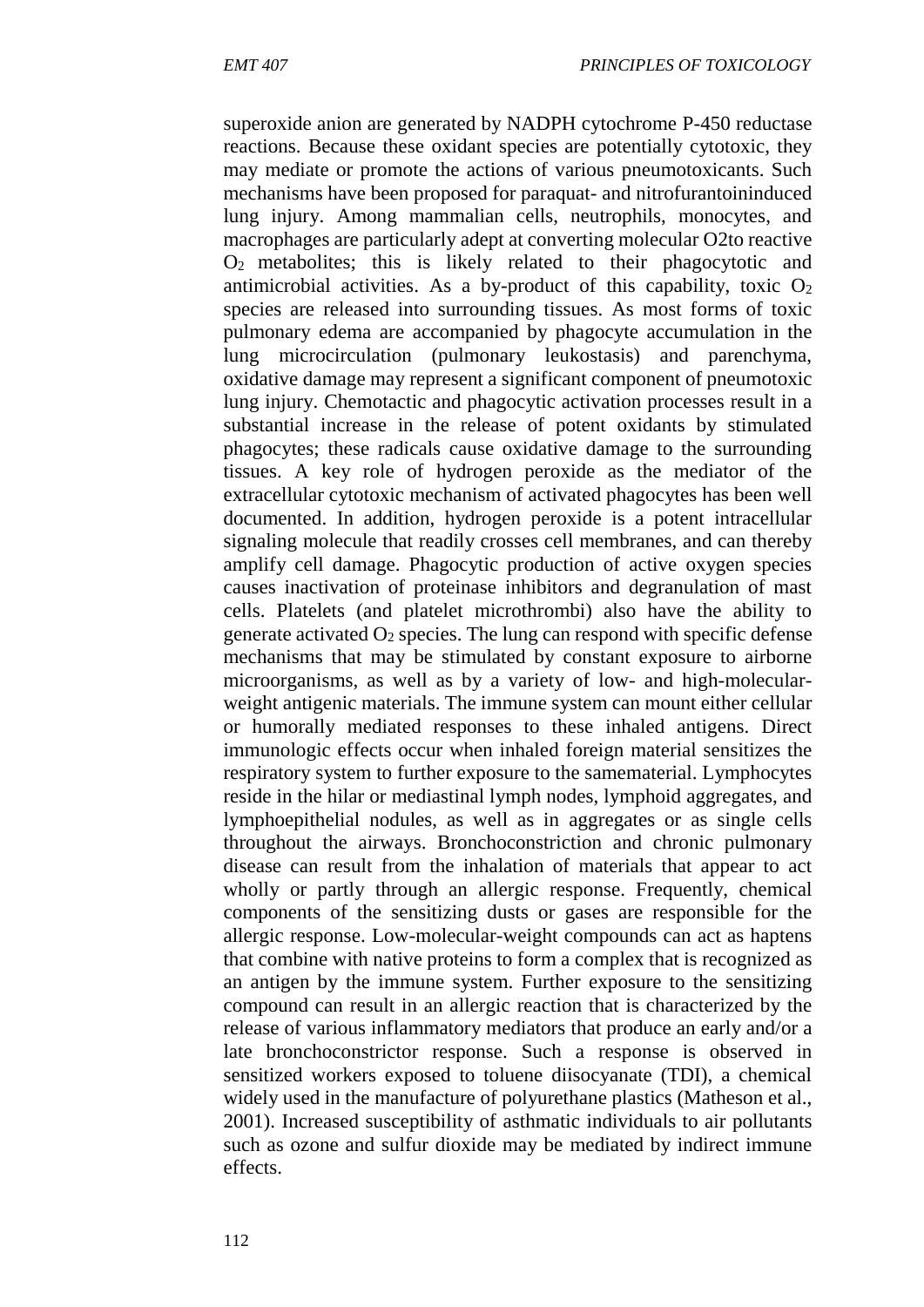# **3.2.3 Mediators of Lung Toxicity**

Interleukin 1 (IL-1), transforming growth factor (TGF-beta), and tumor necrosis factor (TNF-alpha) have all been implicated in the cascade of reactions that are thought to be responsible for the pathogenesis of pulmonary fibrosis (Zhang and Phan, 1999). Several members of the interleukin family, especially IL-1, IL-2, IL-5, IL-8, and IL-13, are thought to be essential components of the lung's response to epithelial cell injury. Various specific prostaglandins, especially PGE2, and leukotrienes have been implicated in intracellular signaling pathways in the lung. The roles of cell surface adhesion molecules and their interaction with cell matrix components and with control of inflammatory cell migration (particularly neutrophil influx to the lung) have been studied intensively. Analysis of normal lung homogenates suggests that the lung contains large amounts of endogenous cytokines and inflammatory mediators, far more than enough for these potent compounds to elicit effects. Thus, these agents must be compartmentalized in a healthy lung to control their potent bioactivity. How these processes are regulated normally, what exactly goes wrong with homeostasis in a damaged lung, the temporal and geographic relationship of different cytokines in the amplification of an initial injurious event, and detailed mechanisms of resolution of lung injury are not well understood and represent the current focus of much research on mechanisms of lung injury by toxic agents.

# **3.2.4 Airway Reactivity**

Large airways are surrounded by bronchial smooth muscle, which helps maintain airway tone and diameter during expansion and contraction of the lung. Bronchial smooth muscle tone is normally regulated by the autonomic nervous system. Bronchoconstriction can be provoked by irritants such as cigarette smoke and air pollutants, and by cholinergic drugs such as acetylcholine. This phenomenon serves as the basis for a sensitive measure of whether a toxicant can cause bronchoconstriction in animals or humans primed by a prior dose of an acetylcholine-like agent (bronchoprovocation testing). These chemicals bind to cell surface receptors (cholinergic receptors) and trigger an increase in the intracellular concentration of cyclic guanosine monophosphate (cGMP), which in turn facilitates smooth muscle contraction. The actions of cGMP can be antagonized by cyclic adenosine monophospate (cAMP), which has bronchodilatory activity, and can be increased by agents that bind to beta-adrenergic receptors on the cell surface. Other important mediators of airway smooth muscle tone include histamine, various prostaglandins and leukotrienes, substance P, and nitric oxide. The bronchial smooth muscles of individuals with asthma contract with much less provocation than do those of normal subjects. Bronchoconstriction causes a decrease in airway diameter and a corresponding increase in resistance to airflow.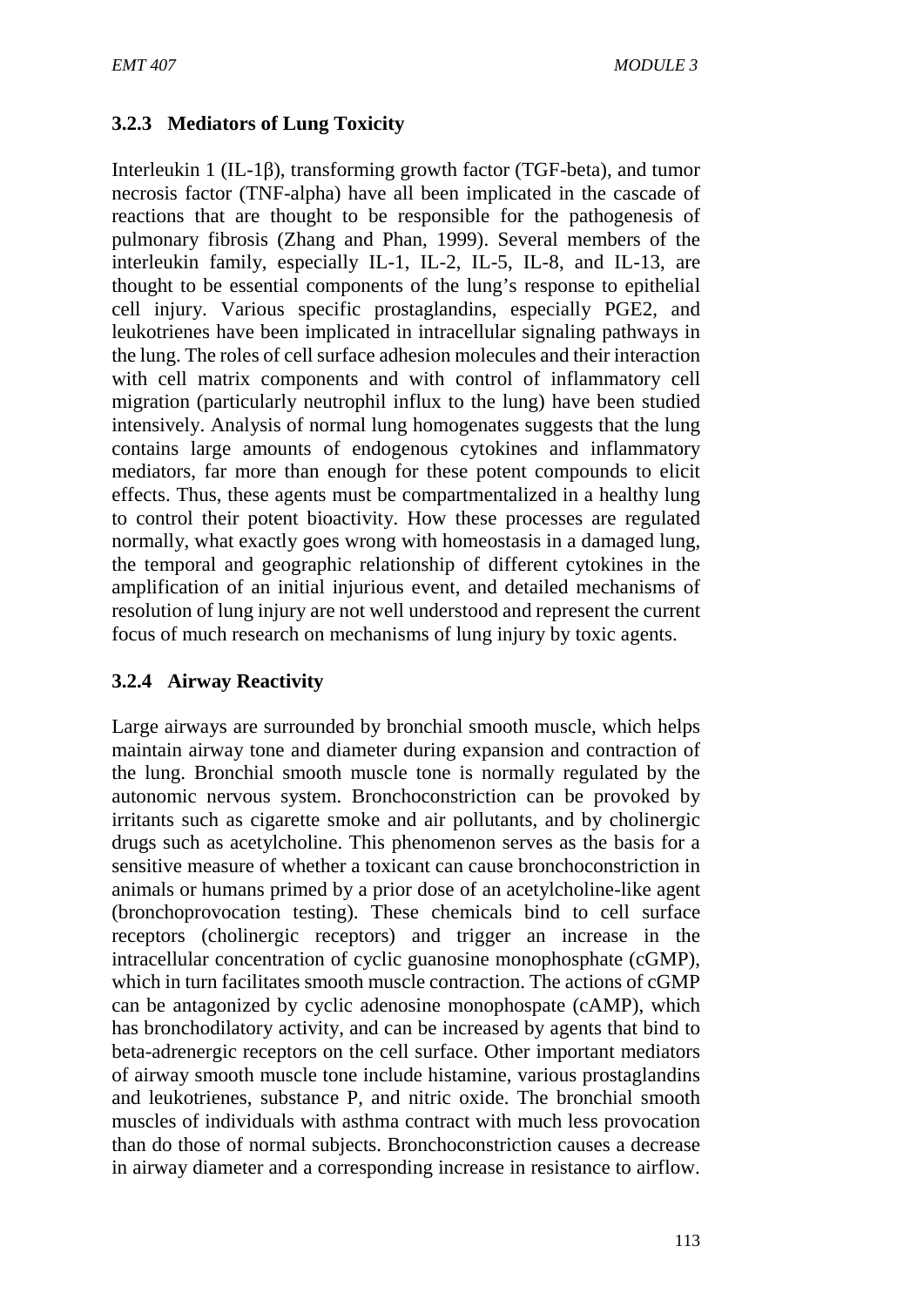Characteristic associated symptoms include wheezing, coughing, a sensation of chest tightness, and dyspnea. Exercise potentiates these problems. Because the major component of airway resistance usually is contributed by large bronchi, inhaled chemicals that cause reflex bronchoconstriction are generally irritant gases with moderate solubility. Asthmatic individuals may represent a population that is particularly susceptible to the adverse health effects of ambient air pollution, especially ozone, other respiratory irritant gases, and respirable particles.

### **3.2.5 Pulmonary Edema**

Toxic pulmonary edema represents an acute, exudative phase of lung injury that generally produces a thickening of the alveolar-capillary barrier. Edema fluid alters ventilation-perfusion relationships and limits diffusive transfer of  $O_2$  and  $CO_2$  even in otherwise structurally normal alveoli. Toxic pulmonary edema may not only induce acute compromise of lung structure and function but may also cause abnormalities that remain after resolution of the edematous process. After exposure to some toxic chemicals in which the alveolar-capillary surface is denuded (such as alloxan), recovery is unlikely, whereas in situations of more modest injury (such as histamine administration), full recovery is readily achievable. Between these two extremes there are forms of severe lung injury accompanied by amplified inflammatory damage and exaggerated restorative-reparative processes (e.g., after paraquat ingestion). In these severe forms, the extensive interstitial and intraalveolar inflammatory exudate resolves via fibrogenesis, an outcome that may be beneficial or damaging to the lung. Accumulation and turnover of inflammatory cells and related immune responses in an edematous lung probably play a role in eliciting both mitogenic activity and fibrogenic responses. Pulmonary edema is customarily quantified in experimental animals by measurement of lung water content. Very commonly, the wet (undesiccated) weight of the whole lung or that of a single lung lobe is determined. This value is often normalized to the weight of the animal from which the lung was taken. Alternatively, some investigators determine lung water content by weighing whole lungs or lung slices before and after complete drying in an oven or desiccator. Commonly used methods for expressing such data include (1) percentage water content  $100 \times$  (wet weight -dry weight)/(wet weight)], (2) percentage dry weight  $[100 \times (dry weight)/(wet weight)]$ , and (3) water content [(mL of water)/(dry weight)].

### **3.3 Chronic Responses of the Lung to Injury**

### **3.3.1 Emphysema**

Emphysema is commonly defined as "an abnormal enlargement of the airspaces distal to the terminal bronchiole accompanied by destruction of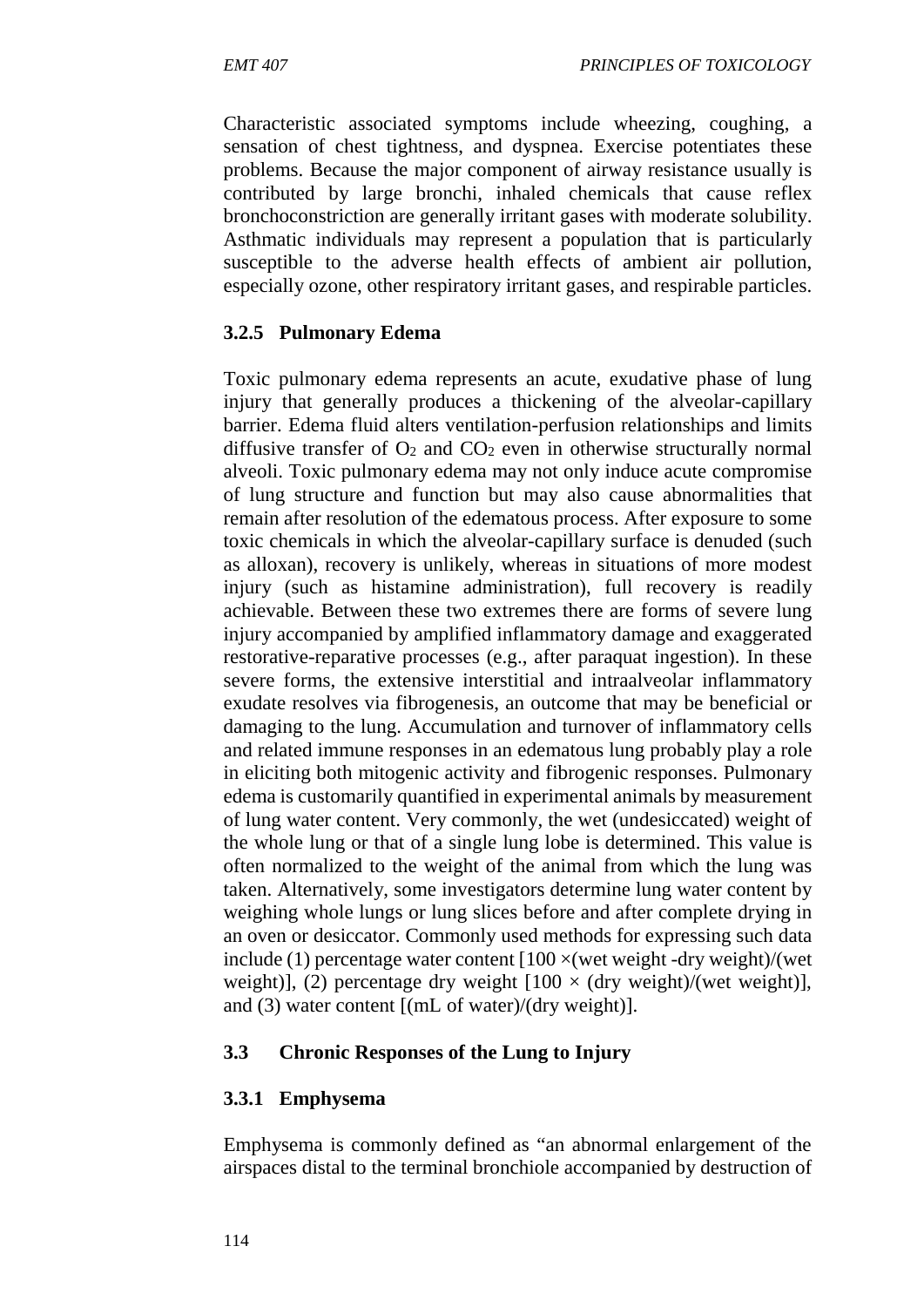the walls without obvious fibrosis" (Snider et al., 1985). Destruction of the gas-exchanging surface area results in a distended, hyperinflated lung that no longer effectively exchanges oxygen and carbon dioxide as a result of both losses of tissue and air trapping. The major cause of human emphysema is, by far, cigarette smoke inhalation, although other toxicants also can elicit this response. A feature of toxicant-induced emphysema is severe or recurrent inflammation. A unifying hypothesis that explains the pathogenesis of emphysema has emerged from studies by several investigators. Early clinical research on screening blood protein phenotypes identified a rare mutation giving rise to a hereditary deficiency of the serum globulin alpha1-antitrypsin. Homozygotes for this mutation had no circulating levels of this protein, which can prevent the proteolytic activity of serine proteases such as trypsin, and tended to get emphysema at a very young age. Alpha1-antitrypsin (now called alpha1 antiprotease) is one of the body'smain defenses against uncontrolled proteolytic digestion by this class of enzymes, which includes elastase. Studies in smokers led to the hypothesis that neutrophil (and perhaps alveolar macrophage) elastases can break down lung elastin and thus cause emphysema; these elastases usually are kept in check by alpha1 antiprotease that diffuses into the lung from the blood. As an individual ages, an accumulation of random elastolytic events can cause the emphysematous changes in the lungs that are normally associated with aging. Toxicants that cause inflammatory cell influx and thus increase the burden of neutrophil elastase can accelerate this process. In accord with this hypothesis are a large number of experimental studies in animals instilled intratracheally with pancreatic or neutrophil elastase or with other proteolytic enzymes that can digest elastin. A pathological condition then develops that has some of the characteristics of emphysema, including destruction of alveolar walls and airspace enlargement in the lung parenchyma. Mice with defects in genes that code for elastin and collagen modifying enzymes develop emphysema (O'Byrne and Postma, 1999). These observations suggest that problems with elastin synthesismay play an important role in the pathogenesis of emphysema, and that in its simplest form the elastase-antiprotease model alone cannot fully explain the detailed biochemical mechanisms that underlie the etiology of emphysema.

# **3.3.2 Fibrosis**

The pathological hallmark of pulmonary fibrosis is increased focal staining of collagen fibers in the alveolar interstitium. Fibrotic lungs from humans with acute or chronic pulmonary fibrosis contain increased amounts of collagen as evaluated biochemically. In lungs damaged by toxicants, the response resembles adult or infant respiratory distress syndrome more closely than it resembles chronic interstitial fibrosis.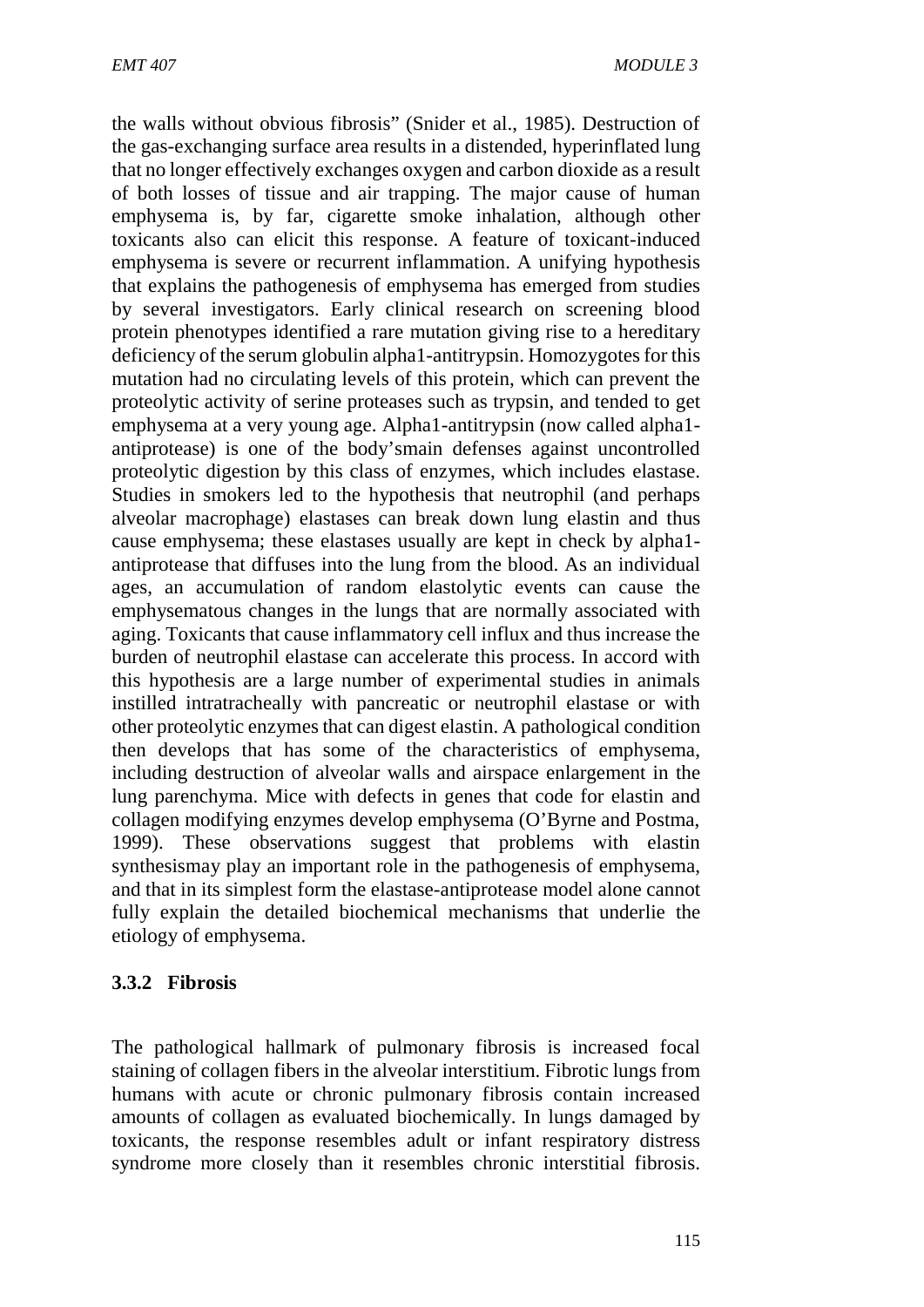Excess lung collagen is usually observed not only in the alveolar interstitium but also throughout the centriacinar region, including the alveolar ducts and respiratory bronchioles. The relationship between increased collagen deposition around small airways and lung mechanics is not understood either theoretically or empirically. Types I and III collagen are major lung interstitial components, representing about 90% or more of the total lung collagen, that are found in the normal lungs of all mammals in an approximate ratio of 2:1. There is an increase in type I collagen relative to type III collagen in patients with idiopathic pulmonary fibrosis and in patients dying of acute respiratory distress syndrome. It is not known whether shifts in collagen types, compared with absolute increases in collagen content, account for the increased stiffness of fibrotic lungs. Type III collagen is more compliant than is type I; thus, increasing type I relative to type III collagen may result in a stiffer lung. Changes in collagen cross-linking in fibrotic lungs also may contribute to the increased stiffness. Increased collagen type I:type III ratios and altered collagen cross-linking have been observed in collagen in several animal models of acute pulmonary fibrosis.

### **3.3.3 Asthma**

Asthma is becoming increasingly prevalent in the United States and Europe especially in crowded urban areas. The clinical literature describes "an epidemic" of childhood asthma, with prevalence rates reportedly as high as 40% in children living in the inner city. This alarming increase in reported asthma in children has stimulated public health concerns, many of which have focused on air pollution (especially ultrafine particulate air pollution) as a possible cause of the observed increase in asthma. Asthma is characterized clinically by attacks of shortness of breath, which may be mild or severe. The clinical hallmark of asthma is increased airway reactivity: the smooth muscle around the large airways contracts in response to exposure to irritants. There are well-established links between occupational and environmental exposure to antigens or to chemicals that can act as haptens and the pathogenesis of asthma. There may be common mechanisms, which are shared between asthma and pulmonary fibrosis, especially with regard to the role of recurrent or chronic inflammation in disease pathogenesis (Quan et al., 2006).

# **3.3.4 Lung Cancer**

At the begining of the twentieth century, lung cancer was an extremely rare disease. It is now the leading cause of death from cancer among both men and women. Retrospective and, more conclusively, prospective epidemiological studies unequivocally show an association between tobacco smoking and lung cancer. It has been estimated that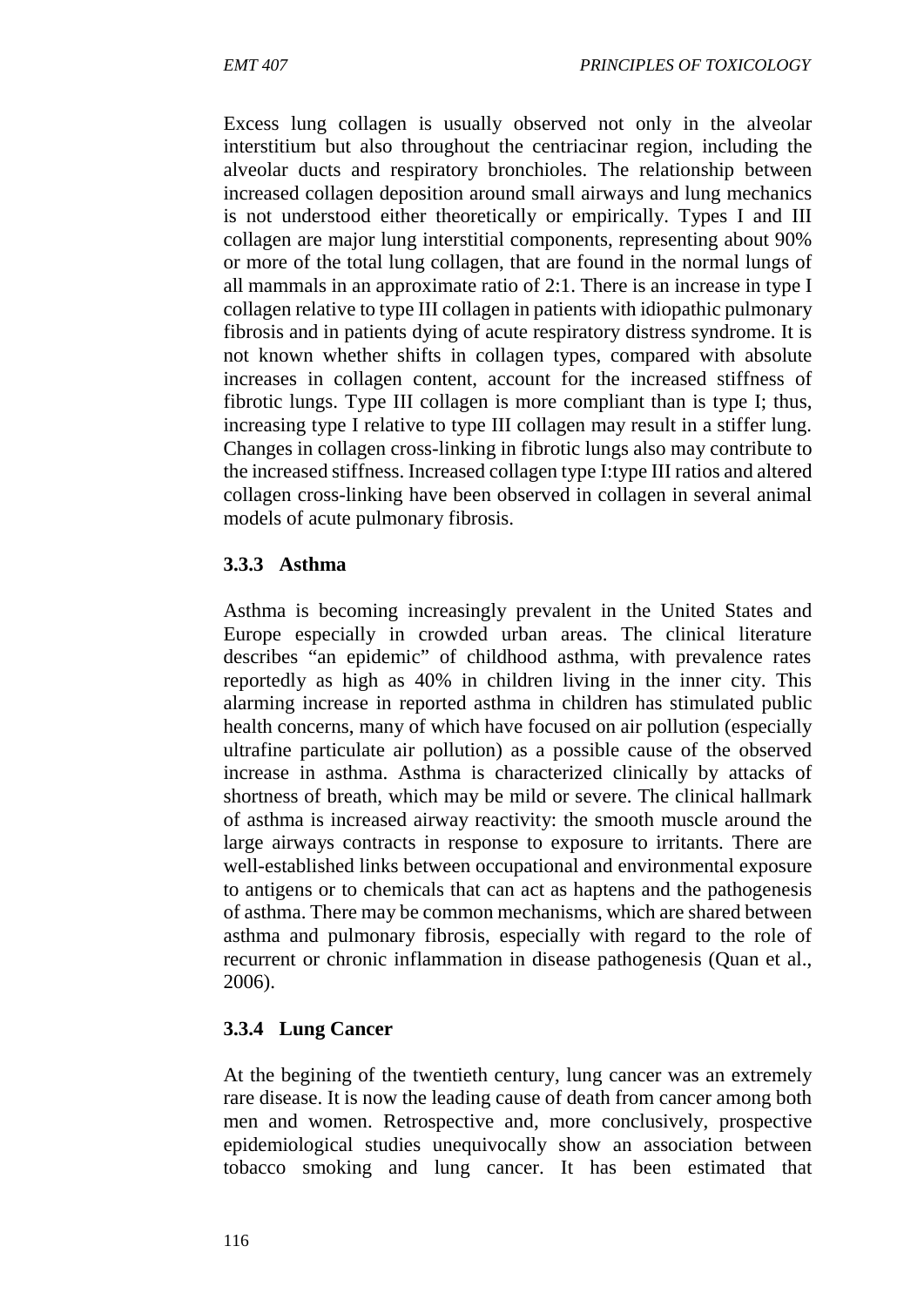approximately 80–90% of lung cancers (and several other cancers, such as cancer of the bladder, esophagus, oral cavity, and pancreas) are caused by cigarette smoking. Average smokers have a 10-fold, and heavy smokers a 20-fold, increased risk of developing lung cancer compared with nonsmokers. Quitting the habit will reduce the risk (IARC 2004). Exposure to many chemicals encountered in industrial settings also pose a lung cancer risk. Inhalation of asbestos fibers and metallic dusts or fumes, such as arsenic, beryllium, cadmium, chromium, and nickel, encountered in smelting and manufacturing operations has been associated with cancer of therespiratory tract (IARC 1993).

# **3.4 Evaluation of Toxic Lung Damage**

# **3.4.1 Studies Being Done in Humans**

While the lung is susceptible to multiple toxic injuries, it is also amenable to a number of tests that allow evaluation of proper functioning (Frampton et al., 2006). Commonly used tests include measurement of VC, TLC, functional RV, tidal volume, airway resistance, and maximum flow. Additional tests evaluate the distribution of ventilation, lung and chest wall compliance, diffusion capacity, and the oxygen and carbon dioxide content of the arterial and venous blood. Many pulmonary function tests require active collaboration by the subject examined, for example, the so called FEV1 (forced expiratory volume) during the first second of an active exhalation. This is an easy test to administer to humans, does not require sophisticated equipment or a hospital setting, and is completely noninvasive. The subject is asked first to inhale deeply and then to exhale the air as quickly as possible. The test is often used in epidemiological studies or controlled clinical studies designed to assess the potential adverse effects of air pollutants. A reduction in FEV1 is usually indicative of impaired ventilation such as that found in restrictive (increased lung stiffness) or obstructive (obstructed airflow) lung disease. To accomplish proper oxygenation of venous blood and elimination of  $CO<sub>2</sub>$ , the gases have to diffuse across the air-blood barrier. Gas exchange may be hindered by the accumulation of fluids or cellular elements in the alveoli (edema, pneumonic infiltrates), thickening of the alveolar wall (fibrosis), insufficient ventilation of the alveolar region (emphysema), or insufficient presence of oxygen transport elements (reduced alveolar blood volume or reduced amount of hemoglobin in the blood). Gas exchange can be evaluated by measuring the arterial partial pressure of both oxygen and  $CO<sub>2</sub>$ . In general, blood gas analysis is a comparatively insensitive assay for disturbed ventilation because of the organisms' buffering and reserve capacities, but may be a useful tool in clinical medicine. Measurement of diffusion capacity with CO, a gas that binds with 250 times higher affinity to hemoglobin than does oxygen, is more sensitive. The test is easy to perform in humans and laboratory animals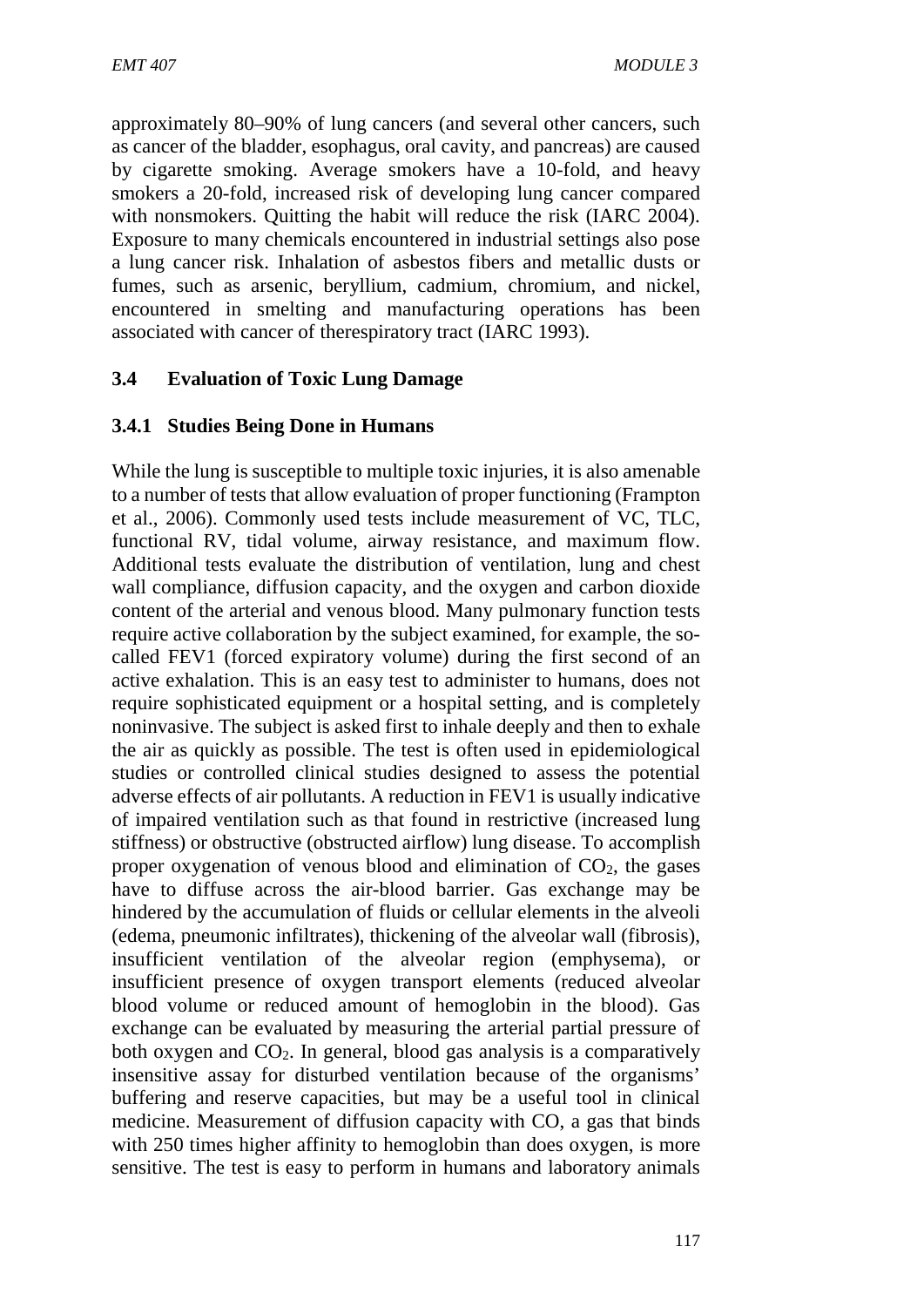and is widely used in clinical studies. Proper lung function in humans can be evaluated with several additional techniques. Computed tomography provides detailed roentgenographic information of airways and lung parenchyma. Increased concentrations of nitric oxide are often found in exhaled air when inflammatory processes have led to induction of iNOS. Fiberoptic bronchoscopy has become one of the most valuable tools for the detection of toxic lung injury. The procedure allows direct visual inspection of the major lobar and segmental airways; the depth of penetration is limited by the external diameter of the bronchoscope, usually 5 mm. Bronchoscopy also allows the introduction and retrieval of saline solutions into the lung and subsequent analysis for cellular and molecular constituents (broncholveolar lavage). Excision of small tissue samples (biopsies) during bronchoscopy is an additional diagnostic tool, most helpful in the evaluation and staging of precancerous and cancerous lesions.

## **3.4.2 Studies Being Done in Animals**

The toxicology of inhaled materials has been and continues to be extensively studied in experimental animals. In such studies, selection of animals with a respiratory system similar to that of humans is particularly desirable. The respiratory system of monkeys most closely resembles that of humans. However, the availability and cost of these animals and the necessity for special facilities for housing monkeys and performing longterm exposures, along with ethical considerations, including the confinement of primates in small exposure chambers for prolonged periods, severely limit the use of primates. Rats and mice are widely used, although fundamental differences in respiratory anatomy (for example, lack of respiratory bronchioles) and function (rats and mice are obligate nose breathers) can complicate the extrapolation of effects to humans. Experimental studies with guinea pigs and rabbits provided the first conclusive evidence that sulfuric acid and  $SO<sub>2</sub>$  may damage human lungs (Amdur, 1989). The following techniques are used to study the effects of inhaled toxicants in animals.

### **3.4.2.1 In Vitro Approaches**

In vitro systems with materials originally obtained either from human tissues or from experimental animals are particularly suited for the study of mechanisms that cause lung injury. The following systems are widely used (Allen, 2006).

### **3.4.3 Isolated Perfused Lung**

The isolated perfused lung method is applicable to lungs from many laboratory animal species (rabbit, rat, mouse, guinea pig). The lung, in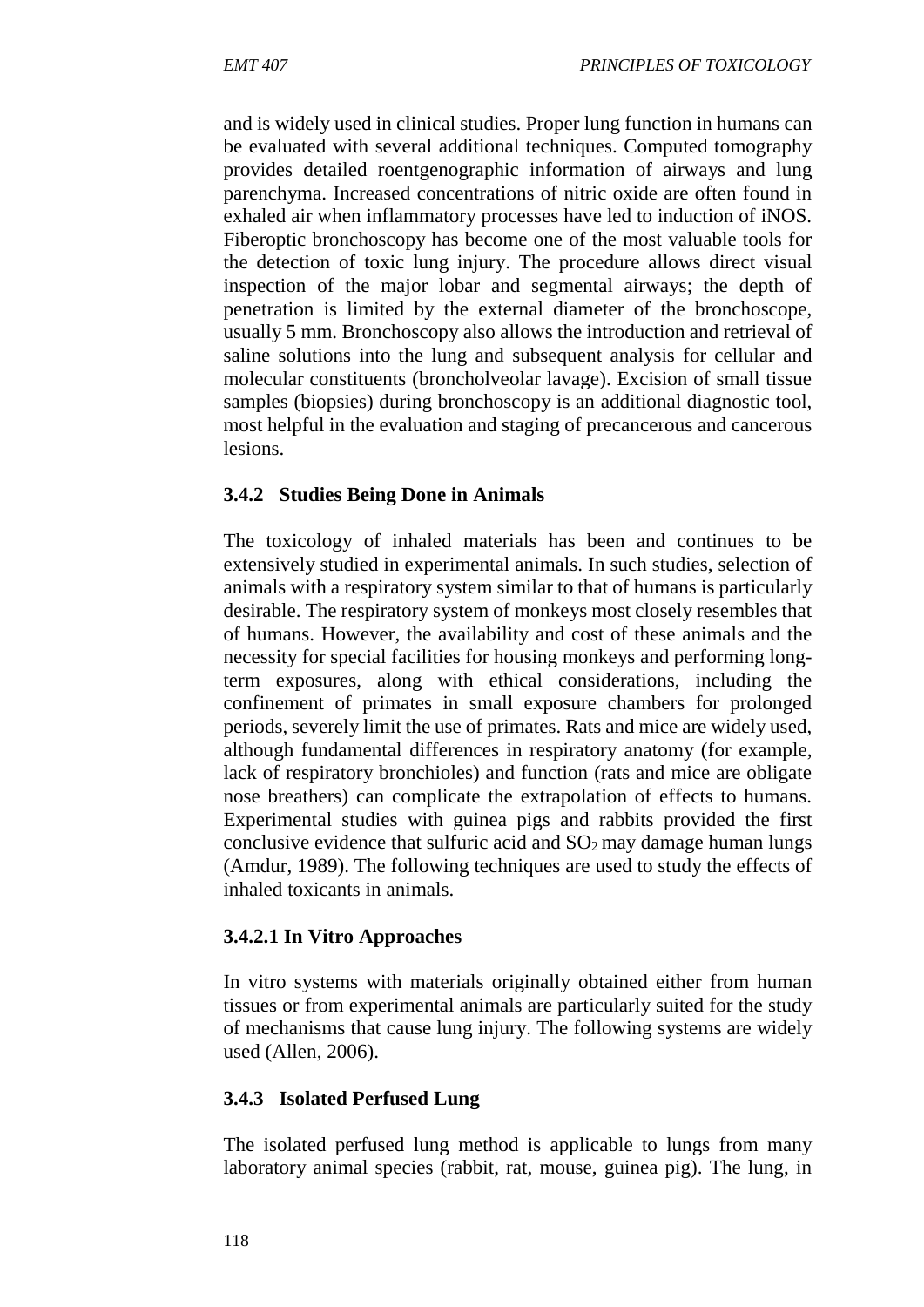situ or excised, is perfusedwith blood or a blood substitute through the pulmonary arterial bed. At the same time, the lung is actively (through rhythmic inflation-deflation cycles with positive pressure) or passively (by creating negative pressure with an artificial thorax in which the lung is suspended) ventilated. Toxic agents can be introduced into the perfusate or the inspired air. Repeated sampling of the perfusate allows one to determine the rate of metabolism of drugs and the metabolic activity of the lung.

# **3.4.4 Microdissection**

Many inhalants act in circumscribed regions of the respiratory tract, such as the terminal bronchioles, a region especially rich in the highly metabolically competent Clara cells. Microdissection of the airways consists of the stripping of the surrounding parenchyma away from the small bronchi and terminal bronchioli. This facilitates study of the metabolically active Clara cells found in the airways. Microdissected airways can be maintained in culture for up to 1 week, can be used to study site specific gene expression, morphologic changes in response to toxicants or during repair or can be used for biochemical reactions including enzyme activity measures and determination of native antioxidant concentrations (such as glutathione).

# **3.4.5 Organotypic Cell Culture Systems**

Tissue culture systems have been developed in which epithelial cells maintain their polarity, differentiation, and normal function similar to what is observed in vivo. Epithelial cell surfaces are exposed to air (or a gas phase containing an airborne toxic agent), while the basal portion is bathed by a tissue culture medium. Maintenance of the epithelial cells at the air–liquid interface is important to maintain polarity and differentiation. Epithelial cells may be seeded on top of a suitable supporting material (e.g., collagen or nitrocellulose membranes) with mesenchymal cells seeded on the other side to observe epithelial cell– fibroblast interactions.

# **3.4.6 Isolated Lung Cell Populations**

Many specific lung cell types have been isolated and maintained as primary cultures in vitro. Alveolar macrophages are easily obtained from human and animal lungs by lavage. Their function can be examined in vitro with or without exposure to appropriate toxic stimuli. Type II alveolar epithelial cells are isolated after digestion of the lung. Direct isolation of type I epithelial cells has also been successful. Systems for the isolation and culture of Clara cells and neuroepithelial cells are available. Lung fibroblasts are easily grown and have been studied in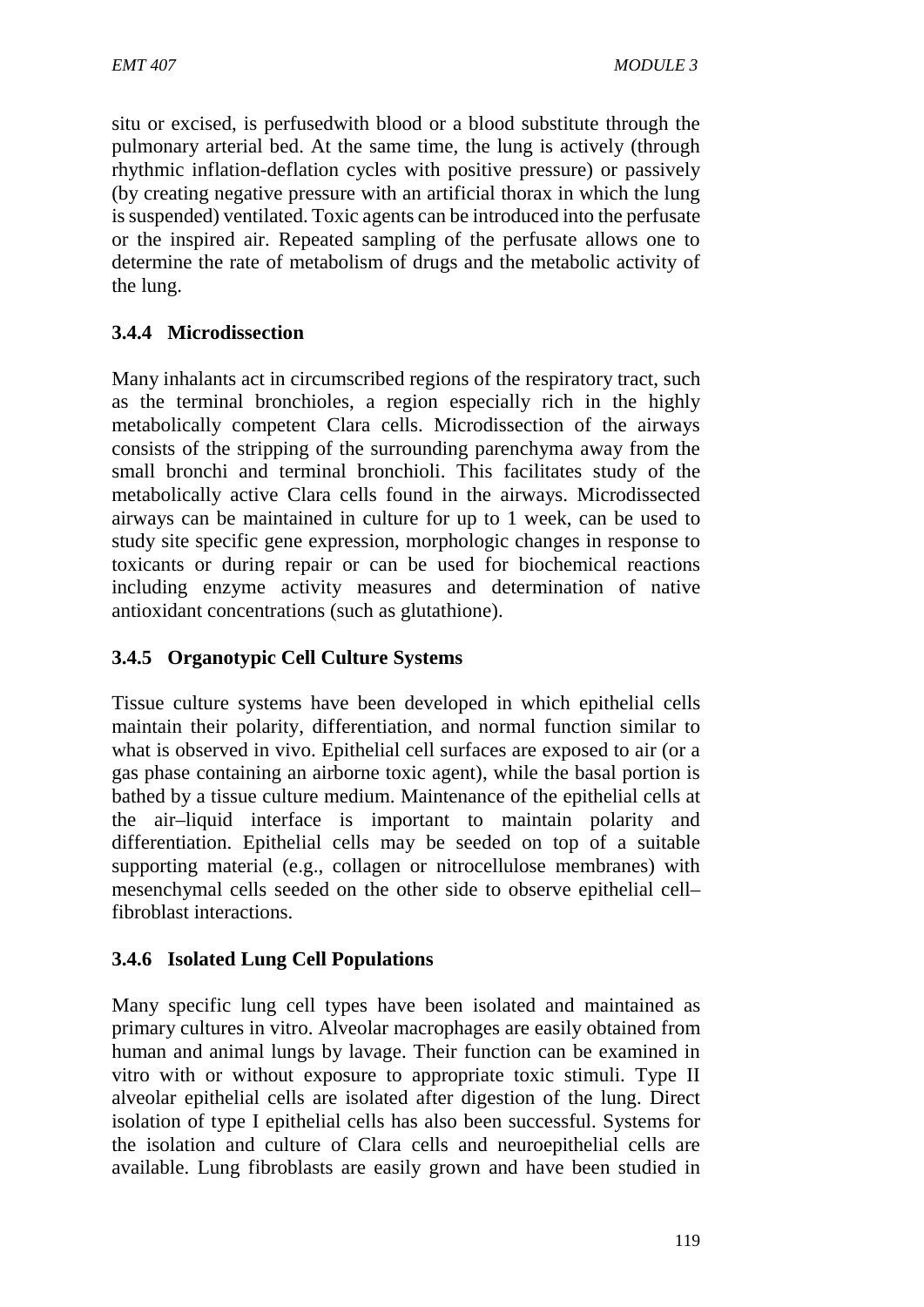coculture with epithelial cells. Multiple primary cell cultures and cell lines have been established from lung tumors found in experimental animals and humans. Isolated cell techniques suffer from possible enzymatic digestion of critical cellular components and the loss of the normal integration of the many cell types within the tissue layers which may be important for maintenance of normal function. Caution should be exercised in the final interpretation of experiments utilizing this approach.

### **4.0 CONLUSION**

The pathogenesis of lung damage caused by toxicants has been discussed in this unit.

### **5.0 SUMMARY**

In this unit, we have learnt that the pathogenicitiy lungs and the respiratory tract can be used to assess the toxicants.

### **6.0 TUTOR-MARKED ASSIGNMENT**

- 1. Define inhalation toxicology and respiratory tract toxicology.
- 2. Describe how lung damage induced by chemicals can be assessed in animals.

#### **7.0 REFERENCES/FURTHER READING**

- Alarie, Y., Nielsen, G. D., and Abraham, M. H. (1998). A theoretical approach to the Ferguson principle and its use with non‐reactive and reactive airborne chemicals. *Pharmacology and Ioxicology*, 83(6): 270-279.
- Allen, C.B. (2006). In vitro models for lung toxicology. *Toxicology of the Lung*, 4th ed. CRC Press, Boca Raton: Taylor and Francis, pp. 107–150.
- Amdur, M. O. (1989). Sulfuric acid: the animals tried to tell us. *Applied Industrial Hygiene*, 4(8): 189-197.
- Cascorbi, I. (2006). Genetic basis of toxic reactions to drugs and chemicals. *Toxicology Letters*, 162(1): 16-28.
- Frampton, M.W., Pietropaoli, A.P., Morrow, P.E., Utell, M.J. (2006). Human clinical studies of airborne pollutants, in Gardner DE (ed.): *Toxicology of the Lung*, 4th ed. Boca Raton: CRC Press, Taylor and Francis, pp. 1–28.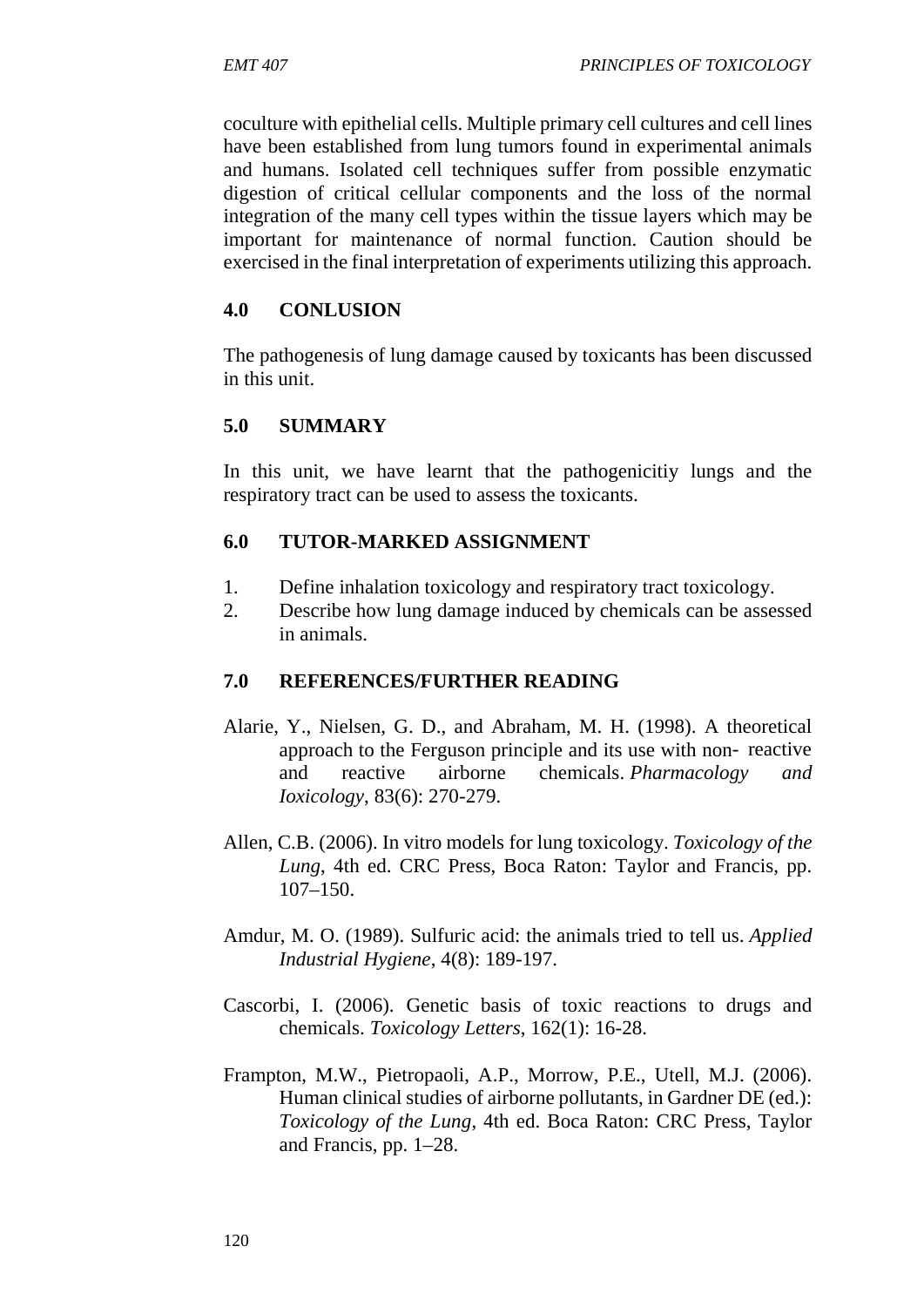- IARC (International Agency for Research on Cancer) (1993). IARC monographs on the evaluation of carcinogenic risks to humans, in Beryllium, Cadmium, Mercury and Exposures in the Glass Manufacturing Industry, Vol 58., IARC, Lyon.
- Matheson, J. M., Lange, R. W., Lemus, R., Karol, M. H., and Luster, M. I. (2001). Importance of inflammatory and immune components in a mouse model of airway reactivity to toluene diisocyanate (TDI). *Clinical and Experimental Allergy*, 31(7): 1067-1076.
- O'byrne, P. M., and Postma, D. S. (1999). The many faces of airway inflammation: asthma and chronic obstructive pulmonary disease. *American Journal of Respiratory and Critical Care Medicine*, 159(2): 1-63.
- Quan, T. E., Cowper, S. E., and Bucala, R. (2006). The role of circulating fibrocytes in fibrosis. *Current Rheumatology Reports*, 8(2), 145- 150.
- Rahman, I. (2003). Oxidative stress, chromatin remodeling and gene transcription in inflammation and chronic lung diseases. *BMB Reports*, *36*(1), 95-109.
- Ramazzini, B. (1964). *Disease of Workers.* Hafner, New York.
- Snider, G.L., Kleinerman, J., Thurlbeck, W.M., Bengali, Z. (1985). The definition emphysema: Report of a National Heart, Lung, and Blood Institute workshop. *Am Rev Respir Dis* 132:182–185.
- Zhang, H. Y., and Phan, S. H. (1999). Inhibition of myofibroblast apoptosis by transforming growth factor β1. *American Journal of Respiratory Cell and Molecular Biology*, 21(6): 658-665.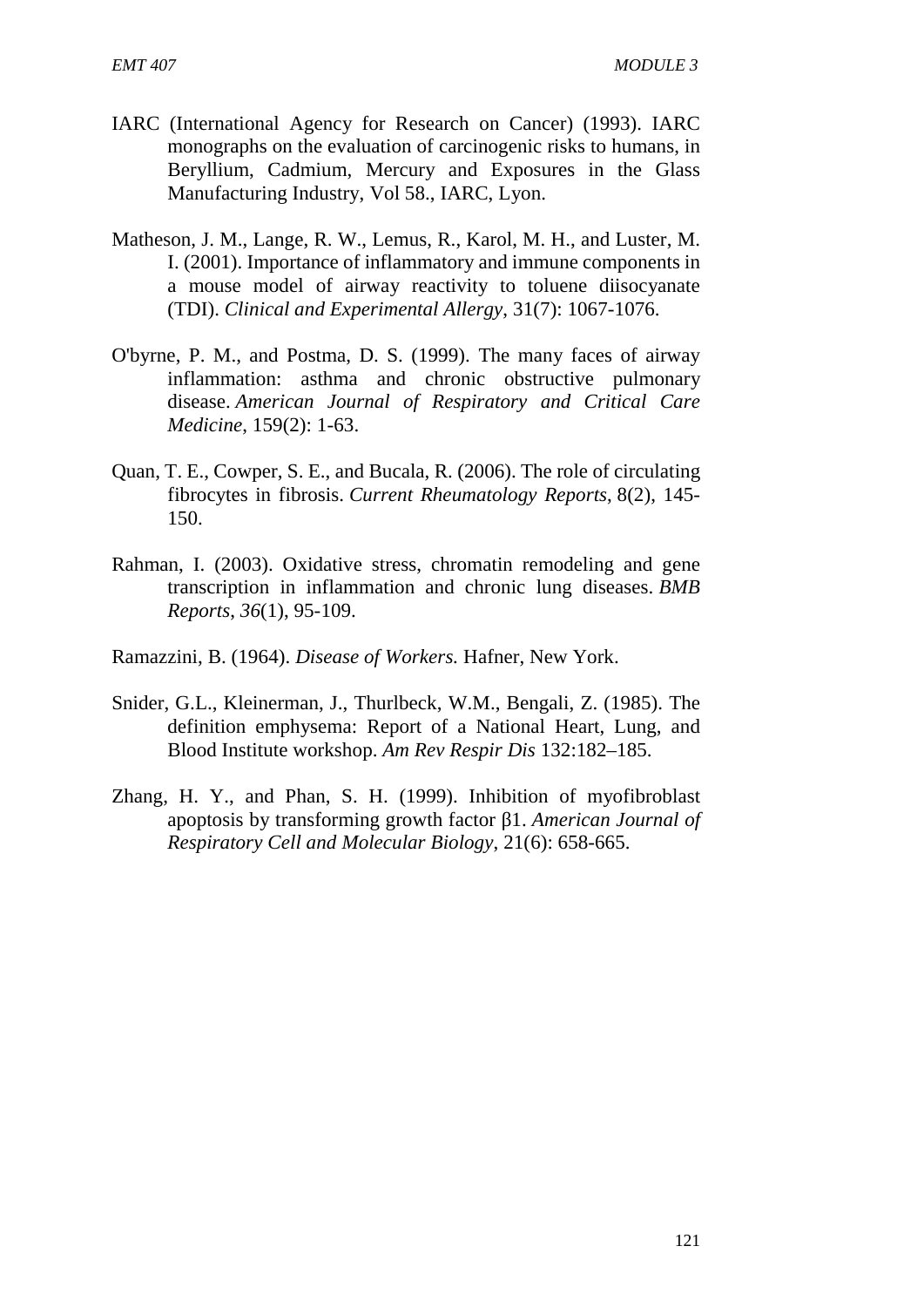### **UNIT 3 NERVOUS SYSTEM**

#### **CONTENTS**

- 1.0 Introduction
- 2.0 Objectives
- 3.0 Main Content
	- 3.1 Environmental Factors Relevant to Neurodegenerative Diseases
	- 3.2 Functional Manifestations of Neurotoxicity
	- 3.3 Mechanisms of Neurotoxicity
		- 3.3.1 Neuronopathies
		- 3.3.2 Methyl Mercury
		- 3.3.3 Trimethyltin
		- 3.3.4 Axonopathies
		- 3.3.5 Gamma-Diketones
		- 3.3.6 , -Iminodipropionitrile (IDPN)
		- 3.3.7 Organophosphorus (OP) Compounds
		- 3.3.8 Pyridinethione
		- 3.3.9 Microtubule-Associated Neurotoxicity
		- 3.3.10 Neurotransmission-Associated Neurotoxicity
		- 3.3.11 Nicotine
		- 3.3.12 Developmentally Neurotoxic Chemicals
	- 3.4 Chemicals that Induce Depression of Nervous System Function
	-
- 4.0 Conclusion<br>5.0 Summary **Summary**
- 6.0 Tutor-Marked Assignment
- 7.0 References/Further Reading

# **1.0 INTRODUCTION**

Neurotoxicants and toxins have been extensively studied, both because of their toxic effects on humans and because of their utility in the study of the nervous system (NS). Many insights into the organization and function of the NS are based on observations derived from the action of neurotoxicants. The binding of exogenous compounds to membranes has been the basis for the definition of specific receptors within the brain; an understanding of the roles of different cell types in the function of the NS has stemmed from the selectivity of certain toxicants in injuring specific cell types while sparing others; and important differences in basic metabolic requirements of different subpopulations of neurons have been inferred from the effects of toxicants. It is estimated that millions of people worldwide are exposed to known neurotoxicants each year, a fact underscored by repeated outbreaks of neurologic disease (Federal Register, 1994). An even larger potential problem stems from the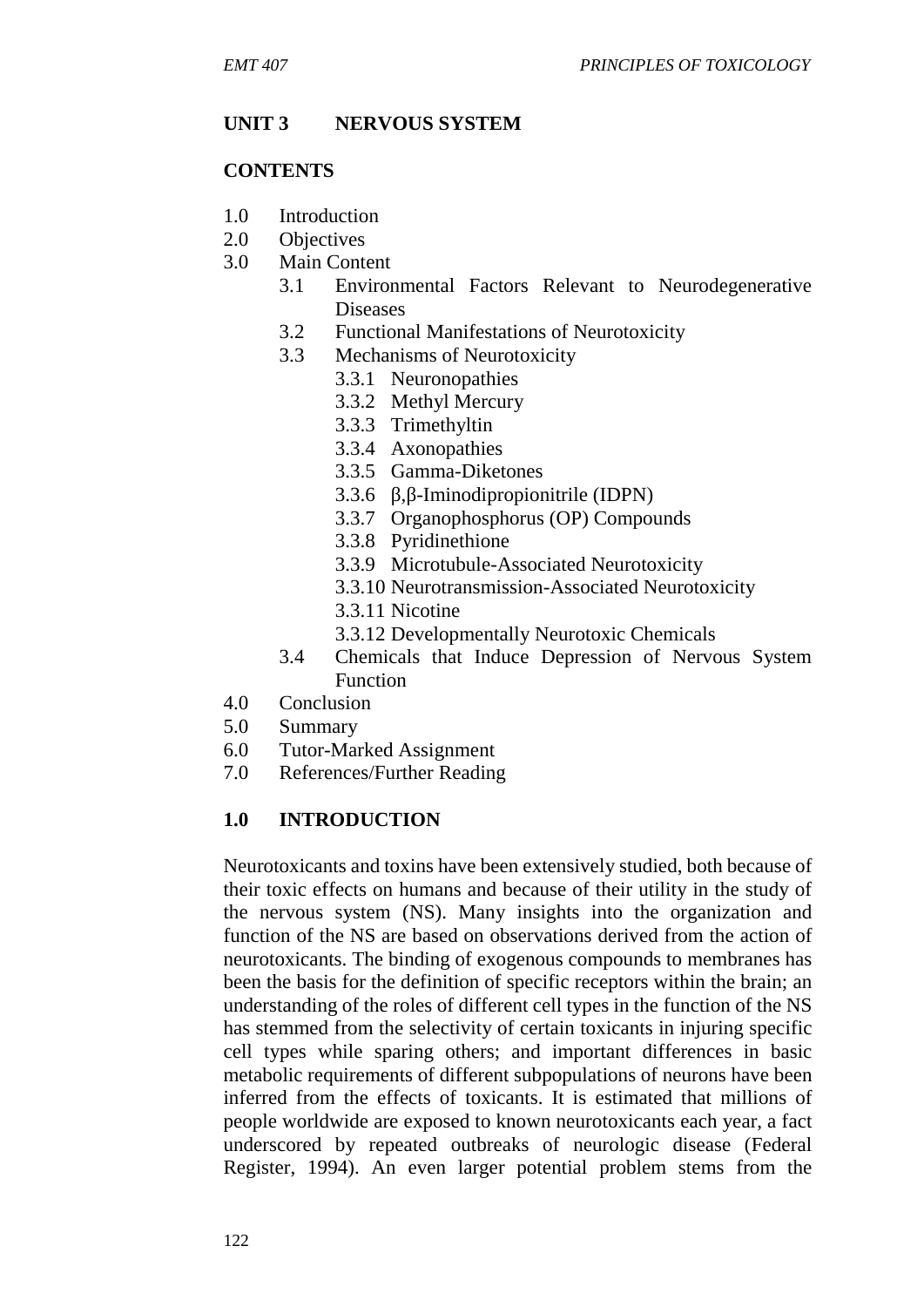incomplete information on many compounds that may have neurotoxic effects. Unknown is the extent to which neurologic disability may be related to chronic low-level exposures, nor do we understand the overall impact of environmental contaminants on brain function. In order to study neurotoxicologic consequences of chemical exposures, one must understand the structure, function, and development of the NS. These features can be quite complex, with differential anatomy, physiology, and cell types specific for location and function. Several general aspects modulate the NS response to chemicals, including (1) the privileged status of the NS with the maintenance of a biochemical barrier between the brain and the blood, (2) the importance of the high energy requirements of the brain, (3) the spatial extensions of the NS as long cellular processes and the requirements of cells with such a complex geometry, (4) the maintenance of an environment rich in lipids, (5) the transmission of information across extracellular space at the synapse, (6) the distances over which electrical impulses must be transmitted, coordinated and integrated, and (7) development and regenerative patterns of the nervous system. Each of these features of the NS carries with it specialized metabolic/physiological requirements and unique vulnerabilities to toxic compounds.

## **2.0 OBJECTIVES**

By the end of this unit, you should be able to:

- understand the environmental factors to neurogenerative diseases
- understand the mechanisms of neurotoxicity
- mention chemicals that are neurotoxic and their modes of action.

### **3.0 MAIN CONTENT**

### **3.1 Environmental Factors Relevant to Neurodegenerative Diseases**

Individuals exposed to insufficient 1,2,3,6-tetrahydro-1-methyl-4 phenylpyridine (MPTP) to result in immediate Parkinsonism have developed early signs of the disease years later (Calne et al., 1985). This observation presents the possibility that the onset of a neurotoxic problem may follow toxic exposure for many years (Landrigan et al., 2005). It does not seem likely that an early sublethal injury to dopaminergic neurons later becomes lethal. Rather, smaller exposures to MPTP may cause a decrement in the population of dopaminergic neurons within the substantia nigra. Such a loss would most likely be silent, because the symptoms of Parkinson's disease (PD) do not develop until approximately 80–90% of the substantia nigra neurons are lost. These individuals with a diminished number of neurons may be more vulnerable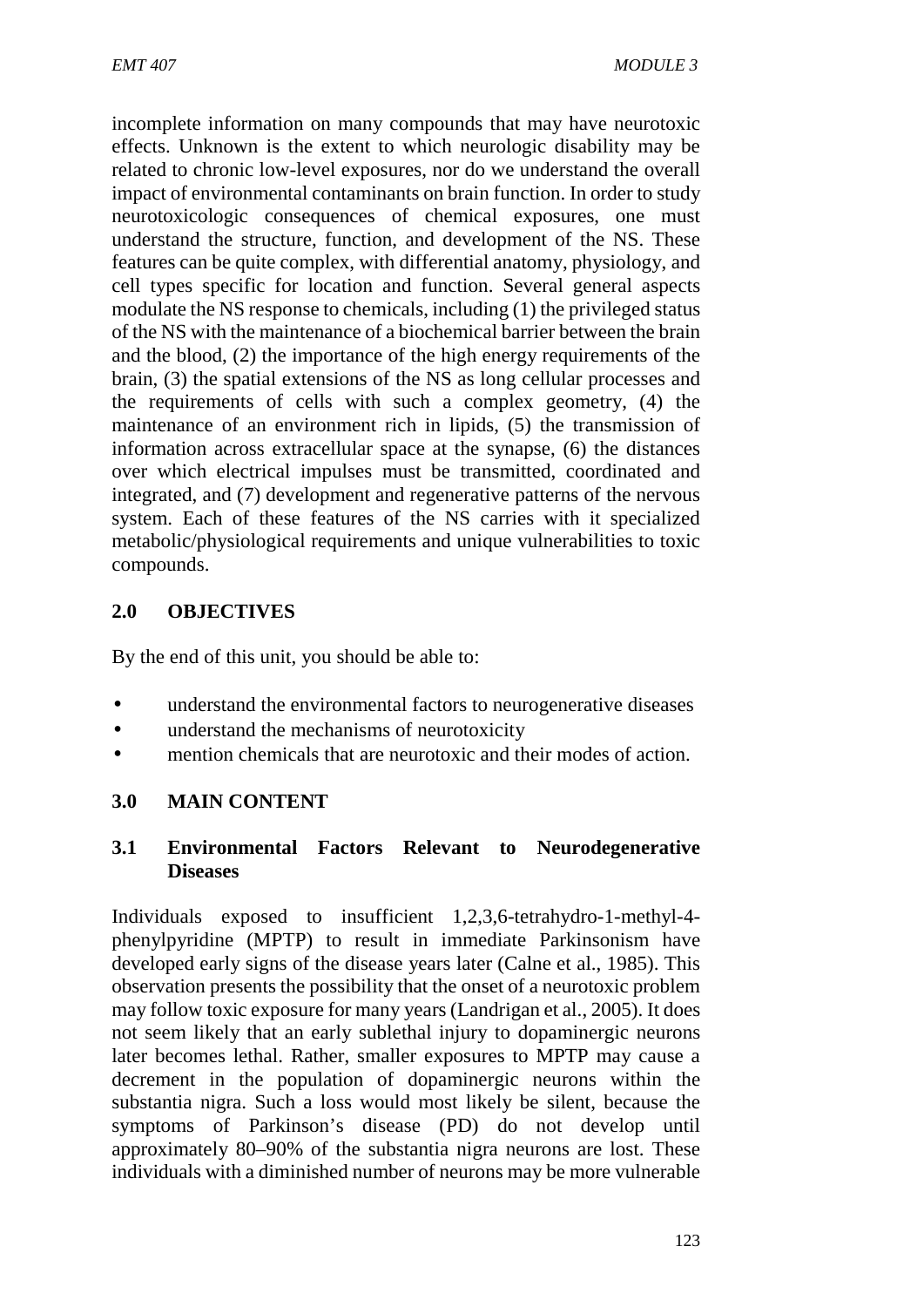to further loss of opaminergic neurons. The neurologic picture of PD develops at an earlier age than in unexposed individuals, as a further loss of catecholaminergic neurons occurs during the process of aging. The relationship between MPTP intoxication and Parkinsonism has stimulated investigations into the role that environmental and occupational exposures may play in the pathogenesis of Parkinson's disease. While several families with early-onset Parkinson's disease demonstrate autosomal dominant inheritance, with identification of candidate genes, twin studies indicate that environmental exposures play a more significant role than genetics in the vast majority of Parkinson's disease patients, particularly those with late-onset disease. Epidemiologic studies implicate exposure to herbicides, pesticides, and metals as risk factors for Parkinson's disease (Gorell et al., 1998; Liou et al., 1997). Dithiocarbamates also play an important role. Cigarette smoking may have a protective effect against both Alzheimer's disease and Parkinson's disease, but alternative explanations have been offered. An epidemic of dialysis-related dementia with some pathologic resemblance to Alzheimer's disease appears to have been related to aluminum in the dialysate, and its removal has prevented further instances of dialysis dementia. However, there is no substantial evidence to date that aluminum is in any way related to sporadic Alzheimer's disease in the general population (Letzel et al., 2000). The expanding field of the excitotoxic amino acids embodies many of the same attributes that characterize the entire discipline of neurotoxicology. Neurotoxicology is generally viewed as the study of compounds that are deleterious to the NS, and the effects of glutamate and kainate may be viewed as examples of this type of deleterious toxicity. Exposure to these excitotoxic amino acids leads to neuronal injury and—when of sufficient degree—may kill neurons. Many of these neurotoxic compounds have become tools for neurobiologists who seek to explore the anatomy and function of the NS. Kainate, through its selective action on neuronal cell bodies, has provided a greater understanding of the functions of cells within a specific region of the brain, while previous lesioning techniques addressed only regional functions. Finally, the questions surrounding domoic acid poisoning and the Guamanian neurodegenerative complex serve to remind the student of neurotoxicology and that the causes of many neurologic diseases remain unknown. This void in understanding and the epidemiologic evidence that some neurodegenerative diseases may have environmental contributors provide a heightened desire to appreciate more fully the effects of elements of our environment on the NS.

### **3.2 Functional Manifestations of Neurotoxicity**

While knowledge of a toxicant's complete biochemical or molecular mechanism(s) is the ultimate goal of neurotoxicology, a full understanding of the toxicity also requires knowledge of the functional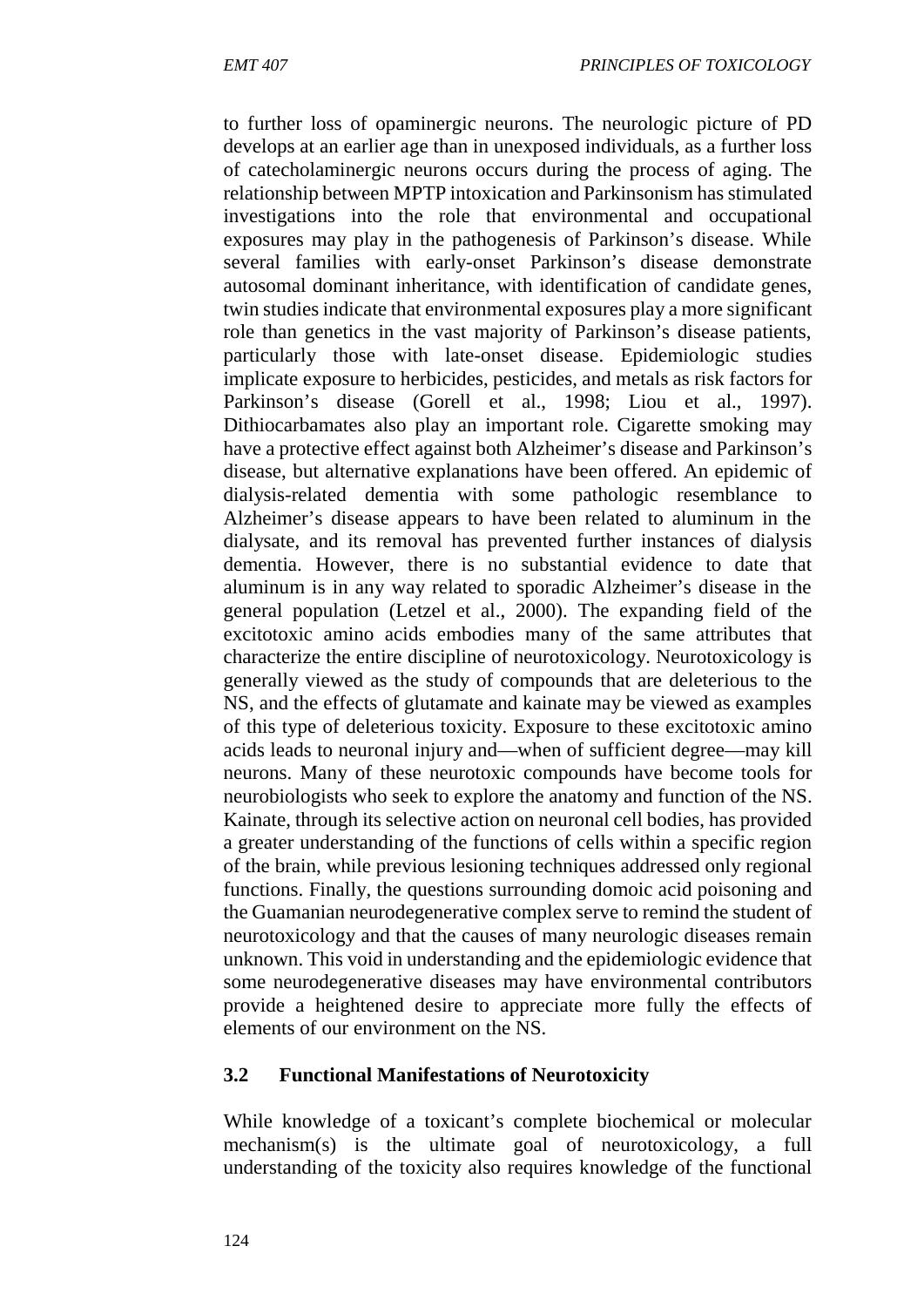outcomes of those changes. Being the final output or manifestation of the NS, function includes motor, sensory, autonomic, and cognitive capabilities. The strength of functional assessments has been exploited by many investigators and regulatory agencies, and they are now routinely used in the assessment of the neurological effects of chemicals. Tilson (1993) has proposed two distinct tiers of functional testing of neurotoxicants: a first tier in which observational batteries or motor activity tests may be used to identify the presence of a neurotoxic substance, and a second tier that involves more complete description of the effects. An overall assessment of behavior may be described using a series, or battery, of tests. These tests typically evaluate a variety of neurological functions, and are often used to screen for potential neurotoxicity in regulatory and safety pharmacology testing. Specific methods include functional observational batteries (FOBs), Irwin screens, tests of motor activity, and expanded clinical observations. These tests have the advantage over biochemical and pathologic measures in that they permit evaluation of a single animal over longitudinal studies to determine the onset, progression, duration, and reversibility of a neurotoxic injury. Comparisons of defined protocols of FOBs with limited numbers of compounds (Moser et al., 1997a,b) suggest that these methods can identify neurotoxic compounds reliably. Some functional tests are more specific than observations and motor activity, and may be used to more fully characterize neurotoxic effects. Many of these functions have a clinical or behavioral correlate in humans, thus improving extrapolation of the outcomes. Measures of sensory function tap specific neuronal pathways that govern stimuli-dependent reflexes. For example, the acoustic startle response is a sensory-evoked motor reflex with a defined neuronal pathway. Treatment effects could indicate sensory, motor, or muscle fiber alterations with little or no central involvement. Autonomic function includes evaluations of cardiovascular status and cholinergic/adrenergic balance. Acetylcholinesteraseinhibiting pesticides produce marked effects on multiple aspects of cholinergic homeostasis. Deficits in cognitive function, especially in the context of developmental toxicity, represent an endpoint of great public concern and rhetoric. Behavioral toxicologists have incorporated methodologies from behavioral pharmacology and psychology to develop a range of tests of learning and memory for laboratory animals. These procedures include spatial navigation of mazes, associations with shock, conditioned responses, and appetite-motivated operant responses. In most cases, deficits in human cognitive function may be detected in laboratory animals as well, although the affected cognitive domain may vary. For example, in humans, exposure to lead in early childhood is known to lower IQ and alter behavioral control. Studies in rats have reported deficits in spatial learning, sustained attention, activity levels, and other behaviors (Morgan et al., 2001; Nihei et al., 2000). Detailed assessments such as these provide valuable insights into the damage caused by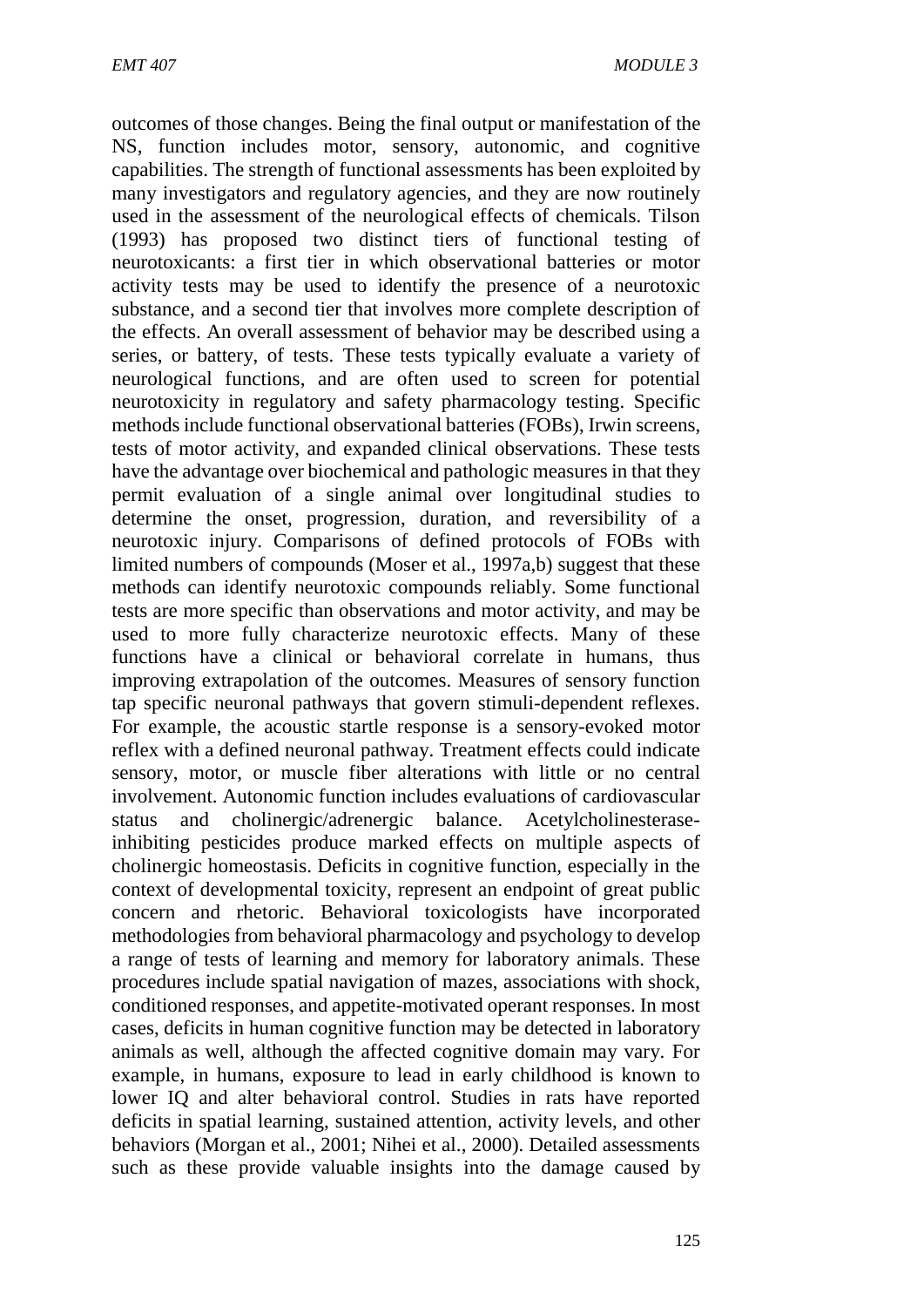neurotoxicants. Ultimately, neurotoxicants identified by behavioral methods are evaluated at a cellular and molecular level to provide an understanding of the events in the NS that cause the neurological dysfunction.

## **3.3 Mechanisms of Neurotoxicity**

Efforts to understand the mechanism of action of individual neurotoxic compounds have begun with the identification of the cellular target. In the nervous system, this has most often been one of four targets: the neuron, the axon, the myelinating cell, or the neurotransmitter system. As a result, neurotoxic compounds may be identified which cause neuronopathies, axonopathies, myelinopathies, or neurotransmitter-associated toxicity. This is the classification system that is utilized here to organize the discussion of neurotoxic compounds and their mechanisms of action.

### **3.3.1 Neuronopathies**

Certain toxicants are specific for neurons, or sometimes a particular group of neurons, resulting in their injury or, when intoxication is severe enough, their death. The loss of a neuron is irreversible and includes degeneration of all of its cytoplasmic extensions, dendrites and axons, and of the myelin ensheathing the axon. Although the neuron is similar to other cell types in many respects, some features of the neuron are unique, placing it at risk for the action of cellular toxicants. Some of the unique features of the neuron include a high metabolic rate, a long cellular process that is supported by the cell body, and an excitable membrane that is rapidly depolarized and repolarized. Because many neurotoxic compounds act at the site of the cell body, when massive loss of axons and myelin are discovered in the PNS or CNS, the first question is whether the neuronal cell bodies themselves have been destroyed. Although a large number of compounds are known to result in toxic neuronopathies, all these toxicants share certain features. Each toxic condition is the result of a cellular toxicant that has a predilection for neurons, most likely due to one of the neuron's peculiar vulnerabilities. The initial injury to neurons is followed by apoptosis or necrosis, leading to permanent loss of the neuron. These chemicals tend to be diffuse in their action, although they may show some selectivity in the degree of injury of different neuronal subpopulations or at times an exquisite selectivity for such a subpopulation. The expression of these cellular events is often a diffuse encephalopathy, with global dysfunctions; however, the symptomatology reflects the injury to the brain, so neurotoxicants that are selective in their action and affect only a subpopulation of neurons may lead to interruption of only a particular functionality. Doxorubicin Doxorubicin (Adriamycin), a quinone-containing anthracycline antibiotic, is one of the most effective antimitotics in cancer chemotherapy. Unfortunately,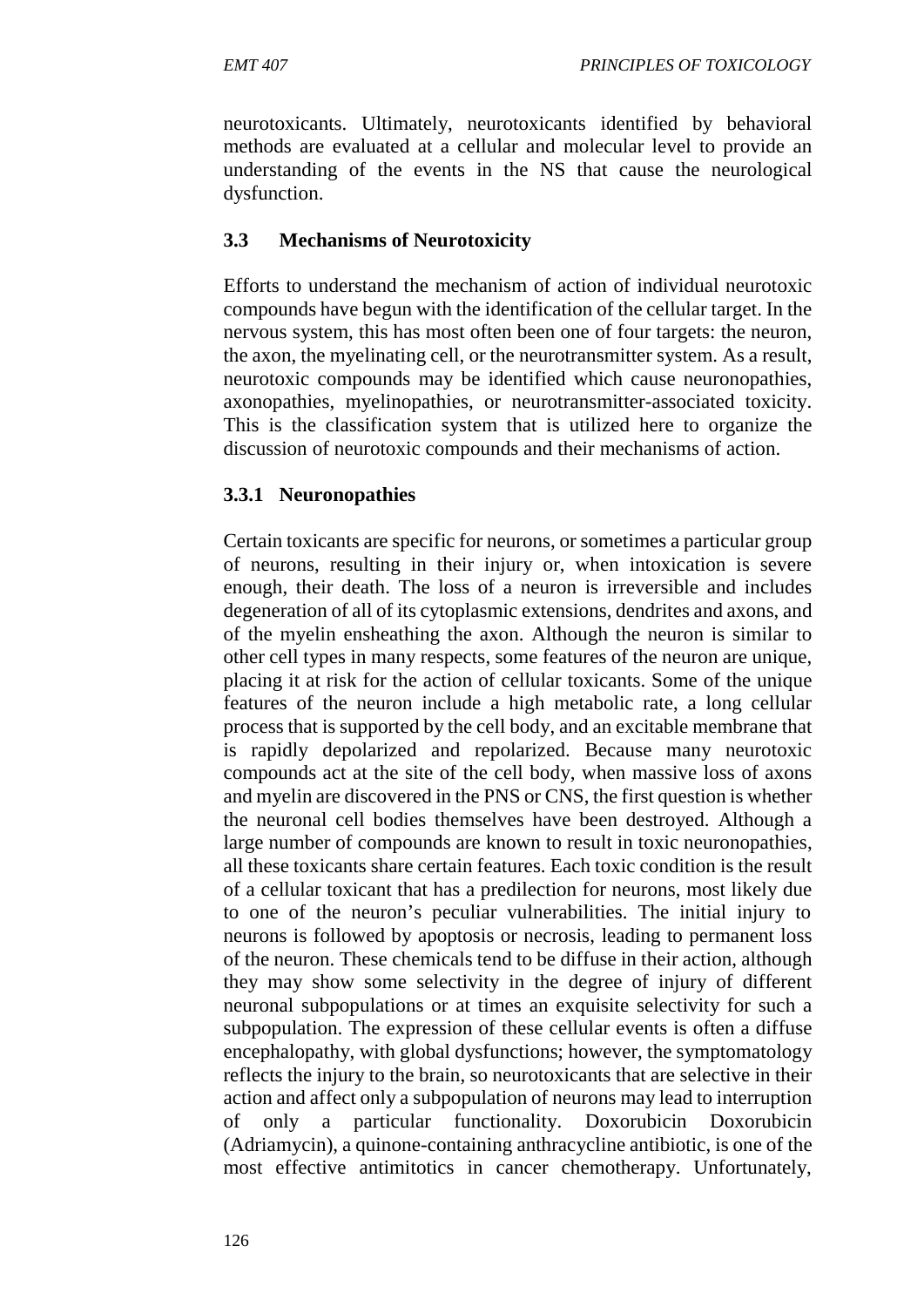clinical application of doxorubicin is greatly limited by its acute and chronic cardiotoxicity. In addition to its cardiac toxicity that limits the quantity of doxorubicin that can be given to cancer patients, doxorubicin also injures neurons in the PNS, specifically those of the dorsal root ganglia and autonomic ganglia. This selective vulnerability of peripheral ganglion cells is particularly dramatic in experimental animals. Doxorubicin's antineoplastic properties derive from its ability to intercalate into grooves of DNA, interfering with transcription. Other important mechanisms of action of doxorubicin include its interaction with topoisomerase II, which forms a DNAcleavable complex generation of reactive oxygen species (ROS) by enzymatic electron reduction of doxorubicin by variety of oxidases, reductases, and dehydrogenases. The neurotoxicity of doxorubicin is quite limited in its extent, despite the fact that all neurons are dependent on the ability to transcribe DNA. The particular vulnerability of sensory and autonomic neurons appears to reflect the lack of protection of these neurons by a blood-tissue barrier within ganglia. If the blood–brain barrier is temporarily opened by the use of mannitol, the toxicity of doxorubicin is expressed in a much more diffuse manner, with injury of neurons in the cortex and subcortical nuclei of the brain.

# **3.3.2 Methyl Mercury**

The neuronal toxicity of organomercurial compounds, such as methyl mercury (MeHg), was tragically revealed in large numbers of poisonings in Japan and Iraq. The residents of Minamata Bay in Japan, whose diet was largely composed of fish from the bay, were exposed to massive amounts of methyl mercury when mercury-laden industrial effluent was rerouted into the bay. Methyl mercury injured even more people in Iraq, with more than 400 deaths and 6000 people hospitalized. In this epidemic, as well as in several smaller ones, the effects occurred after the consumption of grain that had been dusted with methyl mercury as an inexpensive pesticide. Typically, environmental exposure to mercury occurs via the food chain due to accumulation of MeHg in fish. Latest statistics in the United States indicate that 46 states have fish consumption advisories covering 40% of the nation's rivers, lakes, and streams. In addition, mercury is a common pollutant in hazardous waste sites in the nation. It is estimated that 3–4 million children live within one mile of at least one of the 1300+ active hazardous waste sites in the United States. The clinical picture of MeHg poisoning varies both with the severity of exposure and the age of the individual at the time of exposure. In adults, the most dramatic sites of injury are the neurons of the visual cortex and the small internal granular cell neurons of the cerebellar cortex, whose massive degeneration results in blindness and marked ataxia. In children, developmental disabilities, retardation, and cognitive deficits occur. Such age-related differences are seen also in other mammals, although the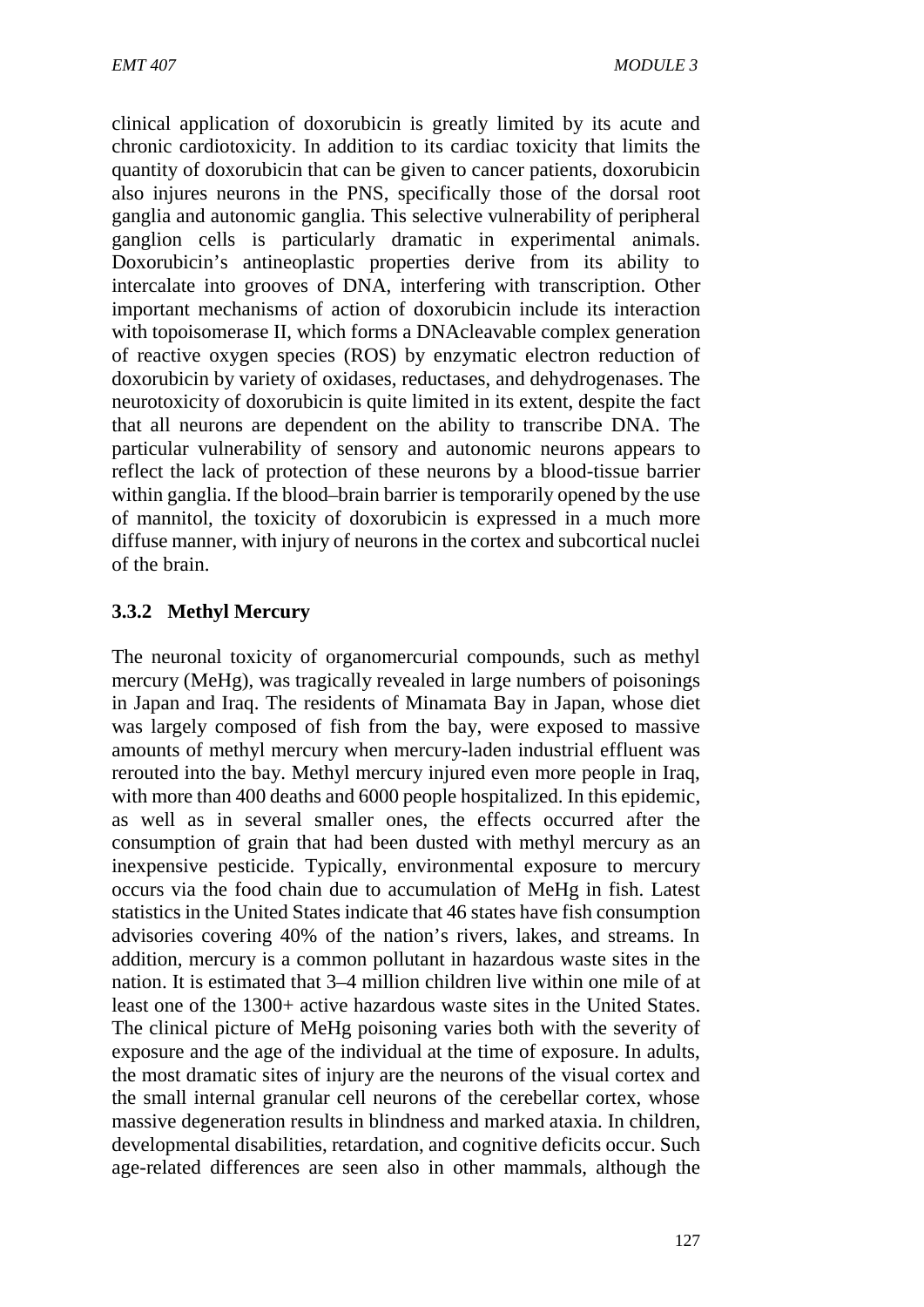specific areas damaged may differ. It has been suggested that these differences are caused by an immature blood–brain barrier causing a more generalized distribution of mercury in the developing brain. Neurons that are most sensitive to the toxic effects of methyl mercury are those that reside in the dorsal root ganglia, perhaps again reflecting the vulnerability of neurons not shielded by blood-tissue barriers. The mechanism of MeHg toxicity has been the subject of intense investigation. However, it remains unknown whether the ultimate toxicant is methyl mercury or the liberated mercuric ion. Whereas  $Hg^{2+}$  is known to bind strongly to sulfhydryl groups, it is not clear that MeHg results in cell death through sulfhydryl binding. A variety of aberrations in cellular function have been noted, including impaired glycolysis, nucleic acid biosynthesis, aerobic respiration, protein synthesis, and neurotransmitter release. In addition, there is evidence for enhanced oxidative injury (Shanker et al., 2002) and altered calcium homeostasis (Marty and Atchison, 1997). Exposure to MeHg leads to widespread neuronal injury and subsequently to a diffuse encephalopathy. However, there is relative selectivity of the toxicant for some groups of neurons over others. The distribution of neuronal injury does not appear to be related to the tissue distribution of either MeHg or ionic mercury but rather to particular vulnerabilities of these neurons. Susceptibility of different brain regions or cell types to MeHg may also be dependent on factors such as the intracellular reduced glutathione (GSH) concentration and the ability to increase glycolytic flux in the face of mitochondrial damage.

### **3.3.3 Trimethyltin**

Organotins are used industrially as plasticizers, antifungal agents, or pesticides. Intoxication with trimethyltin has been associated with a potentially irreversible limbic-cerebellar syndrome in humans and similar behavioral changes in primates. Trimethyltin gains access to the nervous system where, by an undefined mechanism, it leads to diffuse neuronal injury. Trimethyltin triggers selective apoptosis in specific subregions of the mammalian CNS and specific subsets of immune system cells. The hippocampus is particularly vulnerable to this process. Following acute intoxication, the cells of the fascia dentata degenerate; with chronic intoxication, the cells of the corpus ammonis are lost. Ganglion cells and hair cells of the cochlea are similarly sensitive. Several hypotheses are suggested for the mechanism of trimethyltin neurotoxicity, including energy deprivation and excitotoxic damage. Evidence to date suggests that organotins, such as trimethyltin, interact with the CXC region of stannin, and that trimethyltin treatment significantly alters its expression. Stannin is located on human chromosome 16p13, and has a syntenic relationship to the murine chromosomal homolog.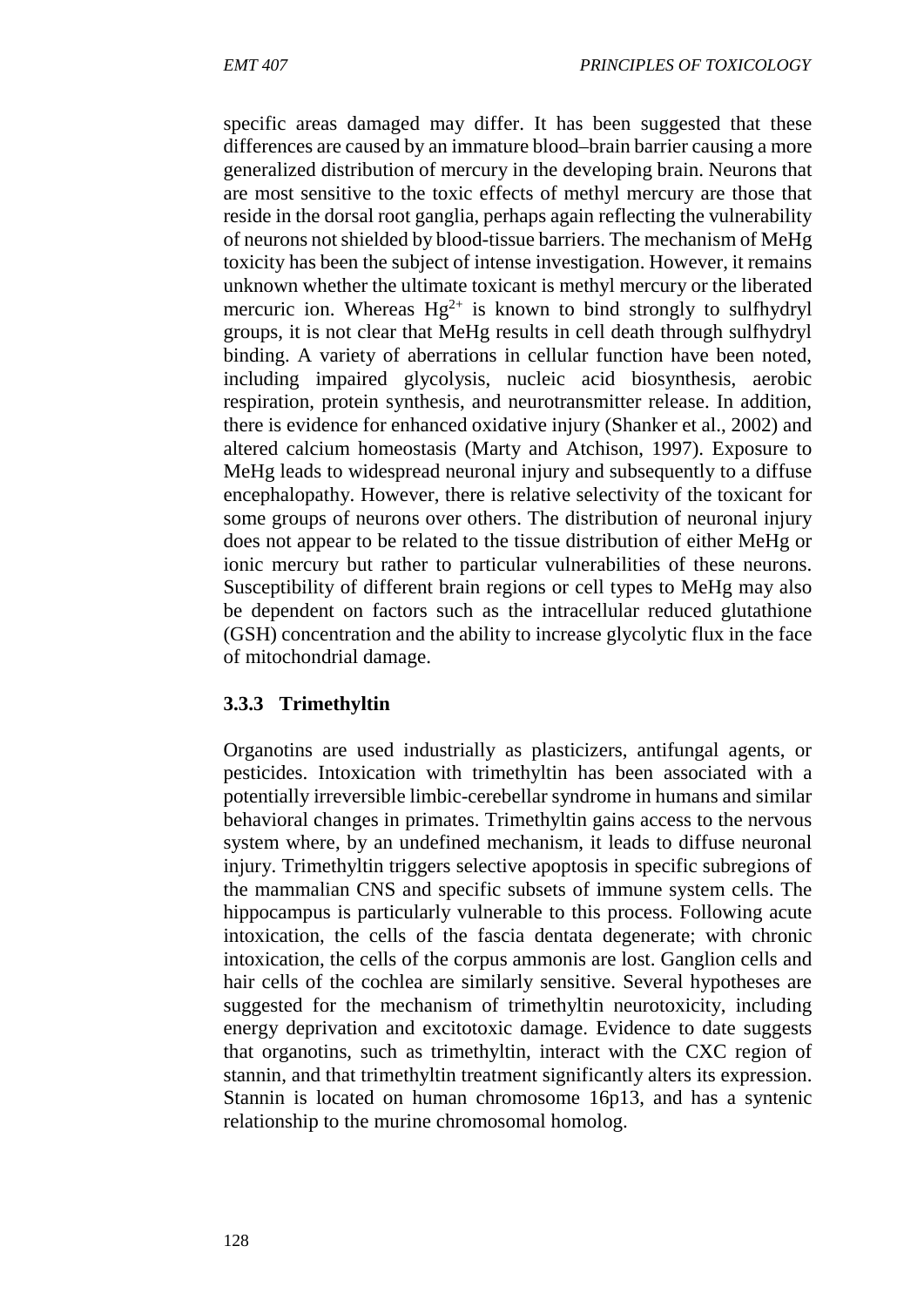# **3.3.4 Axonopathies**

The neurotoxic disorders termed axonopathies are those in which the primary site of toxicity is the axon itself. The axon degenerates, and with it the myelin surrounding that axon; however, the neuron cell body remains intact. John Cavanagh coined the term dying-back neuropathy as a synonym for axonopathy (Cavanagh, 1964). The concept of "dying back" postulated that the focus of toxicity was the neuronal cell body itself and that the distal axon degenerated progressively from the synapse, back toward the cell body with increasing injury. It now appears that, in the best-studied axonopathies, a different pathogenetic sequence occurs; the toxicant results in a "chemical transection" of the axon at some point along its length, and the axon distal to the transection, biologically separated from its cell body, degenerates. Because longer axons have more targets for toxic damage than shorter axons, one would predict that longer axons would be more affected in toxic axonopathies. Indeed, such is the case. The involvement of long axons of the CNS, such as ascending sensory axons in the posterior columns or descending motor axons, along with long sensory and motor axons of the PNS, prompted Spencer and Schaumburg (1976) to suggest that the toxic axonopathies in which the distal axon was most vulnerable be called central peripheral distal axonopathies, which, though cumbersome, accurately depicts the pathologic loci. Axonopathies can be considered to result from a chemical transection of the axon. The number of axonal toxicants is large and increasing in number; however, they may be viewed as a group, all of which result in the pathologic loss of distal axons with the survival of the cell body. Because the axonopathies pathologically resemble the actual physical transection of the axon, axonal transport appears to be a likely target in many of the toxic axonopathies. Furthermore, as these axons degenerate, the result is most often the clinical condition of peripheral neuropathy, in which sensations and motor strength are first impaired in the most distal extent of the axonal processes, the feet and hands. With time and continued injury, the deficit progresses to involve more proximal areas of the body and the long axons of the spinal cord. The potential for regeneration is great when the insult is limited to peripheral nerves and may be complete in axonopathies in which the initiating event can be determined and removed.

#### **3.3.5 Gamma-Diketones**

It was first noted in the late 1960s that humans with chronic high exposures to n-hexane, a simple alkane, in a work setting develop a progressive sensorimotor distal axonopathy (Yamamura, 1969). Intentional inhalation of materials containing n-hexane is also common, and produces the same neurotoxic effects. An identical axonopathy was also produced by methyl n-butyl ketone (2-hexanone), leading to the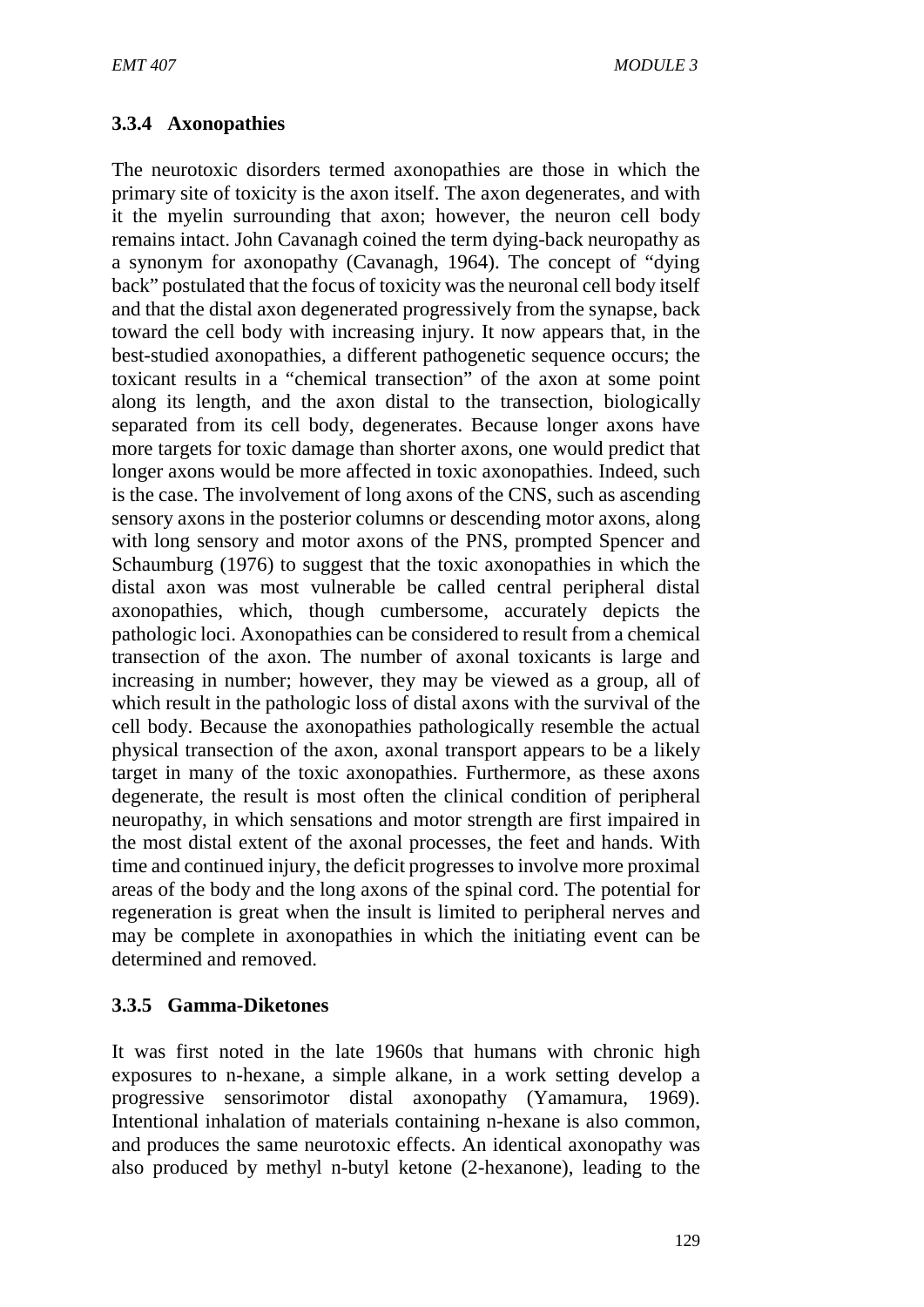discovery of the mechanism by which these two compounds are similarly metabolized. The carbon chain undergoes  $-1$  oxidation, resulting in 2,5hexanedione, a - diketone. This metabolite is ultimately the toxic species produced from n-hexane and 2-hexanone. Other -diketones or precursors also produced the same axonopathy, whereas - or -diketones are not toxic to the nervous system. -Diketones, including 2,5-hexanedione, react with amino groups on all proteins, forming pyrrole adducts. This is an important step in development of axonopathy, as evidenced by the inability of  $3,3$ -dimethyl-2,5-hexanedione, a -diketone which is unable to form pyrrole adducts, to cause neurotoxicity. After forming, these pyrroles are oxidized and cross-linking occurs between neurofilament subunits. The inability of 3-acetyl- 2,5-hexanedione to cross-link prevents toxicity, suggesting that pyrrole oxidation and cross-linking is a necessary step in the development of axonopathy. Neurofilaments accumulate in the distal axon, usually just proximal to a node of Ranvier, and form massive axonal swellings leading to retraction of myelin from the nodes. In addition to swelling, axonal atrophy is also a pathological feature of diketone neurotoxicity. This axonal atrophy was previously thought to occur secondary to swelling; however, more recent studies have suggested that it may be the more relevant pathophysiologic feature. In one study, rats dosed at a lower rate (100–250 mg/kg/d) developed axonal swelling and atrophy, and rats given a higher dose rate (400 mg/kg/d) failed to consistently develop swellings, while atrophy and behavioral alterations were nearly universal. These data suggest that axonal atrophy is the pathologic change that leads to nerve dysfunction and behavioral changes. The mechanism responsible for axonal atrophy is still unknown; however, a depletion of tubulin subunits has been reported, and is a likely contributor to the overall neuropathologic picture. The dimethyl analog of HD, 3,4-dimethyl-2,5-hexanedione (DMHD), produces a similar neuropathy. However, due to the methyl groups, DMHD forms the cyclic adduct much more rapidly than HD, forming pyrrole adducts that oxidize and lead to crosslinking faster than HD. DMHD is more potent than HD, and produces proximal axonal swellings similar to those seen in, iminodipropionitrile, and is thought to be the product of faster rates of adduct formation. Carbon Disulfide The most significant exposures of humans to CS2 have occurred in the vulcan rubber and viscose rayon industries. Manic psychoses were observed in the former setting and were correlatedwith very high levels of exposure. In recent decades, interest in the human health effects has been focused on the NS and the cardiovascular system, where injury has been documented in workers exposed to much higher levels than those that are allowed today. What is clearly established is the capacity of CS2 to cause a distal axonopathy that is identical pathologically to that caused by n-hexane. There is growing evidence that covalent cross-linking of neurofilaments also underlies CS2 neuropathy through a series of reactions that parallel the sequence of events in n-hexane neuropathy. While n-hexane requires metabolism to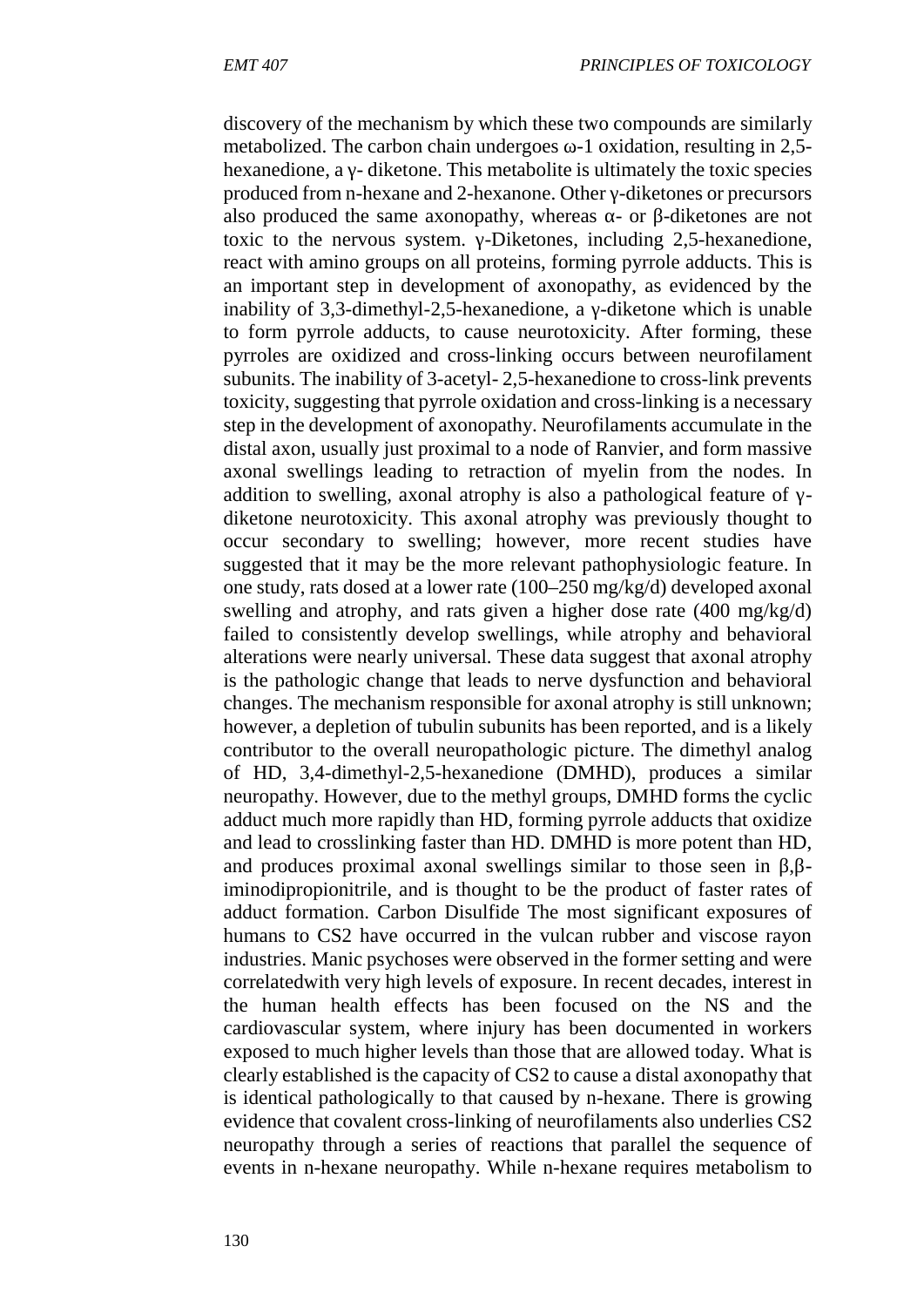2,5-hexanedione, CS2 is itself the ultimate toxicant, reacting with protein amino groups to form dithiocarbamate adducts. The dithiocarbamate adducts of lysyl amino groups undergo decomposition to isothiocyanate adducts, electrophiles that then react with protein nucleophiles to yield covalent cross-linking. The reaction of the isothiocyanate adducts with cysteinyl sulfhydryls to form N,S-dialkyldithiocarbamate ester crosslinks is reversible, while the reaction with protein amino functions forms thiourea cross-links irreversibly. Over time, the thiourea cross-links predominate and are most likely the most biologically significant. As with n-hexane neuropathy, it has been postulated that the stability and long transport distance of neurofilaments determine that the neurofilament subunit proteins are the toxicologically relevant targets in chronic CS2 intoxication. Nonetheless, proteins throughout the organism are derivatized and cross-linked as well. Crosslinking has been identified in erythrocyte-associated proteins including spectrin and globin as well as in the putative neurotoxic target neurofilament subunit proteins. Analysis of cross-linking in erythrocyte proteins has verified that cross-linking occurs through thiourea bridges that accumulate with continuing exposure. Neurofilament crosslinking involves all three subunits and also demonstrates a cumulative dose response and temporal relationship consistent with a contributing event in the development of the axonal neurofilamentous swellings. The correlation of protein cross-linking in erythrocyte proteins and axonal proteins together with the ability to detect covalent modifications on peripheral proteins at subneurotoxic levels and at preneurotoxic time points suggests that modifications on peripheral proteins can be used as biomarkers of effect for CS2 exposure. These biomarkers together with morphologic changes have been used to establish CS2 as the ultimate neurotoxic species in the peripheral neuropathy produced by oral administration of N, Ndiethyldithiocarbamate. The clinical effects of exposure to CS2 in the chronic setting are very similar to those of hexane exposure, with the development of sensory and motor symptoms occurring initially in a stockingand-glove distribution. In addition to this chronic axonopathy, CS2 can also lead to aberrations in mood and signs of diffuse encephalopathic disease. Some of these are transient at first and subsequently become more long lasting, a feature that is common in vascular insufficiency in the nervous system. This fact, in combination with the knowledge that CS2 may accelerate the process of atherosclerosis, suggests that some of the effects of CS2 on the CNS are vascular in origin.

### **3.3.6 , -Iminodipropionitrile (IDPN)**

β,β-iminodipropionitrile (IDPN) is a synthetic, bifunctional nitrile that causes a "waltzing syndrome" in rats and other mammals, although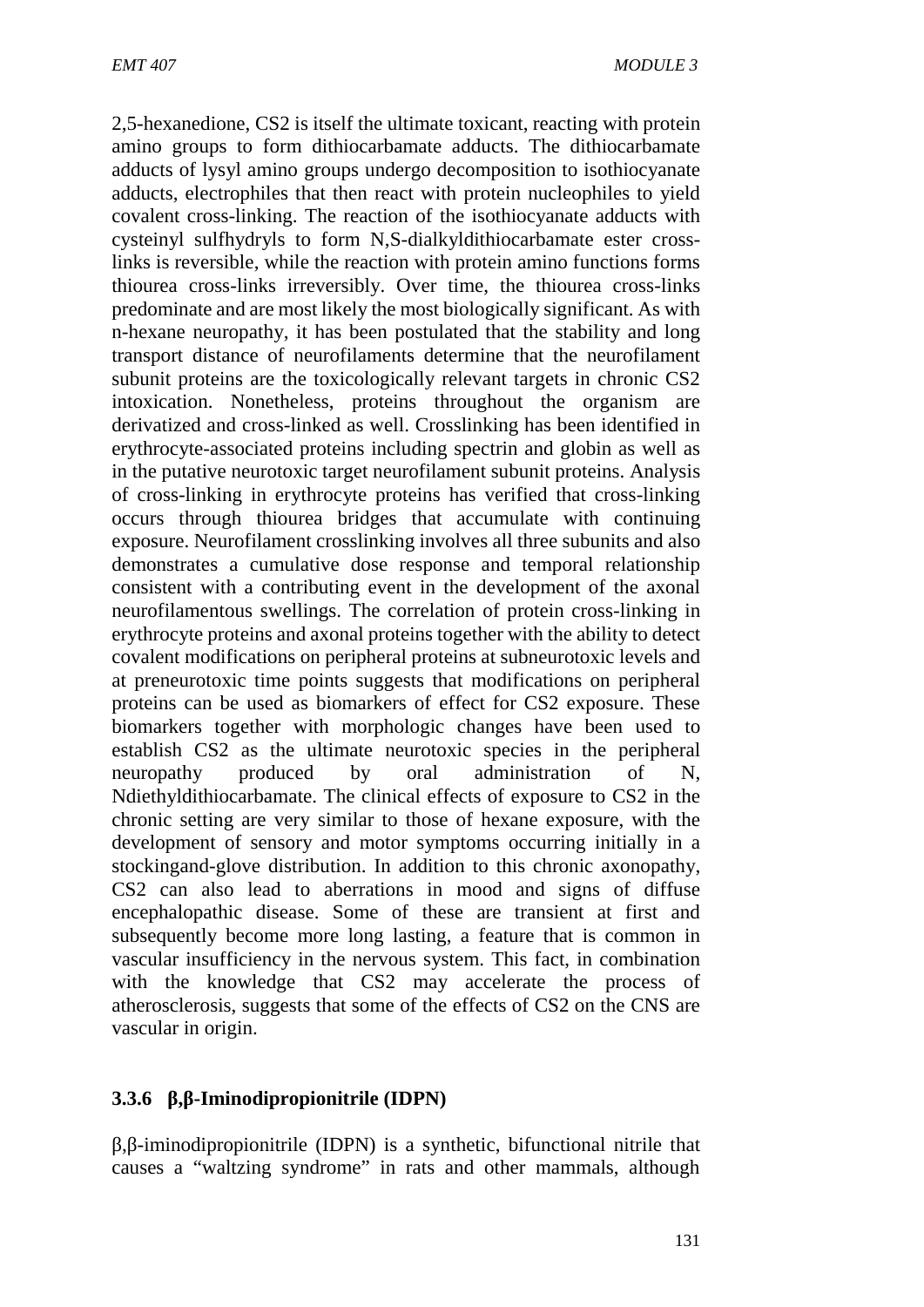human exposure has never been documented. Features of this "waltzing syndrome" include excitement, circling, head twitching, and over alertness, and are observed after a single large intraperitoneal injection to rats (1.5–2.0 g/kg). While the cause of this behavior has not been conclusively determined, it has been suggested that degeneration of vestibular sensory hair cells is responsible. Pathologic changes also follow administration of IDPN, most notably in large caliber axons, the primary target of neurotoxicity. The accumulation of neurofilaments in the proximal axon occurs, leading to swelling without degeneration in most animals. Quails deficient in neurofilaments demonstrate no swellings when administered IDPN, suggesting that the toxicity is due to a selective effect on neurofilaments. These neurofilament swellings are similar to those observed in carbon disulfide or -diketones toxicity. Repeated exposure to IDPN leads to demyelination and onion bulb formation, and eventually can produce distal axonal atrophy due to a reduction in anterograde neurofilament transport to the distal axon. This impairment of axonal transport results from the disruption of the association between microtubules and neurofilaments by IDPN, causing neurofilament accumulation. This leads to complete disturbance of the cytoskeleton of the axon. Although unclear, the mechanism responsible for this interference is hypothesized to result from the direct alteration of neurofilament proteins by IDPN, possibly by changing their chemical properties and causing aggregation. Acrylamide Acrylamide is a vinyl monomer used widely in water purification, paper manufacturing, mining, and waterproofing. It is also used extensively in biochemical laboratories, and is present in many foods prepared at high temperatures. Although it can be dangerous if not handled carefully, most toxic events in humans have been observed as peripheral neuropathies in factory workers exposed to high doses.

### **3.3.7 Organophosphorus (OP) Compounds**

OP compounds are used not only as insecticides and chemical warfare agents, but also as chemical intermediates, flame retardants, fuel additives, hydraulic fluids, lubricants, pharmaceuticals, and plasticizers. The OP insecticides and nerve agents are designed to inhibit acetylcholinesterase (AChE), thereby causing accumulation of acetylcholine in cholinergic synapses resulting in cholinergic toxicity and death. However, apart from the insecticides, nerve agents, and some of the pharmaceuticals, OP compounds produced for other applications often have little or no anti-AChE activity. Some OP compounds, such as tri-o cresyl phosphate (TOCP), are neuropathic and can cause a severe sensorimotor central peripheral distal axonopathy called OP compoundinduced delayed neurotoxicity (OPIDN) without inducing cholinergic poisoning. This condition is also referred to as a delayed neuropathy or delayed polyneuropathy (OPIDP). However, neuropathy usually connotes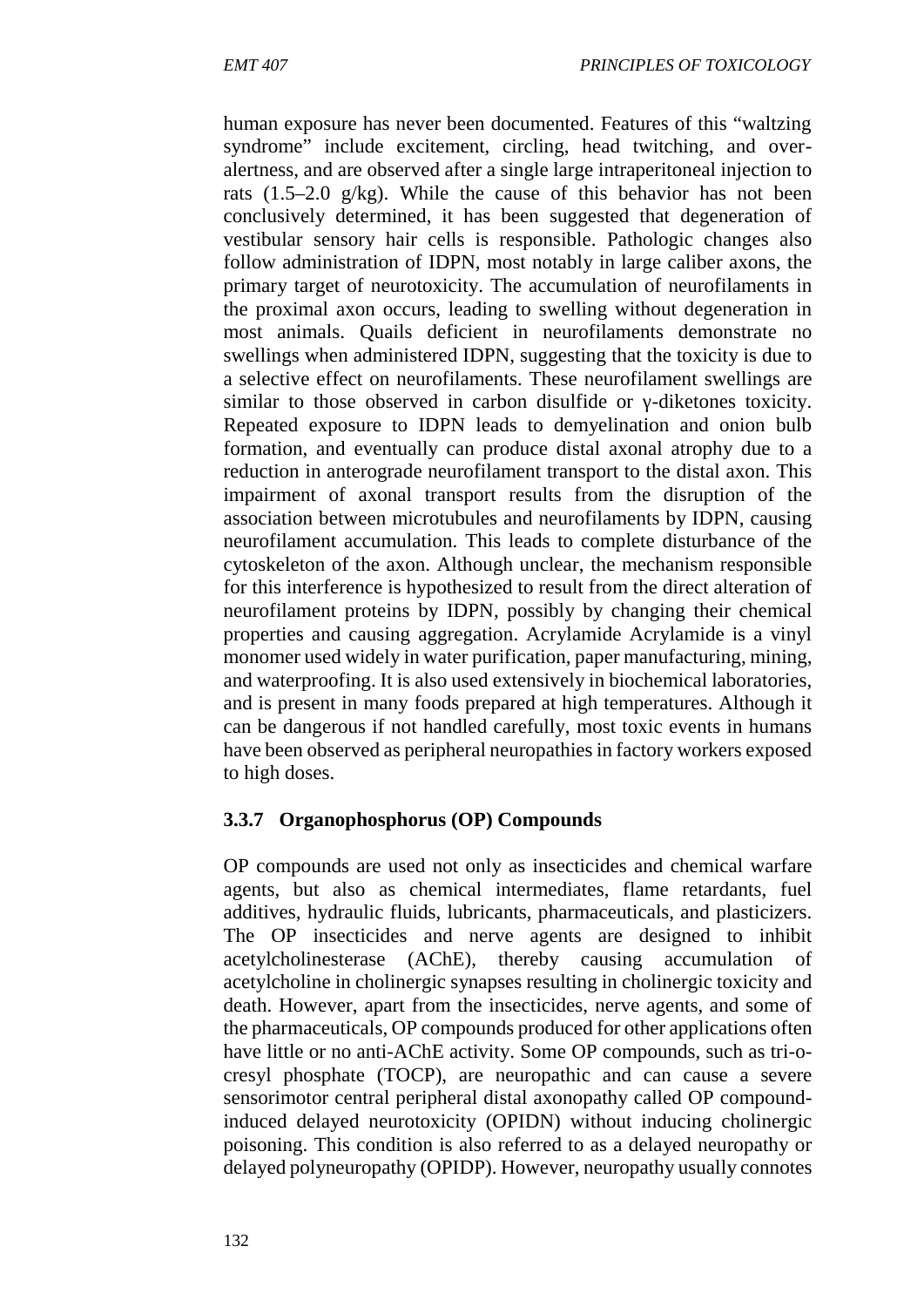peripheral nerve disease, whereas OPIDN also involves degeneration of ascending and descending spinal cord tracts. An OPIDN epidemic of massive proportions occurred during Prohibition in the United States, when Jamaica Ginger extract (Ginger Jake), a popular source of alcohol, was adulterated with TOCP. Another outbreak occurred in Morocco where olive oil was contaminated with TOCP. Human cases have also occurred after exposure to certain formerly used OP insecticides, such as EPN (O-ethyl-O-4-nitrophenyl phenylphosphonothionate) and leptophos [O-(4-bromo-2,5-dichlorophenyl)-O-methyl phenylphosphonothionate]. Many OP compounds are hydrophobic and readily enter the NS. If the parent compound and/or metabolites have suitable reactivity, they can phosphorylate neural target proteins, such as various serine hydrolases. When the principal target is acetylcholinesterase (AChE), cholinergic toxicity can ensue, either because of suprathreshold levels of inhibition or inhibition plus aging. A substantial level of AChE inhibition on its own is sufficient to produce cholinergic toxicity and death. When aging of inhibited AChE also occurs (net loss of a ligand from the phosphorus of the OP-enzyme conjugate, leaving a negatively charged phosphoryl moiety attached to the active site), the qualitative nature of the toxicity does not change. Instead, the inhibited AChE becomes intractable to reactivation, rendering therapy with oximes, such as 2-pralidoxime methiodide (2-PAM) ineffective. When the principal target is neuropathy target esterase (neurotoxic esterase, NTE), OPIDN can result only if both suprathreshold (>70%) inhibition occurs and the inhibited enzyme undergoes aging. Thus, in the case of NTE and OPIDN, inhibition alone is insufficient to precipitate toxicity. It appears that the biochemical lesion is not simply a blockade of the active site. Instead, axonopathy is triggered by specific chemical modification of the NTE protein. Neuropathic (aging) inhibitors of NTE include compounds from the phosphate, phosphonate, and phosphoramidate classes of OP compounds. Certain NTE inhibitors, including members of the phosphinate, carbamate, and sulfonylfluoride classes, do not age and do not cause OPIDN. However, pretreatment with a nonaging NTE inhibitor prevents OPIDN from occurring after a challenge dose of a neuropathic (aging) NTE inhibitor. It has been proposed that these nonaging compounds protect against OPIDN by blocking the active site of NTE, and preventing inhibition and aging by a subsequent dose of a neuropathic (aging) inhibitor. In contrast, when protective NTE inhibitors are administered following exposure to a near-threshold subclinical dose of a neuropathic OP compound, OPIDN is fully expressed. Because the initial treatment involves a compound that can produce OPIDN on its own and the disease is likely to be incipient rather than absent, this effect should be called potentiation; however, some authors refer to the phenomenon as promotion. Although the potentiating agents inhibit NTE, this enzyme is not thought to be the target of potentiation. The level of NTE inhibition produced by the potentiator is not related to the level of potentiation observed, and these potentiators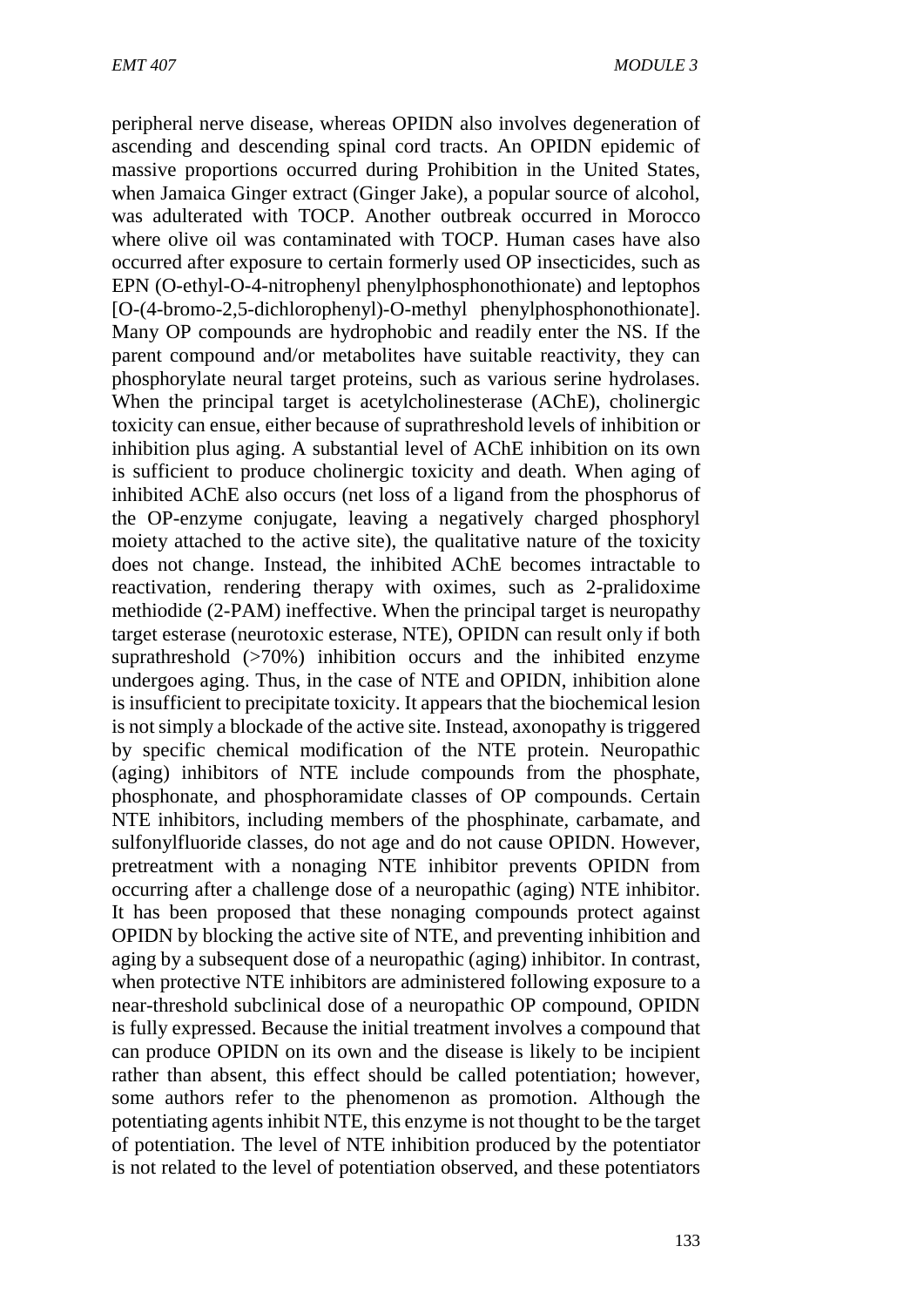appear to exacerbate axonopathies from other causes as well, such as trauma and 2,5-hexanedione exposure. These results have been interpreted to indicate that potentiation enhances progression of the axonopathic process, inhibits repair, or both. Axonal degeneration does not commence immediately after acute exposure to a neuropathic OP compound, but is delayed for at least 8 days between the acute high-dose exposure and clinical signs of axonopathy. Some effective regeneration of axons occurs in the PNS, for example, excitatory inputs to skeletal muscle from lower motor neurons in the spinal cord. In contrast, axonal degeneration is progressive and persistent in long tracts of the spinal cord, for example, inhibitory pathways from upper motor neurons in the motor cortex to lower motor neurons in the spinal cord anterior horn. Accordingly, the clinical picture of OPIDN changes from flaccid to spastic paralysis during a course of months to years. Fortunately, studies of the initiation steps of OPIDN and structure-activity relationships of neuropathic OP compounds have led to highly accurate prediction of the neuropathic potential of these chemicals. Consequently, human cases of OPIDN are now rare and usually arise from intentional ingestion of massive doses of OP insecticides in suicide attempts. Nevertheless, the fact remains that OPIDN is a debilitating and incurable condition. Moreover, the mechanism linking aged NTE to axonopathy is unknown.

### **3.3.8 Pyridinethione**

This compound is a chelating agent that is usually encountered as the zinc complex. Two molecules of pyridinethione are complexed with zinc to form bis[1-hydroxy-2(1H)-pyridinethionato] zinc, commonly known as zinc pyridinethione or zinc pyrithione (ZPT). ZPT is a biocide that has antibacterial and antifungal properties. It is the active ingredient in shampoos and other preparations for the treatment of seborrheic dermatitis and dandruff. ZPT is also used as an antifouling agent for ship paints, drywall, and tarps, and as an antibacterial agent for incorporation into cleaning sponges. Thus, the intended uses of ZPT can lead to human exposures through direct dermal contact and potential exposure to biota through leaching into marine and freshwater environments. Because the compound is directly applied to the human scalp in antidandruff shampoos, the finding that ZPT produced limb weakness and peripheral neuropathy in rodents after oral administration raised concern about potential neurotoxicity in humans. Rats, rabbits, and guinea pigs all develop a distal axonopathy when exposed to ZPT in the diet. Fortunately, however, dermal absorption of ZPT is minimal, and there have been no reports of neurological findings in humans attributable to occupational or consumer ZPT exposures. Although the zinc ion appears to be an important component of the therapeutic action of ZPT, only the pyridinethione moiety is absorbed following ingestion, with the majority of zinc eliminated in the feces. In addition, oral sodium pyridinethione is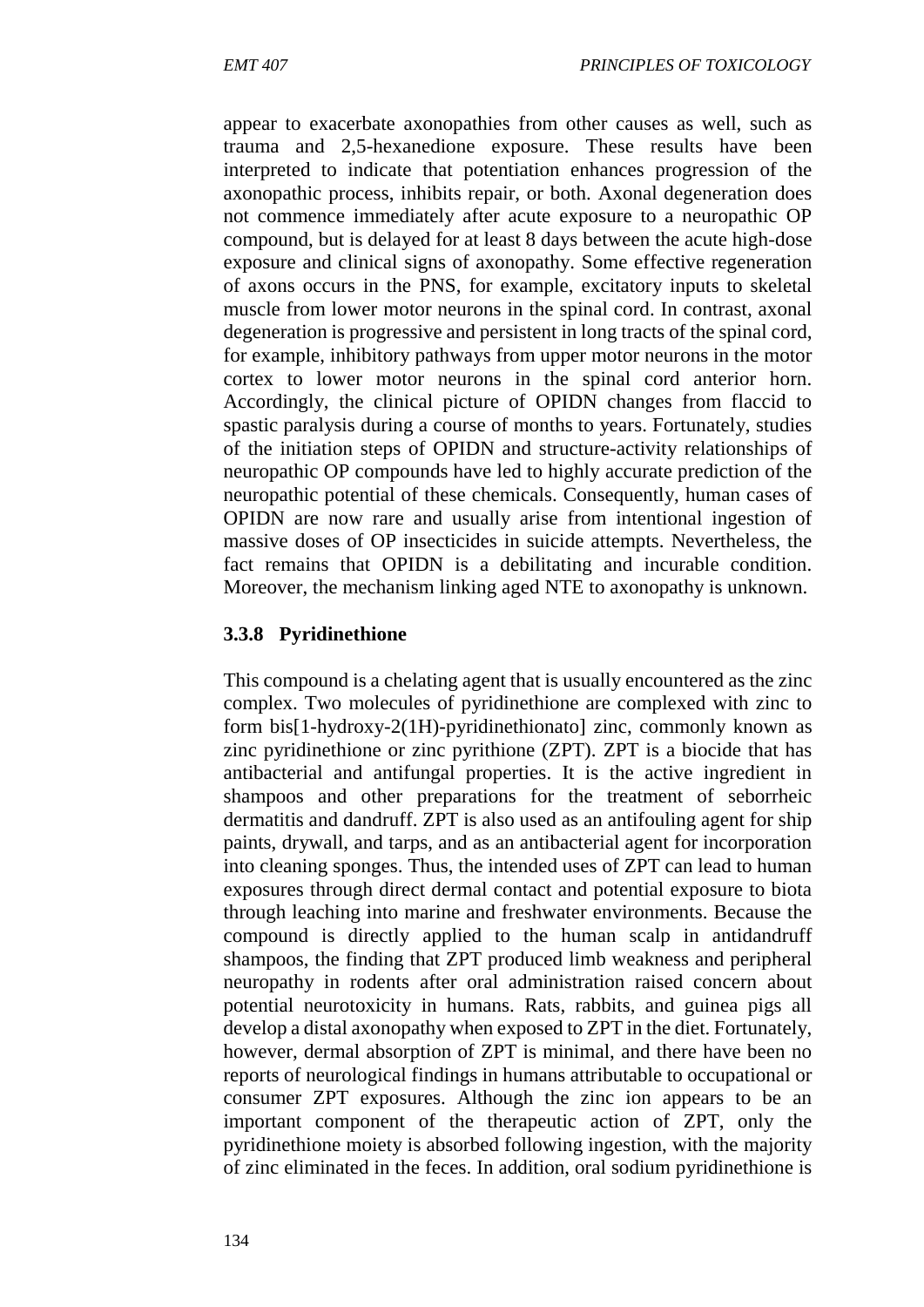also neurotoxic, indicating that the pyridinethione moiety is responsible for the neurotoxicity. Pyridinethione chelates zinc, copper, and other metal ions and, once oxidized to the disulfide, may lead to the formation of protein-pyridinethione mixed disulfides. However, which of these properties, if any, is responsible for the molecular mechanism of its neurotoxicity remains unknown. Although these molecular issues remain to be resolved, pyridinethione appears to interfere with the fast axonal transport systems. While the fast anterograde system is less affected, pyridinethione impairs the turnaround of rapidly transported vesicles and slows their retrograde transport This aberration of the fast axonal transport systems is the most likely physiologic basis of the accumulation of tubulovesicular structures in the distal axon. As these materials accumulate in one region of the axon, they distend the axonal diameter, resulting in axonal swellings filled with membranous profiles. As in many other distal axonopathies, the axon degenerates in its more distal regions beyond the accumulated structures. The earliest signs are diminished grip strength and electrophysiologic changes of the axon terminal, with normal conduction along the proximal axon in the early stages of exposure.

# **3.3.9 Microtubule-Associated Neurotoxicity**

A number of plant alkaloids alter the assembly and depolymerization of microtubules in nerve axons, causing neurotoxicity. The oldest known of these are colchicine and the vinca alkaloids, which bind to tubulin and cause depolymerization of microtubules. Colchicine is an alkaloid pharmaceutical used in the treatment of gout, familial Mediterranean fever, and other disorders. A common side effect of treatment in patients with abnormal renal function is a peripheral axonal neuropathy. While this neuropathy is generally mild, it is often accompanied by a disabling myopathy that can lead to the inability to walk. A number of vinca alkaloids, including vincristine and vinblastine, both chemotherapeutic agents, produce a peripheral axonopathy very similar to that induced by colchicine. Vincristine is commonly used to treat leukemias and lymphomas, and also has greater potential for adverse toxic effects than vinblastine. The agent binds to tubulin subunits and prevents the polymerization into microtubules. Nearly all evidence of vincristineinduced neuropathy has been observed in humans. Most treated patients develop neurotoxicity to some extent, beginning with parasthesias of the fingers. General weakness and clumsiness is common, but this improves quickly with removal of treatment. Parasthesias may persist, however, and some distal sensory loss may be permanent. More recently paclitaxel (Taxol), another plant alkaloid, has become a popular chemotherapeutic agent used to treat a variety of neoplasms. However, side effects include a predominantly sensory neuropathy, beginning in the hands and feet. Like colchicine and the vinca alkaloids, paclitaxel binds to tubulin; however, instead of leading to depolymerization, it promotes the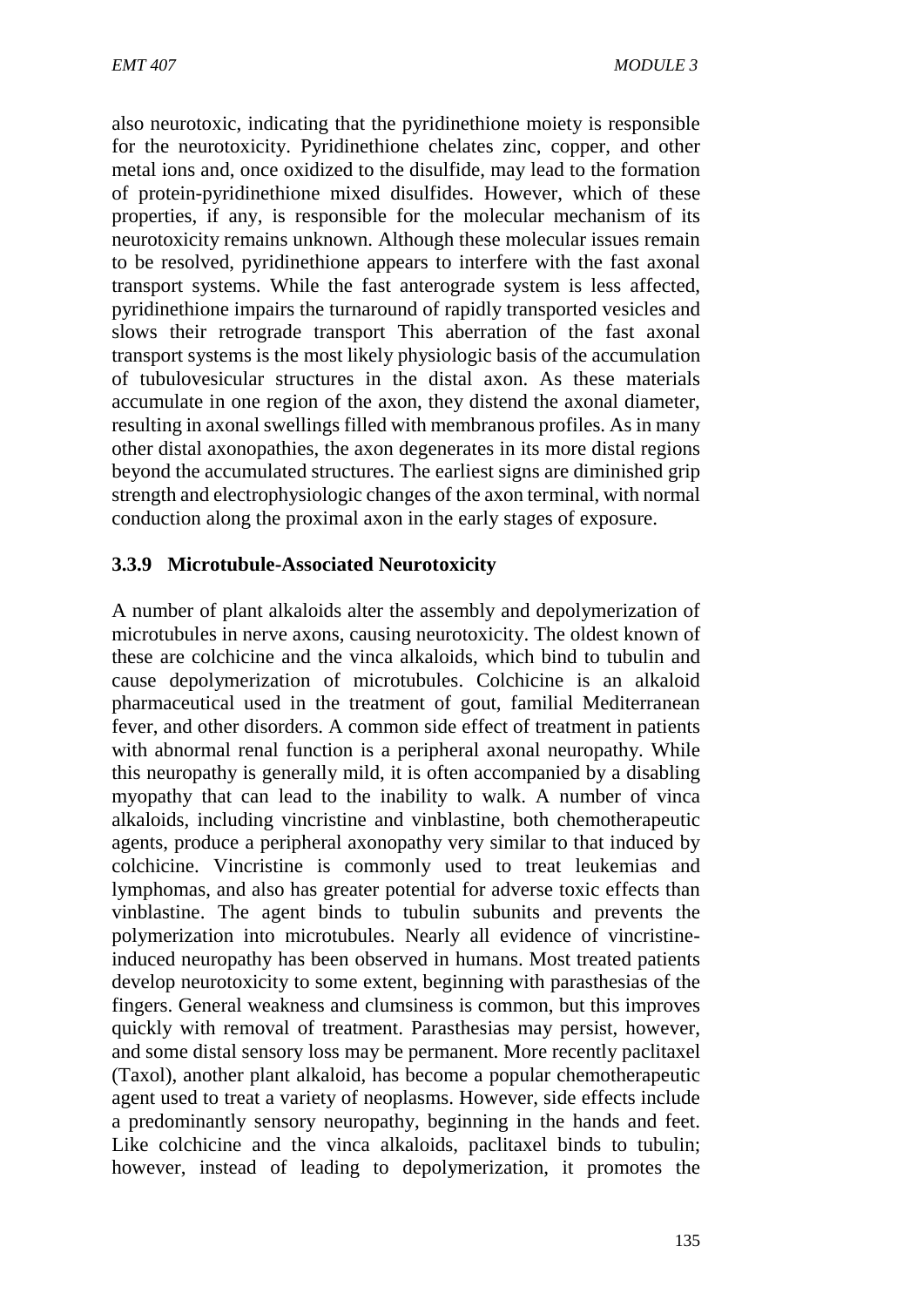formation of microtubules. Once formed, these microtubules remain stabilized by paclitaxel even in conditions that normally lead to dissociation of tubulin subunits, including cold temperatures or the presence of calcium. When paclitaxel is injected directly into the sciatic nerve of rats, microtubules aggregate along the axon, causing axonal degeneration, demyelination, and impairment of regeneration. The pathologies of the axon induced by these drugs are different. While colchicine leads to atrophy of the axon and a decrease in the number of microtubules, paclitaxel causes the aggregation to form a matrix that may inhibit fast axonal transport, which has been demonstrated with both colchicine and paclitaxel. A change in the number of microtubules has been observed in some reports and absent from others. While the mechanisms may differ slightly, both exposures result in a peripheral neuropathy which must be taken into account in medical treatments.

#### **3.3.10 Neurotransmission-Associated Neurotoxicity**

A wide variety of naturally occurring toxins, as well as synthetic chemicals, alters specific mechanisms of intercellular communication. Whereas neurotransmitter-associated actions may be well understood for some chemicals, the specificity of the mechanisms should not be assumed. For example, organophosphorus (OP) and carbamate pesticides produce their insecticidal actions by inhibiting acetylcholinesterase, the catalytic enzyme that ends the postsynaptic action of acetylcholine. The resultant cholinergic overstimulation produces signs of acute toxicity ranging from flu-like symptoms to gastrointestinal distress, ataxia, twitching, convulsions, coma, and death. These effects are not as well correlated with acetylcholinesterase inhibition as might be expected for all such pesticides, leading to suggestions of additional mechanisms of actions that have since been verified in animal and in vitro studies. These include direct actions on pre- and postsynaptic cholinergic receptors and altered reuptake of choline; such actions serve to modulate the downstream impact of cholinergic overstimulation. Thus, multiple neurotransmitter targets may be more common than was once expected.

#### **3.3.11 Nicotine**

Widely available in tobacco products and in certain pesticides, nicotine has diverse pharmacologic actions and may be the source of considerable toxicity. These toxic effects range from acute poisoning tomore chronic effects. Nicotine exerts its effects by binding to a subset of cholinergicreceptors, the nicotinicreceptors. These receptors are located in ganglia, at the neuromuscular junction, and also within the CNS, where the psychoactive and addictive properties most likely reside. Smoking and "pharmacologic" doses of nicotine accelerate heart rate, elevate blood pressure, and constrict blood vessels within the skin. Because the majority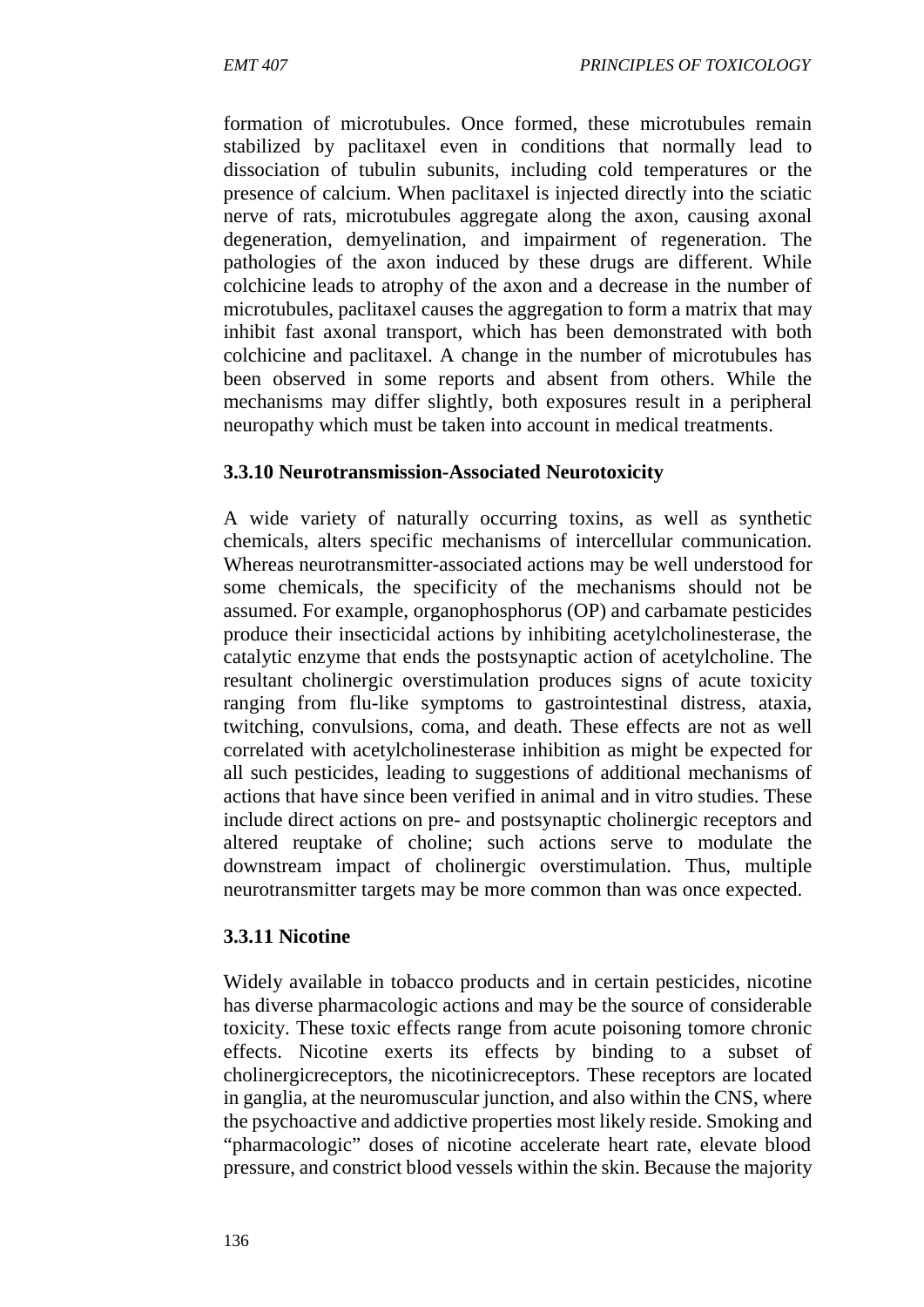of these effects may be prevented by the administration of - and adrenergic blockade, these consequences may be viewed as the result of stimulation of the ganglionic sympathetic nervous system. At the same time, nicotine leads to a sensation of "relaxation" and is associated with alterations of electroencephalographic (EEG) recordings in humans. These effects are probably related to the binding of nicotine with nicotinic receptors within the CNS, and the EEG changes may be blocked with mecamylamine, a nicotinic antagonist. Acute overdose of nicotine has occurred in children who accidentally ingest tobacco products, in tobacco workers exposed to wet tobacco leaves, and in workers exposed to nicotine-containing pesticides. In each of these settings, the rapid rise in circulating levels of nicotine leads to excessive stimulation of nicotinic receptors, a process that is followed rapidly by ganglionic paralysis. Initial nausea, rapid heart rate, and perspiration are followed shortly by marked slowing of heart rate with a fall in blood pressure. Somnolence and confusion may occur, followed by coma; if death results, it is often the result of paralysis of the muscles of respiration. Such acute poisoning with nicotine fortunately is uncommon. Exposure to lower levels for longer duration, in contrast, is very common, and the health effects of this exposure are of considerable epidemiologic concern. In humans, however, it has been difficult to separate the effects of nicotine from those of other components of cigarette smoke. The complications of smoking include cardiovascular disease, cancers (especiallymalignancies of the lung and upper airway), chronic pulmonary disease, and attention deficit disorders in children of women who smoke during pregnancy. Nicotine may be a factor in some of these problems. For example, an increased propensity for platelets to aggregate is seen in smokers, and this platelet abnormality correlates with the level of nicotine. Nicotine also places an increased burden on the heart through its acceleration of heart rate and blood pressure, suggesting that nicotine may play a role in the onset of myocardial ischemia. In addition, nicotine also inhibits apoptosis and may play a direct role in tumor promotion and tobacco-related cancers.

# **3.3.12 Developmentally Neurotoxic Chemicals**

Replication, migration, differentiation, myelination, and synapse formation are the basic processes that underlie development of the NS. There are a variety of insults known to disrupt NS development, the outcomes of which may be very different depending on the time of exposure, including exposures to certain metals, solvents, antimetabolites, persistent organic pollutants, pesticides, pharmaceuticals, and ionizing radiation. Multiple mechanisms of action may be present, producing a wide array of effects in the offspring. The impact on the developing NS may be very different, and often cannot be predicted, from effects observed in adults. Ethanol exposure during pregnancy can result in abnormalities in the fetus, including abnormal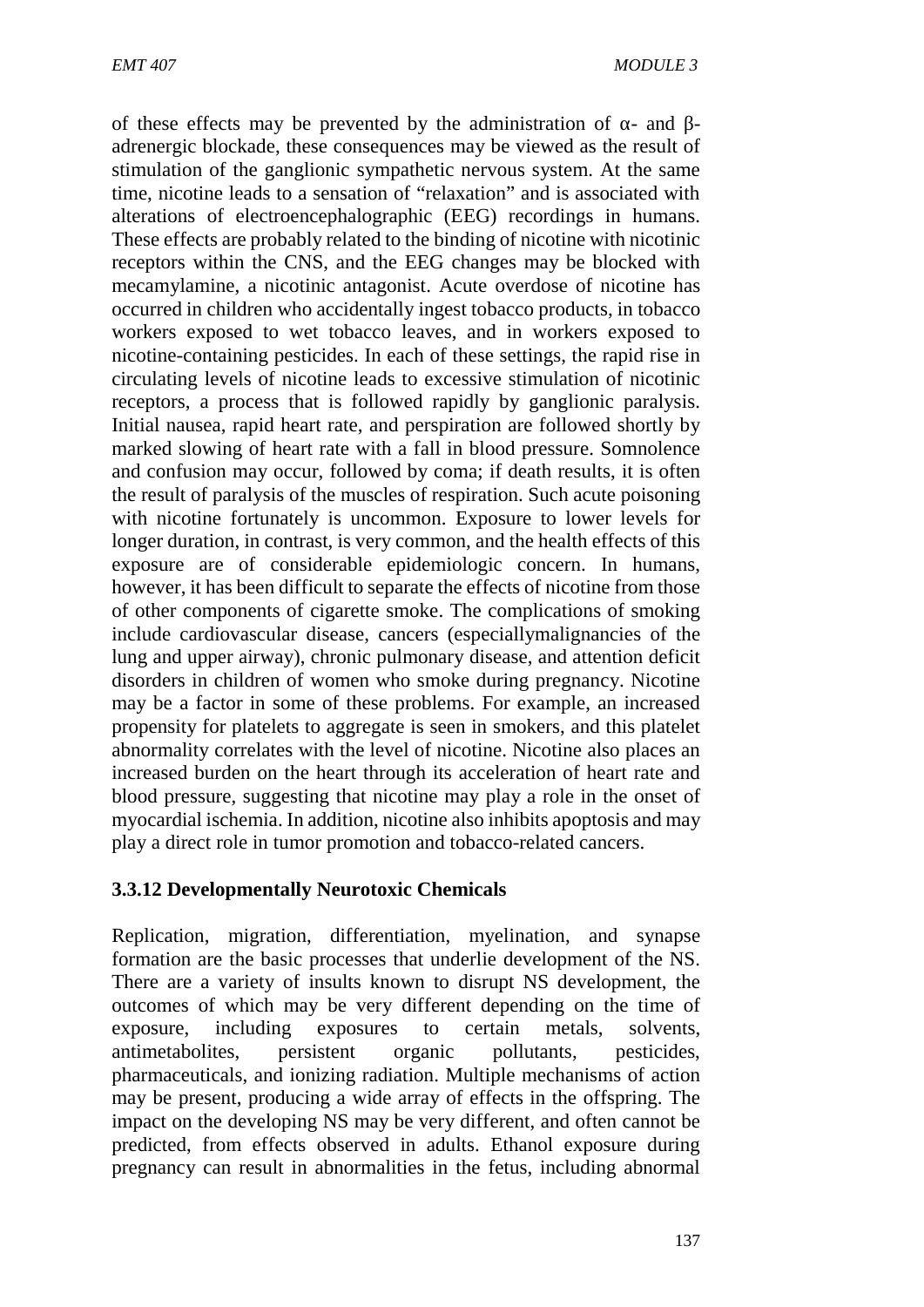neuronal migration and facial development, and diffuse abnormalities in the development of neuronal processes, especially the dendritic spines. While the exposure may be of little consequence to the mother, it can be devastating to the fetus. There is an effect on NMDA glutamate receptors and excessive activation of GABA receptors, with induction of apoptosis throughout the brain. The clinical result of fetal alcohol exposure is often mental retardation, with malformations of the brain and delayed myelination of white matter. Although there remains a great deal of uncertainty concerning the molecular basis of this developmental aberration, it occurs in a variety of experimental animals, and it appears that acetaldehyde, a product of ethanol catabolism, can produce migration defects in developing animals similar to those that occur in the fetal alcohol syndrome. Some developmental neurotoxicants have been revealed by human studies or tragic poisoning occurrences. The methyl mercury contamination of fish in Minamata Bay, Japan, led to the birth of many children with developmental disabilities, including cerebral palsy, mental retardation, and seizures. Since then, it was shown that children exposed to methyl mercury in utero show widespread neuronal loss, disruption of cellular migration, profound mental retardation, and paralysis. Studies on primates exposed in utero also have demonstrated abnormal social development (Burbacher et al., 1990). The earlier the exposure, the more generalized the damage that is observed. As with methyl mercury, ethanol and lead are known to produce frank neuropathology in highly exposed populations. However, in recent years the concept has emerged that extremely low levels of exposure to these substances in "asymptomatic" children may have an effect on their behavioral and cognitive development. The association between lead exposure and brain dysfunction has received experimental support in animal models and has prompted screening for lead in children. There is no proven safe lower limit for lead, and recent studies have attributed lower IQ scores to blood lead levels less than 5–10 μg/dl (Canfield et al., 2003). Similarly, the debate regarding "safe" level of drinking during pregnancy is ongoing, with recent reports of no threshold for subtle cognitive effects (Sampson et al., 2000). There is considerable evidence that chronic exposure to nicotine has effects on the developing fetus. Along with decreased birth weights, attention deficit disorders are more common in children whose mothers smoke cigarettes during pregnancy, and nicotine has been shown to lead to analogous neurobehavioral abnormalities in animals exposed prenatally to nicotine. Nicotinic receptors are expressed early in the development of the NS, beginning in the developing brainstem and later expressed in the diencephalon. The role of these nicotinic receptors during development is unclear; however, it appears that prenatal exposure to nicotine alters the development of nicotinic receptors in the CNS changes that may be related to subsequent attention and cognitive disorders in animals and children. Cocaine use during pregnancy is a major concern, especially in urban areas, where use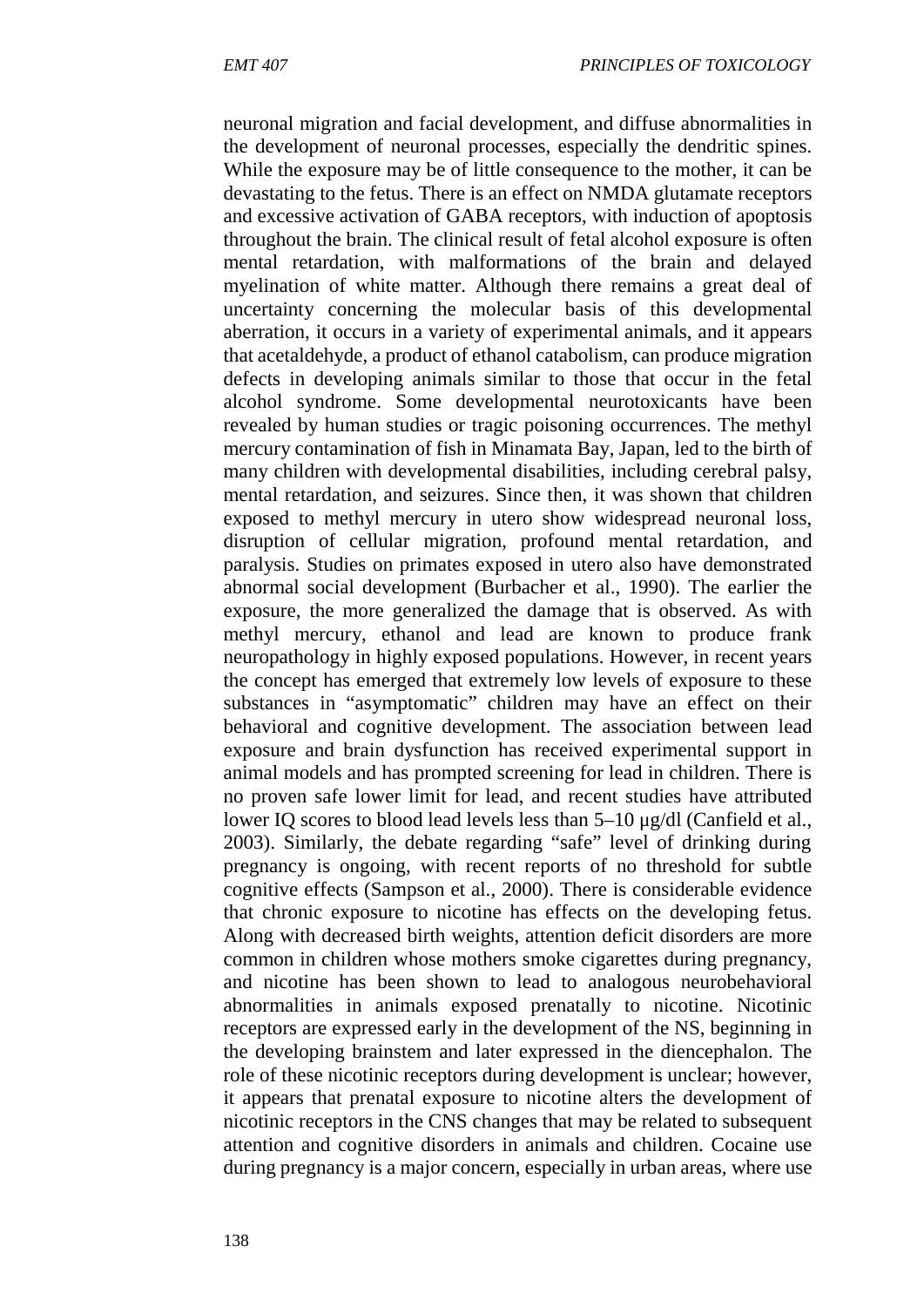can lead to a variety of acute and chronic adverse events in offspring. Cocaine is able to cross the placental barrier and the fetal blood–brain barrier, and also causes reduced blood flow in the uterus. In severe events at large doses taken by the mother, the fetus may develop hypoxia, leading to a higher rate of birth defects. Maternal cocaine use is associated with low birth weight and behavioral defects, including a decreased awareness of the surroundings and altered response to stress and pain sensitivity. These persistent pollutants produce endocrine disruptions, cognitive deficits, and changes in activity levels in exposed offspring; however, the specific outcomes depend on the congener or mixture tested as well as the timing of exposure. Changes in estrogen or thyroid hormone, neurotransmitter function, and second messenger systems have been proposed as cellular bases for PCB toxicity. Polybrominated diphenyl ethers (PBDEs) have shown similarities in altering thyroid hormone metabolism and cholinergic function, and it has thus been proposed that this chemical class would also be developmentally neurotoxic. Thyroid hormone is critical to NS development, and the developing brain may be vulnerable to environmental thyrotoxicants of all sorts. Finally, reversible changes in neurotransmission, such as those produced by nicotine or cholinesterase inhibitors, may alter specific growth processes and produce long-lasting deficits.

## **3.4 Chemicals that Induce Depression of Nervous System Function**

Generalized depression of central nervous system function is produced by a variety of volatile solvents. These solvents include several chemical classes—aliphatic and aromatic hydrocarbons, halogenated hydrocarbons, ketones, esters, alcohols, and ethers—that are small, lipophilic molecules. They are widely found in industry, medicine, and commercial products. Human exposures range from chronic low-level concentrations encountered in environmental or occupational setting to high-level concentrations intentionally generated through solvent abuse. There are several theories as to the mechanism of this generalized depression, but none is fully explanatory. Solvent potency correlates well with the olive oil: water or octanol: water partition coefficients, leading to the once-popular Meyer-Overton hypothesis that CNS depressants exert their actions through nonspecific disruption of the lipid portions of cell membranes (e.g., Janoff et al., 1981). Anesthesia could occur as a consequence of membrane expansion or perturbations of mitochondrial calcium transport. More recent research has implicated interactions with ligand-gated ion channels as well as voltage-gated calcium channels. Specific receptors regulating these channels include gamma aminobutyric acid type A (GABAA), N-methyl-D-aspartate (NMDA), and glycine receptors. These actions relate the effects of solvents to those of pharmaceutical agents such as barbiturates and benzodiazepines.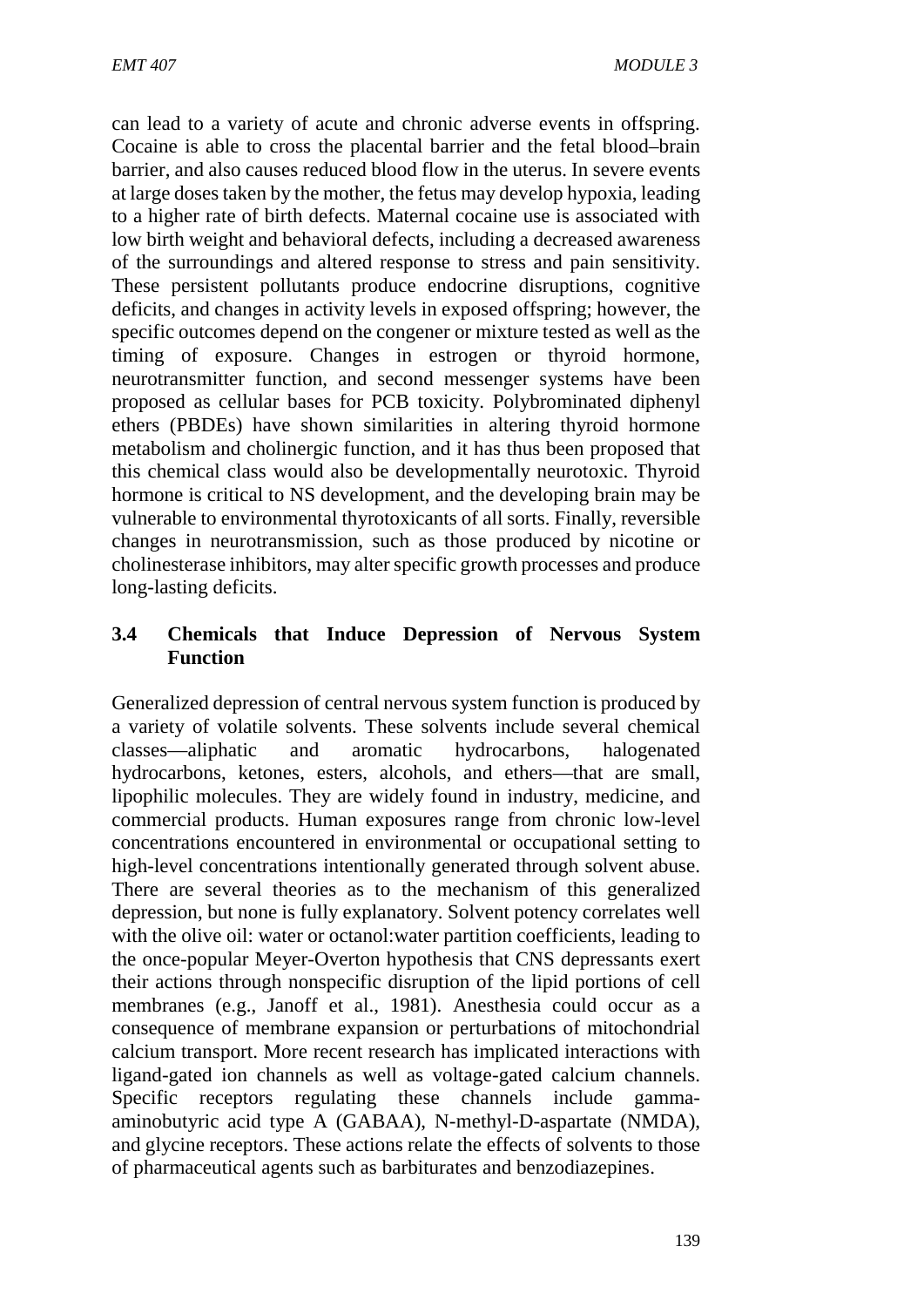### **4.0 CONCLUSION**

Chemicals that are neurotoxic and their modes of action have been examined in this unit as well as the environmental factors that are relevant to neurodegenerative diseases.

### **5.0 SUMMARY**

In this unit, we have learnt the mechanisms of action of some neurotoxicants.

### **6.0 TUTOR-MARKED ASSIGNMENT**

- 1. What is neutoxicity?
- 2. List three chemicals that are neutoxic and briefly explain their mechanisms of action in a named animal.

### **7.0 REFERENCES/FURTHER READING**

- Burbacher, T. M., Sackett, G. P., and Mottet, N. K. (1990). Methylmercury effects on the social behavior of Macaca fascicularis infants. *Neurotoxicology and teratology*, *12*(1), 65-71.
- Calne, D. B., Langston, J. W., Martin, W. W., Stoessl, A. J., Ruth, T. J., Adam, M. J. and Schulzer, M. (1985). Positron emission tomography after MPTP: observations relating to the cause of Parkinson's disease. *Nature*, 317(6034): 246.
- Canfield, R. L., Henderson Jr, C. R., Cory-Slechta, D. A., Cox, C., Jusko, T. A. and Lanphear, B. P. (2003). Intellectual impairment in children with blood lead concentrations below 10 μg per deciliter. *New England journal of medicine*, *348*(16), 1517-1526.
- Cavanagh, J. B. (1964). The significance of the" dying back" process in experimental and human neurological disease. *Int Rev Exp Pathol*, 3: 219.
- Gorell, J. M., Johnson, C. C., Rybicki, B. A., Peterson, E. L., and Richardson, R. J. (1998). The risk of Parkinson's disease with exposure to pesticides, farming, well water, and rural living. *Neurology*, *50*(5), 1346-1350.
- Letzel, S., Lang, C. J. G., Schaller, K. H., Angerer, J., Fuchs, S., Neundörfer, B. and Lehnert, G. (2000). Longitudinal study of neurotoxicity with occupational exposure to aluminum dust. *Neurology*, *54*(4), 997-1000.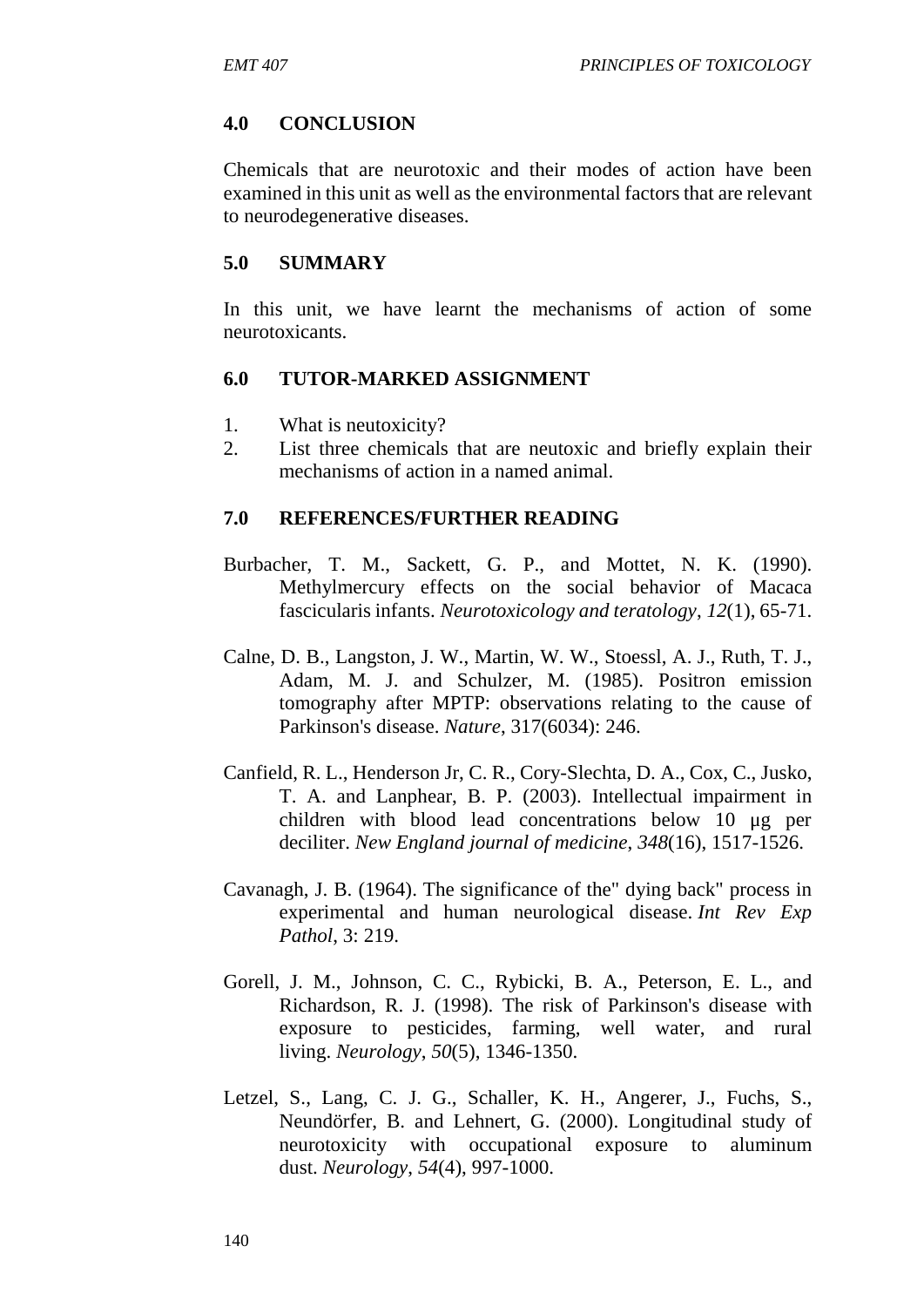- Liou, H. H., Tsai, M. C., Chen, C. J., Jeng, J. S., Chang, Y. C., Chen, S. Y. and Chen, R. C. (1997). Environmental risk factors and Parkinson's disease: a case control study in Taiwan. *Neurology*, *48*(6), 1583-1588.
- Marty, M. S., and Atchison, W. D. (1997). Pathways Mediating Ca2+ Entry in Rat Cerebellar Granule Cells Followingin VitroExposure to Methyl Mercury. *Toxicology and applied pharmacology*, *147*(2), 319-330.
- Morgan, R. E., Garavan, H., Smith, E. G., Driscoll, L. L., Levitsky, D. A., and Strupp, B. J. (2001). Early lead exposure produces lasting changes in sustained attention, response initiation, and reactivity to errors. *Neurotoxicology and teratology*, *23*(6), 519-531.
- Moser, V. C., Becking, G. C., Cuomo, V., Frantik, E., Kulig, B. M., MacPhail, R. C., ... and Gill, M. W. (1997a). The IPCS Collaborative Study on Neurobehavioral Screening Methods: V. Results of chemical testing. Steering Group. *Neurotoxicology*, *18*(4), 969-1055.
- Moser, V.C., Becking, G.C. and Cuomo, V. (1997b). The IPCS collaborative study on neurobehavioral screening methods. III. Results of proficiency studies. *Neurotoxicology* 18:939–946.
- Nihei, M. K., Desmond, N. L., McGlothan, J. L., Kuhlmann, A. C., and Guilarte, T. R. (2000). N-methyl-D-aspartate receptor subunit changes are associated with lead-induced deficits of long-term potentiation and spatial learning. *Neuroscience*, *99*(2), 233-242.
- Sampson, P. D., Streissguth, A. P., Bookstein, F. L., and Barr, H. M. (2000). On categorizations in analyses of alcohol teratogenesis. *Environmental Health Perspectives*, *108*(suppl 3), 421-428.
- Shanker, G., Mutkus, L. A., Walker, S. J., and Aschner, M. (2002). Methylmercury enhances arachidonic acid release and cytosolic phospholipase A2 expression in primary cultures of neonatal astrocytes. *Molecular brain research*, *106*(1-2), 1-11.
- Spencer, P. S. (1976). Central-peripheral distal axonopathy-the pathology of dying-back polyneuropathies. *Progress in neuropathology*, *3*, 253-295.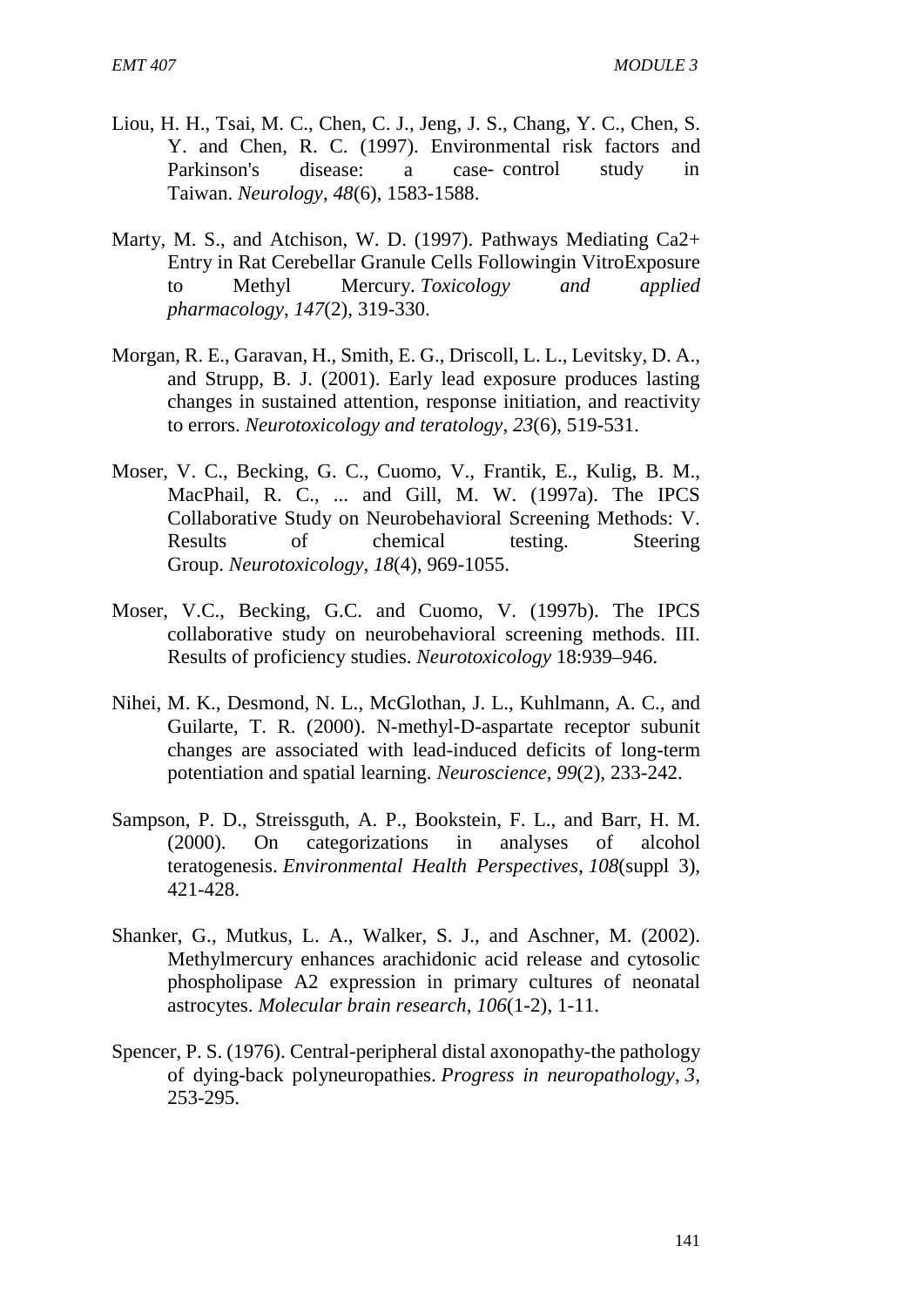Tilson, H. A. (1993). Neurobehavioral methods used in neurotoxicological research. *Toxicology Letters*, 68(1-2): 231- 240.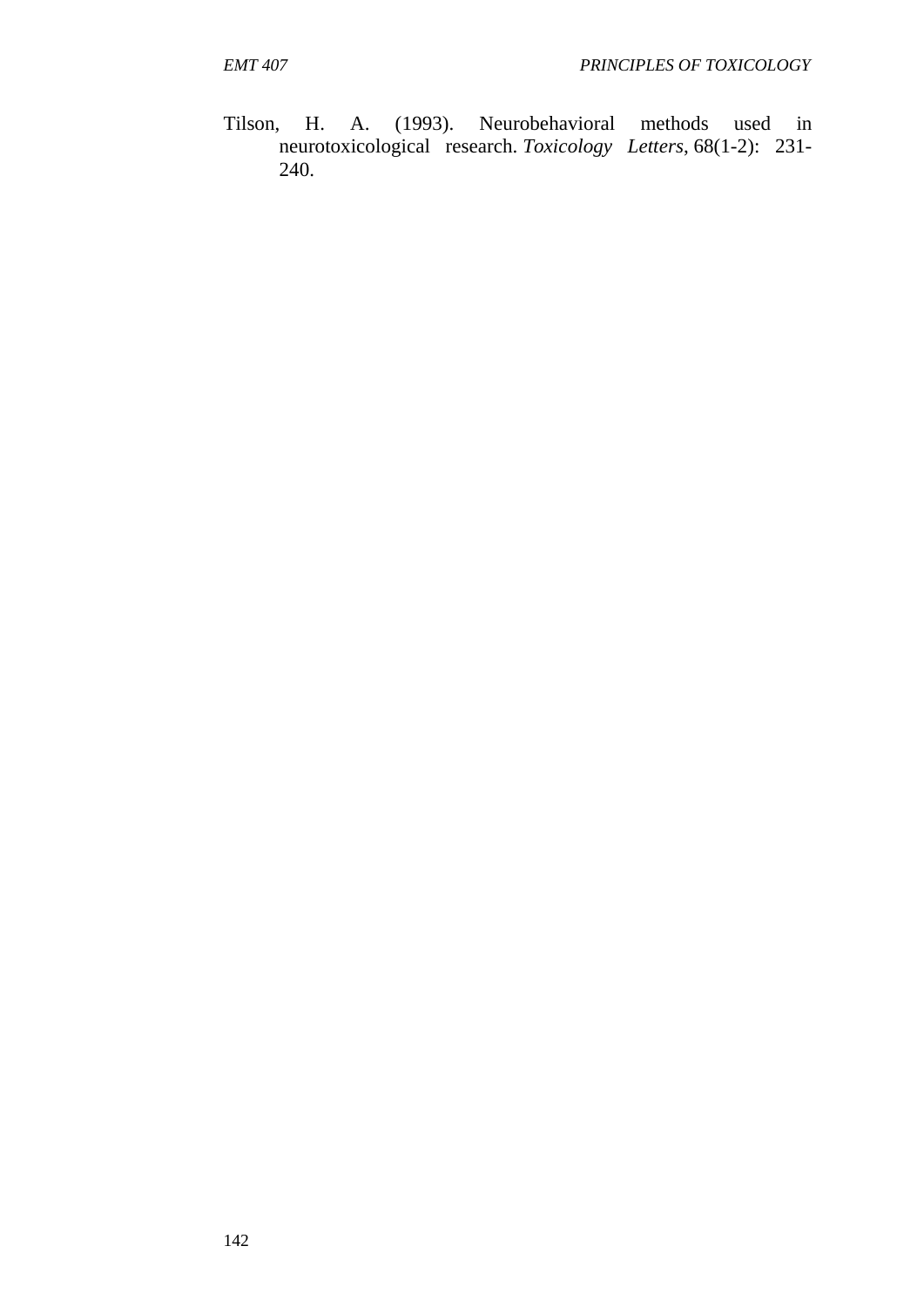# **UNIT 4 EYE**

## **CONTENTS**

- 1.0 Introduction
- 2.0 Objectives
- 3.0 Main Content
	- 3.1 Exposure to the Eye and Visual System
		- 3.1.1 Ocular Pharmacodynamics and Pharmacokinetics
		- 3.1.2 Evaluation of Ocular Irritancy and Toxicity
		- 3.1.3 Ophthalmologic Evaluations
	- 3.2 Target Sites and Mechanisms of Action: Cornea
	- 3.3 Target Sites and Mechanisms of Action: Lens
	- 3.4 Target Sites and Mechanisms of Action: Retina
	- 3.5 Target Sites and Mechanisms of Action: Optic Nerve and **Tract**
	- 3.6 Target Sites and Mechanisms of Action: The Central Visual System
- 4.0 Conclusion
- 5.0 Summary
- 6.0 Tutor-Marked Assignment
- 7.0 References/Further Reading

# **1.0 INTRODUCTION**

Environmental and occupational exposure to toxic chemicals, gases, and vapors as well as side effects resulting from systemic and ocular therapeutic drugs frequently result in structural and functional alterations in the eye and central visual system. Almost half of all neurotoxic chemicals affect some aspect of sensory function. The most frequently sensory system alterations occur in the visual system (Fox, 1998). There are approximately 2800 substances that are reportedly toxic to the eye (Grant, 1986). In many cases, alterations in visual function are the initial symptoms following chemical exposure. Even more relevant is the fact that these alterations often occur in the absence of any clinical signs of toxicity. This suggests that sensory systems, and in particular the retina and central visual system, may be especially vulnerable to toxic insult. In fact, alterations in the structure and/or function of the eye or central visual system are among the criteria utilized for setting permissible occupational or environmental exposure levels for many different chemicals in the United States. In addition, numerous new drugs used for the treatment of ocular diseases or ocular complications of systemic diseases recently entered the marketplace. Moreover, subtle alterations in visual processing of information (e.g., visual perceptual, visual motor) can have profound immediate, long-term, and in some cases delayed effects on the mental, social, and physical health and performance of an individual. Finally,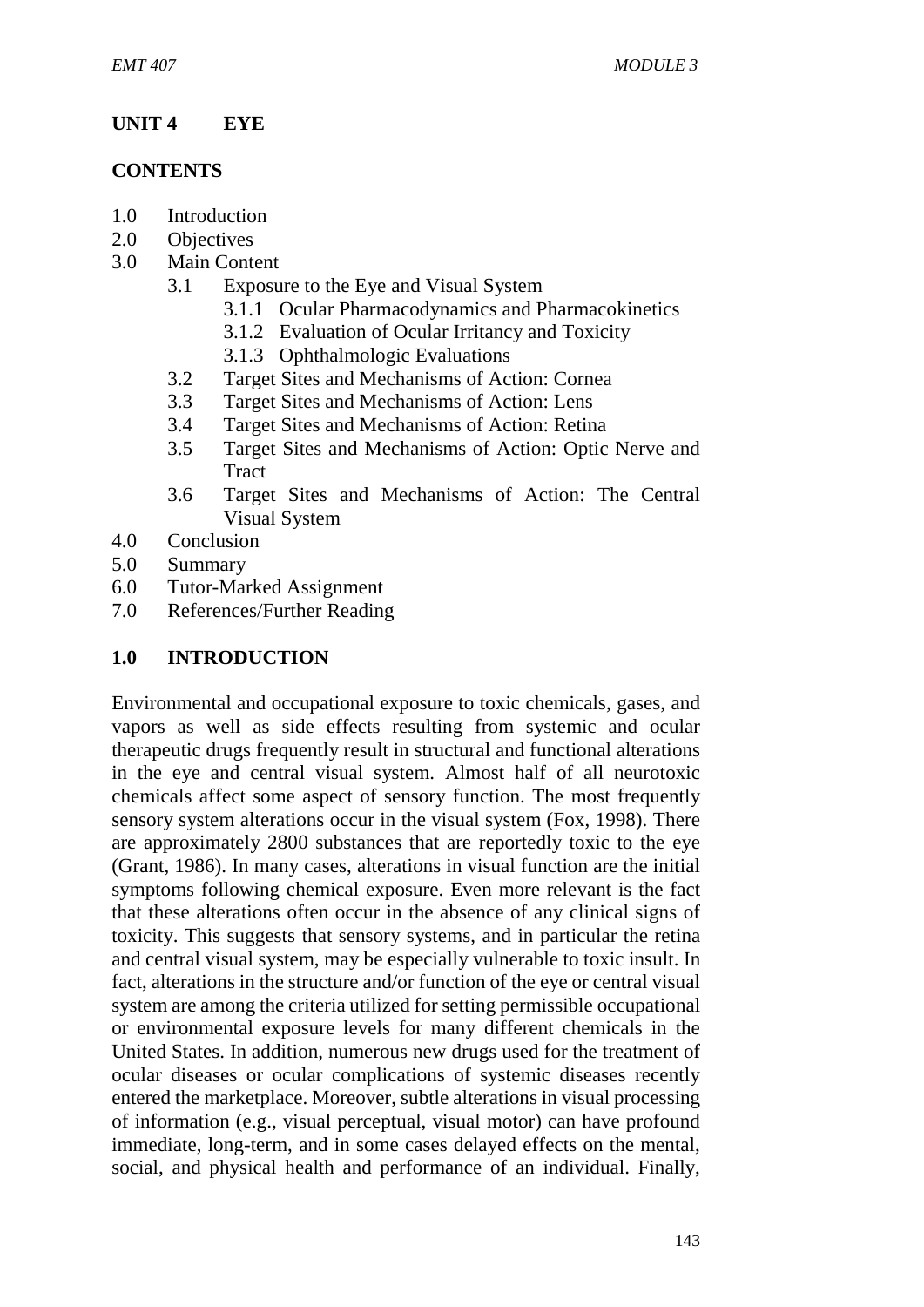ocular and visual system impairments can lead to increased occupational injuries, loss of productive work time, costs for providing medical and social services, lost productivity, and a distinct decrease in the overall quality of life.

## **2.0 OBJECTIVES**

By the end of this unit, you should be able to:

- understand how the eye is exposed to toxicants
- explain the mehanisms of action of toxicants in the target sites of the eye.

## **3.0 MAIN CONTENT**

## **3.1 Exposure to the Eye and Visual System**

#### **3.1.1 Ocular Pharmacodynamics and Pharmacokinetics**

Toxic chemicals and systemic drugs can affect all parts of the eye. Several factors determine whether a chemical can reach a particular ocular site of action, including the physiochemical properties of the chemical, concentration and duration of exposure, route of exposure, and the movement of the chemical into and across the different ocular compartments and barriers. The cornea and external adnexa of the eye, including the conjunctiva (the delicate membranes covering the inner surface of the eyelids and the exposed surface of the sclera) and eyelids are often exposed directly to chemicals (i.e., acids, bases, solvents), gases and particles, and drugs. The first site of action is the tear film—a threelayered structure with both hydrophobic and hydrophilic properties. The outermost tear film layer is a thin (0.1 μm) hydrophobic layer that is secreted by the meibomian (sebaceous) glands. This superficial lipid layer protects the underlying thicker (7 μm) aqueous layer that is produced by the lacrimal glands. The third layer, which has both hydrophobic and hydrophilic properties, is the very thin (0.02 to 0.05 μm) mucoid layer. It is secreted by the goblet cells of the conjunctiva and acts as an interface between the hydrophilic layer of the tears and the hydrophobic layer of the corneal epithelial cells. Thus, the aqueous layer is the largest portion of the tear film, and therefore water-soluble chemical compounds more readily mix with the tears and gain access to the cornea. However, a large proportion of the compounds that are splashed into the eyes is washed away by the tears and thus not absorbed. The cornea, an avascular tissue, is considered the external barrier to the internal ocular structures. Once a chemical interacts with the tear film and subsequently contacts the cornea and conjunctiva, the majority of what is absorbed locally enters the anterior segment by passing across the cornea. In contrast, a greater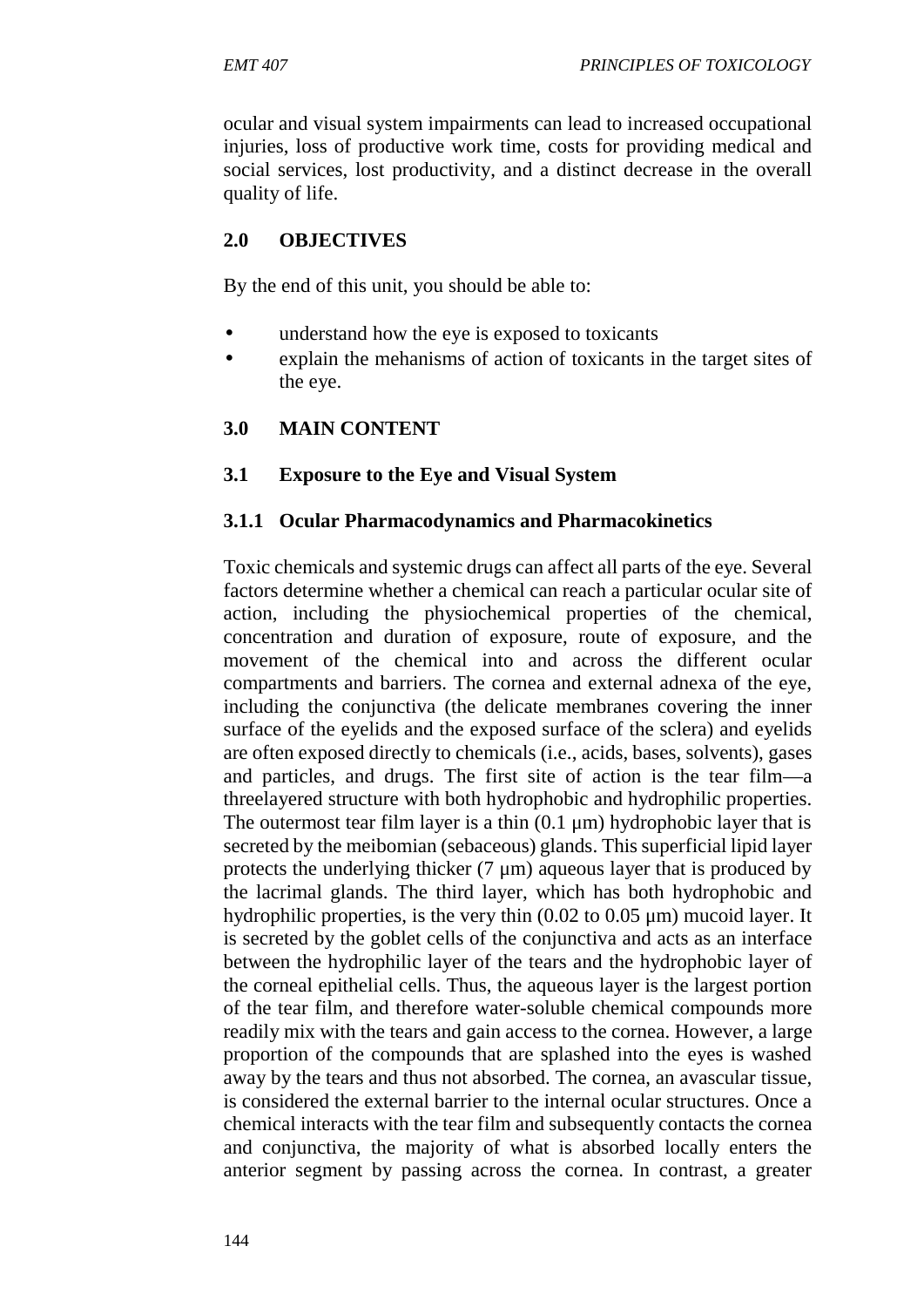systemic absorption and higher blood concentration occurs through contact with the vascularized conjunctiva. The human cornea, which is approximately 500 μm thick, has several distinct layers, or barriers, through which a chemical must pass in order to reach the anterior chamber. The first is the corneal epithelium. It is a stratified squamous, nonkeratinized, and multicellular hydrophobic layer. These cells have a relatively low ionic conductance through apical cell membranes, and due to the tight junctions (desmosomes), they have a high resistance paracellular pathway. The primary barrier to chemical penetration of the cornea is the set of tight junctions at the superficial layer of the corneal epithelial cells. Thus, the permeability of the corneal epithelium as a whole is low and only lipid soluble chemicals readily pass through this layer. Bowmann's membrane separates the epithelium from the stroma. The corneal stroma makes up 90% of the corneal thickness and is composed of water, collagen, and glycosaminoglycans. It contains approximately 200 lamellae, each about 1.5 to 2.0 μm thick. Due to the composition and structure of the stroma, hydrophilic chemicals easily dissolve in this thick layer, which can also act as a reservoir for these chemicals. The inner edge of the corneal stroma is bounded by a thin, limiting basement membrane, called Descemet's membrane, which is secreted by the corneal endothelium. The innermost layer of the cornea, the corneal endothelium, is composed of a single layer of large diameter hexagonal cells connected by terminal bars and surrounded by lipid membranes. The endothelial cells have a relatively low ionic conductance through apical cell surface and a high-resistance paracellular pathway. Although, the permeability of the corneal endothelial cells to ionized chemicals is relatively low, it is still 100 to 200 times more permeable than the corneal epithelium. There are two separate vascular systems in the eye: (1) the uveal blood vessels, which include the vascular beds of the iris, ciliary body, and choroid, and (2) the retinal vessels. In humans, the ocular vessels are derived from the ophthalmic artery, which is a branch of the internal carotid artery. The ophthalmic artery branches into (1) the central retinal artery, which enters the eye and then further branches into four major vessels serving each of the retinal quadrants; (2) two posterior ciliary arteries; and (3) several anterior arteries. In the anterior segment of the eye, there is a blood–aqueous barrier that has relatively tight junctions between the endothelial cells of the iris capillaries and nonpigmented cells of the ciliary epithelium. The major function of the ciliary epithelium is the production of aqueous humor from the plasma filtrate present in the stroma of the ciliary processes. In humans and several widely used experimental animals (e.g., monkeys, pigs, dogs, rats, mice), the retina has a dual circulatory supply: choroidal and retinal. The retinal blood vessels are distributed within the inner or proximal portion of the retina, which consists of the outer plexiform layer (OPL), inner nuclear layer (INL), inner plexiform layer (IPL), and ganglion cell layer (GCL). The endothelial cells of capillaries of the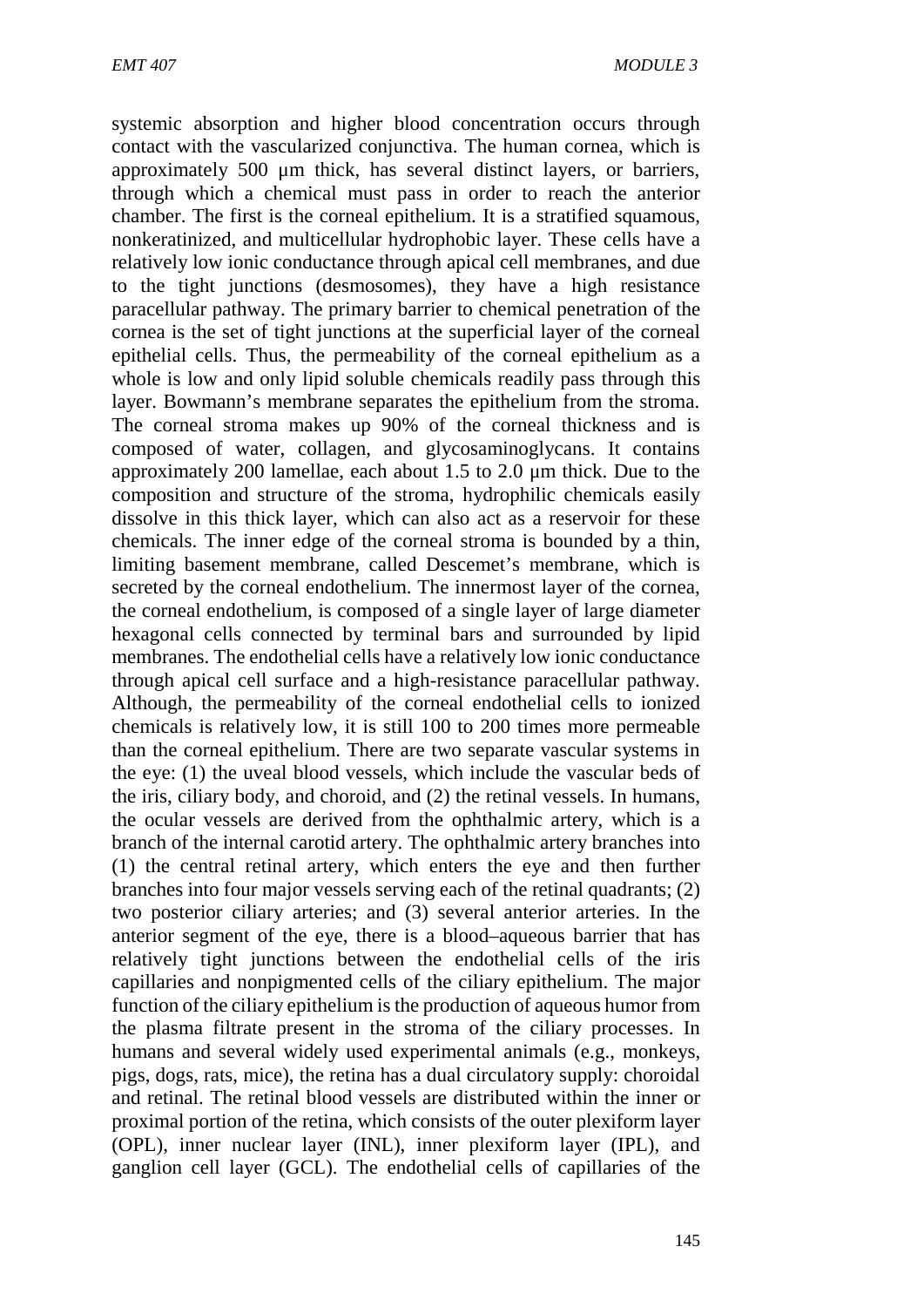retinal vessels have tight junctions similar to those that form the blood– brain barrier in the cerebral capillaries. These capillaries form the bloodretinal barrier and under normal physiologic conditions, they are largely impermeable to chemicals such as glucose and amino acids. However, at the level of the optic disk, the blood-retinal barrier lacks these tightjunction types of capillaries and thus hydrophilic molecules can enter the optic nerve head by diffusion from the extravascular space and cause selective damage at this site of action. The outer or distal retina, which consists of the retinal pigment epithelium (RPE), rod, and cone photoreceptor outer segments (ROS, COS) and inner segments (RIS, CIS), and the photoreceptor outer nuclear layer (ONL), are avascular. These areas of the retina are supplied by the choriocapillaris: a dense, onelayered network of fenestrated vessels formed by the short posterior ciliary arteries and located next to the RPE. Consistent with their known structure, these capillaries have loose endothelial junctions and abundant fenestrae; they are highly permeable to large proteins. Thus, the extravascular space contains a high concentration of albumin and -globulin (Sears, 1992). Following systemic exposure to drugs and chemicals by the oral, inhalation, dermal, or parenteral route, these compounds are distributed to all parts of the eye by the blood in the uveal blood vessels and retinal vessels. Most of these drugs and chemicals can rapidly equilibrate with the extravascular space of the choroid where they are separated from the retina and vitreous body by the RPE and endothelial cells of the retinal capillaries, respectively. Hydrophilic molecules with molecular weights less than 200 to 300 Da can cross the ciliary epithelium and iris capillaries and enter the aqueous humor. Thus, the corneal endothelium—the cells responsible for maintaining normal hydration and transparency of the corneal stroma—could be exposed to chemical compounds by the aqueous humor and limbal capillaries. Similarly, the anterior surface of the lens can also be exposed as a result of its contact with the aqueous humor. The most likely retinal target sites following systemic drug and chemical exposure appear to be the RPE and photoreceptors in the distal retina because the endothelial cells of the choriocapillaris are permeable to proteins smaller than 50 to 70 kDa. However, the cells of the RPE are joined on their basolateral surface by tight junctions' zonula occludens that limit the passive penetration of large molecules into the neural retina. The presence of intraocular melanin plays a special role in ocular toxicology. First, it is found in several different locations in the eye: pigmented cells of the iris, ciliary body, RPE, and uveal tract. Second, it has a high binding affinity for polycyclic aromatic hydrocarbons, electrophiles, calcium, and toxic heavy metals such as aluminum, iron, lead, and mercury. Although this initially may play a protective role, it also results in the excessive accumulation, longterm storage, and slow release of numerous drugs and chemicals from melanin. For example, atropine binds more avidly to pigmented irides and thus its duration of action is prolonged. In addition, the accumulation of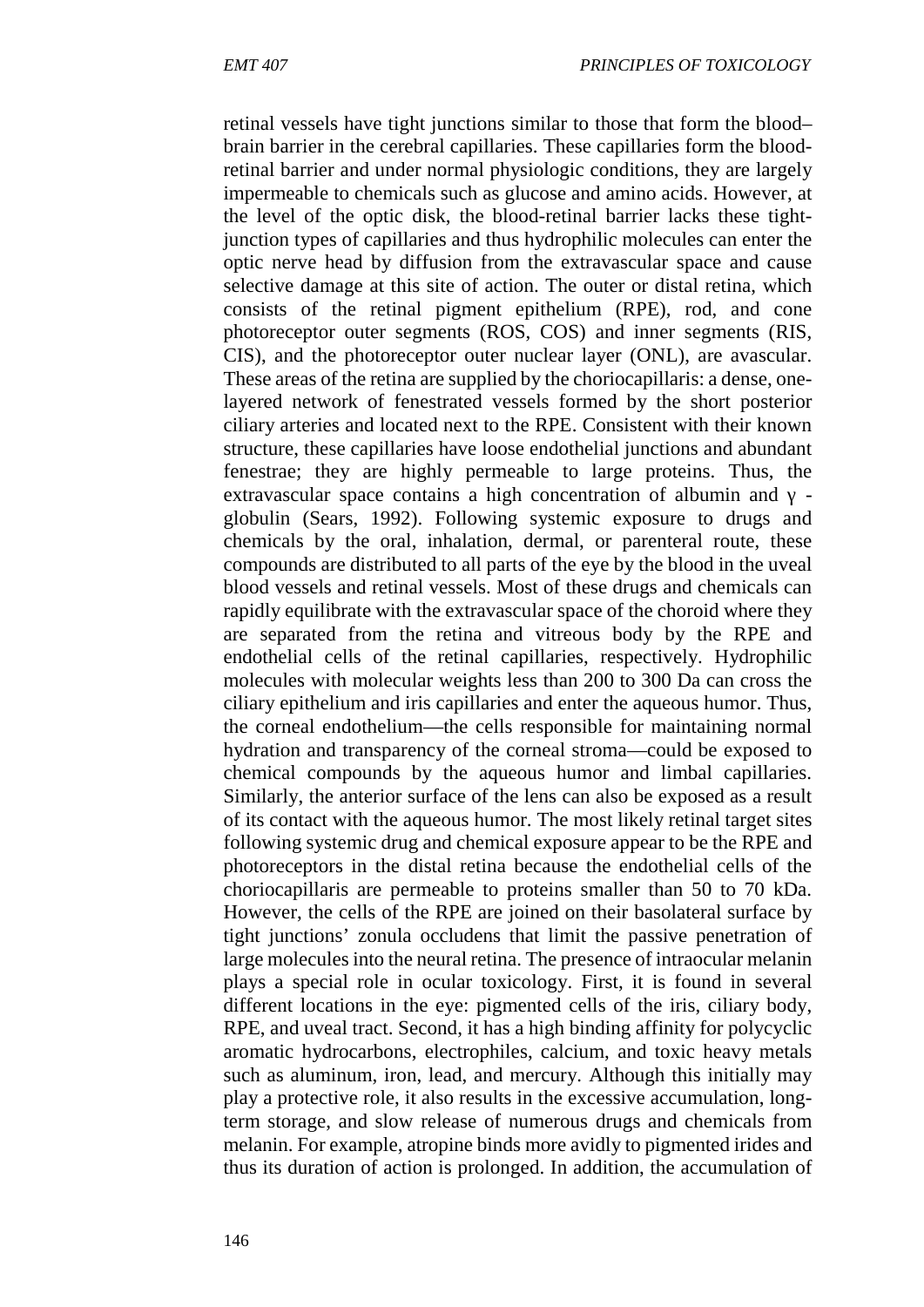chloroquine in the RPE produces an 80-fold higher concentration of chloroquine in the retina relative to liver. Similarly, lead accumulates in the human retina such that its concentration is 5 to 750 times that in other ocular tissues.

## **3.1.2 Evaluation of Ocular Irritancy and Toxicity**

Standard procedures for evaluating ocular irritation have been based on a method originally by Draize et al. (1944) over a half a century ago. Over this time, the Draize test with some additions and revisions formed the basis of safety evaluations in data submitted to several government regulatory bodies including the European Economic Community and several federal agencies within the United States. Traditionally, albino rabbits were the subjects evaluated in the Draize test, although the Environmental Protection Agency (EPA) protocol allows different test species to be used if sufficient justification is provided. The standard procedure involves instillation of 0.1 mL of a liquid or 100 mg of a solid into the conjunctival sac of one eye and then gently holding the eye closed for 1 second. The untreated eye serves as a control. Both eyes are evaluated at 1, 24, 48, and 72 hours, respectively, after treatment. If there is evidence of damage in the treated eye at 72 hours, the examination time may be extended. The cornea, iris, and conjunctiva are evaluated and scored according to a weighted scale. The cornea is scored for both the degree of opacity and area of involvement, with each measure having a potential range from 0 (none) to 4 (most severe). The iris receives a single score (0 to 2) for irritation, including degree of swelling, congestion, and degree of reaction to light. The conjunctiva is scored for the redness (0 to 3), chemosis (swelling: 0 to 4), and discharge (0 to 3). The individual scores are then multiplied by a weighting factor: 5 for the cornea, 2 for the iris, and 5 for the conjunctiva. The results are summed for a maximum total score of 110. In this scale, the cornea accounts for 80 (73%) of the total possible points, in accordance with the severity associated with corneal injury. The Draize test, although a standard for decades, has been criticized on several grounds, including high interlaboratory variability, the subjective nature of the scoring, poor predictive value for human irritants, and most significantly, for causing undue pain and distress to the tested animals. These criticisms have spawned a concerted effort to develop alternative methods or strategies to evaluate compounds for their potential to cause ocular irritation. These alternatives include modifications of the traditional Draize test to reduce the number of test animals required, reduce the volume of the compound administered, and increase objectivity of scoring. In addition, several alternative test procedures have been proposed, including the use of skin irritancy tests as substitutes for ocular irritancy and the use of in vitro assays. The Draize results are used as a standard because information available from human ocular exposures almost invariably comes from accidental exposure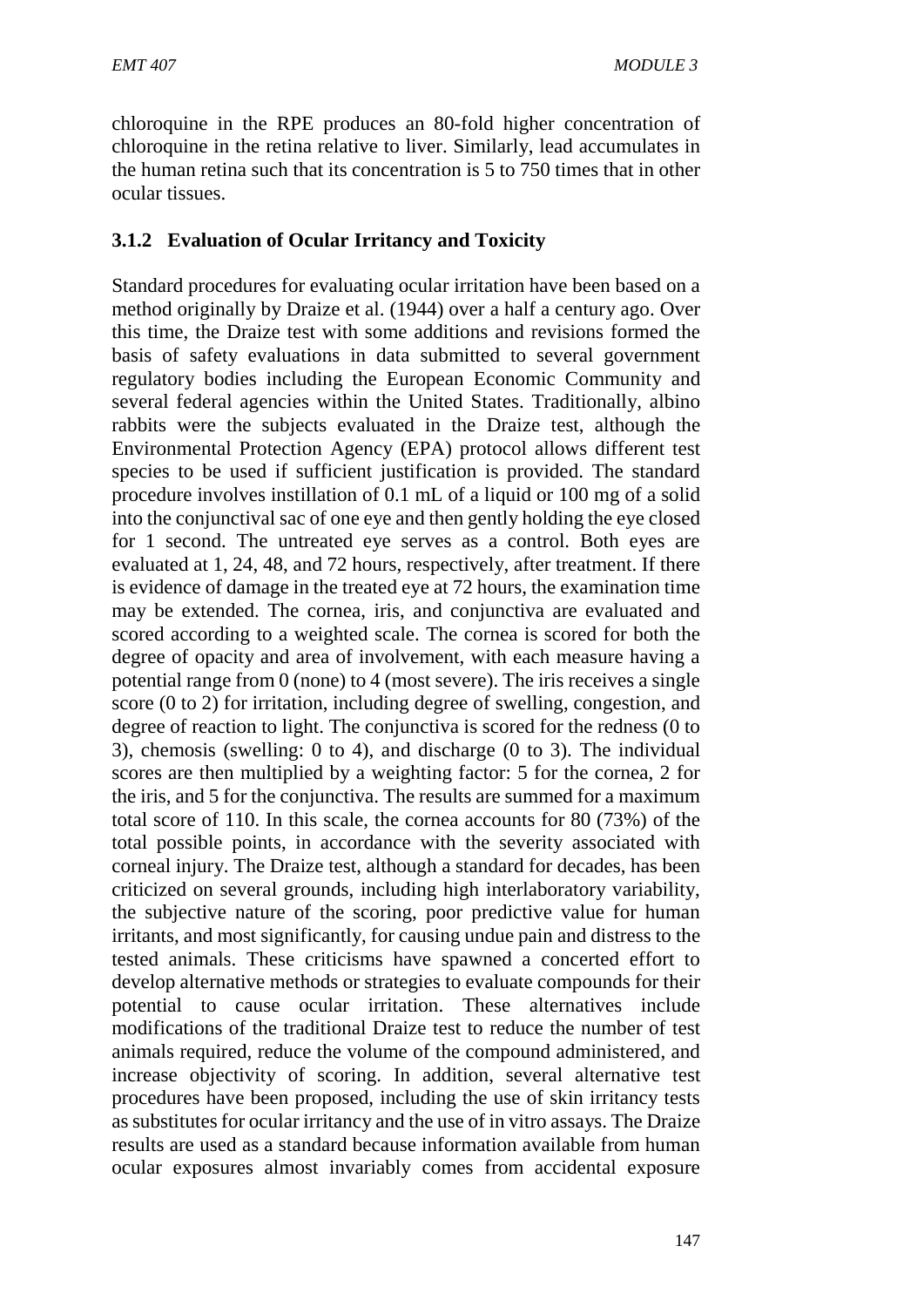episodes in which the dose levels, durations and conditions of exposure are unknown. However, the Draize test cannot be considered a "gold standard" due to the variability of results within and between studies, subjectivity of scoring outcomes, and inter-species differences in the ability to predict human ocular toxic potency from testing rabbit eyes.

## **3.1.3 Ophthalmologic Evaluations**

There are many ophthalmologic procedures for evaluating the health of the eye. These should be conducted by a trained ophthalmologist or optometrist experienced in evaluating the species of interest. Procedures available range from fairly routine clinical screening evaluations to sophisticated techniques for very targeted purposes. A clinical evaluation of the eye addresses the adnexa and both the anterior and posterior structures in the eye. Examination of the adnexa includes evaluating the eyelids, lacrimal apparatus, and palpebral (covering the eyelid) and bulbar (covering the eye) conjunctiva. The anterior structures or anterior segment include the cornea, iris, lens, and anterior chamber. The posterior structures, referred to as the ocular fundus, include the retina, retinal vasculature, choroid, optic nerve, and sclera. The adnexa and surface of the cornea can be examined initially with the naked eye and a hand-held light. Closer examination requires a slit-lamp biomicroscope, using a mydriatic drug (causes pupil dilation) if the lens is to be observed. The width of the reflection of a thin beam of light projected from the slit lamp is an indication of the thickness of the cornea and may be used to evaluate corneal edema. Lesions of the cornea can be better visualized with the use of fluorescein dye, which is retained where there is an ulceration of the corneal epithelium. Examination of the fundus requires use of a mydriatic drug. Fundoscopic examination is conducted using a direct or an indirect ophthalmoscope. An ophthalmologic examination of the eye may also involve, prior to introducing mydriatics, an examination of the pupillary light reflex. The direct pupillary reflex involves shining a bright light into the eye and observing the reflexive pupil constriction in the same eye. The consensual pupillary reflex is observed in the eye not stimulated. Both the direct and consensual pupillary light reflexes are dependent on function of a reflex arc involving cells in the retina, which travel through the optic nerve, optic chiasm, and optic tract to project to neurons in the pretectal area. Pretectal neurons travel to both ipsilateral (for the direct reflex) and contralateral (for the consensual reflex) parasympathetic neurons of the midbrain accessory oculomotor (Edinger–Westphal) nucleus. Preganglion neurons from the Edinger–Westphal nucleus project through the oculomotor nerve to the ciliary ganglion. Postganglionic neurons from the ciliary ganglion then innervate the smooth muscle fibers of the iridal pupillary sphincter. The absence of a pupillary reflex is indicative of damage somewhere in the reflex pathway, and differential impairment of the direct or consensual reflexes can indicate the location of the lesion.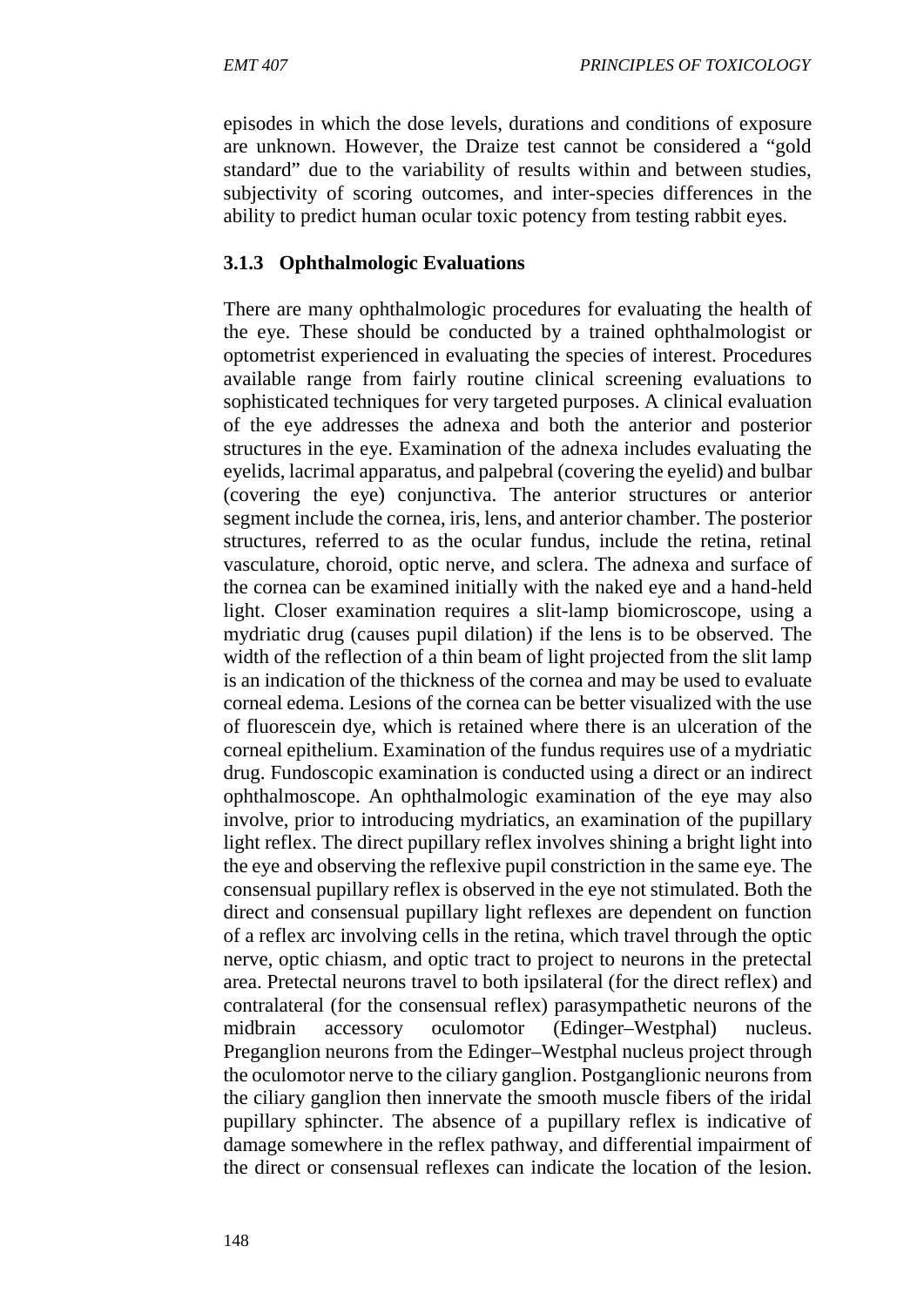The presence of a pupillary light reflex, however, is not synonymous with normal visual function. Pupillary reflexes can be maintained even with substantial retinal damage. In addition, lesions in visual areas outside of the reflex pathway, such as in the visual cortex, may also leave the reflex function intact.

# **3.2 Target Sites and Mechanisms of Action: Cornea**

The cornea provides the anterior covering of the eye and as such must provide three essential functions. First, it must provide a clear refractive surface. The air-to-fluid/tissue interface at the cornea is the principal refractive surface of the eye, providing approximately 48 diopters of refraction. The curvature of the cornea must be correct for the visual image to be focused at the retina. Second, the cornea provides tensile strength to maintain the appropriate shape of the globe. Third, the cornea protects the eye from external factors, including potentially toxic chemicals. The cornea is transparent to wavelengths of light ranging between 310 nm (UV) to 2500 nm (IR) in wavelengths. Exposure to UV light below this range can damage the cornea. It is most sensitive to wavelengths of approximately 270 nm. Excessive UV exposure leads to photokeratitis and corneal pathology, the classic example being welder's arc burns. The cornea can be damaged by topical or systemic exposure to drugs and chemicals. One summary analysis, of approximately 600 agricultural and industrial chemicals (raw materials, intermediates, formulation components, and sales products), evaluated using the Draize procedure, reported that over half of the materials tested caused no (18– 31%) or minimal (42–51%) irritation. Depending on the chemical category, 9–17% of compounds were graded as slightly irritant, whereas 1–6% were graded as strong or extreme irritants (Kobel and Gfeller, 1985). Direct chemical exposure to the eye requires emergency medical attention. Acid and alkali chemicals that come into contact with the cornea can be extremely destructive. Products at pH extremes 2.5 or

≥11.5 are considered as extreme ocular irritants. They can cause severe ocular damage and permanent loss of vision. Damage that extends to the corneal endothelium is associated with poor repair and recovery. The most important therapy is immediate and adequate irrigation with large amounts of water or saline, whichever is most readily available. The extent of damage to the eye and the ability to achieve a full recovery are dependent upon the nature of the chemical, the concentration and duration of exposure, and the speed and magnitude of the initial irrigation. Acids Strong acids with a pH  $2.5$  can be highly injurious. Among the most significant acidic chemicals in terms of the tendency to cause clinical ocular damage are hydrofluoric acid, sulfurous acid, sulfuric acid, chromic acid, hydrochloric acid and nitric acid and acetic acid (McCulley, 1998). Injuries may be mild if contact is with weak acids or with dilute solutions of strong acids. Compounds with a pH between 2.5 and 7,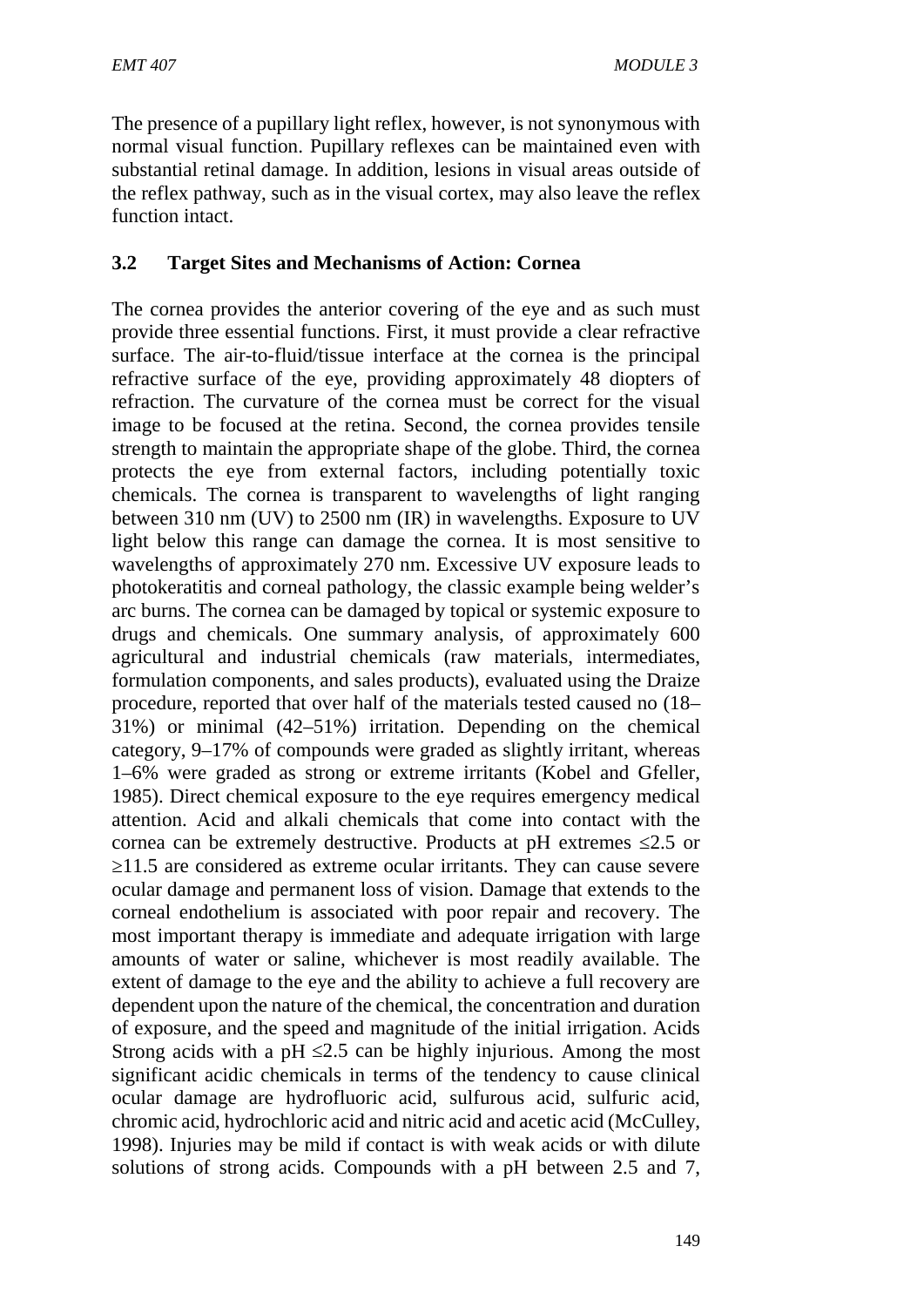produce pain or stinging; but with only brief contact, they will cause no lasting damage. Following mild burns, the corneal epithelium may become turbid as the corneal stroma swells. Mild burns are typicallyfollowed by rapid regeneration of the corneal epithelium and full recovery. In more severe burns, the epithelium of the cornea and conjunctiva become opaque and necrotic and may disintegrate over the course of a few days. In severe burns, there may be no sensation of pain because the corneal nerve endings are destroyed. Acid chemical burns of the cornea occur through hydrogen ion–induced denaturing and coagulation of proteins. As epithelial cell proteins coagulate, glycosaminoglycans precipitate and stromal collagen fibers shrink. These events cause the cornea to become cloudy. The protein coagulation and shrinkage of the collagen is protective in that it forms a barrier and reduces further penetration of the acid. The collagen shrinkage, however, contracts the eye and can lead to a dangerous acute increase in intraocular pressure. The pH of the acid is not the only determinant of the severity of injury; however, as equimolar solutions of several chemicals adjusted to the same pH of 2 produce a wide range of outcomes. Both the hydrogen ion and anionic portions of the acid molecules contribute to protein coagulation and precipitation. The tissue proteins also tend to act as buffers.

## **3.3 Target Sites and Mechanisms of Action: Lens**

The lens of the eye plays a critical role in focusing the visual image on the retina. While the cornea is the primary refractive surface for bending incoming light rays, the lens is capable of being reshaped to adjust the focal point to adapt for the distance of visual objects. The lens is a biconvex transparent body, encased in an elastic capsule, and located between the pupil and the vitreous humor. The mature lens has a dense inner nuclear region surrounded by the lens cortex. The high transparency of the lens to visible wavelengths of light is a function of its chemical composition, approximately twothirds water and one-third protein, and the special organizational structure of the lenticular proteins. The water soluble crystallins are a set of proteins particular to the lens that, through their close intermolecular structure, give the lens both transparency and the proper refractive index. The lens fibers are laid down during development, as the epithelial cells grow and elongate along meridian pathways between the anterior and posterior poles of the lens. As the epithelial cells continue to grow, the nuclei recede and, in the central portions of the lens, disappear, such that the inner lens substance is composed of nonnucleated cells that form long proteinaceous fibers. The lens fibers are arranged within the lens in an onion-like fashion of concentric rings that have a prismatic arrangement in cross section. The regular geometric organization of the lens fibers is essential for the refractive index and transparency of the lens. At birth, the lens has no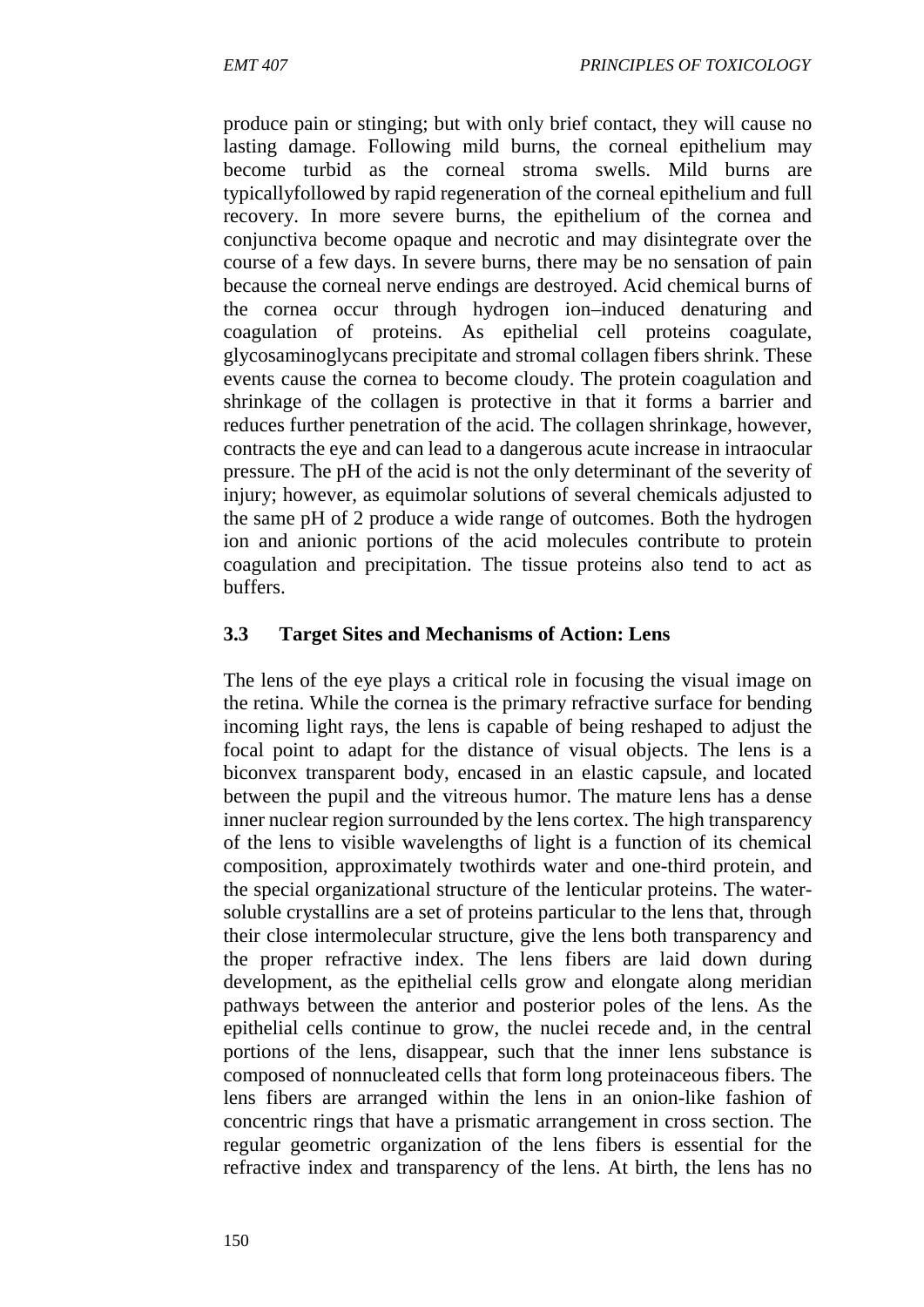blood supply and no innervation. Nutrients are provided from the aqueous and vitreous fluids, and are transported into the lens substance through a system of intercellular gap-type junctions. The lens is a metabolically active tissue that maintains careful electrolyte and ionic balance. The lens continues to grow throughout life, with new cells added to the epithelial margin of the lens as the older cells condense into a central nuclear region. The dramatic growth of the lens is illustrated by increasing its weight, from approximately 150 mg at 20 years of age to approximately 250 mg at 80 years of age. Cataracts are decreases in the optical transparency of the lens that ultimately can lead to functional visual disturbances. They are the leading cause of blindness worldwide, affecting an estimated 30 to 45 million people. In the United States, approximately 400,000 people develop cataracts each year. This accounts for about 35% of existing visual impairments. Cataracts can occur at any age; they can also be congenital. However, they are much more frequent with advancing age. Senile cataracts develop most frequently in the cortical or nuclear regions of the lens and less frequently in the posterior subcapsular region. Senile cataracts in the cortical region of the lens are associated with disruptions of water and electrolyte homeostasis, whereas nuclear cataracts are characterized by an increase in the water-insoluble fraction of lens proteins. Both genetic and environmental factors contribute to age-related and environmentally mediated cataracts and that these involve several different mechanisms of action. Risk factorsfor the development of cataracts includes aging, diabetes, low antioxidant levels, and exposure to a variety of environmental factors. Environmental factors include exposure to UV radiation and visible light, trauma, smoking, and exposure to a large variety of topical and systemic drugs and chemicals. Several different mechanisms of action have been hypothesized to account for the development of cataracts. These include the disruption of lens energy metabolism, hydration and/or electrolyte balance, the occurrence of oxidative stress due to the generation of free radicals and reactive oxygen species, and the occurrence of oxidative stress due a decrease in antioxidant defense mechanisms such as glutathione, superoxide dismutase, catalase, ascorbic acid, or vitamin E. The generation of reactive oxygen species leads to oxidation of lens membrane proteins and lipids. A critical pathway in the development of highmolecular-weight aggregates involves the oxidation of protein thiol groups, particularly inmethionine or cysteine amino acids, that leads to the formation of polypeptide links through disulfide bonds, and in turn, high-molecular-weight protein aggregates. These large aggregations of proteins can attain a size sufficient to scatter light, thus reducing lens transparency. Oxidation of membrane lipids and proteins may also impair membrane transport and permeability.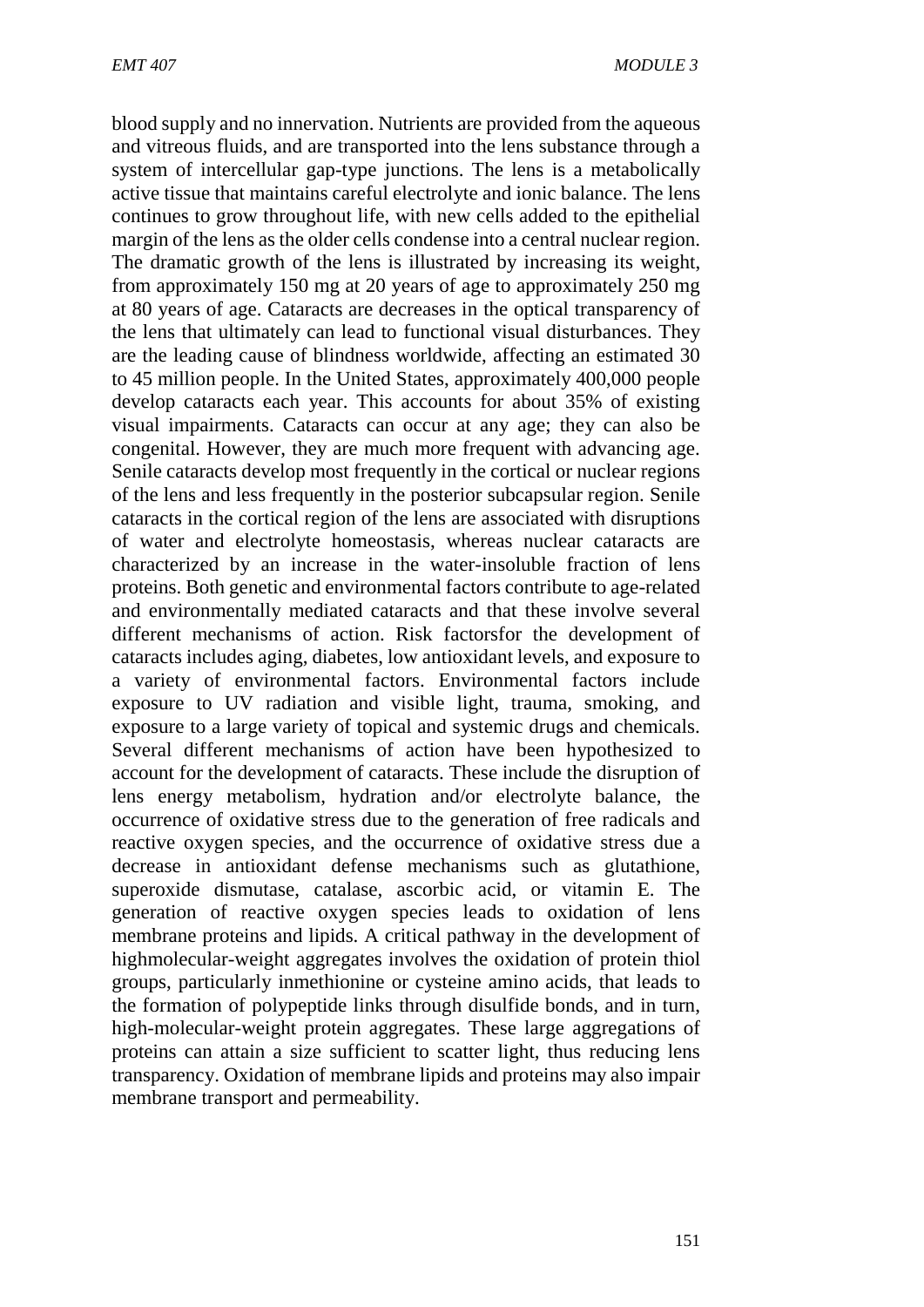#### **3.4 Target Sites and Mechanisms of Action: Retina**

The adult mammalian retina is a highly differentiated tissue containing nine distinct layers plus the RPE, ten major types of neurons, and three cells with glial functions. The nine layers of the neural retina, which originate from the cells of the inner layer of the embryonic optic cup, are the nerve fiber layer (NFL), ganglion cell layer (GCL), inner plexiform layer (IPL), inner nuclear layer (INL), outer plexiform layer (OPL), outer nuclear layer (ONL), rod and cone photoreceptor inner segment layer (RIS; CIS), and the rod and cone photoreceptor outer segment layer (ROS; COS). The RPE, which originates from the cells of the outer layer of the embryonic optic cup, is a single layer of cuboidal epithelial cells that lies on Bruch's membrane adjacent to the vascular choroid. Between the RPE and photoreceptor outer segments lies the subretinal space, which is similar to the brain ventricles. The ten major types of neurons are the rod (R) and cone (C) photoreceptors, (depolarizing) ON-rod and ON-cone bipolar cells (BC), (hyperpolarizing) OFF-cone bipolar cells, horizontal cells (HC), numerous subtypes of amacrine cells (AC), an interplexiform cell (IPC), and ON-RGCs and OFF-RGCs. The three cells with glial functions are the M¨ uller cells (MC), fibrous astrocytes, and microglia. The somas of the MCs are in the INL. The end feet of the MCs in the proximal or inner retina along with a basal lamina form the internal limiting membrane (ILM) of the retina, which is similar to the pial surface of the brain. In the distal retina, the MC end feet join with the photoreceptors and zonula adherens to form the external limiting membrane (ELM), which is located between the ONL and RIS/CIS. The interested reader is referred to the excellent references in the Introduction as well as to numerous outstanding websites devoted exclusively to the retina for basic information on the anatomic, biochemical, cell and molecular biological, and physiologic aspects of retinal structure and function. The mammalian retina is highly vulnerable to toxicant-induced structural and/or functional damage due to (1) the presence of a highly fenestrated choriocapillaris that supplies the distal or outer retina as well as a portion of the inner retina; (2) the very high rate of oxidative mitochondrial metabolism, especially that in the photoreceptors; (3) high daily turnover of rod and cone outer segments; (4) high susceptibility of the rod and cones to degeneration due to inherited retinal dystrophies as well as associated syndromes and metabolic disorders; (5) presence of specialized ribbon synapses and synaptic contact sites; (6) presence of numerous neurotransmitter and neuromodulatory systems, including extensive glutamatergic, GABAergic and glycinergic systems; (7) presence of numerous and highly specialized gap junctions used in the information signaling process; (8) presence of melanin in the choroid and RPE and also in the iris; (9) a very high choroidal blood flow rate, as high as ten times that of the gray matter of the brain; and (10) the additive or synergistic toxic action of certain chemicals with light. The retina is also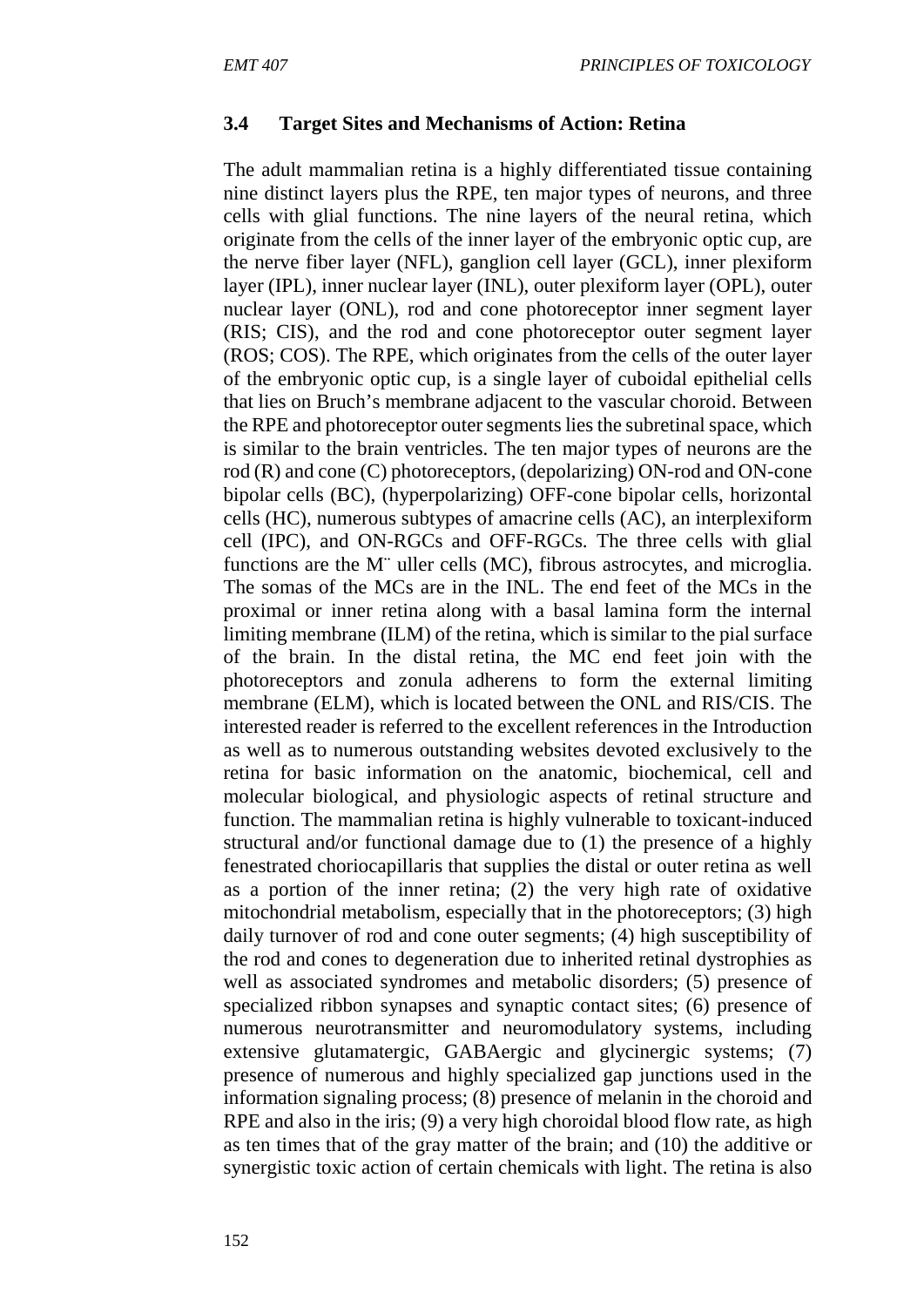an excellent model system for studying the effects of chemicals on the developing and mature CNS. Its structure– function relations are well established. The histogenic steps of development of the neurons and glial components are well characterized. The development of the CNS and most retinal cells occurs early during gestation in humans and continues for an additional 7 to 14 days postnatally in the rat. Therefore, toxicological effects in the rodent retina have relevance for chemical exposure during the early gestation period in humans as well as during early postnatal development. The retina contains a wide diversity of synaptic transmitters and second messengers whose developmental patterns are well described. Moreover, the rodent retina is easily accessible, it has most of the same anatomical and functional features found in the developing and mature human retina, and the rat rod pathway is similar to that in other mammals. Finally, rat rods have similar dimensions, photochemistry, and photocurrents as human and monkey rods. These general and specific features underscore the relevance and applicability of using the rodent retina to investigate the effects of chemicals on this target site as well as a model to investigate the neurotoxic effects of chemicals during development. Each of the retinal layers can undergo specific as well as general toxic effects. These alterations and deficits include, but are not limited to visual field deficits, scotopic vision deficits such as night blindness and increases in the threshold for dark adaptation, cone-mediated (photopic) deficits such as decreased color perception, decreased visual acuity, macular and general retina edema, retinal hemorrhages and vasoconstriction, and pigmentary changes.

# **3.5 Target Sites and Mechanisms of Action: Optic Nerve and Tract**

The optic nerve consists primarily of RGC axons carrying visual information from the retina to several distinct anatomic destinations in the CNS. Both myelinated and nonmyelinated axons are present and grouped into bundles of axons that maintain a topographic distribution with respect to the site of origin in the retina. At the optic chiasm, the fibers split, so that, in humans and other primates, those fibers originating from the temporal retina continue in the optic tract toward the ipsilateral side of the brain, while those fibers originating in the nasal half of the retina, cross the midline and project to the contralateral side of the brain. In species with sideward-facing eyes such as the rat, a larger proportion of the optic nerve fibers (up to 90%) cross the midline. Fibers from the optic nerve terminate in the dorsal LGN, the superior colliculus, and pretectal areas. Information passing through the LGN to visual cortex gives rise to conscious visual perception. Information traveling to the superior colliculus is used to generate eye movements. Pathways leading to the pretectal areas subserve the pupil response. The LGN of primates contains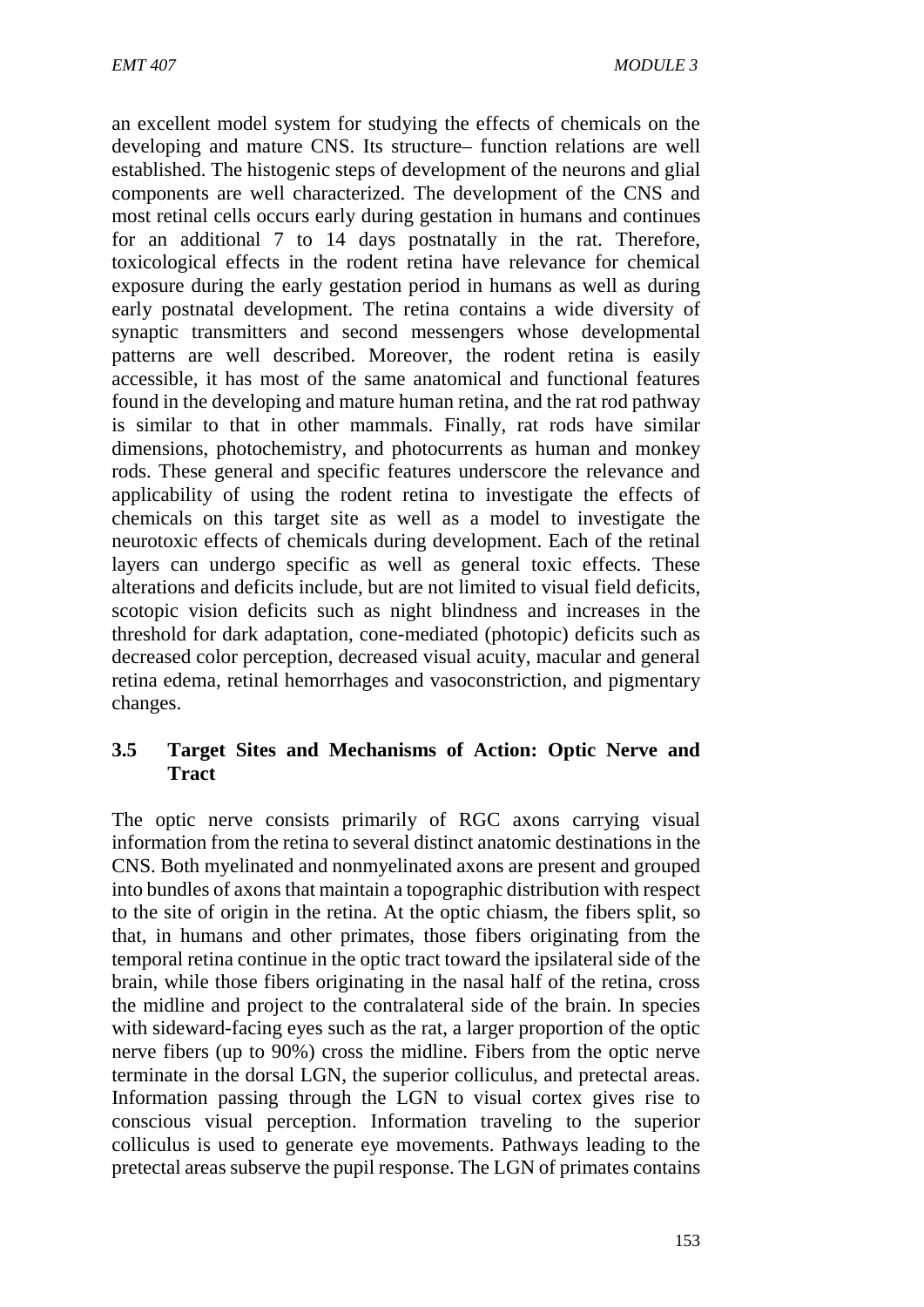six histologic layers that are alternately innervated by cells from the contralateral and ipsilateral eyes. The cells projecting to and from the ventral two layers of the LGN have large cell bodies, and consequently, this pathway is referred to as the magnocellular system. Retinal ganglion cells projecting to the magnocellular layers of the LGN are referred to as either M-type or P cells. Magnocellular neurons are sensitive to fast moving stimuli and to low levels of luminance contrast, but are insensitive to differences in color. The cells from the magnocellular pathway are involved in motion perception. On the dorsal side of the LGN, the cells are smaller and form the parvocellular pathway. Retinal ganglion cells projecting to the parvocellular layers of the LGN are referred to as P-type or P cells. Parvocellular neurons are sensitive to color and to fine detailed patterns, have slower conduction velocities, and are involved in perception of color and form. Disorders of the optic nerve may be termed optic neuritis, optic neuropathy, or optic nerve atrophy, referring to inflammation, damage, or degeneration, respectively, of the optic nerve. Retrobulbar optic neuritis refers to inflammation of the portion of the optic nerve posterior to the globe. Among the symptoms of optic nerve disease are reduced visual acuity, contrast sensitivity, and color vision. Toxic effects observed in the optic nerve may originate from damage to the optic nerve fibers themselves or to the RGC somas that provide axons to the optic nerve. A number of nutritional disorders can adversely affect the optic nerve. Deficiency of thiamine, vitamin B12, or zinc results in degenerative changes in optic nerve fibers. Nutritional and toxic factors can interact to produce optic nerve damage. A condition referred to as alcohol–tobacco amblyopia or simply as toxic amblyopia is observed in habitually heavy users of these substances and is associated nutritional deficiency. Dietary supplementation with vitamin B12 is therapeutically helpful, even when patients continue to consume large amounts of alcohol and tobacco.

## **3.6 Target Sites and Mechanisms of Action: The Central Visual System**

Many areas of the cerebral cortex are involved in the perception of visual information. The primary visual cortex called V1, Brodmann's area 17, or striate cortex receives the primary projections of visual information from the LGN and also from the superior colliculus. Neurons from the LGN project to visual cortex maintaining a topographic representation of the receptive field origin in the retina. The receptive fields in the left and right sides of area 17 reflect the contralateral visual world and representations of the upper and lower regions of the visual field are separated below and above, respectively, the calcarine fissure. Cells in the posterior aspects of the calcarine fissure have receptive fields located in the central part of the retina. Cortical cells progressively deeper in the calcarine fissure have retinal receptive fields that are located more and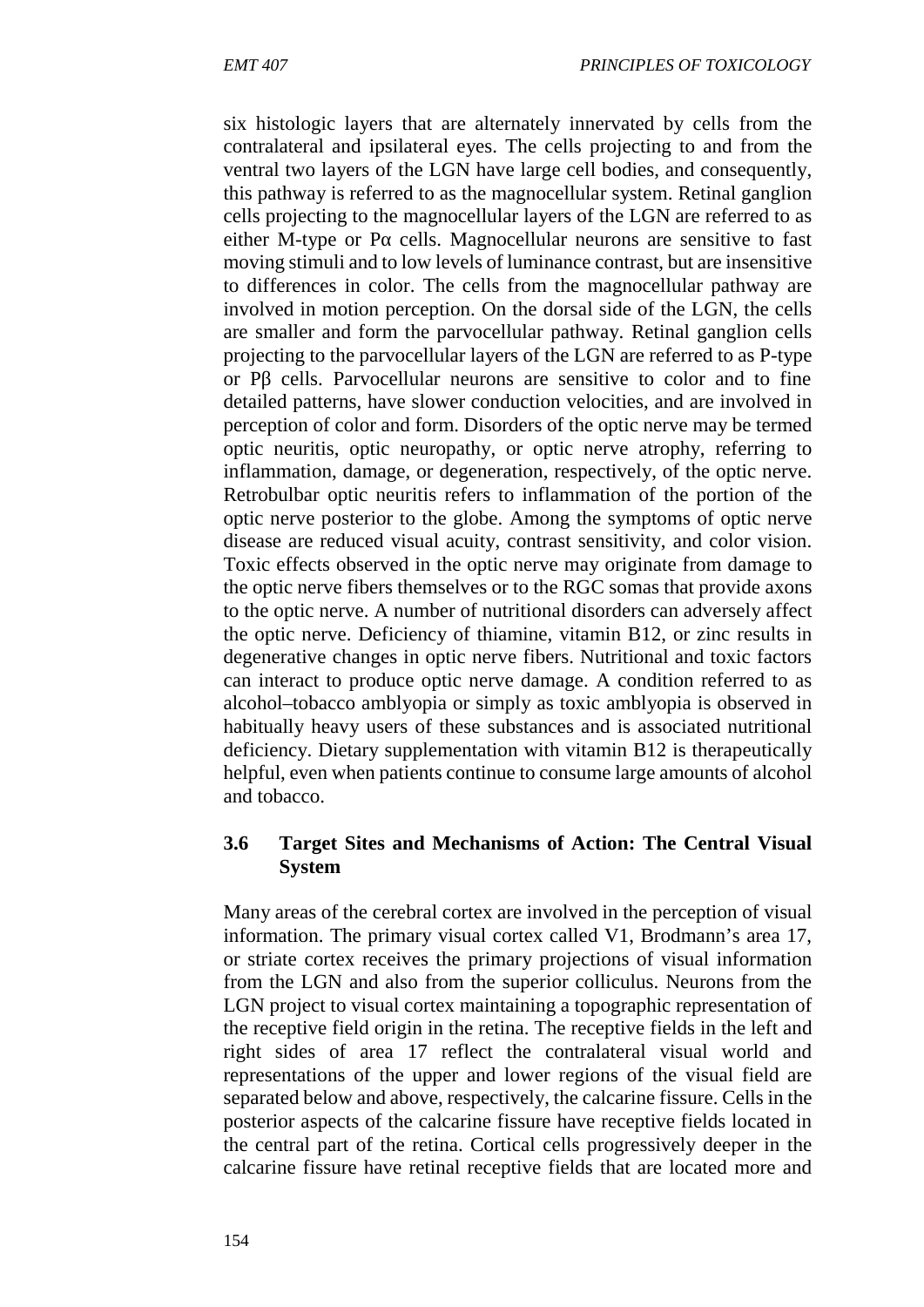more peripherally in the retina. The central part of the fovea has tightly packed photoreceptors for resolution of fine detailed images, and the cortical representation of the central fovea is proportionately larger than the peripheral retina in order to accommodate a proportionately larger need for neural image processing. The magnocelluar and parvocellular pathways project differently to the histologically defined layers of primary striate visual cortex and then to extrastriate visual areas. The receptive fields of neurons in visual cortex are more complex than the circular center-surround arrangement found in the retina and LGN. Cortical cells respond better to lines of a particular orientation than to simple spots. The receptive fields of cortical cells are thought to represent computational summaries of a number of simpler input signals. As the visual information proceeds from area V1 to extrastriate visual cortical areas, the representation of the visual world reflected in the receptive fields of individual neurons becomes progressively more complex.

# **4.0 CONCLUSION**

The mechanisms of action of some toxicants in the target sites of the eye have been examined in this unit.

## **5.0 SUMMARY**

In this unit, we have learnt that how the eye can be exposed to toxicants and the mechansms of action of toxicants in the target sites of the eye.

## **6.0 TUTOR-MARKED ASSIGNMENT**

- 1. Explain how the human eye can be exposed a named chemical.
- 2. Explain the mehanisms of action of toxicants in the target sites of the eye.

## **7.0 REFERENCES/FURTHER READING**

- Draize, J. H., Woodard, G. andCalvery, H. O. (1944). Methods for the study of irritation and toxicity of substances applied topically to the skin and mucous membranes. *Journal of pharmacology and Experimental Therapeutics*, 82(3): 377-390.
- Fox, D.A. (1998). Sensory system alterations following occupational exposure to the second series of the series of the series of the series of the series of the series of the series of the series of the series of the series of the series of the series of the series of the series of the ser chemicals, *Occupational Neurotoxicology.* CRC Press, Boca Raton. pp. 169–184
- Grant, W.M. and Schuman, J.S. (1993). *Toxicology of the Eye,* 4th ed. Charles C Thomas, Springfield.